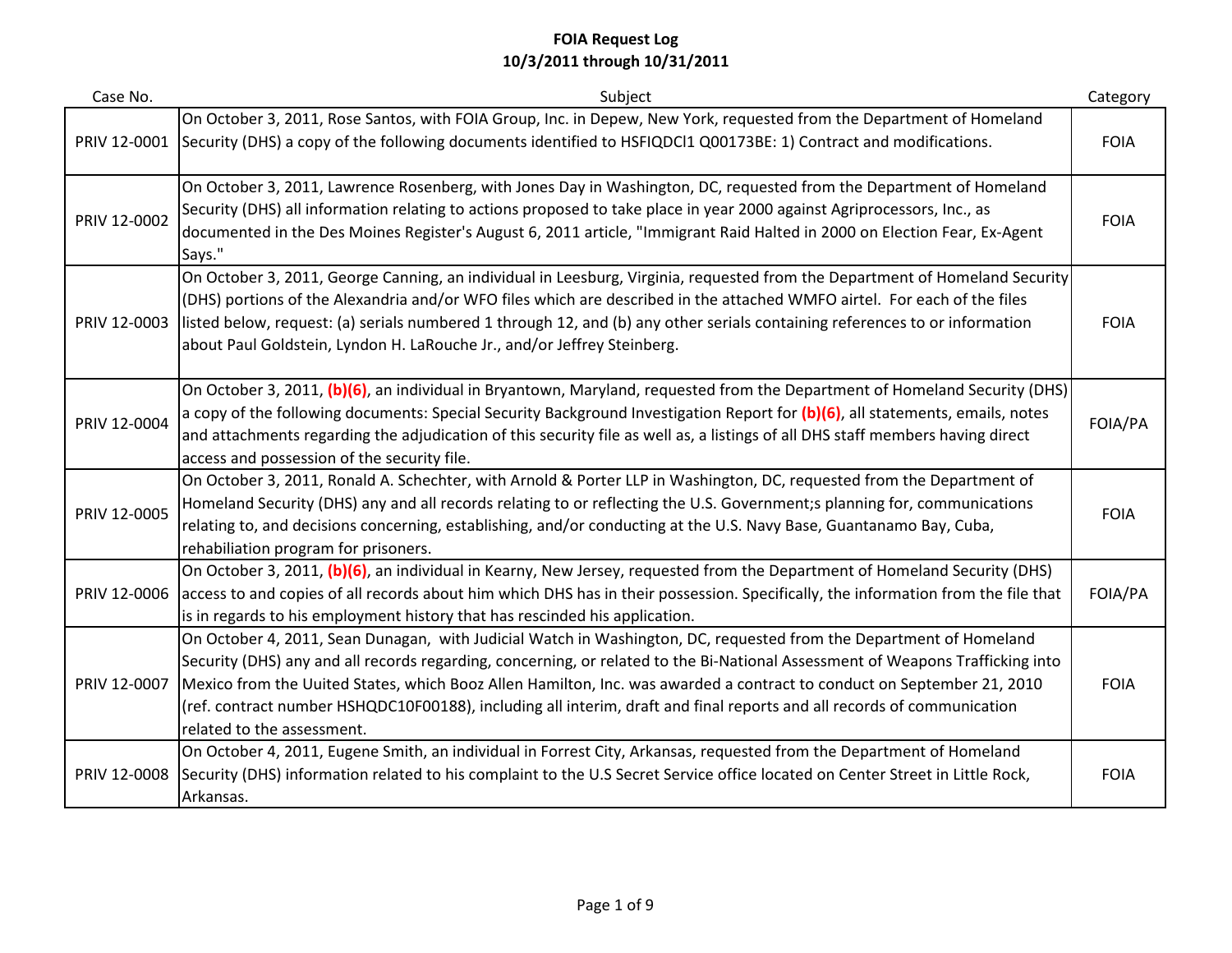| Case No.     | Subject                                                                                                                                                                                                                                                                                                                                                                                                                                                                                                                                                                                                                                                                                                                                                                                                                                                                  | Category    |
|--------------|--------------------------------------------------------------------------------------------------------------------------------------------------------------------------------------------------------------------------------------------------------------------------------------------------------------------------------------------------------------------------------------------------------------------------------------------------------------------------------------------------------------------------------------------------------------------------------------------------------------------------------------------------------------------------------------------------------------------------------------------------------------------------------------------------------------------------------------------------------------------------|-------------|
| PRIV 12-0009 | On October 5, 2011, Michael Grabell, a staff writer, with Propublica in New York, New York, requested from the Department of<br>Homeland Security (DHS) copies of the following correspondence referenced in the correspondence logs: 1) 898466 from John<br>Pistole to Secretary on 3/10/11; 2) 897613 from John Mica to Secretary on 2/18/11; 3) 913882 from Kenny Marchant to<br>Secretary on 7/14/11; 4) 813574 from Gale Rossides to Secretary on 2/13/09; 5) 863067 from Susan Collins to Secretary on<br>$4/12/10$ ; 6) 897619 from Susan Collins to Secretary on 2/10/11; and 7) 898978 from Alexander Garza to Secretary on 3/16/11.                                                                                                                                                                                                                            | <b>FOIA</b> |
| PRIV 12-0010 | On October 11, 2011, Ronald A. Schechter, an attorney with Arnold & Porter LLP, in Washington, DC, requested all records<br>relating to or reflecting the U.S. Government's decisions or actions regarding the transfer, release, repatriation, or prosecution<br>(by either military commission or in the United States District Court) of Fayiz Al Kandari and/or Fawazi Al Odah.                                                                                                                                                                                                                                                                                                                                                                                                                                                                                      | <b>FOIA</b> |
| PRIV 12-0011 | On October 11, 2011, Ronald A. Schechter, an attorney with Arnold & Porter LLP, in Washington, DC, requested all records<br>relating to or reflecting the U.S. Government's communications relating to, decisions regarding, and responses to the letters of<br>Dr. Mohammad Sabah Al Salem Al Sabah, Deputy Prime Minister and Mister of Foreign Affairs, State of Kuwait to Hillary<br>Clinton, Secretary of State, dated February 3, 2011 and June 14, 2011, to include, but not limited to: any disciplinary,<br>intelligence, or other records related to (b)(6) that the U.S. Government reviewed, considered, or relied upon in responding to<br>the letters of Dr. Mohammed Sabah Al Salem Al Sabah, Deputy Prime Minister and Minister of Foreign Affairs, State of Kuwait<br>to Hillary Clinton, Secretary of State, dated February 3, 2011 and June 14, 2011. | FOIA/PA     |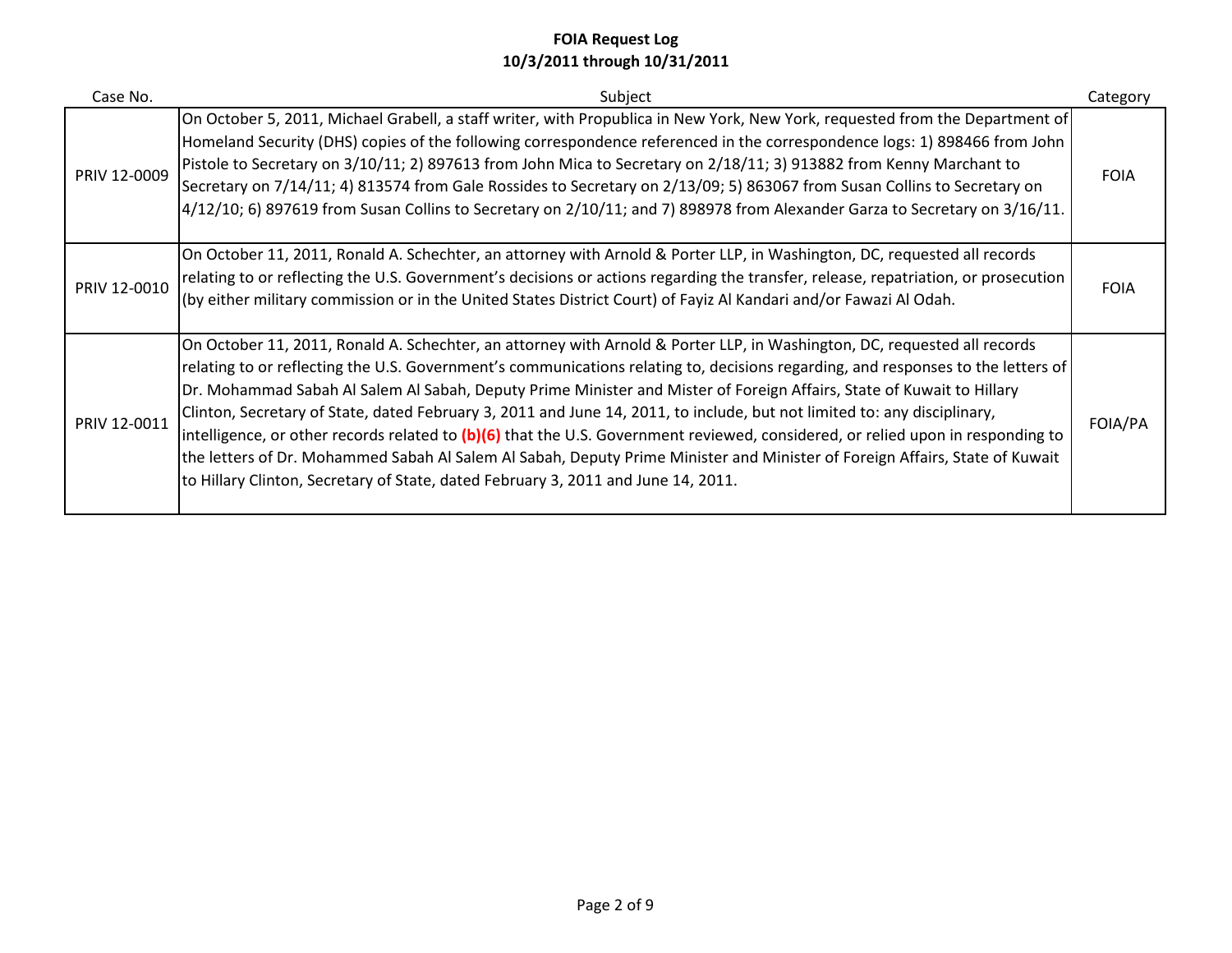| Case No.     | Subject                                                                                                                                                                                                                                                                                                                                                                                                                                                                                                                                                                                                                                                                                                                                                                                                                                                                                                                                                                                                                                                                                                                                                                                                                                                                                                                                                                                                                                                                                                                                                                                                                                                                                                                                                                                                                                                                                                                                                 | Category    |
|--------------|---------------------------------------------------------------------------------------------------------------------------------------------------------------------------------------------------------------------------------------------------------------------------------------------------------------------------------------------------------------------------------------------------------------------------------------------------------------------------------------------------------------------------------------------------------------------------------------------------------------------------------------------------------------------------------------------------------------------------------------------------------------------------------------------------------------------------------------------------------------------------------------------------------------------------------------------------------------------------------------------------------------------------------------------------------------------------------------------------------------------------------------------------------------------------------------------------------------------------------------------------------------------------------------------------------------------------------------------------------------------------------------------------------------------------------------------------------------------------------------------------------------------------------------------------------------------------------------------------------------------------------------------------------------------------------------------------------------------------------------------------------------------------------------------------------------------------------------------------------------------------------------------------------------------------------------------------------|-------------|
| PRIV 12-0012 | On October 11, 2011, Ronald A. Schechter, an attorney with Arnold & Porter LLP, in Washington, DC, requested the following:<br>1. Any documents created on or after May 4, 2009, related to or reflecting the terms of any program or requirement imposed<br>by or negotiated between the United States Government (USG) and the governments of other nations relating to the<br>rehabilitation of prisoners transferred to such other nations from the military prison at Guantanamo Bay, Cuba, to include, but<br>not limited to, a) any document relating to negotiations by the USG with the governments of the State of Kuwait, the Kingdom<br>of Saudi Arabia, and other and all other nations and; b) any document relating to reviews or audits conducted by the USG<br>assessing compliance by the governments of the State of Kuwait, the Kingdom of Saudi Arabia, and other and all other nations<br>with the terms of such programs or the requirements imposed; 2. Any documents created on or after May 8, 2009, relating to<br>or reflecting the terms of bilateral security agreements entered into by USG and foreign countries relating to the transfer of<br>prisoners from Guantanamo Bay, to include, but not limited to, a) any document relating to the USG monitoring of foreign<br>government compliance with such agreements; b) document establishing procedures for such USG monitoring, and c) any<br>documents relating to or reflecting communications with foreign government regarding compliance with such agreements; 3.<br>Any document created on or after May 8, 2009, that reflects the terms and conditions on which persons detained at<br>Guantanamo Bay Naval Base have been released or transferred to any country outside the United States, including but not<br>limited to the following countries: The United Kingdom, Libya, Tunisia, Bahrain, Yemen, Mauritania, Saudi Arabia, Jordan, and<br>Kuwait. | <b>FOIA</b> |
| PRIV 12-0013 | On October 11, 2011, the U.S Department of Justice (DOJ) referred to the Department of Homeland Security (DHS) documents<br>responsive to a request from (b)(6), an individual in Taft, California, seeking any records in relation to the immigration and<br>citizenship status of (b)(6).                                                                                                                                                                                                                                                                                                                                                                                                                                                                                                                                                                                                                                                                                                                                                                                                                                                                                                                                                                                                                                                                                                                                                                                                                                                                                                                                                                                                                                                                                                                                                                                                                                                             | FOIA/PA     |
| PRIV 12-0014 | On October 11, 2011, Mary Cox, with the Democratic Senatorial Campaign Committee in Washington, DC, requested from the<br>Department of Homeland Security (DHS) the following records: 1) Any correspondence, including electronic, to your agency<br>from or on behalf of Congressman Pete Hoekstra (January 1993 - January 2011); 2) Any correspondence, including electronic,<br>to your agency from or on behalf of Pete Hoekstra as a private citizen (January 2011 - present).                                                                                                                                                                                                                                                                                                                                                                                                                                                                                                                                                                                                                                                                                                                                                                                                                                                                                                                                                                                                                                                                                                                                                                                                                                                                                                                                                                                                                                                                    | <b>FOIA</b> |
| PRIV 12-0015 | On October 12, 2011, Robert O'Harrow, a staff writer with the Washington Post in Washington, DC, requested from the<br>Department of Homeland Security (DHS) records relating to communication or contact between Harold F. Babb, a contractor,<br>and DHS Officials, including contracting personnel, First Source managers and Kevin Boshears.                                                                                                                                                                                                                                                                                                                                                                                                                                                                                                                                                                                                                                                                                                                                                                                                                                                                                                                                                                                                                                                                                                                                                                                                                                                                                                                                                                                                                                                                                                                                                                                                        | <b>FOIA</b> |
| PRIV 12-0016 | On October 11, 2011, Andy Medici, a reporter with the Federal Times in Washington, DC, requested from the Department of<br>Homeland Security (DHS) copies of the total number of trips, destinations and annual spending on travel by the office of the<br>Secretary for FY 2007 - 2011.                                                                                                                                                                                                                                                                                                                                                                                                                                                                                                                                                                                                                                                                                                                                                                                                                                                                                                                                                                                                                                                                                                                                                                                                                                                                                                                                                                                                                                                                                                                                                                                                                                                                | <b>FOIA</b> |
| PRIV 12-0017 | On October 11, 2011, Michael Ravnitzky, an individual in Silver Spring, Maryland, requested from the Department of<br>Homeland Security (DHS) a copy of the 58 page directory of DHS public affairs staff.                                                                                                                                                                                                                                                                                                                                                                                                                                                                                                                                                                                                                                                                                                                                                                                                                                                                                                                                                                                                                                                                                                                                                                                                                                                                                                                                                                                                                                                                                                                                                                                                                                                                                                                                              | <b>FOIA</b> |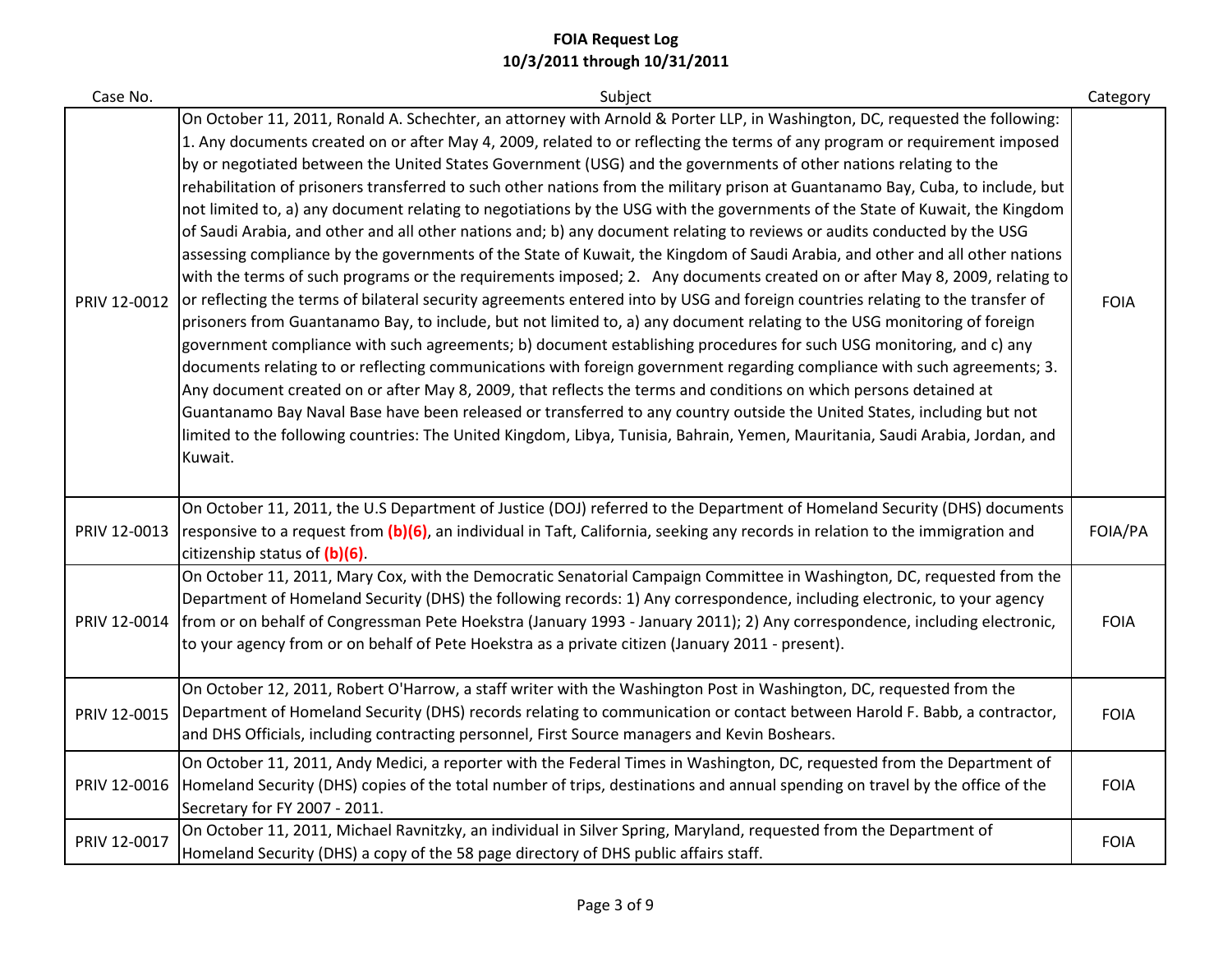| Case No.     | Subject                                                                                                                      | Category    |
|--------------|------------------------------------------------------------------------------------------------------------------------------|-------------|
|              | On October 13, 2011, Parvin Wiliani-Malek, with the Law Offices of Wiliani-Malek, Inc. in Costa Mese, California, requested  |             |
| PRIV 12-0018 | from the Department of Homeland Security (DHS) all documents, forms or other written, photographic, electronic, computer,    | FOIA/PA     |
|              | recorded materials, in the files for his client, (b)(6).                                                                     |             |
|              | On October 13, 2011, Jackie Kucinich a staff writer, with USA Today in Washington, DC, requested from the Department of      |             |
|              | Homeland Security (DHS) all the following DHS correspondence with Texas Gov. Rick Perry or the Texas Office of the Governor. |             |
|              | This correspondence can be found within the People' Record 7095638 for The Honorable Rick Perry.                             |             |
|              | .ID 796154 WF Code ESLIAISON4 FEMA                                                                                           |             |
|              | .ID 803107 WF Code ESLIAISON4 FEMA                                                                                           |             |
|              | .ID 839884 WF Code CBP ESLIAISON1                                                                                            |             |
|              | .ID 859134 WF Code CBP ESLIAISON1                                                                                            |             |
|              | .ID479141 WF Code FEMA                                                                                                       |             |
|              | .ID 819863 WF Code ESLIAISON2 POLICY                                                                                         |             |
|              | .ID 911024 WF Code ES FEMA                                                                                                   |             |
|              | .ID 903995 WF Code ES FEMA                                                                                                   |             |
|              | .ID 921401 WF Code ES FEMA                                                                                                   |             |
|              | .ID 818932 WF Code ESLIAISON1 ICE                                                                                            |             |
| PRIV 12-0019 | .ID 845506 WF Code CBP ESLIAISON1                                                                                            | <b>FOIA</b> |
|              | .ID 852467 WF Code ESLIAISON2 IA                                                                                             |             |
|              | .ID 849787 WF Code ESLIAISON2 POLICY                                                                                         |             |
|              | .ID 380420 WF Code EPR                                                                                                       |             |
|              | .ID 812243 WF Code ESLIAISON4 FEMA                                                                                           |             |
|              | .ID 816407 WF Code ESLIAISON2 POLICY                                                                                         |             |
|              | .ID 823559 WF Code ESLIAISON4 FEMA                                                                                           |             |
|              | .ID 885255 WF Code ESLIAISON2 POLICY                                                                                         |             |
|              | •ID 799472                                                                                                                   |             |
|              | .ID 479080 WF Code FEMA                                                                                                      |             |
|              | .ID 803518 WF Code ESLIAISON1 ICE                                                                                            |             |
|              | .ID 839122 WF Code ESLIAISON4 FEMA                                                                                           |             |
|              | .ID 877076, WF Code ES FEMA                                                                                                  |             |
|              | .ID 392023 WF Code EPR                                                                                                       |             |
|              | On October 13, 2011, Martin Spolansky, an individual in West Palm Breach, Florida, requested from the Department of          |             |
| PRIV 12-0020 | Homeland Security (DHS) Nathan Spolansky 1904 Ship Manifest into N.Y.C.                                                      | <b>FOIA</b> |
|              | On October 13, 2011, Stephanie Spark, with Hoge Fenton Jones And Appel, in West Palm Breach, Florida, requested from the     | FOIA/PA     |
| PRIV 12-0021 | Department of Homeland Security (DHS) the file for: (b)(6).                                                                  |             |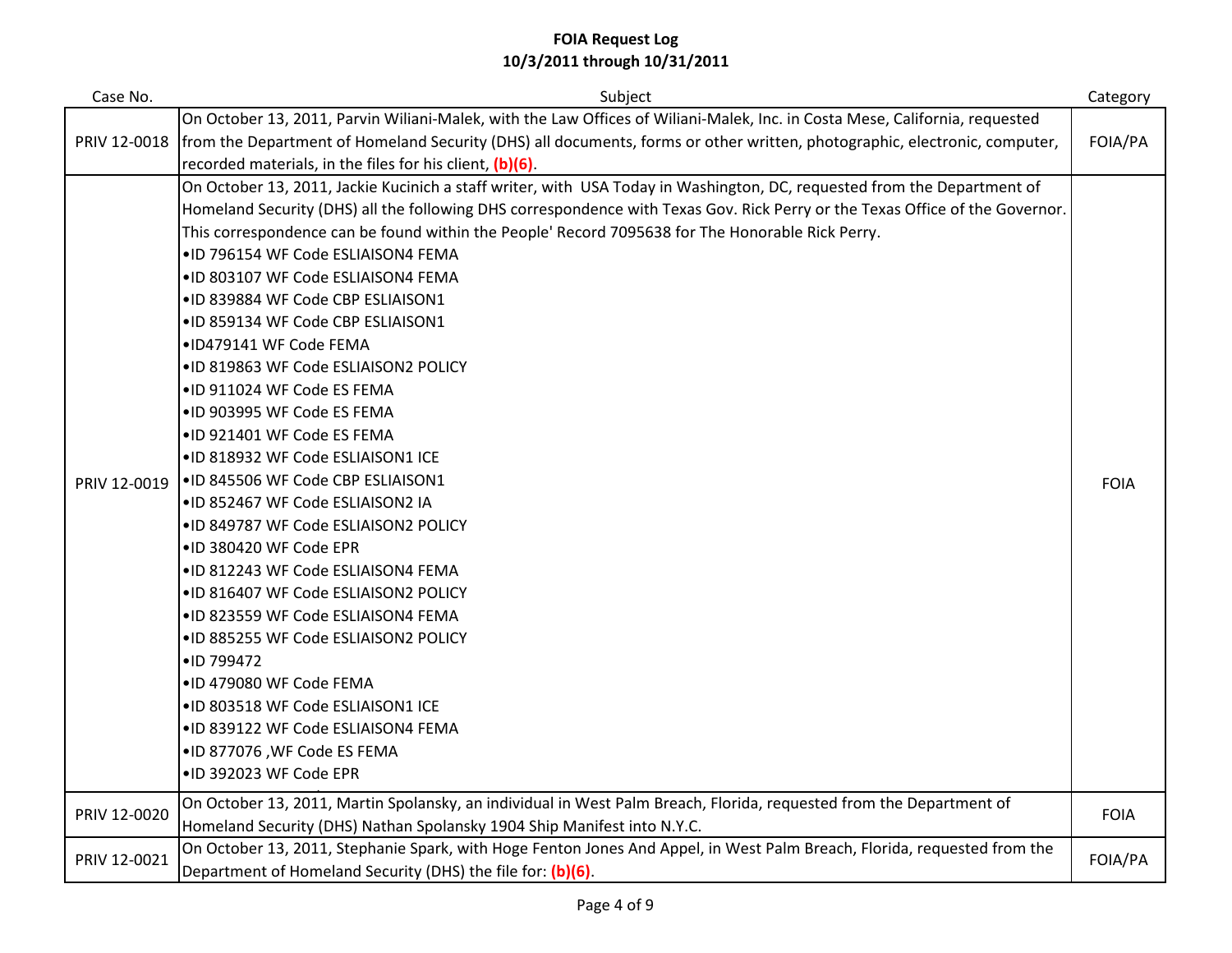| Case No.     | Subject                                                                                                                                                                                                                                                                                                                                                                                                                                                                                                                                                                                                                                                                                                                                                                                                                                                                                                                                                                                                                                                                                                                                                                                                                                                                                                            | Category    |
|--------------|--------------------------------------------------------------------------------------------------------------------------------------------------------------------------------------------------------------------------------------------------------------------------------------------------------------------------------------------------------------------------------------------------------------------------------------------------------------------------------------------------------------------------------------------------------------------------------------------------------------------------------------------------------------------------------------------------------------------------------------------------------------------------------------------------------------------------------------------------------------------------------------------------------------------------------------------------------------------------------------------------------------------------------------------------------------------------------------------------------------------------------------------------------------------------------------------------------------------------------------------------------------------------------------------------------------------|-------------|
| PRIV 12-0022 | On October 14, 2011, (b)(6), an individual in Arcadia, California, requested from the Department of Homeland Security (DHS)<br>all emails, communications, letters, correspondence, documents, files, notes, telephonic communication, investigations,<br>Internet searches, regarding (b)(6)                                                                                                                                                                                                                                                                                                                                                                                                                                                                                                                                                                                                                                                                                                                                                                                                                                                                                                                                                                                                                      | FOIA/PA     |
| PRIV 12-0023 | On October 18, 2011, Jason Cohen, with Flemming Zulack Williamson Zauderer LLP in New York, New York, requested from<br>the Department of Homeland Security (DHS) the following records: 1) Any and all writings or other communications between<br>DHS (including Secretary Janet Napolitano) on the one hand and any of the following individuals or organizations on the other<br>hand, that make reference to Ashot Egiazaryan or a "no entry list:" Peter Zalmayev, the Eurasia Democracy Initiative, Rinat<br>Akhmetshin, International Eurasian Institute for Economic and Political Research, Douglas Bloomfield, Bloomfield Associates,<br>Sam Patton, Freedom House, Sam Kuger, American Jewish Committee, Leonid Komarovsky, Lesley Weiss, and NCSJ (National<br>Council on Soviet Jewry); and 2) Any and all documents regarding the attached letter dated March 14, 2011, addressed to<br>Janet Napolitano, including but not limited to (a) documents reflecting receipt of the letter or a similar letter or letters, (b)<br>communications regarding or documents reflecting communications regarding the letter or a similar letter or letters, or (c)<br>documents reflecting any action taken or considered with regard to the letter dating from September 1, 2010 through October<br>1, 2011. | <b>FOIA</b> |
| PRIV 12-0024 | On October 17, 2011, Maria Elena Fusz, an individual in Marietta, Georgia, requested from the Department of Homeland<br>Security (DHS) proof that (b)(6) was deported.                                                                                                                                                                                                                                                                                                                                                                                                                                                                                                                                                                                                                                                                                                                                                                                                                                                                                                                                                                                                                                                                                                                                             | FOIA/PA     |
| PRIV 12-0025 | On October 19, 2011, Jason Smathers, an individual in Topock Arizona, requested from the Department of Homeland Security<br>(DHS) all records that contain the standard language or template paragraphs used for responses to FOIA Requests and FOIA<br>Appeals in our agency created between 1/1/2000 to the date the request was processed.                                                                                                                                                                                                                                                                                                                                                                                                                                                                                                                                                                                                                                                                                                                                                                                                                                                                                                                                                                      | <b>FOIA</b> |
| PRIV 12-0026 | On October 13, 2011, Gail Glasser, with Century Fasteners & Machine Co., Inc., in Chicago, Illinois, requested from the<br>Department of Homeland Security (DHS) access to the contracting officers who awarded the attached list of contracts in NAICS<br>code 332992, Small Arms Ammunition Manufacturing in Fiscal Year 2011.                                                                                                                                                                                                                                                                                                                                                                                                                                                                                                                                                                                                                                                                                                                                                                                                                                                                                                                                                                                   | <b>FOIA</b> |
| PRIV 12-0027 | On October 25, 2011, Kathryn Nolan Rushdoony, an individual in Upper Saddle River, New Jersey, requested from the<br>Department of Homeland Security (DHS) a check of all government held surveillance lists for (b)(6).                                                                                                                                                                                                                                                                                                                                                                                                                                                                                                                                                                                                                                                                                                                                                                                                                                                                                                                                                                                                                                                                                           | FOIA/PA     |
| PRIV 12-0028 | On October 25, 2011, Christine Cedrone Logan, Esquire with the Law Offices of Christine Cedrone Logan, in Quincy,<br>Massachusetts, requested from the Department of Homeland Security (DHS) all documentation relating to named individuals.                                                                                                                                                                                                                                                                                                                                                                                                                                                                                                                                                                                                                                                                                                                                                                                                                                                                                                                                                                                                                                                                      | <b>FOIA</b> |
| PRIV 12-0029 | On October 20, 2011, Hishaam Mahmood, an individual in Round Rock, Texas, requested from the Department of Homeland<br>Security (DHS) all records about a named individual.                                                                                                                                                                                                                                                                                                                                                                                                                                                                                                                                                                                                                                                                                                                                                                                                                                                                                                                                                                                                                                                                                                                                        | <b>FOIA</b> |
| PRIV 12-0030 | On October 19, 2011, David Hovar, an individual in Chicago, Illinois, requested from the Department of Homeland Security<br>(DHS) copies of data on deportation of illegal immigrants since 1990.                                                                                                                                                                                                                                                                                                                                                                                                                                                                                                                                                                                                                                                                                                                                                                                                                                                                                                                                                                                                                                                                                                                  | <b>FOIA</b> |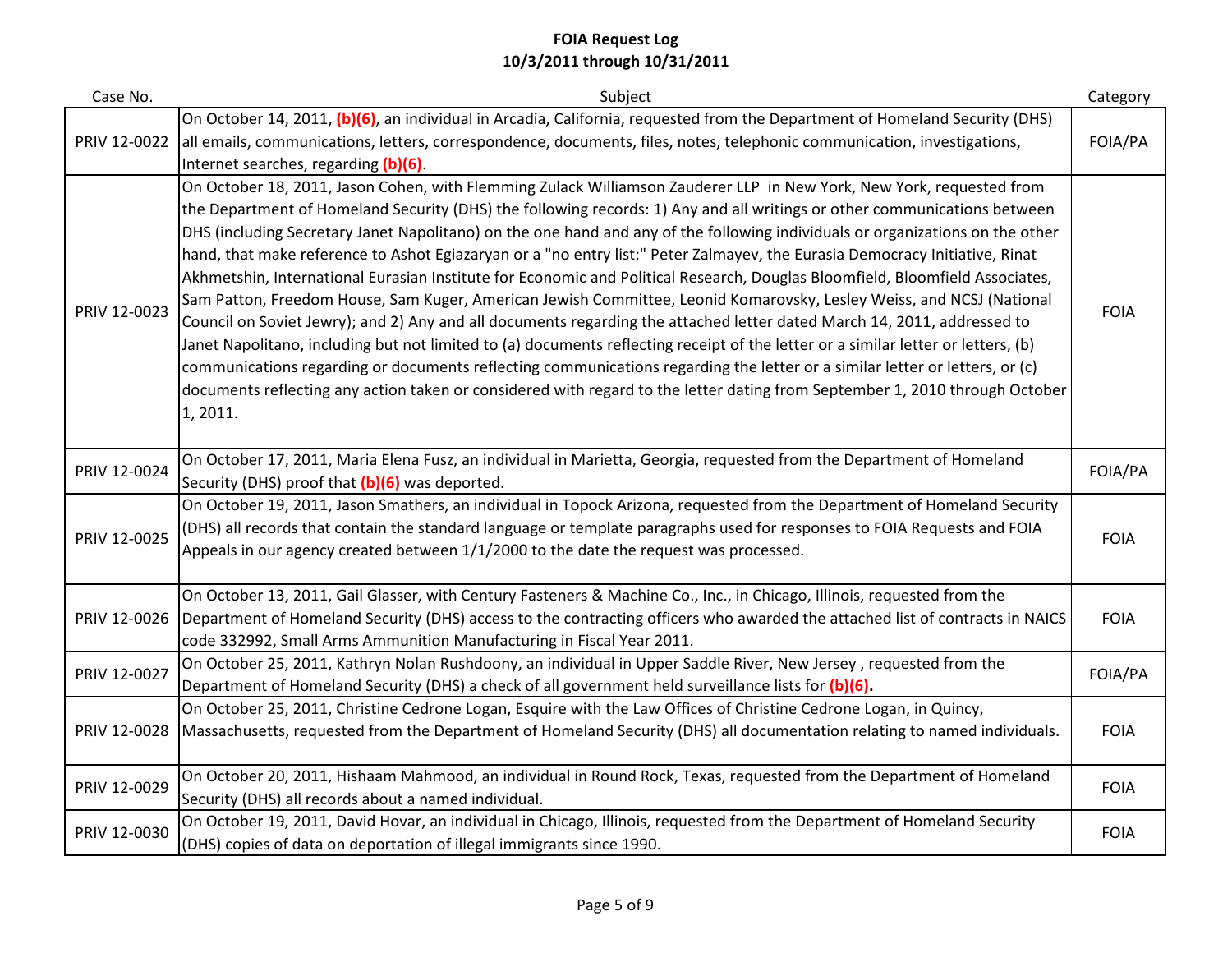| Case No.     | Subject                                                                                                                                                                                                                                                                                                                                                                                                                                                                                                                                                                                                                                                                                                                                                                                                                                                       | Category    |
|--------------|---------------------------------------------------------------------------------------------------------------------------------------------------------------------------------------------------------------------------------------------------------------------------------------------------------------------------------------------------------------------------------------------------------------------------------------------------------------------------------------------------------------------------------------------------------------------------------------------------------------------------------------------------------------------------------------------------------------------------------------------------------------------------------------------------------------------------------------------------------------|-------------|
| PRIV 12-0031 | On October 20, 2011, Jacob Baker, an individual, in Boscobel, Wisconsin, requested from the Department of Homeland<br>Security (DHS) copies of the following report titled "Right Wing Extremist or Right Wing Extremism".                                                                                                                                                                                                                                                                                                                                                                                                                                                                                                                                                                                                                                    | <b>FOIA</b> |
| PRIV 12-0032 | On October 25, 2011, Amy Gooden, a representative of the Democratic Senatorial Campaign Committee (DSCC) in<br>Washington, DC, requested from the Department of Homeland Security (DHS) correspondence from the office of Senator<br>Kirsten Gillibrand (NY-D) from January 2010 to present.                                                                                                                                                                                                                                                                                                                                                                                                                                                                                                                                                                  | <b>FOIA</b> |
| PRIV 12-0033 | On October 19, 2011, Christopher L. Markham, with The Law Office of Christopher L. Markham, in Rockville, Maryland,<br>requested from the Department of Homeland Security (DHS) any documents which contain any and all Administrative<br>Directives, Memoranda, Policy Statements, White Papers, Executive Summaries and Interoffice Communications between the<br>Department of Justice (hereinafter referred to as the "DOJ") and the Department of Homeland Security (hereinafter re to as<br>the "DHS"), or any component thereof, from January 1, 2011 to August 24, 2011, pertaining to the "Prosecutorial Discretion<br>Policy" (hereafter referred to as the "Policy") that, through the DHS and will create a joint-commission to review 300,000<br>existing deportation cases to identify immigrants that are not high priority cases for removal. | <b>FOIA</b> |
| PRIV 12-0034 | On October 20, 2011, Jeff Hershberger, an individual, in Coleman Florida, requested from the Department of Homeland<br>Security (DHS) 1. A recent organizational directory of the U.S. Dept. of Homeland Security; listing the names of<br>offices/organizations of programs, room numbers, building numbers, telephone numbers and any other relevant information<br>to certain the service of communication with particular office (s) by U.S. Mail or by telephone. 2. A recent printed- handout of<br>the U.S. Homeland Security's policy and procedure developed for civilian use of the Freedom of Information Act and Privacy<br>Act.                                                                                                                                                                                                                  | <b>FOIA</b> |
| PRIV 12-0035 | On October 20, 2011, Jeffery A Conklin, an individual, in Fairfax Station, Virginia, requested from the Department of Homeland<br>Security (DHS) records regarding the DHS Annual Employee Survey, specifically the complete 2008 AE Survey Results for USCIS<br>and the exact same information, except for 2008 instead of 2010 that was sought in FOIA PRIV 11-0699.                                                                                                                                                                                                                                                                                                                                                                                                                                                                                        | <b>FOIA</b> |
| PRIV 12-0036 | On October 24, 2011, the Department of State (DOS) referred to the Department of Homeland Security (DHS) documents<br>responsive to a request from Valerie Brender, on the board of the Iraqi Refugee Assistance Project-New York University School<br>of Law in New York, New York, seeking agency records related to the employment of Third Country Nationals ("TCNs"), which<br>constitute all contractors, subcontractors and employees who are not American, Iraqi or Afghan from January 2006 to the<br>Present.                                                                                                                                                                                                                                                                                                                                       | <b>FOIA</b> |
| PRIV 12-0037 | On October 24, 2011, Otis Lee Rodgers, an individual, in San Luis Obispo, California, requested from the Department of<br>Homeland Security (DHS) documents to find out whether a named individual was granted asylum for her testimony involving<br>violence against an unnamed woman.                                                                                                                                                                                                                                                                                                                                                                                                                                                                                                                                                                       | <b>FOIA</b> |
| PRIV 12-0038 | On October 27, 2011, Sherman Ted Solomon, an individual, in Seagoville, Texas, requested from the Department of Homeland<br>Security (DHS) all records referenced to an individual.                                                                                                                                                                                                                                                                                                                                                                                                                                                                                                                                                                                                                                                                           | <b>FOIA</b> |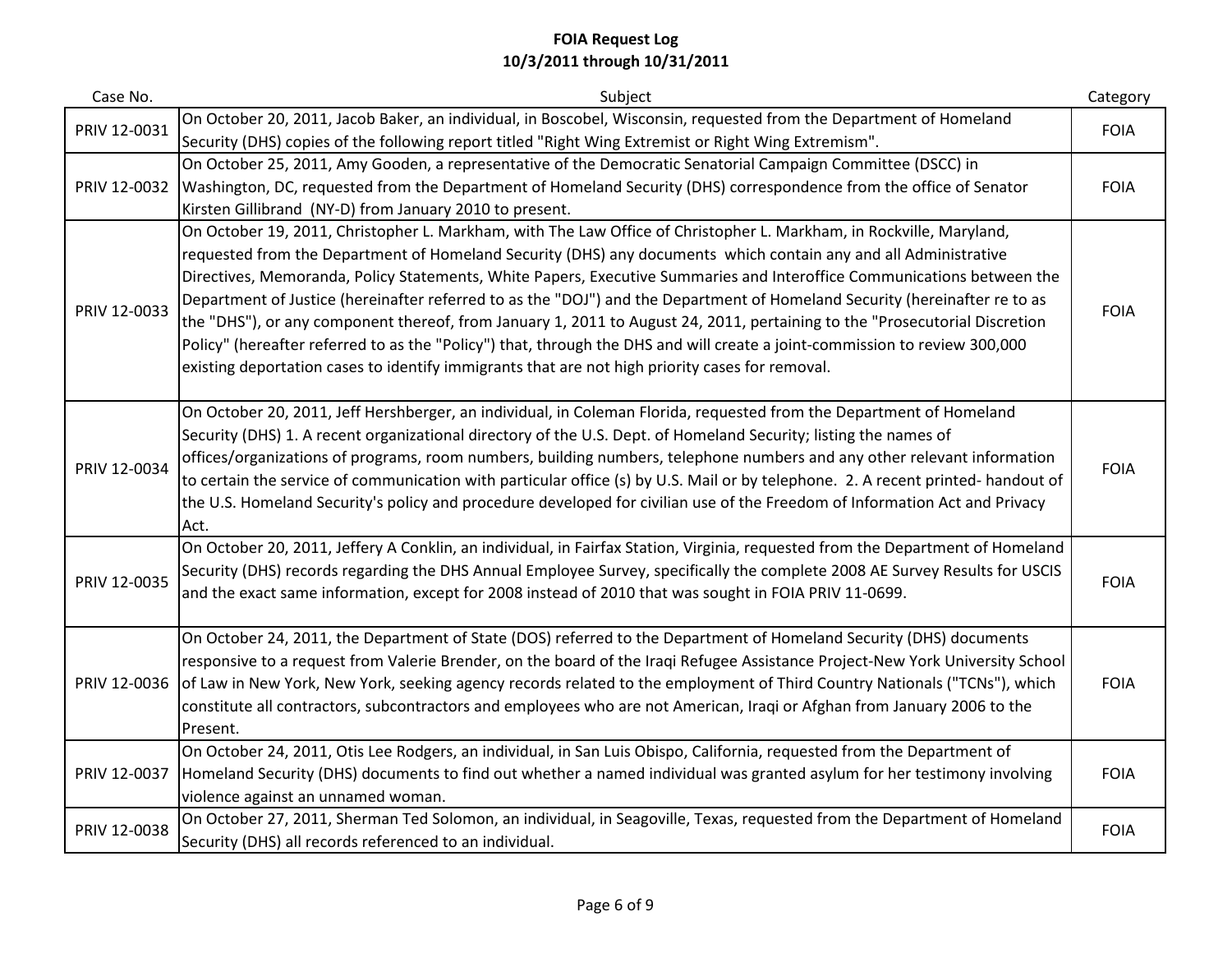| Case No.     | Subject                                                                                                                                                                                                                                                                                                                                                                                                                                                                                                                                                                                                                                                                                                                                                                                                                                                                                                                                                                                                | Category    |
|--------------|--------------------------------------------------------------------------------------------------------------------------------------------------------------------------------------------------------------------------------------------------------------------------------------------------------------------------------------------------------------------------------------------------------------------------------------------------------------------------------------------------------------------------------------------------------------------------------------------------------------------------------------------------------------------------------------------------------------------------------------------------------------------------------------------------------------------------------------------------------------------------------------------------------------------------------------------------------------------------------------------------------|-------------|
| PRIV 12-0039 | On October 26, 2011, Tobias Brown, with Immigration and Human Rights Legal Clinic, UDC David A. Clarke School of Law, in<br>Washington, DC, requested from the Department of Homeland Security (DHS) all records referenced to an individual.                                                                                                                                                                                                                                                                                                                                                                                                                                                                                                                                                                                                                                                                                                                                                          | <b>FOIA</b> |
| PRIV 12-0040 | On October 27, 2011, Juan A. Solis, with Juan A. Solis Attorney at Law, in Rio Grande City, Texas, requested from the<br>Department of Homeland Security (DHS) a copy of any and all records pertaining to and the statement of reasons why his<br>client is being subjected to excessive searches, seizures, and unduly questioning when entering the United States at the ports<br>of entry including, Bryan Road, Mission, Texas -Reynosa-Matamoros Highway, Reynosa, Tamaulipas (Anzalduas International<br>Bridge), US Route 281, Hidalgo, Texas -Puente International, Reynosa, Tamaulipas (McAllen-Hidalgo-Reynosa International<br>Bridge), Cage Blvd, Pharr, Texas -Al Puente de Pharr, Reynosa, Tamaulipas (Pharr-Reynosa International Bridge), FM 1015,<br>Progreso, Texas -Benito Juarez, Nuevo Progreso, Tamaulipas (Progreso -Nuevo Progreso International Bridge), Cantu Road, Los<br>Indios, Texas -Puente International, Lucio Blanco, Tamaulipas (Free Trade International Bridge). | <b>FOIA</b> |
| PRIV 12-0041 | On October 27, 2011, Christopher Barber, an individual, in Crofton, Maryland, requested from the Department of Homeland<br>Security (DHS) all records referenced to an individual.                                                                                                                                                                                                                                                                                                                                                                                                                                                                                                                                                                                                                                                                                                                                                                                                                     | <b>FOIA</b> |
| PRIV 12-0042 | On October 27, 2011, Rose Santos, with FOIA Group, Inc., in Depew, New York, requested from the Department of Homeland<br>Security (DHS) a copy of the following documents identified to 201171149/ DRS / RECORDS MANAGEMENT AND DIGITIZATION<br>OPERATIONS: 1) Current contract; 2) SOW; 3) Attachments; and 4) Modifications.                                                                                                                                                                                                                                                                                                                                                                                                                                                                                                                                                                                                                                                                        | <b>FOIA</b> |
| PRIV 12-0043 | On October 27, 2011, Rose Santos, with FOIA Group, Inc., in Depew, New York, requested from the Department of Homeland<br>[Security (DHS) a copy of the following documents identified to HSHQDC11F00033: 1) Contract 2) All mods.                                                                                                                                                                                                                                                                                                                                                                                                                                                                                                                                                                                                                                                                                                                                                                     | <b>FOIA</b> |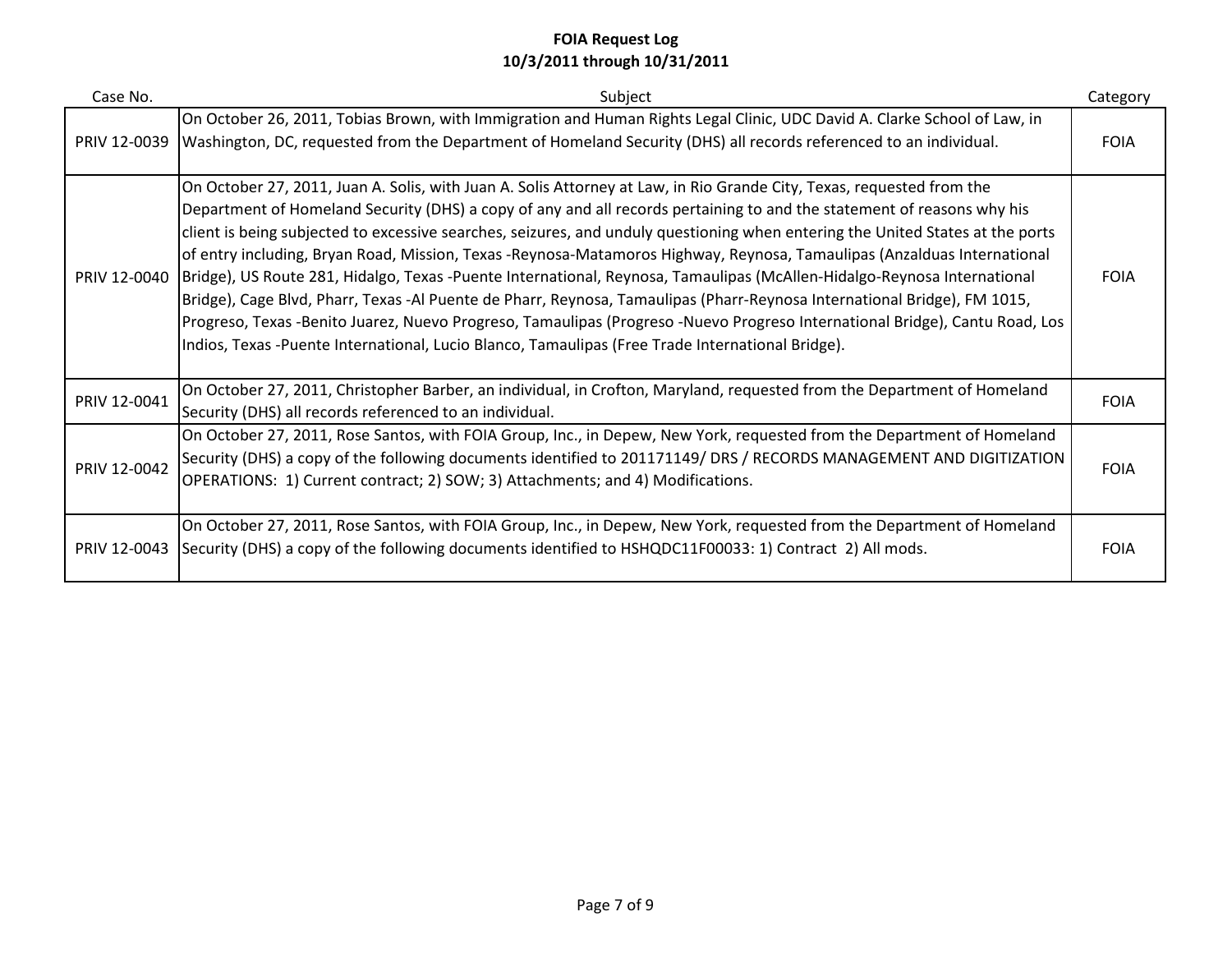| Case No.     | Subject                                                                                                                                                                                                                                                                                                                                                                                                                                                                                                                                                                                                                                                                                                                                                                                                                                                                                                                                                                                                                                                                                                                                                                                                                                                                                                                                                                                                                                                                                                                                                                                                                          | Category    |
|--------------|----------------------------------------------------------------------------------------------------------------------------------------------------------------------------------------------------------------------------------------------------------------------------------------------------------------------------------------------------------------------------------------------------------------------------------------------------------------------------------------------------------------------------------------------------------------------------------------------------------------------------------------------------------------------------------------------------------------------------------------------------------------------------------------------------------------------------------------------------------------------------------------------------------------------------------------------------------------------------------------------------------------------------------------------------------------------------------------------------------------------------------------------------------------------------------------------------------------------------------------------------------------------------------------------------------------------------------------------------------------------------------------------------------------------------------------------------------------------------------------------------------------------------------------------------------------------------------------------------------------------------------|-------------|
| PRIV 12-0044 | On October 28, 2011, Lelise Sweeney Anthony, with K&L Gates, in Washington, DC, requested from the Department of<br>Homeland Security (DHS) all records, documents, memoranda, reports, correspondence, communications, notes, and any<br>other materials, whether printed, typed, handwritten, or in electronic format (collectively referred to herein as the "Records"),<br>generated on or after January 1, 2011 through the date of receipt of this letter, relating to the transportation by vessel of oil<br>from the Strategic Petroleum Reserve ("SPR") as part of the most recent drawdown, including, but not limited to: 1) any and all<br>Records related to transportation requirements established or agreed to by the federal government for purchasers of the SPR<br>oil; 2) any and all records related to specific requests for waivers of the coastwise laws related in any way to the drawdown,<br>including applications for such waivers; 3) any and all records related to the specific vessels that transported the oil and all<br>relevant information related to those movements, including the lot sizes of each individual movement; 4) any and all records<br>related to communications between the federal government and purchasers of oil regarding transportation of the oil by<br>vessel; (5) any and all communications between the federal government and owners of vessels for which waivers were<br>approved, or for which waivers were requested but denied; and (6) any and all records pertaining to the determination that<br>U.S. flag vessels were unavailable to move the SPR oil. | <b>FOIA</b> |
| PRIV 12-0045 | On October 28, 2011, Constantine G. Papavizas, with Winston & Strawn LLP, in Washington, DC, requested from the<br>Department of Homeland Security (DHS) copies of all of the following records held by Customs and Border Protection, the<br>Department of Homeland Security or other DHS agency: 1) The general (blanket) waiver of the Jones Act issued by the<br>Department of Home1and Security on or about June 23, 2011 referenced in the Notice of Sale issued by the Strategic<br>Petroleum Reserve Project Management Office of the Department of Energy (attached); 2) Any reversal, alteration or<br>amendment to the general (blanket) waiver referenced in the first request above; 3) Any case-by-case or other Jones Act<br>waiver issued by the Department of Homeland Security relating to the transportation of crude oil sold by the Department of<br>Energy from the Strategic Petroleum Reserve in the Notice of Sale dated June 23, 2011; and 4) Any other general<br>determination, finding or other document finding that Jones Act waivers are in the interest of national defense in connection<br>with the June 23 Strategic Petroleum Reserve Notice of Sale by the Department of Energy other than records identified in the<br>first three requests above.                                                                                                                                                                                                                                                                                                                                        | <b>FOIA</b> |
| PRIV 12-0046 | On October 28, 2011, Lynn Doan, with Bloomberg s News, in San Francisco, California, requested from the Department of<br>Homeland Security (DHS) copies of the expedited Jones Act waivers request approved, denied and/or still pending related to<br>the sale of oil from the U.S. Strategic Petroleum Reserve in June 2011.                                                                                                                                                                                                                                                                                                                                                                                                                                                                                                                                                                                                                                                                                                                                                                                                                                                                                                                                                                                                                                                                                                                                                                                                                                                                                                   | <b>FOIA</b> |
| PRIV 12-0047 | On October 28, 2011, Jonathan K. Waldron, with Blank Rome LLP, in Washington, DC, requested from the Department of<br>Homeland Security (DHS) copies of all Jones Act Wavers granted in accordance with 46 by the Department of Transportation<br>Maritime Administration ("MARAD") in connection with any and all successful Strategic Petroleum Reserve ("SPR") purchased<br>awards made from June 29, 2011 to present.                                                                                                                                                                                                                                                                                                                                                                                                                                                                                                                                                                                                                                                                                                                                                                                                                                                                                                                                                                                                                                                                                                                                                                                                        | <b>FOIA</b> |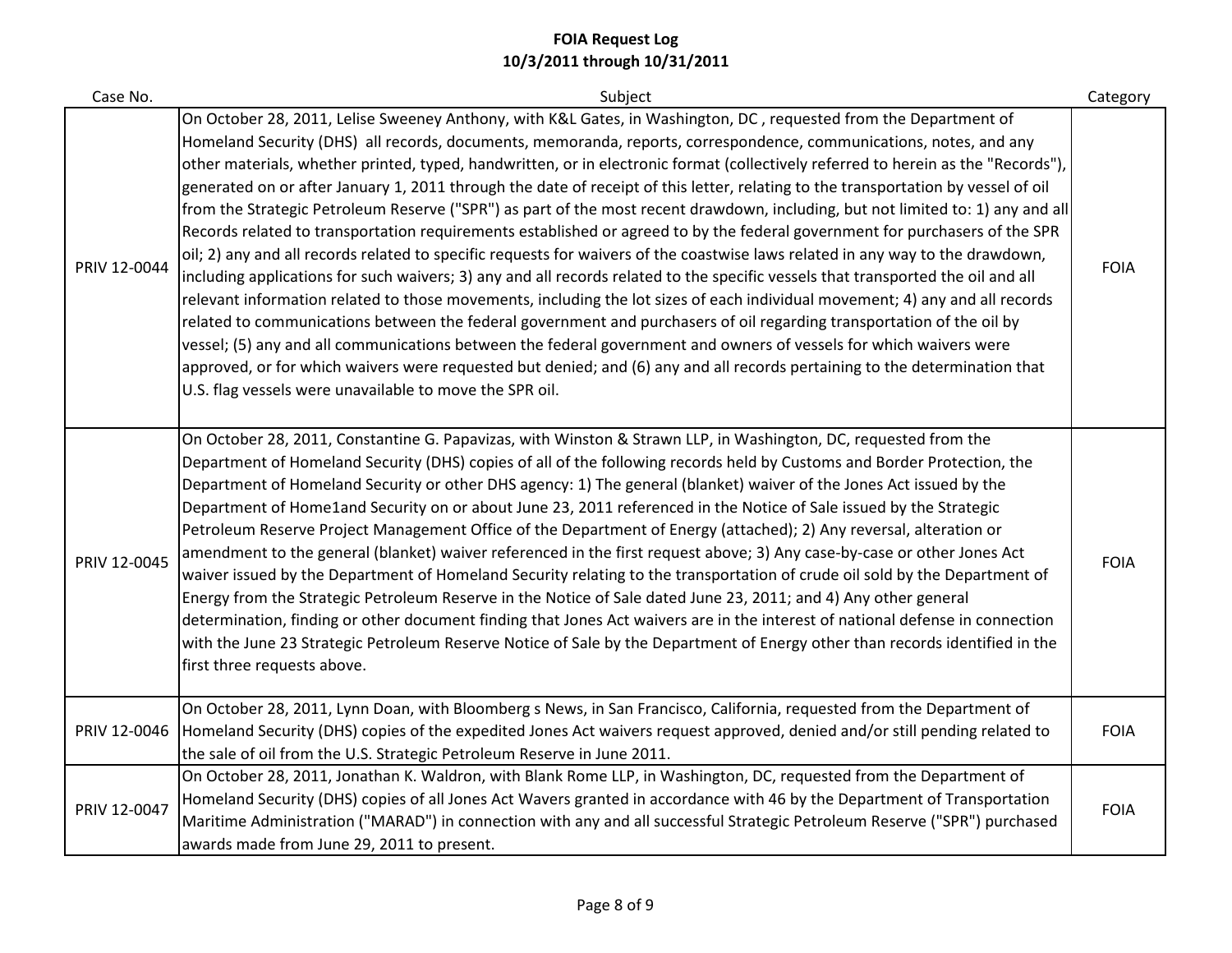| Case No. | Subject                                                                                                                                                                                                                                                                                                                                                                                                                                                                                    | Category    |
|----------|--------------------------------------------------------------------------------------------------------------------------------------------------------------------------------------------------------------------------------------------------------------------------------------------------------------------------------------------------------------------------------------------------------------------------------------------------------------------------------------------|-------------|
|          | On October 31, 2011, Jason Leopold, the Deputy Managing Editor with Investigative Reporter Truthout.org in Beverly Hills,<br>California, requested from the Department of Homeland Security (DHS) all records to include emails, memoranda, letters,<br>PRIV 12-0048 audio/video, transcripts, reports, including Threat Assessments, related to the protest movement known as "Occupy Wall<br>Street." These documents should cover the timeframe of August 1, 2011 and October 31, 2011. | <b>FOIA</b> |
|          | On October 31, 2011, Randy Herschaft, with The Associated Press, in Washington, DC, requested from the Department of<br>PRIV 12-0049  Homeland Security (DHS) all correspondence to and from Texas Governor Rick Perry or the Office of Texas Governor Rick Perry<br>from December 21, 2000 to present.                                                                                                                                                                                    | <b>FOIA</b> |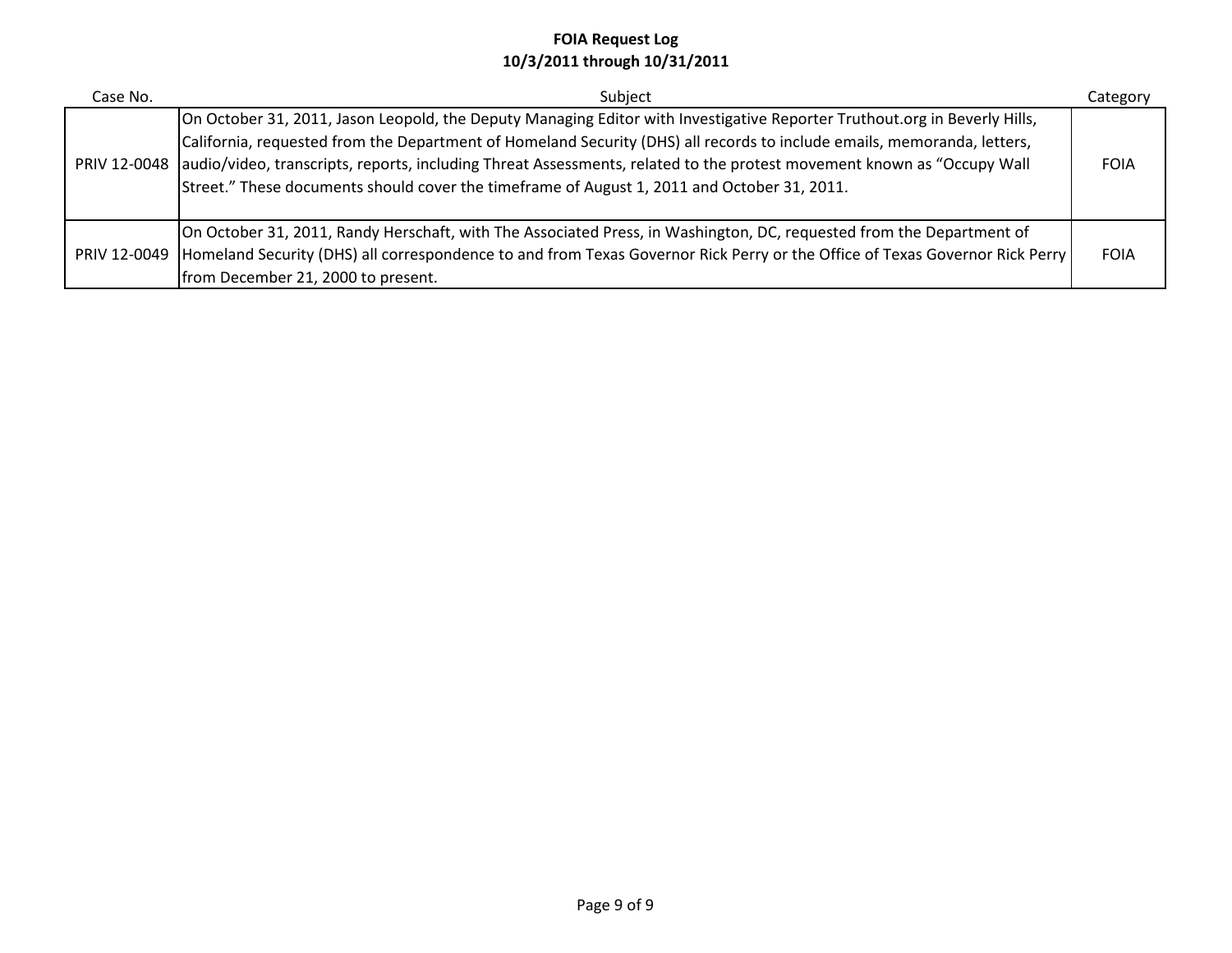| Case No.     | Subject                                                                                                                                                                                                                                                                                                                                                                                                                                                                                                                                                                                                                                                                                                                              | Category    |
|--------------|--------------------------------------------------------------------------------------------------------------------------------------------------------------------------------------------------------------------------------------------------------------------------------------------------------------------------------------------------------------------------------------------------------------------------------------------------------------------------------------------------------------------------------------------------------------------------------------------------------------------------------------------------------------------------------------------------------------------------------------|-------------|
| PRIV 12-0050 | On November 2, 2011, the Department of State request a consultation on documents pertaining to request from Amrit Singh.                                                                                                                                                                                                                                                                                                                                                                                                                                                                                                                                                                                                             | Consult     |
| PRIV 12-0051 | On November 1, 2011, (b)(6), an individual, in West Newbury, Massachusetts, requested from the Department of Homeland<br>Security (DHS) copies of all records pertaining to his name.                                                                                                                                                                                                                                                                                                                                                                                                                                                                                                                                                | FOIA/PA     |
| PRIV 12-0052 | On November 1, 2011, U.S. Senator Robert Menendez (D-NJ) in Newark, New Jersey, requested from the Department of<br>Homeland Security (DHS) copies of any and all documents that the Department of Homeland Security has in its files containing,<br>referring to, or relating to his U.S. Senate office including: a copy of all correspondence, including all letters, records,<br>documents and electronic records, between the Office of U.S. Senator Robert Menendez and the Department of Homeland<br>Security, dating back to January 1, 2007.                                                                                                                                                                                | <b>FOIA</b> |
| PRIV 12-0053 | On November 2, 2011, Susan, an individual, requested from the Department of Homeland Security (DHS) any and all DHS<br>management directives, policy, et al pertaining to the handling of FOIA requests.                                                                                                                                                                                                                                                                                                                                                                                                                                                                                                                             | <b>FOIA</b> |
| PRIV 12-0054 | On November 1, 2011, Danny Fabricant, an individual in Tucson, Arizona requested from the Department of Homeland<br>Security (DHS) that DHS Privacy Office process his FOIA request 11-1260.                                                                                                                                                                                                                                                                                                                                                                                                                                                                                                                                         | <b>FOIA</b> |
| PRIV 12-0055 | On November 2, 2011, Scott MacFarlane, a reporter with COX TV in Washington, DC, requested from the Department of<br>Homeland Security (DHS) copies of all grant requests received by the US Department of Homeland Security and any of its sub-<br>agencies in 2011 from representatives of (or on behalf of) the following cities: 1) Charlotte, North Carolina; 2) Atlanta, Georgia;<br>[3] Dayton, Ohio; 4) Johnstown, Pennsylvania; 5) Pittsburgh, Pennsylvania; 6) Altoona, Pennsylvania; 7) Steubenville, Ohio; 8)<br>Wheeling, West Virginia; 9) El Paso, Texas; 10) San Francisco, California; 11) Oakland, California; 12) Settle, Washington; 13)<br>Las Cruces, New Mexico; and 14) Marietta, Georgia.                   | <b>FOIA</b> |
| PRIV 12-0056 | On October 20, 2011, (b)(6), an individual, in Vero Breach, Florida requested from the Department of Homeland Security (DHS)<br>access to any and all electronic (computer based) records associated with his name.                                                                                                                                                                                                                                                                                                                                                                                                                                                                                                                  | FOIA/PA     |
| PRIV 12-0057 | On November 4, 2011, Henry John Leifhelm, with Judicial Watch, in Washington, DC, requested from the Department of<br>Homeland Security (DHS) the following: 1) records indicating the number of aliens identified under the Secure Communities<br>program as potentially eligible for deportation, as well as records indicating the number of aliens identified as potentially<br>eligible for deportation that have been arrested and those that have not been arrested; and 2) records of communications<br>concerning or relating to DHS's processing of the House Judiciary Committee's August 2011 request for information concerning<br>the Secure Communities program, which set an October 31, 2011 deadline for response. | <b>FOIA</b> |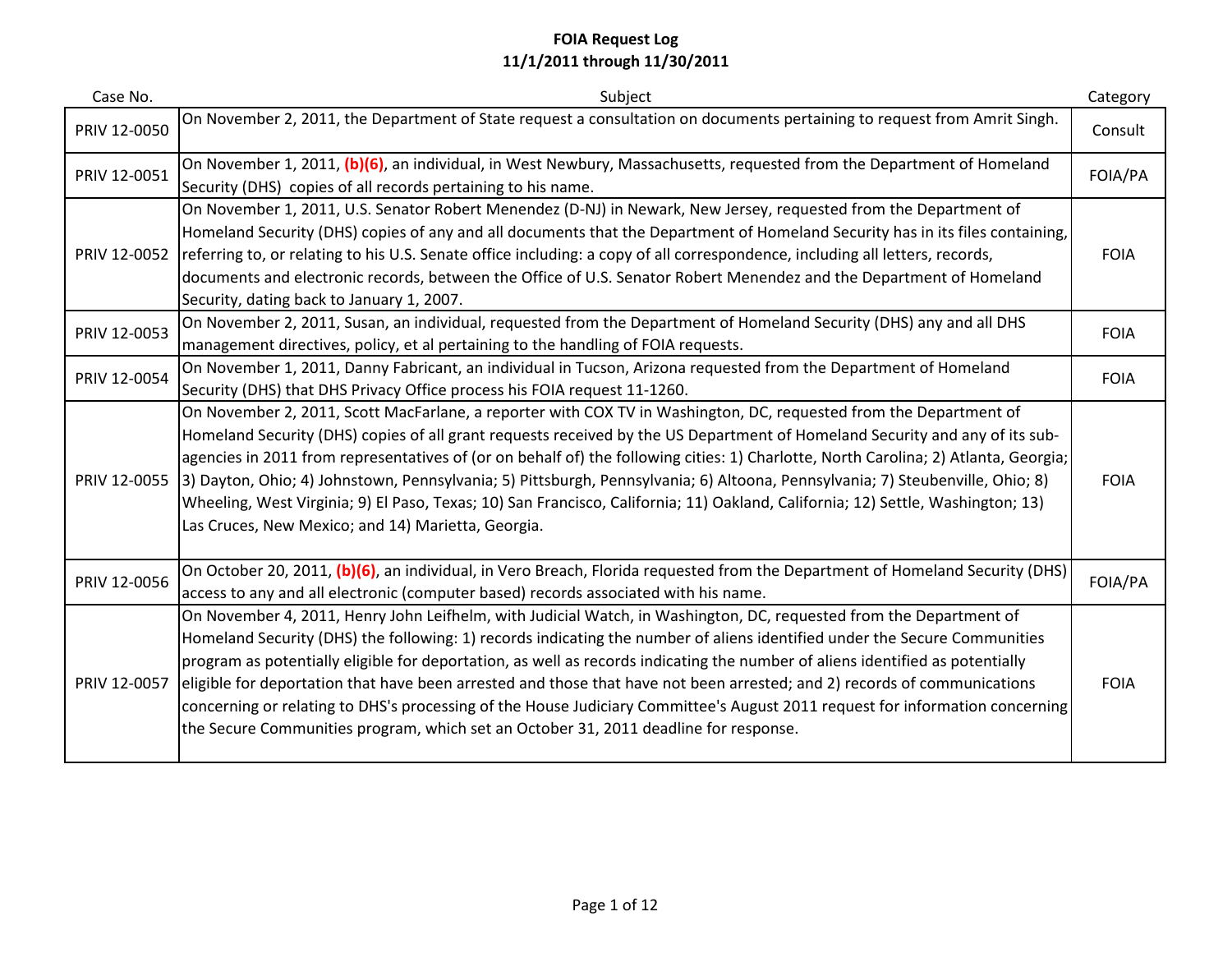| Case No.     | Subject                                                                                                                                                                                                                                                                                                                                                                                                                                                                                                                                                                                                                                                                                                                                                                                                                                                                                                                   | Category    |
|--------------|---------------------------------------------------------------------------------------------------------------------------------------------------------------------------------------------------------------------------------------------------------------------------------------------------------------------------------------------------------------------------------------------------------------------------------------------------------------------------------------------------------------------------------------------------------------------------------------------------------------------------------------------------------------------------------------------------------------------------------------------------------------------------------------------------------------------------------------------------------------------------------------------------------------------------|-------------|
| PRIV 12-0058 | On November 2, 2011, Andrew Allocco, an individual, in Sebastian, Florida, requested from the Department of Homeland<br>Security (DHS) access to and copies of Information concerning any investigations, convictions, fines, settlements or any other<br>data contained in your files concerning any of the following: Sergio Sanchez -Corporate Officer of Promo Groceries, Inc. of<br>Miami, FL, Pablo Rey -Corporate Officer of Promo Groceries, Inc. of Miami, FL PROMO INTERNATIONAL, INC. P94000053220<br>FEIN 650507052 10, 11 & 12 INVESTMENTS, CORP. P98000100954 FEIN 650879171 AMERIVEN INVESTMENTS, L.L.C.<br>L99000004254 FEIN 650965425 BLACK HAWK LOGISTICTS, L.L.C. L00000013932 FEIN 651055624 MILCOS, L.L.C. L01000000670<br>FEIN 651077125 RAS, L.L.C. L01000000669 FEIN 651078866 PROMOS GROCERIES OF FLORIDA, INC.P06000094879 FEIN<br>205376926 PROMO DISTRIBUTORS, L.L.C. L11000035810 FEIN NONE. | <b>FOIA</b> |
| PRIV 12-0059 | On November 2, 2011, (b)(6), an individual, in Vineyard Haven, Massachusetts, requested from the Department of Homeland<br>Security (DHS) access to, or a copy of, all records pertaining to self.                                                                                                                                                                                                                                                                                                                                                                                                                                                                                                                                                                                                                                                                                                                        | FOIA/PA     |
| PRIV 12-0060 | On November 2, 2011, (b)(6), an individual, in Vineyard Upland, California, requested from the Department of Homeland<br>Security (DHS) Terrorism related events, papers, incidents, searches, informant information, investigations, request from other<br>countries for information regarding himself or anywhere else he has been involved with.                                                                                                                                                                                                                                                                                                                                                                                                                                                                                                                                                                       | FOIA/PA     |
| PRIV 12-0061 | On November 2, 2011, (b)(6), an individual, in Vineyard Kensington, Maryland, requested from the Department of Homeland<br>Security (DHS) all records pertaining to self                                                                                                                                                                                                                                                                                                                                                                                                                                                                                                                                                                                                                                                                                                                                                  | FOIA/PA     |
|              | On November 1, 2011, Parvin Wiliani-Malek, Esq., with Law Offices of Wilian-Malek, Inc, in Vineyard Costa Mesa, California,<br>PRIV 12-0062 requested from the Department of Homeland Security (DHS) all documents, forms or other written, photographic, electronic,<br>computer, recorded materials, in the files of his client(b)(6).                                                                                                                                                                                                                                                                                                                                                                                                                                                                                                                                                                                  | FOIA/PA     |
| PRIV 12-0063 | On November 2, 2011, Randy Herschaft, with The Associated Press, in New York, New York, requested from the Department of<br>Homeland Security (DHS) all correspondence logs to and from: 1) John Huntsman, Jr. (current GOP presidential candidate)<br>from January 2003 until present. 2) Utah Governor John Huntsman Jr. or the Office of Utah Governor John Huntsman Jr. from<br>January 3, 2005 to August 11, 2009. 3) Ambassador (to China) John Huntsman Jr. from August 11, 2009 to April 30, 2011.                                                                                                                                                                                                                                                                                                                                                                                                                | <b>FOIA</b> |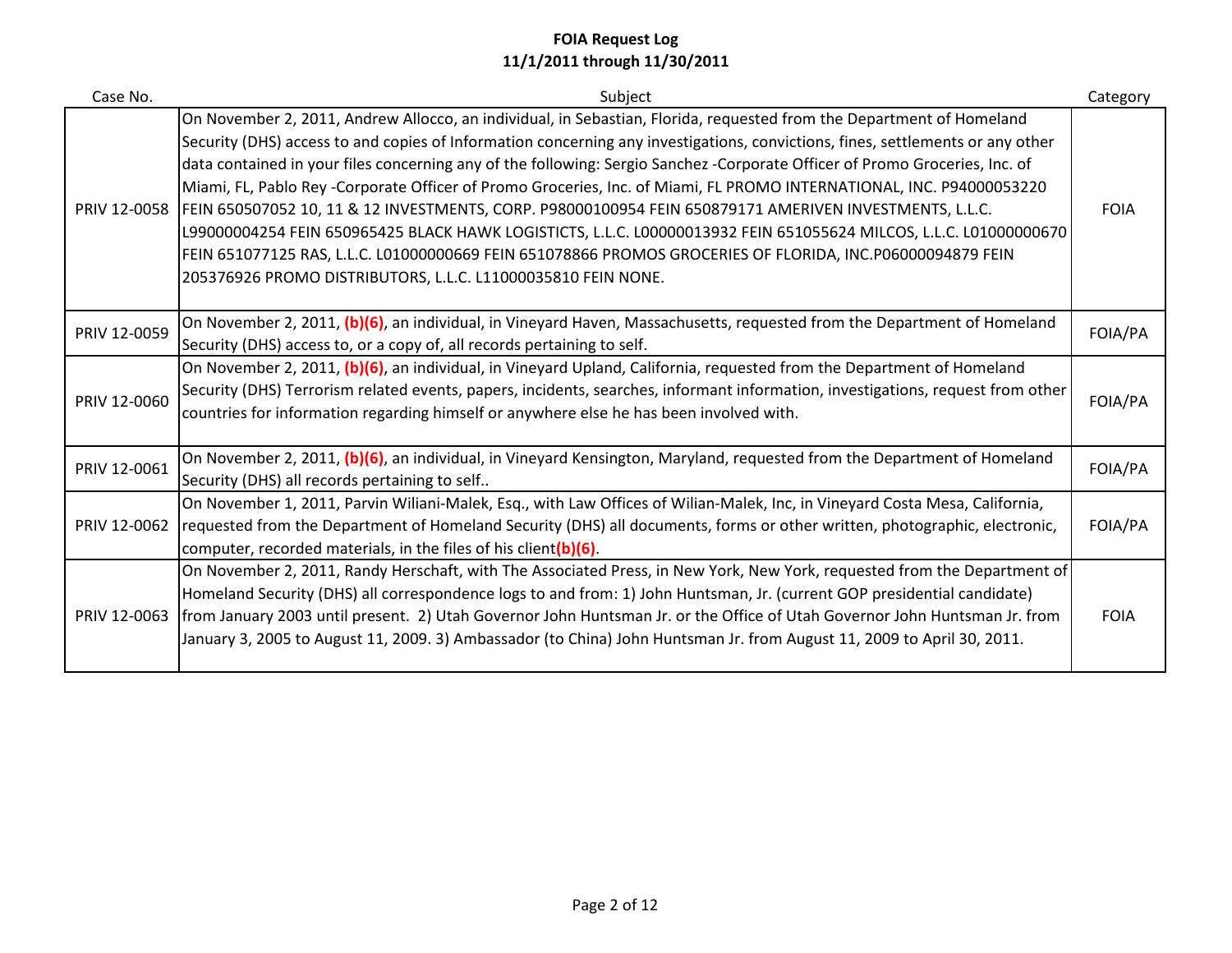| Case No.     | Subject                                                                                                                                                                                                                                                                                                                                                                                                                                                                                                                                                                                                                                                                                                                                                                                                                                                                                                                                                                                                                                                                                                                                                                                                                                                                                                                                                                                                                                                                                                                                                                                                                                                                                                                                                                                                                                                                                                                                                                                | Category    |
|--------------|----------------------------------------------------------------------------------------------------------------------------------------------------------------------------------------------------------------------------------------------------------------------------------------------------------------------------------------------------------------------------------------------------------------------------------------------------------------------------------------------------------------------------------------------------------------------------------------------------------------------------------------------------------------------------------------------------------------------------------------------------------------------------------------------------------------------------------------------------------------------------------------------------------------------------------------------------------------------------------------------------------------------------------------------------------------------------------------------------------------------------------------------------------------------------------------------------------------------------------------------------------------------------------------------------------------------------------------------------------------------------------------------------------------------------------------------------------------------------------------------------------------------------------------------------------------------------------------------------------------------------------------------------------------------------------------------------------------------------------------------------------------------------------------------------------------------------------------------------------------------------------------------------------------------------------------------------------------------------------------|-------------|
| PRIV 12-0064 | On November 7, 2011, Betsy Isenberg, Deputy Attorney General with the Office of the Attorney General in Indianapolis,<br>Indiana requested from the Department of Homeland Security (DHS) the following categories of records created during or<br>after 2008 from the Department of Homeland Security ("DHS"): 1) public, final policies, handbooks, directives, and other<br>records pertaining to the amount and allocation of funds utilized for the enforcement of immigration laws by DHS in the State<br>of Indiana in 2008, 2009, 2010 and 2011; 2) Public, final policies, handbooks, directives, and other records pertaining to the<br>number of personnel utilized by DHS exclusively for the enforcement of immigration laws in the State of Indiana in 2008, 2009,<br>2010 and 2011; 3) Public, final records pertaining to the number of unauthorized immigrant population currently in Indiana; 4)<br>Public, final records pertaining to the number of ICE detainers or apprehensions that took place in Indiana in 2008, 2009, 2010<br>and 2011; 5) public, final records pertaining to the number of removal proceedings brought against aliens apprehended or<br>domiciled in Indiana in 2008, 2009, 2010 and 2011; 6) Public, final policies, handbooks, directives, and other records pertaining<br>to the budget for the ICE 287(g) program in 2008, 2009, 2010 and 2011; 7) Public, final records pertaining to the amount of<br>money spent by DHS on training local and state officers participating in the 287(g) program in 2008, 2009, 2010 and 2011; 8)<br>Public, final records pertaining to the number of applications for the 287(g) program received by DHS from state and local<br>government agencies in Indiana; and 9) Public, final policies, handbooks, directives, and other records pertaining to illegal<br>activities or crimes committed by members of the unauthorized immigrant population in Indiana in 2008, 2009, 2010 and<br>2011. | <b>FOIA</b> |
| PRIV 12-0065 | On November 8, 2011, Heumberto Ortege, an individual, in Los Angeles, California, requested from the Department of<br>Homeland Security (DHS) information regarding a named Legal Permanent Residence status and card.                                                                                                                                                                                                                                                                                                                                                                                                                                                                                                                                                                                                                                                                                                                                                                                                                                                                                                                                                                                                                                                                                                                                                                                                                                                                                                                                                                                                                                                                                                                                                                                                                                                                                                                                                                 | <b>FOIA</b> |
| PRIV 12-0066 | On November 8, 2011, Michelle Jeung, an individual requested from the Department of Homeland Security (DHS) documents<br>listed in the log.                                                                                                                                                                                                                                                                                                                                                                                                                                                                                                                                                                                                                                                                                                                                                                                                                                                                                                                                                                                                                                                                                                                                                                                                                                                                                                                                                                                                                                                                                                                                                                                                                                                                                                                                                                                                                                            | <b>FOIA</b> |
| PRIV 12-0067 | On November 9, 2011, Alicia Wolff, an individual in Vineyard Haven, Massachusetts requested from the Department of<br>Homeland Security (DHS) FOIA Litigation of Mr. Ronald A. Schechter.                                                                                                                                                                                                                                                                                                                                                                                                                                                                                                                                                                                                                                                                                                                                                                                                                                                                                                                                                                                                                                                                                                                                                                                                                                                                                                                                                                                                                                                                                                                                                                                                                                                                                                                                                                                              | <b>FOIA</b> |
| PRIV 12-0068 | On November 9, 2011, Sean A. Dunagan, a senior investigator with Judicial Watch in Washington, DC, requested from the<br>Department of Homeland Security (DHS) the following records: 1) Any and all records regarding, concerning or related to the<br>"Occupy Wall Street" protests occurring in New York, New York; 2) Any and all records of communication between any official,<br>employee or representative of the Department of Homeland Security and any official, officer, employee or representative of<br>the New York City Police Department regarding, concerning, or related to the "Occupy Wall Street" protests; and 3) Any and all<br>records of communication between any official, employee or representative of the Department of Homeland Security and any<br>official, employee or representative of the Office of the Mayor of New York City regarding, concerning or related to the<br>"Occupy Wall Street" protests.                                                                                                                                                                                                                                                                                                                                                                                                                                                                                                                                                                                                                                                                                                                                                                                                                                                                                                                                                                                                                                         | <b>FOIA</b> |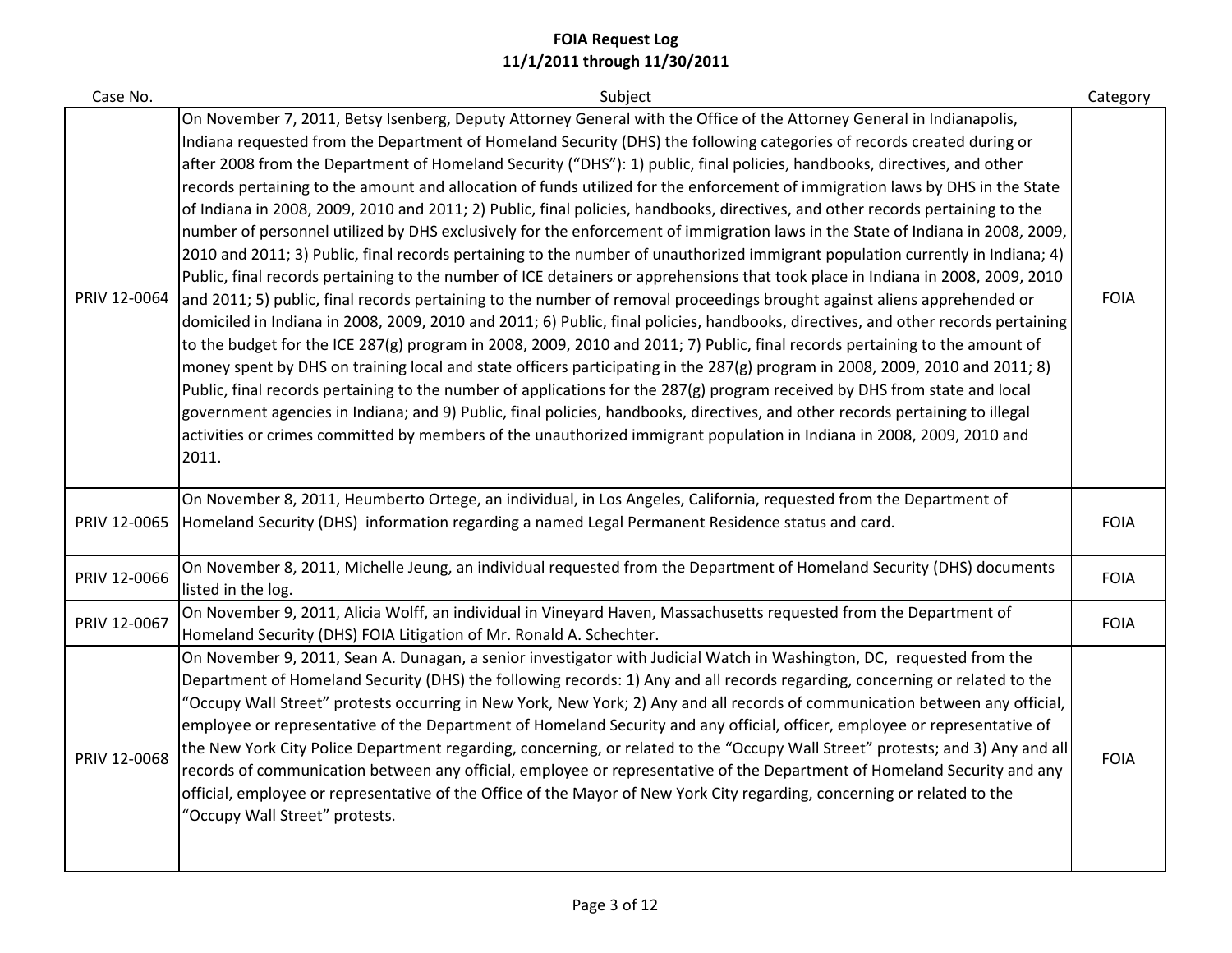| Case No.     | Subject                                                                                                                                                                                                                                                                                                                                                                                                                                                                                                                                                                                                                                                                                                                                                                                                                                                                                                                                                                                                                                                                                                                                                                                                                                                                                                                                                                                                                                                                                                                 | Category    |
|--------------|-------------------------------------------------------------------------------------------------------------------------------------------------------------------------------------------------------------------------------------------------------------------------------------------------------------------------------------------------------------------------------------------------------------------------------------------------------------------------------------------------------------------------------------------------------------------------------------------------------------------------------------------------------------------------------------------------------------------------------------------------------------------------------------------------------------------------------------------------------------------------------------------------------------------------------------------------------------------------------------------------------------------------------------------------------------------------------------------------------------------------------------------------------------------------------------------------------------------------------------------------------------------------------------------------------------------------------------------------------------------------------------------------------------------------------------------------------------------------------------------------------------------------|-------------|
| PRIV 12-0069 | On November 8, 2011, Harry Clay IV, an individual in Valljo, California, requested from the Department of Homeland Security<br>(DHS) records regarding an incident at the Atlanta Greyhound Bus Station located at 232 Forsyth St Atlanta, Georgia 30303<br>between the hours of 2:30 P.M to 8:30 P.M on September 22, 2011.                                                                                                                                                                                                                                                                                                                                                                                                                                                                                                                                                                                                                                                                                                                                                                                                                                                                                                                                                                                                                                                                                                                                                                                            | <b>FOIA</b> |
| PRIV 12-0070 | On November 9, 2011, John Drew, an individual requested from the Department of Homeland Security (DHS) the following<br>questions be answered: 1) Do you consider the peoples at or otherwise involved at http://www.bureau~publicrecords.org/ to<br>be a government group; 2) Do you consider the peoples at or otherwise involved at http://www.bureauofrepublicrecords.org/<br>to be an anti government group; 3) Do you consider the peoples at or otherwise involved at<br>http://www.bureauofrepublicrecords.org/ to be a terrorist group or somehow un American; 4) Do you consider the peoples at<br>or otherwise involved at http://www.bureauofrepublicrecords.org/ to be an anti terrorist group and a peaceful, legitimate<br>Republic representative; 5) Do you acknowledge that the peoples at or involved at http://www.buteauofrepublicrecords.org/<br>are offering valid and true Identification and Travel Warrant-cards; 6) Do you acknowledge that the peoples at or involved at<br>http://www.bureauofrepublicrecords.org/ are offering invalid and false Identification and Travel Warrant cards; 7) If they are a<br>bogus group with a fraudulent web site at http://www.bureauofrepublicrecords.org/ offering bogus ID warrants wouldn't you<br>take the web site down for fraud and do something about rounding up any perpetrators of wrong doing who were bilking the<br>American public out of their lawful money, and what about the ramifications arising from use of the I.D. Warrants? | <b>FOIA</b> |
| PRIV 12-0071 | On November 9, 2011, Andrew Cabana, a representative with Jackson/Lewis in Reston, Virginia, requested from the<br>Department of Homeland Security (DHS) the following records; 1) Any and all information establishing the fact that the DHS<br>received reports of criminal activity relating an allegation regarding "The Boeing Company" and its wholly owned subsidiary<br>Boeing International Support Systems, Saudi Arabia are involved in U.S. Passport Confiscation, Human Trafficking and Fraud; 2)<br>Any and all reports in the form of letters, emails or other correspondence prepared by the DHS to look into allegations<br>concerning "The Boeing Company" and its wholly owned subsidiary Boeing International Support Systems Ltd., Saudi Arabia to<br>include DHS investigations, DHS internal reports, letters, DHS intra-office or departmental emails, correspondence with other<br>law enforcement agencies or governmental agencies, DHS letters written by the Secretary Janet Napolitano concerning this<br>matter.                                                                                                                                                                                                                                                                                                                                                                                                                                                                         | <b>FOIA</b> |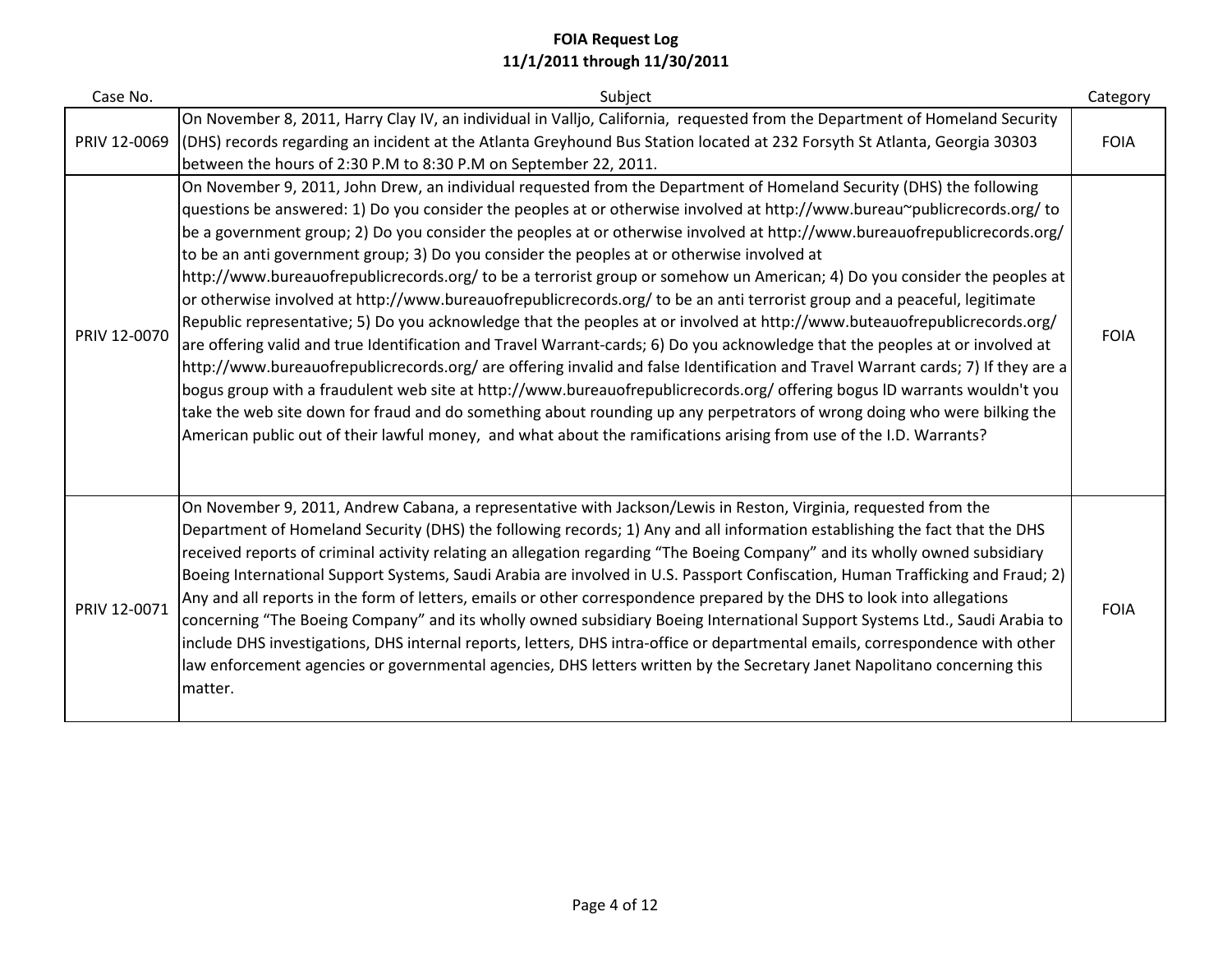| Case No.     | Subject                                                                                                                                                                                                                                                                                                                                                                                                                                                                                                                                                                                                                                                                                                                                                                                                                                                                                                                                                                                                                              | Category    |
|--------------|--------------------------------------------------------------------------------------------------------------------------------------------------------------------------------------------------------------------------------------------------------------------------------------------------------------------------------------------------------------------------------------------------------------------------------------------------------------------------------------------------------------------------------------------------------------------------------------------------------------------------------------------------------------------------------------------------------------------------------------------------------------------------------------------------------------------------------------------------------------------------------------------------------------------------------------------------------------------------------------------------------------------------------------|-------------|
| PRIV 12-0072 | On November 9, 2011, Robin P. Petersen, an individual in Warner Robbins, Georgia, requested from the Department of<br>Homeland Security (DHS) the following records; 1) Any and all information establishing the fact that the DHS received reports<br>of criminal activity relating an allegation regarding "The Boeing Company" and its wholly owned subsidiary Boeing<br>International Support Systems, Saudi Arabia are involved in U.S. Passport Confiscation, Human Trafficking and Fraud; 2) Any<br>and all reports in the form of letters, emails or other correspondence prepared by the DHS to look into allegations concerning<br>"The Boeing Company" and its wholly owned subsidiary Boeing International Support Systems Ltd., Saudi Arabia to include<br>DHS investigations, DHS internal reports, letters, DHS intra-office or departmental emails, correspondence with other law<br>enforcement agencies or governmental agencies, DHS letters written by the Secretary Janet Napolitano concerning this<br>matter. | <b>FOIA</b> |
| PRIV 12-0073 | On November 9, 2011, Andrew Gibson, an individual requested from the Department of Homeland Security (DHS) records<br>pertaining to a named individual.                                                                                                                                                                                                                                                                                                                                                                                                                                                                                                                                                                                                                                                                                                                                                                                                                                                                              | <b>FOIA</b> |
| PRIV 12-0074 | On November 9, 2011, Steven Aftergood, Director with Federation of American Scientists in Washington, DC, requested from<br>the Department of Homeland Security (DHS) copies of records that document the implementation of the Fundamental<br><b>Classification Guidance Review.</b>                                                                                                                                                                                                                                                                                                                                                                                                                                                                                                                                                                                                                                                                                                                                                | <b>FOIA</b> |
| PRIV 12-0075 | On November 9, 2011, (b)(6), an individual in B.R. Deutschland, requested from the Department of Homeland Security (DHS)<br>copies of all information pertaining to himself contained in data processing systems operated by our agency, including, but not<br>limited to, any Passenger Name Record (PNR) data and Interagency Border Inspection System (IBIS) data.                                                                                                                                                                                                                                                                                                                                                                                                                                                                                                                                                                                                                                                                | FOIA/PA     |
| PRIV 12-0076 | On November 9, 2011, (b)(6), an individual in Ponce, Puerto Rico, requested from the Department of Homeland Security (DHS)<br>would like to know the nature of this alleged 1996 incident, and ascertain that in fact this is not a case of mistaken identity.                                                                                                                                                                                                                                                                                                                                                                                                                                                                                                                                                                                                                                                                                                                                                                       | FOIA/PA     |
| PRIV 12-0077 | On November 10, 2011, Sergeant August Ritter, with Kemper Development Company, requested from the Department of<br>Homeland Security (DHS) information regarding the following: "In 2008 the security program Michael Rozin created for Mall of<br>America was presented to U.S. House of Representatives, Committee on Homeland Security as a model for security in the<br>public sector."                                                                                                                                                                                                                                                                                                                                                                                                                                                                                                                                                                                                                                          | <b>FOIA</b> |
| PRIV 12-0078 | On November 14, 2011, Johnny Johnson, with Premier Suppliers in Washington, DC, requested from the Department of<br>Homeland Security (DHS) a copy of the purchase card holders list for Department of Homeland Security.                                                                                                                                                                                                                                                                                                                                                                                                                                                                                                                                                                                                                                                                                                                                                                                                            | <b>FOIA</b> |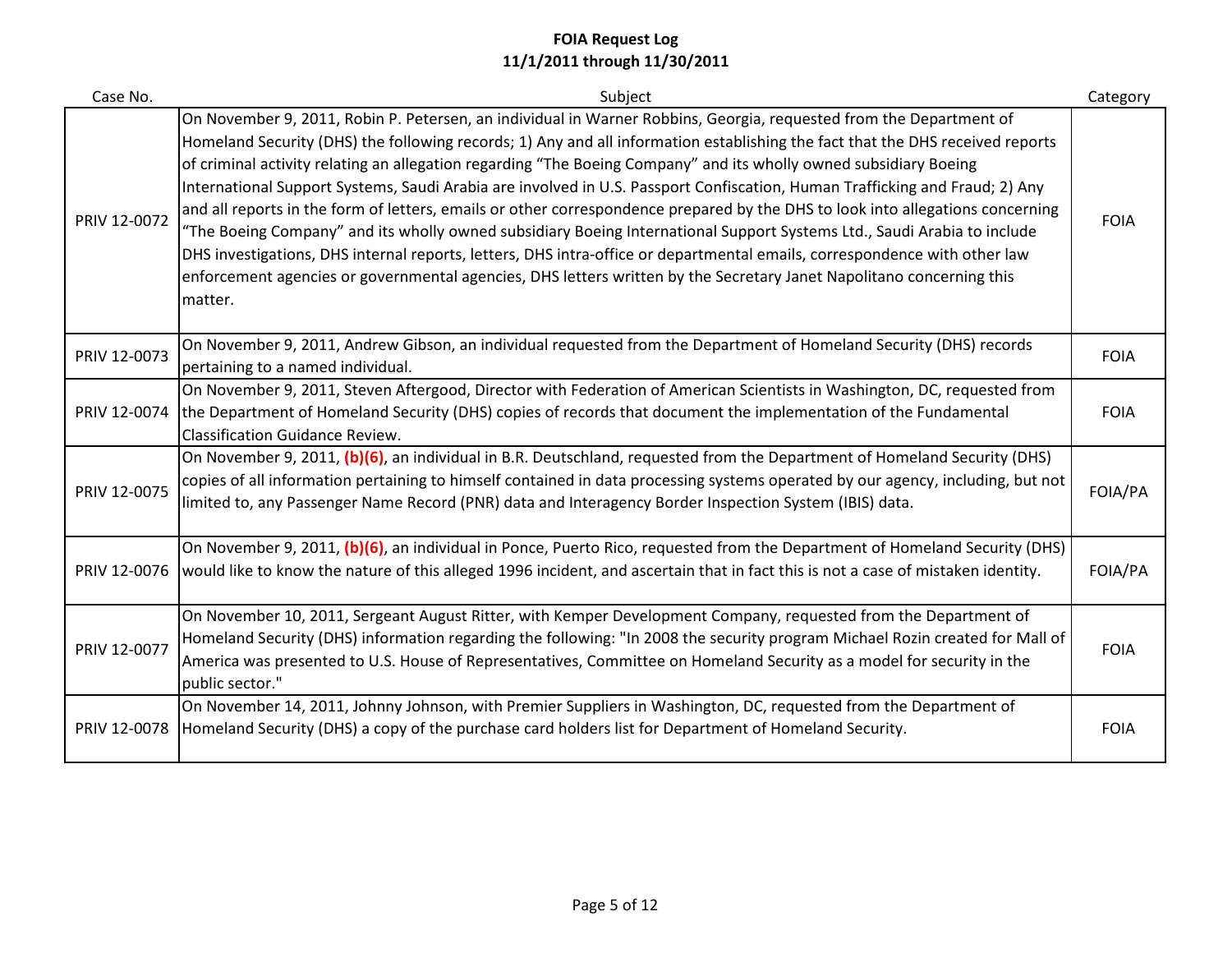| Case No.     | Subject                                                                                                                                                                                                                                                                                                                                                                                                                                                                                                                                                                                                                                                                                                                                                                                                                                                                                                                                                                                                                                                                                                                                                                                                                                                                                                                                   | Category    |
|--------------|-------------------------------------------------------------------------------------------------------------------------------------------------------------------------------------------------------------------------------------------------------------------------------------------------------------------------------------------------------------------------------------------------------------------------------------------------------------------------------------------------------------------------------------------------------------------------------------------------------------------------------------------------------------------------------------------------------------------------------------------------------------------------------------------------------------------------------------------------------------------------------------------------------------------------------------------------------------------------------------------------------------------------------------------------------------------------------------------------------------------------------------------------------------------------------------------------------------------------------------------------------------------------------------------------------------------------------------------|-------------|
| PRIV 12-0079 | On November 15, 2011, Jason Leopold the Deputy Managing Editor/Investigative Reporter, with Truthout.org in Beverly Hills,<br>California, requested from the Department of Homeland Security (DHS) all Department of Homeland Security emails, memos,<br>letter, audio/video, transcript, reports, including Threat Assessments, related to a movement entitled "US DAY OF RAGE."<br>Requester is also seeking any correspondence, which includes emails, memos, transcripts, reports, Threat Assessments,<br>between Department of Homeland Security personnel, its branch divisions in other states, and law enforcement agencies,<br>including the FBI, CIA, and local police personnel, related to the protest movement and/or organization/group known as "US<br>DAY OF RAGE." Additionally, any reports, which includes Threat Assessments, prepared by the Department of Homeland<br>Security on the protest movement known as "US DAY OF RAGE." These documents should cover the timeframe of July 1, 2011<br>and August 30, 2011.                                                                                                                                                                                                                                                                                                | <b>FOIA</b> |
| PRIV 12-0080 | On November 15, 2011, Kriss Perras Running Waters, Publisher & Editor, of Malibu Arts Journal Magazine, requested from the<br>Department of Homeland Security (DHS) access to electronic, recorded, and written records from the Department of<br>Homeland Security and it's representatives to individual governors and mayors nationwide regarding decamping any site<br>known generally as an occupy wall street site, or an occupy site, in each of the individual cities where this alleged<br>communication took place; as an example, communications with NY Governor Cuomo, NYC Mayor Bloomberg and Oakland<br>Mayor Jean Quan; communications with the White House and it's staff regarding the decampment of any occupy site<br>nationwide; communication with the FBI regarding the decampment of any occupy site nationwide.                                                                                                                                                                                                                                                                                                                                                                                                                                                                                                  | <b>FOIA</b> |
| PRIV 12-0081 | On November 16, 2011, Grace Wyler Reporter, for Business Insider, in New York, New York requested from the Department of<br>Homeland Security (DHS) any email communication, call transcripts, meeting schedules, or memos related to the Occupy Wall<br>Street movement and related Occupy protests, in New York City, Oakland, California, Los Angeles, California, Sacramento,<br>California, San Diego, California, San Francisco, California, San Jose, California, Boston, Massachusetts, Denver, Colorado,<br>Washington, D.C., Atlanta, Georgia, Chicago, Illinois, Indianapolis, Indiana., Baltimore, Maryland, St. Louis, Missouri, Las Vegas,<br>Nevada, Buffalo, New York, Charlotte, North Carolina, Portland, Oregon, Eugene, Oregon, Cincinnati, Ohio, Philadelphia,<br>Pennsylvania., Pittsburgh, Pennsylvania, Providence, Rhode Island, Austin, Texas, Dallas, Texas, Houston, Texas, Seattle,<br>Washington, Salt Lake City, Utah. This request includes all records of communication, consultation, or coordination with local<br>law enforcement and elected officials regarding the above-mentioned movement and protests; any internal communication<br>related to the movement and protests; and any records related to breaking up or controlling the protests. From September 15,<br>2011 to November 16, 2011. | <b>FOIA</b> |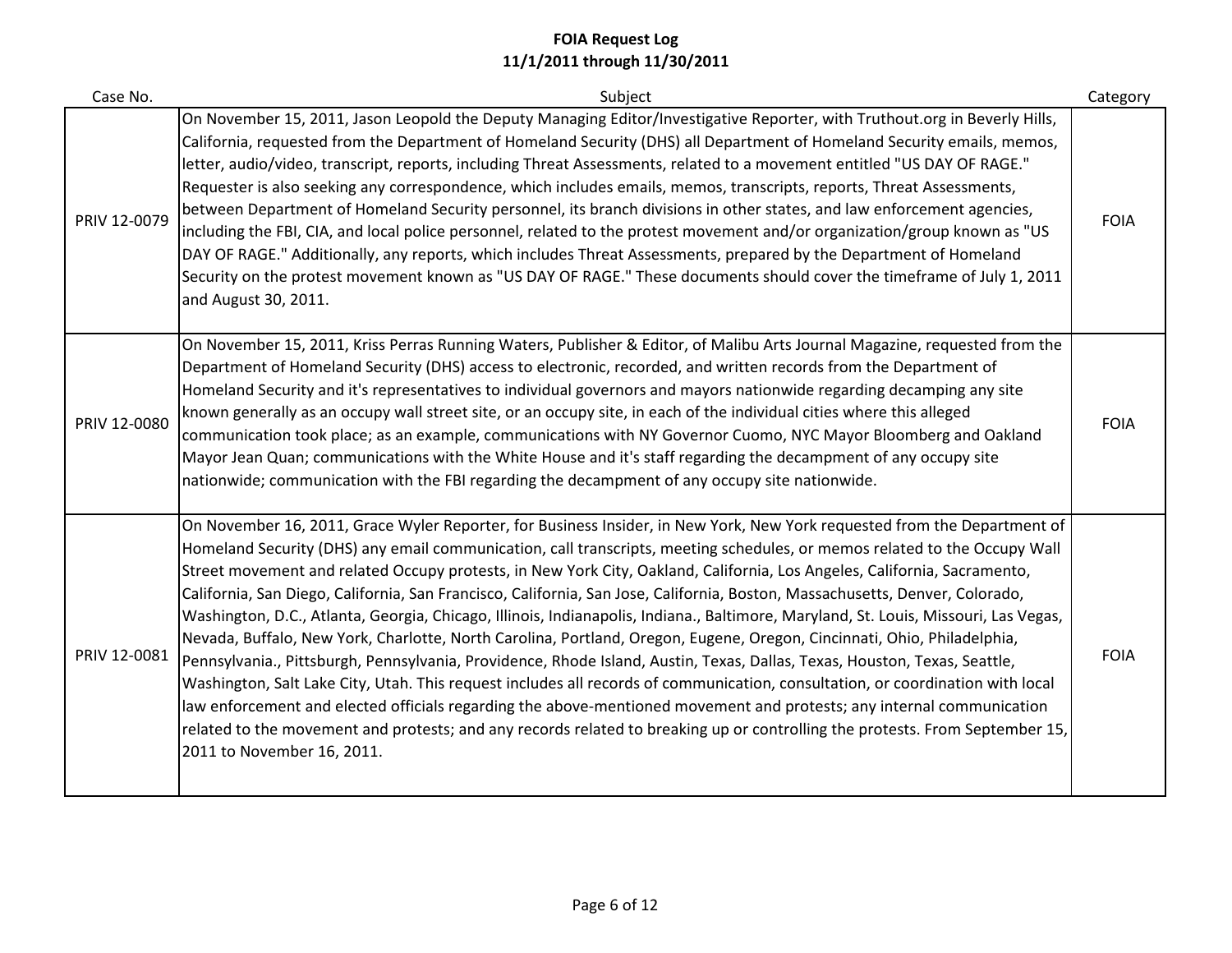| Case No.     | Subject                                                                                                                                                                                                                                                                                                                                                                                                                                                                                                                                                                                                                                                                                                                                                                                                                                                                                                                                                                                                                                                                                                                                                                                                                                                                                                                                                                                                                                                                                                            | Category    |
|--------------|--------------------------------------------------------------------------------------------------------------------------------------------------------------------------------------------------------------------------------------------------------------------------------------------------------------------------------------------------------------------------------------------------------------------------------------------------------------------------------------------------------------------------------------------------------------------------------------------------------------------------------------------------------------------------------------------------------------------------------------------------------------------------------------------------------------------------------------------------------------------------------------------------------------------------------------------------------------------------------------------------------------------------------------------------------------------------------------------------------------------------------------------------------------------------------------------------------------------------------------------------------------------------------------------------------------------------------------------------------------------------------------------------------------------------------------------------------------------------------------------------------------------|-------------|
| PRIV 12-0082 | On November 14, 2011, Randy Herschaft, with The Associated Press, in New York, New York requested from the Department<br>of Homeland Security (DHS) all correspondence to and from Texas Governor Rick Perry or the Office of Texas Governor Rick<br>Perry from December 21, 2000 to present that is identified in the Rick Perry correspondence log sent to him on Nov. 9, 2011<br>as part of his FOIA DHS/OS/PRIV 12-0049.                                                                                                                                                                                                                                                                                                                                                                                                                                                                                                                                                                                                                                                                                                                                                                                                                                                                                                                                                                                                                                                                                       | <b>FOIA</b> |
| PRIV 12-0083 | On November 15, 2011, Mahdi Asgari, an individual in Oneonta, New York requested from the Department of Homeland<br>Security (DHS) copies of all information pertaining to self contained in the following Systems of Records maintained by the<br>Department of Homeland Security: 1) DHS/ALL-005 -DHS Redress and Response Records System; 2) DHS/ALL-016 -DHS<br>Correspondence Records; 3) DHS/ALL-017 -DHS General Legal Records; 4) DHS/ALL-028 -DHS Complaint Tracking System; 5)<br>DHS/ALL-030 -Use of the Terrorist Screening Database (TSDB) System; and 6) DHS/ALL-031 -Information Sharing 'Environment<br>SAR Initiative.                                                                                                                                                                                                                                                                                                                                                                                                                                                                                                                                                                                                                                                                                                                                                                                                                                                                            | <b>FOIA</b> |
| PRIV 12-0084 | On November 15, 2011, John Cook, with Gawker Media, in Brooklyn, New York requested from the Department of Homeland<br>Security (DHS) all records concerning Department assistance to local and state law enforcement concerning the "Occupy"<br>movement. Inspired by the "Occupy Wall Street" movement in New York City's Zuccotti Park, the "Occupy" movement<br>consisted of a series of efforts by activists to permanently occupy public spaces in a variety of cities across the United States<br>beginning in September 2011. In addition to New York City, "Occupy" movements have been active in Oakland, California,<br>Washington, D.C., Portland, Oregon, Boston, Massachusetts, Los Angeles, California, and other cities.<br>The records include, but are not limited to: 1) Any Department intelligence assessments regarding the "Occupy" movement(s);<br>2) Any email, memoranda, notes, minutes of meetings, or any other written records concerning Department advice or<br>assistance to local or state law enforcement on how to handle the "Occupy" movement; 3) Any records concerning detailing of<br>Department personnel or equipment to cities or jurisdictions dealing with an "Occupy" movement; and 4) Any records of<br>conference calls or email conversations organized or joined by the Department or Department personnel to coordinate local<br>law enforcement actions concerning the "Occupy" movement. The time frame for this request is September 1, 2011 to<br>present. | <b>FOIA</b> |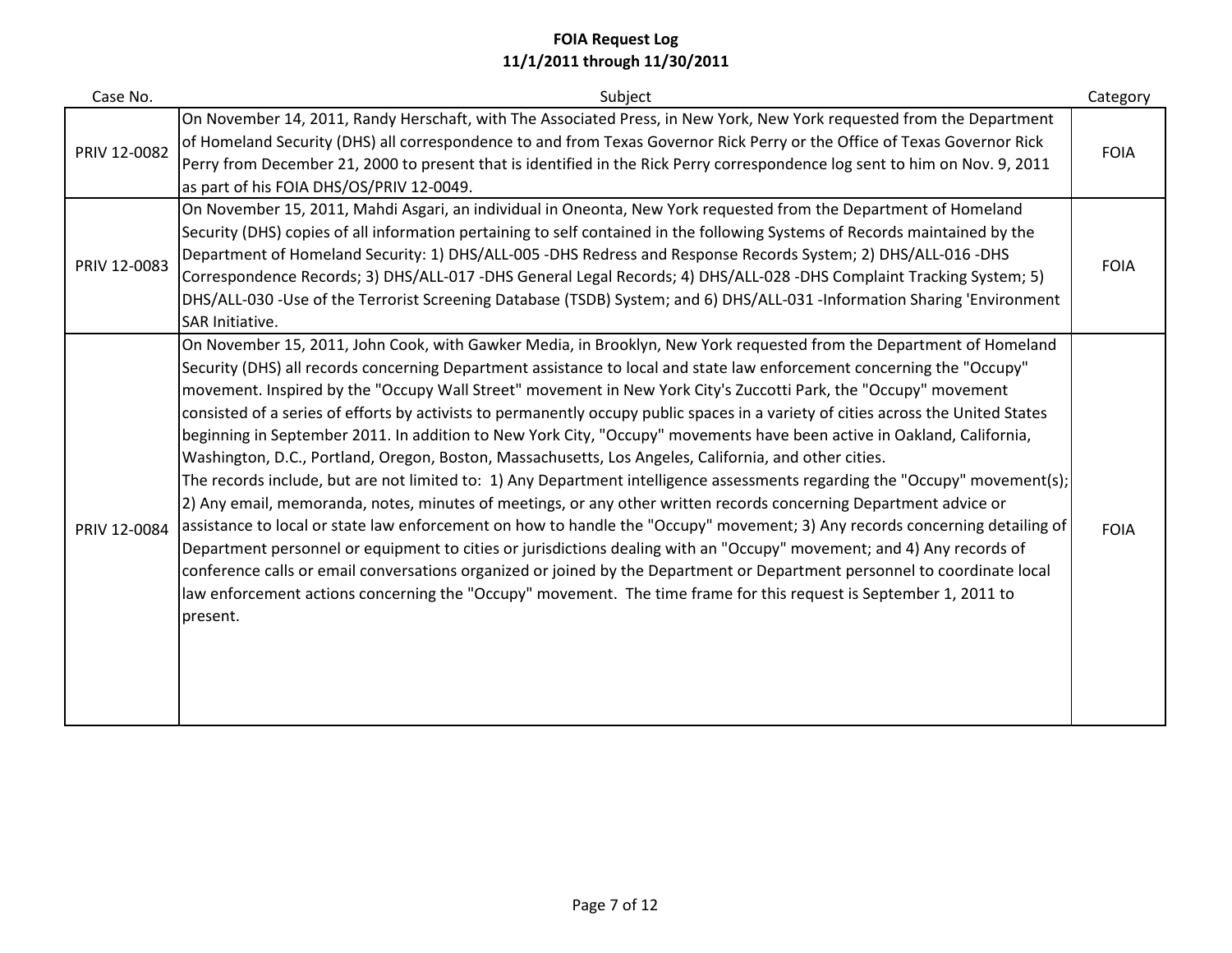| Case No.     | Subject                                                                                                                                                                                                                                                                                                                                                                                                                                                                                                                                                                                                                                                                                                                                                                                                                                                                                                                                                                                                                                                                                                                                                                                                                                                                                                                                                                                                                                                                                                                                                                                                                                                                                                                                                                                                                                                                                                                                                                                                                                                                                                                                                                                                                                                                                                                                                                                                                                                                                                                                                                             | Category    |
|--------------|-------------------------------------------------------------------------------------------------------------------------------------------------------------------------------------------------------------------------------------------------------------------------------------------------------------------------------------------------------------------------------------------------------------------------------------------------------------------------------------------------------------------------------------------------------------------------------------------------------------------------------------------------------------------------------------------------------------------------------------------------------------------------------------------------------------------------------------------------------------------------------------------------------------------------------------------------------------------------------------------------------------------------------------------------------------------------------------------------------------------------------------------------------------------------------------------------------------------------------------------------------------------------------------------------------------------------------------------------------------------------------------------------------------------------------------------------------------------------------------------------------------------------------------------------------------------------------------------------------------------------------------------------------------------------------------------------------------------------------------------------------------------------------------------------------------------------------------------------------------------------------------------------------------------------------------------------------------------------------------------------------------------------------------------------------------------------------------------------------------------------------------------------------------------------------------------------------------------------------------------------------------------------------------------------------------------------------------------------------------------------------------------------------------------------------------------------------------------------------------------------------------------------------------------------------------------------------------|-------------|
| PRIV 12-0085 | On November 17, 2011, Mara Verheyden-Hilliard, with Law Offices Partnership for Civil Justice Fund, in Washington, DC,<br>requested from the Department of Homeland Security (DHS) information related to law enforcement involvement in<br>discussions, communications, and technical support regarding the Occupy Wall Street movement and the Occupy<br>encampments in cities around the country. This request encompasses any law enforcement involvement, including specifically,<br>but not limited to, the Department of Homeland Security and interagency efforts that the Department of Homeland Security<br>may participate in such as the Joint Terrorism Task Forces or Fusion Centers. This request includes, but is not limited to,<br>information reflecting communications involving law enforcement and state or municipal representatives and/or private<br>consultants or analysts pertaining to the Occupy movement, the Occupy encampments, and law enforcement or government<br>response thereto. Published reports reflect the occurrence of communications or meetings organized or involving the Police<br>Executive Research Forum that occurred on October 11, 2011 and November 4, 2011. Published reports also reflect such<br>communications or meetings organized by the U.S. Conference of Mayors, which have occurred in October and November,<br>2011. This request is not limited to these specific occurrences, but is intended to broadly encompass any communications<br>involving law enforcement (including your agency) regarding the Occupy movement, encampments and government or police<br>response thereto. This request specifically encompasses disclosure ofany documents or information pertaining to Federal<br>coordination of, or advice or consultation regarding, the police response to the Occupy movement, protests or encampments.<br>Requester seeks information reflecting communications about Occupy encampments, including but not limited to: meetings,<br>phone conferences, organizing of meetings or phone conferences, analysis, information sharing, planning for responses to<br>Occupy encampments, health and safety concerns about encampments, deployment of federal officers in conjunction with<br>local law enforcement actions, best practices discussions, table top exercises, planning documents or after action reports.<br>Response should include, but is not limited to, emails, memos, notes, power point or other presentation materials, threat<br>alerts or other bulletins or circulars. | <b>FOIA</b> |
| PRIV 12-0086 | On November 16, 2011, Sascha Mildenberger, an individual, in B.R. Deutschland, requested from the Department of Homeland<br>Security (DHS) copies of all information pertaining to a named individual contained in data processing systems operated by<br>your agency, including, but not limited to, any Passenger Name Record (PNR) data and Interagency Border Inspection System<br>(IBIS) data.                                                                                                                                                                                                                                                                                                                                                                                                                                                                                                                                                                                                                                                                                                                                                                                                                                                                                                                                                                                                                                                                                                                                                                                                                                                                                                                                                                                                                                                                                                                                                                                                                                                                                                                                                                                                                                                                                                                                                                                                                                                                                                                                                                                 | <b>FOIA</b> |
| PRIV 12-0087 | On November 16, 2011, Joseph Gittings, an individual, in Seagoville, Texas, requested from the Department of Homeland<br>Security (DHS) information regarding the following subject: Operation Rescue and www.boylover.net: including but not limited<br>to the nurrmer, names, and dates of suspects arrested by ICE and other Homeland Security agencies.                                                                                                                                                                                                                                                                                                                                                                                                                                                                                                                                                                                                                                                                                                                                                                                                                                                                                                                                                                                                                                                                                                                                                                                                                                                                                                                                                                                                                                                                                                                                                                                                                                                                                                                                                                                                                                                                                                                                                                                                                                                                                                                                                                                                                         | <b>FOIA</b> |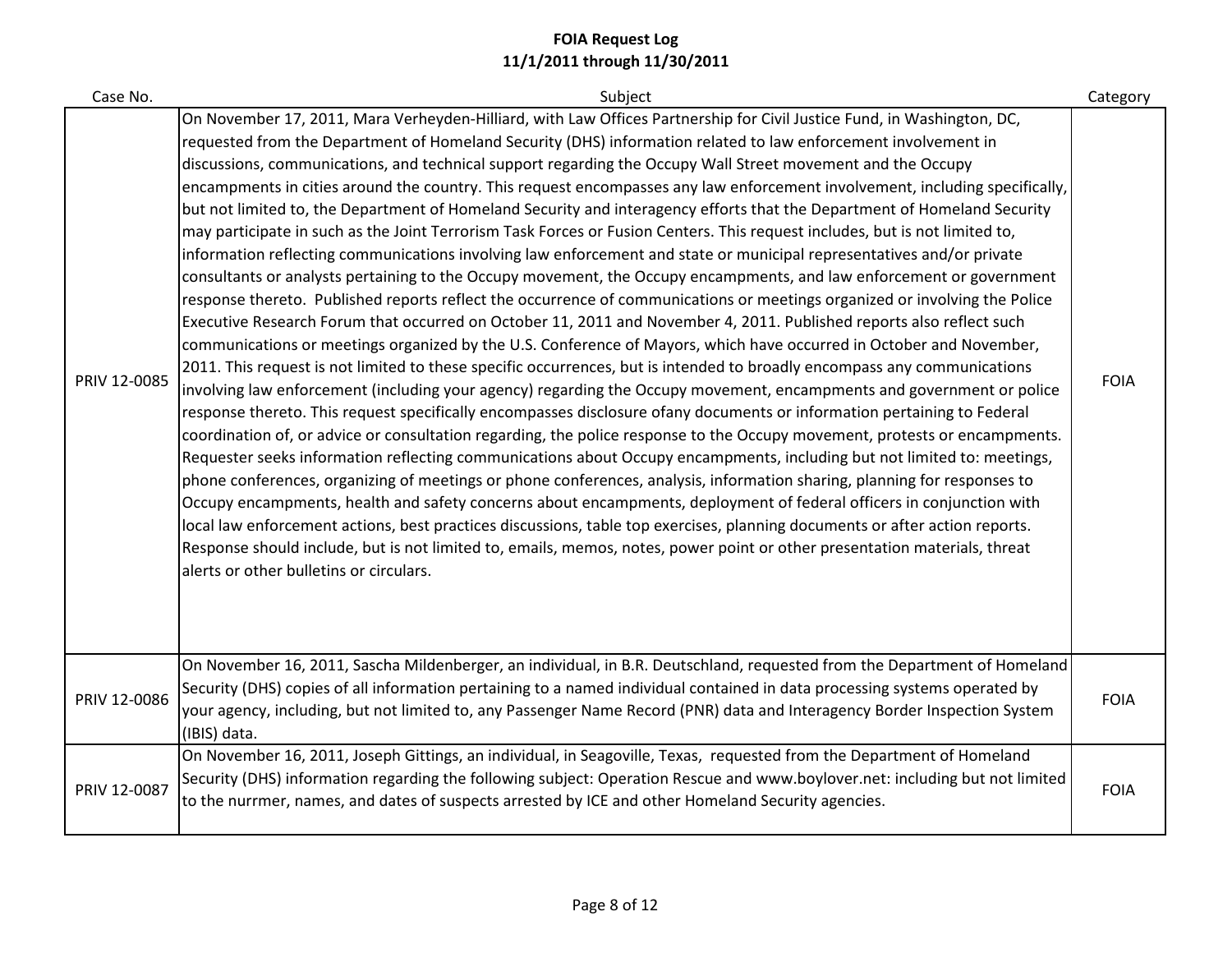| Case No.     | Subject                                                                                                                                                                                                                                                                                                                                                                                                                                                                                                                                                                                                                                                                                                                                                                                                                                            | Category    |
|--------------|----------------------------------------------------------------------------------------------------------------------------------------------------------------------------------------------------------------------------------------------------------------------------------------------------------------------------------------------------------------------------------------------------------------------------------------------------------------------------------------------------------------------------------------------------------------------------------------------------------------------------------------------------------------------------------------------------------------------------------------------------------------------------------------------------------------------------------------------------|-------------|
| PRIV 12-0088 | On November 16, 2011, Roselinda B. Velasquez Ramirez, an individual, in Rome, Georgia, requested from the Department of<br>Homeland Security (DHS) a copy of the named individuals records of immigration and order of deportation file.                                                                                                                                                                                                                                                                                                                                                                                                                                                                                                                                                                                                           | <b>FOIA</b> |
| PRIV 12-0089 | On November 19, 2011, Jesse Yeager, an individual, in Canterbury, Connecticut, requested from the Department of Homeland<br>Security (DHS) information or records on the number of "If you see something, say something" campaign statistics in which<br>reports/calls have been made and provide results of these reports/calls such as the content of the reported items.                                                                                                                                                                                                                                                                                                                                                                                                                                                                        | <b>FOIA</b> |
| PRIV 12-0090 | On November 15, 2011, Narges Agha Kasiri, an individual, in Oneonta, New York, requested from the Department of<br>Homeland Security (DHS) copies of all information pertaining to a named individual contained in the following Systems of<br>Records maintained by the Department of Homeland Security: DHS/ALL-005 -DHS Redress and Response Records System,<br>DHS/ALL-016 -DHS Correspondence Records, DHS/ALL-017 -DRS General Legal Records, DHS/ALL-028 -DHS Complaint Tracking<br>System, DHS/ALL-030 -Use of the Terrorist Screening Database (TSDB) System, DHS/ALL-031 -Information Sharing Environment<br>SAR Initiative. Date range: January 1, 1999 to Present.                                                                                                                                                                     | <b>FOIA</b> |
| PRIV 12-0091 | On November 20, 2011, Richard Scott Harris, an individual in Convent Station, New Jersey, requested from the Department of<br>Homeland Security (DHS) access to and copies of any files pertaining to a named individual.                                                                                                                                                                                                                                                                                                                                                                                                                                                                                                                                                                                                                          | <b>FOIA</b> |
| PRIV 12-0092 | On November 21, 2011, Cheryl Cannon a Legal Assistant, with Needle & Ellenberg, P.A., in Miami, Florida, requested from the<br>Department of Homeland Security (DHS) to obtain the following items, whether original or a copy: 1. All records regarding USA<br>contract with Alutiiq which was in effect in 2010 for Alutiiq 3 SG; 2. All records regarding (b)(6), SSN: XXX-XX-1300; and 3. All<br>records regarding the shooting of (b)(6) on October 19, 2010 in the parking lot located at 7220 NW 36th Street, Doral, Florida.                                                                                                                                                                                                                                                                                                               | FOIA/PA     |
| PRIV 12-0093 | On November 21, 2011, The United States Office of Personnel Managment referred to the Department of Homeland Security<br>(DHS) documents responsive to a request from Kel McClanahan, Esq., Executive Director with National Security Counselors in<br>Arlington, Virginia, seeking the following records: 1) All records from 2000 to the present regarding the reviews of all federal<br>agencies which conduct polygraphs, including OPM's copies of records originating with other agencies, such as the Department<br>of Defense; 2) For agencies which conduct polygraphs but are not the subject of these OPM reviews, all records (regardless of<br>date) regarding the exclusion of those agencies from OPM review of their polygraph programs; and 3) II Interagency<br>Memoranda of Agreement regarding polygraphs, regardless of date. | <b>FOIA</b> |
| PRIV 12-0094 | On November 22, 2011, Stephen Beightler, an individual in Philadelphia, Pennsylvania, requested from the Department of<br>Homeland Security (DHS) copies of all records about a named individual.                                                                                                                                                                                                                                                                                                                                                                                                                                                                                                                                                                                                                                                  | <b>FOIA</b> |
| PRIV 12-0095 | On November 22, 2011, Gary G. Kreep, an attorney with the United States Justice Foundation in Ramona, California, requested<br>from the Department of Homeland Security (DHS) copies of all such documentation compiled by DHS, and all its sub agencies,<br>concerning a named individual and their activities.                                                                                                                                                                                                                                                                                                                                                                                                                                                                                                                                   | <b>FOIA</b> |
|              |                                                                                                                                                                                                                                                                                                                                                                                                                                                                                                                                                                                                                                                                                                                                                                                                                                                    |             |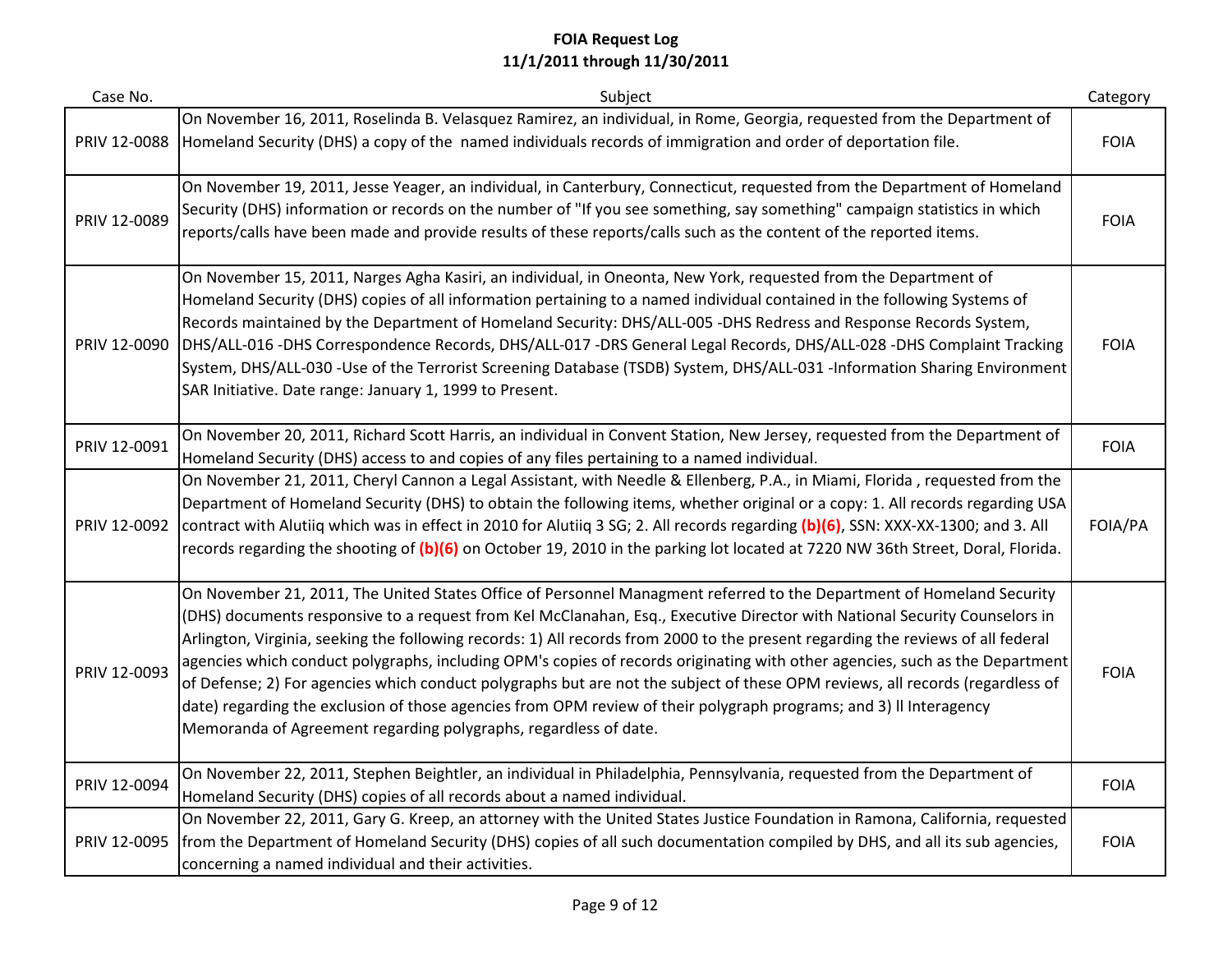| Case No.     | Subject                                                                                                                                                                                                                                                                                                                                                                                                                                                                                                                                                                                                                                                                                                                                                                                                                                                                                                  | Category    |
|--------------|----------------------------------------------------------------------------------------------------------------------------------------------------------------------------------------------------------------------------------------------------------------------------------------------------------------------------------------------------------------------------------------------------------------------------------------------------------------------------------------------------------------------------------------------------------------------------------------------------------------------------------------------------------------------------------------------------------------------------------------------------------------------------------------------------------------------------------------------------------------------------------------------------------|-------------|
| PRIV 12-0096 | On November 22, 2011, Otis Rodgers, an individual, in San Luis, California, requested from the Department of Homeland<br>Security (DHS) seeking records regarding legal proceedings of a named individual.                                                                                                                                                                                                                                                                                                                                                                                                                                                                                                                                                                                                                                                                                               | <b>FOIA</b> |
| PRIV 12-0097 | On November 22, 2011, Rachel Leven, an Editorial Researcher with The Hill in Washington, DC, requested from the<br>Department of Homeland Security (DHS) copies of any and all records concerning communications between the DHS and any<br>city, local and municipal government - including but not limited to Atlanta, Georgia; Boston, Massachusetts; Denver, Colorado;<br>Los Angeles, California; New York City, New York; Oakland, California; Philadelphia, Pennsylvania; Portland, Organ; Salt Lake<br>City, Utah; San Francisco, California; Seattle, Washington; and Washington, D.C., regarding protests and/or events held by or<br>affiliated with the Occupy Wall Street movement or Occupy movement from September 1, 2011 to the present day.                                                                                                                                            | <b>FOIA</b> |
| PRIV 12-0098 | On November 23, 2011, the Management Directorate referred to the Department of Homeland Security (DHS) records<br>responsive to a request from Jeff Stachewicz, with FOIA Group, Inc., in Depew, New York, seeking the statements of work<br>related to HSHQDC06DO0026, HSHQDC06D00048, and HSHQDC06DO0063.                                                                                                                                                                                                                                                                                                                                                                                                                                                                                                                                                                                              | <b>FOIA</b> |
| PRIV 12-0099 | On November 23, 2011, Sean Dunagan, a senior investigator with Judicial Watch, Inc., in Washington, DC, requested from the<br>Department of Homeland Security (DHS) the following records: 1) Any and all records regarding, concerning or related to the<br>six-week pilot program in Baltimore and Denver that is scheduled to begin on December 4, 2011 and under which the<br>immigration-related charges against certain undocumented residents may be subject to dismissal; and 2) Any and all records<br>of communication between any official, employee or representative of DHS and any official, employee or representative of<br>any other government agency, office or department (including, but not limited to, the Department of Justice, the Executive<br>Office of the President, the City of Baltimore, and the City of Denver) regarding, concerning or related to the pilot program. | <b>FOIA</b> |
| PRIV 12-0100 | On November 23, 2011, Sam Burgan, with Burgan & Associates, P.C., in Falls Church, Virginia, requested from the Department<br>of Homeland Security (DHS) any and all information that the United States Government and/or any of its agencies or<br>subsidiaries including, but not limited to, U.S. Customs and Border Protection possess in regards to a named individual.                                                                                                                                                                                                                                                                                                                                                                                                                                                                                                                             | <b>FOIA</b> |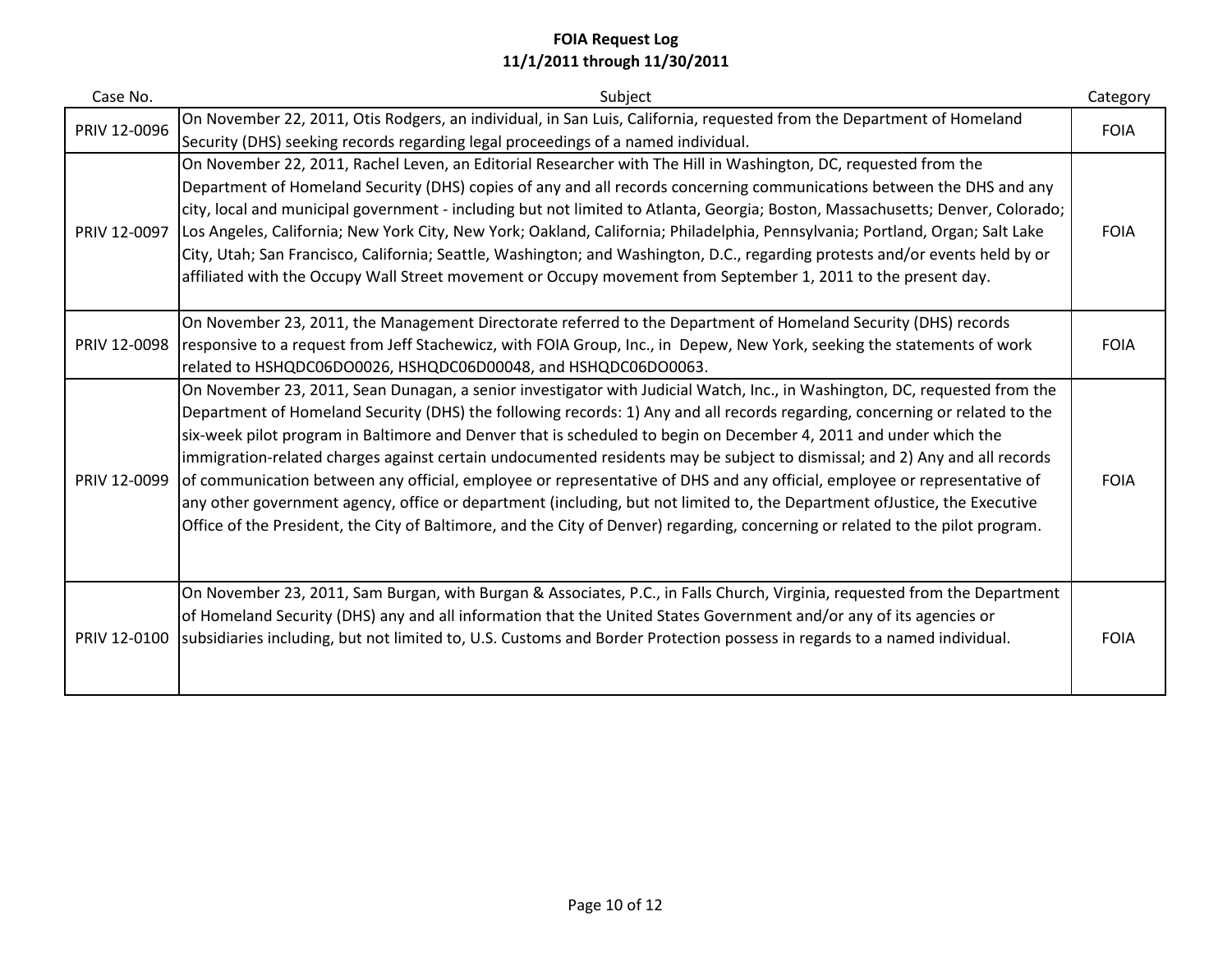| Case No.     | Subject                                                                                                                                                                                                                                                                                                                                                                                                                                                                                                                                                                                                                                                                                                                                                                                                                                                                                                                                                                                                                                                                                                                                                                                                                                                                                                                                                                                                                                                                                                                                                                                                                                                                                                                                                                                                                                                                                                                                                                                                                                                                                                                                                                                                                                                                                                                                                                                                                                                                                                                                                                                                                                                                                                                                                                                                                                                                                                                                                                                                                                                                                                                                                                                                                                                                                                                                                                                                                                                                                                                                 | Category    |
|--------------|-----------------------------------------------------------------------------------------------------------------------------------------------------------------------------------------------------------------------------------------------------------------------------------------------------------------------------------------------------------------------------------------------------------------------------------------------------------------------------------------------------------------------------------------------------------------------------------------------------------------------------------------------------------------------------------------------------------------------------------------------------------------------------------------------------------------------------------------------------------------------------------------------------------------------------------------------------------------------------------------------------------------------------------------------------------------------------------------------------------------------------------------------------------------------------------------------------------------------------------------------------------------------------------------------------------------------------------------------------------------------------------------------------------------------------------------------------------------------------------------------------------------------------------------------------------------------------------------------------------------------------------------------------------------------------------------------------------------------------------------------------------------------------------------------------------------------------------------------------------------------------------------------------------------------------------------------------------------------------------------------------------------------------------------------------------------------------------------------------------------------------------------------------------------------------------------------------------------------------------------------------------------------------------------------------------------------------------------------------------------------------------------------------------------------------------------------------------------------------------------------------------------------------------------------------------------------------------------------------------------------------------------------------------------------------------------------------------------------------------------------------------------------------------------------------------------------------------------------------------------------------------------------------------------------------------------------------------------------------------------------------------------------------------------------------------------------------------------------------------------------------------------------------------------------------------------------------------------------------------------------------------------------------------------------------------------------------------------------------------------------------------------------------------------------------------------------------------------------------------------------------------------------------------------|-------------|
| PRIV 12-0101 | On November 28, 2011, John T. Stanton, an individual, in Falls Church, Virginia, requested from the Department of Homeland<br>Security (DHS) any and all documents, plans, papers, implementation plans, related artifacts, verification and validation<br>reports, test plans, or other evidence of implementation that was implemented and in-place, relating to the email system<br>provided by Immigration and Customs Enforcement (ICE), hereafter referred to as "the DHS e-mail system, or, e-mail system"<br>supporting the DHS US-VISIT staff, applicable to, and/or operative, between the periods of January 1, 2011 to November 1,<br>2011, applied to, and/or implemented in, against, specifically relating to, this e-mail system, the email system operated by DHS<br>US-VISIT, purportedly supplied and supported by ICE, regarding a) Legal governance processes clearly demonstrating the<br>establishment, execution and interpretation of processes that were operative and in-place regarding this specific DHS e-mail<br>system, the e-mail system provided by ICE to support DHS-US-VISIT in order to ensure the legal governance of that email<br>system in meeting all DHS or DHS-ICE legal requirements under the applicable, federal records management laws for this e-<br>mail system. Please include evidence of all in-place, validated governance processes to include, but not limited to -<br>organizational monitoring, monitoring, or self monitoring non-governed behavior that could lead to workplace indiscretions.<br>Include if available, the e-mail system's legal governance framework that was in-place as well as any communications and<br>decision making guidance processes under operative implementation during this period relating to this e-mail system. b) Legal<br>risk management processes by which DHS or DHS-ICE, hereafter referred to as DHS and/or DHS-ICE e-mail system supporting<br>DHS-US-VISIT, set the risk tolerances, identified potential risks and prioritizes the DHS tolerances for risk, based on DHS's legal<br>responsibility to meet all applicable federal records management laws regarding this e-mail system, the e-mail system used by<br>DHS-US VISIT staff, provided by DHS-ICE, or DHS. c) Legal compliance processes and procedures that ensured DHS followed<br>the required laws for this e-mail system that and assured DHS was compliant with all federal records management laws; DHS<br>policies processes that were validated and were proved that this SPECIFIC e-mail system to be consistent with all applicable<br>record management laws DHS was/is required to comply with. Please include PROCESS EVIDENCE that DHS policies were<br>complete with respect to all applicable laws DHS was/is subject to regarding this e-mail system. Please provide all test plans,<br>test reports & general artifacts that reference test results in regard to this e-mail system. Also, please include any and all<br>artifacts that address specific Verification and Validation (V&V) processes that were applied to this email system. d) Any and all<br>legal, written, manual and procedural processes surrounding e-mail retention and Freedom of Information Act response<br>processes that clearly demonstrate any and all needs in informing a specific DHS employee, if any, that e-mails on their<br>individual workstations have become the subject of a FOIA request. e) Legal consistency processes applicable to this e-mail | <b>FOIA</b> |
| PRIV 12-0102 | On November 23, 2011, Laban Opande, with The Opande Law Firm, in Houston, Texas, requested from the Department of<br>Homeland Security (DHS) all records on file with DHS for the period between December 2007 and November 2011 pertaining<br>to a named individual.                                                                                                                                                                                                                                                                                                                                                                                                                                                                                                                                                                                                                                                                                                                                                                                                                                                                                                                                                                                                                                                                                                                                                                                                                                                                                                                                                                                                                                                                                                                                                                                                                                                                                                                                                                                                                                                                                                                                                                                                                                                                                                                                                                                                                                                                                                                                                                                                                                                                                                                                                                                                                                                                                                                                                                                                                                                                                                                                                                                                                                                                                                                                                                                                                                                                   | <b>FOIA</b> |
| PRIV 12-0103 | On November 28, 2011, (b)(6), an individual, in Washington, DC, requested from the Department of Homeland Security (DHS)<br>a copy of his employment background investigation and information pertaining to his polygraph examination which occurred<br>in 2008.                                                                                                                                                                                                                                                                                                                                                                                                                                                                                                                                                                                                                                                                                                                                                                                                                                                                                                                                                                                                                                                                                                                                                                                                                                                                                                                                                                                                                                                                                                                                                                                                                                                                                                                                                                                                                                                                                                                                                                                                                                                                                                                                                                                                                                                                                                                                                                                                                                                                                                                                                                                                                                                                                                                                                                                                                                                                                                                                                                                                                                                                                                                                                                                                                                                                        | FOIA/PA     |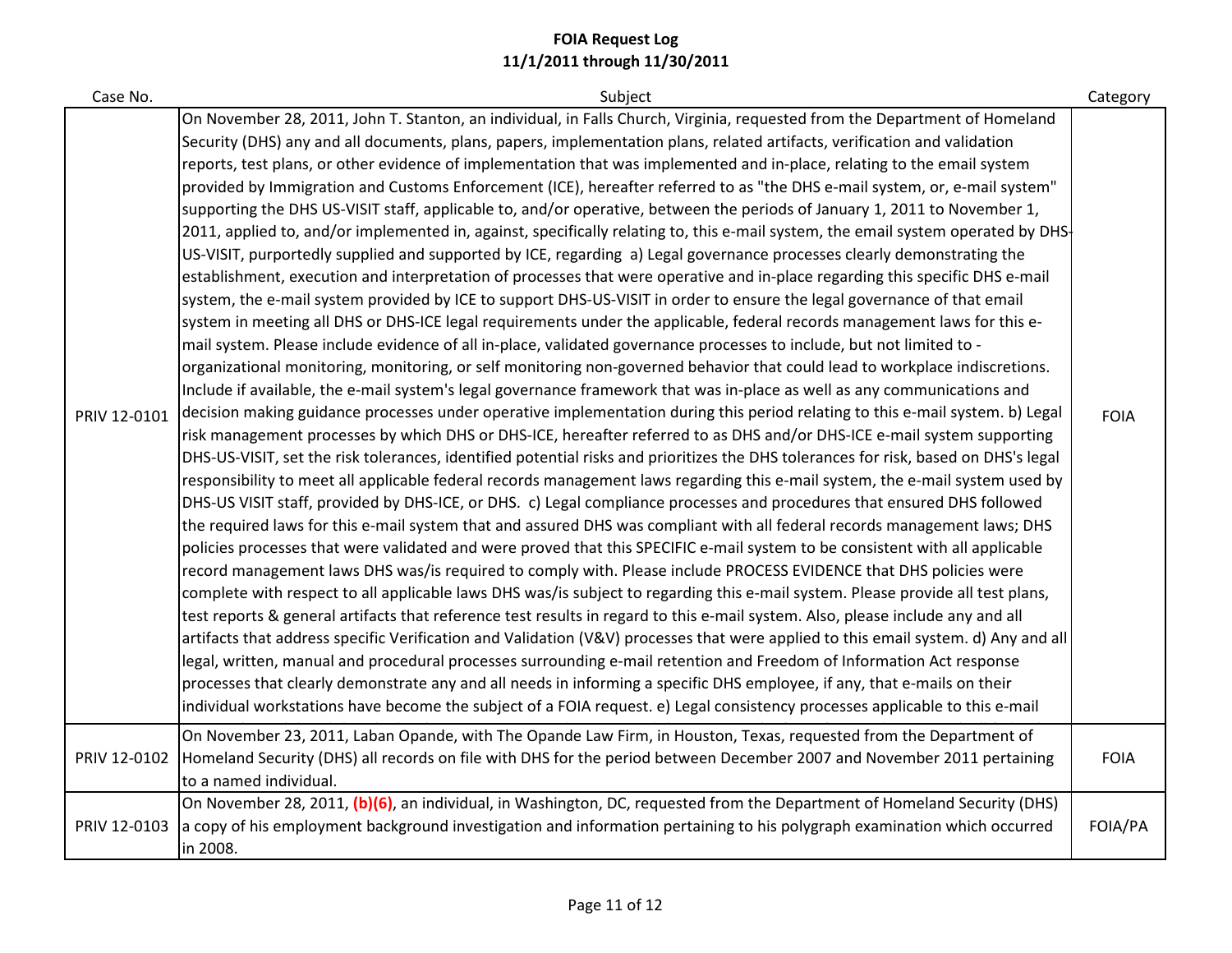| Case No.     | Subject                                                                                                                                                                                                                                                                                                                                                                                                                                                                                                                                                                                                                                                                                                                                                                                                                                                                                                                                                                                                                                                      | Category    |
|--------------|--------------------------------------------------------------------------------------------------------------------------------------------------------------------------------------------------------------------------------------------------------------------------------------------------------------------------------------------------------------------------------------------------------------------------------------------------------------------------------------------------------------------------------------------------------------------------------------------------------------------------------------------------------------------------------------------------------------------------------------------------------------------------------------------------------------------------------------------------------------------------------------------------------------------------------------------------------------------------------------------------------------------------------------------------------------|-------------|
| PRIV 12-0104 | On November 29, 2011, Geoffrey King, an attorney in Oakland, California, requested from the Department of Homeland<br>Security (DHS) the following records: 1) All records concerning the economic parity demonstrations commonly known as<br>"Occupy Oakland" and "Occupy San Francisco"; and 2) All records pertaining to force used by law enforcement officials on<br>demonstrators, including, but not limited to, force used by law enforcement officials in Oakland, California on October 24-26,<br>2011 and November 2-3, 2011.                                                                                                                                                                                                                                                                                                                                                                                                                                                                                                                     | <b>FOIA</b> |
| PRIV 12-0105 | On November 29, 2011, Jason Smathers, a blogger with MuckRock.com, in Boston, Massachusetts, requested from the<br>Department of Homeland Security (DHS) all records on, about, mentioning, or concerning the request for Obama Sr.'s A-File to<br>be provided to Delores Barber in unredacted format after being released to a requester under the FOIA.                                                                                                                                                                                                                                                                                                                                                                                                                                                                                                                                                                                                                                                                                                    | <b>FOIA</b> |
| PRIV 12-0106 | On November 29, 2011, Zed Alexander McGovern, an individual in Wellsville Kansas, requested from the Department of<br>Homeland Security (DHS) copies of any and all records DHS may have on a named individual.                                                                                                                                                                                                                                                                                                                                                                                                                                                                                                                                                                                                                                                                                                                                                                                                                                              | <b>FOIA</b> |
| PRIV 12-0107 | On November 30, 2011, Scott Bresler, an individual in Hickory Creek, Texas, requested from the Department of Homeland<br>Security (DHS) complete emails with all threads on (b)(6) for the following three dates: April 20, 2011; April 21, 2011; April<br>22, 2011.                                                                                                                                                                                                                                                                                                                                                                                                                                                                                                                                                                                                                                                                                                                                                                                         | FOIA/PA     |
| PRIV 12-0108 | On November 30, 2011, Tanya Polchies-Case, an individual in Santa Fe, New Mexico, requested from the Department of<br>Homeland Security (DHS) a copy of the Homeland security "Registrar or watch list".                                                                                                                                                                                                                                                                                                                                                                                                                                                                                                                                                                                                                                                                                                                                                                                                                                                     | <b>FOIA</b> |
| PRIV 12-0109 | On November 30, 2011, Sean Dunagan, with Judicial Watch, in Washington, DC, requested from the Department of Homeland<br>Security (DHS) 1) Any and all records regarding, concerning or related to the six-week pilot progranl in Baltimore and Denver<br>that is scheduled to begin on December 4, 2011 and under which the immigration-related charges against certain<br>undocumented residents may be subject to dismissal. This request includes, but is not limited to, any and all policy guidelines,<br>implementation plans, training materials, and directives regarding the pilot program; 2) Any and all records of communication<br>between any official, employee or representative of the Department of Homeland Security and any official, employee or<br>representative of any other government agency, office or department (including, but not limited to, the Department of Justice,<br>the Executive Office of the President, the City of Baltimore, and the City of Denver) regarding, concerning or relatedd to the<br>pilot program. | <b>FOIA</b> |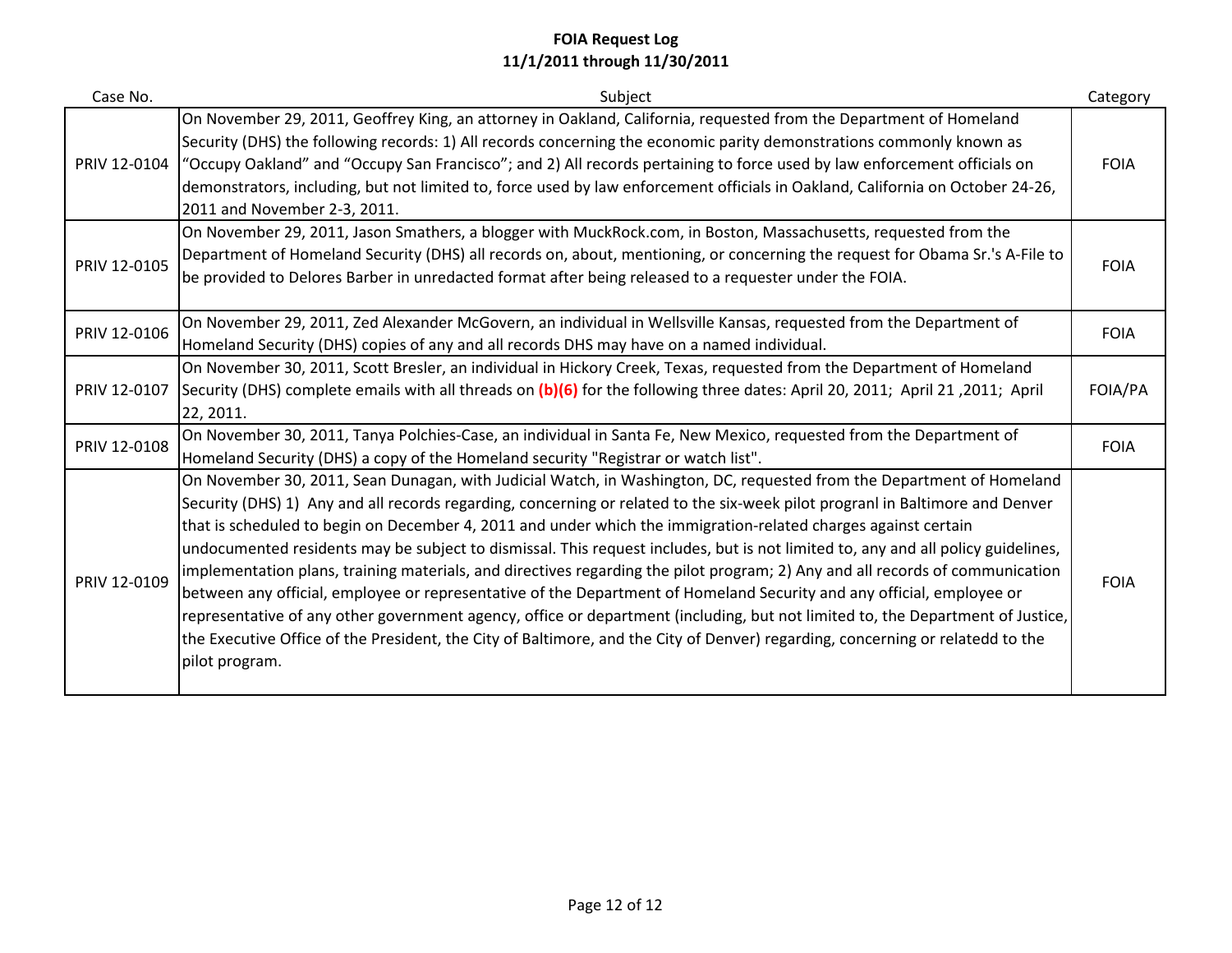| Case No.     | Subject                                                                                                                         | Category    |
|--------------|---------------------------------------------------------------------------------------------------------------------------------|-------------|
| PRIV 12-0110 | On December 1, 2011, Steven Emerson, with SAE Productions, in Washington, DC, requested from the Department of                  | <b>FOIA</b> |
|              | Homeland Security (DHS) copies of all records released to CAIR in response to the FOIA request.                                 |             |
| PRIV 12-0111 | On December 1, 2011, Jeff Hershberger, an individual, in Coleman, Florida, requested from the Department of Homeland            | <b>FOIA</b> |
|              | Security (DHS) a paper format of the documents requested on October 11, 2011.                                                   |             |
|              | On December 1, 2011, Alvin Cheung, the Vice President with The One Importing Inc., in Alhambra, California, requested from      |             |
|              | PRIV 12-0112 the Department of Homeland Security (DHS) a copy of the exam report for Entry# WIB12419316/Container# BMOU2551051. | <b>FOIA</b> |
|              |                                                                                                                                 |             |
|              | On December 1, 2011, Jennifer Allgaier, a Customer Service FOIA Analyst with Centurion Research Solutions, in                   |             |
|              | Chantilly, Virginia, requested from the Department of Homeland Security (DHS) a copy (pdf soft copy if available) of the        |             |
| PRIV 12-0113 | Imultiple award contracts HQ0034-08-0-0001, HQ0034-08-0-0002, HQ0034-08-0-0003 and HQ0034-080-0004 including all                | <b>FOIA</b> |
|              | sections, attachments, and modifications, for work pertaining to Multiple Award Construction Contract for the Pentagon          |             |
|              | Reservation.                                                                                                                    |             |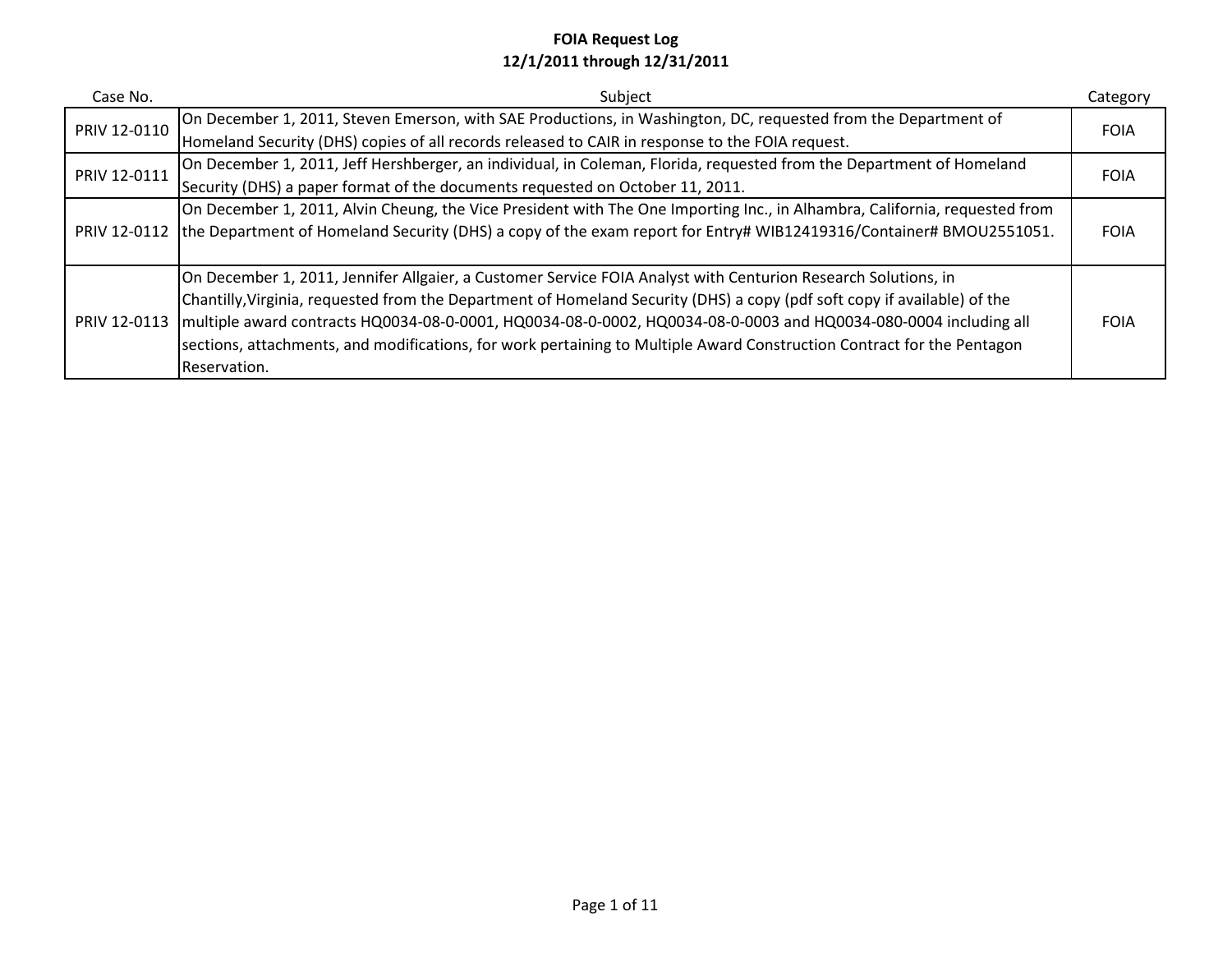| Case No.     | Subject                                                                                                                                                                                                                                                                                                                                                                                                                                                                                                                                                                                                                                                                                                                                                                                                                                                                                                                                                                                                                                                                                                                                                                                                                                                                                                                                                                                                                                                                                                                                                                                                                                                                                                                                                                                                                                                                                                                                                                                                                                                                                                                                                                                                                                                                                                                                                                                                                                                                                                                                                                                     | Category    |
|--------------|---------------------------------------------------------------------------------------------------------------------------------------------------------------------------------------------------------------------------------------------------------------------------------------------------------------------------------------------------------------------------------------------------------------------------------------------------------------------------------------------------------------------------------------------------------------------------------------------------------------------------------------------------------------------------------------------------------------------------------------------------------------------------------------------------------------------------------------------------------------------------------------------------------------------------------------------------------------------------------------------------------------------------------------------------------------------------------------------------------------------------------------------------------------------------------------------------------------------------------------------------------------------------------------------------------------------------------------------------------------------------------------------------------------------------------------------------------------------------------------------------------------------------------------------------------------------------------------------------------------------------------------------------------------------------------------------------------------------------------------------------------------------------------------------------------------------------------------------------------------------------------------------------------------------------------------------------------------------------------------------------------------------------------------------------------------------------------------------------------------------------------------------------------------------------------------------------------------------------------------------------------------------------------------------------------------------------------------------------------------------------------------------------------------------------------------------------------------------------------------------------------------------------------------------------------------------------------------------|-------------|
| PRIV 12-0114 | On December 2, 2011, Charles F. Elsesser, Jr., an attorney with Florida Legal Services, Inc. Community Justice Project, in Miami,<br>Florida, requested from the Department of Homeland Security (DHS) the following documents: 1) All documents reflecting,<br>memorializing or containing communications between any members or employees of the DHS or the U.S. Immigration and<br>Custom Enforcement (ICE) and the Town of Southwest Ranches, the Finn or CCA since January 2010 regarding any or all of the<br>following: a) The Town of Southwest Ranches and CCA response to the ICE Request for Inter-Governmental Service Agreement<br>related to immigration detention facilities in Florida; b) The development of an immigration detention facility in the Town of<br>Southwest Ranches; c) The development of an immigration detention facility in Homestead, Florida; 2) All documents<br>reflecting, memorializing or containing communications between any members or employees of the DHS or ICE and any local,<br>state or federal government elected officials, or their staff since January 2010 regarding any or all of the following: a) The<br>Town of Southwest Ranches and CCA response to the ICE Request for InterGovernmental Service Agreement related to<br>immigration detention facilities in Florida; b) The development of an immigration detention facility in the Town of Southwest<br>Ranches; c) the development of an immigration detention facility in Homestead, Florida; 3) All documents reflecting, or<br>memorializing the following: a) Any agreements reached between DHS or ICE and the Town of Southwest Ranches and/or CCA<br>related to immigration detention facilities in Florida; b) Any negotiations between DHS or ICE and the Town of Southwest<br>Ranches and/or CCA related to immigration detention facilities in Florida; c) Any consideration of DHS or ICE regarding the<br>responses to the ICE request for IGSA for immigration detention facilities in South Florida, including specifically the response of<br>the Town of Southwest Ranches and CCA; 4) All documents developed or obtained since January 2010 reflecting,<br>memorializing or containing information related to the impacts of any development of the CCA parcel including, but not<br>limited to, the following: a) Fiscal and/or budgetary impacts on the Town of Southwest Ranches or the City of Pembroke Pines;<br>b) water resources; c) traffic; d) property values; e) public safety; f) affordable housing; g) police, fire and EMS services. | <b>FOIA</b> |
| PRIV 12-0115 | On December 2, 2011, Robert Mathews, an individual, in Walla Walla, Washington, requested from the Department of<br>Homeland Security (DHS) Form FS-545 1-73 (16-75522-2 GPO on) Certification of Birth Abroad of a named individual.                                                                                                                                                                                                                                                                                                                                                                                                                                                                                                                                                                                                                                                                                                                                                                                                                                                                                                                                                                                                                                                                                                                                                                                                                                                                                                                                                                                                                                                                                                                                                                                                                                                                                                                                                                                                                                                                                                                                                                                                                                                                                                                                                                                                                                                                                                                                                       | <b>FOIA</b> |
| PRIV 12-0016 | On December 2, 2011, Thomas R. Predmore, with GAO, in Chantilly, Virginia, requested from the Department of Homeland<br>Security (DHS) GAO report entitled "(U) Guam and the Commonwealth of the Northern Mariana Islands Additional Steps can<br>be taken to help address security vulnerabilities". GAO-05-763C, dated September 30, 2005.                                                                                                                                                                                                                                                                                                                                                                                                                                                                                                                                                                                                                                                                                                                                                                                                                                                                                                                                                                                                                                                                                                                                                                                                                                                                                                                                                                                                                                                                                                                                                                                                                                                                                                                                                                                                                                                                                                                                                                                                                                                                                                                                                                                                                                                | <b>FOIA</b> |
| PRIV 12-0117 | On December 2, 2011, Ashwin Ganesan, an individual, in India, requested from the Department of Homeland Security (DHS)<br>any records mentioning a named individual.                                                                                                                                                                                                                                                                                                                                                                                                                                                                                                                                                                                                                                                                                                                                                                                                                                                                                                                                                                                                                                                                                                                                                                                                                                                                                                                                                                                                                                                                                                                                                                                                                                                                                                                                                                                                                                                                                                                                                                                                                                                                                                                                                                                                                                                                                                                                                                                                                        | <b>FOIA</b> |
| PRIV 12-0118 | On December 5, 2011, Kurt M. Bulmer, an individual, in Seattle, Washington, requested from the Department of Homeland<br>Security (DHS) all information of whatever sort and however kept relating to a named individual.                                                                                                                                                                                                                                                                                                                                                                                                                                                                                                                                                                                                                                                                                                                                                                                                                                                                                                                                                                                                                                                                                                                                                                                                                                                                                                                                                                                                                                                                                                                                                                                                                                                                                                                                                                                                                                                                                                                                                                                                                                                                                                                                                                                                                                                                                                                                                                   | <b>FOIA</b> |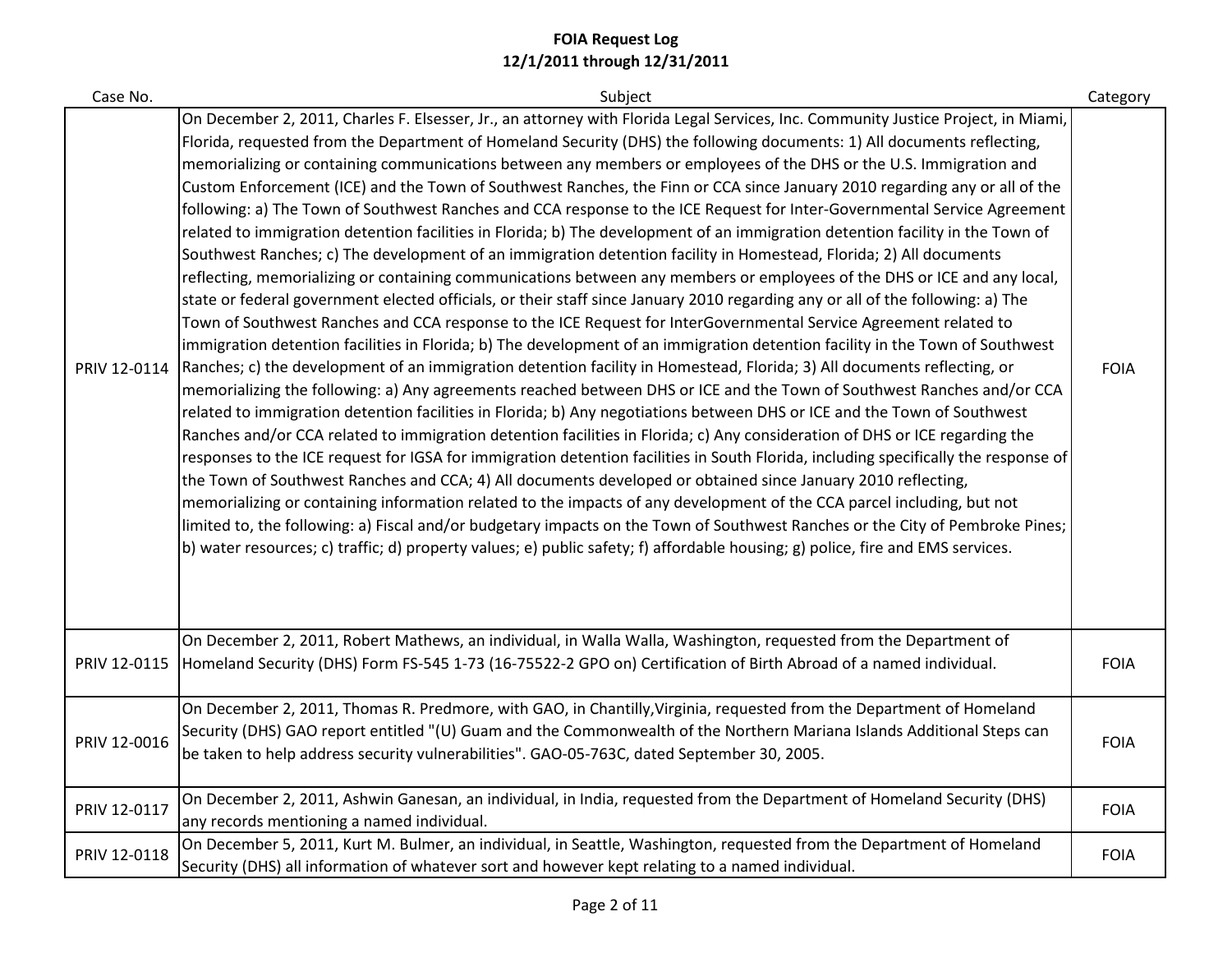| Case No.     | Subject                                                                                                                                                                                                                                                                                                                                                                                                                                                                                                                        | Category    |
|--------------|--------------------------------------------------------------------------------------------------------------------------------------------------------------------------------------------------------------------------------------------------------------------------------------------------------------------------------------------------------------------------------------------------------------------------------------------------------------------------------------------------------------------------------|-------------|
| PRIV 12-0119 | On December 5, 2011, Daniel Choi, an individual, in New York, New York, requested from the Department of Homeland<br>Security (DHS) documents containing the following be provided in full: Each, every, any and all email correspondence to/from<br>any employees, in an electronic format, pertianing to a named individual.                                                                                                                                                                                                 | <b>FOIA</b> |
| PRIV 12-0120 | On December 5, 2011, Herman Scott, an individual, in Pollock Louisiana, requested from the Department of Homeland Security<br>(DHS) any documents pertaining to a named individual.                                                                                                                                                                                                                                                                                                                                            | <b>FOIA</b> |
| PRIV 12-0121 | On December 6, 2011, Johnny Johnson, with Premier Suppliers, in Washington, DC, requested from the Department of<br>Homeland Security (DHS) a list of the Department of Homeland Security (DHS) purchase card holders.                                                                                                                                                                                                                                                                                                         | <b>FOIA</b> |
| PRIV 12-0122 | On December 6, 2011, Christopher Kelly Hollifield, an individual, in Stevenson, Alabama, requested from the Department of<br>Homeland Security (DHS) information on named individual entering the US from Thailand, from March 1970-December 1970.                                                                                                                                                                                                                                                                             | <b>FOIA</b> |
| PRIV 12-0123 | On December 6, 2011, Jonathan Blatman, an individual, in Malvern, Pennsylvania, requested from the Department of<br>Homeland Security (DHS) copies of all contracts and any related documentation for services to DHS-Officers of Health Affrairs<br>by Best Value Technology, Inc. From FPDS, the awards ID is: HSHQDC10J00352.                                                                                                                                                                                               | <b>FOIA</b> |
| PRIV 12-0124 | On December 6, 2011, Elizabeth C. Henry, an individual, in Maplewood, New Jersey, requested from the Department of<br>Homeland Security (DHS) copies of any and all documents that the Department of Homeland Security has in its files containing,<br>referring to, or relating to her U.S. Senate office including: A copy of all correspondence, including all letters, records,<br>documents and electronic records initiated by the Department of Homeland Security related to: (b)(6) dating back to January<br>1, 2003. | FOIA/PA     |
| PRIV 12-0125 | On December 9, 2011, (b)(6)I, an individual, in Texarkana, Texas, requested from the Department of Homeland Security (DHS)<br>the release of all records and/or data contained in the file of DHS, and specifically under his name and/or an identifier assigned<br>to your name.                                                                                                                                                                                                                                              | FOIA/PA     |
| PRIV 12-0126 | On December 13, 2011, Sam Roberts, a journalist with the NY Times, in New York, New York, requested from the Department<br>of Homeland Security (DHS) copies of present or former confidential records room files listed: 101-2483 Sobell; 65-58236<br>Rosenberd; 117-268 Atomic; 66-17440 Diplomats; 77-9141; 94-40154 Stevenson.                                                                                                                                                                                             | <b>FOIA</b> |
| PRIV 12-0127 | On December 13, 2011, Amber Taylor, an attorney with Cause of Action Advocates for Government Accountability, in<br>Washington, DC, requested from the Department of Homeland Security (DHS) documents regarding non-contractual awards<br>including any award communications, award competition, and award oversight.                                                                                                                                                                                                         | <b>FOIA</b> |
| PRIV 12-0128 | On December 13, 2011, Sean Langton, Esq. with Joseph Gibson, JR, P.A., in Miami, Florida, requested from the Department of<br>Homeland Security (DHS) non-privileged information, materials, and case files relating to the investigation(s) of JIJ<br>Investments, Inc., JIJ Investments, LLC., and JIJ Management, Inc., including, but not limited to, email correspondence, rough<br>notes, and public records.                                                                                                            | <b>FOIA</b> |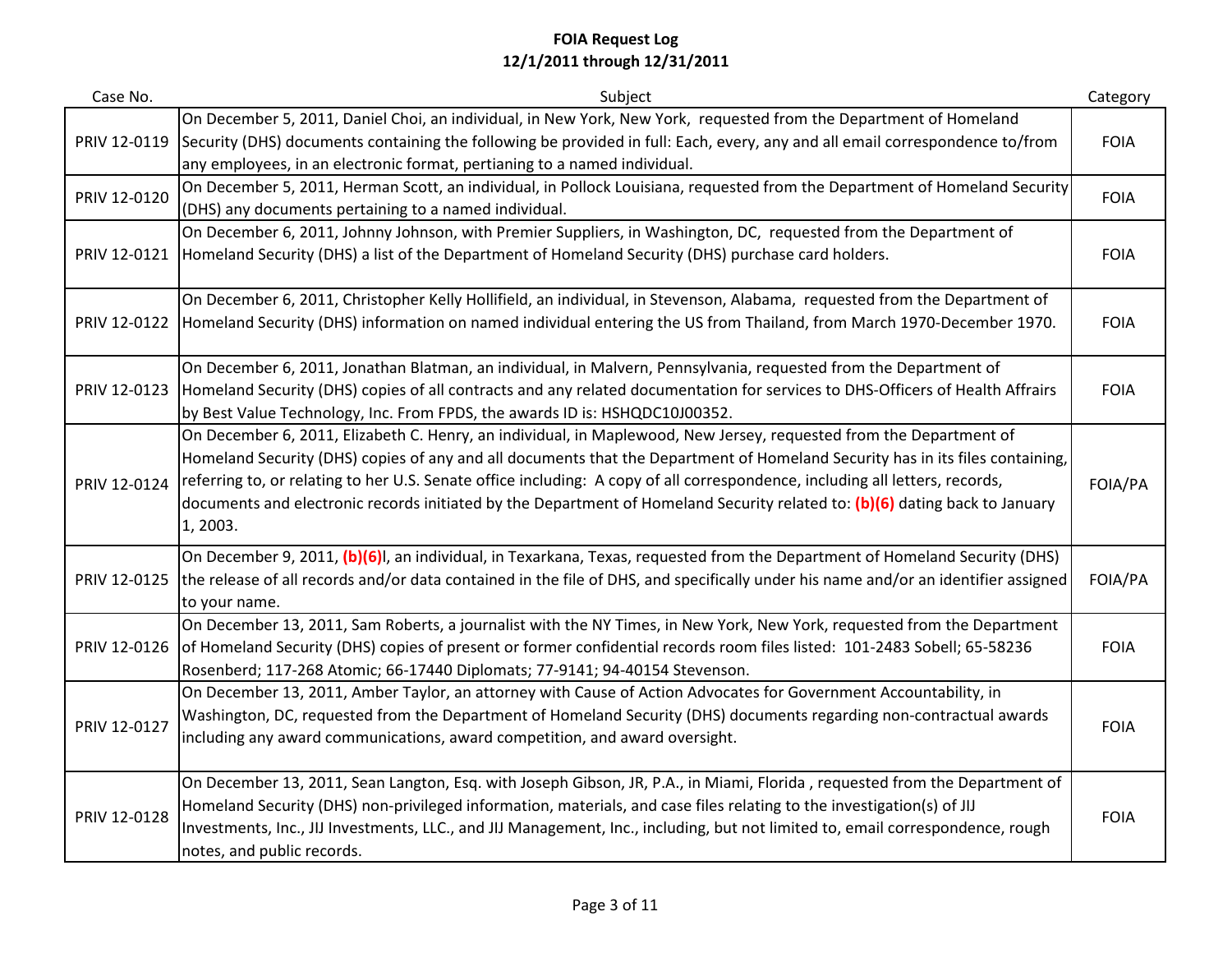| Case No.     | Subject                                                                                                                                                                                                                                                                                                                                                                                                                                                                                                                                                                                                | Category    |
|--------------|--------------------------------------------------------------------------------------------------------------------------------------------------------------------------------------------------------------------------------------------------------------------------------------------------------------------------------------------------------------------------------------------------------------------------------------------------------------------------------------------------------------------------------------------------------------------------------------------------------|-------------|
| PRIV 12-0129 | On December 13, 2011, (b)(6), an individual, requested from the Department of Homeland Security (DHS) all accumulated<br>information (anecdotal, surveillance, observational, automatically or manually researched, analytical or speculative) held by<br>the Department of Homeland Security, information which has as the major focus his personal presence as an American citizen,<br>or wherein your identity/information appears as significant component of the accumulated records.                                                                                                             | FOIA/PA     |
| PRIV 12-0130 | On December 13, 2011, Michael Ravnitzky, an individual in Silver Spring, Maryland, requested from the Department of<br>Homeland Security (DHS) the following records: 1) An electronic copy of the records provided to the Honorable Chairman<br>Darrell Issa, whose office had in January 2011 asked your agency for various data concerning the administration of the<br>Freedom of Information Act; and 2) A copy of any correspondence sent to Chairman Issa's office on the subject of the January<br>2011 inquiry, and any correspondence sent to Chairman Issa's office on the subject of FOIA. | <b>FOIA</b> |
| PRIV 12-0131 | On December 13, 2011, Michael Morisy, a blogger with MuckRock News in Boston, Massachusetts, requested from the<br>Department of Homeland Security (DHS) a copy of any initial FOIA requests, processing documents regarding that request, and<br>the resulting responsive documents to any requests received from US Senator Ron Wyden or his office relating to Operation In<br>Our Sites, domain seizures, or dajaz1.com.                                                                                                                                                                           | <b>FOIA</b> |
| PRIV 12-0132 | On December 13, 2011, Michael Morisy, a blogger with MuckRock News in Boston, Massachusetts, requested from the<br>Department of Homeland Security (DHS) a copy of any files, reports, evidence, or guidance created or compiled in preparation<br>of the seizure of the web domain dajaz1.com, which was seized as part of Operation In Our Sites.                                                                                                                                                                                                                                                    | <b>FOIA</b> |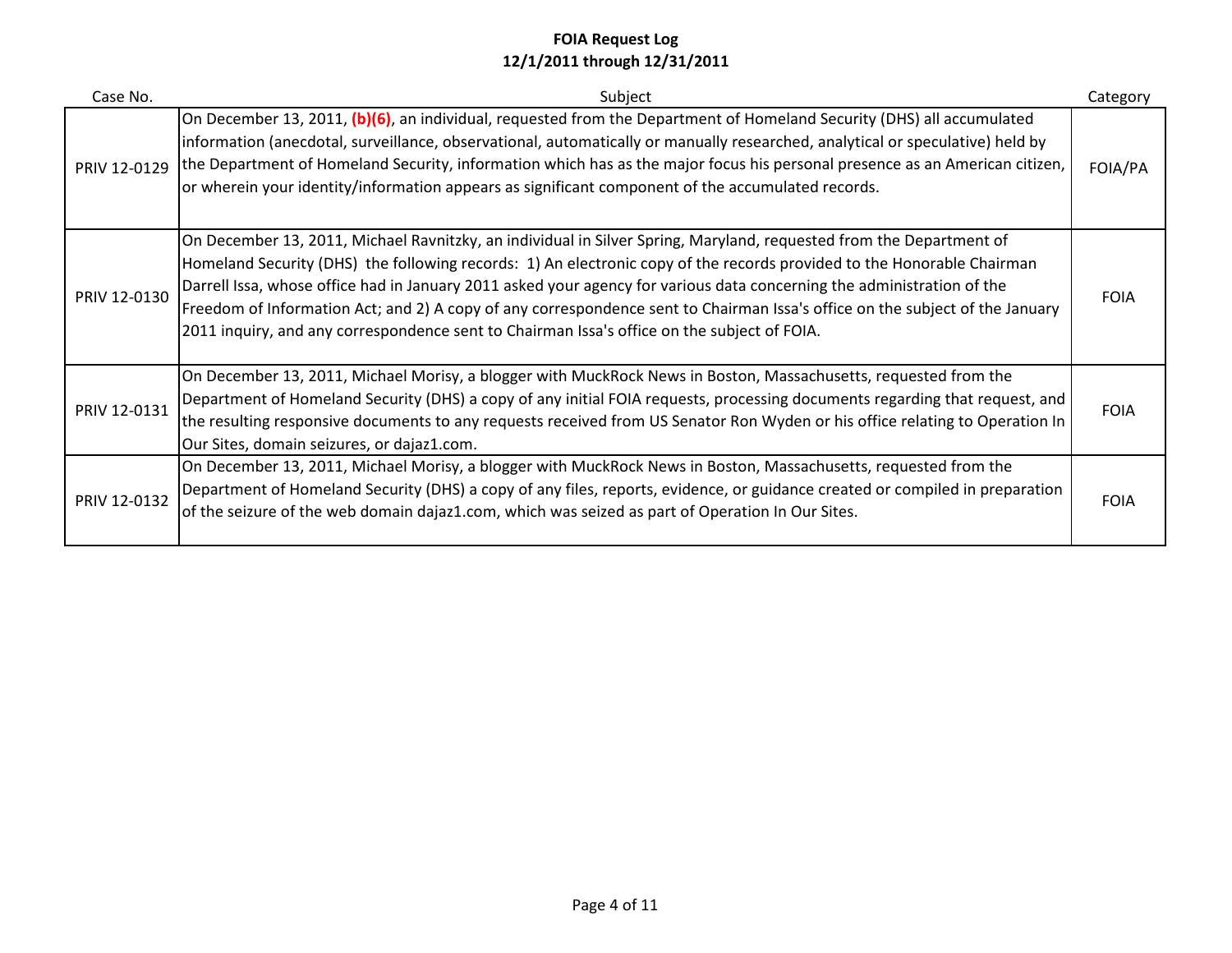| Case No.     | Subject                                                                                                                                                                                                                                                                                                                                                                                                                                                                                                                                                                                                                                                                                                                                                                                                                                                                                                                                                                                                                                                                                                                                                                                                                                                                                                                                                                                                                                                                                                                                                                                                                                                                                                                                                                                                                                                                                                                                                                                                                                                                                                                                                                                                                                                                                                                                                                                                                                                                                                                                                                                                                                                                                                                                                                                                                                                                                              | Category    |
|--------------|------------------------------------------------------------------------------------------------------------------------------------------------------------------------------------------------------------------------------------------------------------------------------------------------------------------------------------------------------------------------------------------------------------------------------------------------------------------------------------------------------------------------------------------------------------------------------------------------------------------------------------------------------------------------------------------------------------------------------------------------------------------------------------------------------------------------------------------------------------------------------------------------------------------------------------------------------------------------------------------------------------------------------------------------------------------------------------------------------------------------------------------------------------------------------------------------------------------------------------------------------------------------------------------------------------------------------------------------------------------------------------------------------------------------------------------------------------------------------------------------------------------------------------------------------------------------------------------------------------------------------------------------------------------------------------------------------------------------------------------------------------------------------------------------------------------------------------------------------------------------------------------------------------------------------------------------------------------------------------------------------------------------------------------------------------------------------------------------------------------------------------------------------------------------------------------------------------------------------------------------------------------------------------------------------------------------------------------------------------------------------------------------------------------------------------------------------------------------------------------------------------------------------------------------------------------------------------------------------------------------------------------------------------------------------------------------------------------------------------------------------------------------------------------------------------------------------------------------------------------------------------------------------|-------------|
| PRIV 12-0133 | On December 13, 2011, Charles F. Elsesser, Jr., with Florida Legal Sevices, Inc. Community Justice Project, in Maplewood, New<br>Jersey, requested from the Department of Homeland Security (DHS) 1.) All documents reflecting, memorializing or containing<br>communications between any members or employees of the Department of Homeland Security or the U.S. Immigration and<br>Custom Enforcement and the Town of Southwest Ranches, the Finn or c since January 2010 regarding any or all ofthe<br>following:<br>a.)The Town of Southwest Ranches and CCA response to the ICE Request for Inter-Governmental Service Agreement related to<br>immigration detention facilities in Florida; b.)The development of an immigration detention facility in the Town of Southwest<br>Ranches; c.) The development ofan immigration detention facility in Homestead, Florida; 2.) All documents reflecting,<br>memorializing or containing communications between any members or employees of the Department of Homeland Security<br>or the U.S. Immigration and Custom Enforcement and any local, state or federal government elected officials, or their staff<br>since January 2010 regarding any or all ofthe following: a.) The Town of Southwest Ranches and CCA response to the ICE<br>Request for InterGovernmental Service Agreement related to immigration detention facilities in Florida; b.) The<br>developmentofan immigrationdetention facility in the Town ofSouthwest Ranches; c.) The development ofan immigration<br>detention facility in Homestead, Florida; 3.) All documents reflecting, or memorializing the following: a.) Any agreements<br>reached between the Department of Homeland Security or the U.S. Immigration and Custom Enforcement and the Town of<br>Southwest Ranches and or CCA related to immigration detention facilities in Florida; b.) Any negotiations between the<br>Department of Homeland Security or the U.S. Immigration and Custom Enforcement and the Town of Southwest Ranches<br>and/or CCA related to immigration detention facilities in Florida; c.) Any consideration of the Department ofHomeland Security<br>or the U.S. Immigration and Custom Enforcement regarding the responses to the ICE request for IGSA for immigration<br>detention facilities in South Florida, including specifically the response of the Town of Southwest Ranches and CCA. 4.) All<br>documents developed or obtained since January 2010 reflecting, memorializing or containing information related to the<br>impacts of any development of the CCA parcel including, but not limited to, the following: a.) Fiscal and/or budgetary impacts<br>on the Town of Southwest Ranches or the City of Pembroke Pines; b.) Water resources; c.)Traffic; d.) Property values; e.)<br>Public safety; f.) Affordable housing;<br>g.) Police, fire and EMS services. | <b>FOIA</b> |
| PRIV 12-0134 | On December 13, 2011,(b)(6), an individual, in Los Angeles, California, requested from the Department of Homeland Security<br>(DHS) any information collected with her name on it.                                                                                                                                                                                                                                                                                                                                                                                                                                                                                                                                                                                                                                                                                                                                                                                                                                                                                                                                                                                                                                                                                                                                                                                                                                                                                                                                                                                                                                                                                                                                                                                                                                                                                                                                                                                                                                                                                                                                                                                                                                                                                                                                                                                                                                                                                                                                                                                                                                                                                                                                                                                                                                                                                                                   | FOIA/PA     |
| PRIV 12-0135 | On December 13, 2011, (b)(6), an individual, in Los Angeles, California, requested from the Department of Homeland Security<br>(DHS) any information collected with his name on it.                                                                                                                                                                                                                                                                                                                                                                                                                                                                                                                                                                                                                                                                                                                                                                                                                                                                                                                                                                                                                                                                                                                                                                                                                                                                                                                                                                                                                                                                                                                                                                                                                                                                                                                                                                                                                                                                                                                                                                                                                                                                                                                                                                                                                                                                                                                                                                                                                                                                                                                                                                                                                                                                                                                  | FOIA/PA     |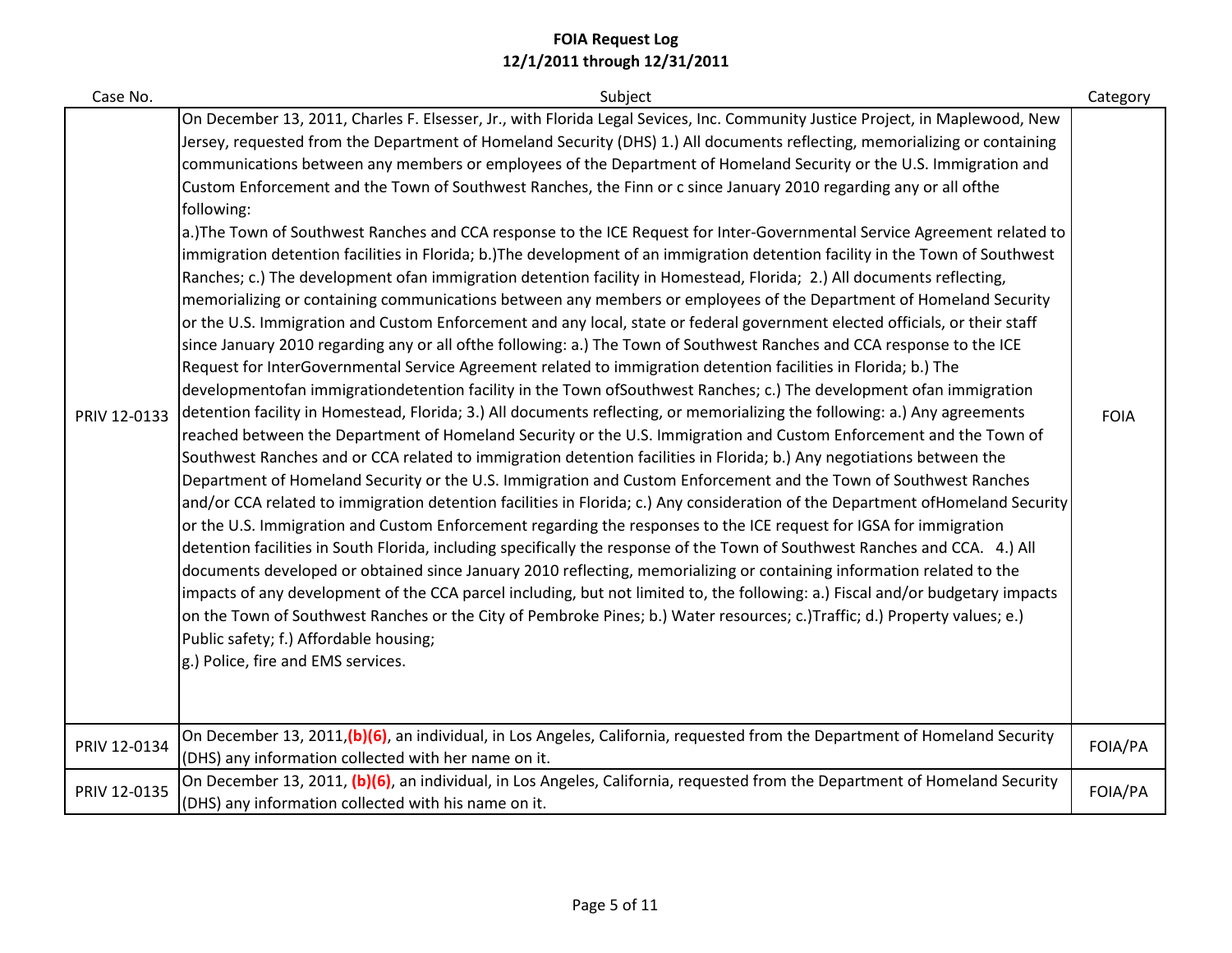| Case No.     | Subject                                                                                                                                                                                                                                                                                                                                                                                                                                                                                                                                                                                                                                       | Category    |
|--------------|-----------------------------------------------------------------------------------------------------------------------------------------------------------------------------------------------------------------------------------------------------------------------------------------------------------------------------------------------------------------------------------------------------------------------------------------------------------------------------------------------------------------------------------------------------------------------------------------------------------------------------------------------|-------------|
| PRIV 12-0136 | On December 13, 2011, (b)(6), an individual, in B.R. Deutschland, requested from the Department of Homeland Security (DHS)<br>copies of all information pertaining to him contained in data processing systems operated by our agency, including, but not<br>limited to, any Passenger Name Record (PNR) data and Interagency Border Inspection System (IBIS) data.                                                                                                                                                                                                                                                                           | FOIA/PA     |
| PRIV 12-0137 | On December 14, 2011, Preston Wiginton, an individual, in B.R. Deutschland, requested from the Department of Homeland<br>Security (DHS) any and all information on(b)(6). Date range of request : $8/1/2006$ to $12/07/2011$ or present.                                                                                                                                                                                                                                                                                                                                                                                                      | FOIA/PA     |
| PRIV 12-0138 | On December 14, 2011, Daniel Choi, an individual, in New York, New York, requested from the Department of Homeland<br>Security (DHS) documents containing the following be provided in full: any and all email correspondence to/from any<br>employees, in an electronic format, that contain the name (b)(6) and/or "(b)(6)" Arabic alias: and/or "Get Equal."                                                                                                                                                                                                                                                                               | FOIA/PA     |
| PRIV 12-0139 | On December 14, 2011, Geoff Newman, an individual, in Lancaster, California, requested from the Department of Homeland<br>Security (DHS) documents on the following subject: Occupy Wall Street, Occupy Movement 2011.                                                                                                                                                                                                                                                                                                                                                                                                                        | <b>FOIA</b> |
| PRIV 12-0140 | On December 16, 2011, the Defense Intelligence Agency transferred a classifed record to the Department of Homeland<br>Security in response to a request from an individual.                                                                                                                                                                                                                                                                                                                                                                                                                                                                   | <b>FOIA</b> |
| PRIV 12-0141 | On December 16, 2011, Scott MacFarlane, with COX TV, in Washington, DC, requested from the Department of Homeland<br>Security (DHS) a list of all purchases, including items purchased and costs, made via DHS purchase cards in the state of Ohio or<br>North Carolina, that were reviewed in DHS OIG report OIG-11-101.                                                                                                                                                                                                                                                                                                                     | <b>FOIA</b> |
| PRIV 12-0142 | On December 19, 2011, Larry W. Bryant, with UFO Magazine, in Alexandria, Virginia, requested from the Department of<br>Homeland Security (DHS) a photocopy of the following records: any and all correspondence (including faxed documents, e-<br>mail, and memoranda for record); briefing papers/charts; minutes of meetings; policy documents; staff studies; interview<br>reports; witness statements; serious-incident reports; intelligence estimates; temporary-duty reports; and after-action reports<br>pertaining to the personnel's confiscation of a named individual's library book cited in the above-referenced advertisement. | <b>FOIA</b> |
| PRIV 12-0143 | On December 19, 2011, Jojo Deo Gracias Ejonga, an individual, in Washington, requested from the Department of Homeland<br>Security (DHS) copies of all records pretaining to a named individual.                                                                                                                                                                                                                                                                                                                                                                                                                                              | <b>FOIA</b> |
| PRIV 12-0144 | On December 19, 2011, Joshua James Liston, an individual, in Machesney Park, Illinois, requested from the Department of<br>Homeland Security (DHS) all records concerning a deceased named individual.                                                                                                                                                                                                                                                                                                                                                                                                                                        | <b>FOIA</b> |
| PRIV 12-0145 | On December 20, 2011, James Consoli, an individual, requested from the Department of Homeland Security (DHS)<br>information.                                                                                                                                                                                                                                                                                                                                                                                                                                                                                                                  | <b>FOIA</b> |
| PRIV 12-0146 | On December 20, 2011, Christina C. Myers, an individual, in Palm Coast, Florida, requested from the Department of Homeland<br>Security (DHS) information or records on a named individual.                                                                                                                                                                                                                                                                                                                                                                                                                                                    | <b>FOIA</b> |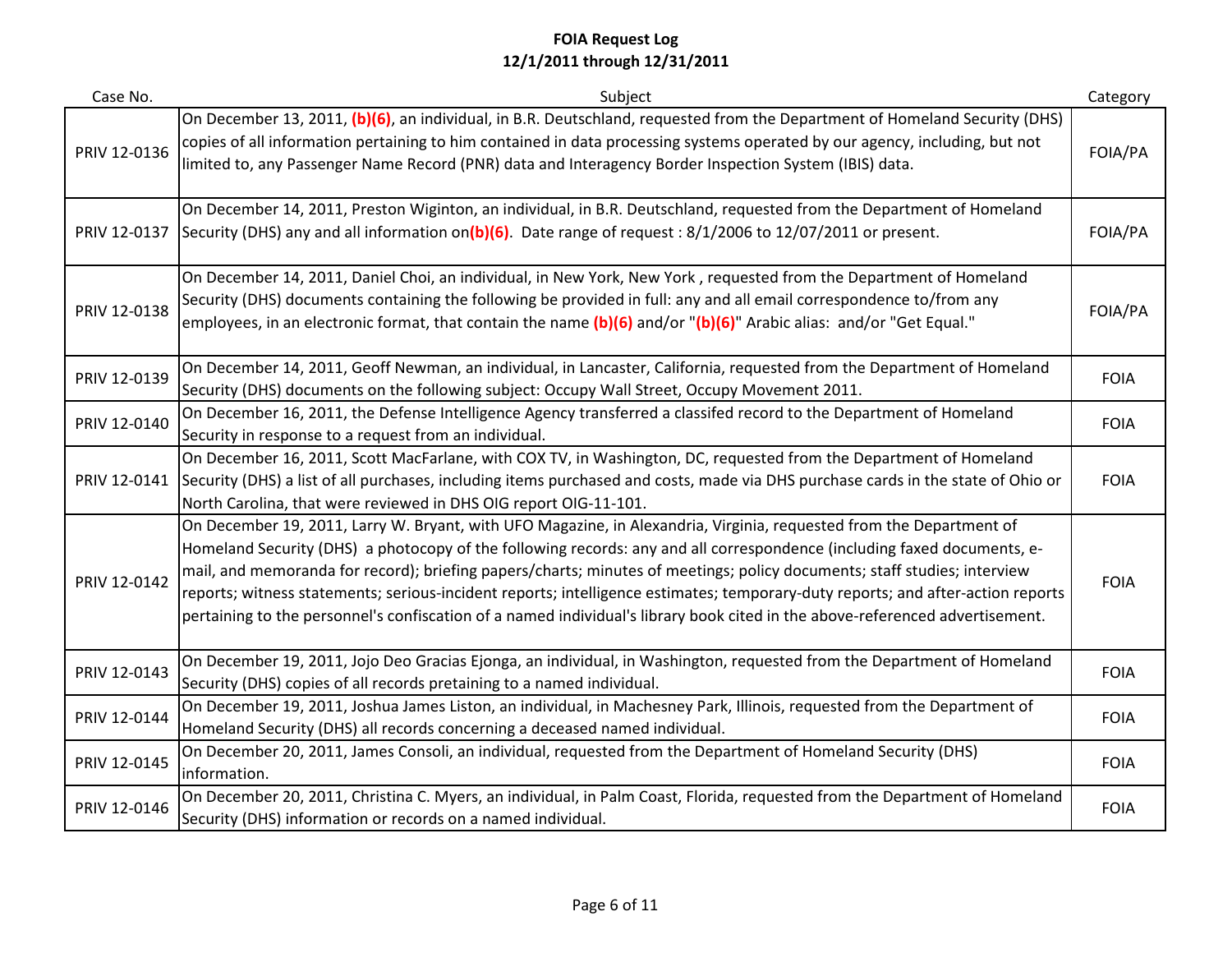| Case No.     | Subject                                                                                                                                                                                                                                                                                                                                                                                                                                                                                                                                                                                                                                                                                                                                                                                                                                                                                                                                                                                                                                                                                                                                                                                                                                                                                                                                                                                                                                                                                                                                                                                                                                                                                                                                                                                                                                                                                                                                                                                                                                                                                                                                                                                                                                                                                                                                                                                                                                                                                                                                                                                                                                                                                                                                                                                                                                                                                                                                                                                                                                                                                                                                                                                                                                                                                                                                      | Category    |
|--------------|----------------------------------------------------------------------------------------------------------------------------------------------------------------------------------------------------------------------------------------------------------------------------------------------------------------------------------------------------------------------------------------------------------------------------------------------------------------------------------------------------------------------------------------------------------------------------------------------------------------------------------------------------------------------------------------------------------------------------------------------------------------------------------------------------------------------------------------------------------------------------------------------------------------------------------------------------------------------------------------------------------------------------------------------------------------------------------------------------------------------------------------------------------------------------------------------------------------------------------------------------------------------------------------------------------------------------------------------------------------------------------------------------------------------------------------------------------------------------------------------------------------------------------------------------------------------------------------------------------------------------------------------------------------------------------------------------------------------------------------------------------------------------------------------------------------------------------------------------------------------------------------------------------------------------------------------------------------------------------------------------------------------------------------------------------------------------------------------------------------------------------------------------------------------------------------------------------------------------------------------------------------------------------------------------------------------------------------------------------------------------------------------------------------------------------------------------------------------------------------------------------------------------------------------------------------------------------------------------------------------------------------------------------------------------------------------------------------------------------------------------------------------------------------------------------------------------------------------------------------------------------------------------------------------------------------------------------------------------------------------------------------------------------------------------------------------------------------------------------------------------------------------------------------------------------------------------------------------------------------------------------------------------------------------------------------------------------------------|-------------|
| PRIV 12-0147 | On December 20, 2011, Christopher Cook, an individual, requested from the Department of Homeland Security (DHS) any and<br>all documents, including correspondence, emails, faxes, and other documentation issued by, or received by, the Office of<br>Homeland Security regarding Occupy Wall Street. This will include correspondence of any kind relating to Occupy Wall Street-<br>related protests with the White House, the U.S. Conference of Mayors, and the Mayor's Offices of the following cities: San<br>Francisco (CA), Oakland (CA), Denver (CO), Philadelphia (PA), Chicago (II), and New York City (NY).                                                                                                                                                                                                                                                                                                                                                                                                                                                                                                                                                                                                                                                                                                                                                                                                                                                                                                                                                                                                                                                                                                                                                                                                                                                                                                                                                                                                                                                                                                                                                                                                                                                                                                                                                                                                                                                                                                                                                                                                                                                                                                                                                                                                                                                                                                                                                                                                                                                                                                                                                                                                                                                                                                                     | <b>FOIA</b> |
| PRIV 12-0148 | On December 19, 2011, Robert Charles Curtis, with Circuit Court of the State of Oregon for Marion County, in Portland,<br>Oregon, requested from the Department of Homeland Security (DHS) the following records: 1) The "Complete" HOMELAND<br>SECURITY File(s) on a named individual without any blockage of Information for National Security or for any other reason; 2)<br>All written forms of communication or verbal files / memos, and/or internet and etc. having any form of a relationship and/or<br>in regards to a named individual generated by the Office of Attorney General Eric H. Holder Jr. and/or any other Attorney<br>General or any Assistant Attorney General, such as (b)(6); 3) All written or verbal files / memos, etc. having any form of a<br>relationship and/or concerning a named individual generated by the Office of Attorney General Dwight C. Holton(Portland,<br>Oregon) and (b)(6); 4) All written or verbal files / memos, etc. having any form of a relationship and/or concerning a named<br>individual generated by the Office of ex-Attorney (b)(6) (Portland, Oregon) and (b)(6) and BLM's: (b)(6) from 2001-2004 and to<br>present; 5) All Details Before-During-After George W. Bush Senior was in Yellowknife, NWT, Canada during the month of July<br>(on or about 23), 2001 and/or any connection-intercourse with the Dogrib Tribe, and/or (b)(6), and/or (b)(6), and/or any<br>representative and whom from DIAND (Department of Indian Affairs and Development) and/or SouthernEra, Rio Tinto or any<br>other Mining Corporation during, before or after July 2001 to present; 6) The complete HOMELAND SECURITY file on (b)(6),<br>Dogrib Native of Yellowknife, NWT, Canada, especially from 1985 to present; 7) The complete HOMELAND SECURITY File on<br>the Dogrib Tribe, located in the Northwest Territories of Canada, especially from 1985 to present; 8) The complete HOMELAND<br>SECURITY file on (b)(6), Ex Minister of Indian Affairs, especially from 1989 to 2004 & to present; 9) The complete HOMELAND<br>SECURITY file on Ex-Judge (b)(6), San Franc;ois, CA 9th Federal District, especially from 1997 to present; 10) The complete<br>HOMELAND SECURITY file on (b)(6), Klamath Falls, Oregon 9th Federal District, especally from 1989 to present and (b)(6)<br>Judicial and Financial relationships to Native Americans and/or Warm Spring Nation and/or Indian Casinos; 11) The complete<br>HOMELAND SECURITY file on Thomas G. Wilson, Decease, April 9, 2007, Ex-Ambassador, especially information when he was<br>at the U.S. Ellibassy in Canada from 1996-2003. Especially any written or verbal communication concerning (b)(6) on or about<br>Feb. 18, 1998 (Oct 1997-Oct 2001) -with (b)(6) or any other agency or person; 12) The complete HOMELAND SECURITY file on<br>(b)(6) or any & all documents generated by(b)(6) in any form of intercourse or connection with(b)(6) or any Native American<br>or Tribe in regards to Diamonds, Bribes, or Curtis; 13) The complete HOMELAND SECURITY file on (b)(6), Ex-U.S. Ambassador<br>to-Canada, especially Information from 1989-2004. Especially any written or verbal communication concerning (b)(6) on or<br>about Feb. 18, 1998 (Oct 1997Oct 2001) -with $(b)(6)$ or any other agency or person. | FOIA/PA     |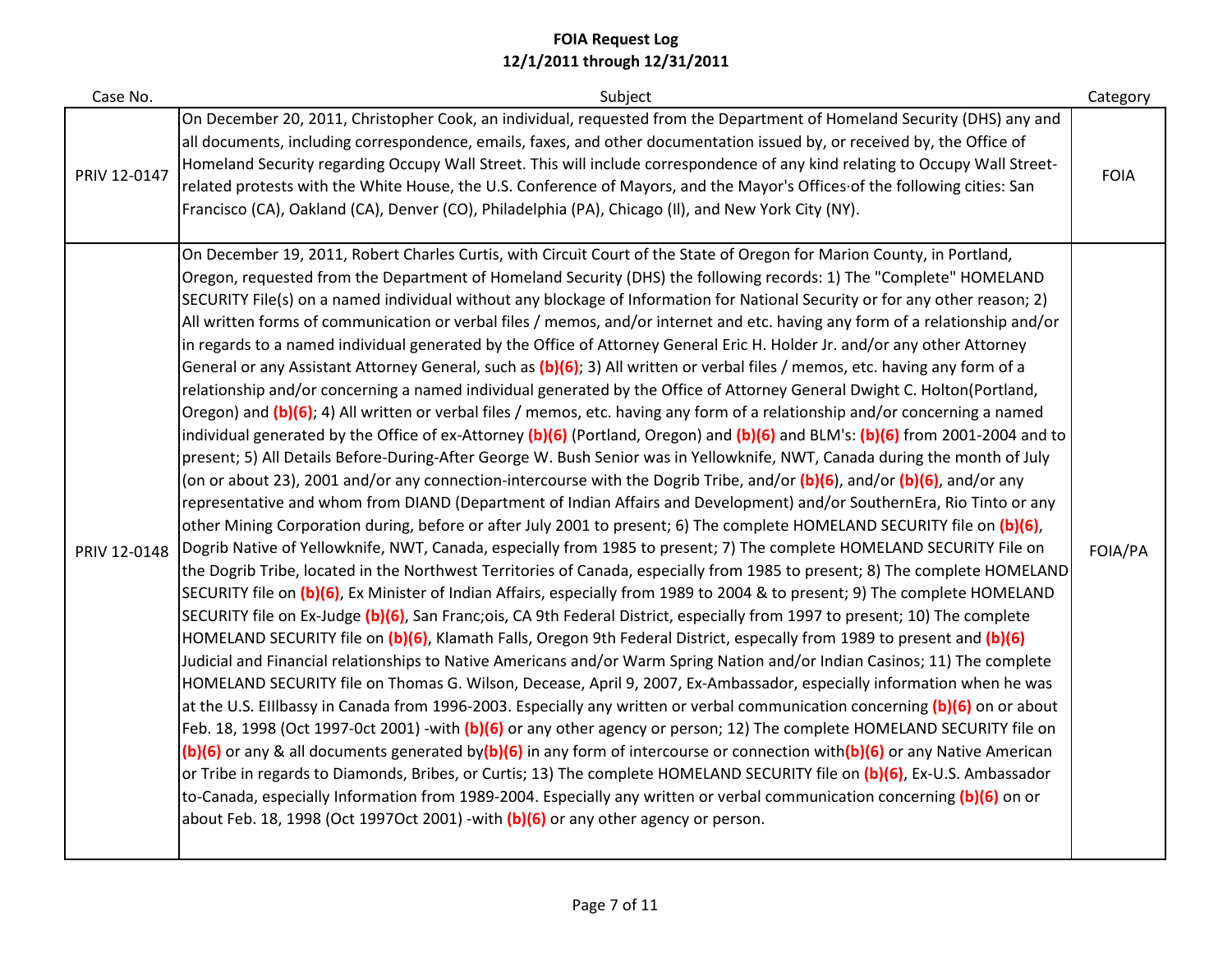| Case No.     | Subject                                                                                                                                                                                                                                                                                                                                                                                                                                                                                                                                                                                                                                                                                                                                                                                                                                                                                                                                                                                                                                                                                                                                                                                                                                                                                                                                                                                                                                                                                                                                                                                                                                                                                                                                                                                                                                                                                                                                                                                                                                                                                                                                                                                                                                                                                                                                                                                                                                                               | Category    |
|--------------|-----------------------------------------------------------------------------------------------------------------------------------------------------------------------------------------------------------------------------------------------------------------------------------------------------------------------------------------------------------------------------------------------------------------------------------------------------------------------------------------------------------------------------------------------------------------------------------------------------------------------------------------------------------------------------------------------------------------------------------------------------------------------------------------------------------------------------------------------------------------------------------------------------------------------------------------------------------------------------------------------------------------------------------------------------------------------------------------------------------------------------------------------------------------------------------------------------------------------------------------------------------------------------------------------------------------------------------------------------------------------------------------------------------------------------------------------------------------------------------------------------------------------------------------------------------------------------------------------------------------------------------------------------------------------------------------------------------------------------------------------------------------------------------------------------------------------------------------------------------------------------------------------------------------------------------------------------------------------------------------------------------------------------------------------------------------------------------------------------------------------------------------------------------------------------------------------------------------------------------------------------------------------------------------------------------------------------------------------------------------------------------------------------------------------------------------------------------------------|-------------|
| PRIV 12-0149 | On December 19, 2011, Anjan Mukherjee, with the Democratic Senatorial Campaign Committee, in Washington, DC,<br>requested from the Department of Homeland Security (DHS) access to the following public records from the U.S. Department<br>of Homeland Security: Any correspondence, including electronic, to DHS from or on behalf of the office of former U.S.<br>Representative Christopher Shays (CT-04) between September 1, 1987 and January 3, 2009.                                                                                                                                                                                                                                                                                                                                                                                                                                                                                                                                                                                                                                                                                                                                                                                                                                                                                                                                                                                                                                                                                                                                                                                                                                                                                                                                                                                                                                                                                                                                                                                                                                                                                                                                                                                                                                                                                                                                                                                                          | <b>FOIA</b> |
| PRIV 12-0150 | On December 20, 2011, Shawn Hils, with the Democratic Senatorial Campaign Committee, in Washington, DC, requested from<br>the Department of Homeland Security (DHS) • Any correspondence, including electronic, to the department from or on behalf<br>of Janesville resident Mark Neumann, House candidate Mark Neumann (1992-1995), Congressman Mark Neumann (1995-<br>1999), Senate candidate Mark Neumann (1999) or gubernatorial candidate Mark Neumann (2010): • Any correspondence,<br>including electronic, to the department from or on behalf of Matt Neumann or Matthew K. Neumann or (b)(6); • Any records<br>related to, or correspondence, including electronic, to the department from or on behalf of: Neumann Enterprises, Inc. from<br>1999-2008; Neumann Developments Inc. from 1992-2000; 2005-2009; Neumann Solar Leasing, LLC from 2/2011-present;<br>Neumann Dodge County LLC from 2004-2008; Neumann & Son, LLC from 2004-2005; Neumann Construction, Inc. from 1989-<br>present; Neumann Realty from 1994-present; Neumann Homes of IL from 1994-present; Neumann Corp from 1981-present;<br>Gar Mar, Inc. from I994-present; Gustaveson Homes Inc from 1994-2008; Gustaveson Quality Homes Inc. from 2008-present;<br>Gustaveson Neumann LLP from 2003-present; Sunvest Solar, Inc. from 2011-present; Renewable Energy Solutions from 2010-<br>present; Solar Innovations Inc. from 2009-present; Strawberry Glen Homeowners Association, Inc. from 2007-present; Black<br>Walnut Estates Homeowners Association from 2009-present; Autumn Ridge Subdivision Homeowners Association LLC, in<br>2006; Chicory Creek Homeowners Association LLC, in 2006; Milwaukee River Ridge LLC from 2007-2008; Home Sale Services,<br>LLC from 2009-present; Lake Drive Water Utility, LLC from 2004-present; Neumann Companies, Inc. from 2009-present; MN<br>Solar Leasing, LLC; from 2/201 I-present; Mason Creek Homeowners Association, Inc. from 2005-present; SG Developments of<br>Jackson, LLC from 2010-present; Sherman Parc Homeowners Association Inc. from 2009-present;<br>Venture Marketing or Venture Consulting & Marketing, Inc from 1993-2008; Brookstone Homes Inc from 1992-present; KPM,<br>Inc. Webco Homes; •Records of any regulatory rulings or enforcement actions naming the above companies; •Records of any<br>tax credits or grants issued by the department or its agencies naming the above companies or individuals. | FOIA/PA     |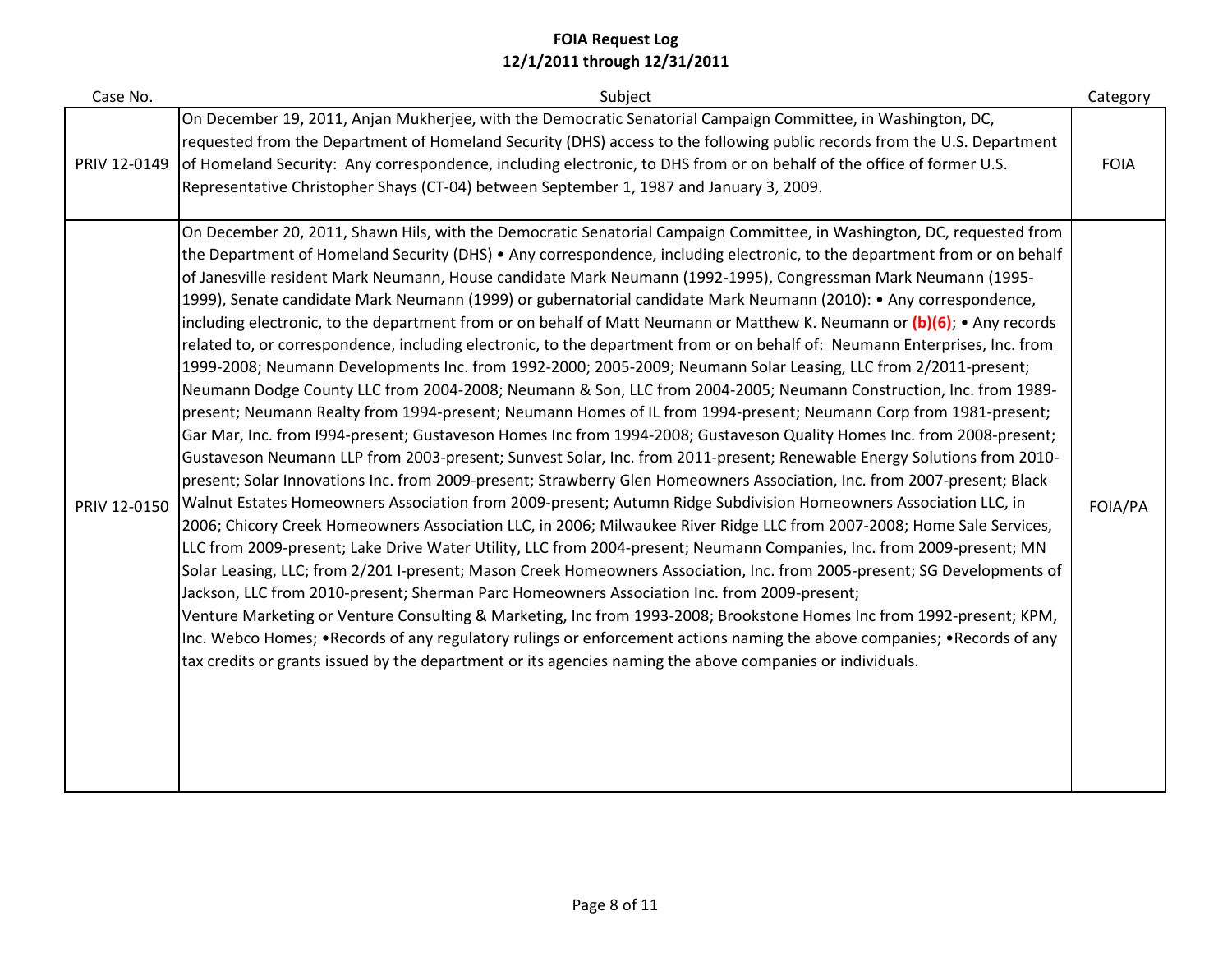| Case No.     | Subject                                                                                                                                                                                                                                                                                                                                                                                                                                                                                                                                                                                                                                                                                                                                                                                      | Category    |
|--------------|----------------------------------------------------------------------------------------------------------------------------------------------------------------------------------------------------------------------------------------------------------------------------------------------------------------------------------------------------------------------------------------------------------------------------------------------------------------------------------------------------------------------------------------------------------------------------------------------------------------------------------------------------------------------------------------------------------------------------------------------------------------------------------------------|-------------|
| PRIV 12-0151 | On December 20, 2011, Daniel Newman, with Maplight, in Berkeley, California, requested from the Department of Homeland<br>Security (DHS) any and all correspondence and all other communications between any US House Representative or US Senator<br>or any member of their staff and any employee of the Department of Homeland Security from January 1, 2011 through March<br>31, 2011. MapLight further seeks any and all responses by any employee of the Department of Homeland Security to those<br>legislators or any member of their staffs during the same time period.                                                                                                                                                                                                            | <b>FOIA</b> |
| PRIV 12-0152 | On December 21, 2011, Jihad M. Smaili, Esq, with Smaili & Associates, P.C., in Santa Ana, California, requested from the<br>Department of Homeland Security (DHS) copies of all records about your client, (b)(6), or any information indexed to(b)(6)<br>name or any other information relating to(b)(6) that is within your center, department, entity or organization's possession,<br>custody or under its control.                                                                                                                                                                                                                                                                                                                                                                      | FOIA/PA     |
| PRIV 12-0153 | On December 21, 2011, Emily Wiilard, with the Democratic Senatorial Campaign Committee, in Washington, DC, requested<br>from the Department of Homeland Security (DHS) all documents regarding the corresponding United States Departments of<br>Defense and Homeland Security announcements on December 20, 2011 that the Defense Department and the National Guard<br>support to southwest U.S. border security will be reduced to 300 personnel, concentrating on air support. We are interested in<br>documents including but not limited to those involved in the assessment of past and current policies, the need for more aerial<br>surveillance, the determination of a lessened need for ground troops, communication among government departments,<br>reports and briefings, etc. | <b>FOIA</b> |
| PRIV 12-0154 | On December 20, 2011,(b)(6), an individual, in Nevada, requested from the Department of Homeland Security (DHS) a copy of<br>his file from DHS, also including his file at Las Vegas Police Department.                                                                                                                                                                                                                                                                                                                                                                                                                                                                                                                                                                                      | FOIA/PA     |
| PRIV 12-0155 | On December 15, 2011, John Weaver, an individual, in Towson, Maryland, requested from the Department of Homeland<br>Security (DHS) copies of records pertaining to Hurricane Irene.                                                                                                                                                                                                                                                                                                                                                                                                                                                                                                                                                                                                          | <b>FOIA</b> |
| PRIV 12-0156 | On December 27, 2011, (b)(6), an individual, in Pollock Louisiana, requested from the Department of Homeland Security (DHS)<br>documents that are in DHS files that pertains to him.                                                                                                                                                                                                                                                                                                                                                                                                                                                                                                                                                                                                         | FOIA/PA     |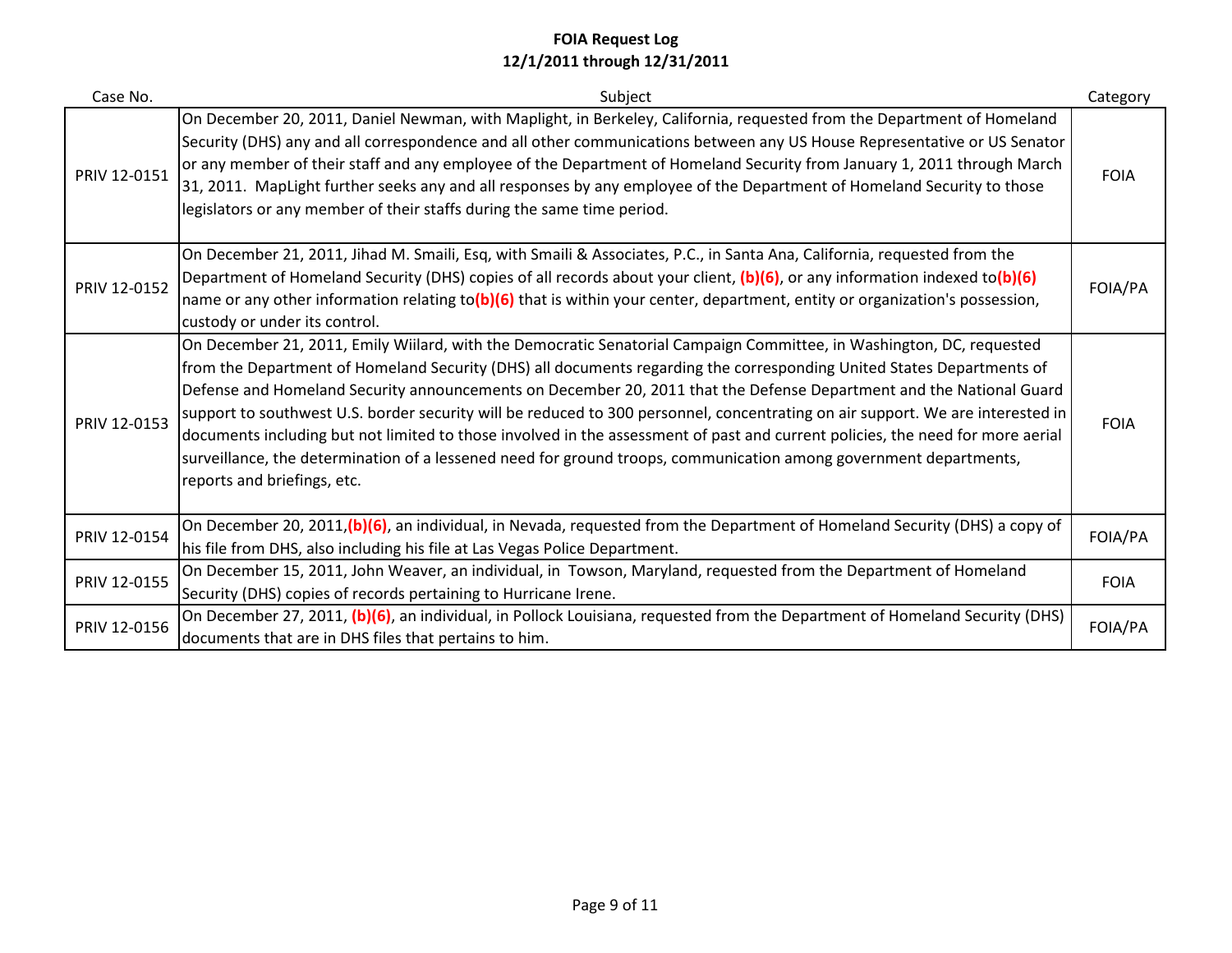| Case No.     | Subject                                                                                                                                                                                                                                                                                                                                                                                                                                                                                                                                                                                                                                                                                                                                                                                                                                                                                                                                                                                                                                                                                                                                                                                                                                                                                                                                                                                                                                                                                                                                          | Category    |
|--------------|--------------------------------------------------------------------------------------------------------------------------------------------------------------------------------------------------------------------------------------------------------------------------------------------------------------------------------------------------------------------------------------------------------------------------------------------------------------------------------------------------------------------------------------------------------------------------------------------------------------------------------------------------------------------------------------------------------------------------------------------------------------------------------------------------------------------------------------------------------------------------------------------------------------------------------------------------------------------------------------------------------------------------------------------------------------------------------------------------------------------------------------------------------------------------------------------------------------------------------------------------------------------------------------------------------------------------------------------------------------------------------------------------------------------------------------------------------------------------------------------------------------------------------------------------|-------------|
| PRIV 12-0157 | On December 22, 2011, Nicholas Datlowe, with Morrison & Foerster LLP WeCount, Inc. and the Florida Immigrant Coalition,<br>Inc., in Washington, DC, requested from the Department of Homeland Security (DHS) all docunlents in the possession of the<br>Office of Inspector General ("OIG") of the Department of Homeland Security ("DHS") and any and all other DHS components<br>pertaining or relating to the following:<br>1. Criminal and/or civil investigations, raids and/or enforcement actions, including those directed against sex trafficking,<br>conducted by Immigration and Customs Enforcement ("ICE") on or between November 18 and 20, 2008 in Miami-Dade<br>County, Broward County, and Palm Beach County, Florida. For a more complete description of records sought, please see the<br>FOIA Request letter dated November 19, 2009, attached hereto as Attachment A.<br>2. Any internal DHS review, investigation or inquiry (or a review, investigation or inquiry by any entity or organization that is a<br>part of DHS) into the conduct of the actions referenced in Item #1 above, including any internal or external correspondence<br>relating thereto. 3. Any examination by DHS OIG of the conduct of the actions identified in Item #1 above, including any<br>internal or external reports of that examination, drafts of any such reports, supporting documents, witness statements,<br>interview transcripts, internal or external correspondence relating to the examination, and notes and working papers. | <b>FOIA</b> |
| PRIV 12-0158 | On December 22, 2011, the Federal Emergency Management Agency (FEMA) referred to the Departmartment of Homeland<br>Security (DHS) a FOIA request from Shelly Markham seeking records on a complaint submitted by a DHS investigator.                                                                                                                                                                                                                                                                                                                                                                                                                                                                                                                                                                                                                                                                                                                                                                                                                                                                                                                                                                                                                                                                                                                                                                                                                                                                                                             | <b>FOIA</b> |
| PRIV 12-0159 | On December 23, 2011, Joshua James Liston, an individual, in Machesney Park, Illinois, requested from the Department of<br>Homeland Security (DHS) all records concerning a deceased individual named Fletcher Warren Liston, also known as Fletcher<br>W Liston and Fletcher Liston.                                                                                                                                                                                                                                                                                                                                                                                                                                                                                                                                                                                                                                                                                                                                                                                                                                                                                                                                                                                                                                                                                                                                                                                                                                                            | <b>FOIA</b> |
| PRIV 12-0160 | On December 26, 2011, (b)(6), an individual, in Hungary, requested from the Department of Homeland Security (DHS) copies<br>of his personal FOIA records.                                                                                                                                                                                                                                                                                                                                                                                                                                                                                                                                                                                                                                                                                                                                                                                                                                                                                                                                                                                                                                                                                                                                                                                                                                                                                                                                                                                        | FOIA/PA     |
| PRIV 12-0161 | On December 28, 2011, Rose Santos, with FOIA Group, Inc., in Depew, New York, requested from the Department of<br>Homeland Security (DHS) a copy of the following documents identified to HSHQDC11A00030:<br>1. Basic Contract<br>2. Statement of Work<br>3. Modifications<br>4. Technical Proposal<br>5. Task Orders<br>6. Delivery Orders<br>7. List of Respondents<br>8. Abstract of Offerors<br>9. Request for Proposal                                                                                                                                                                                                                                                                                                                                                                                                                                                                                                                                                                                                                                                                                                                                                                                                                                                                                                                                                                                                                                                                                                                      | <b>FOIA</b> |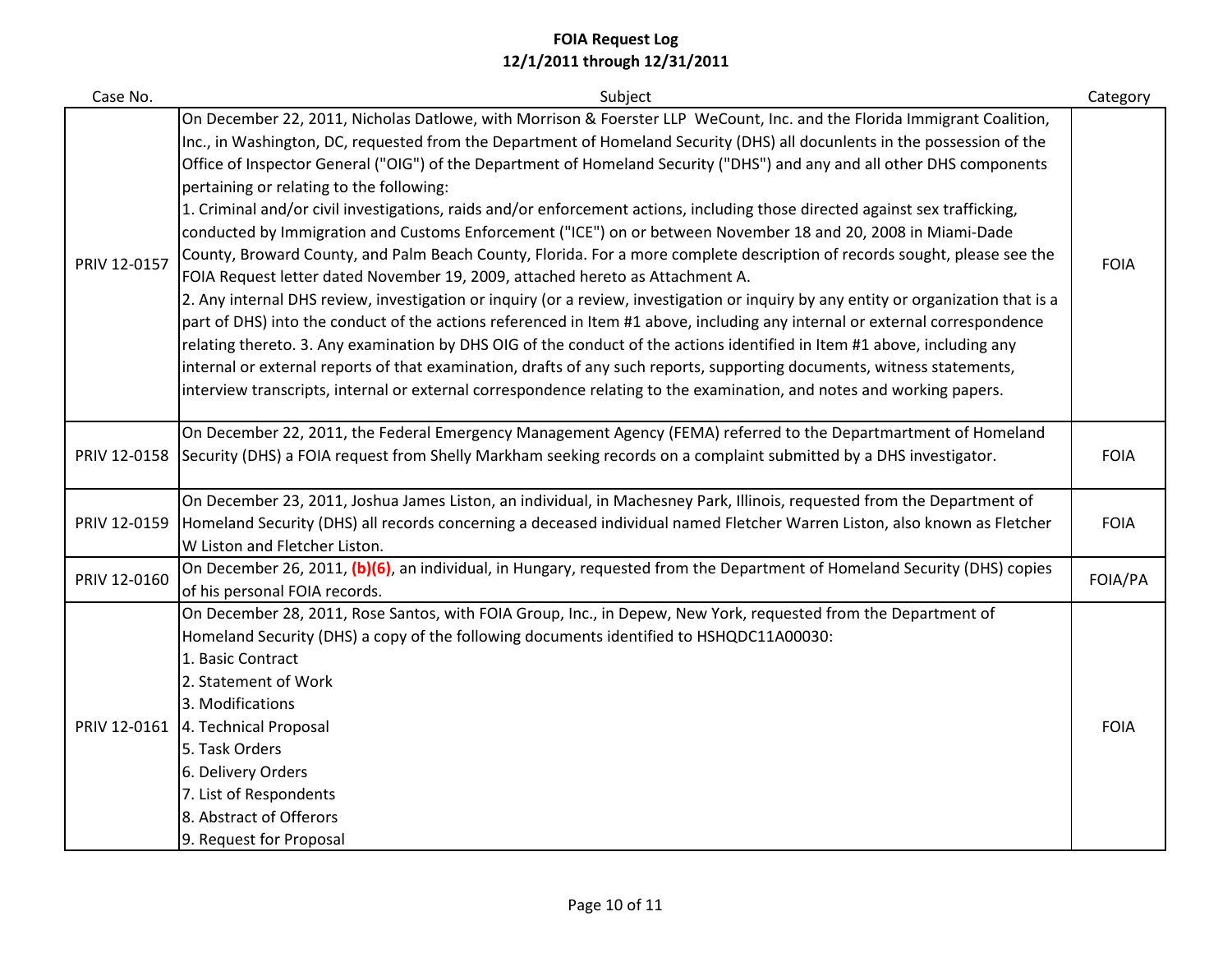| Case No.     | Subject                                                                                                                                      | Category |
|--------------|----------------------------------------------------------------------------------------------------------------------------------------------|----------|
|              | On December 29, 2011, Dr. Chang Lim, an individual, in Floyd, Virginia, requested from the Department of Homeland Security                   |          |
| PRIV 12-0162 | (DHS) information on the immigration, travel and resident status in the United States of Japanese national, (b)(6). In                       | FOIA/PA  |
|              | particular, the dates of departure from US to Japan and arrival from Japan to US and current resident status in the US is                    |          |
|              | respectfully sought under FOIA.                                                                                                              |          |
|              | On December 29, 2011, Steven Lance, Eubanks, an individual, in Beulaville, North Carolina, requested from the Department of                  |          |
|              | Homeland Security (DHS) a sealed certified copy of any and all relative information(s), record(s), data(s), file (s), statement(s)           |          |
|              | PRIV 12-0163 of account(s) and any documentation regarding third party request for his records or any of the like, pertaining to (b)(6), the | FOIA/PA  |
|              | living soul or the ens legis (b)(6) or any derivative thereof with the corresponding Social Security No.                                     |          |
|              |                                                                                                                                              |          |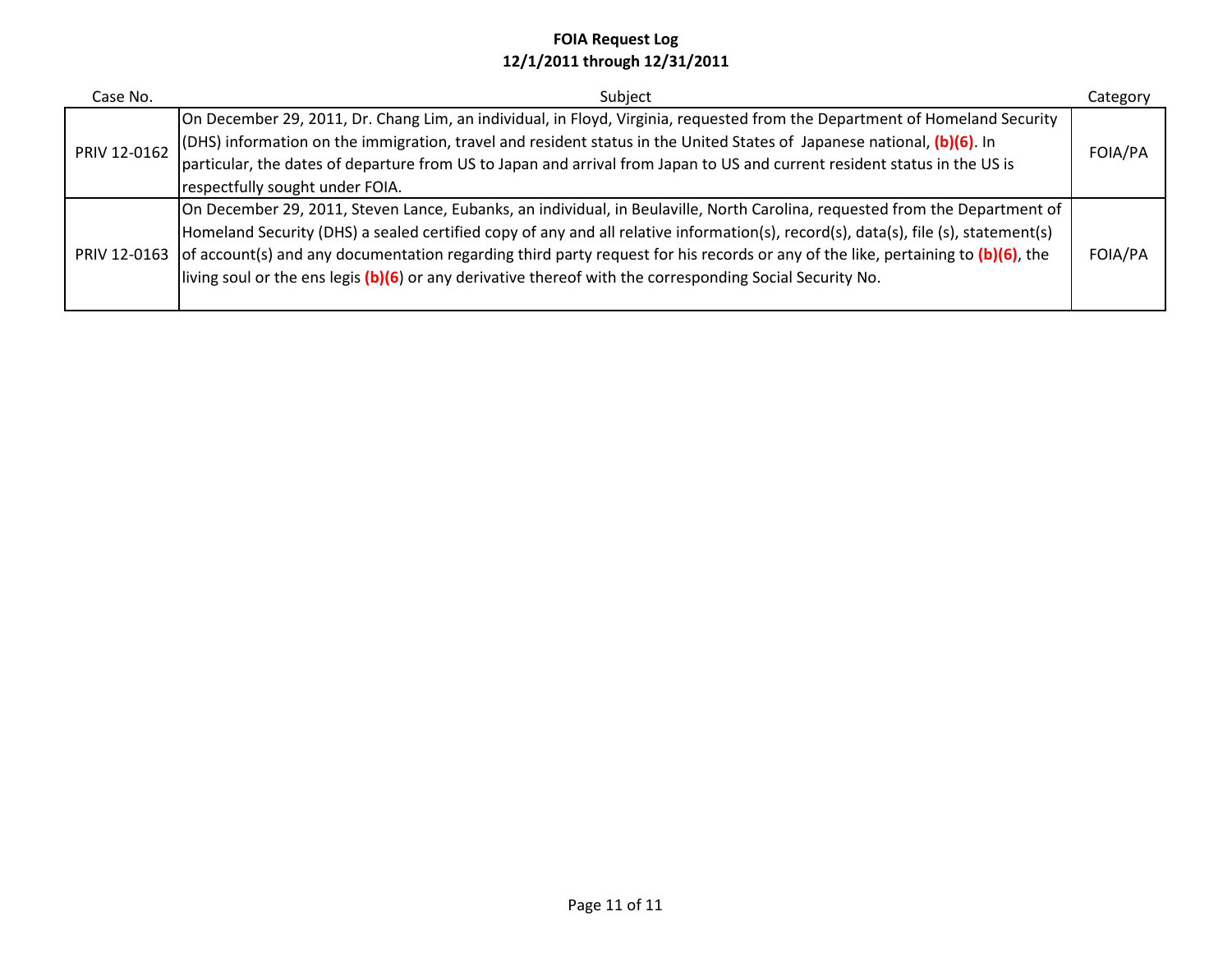| Case No.     | Subject                                                                                                                                                                                                                                                                                                                                                                                                                                                                                                                                                                                                 | Category       |
|--------------|---------------------------------------------------------------------------------------------------------------------------------------------------------------------------------------------------------------------------------------------------------------------------------------------------------------------------------------------------------------------------------------------------------------------------------------------------------------------------------------------------------------------------------------------------------------------------------------------------------|----------------|
| PRIV 12-0166 | On January 3, 2012, Kevin Gross, an individual in Bremerton, Washington, requested from the Department of Homeland<br>Security (DHS) a copy all internal or external documents or correspondence, reports, analysis or decisions relating to DHS<br>weapons or defensive training conducted or planned to be conducted at the Kitsap Rifle and Revolver Club.                                                                                                                                                                                                                                           | <b>FOIA</b>    |
| PRIV 12-0167 | On January 4, 2012, Elena Govea, an individual in Fontana, California, requested from the Department of Homeland Security<br>(DHA) the required steps to renew your work permit.                                                                                                                                                                                                                                                                                                                                                                                                                        | <b>FOIA</b>    |
| PRIV 12-0168 | On January 4, 2012, (b)(6), an individual in Plano, Texas, requested from the Department of Homeland Security (DHS) a copy of<br>his entry records/form I-94, and non-immigrant visa extensions.                                                                                                                                                                                                                                                                                                                                                                                                        | FOIA/PA        |
| PRIV 12-0169 | On January 4, 2012, Justin McCormack with Needle & Ellenberg, P.A. requested from the Department of Homeland Security<br>(DHS) the following records: 1) The USA contract with Alutiiq in effect as of the year 2010 for work performed by Alutiiq 3 SG<br>in South Florida; 2) All records regarding (b)(6), including, but not limited to, background investigation, criminal investigations,<br>credit checks, military records, and mental health records; and 3) All records regarding the shooting of (b)(6), on October 19,<br>2010 in a the parking lot at 7220 NW 36th Street, Doral, Florida. | FOIA/PA        |
| PRIV 12-0170 | On January 4, 2012, Ross Schneiderman, a Reporter with The Daily Beast, requested from the Department of Homeland<br>Security (DHS) records on (b)(6) from 2000 to 2010, in relation to both Al Qaeda and the CIA's enhanced interrogation<br>program.                                                                                                                                                                                                                                                                                                                                                  | FOIA/PA        |
|              | On January 5, 2012, Congressman Timothy Bishop requested on behalf of his constituent, (b)(6), an individual in New York,<br>PRIV 12-0171 requested from the Department of Homeland Security (DHS) a copy of records pertaining to an investigation on him.                                                                                                                                                                                                                                                                                                                                             | FOIA/PA        |
| PRIV 12-0172 | On January 9, 2012, The Depart of Justice, requested from the Department of Homeland Security (DHS) a consult on a request<br>from John Althen of Juducial Watch for records pertaining to an investigation.                                                                                                                                                                                                                                                                                                                                                                                            | <b>CONSULT</b> |
| PRIV 12-0173 | On January 9, 2012, Stephanie Nielsen, a researcher, in Washington, DC, requested from the Department of Homeland<br>Security (DHS) a copy of the following records: 1) Any correspondence, including electronic, to DHS from or on behalf of<br>Congressman Jeff Flake (January 2001-present); and 2) Any correspondence, including electronic, to DHS from or on behalf of<br>Jeffry (Jeff) Flake as a private citizen (prior to January 2001).                                                                                                                                                       | <b>FOIA</b>    |
| PRIV 12-0174 | On January 5, 2012, Timothy Ray Timpton, an individual in Big Spring, Texas requested from the Department of Homeland<br>Security (DHS) all records maintained by and/or in the actual or constructive possession, custody, or control of DHS that<br>pertains to or reference an individual.                                                                                                                                                                                                                                                                                                           | <b>FOIA</b>    |
| PRIV 12-0175 | On January 10, 2012, Mary Landrieu and David Vitter, with the United State Senate, in Washington, DC requested from the<br>Department of Homeland Security (DHS) any and all documents or records, including but not limited to electronic documents,<br>e-mails, and paper documents, related to the decisions on marine transport for the drawdown of the Strategic Petroleum<br>Reserve beginning June 23, 2011.                                                                                                                                                                                     | <b>FOIA</b>    |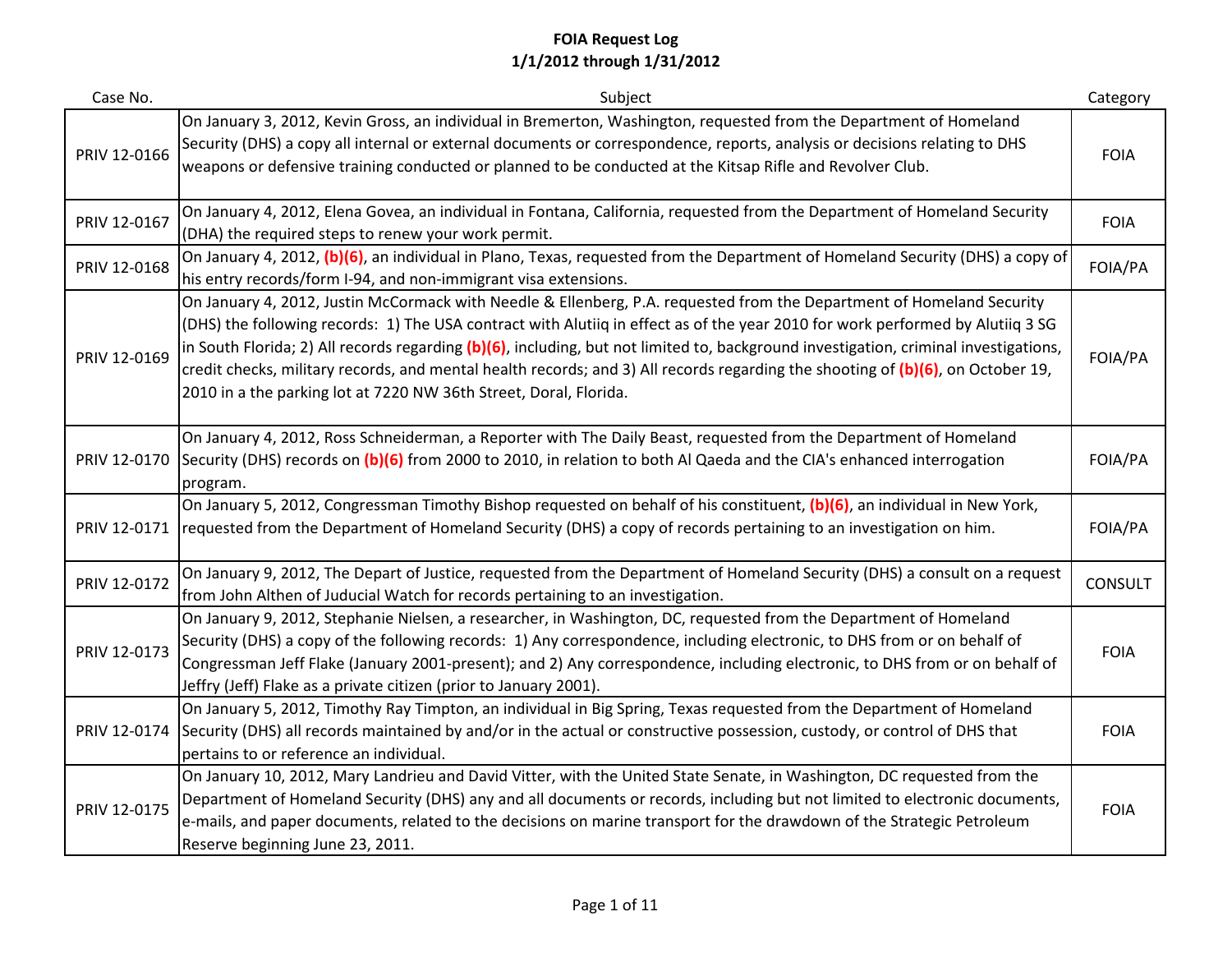| Case No.     | Subject                                                                                                                                                                                                                                                                                                                                                                                                                                                                                                                                                                                                                                                                                                                                                                                                                                                                                                                                                                                                                                                                                                                                                                                                                                                                                                                                                                                                                                                                                                                                        | Category    |
|--------------|------------------------------------------------------------------------------------------------------------------------------------------------------------------------------------------------------------------------------------------------------------------------------------------------------------------------------------------------------------------------------------------------------------------------------------------------------------------------------------------------------------------------------------------------------------------------------------------------------------------------------------------------------------------------------------------------------------------------------------------------------------------------------------------------------------------------------------------------------------------------------------------------------------------------------------------------------------------------------------------------------------------------------------------------------------------------------------------------------------------------------------------------------------------------------------------------------------------------------------------------------------------------------------------------------------------------------------------------------------------------------------------------------------------------------------------------------------------------------------------------------------------------------------------------|-------------|
| PRIV 12-0176 | On January 5, 2012, John Weaver, an individual in Towson, Maryland requested from the Department of Homeland Security<br>(DHS) 1) What exercises DHS ran in the following states/territories from June 1, 2010 to May 31, 2011 as part of the National<br>Exercise Program: North Carolina, Virginia, Maryland, Pennsylvania, Delaware, Washington DC, New Jersey, New York,<br>Connecticut, Rhode Island, Massachusetts, New Hampshire, Vermont, Maine, and Puerto Rico; 2) What disasters that DHS<br>supported in the response and recovery phases of the emergency management cycle for the following states/territories:<br>North Carolina, Virginia, Maryland, Pennsylvania, Delaware, Washington DC, New Jersey, New York, Connecticut, Rhode Island,<br>Massachusetts, New Hampshire, Vermont, and Puerto Rico; 3) How many people were killed as a result of the Hurricane Irene<br>in the following states/territories: North Carolina, Virginia, Maryland, Pennsylvania, Delaware, Washington DC, New Jersey,<br>New York, Connecticut, Rhode Island, Massachusetts, New Hampshire, Vermont, Maine, and Puerto Rico; 4) How many people<br>were injured as a result of Hurricane Irene in 2011 in the following: North Carolina, Virginia, Maryland, Pennsylvania,<br>Delaware, Washington DC, New Jersey, New York, Connecticut, Rhode Island, Massachusetts, New Hampshire, Vermont,<br>Maine, and Puerto Rico; and 5) How did DHS support response efforts for the those same state/territories after Hurricane<br>Irene struck. | <b>FOIA</b> |
| PRIV 12-0177 | On January 11, 2012, (b)(6), an individual in Mays Landing, New Jersey requested from the Department of Homeland Security<br>(DHS) all records created or collected from January 2009 to the present concerning her.                                                                                                                                                                                                                                                                                                                                                                                                                                                                                                                                                                                                                                                                                                                                                                                                                                                                                                                                                                                                                                                                                                                                                                                                                                                                                                                           | FOIA/PA     |
| PRIV 12-0178 | On January 12, 2012, (b)(6), an individual in B.R. Deutschland requested from the Department of Homeland Security (DHS) all<br>information pertaining to him contained in the data processing systems operated by DHS, including, but not limited to, any<br>Passenger Name Record (PNR) data and Interagency Border Inspection System (IBIS) data.                                                                                                                                                                                                                                                                                                                                                                                                                                                                                                                                                                                                                                                                                                                                                                                                                                                                                                                                                                                                                                                                                                                                                                                            | FOIA/PA     |
| PRIV 12-0179 | On January 12, 2012, Rachel Leven, an Editorial Researcher, with the Hill, in Washington, DC, requested from the Department<br>of Homeland Security (DHS) any and all records concerning communications between the Department of Homeland Security<br>and the White House Chief of Staff William Daley and/or his staff-including but not limited to, (b)(6) regarding any and all of<br>the agency's regulations since January 1, 2011 to the present day. Please include any phone calls, call logs, call sheets, Skype<br>calls or videos, emails, letters, hand-written notes, day calendars, memorandums, meeting agenda sheets, text messages,<br>voice and video recordings and either documented forms of communication between Daley and/or his staff and the agency<br>regarding any and all of the agency's regulations.                                                                                                                                                                                                                                                                                                                                                                                                                                                                                                                                                                                                                                                                                                           | FOIA/PA     |
| PRIV 12-0180 | On January 12, 2012, (b)(6), an individual in Houston, Texas requested from the Department of Homeland Security (DHS) all<br>information and records DHS and in any of its offices may have on her.                                                                                                                                                                                                                                                                                                                                                                                                                                                                                                                                                                                                                                                                                                                                                                                                                                                                                                                                                                                                                                                                                                                                                                                                                                                                                                                                            | FOIA/PA     |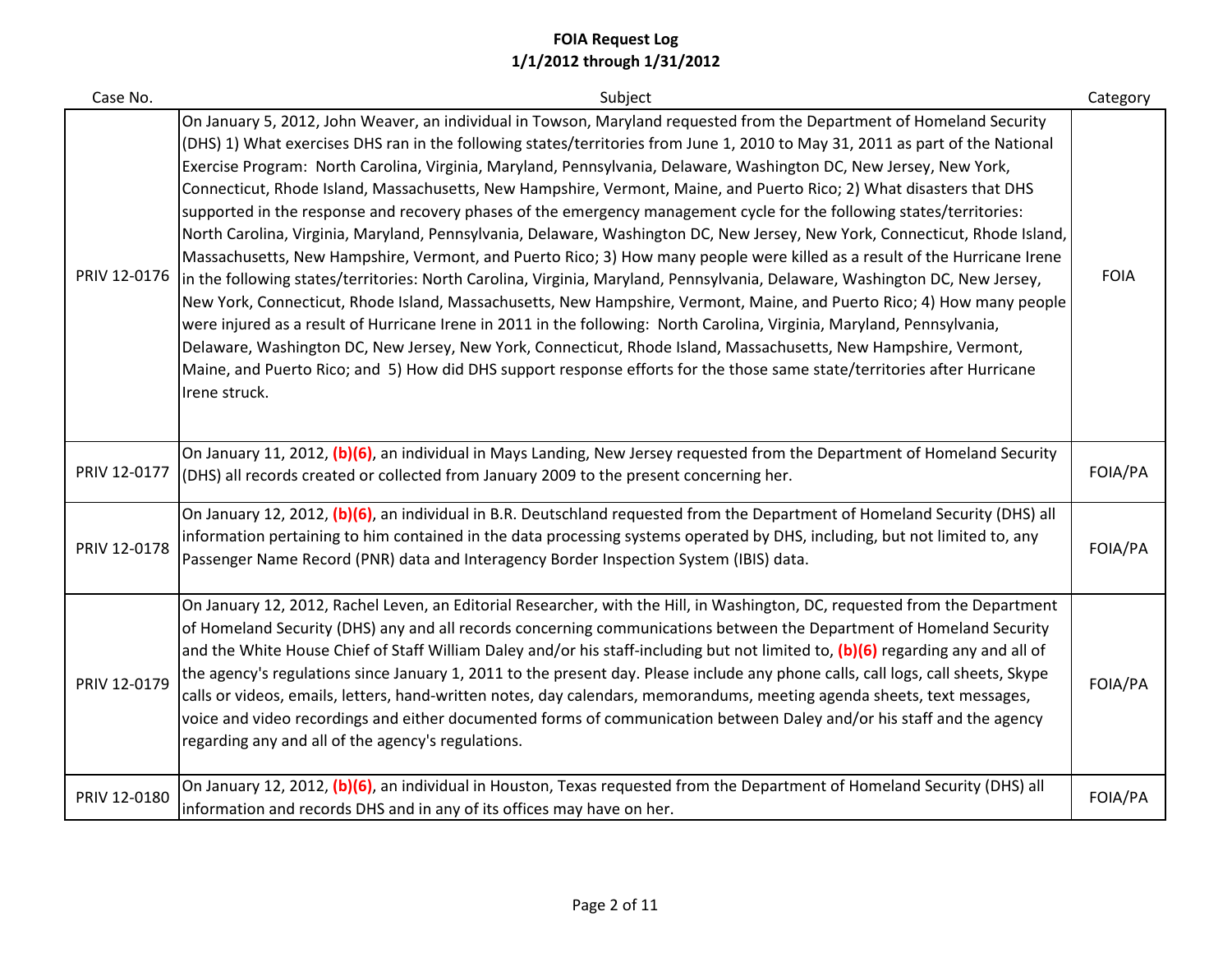| Case No.     | Subject                                                                                                                                                                                                                                                                                                                                                                                                                                                                                                                                                                                                                                                                                                                                                                                                                                                                                                                   | Category    |
|--------------|---------------------------------------------------------------------------------------------------------------------------------------------------------------------------------------------------------------------------------------------------------------------------------------------------------------------------------------------------------------------------------------------------------------------------------------------------------------------------------------------------------------------------------------------------------------------------------------------------------------------------------------------------------------------------------------------------------------------------------------------------------------------------------------------------------------------------------------------------------------------------------------------------------------------------|-------------|
| PRIV 12-0181 | On January 13, 2012, Kate Connelly, an individual from Henderson, Nevada requested from Department of Homeland Security<br>(DHS) all FOIA requests that have been received by DHS agency and FOIA logs that have been developed by DHS agency from<br>January 1,2008 to the present.                                                                                                                                                                                                                                                                                                                                                                                                                                                                                                                                                                                                                                      | <b>FOIA</b> |
| PRIV 12-0182 | On January 12, 2012, Gordon Li, an individual with Forward Observer, Inc. requested from the Department of Homeland<br>Security (DHS) the FOIA logs for the years 2011 and 2012.                                                                                                                                                                                                                                                                                                                                                                                                                                                                                                                                                                                                                                                                                                                                          | <b>FOIA</b> |
| PRIV 12-0183 | On January 13, 2012, George Ciccariello-Maher, an Assistant Professor with Drexel University, in Philadelphia, Pennsylvania<br>requested from the Department of Homeland Security (DHS) a search of the Federal Bureau of Investigation (FBI) indices to<br>the Central Records System for records related to the participation of federal agencies in the investigation of or nationwide<br>law enforcement activities related to the "Occupy Wall Street" or "Occupy" Movement.                                                                                                                                                                                                                                                                                                                                                                                                                                         | <b>FOIA</b> |
| PRIV 12-0184 | On January 16, 2012, (b)(6) requested from the Department of Homeland Security (DHS) records, including, but not limited to,<br>data, research surveillance, financial accounts, medical, and testing about her.                                                                                                                                                                                                                                                                                                                                                                                                                                                                                                                                                                                                                                                                                                          | FOIA/PA     |
| PRIV 12-0185 | On January 20, 2012, (b)(6), an individual in from Bronx, New York requested from the Department of Homeland Security all<br>information the department has pertaining to her.                                                                                                                                                                                                                                                                                                                                                                                                                                                                                                                                                                                                                                                                                                                                            | FOIA/PA     |
| PRIV 12-0186 | On January 17, 2012, Patrick McHugh, an individual with the Democratic Senatorial Campaign Committee (DSCC) in<br>Washington, DC, requested from the Department of Homeland Security (DHS) copies of the following records: 1) Any<br>correspondence, including electronic, to DHS agency from or on behalf of Hawaii Governor Linda Lingle between December 2,<br>2002, and December 6, 2010; 2) Any correspondence, including electronic, to DHS from or on behalf of Republican Party<br>Chairwoman Linda Lingle between 1999 and 2002; 3) Any correspondence, including electronics, to DHS from or on behalf of<br>Maui County Mayor Linda Lingle (also known as Linda Crockett Lingle) between January 2, 1991, and January 2, 1999; and 4)<br>Any correspondence, including electronic, to DHS from or on behalf of Maui Councilwoman Linda Lingle (also known as Linda<br>Crockett Lingle) between 1980 and 1990. | <b>FOIA</b> |
| PRIV 12-0187 | On January 17, 2012, Natalie De Lara, an individual in Daly City, California requested from the Department of Homeland<br>Security (DHS) information on steps required to bring her minor children to this country.                                                                                                                                                                                                                                                                                                                                                                                                                                                                                                                                                                                                                                                                                                       | <b>FOIA</b> |
| PRIV 12-0188 | On January 12, 2012, the Department of Defense referred to the Department of Homeland Security (DHS) responsive records<br>and a FOIA request from Jeremy Bigwood, seeking documents relating to Operation Breakthrough.                                                                                                                                                                                                                                                                                                                                                                                                                                                                                                                                                                                                                                                                                                  | <b>FOIA</b> |
| PRIV 12-0189 | On January 18, 2012, Mike Dewey, an individual, in Austin, Texas requested from the Department of Homeland Security (DHS)<br>copies of the following: 1) Any and all contact information your agency possesses for local government officials, to include<br>names, titles, addresses, telephone number, electronic mail address, fax number; and 2) This will include information on<br>mayors, city council members, city managers, city administrators, department heads (i.e. Public Works, Sanitation., Finance,<br>etc.) from cities, towns and counties all across the country.                                                                                                                                                                                                                                                                                                                                    | <b>FOIA</b> |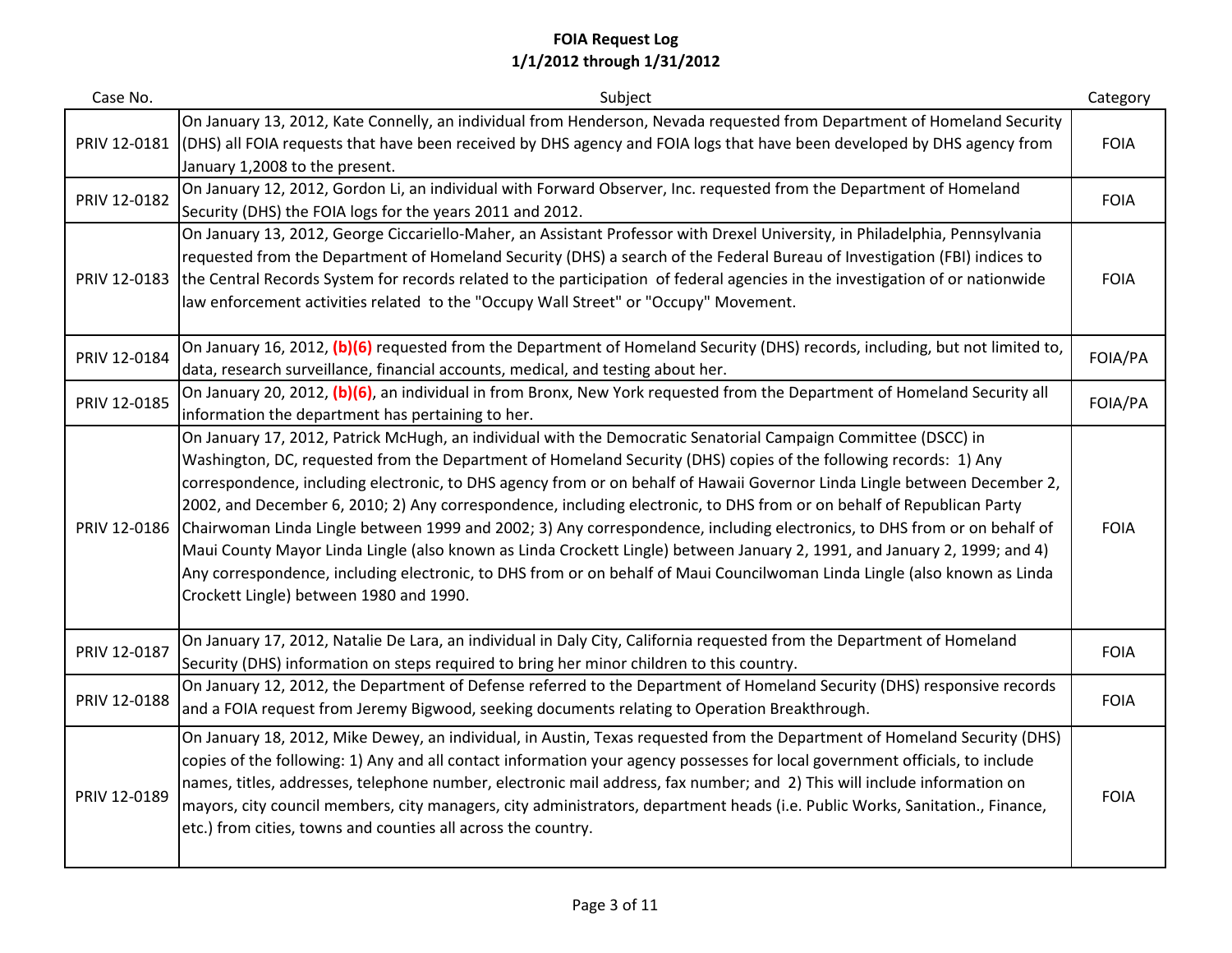| Case No.     | Subject                                                                                                                                                                                                                                                                                                                                                                                                                                | Category    |
|--------------|----------------------------------------------------------------------------------------------------------------------------------------------------------------------------------------------------------------------------------------------------------------------------------------------------------------------------------------------------------------------------------------------------------------------------------------|-------------|
| PRIV 12-0190 | On January 17, 2012, Sarah Schauerte, with Centre Law Group, LLC, requested from the Department of Homeland Security<br>(DHS) business contact information only of contracting officers and contract specialists active within DHS and/or underlying<br>bureaus/offices, including, at a minimum, the following information: first and last names, business addresses, business<br>telephone numbers, and business email addresses     | <b>FOIA</b> |
| PRIV 12-0191 | On January 17, 2012, Rose Santos, with FOIA Group, Inc., in Depew, New York, requested from the Department of Homeland<br>Security (DHS) a copy of the following documents identified to HSHQDC11A00030:<br>1. Basic Contract;<br>2. Statement of Work;<br>3. Modifications;<br>4. Technical Proposal;<br>5. Task Orders;<br>6. Delivery Orders;<br>7. List of Respondents;<br>8. Abstract of Offerors; and<br>9. Request for Proposal | <b>FOIA</b> |
| PRIV 12-0192 | On January 19, 2012, the Department of Army referred responsive records and a FOIA request from (b)(6) for records<br>pertaining to him.                                                                                                                                                                                                                                                                                               | FOIA/PA     |
| PRIV 12-0193 | On January 19, 2012, Juanita Holmes, an individual in Seattle, Washington requested from the Department of Homeland<br>Security (DHS) records related to her client.                                                                                                                                                                                                                                                                   | <b>FOIA</b> |
| PRIV 12-0194 | On January 20, 2012, Irwin Lichter with the Law Offices of Irwin G. Lichter, Pennsylvania requested from the Department of<br>Homeland Security (DHS) records pertaining to his client.                                                                                                                                                                                                                                                | <b>FOIA</b> |
| PRIV 12-0195 | On January 19, 2012, Shain Duka an individual in Florence, Colorado requested from the Department of Homeland Security<br>(DHS) records relating to an individuals surveillance, arrest, and conviction.                                                                                                                                                                                                                               | <b>FOIA</b> |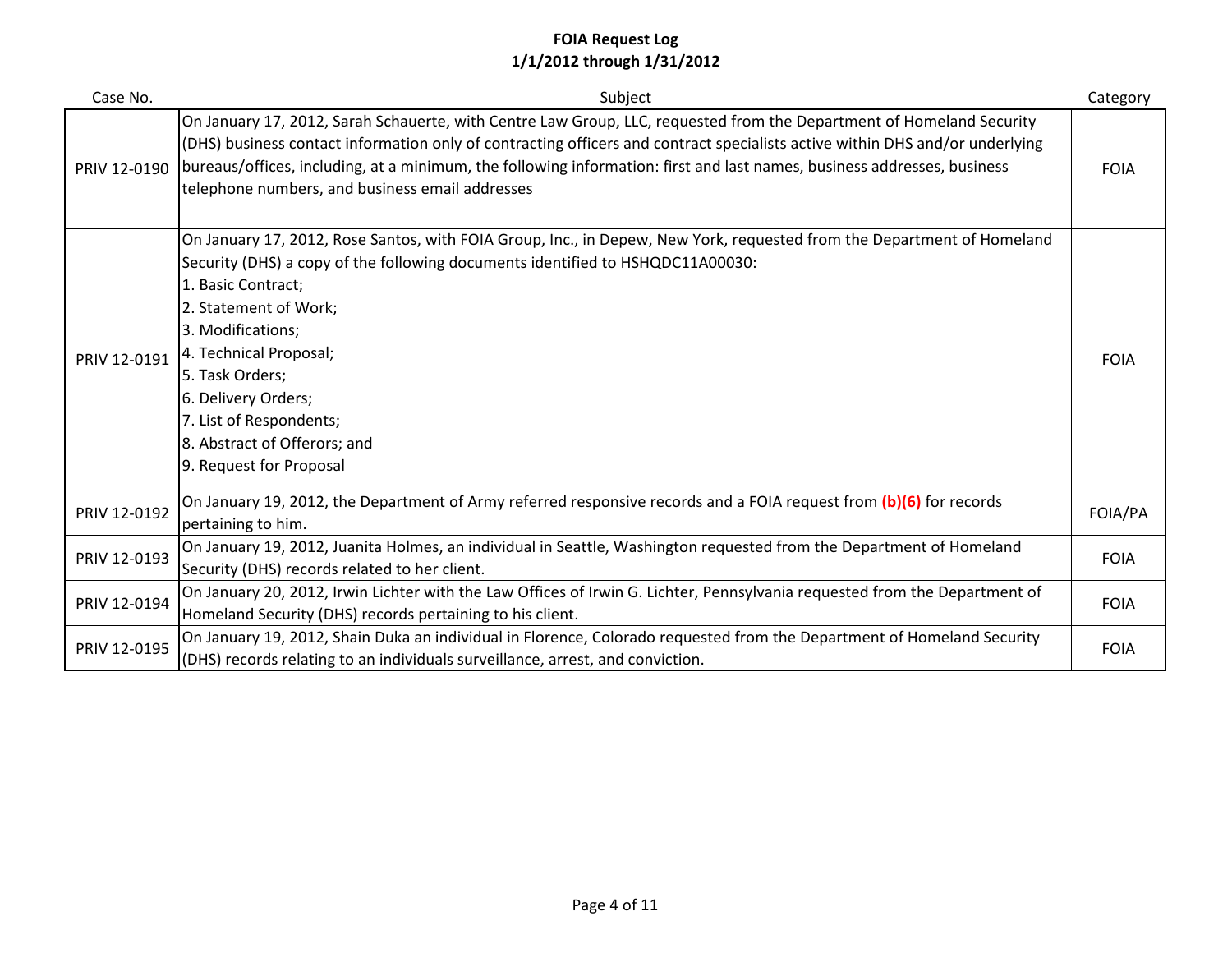| Case No.     | Subject                                                                                                                                                                                                                                                                                                                                                                                                                                                                                                                                                                                                                                                                                                                                                                                                                                                                                                                                                                                                                                                                                                                                                                                                                                                                                 | Category    |
|--------------|-----------------------------------------------------------------------------------------------------------------------------------------------------------------------------------------------------------------------------------------------------------------------------------------------------------------------------------------------------------------------------------------------------------------------------------------------------------------------------------------------------------------------------------------------------------------------------------------------------------------------------------------------------------------------------------------------------------------------------------------------------------------------------------------------------------------------------------------------------------------------------------------------------------------------------------------------------------------------------------------------------------------------------------------------------------------------------------------------------------------------------------------------------------------------------------------------------------------------------------------------------------------------------------------|-------------|
| PRIV 12-0196 | On January 23, 2012, Wynship West Hillier, an individual in Daly City, California, requested from the Department of Homeland<br>Security (DHS) any non-exempt records about a named individual in either of the following systems:: DHS/ALL-030<br>"Department of Homeland Security (DHS)/ALL-030 Use of the Terrorist Screening Database (TSDB) System of Records" (record<br>categories: identifying information and other available identifying particulars including audit records containing such,<br>references to and/or information from other government law enforcement and intelligence databases or other relevant<br>databases containing such; and DHSIALL-031 "Information Sharing Environment (ISE) Suspicious Activity Reporting (SAR)<br>Initiative System of Records" (record categories: attachments, contact information for submitters of ISE-SARs, driver license,<br>follow-up action, location, location address, location coordinates, observer, owning organization, other identifier, passport,<br>person, person name, physical descriptors, physical feature, ISE-SAR submission, sensitive information details, source<br>organization, suspicious activity report, submitting organization, suspicious activity, target, vehicle, and related ISE-SAR). | <b>FOIA</b> |
| PRIV 12-0197 | On January 20, 2012, Wynship Hillier, an individual, in Daly City, California, requested from the Department of Homeland<br>Security (DHS) any non-exempt records of an individual in the following system: DHSIIAIP-001 "Homeland Security Operations<br>Data Base" (intelligence information obtained from entities; intelligence information obtained from individuals; information<br>from the Terrorist Screening Center or terrorist watch lists; results of intelligence analysis or reporting, ongoing law<br>enforcement investigative information, information systems security analysis and reporting, historical law enforcement<br>information, operational and administrative records, -financial information, public source data, and data about sources and<br>the means of transmission).                                                                                                                                                                                                                                                                                                                                                                                                                                                                              | <b>FOIA</b> |
| PRIV 12-0198 | On January 20, 2012, (b)(6) an individual in Oakland, California requested from the Department of Homeland Security (DHS) a<br>copy of any documents containing information pertaining to him.                                                                                                                                                                                                                                                                                                                                                                                                                                                                                                                                                                                                                                                                                                                                                                                                                                                                                                                                                                                                                                                                                          | FOIA/PA     |
| PRIV 12-0199 | On January 19, 2012, Petar Miletich, an individual in Miami, Florida requested from the Department of Homeland Security<br>(DHS) Federal Bureau of Investigation (FBI) and Central Intelligence Agency (CIA) records.                                                                                                                                                                                                                                                                                                                                                                                                                                                                                                                                                                                                                                                                                                                                                                                                                                                                                                                                                                                                                                                                   | <b>FOIA</b> |
| PRIV 12-0200 | On January 19, 2012, Jose Pinon, Jr. an individual in Seal Beach, California requested from the Department of Homeland<br>Security (DHS) case number NAC 10E0214.                                                                                                                                                                                                                                                                                                                                                                                                                                                                                                                                                                                                                                                                                                                                                                                                                                                                                                                                                                                                                                                                                                                       | <b>FOIA</b> |
| PRIV 12-0201 | On January 19, 2012, Peter Diamond with the Law Firm of Rudd & Diamond, P.A. requested from the Department of<br>Homeland Security (DHS) a copy of the immigration file pertaining to his client.                                                                                                                                                                                                                                                                                                                                                                                                                                                                                                                                                                                                                                                                                                                                                                                                                                                                                                                                                                                                                                                                                       | <b>FOIA</b> |
| PRIV 12-0202 | On January 20, 2012, Robert Summer with Jarolslawicz & Jaros, LLC requested from the Department of Homeland Security<br>(DHS) a copy of all documents, reports, filings, etc., relating to the removal of $(b)(6)$ from JetBlue Flight #79 out of JRK airport<br>on March 4, 2011.                                                                                                                                                                                                                                                                                                                                                                                                                                                                                                                                                                                                                                                                                                                                                                                                                                                                                                                                                                                                      | FOIA/PA     |
| PRIV 12-0203 | On January 20, 2012, Jason Smathers, a blogger with MuckRock.com in Boston, Massachusetts, requested from the<br>Department of Homeland Security (DHS) records concerning the partnership between DHS and Wal-Mart for the purpose of<br>the "If you See Something, Say Something" campaign.                                                                                                                                                                                                                                                                                                                                                                                                                                                                                                                                                                                                                                                                                                                                                                                                                                                                                                                                                                                            | <b>FOIA</b> |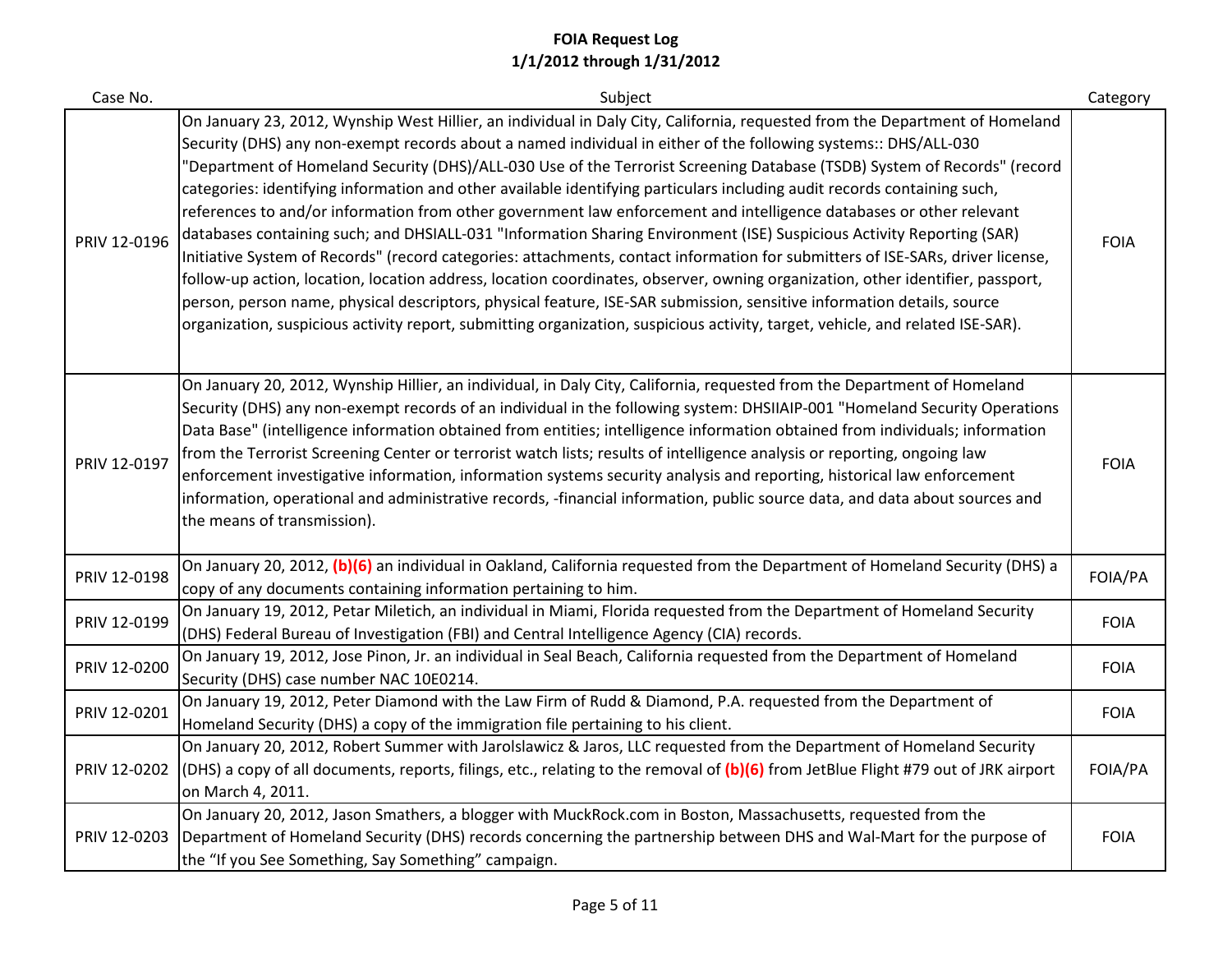| Case No.     | Subject                                                                                                                                                                                                                                                                                                                                                                                                                                                                                                                                                                                                                                                                                                                                                                                                                                                                                                                                                                                                                                                                                                                                                                                                                                                                                                                                       | Category    |
|--------------|-----------------------------------------------------------------------------------------------------------------------------------------------------------------------------------------------------------------------------------------------------------------------------------------------------------------------------------------------------------------------------------------------------------------------------------------------------------------------------------------------------------------------------------------------------------------------------------------------------------------------------------------------------------------------------------------------------------------------------------------------------------------------------------------------------------------------------------------------------------------------------------------------------------------------------------------------------------------------------------------------------------------------------------------------------------------------------------------------------------------------------------------------------------------------------------------------------------------------------------------------------------------------------------------------------------------------------------------------|-------------|
| PRIV 12-0204 | On January 20, 2012, (b)(6) requested from the Department of Homeland documents pertaining to her criminal records.                                                                                                                                                                                                                                                                                                                                                                                                                                                                                                                                                                                                                                                                                                                                                                                                                                                                                                                                                                                                                                                                                                                                                                                                                           | FOIA/PA     |
| PRIV 12-0205 | On January 23, 2012, Lisa Thornburgh, an individual in Mosheim, Tennessee requested from the Department of Homeland<br>Security (DHS) any and all data, research, surveillance, accounts (to include financial, bank), medical, and testing pertaining to<br>her.                                                                                                                                                                                                                                                                                                                                                                                                                                                                                                                                                                                                                                                                                                                                                                                                                                                                                                                                                                                                                                                                             | FOIA/PA     |
| PRIV 12-0206 | On January 23, 2012, Dan Schulman, a Senior Editor with Mother Jones, requested from Department of Homeland Security<br>(DHS) 1) Any reports or memoranda concerning possible business transactions between Koch Industries and/or its affiliates<br>and Iran or any other country that is currently under economic or trade; 2) Any reports or memoranda concerning possible<br>illicit payments and/or Foreign Corrupt Practices Act (FCPA) violations by Kock Industries and/or its affiliates; 3) Transcripts, or<br>if transcripts are unavailable, audio recordings, of any interviews conducted with employees of Koch Industries or its affiliates<br>concerning possible FCPA violations or business transactions involving Iran or other nations currently under trade or economic<br>sanctions; 4) Copies of any documents procured from Koch Industries, Koch-Glitsch, or affiliated companies concerning<br>possible FCPA violations or transactions with Iran or other countries under sanctions; this includes, but is not limited to,<br>contracts, purchasing orders, billings, or correspondence (electronic or otherwise); and 5) Any other materials produces, or<br>procured by agency officials looking into or monitoring possible FCPA and/or trade sanctions violations by Koch Industries<br>and/or its affiliates. | <b>FOIA</b> |
| PRIV 12-0207 | On January 23, 2012, Wynship West Hillier, an individual, in Daly City, California requested from the Department of Homeland<br>Security (DHS) copies of records pertaining to a named individual.                                                                                                                                                                                                                                                                                                                                                                                                                                                                                                                                                                                                                                                                                                                                                                                                                                                                                                                                                                                                                                                                                                                                            | <b>FOIA</b> |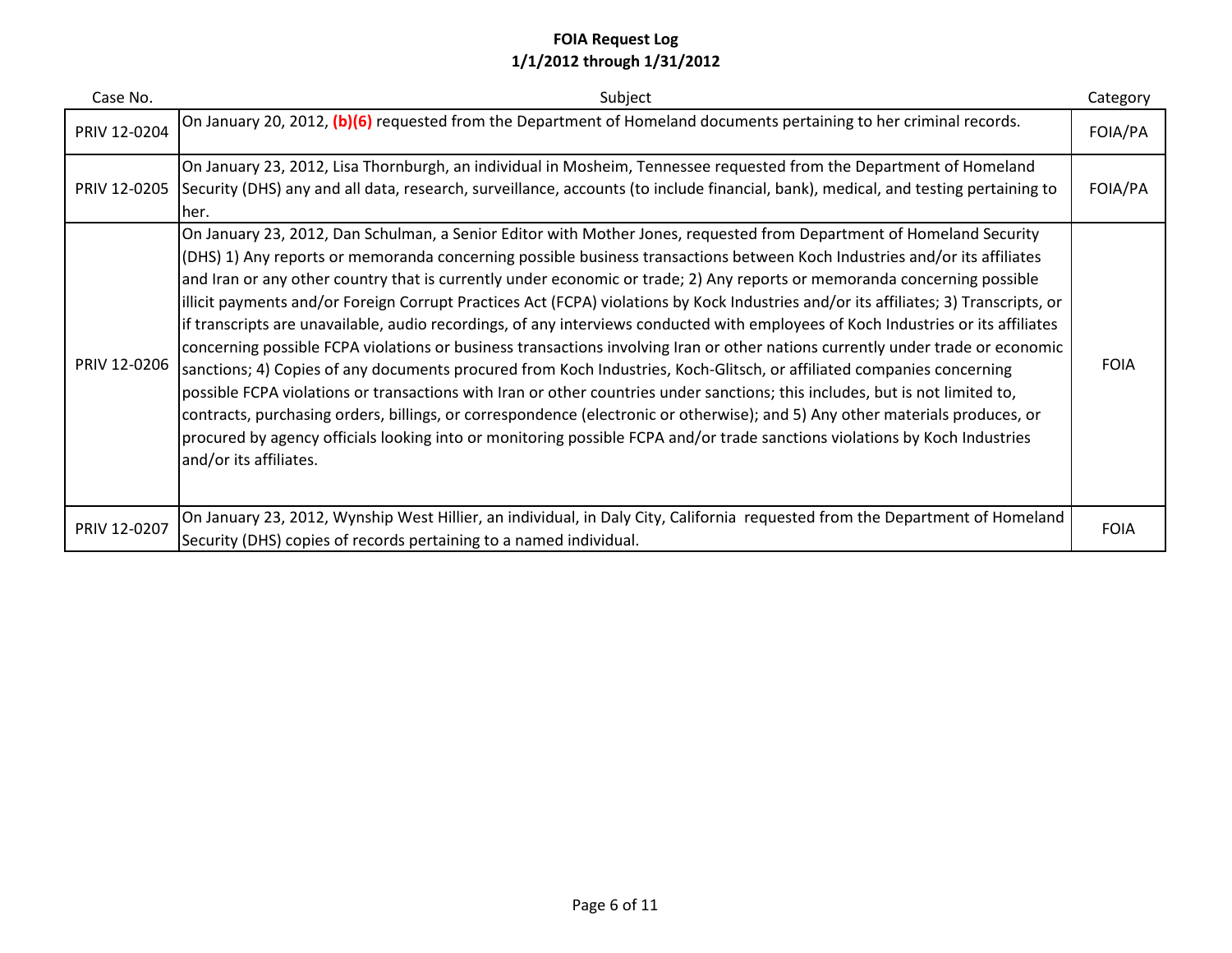| Case No.     | Subject                                                                                                                                                                                                                                                                                                                                                                                                                                                                                                                                                                                                                                                                                                                                                                                                                                                                                                                                                                                                                                                                                                                                                                                                                                                                                                                                                                                                                                                                                                                                                                                                                                                                                    | Category    |
|--------------|--------------------------------------------------------------------------------------------------------------------------------------------------------------------------------------------------------------------------------------------------------------------------------------------------------------------------------------------------------------------------------------------------------------------------------------------------------------------------------------------------------------------------------------------------------------------------------------------------------------------------------------------------------------------------------------------------------------------------------------------------------------------------------------------------------------------------------------------------------------------------------------------------------------------------------------------------------------------------------------------------------------------------------------------------------------------------------------------------------------------------------------------------------------------------------------------------------------------------------------------------------------------------------------------------------------------------------------------------------------------------------------------------------------------------------------------------------------------------------------------------------------------------------------------------------------------------------------------------------------------------------------------------------------------------------------------|-------------|
| PRIV 12-0208 | On January 23, 2012, Scott LaBarre with LaBarre Law Offices, P.C. requested from the Department of Homeland Security (DHS)<br>records obtained or created from January 1, 2003, to the present regarding whether any website developed, procured,<br>maintained or used by DHS or its subdivisions to provided information or services to member of the public complies with<br>Section 508 of the Rehabilitation Act, to include, but not limited to: 1) Any records of testing, evaluation results, reports,<br>survey responses, assessments or other similar records produces or intended to be produced to the Unites States Attorney<br>General that relate to whether the above websites are compliant with Section 508 of the Rehabilitation Act; 2) Any further<br>records of testing, evaluation results, reports, survey responses, assessments or other similar records not produced to the<br>Unites States Attorney General that relate to whether the above websites are compliant with Section 508 of the Rehabilitation<br>Act; 3) Any records regarding the plan, process, methods or manuals used to ensure that the above websites remain complaint<br>Section 508 of the Rehabilitation Act; 4) Any records referencing whether testing for Section 508 compliance was done when a<br>portion of the above websites were produces, developed, maintained or used; 5) Any records that specifically state which<br>personnel position within the above agency is responsible for ensuring the above websites are compliant with Section 508;<br>and 6) Any records describing who the above websites were procured from or who developed or maintained those websites. | <b>FOIA</b> |
| PRIV 12-0209 | On January 24, 2012, (b)(6), an individual in Mesquite, Texas requested from the Department of Homeland Security (DHS)<br>records pertaining to self.                                                                                                                                                                                                                                                                                                                                                                                                                                                                                                                                                                                                                                                                                                                                                                                                                                                                                                                                                                                                                                                                                                                                                                                                                                                                                                                                                                                                                                                                                                                                      | FOIA/PA     |
| PRIV 12-0210 | On January 24, 2012, (b)(6), an individual in Canada requested from the Department of Homeland Security (DHS) records<br>relating to self.                                                                                                                                                                                                                                                                                                                                                                                                                                                                                                                                                                                                                                                                                                                                                                                                                                                                                                                                                                                                                                                                                                                                                                                                                                                                                                                                                                                                                                                                                                                                                 | FOIA/PA     |
| PRIV 12-0211 | On January 24, 2012, Robert Crunk, an individual Teague, Texas requested from the Department of Homeland Security (DHS) a<br>complete text and wording of the recently passed National Defense Authorization Act (N.D.A.A)                                                                                                                                                                                                                                                                                                                                                                                                                                                                                                                                                                                                                                                                                                                                                                                                                                                                                                                                                                                                                                                                                                                                                                                                                                                                                                                                                                                                                                                                 | <b>FOIA</b> |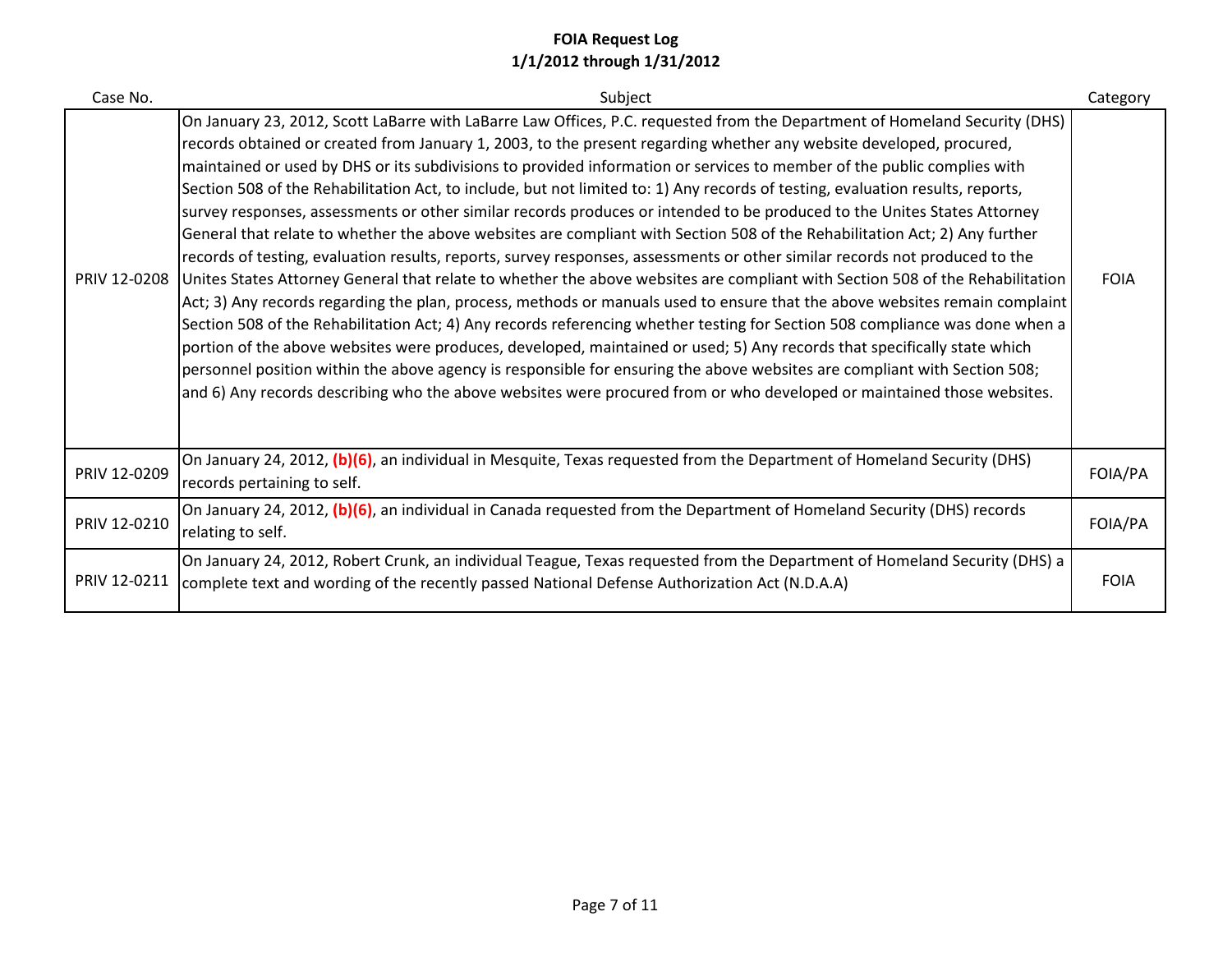| Case No.     | Subject                                                                                                                                                                                                                                                                                                                                                                                                                                                                                                                                                                                                                                                                                                                                                                                                                                                                                                                                                                                                                                                                                                                                                                                                                                                                                                                                                                                                                                                                                   | Category    |
|--------------|-------------------------------------------------------------------------------------------------------------------------------------------------------------------------------------------------------------------------------------------------------------------------------------------------------------------------------------------------------------------------------------------------------------------------------------------------------------------------------------------------------------------------------------------------------------------------------------------------------------------------------------------------------------------------------------------------------------------------------------------------------------------------------------------------------------------------------------------------------------------------------------------------------------------------------------------------------------------------------------------------------------------------------------------------------------------------------------------------------------------------------------------------------------------------------------------------------------------------------------------------------------------------------------------------------------------------------------------------------------------------------------------------------------------------------------------------------------------------------------------|-------------|
| PRIV 12-0212 | On January 24, 2012, (b)(6), an individual in Tucson, Arizona requested from the Department of Homeland Security (DHS)<br>records pertaining to him, or any case or investigation involving him, to include: 1) All statements, interviews, and reports<br>conducted by DRS or any other agency, including statements by any witnesses, victims, investigators, and anyone else giving<br>any information regarding this case or any background information thereof;<br>[2] All wire, phone, cell phone taps, surveillance (or transcript thereof); affidavits; photos; journals; diaries; any search warrants<br>or warrants of any kind; and any information obtained on you or any related subjects regarding any investigations in any way<br>or of any type; 3)Any and all correspondence between any police, agency, attorney, or prosecutor, or any other person or<br>entity, including emails, faxes, memoranda, and any other type of correspondence and communication regarding you,<br>including with any governments or agencies of any other country; 4) Any and all grand jury testimony, including evidentiary<br>documents, witness statements, interviews, and any court action and documents; and 5) All personal or family photos;<br>business photos, crime-scene photos and logs; search inventories; any investigator's notes and accounts; any personal and<br>business documents, notes, and letters; any website documents, printouts, photos, and information. | FOIA/PA     |
| PRIV 12-0213 | On January 25, 2012, Ken McClanahan, with National Security Counselors, in Arlington, Virginia, requested from the<br>Department of Homeland Security (DHS) all records about the processing of their FOIA/PA Request No. DHS/OS/PRIV 11-1218<br>dated before 13 December 2011.                                                                                                                                                                                                                                                                                                                                                                                                                                                                                                                                                                                                                                                                                                                                                                                                                                                                                                                                                                                                                                                                                                                                                                                                           | <b>FOIA</b> |
| PRIV 12-0214 | On January 24, 2012, Justin McCormack, with Needle & Ellenberg, P.A., in Miami, Florida requested from the Department of<br>Homeland Security (DHS) records regarding contracts: HSCEE409D00002, HSCEE409D00002.                                                                                                                                                                                                                                                                                                                                                                                                                                                                                                                                                                                                                                                                                                                                                                                                                                                                                                                                                                                                                                                                                                                                                                                                                                                                          | <b>FOIA</b> |
| PRIV 12-0215 | Duplicate of PRIV 12-0213.                                                                                                                                                                                                                                                                                                                                                                                                                                                                                                                                                                                                                                                                                                                                                                                                                                                                                                                                                                                                                                                                                                                                                                                                                                                                                                                                                                                                                                                                | <b>FOIA</b> |
| PRIV 12-0216 | On January 26, 2012, the Democratic Congressional Campaign Committee, in Washington, DC, requested from the Department<br>of Homeland Security (DHS) all logs of communication between members of Congress and your agency from January 1, 2008<br>to present.                                                                                                                                                                                                                                                                                                                                                                                                                                                                                                                                                                                                                                                                                                                                                                                                                                                                                                                                                                                                                                                                                                                                                                                                                            | <b>FOIA</b> |
| PRIV 12-0217 | On January 26, 201, the National Reconnaissance Office referred to the Department of Homeland Security (DHS) a request<br>from John Greenwald for all Memorandums of Understanding (MOUs) and Comity Agreements at the NRO.                                                                                                                                                                                                                                                                                                                                                                                                                                                                                                                                                                                                                                                                                                                                                                                                                                                                                                                                                                                                                                                                                                                                                                                                                                                               | <b>FOIA</b> |
|              | PRIV 12-0218   Duplicate of PRIV 12-0213.                                                                                                                                                                                                                                                                                                                                                                                                                                                                                                                                                                                                                                                                                                                                                                                                                                                                                                                                                                                                                                                                                                                                                                                                                                                                                                                                                                                                                                                 | <b>FOIA</b> |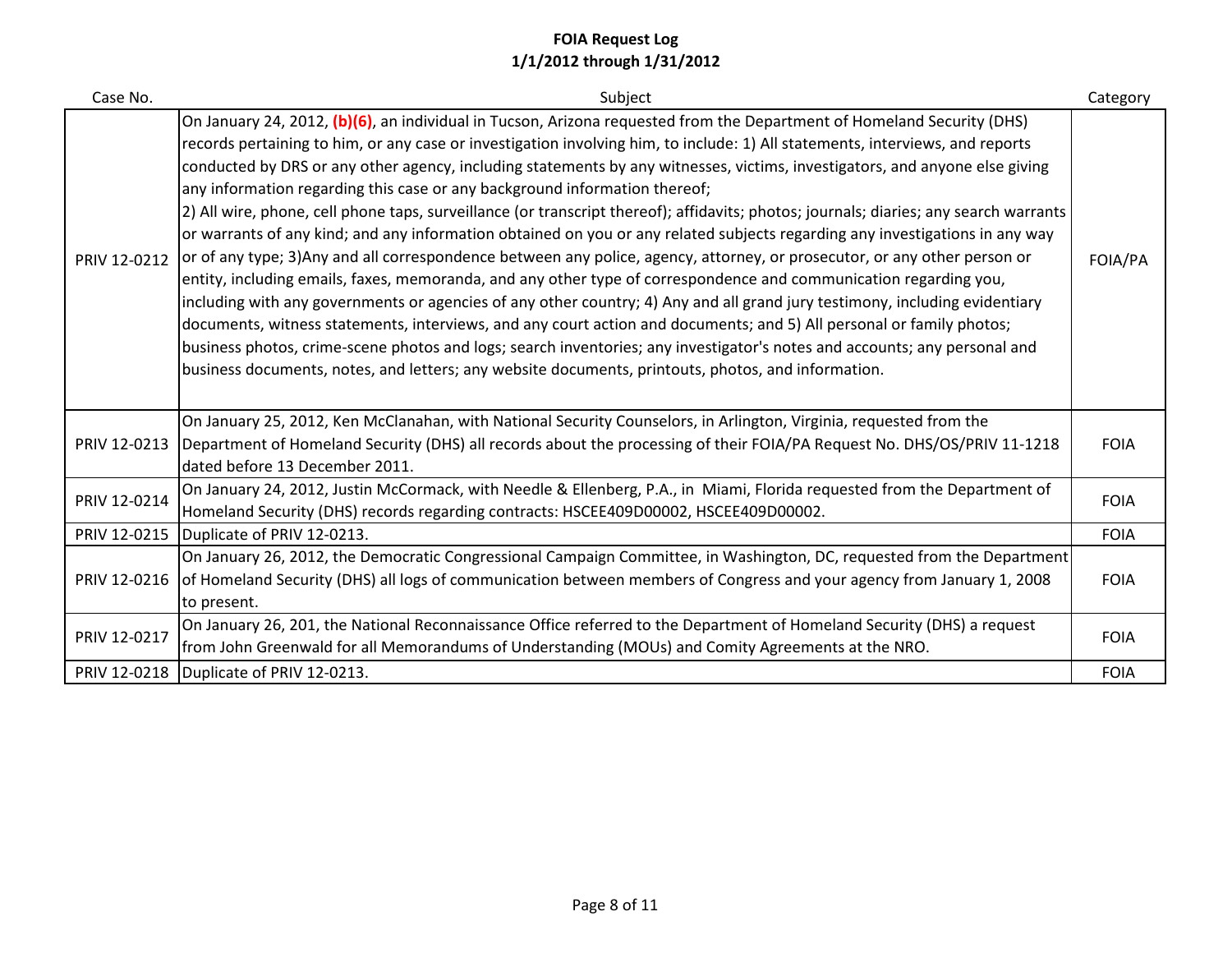| Case No.     | Subject                                                                                                                                                                                                                                                                                                                                                                                                                                                                                                                                                                                                                                                                                                                                                                                                                                                                                                                                                                                      | Category    |
|--------------|----------------------------------------------------------------------------------------------------------------------------------------------------------------------------------------------------------------------------------------------------------------------------------------------------------------------------------------------------------------------------------------------------------------------------------------------------------------------------------------------------------------------------------------------------------------------------------------------------------------------------------------------------------------------------------------------------------------------------------------------------------------------------------------------------------------------------------------------------------------------------------------------------------------------------------------------------------------------------------------------|-------------|
| PRIV 12-0219 | On January 24, 2012, Christopher Soghoian, with Center for Applied Cybersecurity Research, Indiana University, in<br>Washington, DC, requested from the Department of Homeland Security (DHS) any documents that detail:<br>1. Whether these surveillance and tracking technologies are used by DHS or any of its components (including ICE and the<br>Secret Service); 2. Invoices or other documents detailing the price paid for these surveillance and tracking<br>technologies any associated products or services, including training by DHS or any of its<br>components (including ICE and the Secret Service); and 3. Any information related to the use of these tracking and surveillance<br>technologies by foreign intelligence agencies, or criminals, and any steps taken to protect the communications and other<br>private information of US government employees (including the President and senior administration officials) and the general<br>public from such threats. | <b>FOIA</b> |
| PRIV 12-0220 | On January 24, 2012, Emily Willard, with The National Security Archive, The George Washington University, in Washington,<br>D.C., requested from the Department of Homeland Security (DHS) All documents, including but not limited to, internal reports<br>and memoranda, raw data, letters, and background information regarding complaints made to the Department of Homeland<br>Security (CBP) about the Lateral Repatriation Program. The Lateral Repatriation Program took place in September 2003.                                                                                                                                                                                                                                                                                                                                                                                                                                                                                    | <b>FOIA</b> |
| PRIV 12-0221 | On January 24, 2012, Emily Willard, with The National Security Archive, The George Washington University, in Washington,<br>D.C., requested from the Department of Homeland Security (DHS) All documents, including but not limited to, background<br>information, memoranda, meeting notes, talking points, and internal briefings regard the "fact between US Representative<br>Henry Bonilla, R-San Antonio, and senior Homeland on Security Officials not limited to meeting that took place at the Border<br>Patrol Laredo Sector office on September 18th 2003.                                                                                                                                                                                                                                                                                                                                                                                                                        | <b>FOIA</b> |
| PRIV 12-0222 | On January 25, 2012, Stephanie Nielsen, with the Democratic Senatorial Campaign Committee requested from the<br>Department of Homeland Security (DHS) al log of all FOIA requests submitted to DHS concerning U.S. Senator Claire McCaskill<br>or Joseph Shepard.                                                                                                                                                                                                                                                                                                                                                                                                                                                                                                                                                                                                                                                                                                                            | <b>FOIA</b> |
| PRIV 12-0223 | On December 27, 2011, Kel McClanahan, Esq., Executive Director with National Security Counselors in Arlington, Virginia,<br>requested from the Department of Homeland Security (DHS) a Privacy Act Amendment and Access Request on behalf his client<br>seeking "that all DHS records (regardless of location) identifying her as a potential national security risk, or otherwise<br>stemming from the 2004 "FISA Alert," be corrected immediately to reflect the utterly benign nature of that document, and<br>that her name be removed forthwith from any lists upon which she was placed as a result of this mischaracterization. This<br>applies to all DHS records, including the Terrorist Screening Database and the DHS Watchlist Service."                                                                                                                                                                                                                                        | <b>FOIA</b> |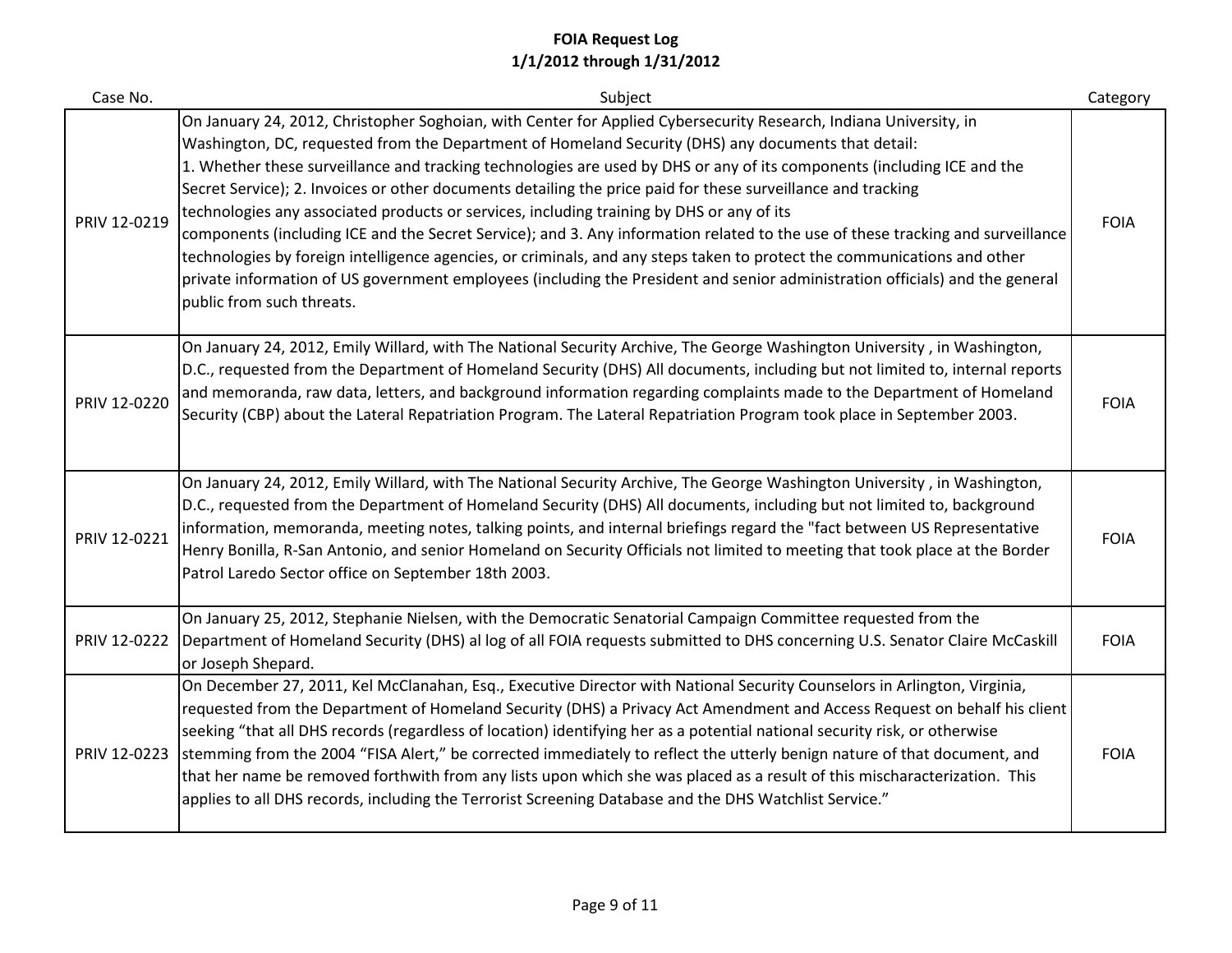| Case No.     | Subject                                                                                                                                                                                                                                                                                                                                                                                                                                                                                                                                                                                                                                                                                                                                                                                                                                                                                                                              | Category    |
|--------------|--------------------------------------------------------------------------------------------------------------------------------------------------------------------------------------------------------------------------------------------------------------------------------------------------------------------------------------------------------------------------------------------------------------------------------------------------------------------------------------------------------------------------------------------------------------------------------------------------------------------------------------------------------------------------------------------------------------------------------------------------------------------------------------------------------------------------------------------------------------------------------------------------------------------------------------|-------------|
| PRIV 12-0224 | On January 30, 2012, Josh Margolin, a reporter, with the New York Post in Washington, DC, requested from the Department of<br>Homeland Security (DHS) a copy of any and all records in all printed and electronic formats concerning the review of events<br>and responses to the ceremonies and events connected to the 10th Anniversary of the 9/11 attacks (and the run-up to those<br>events) on and before September 11, 2011.                                                                                                                                                                                                                                                                                                                                                                                                                                                                                                  | <b>FOIA</b> |
| PRIV 12-0225 | On January 30, 2012, (b)(6) of Germany requested from the Department of Homeland Security (DHS) information pertaining to<br>him contained in the data processing systems operated by DRS, including, but not limited to, any Passenger Name Record<br>(PNR) data and Interagency Border Inspection System (IBIS) data.                                                                                                                                                                                                                                                                                                                                                                                                                                                                                                                                                                                                              | FOIA/PA     |
| PRIV 12-0226 | On January 31, 2012, Leigh Kobrinski with Intellectual Property in Washington, DC requested from the Department of<br>Homeland Security (DHS) a copy of an asylum applicant's entire A file and any and all notes taken by the Immigration Officer<br>with whom the applicant interviewed. Additionally requester seek any and all correspondence surrounding the transfer of<br>applicant's case to Headquarters.                                                                                                                                                                                                                                                                                                                                                                                                                                                                                                                   | <b>FOIA</b> |
| PRIV 12-0227 | On January 30, 2012, Christopher G. Chapman a professor with Kingsborough Community College requested from the<br>Department of Homeland Security (DHS) 1) TSA Internal Report dated on/or about January 25, 2010 relating to allegations of<br>Racial Profiling at Newark (EWR) Airport; 2) Transcripts of any testimony by TSA and/or DHS officials relating to the TSA<br>Internal Report dated on/or about January 25, 2010 relating to allegations of Racial Profiling at Newark (EWR) Airport; 3)<br>Copies of current training, standard operating procedures, and guidelines for TSA Screening of Passengers by Observation<br>Techniques; 4) Copies of any and all Internal Reports relating to allegations of Racial Profiling at any of the NY/NJ area airports<br>drafted from 2009 and 2012; and 5) Transcripts of any testimony by TSA and/or DHS officials relating to Screening of<br>passengers, from 2009 to 2012. | <b>FOIA</b> |
|              | PRIV 12-0228 Duplicate of PRIV 12-0161 and PRIV 12-0191.                                                                                                                                                                                                                                                                                                                                                                                                                                                                                                                                                                                                                                                                                                                                                                                                                                                                             | <b>FOIA</b> |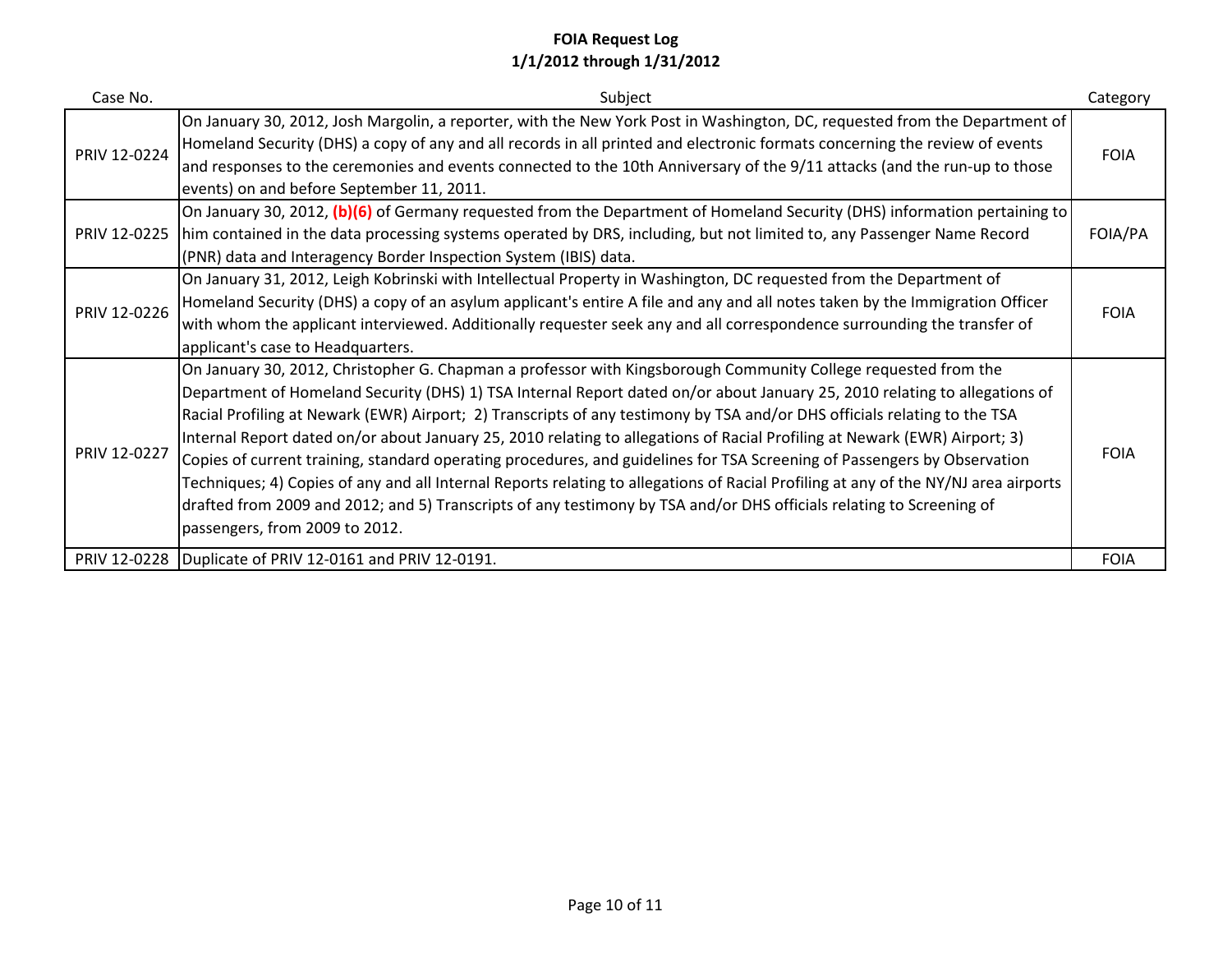| Case No. | Subject                                                                                                                                                                                                                                                                                                                                                                                                                                                                                                                                                                                                                                                                                                                                                                                                                                                                                                                                                                                                                                                                                                                                                                                                                                                                                                                                                                                                                                                                                                                                                                                                                                                                                                                                                                                                                                                                                                                                                                         | Category |
|----------|---------------------------------------------------------------------------------------------------------------------------------------------------------------------------------------------------------------------------------------------------------------------------------------------------------------------------------------------------------------------------------------------------------------------------------------------------------------------------------------------------------------------------------------------------------------------------------------------------------------------------------------------------------------------------------------------------------------------------------------------------------------------------------------------------------------------------------------------------------------------------------------------------------------------------------------------------------------------------------------------------------------------------------------------------------------------------------------------------------------------------------------------------------------------------------------------------------------------------------------------------------------------------------------------------------------------------------------------------------------------------------------------------------------------------------------------------------------------------------------------------------------------------------------------------------------------------------------------------------------------------------------------------------------------------------------------------------------------------------------------------------------------------------------------------------------------------------------------------------------------------------------------------------------------------------------------------------------------------------|----------|
|          | On January 31, 2012, (b)(6) requested from the Department of Homeland Security (DHS) 1)<br>Any and all records of communications between the Department of Homeland Security and any of the following entities,<br>concerning U.S. Patent 6,972,693 concerning development and use of the patent; claim by patent holders (b)(6) for reasonable<br>use; claim of (b)(6) for damages and civil rights violations: The White House; The Executive Office of the President; Any third<br>parties; 2) Any and all records of communications between the Department of Homeland Security and any of the following<br>entities, concerning U.S. Patent 6,972,693 and any third parties; 3) Any and all records of, and/or records concerning,<br>Department of Homeland Security briefings regarding U.S. Patent 6,972,693 and claims filed by (b)(6) on behalf of (b)(6); 4)<br>Any and all records of, and/or records concerning, Department of Homeland Security investigations of (b)(6), including<br>PRIV 12-0229 documents that evidence the cost of such investigation; 5) Any and all records of, and/or records concerning, Department of<br>Homeland Security surveillance of (b)(6), including documents that evidence the cost of such investigation; 6) Any and all<br>records of surveillance of (b)(6), including documents that evidence the cost of the surveillance; 7) Any and all records of<br>surveillance of (b)(6), including documents that evidence the cost of the surveillance; 8) Any and all records that refer to the<br>determination and implementation of the status of $(b)(6)$ as a terrorist; 9) Any and all correspondence with any other<br>governmental agency concerning (b)(6); 10) Any and all records of communications between the Department of Homeland<br>Security and the State Bar of Georgia; and 11) "Any and all records of communications between the Department of Homeland<br>Security and any third party regarding (b)(6). | FOIA/PA  |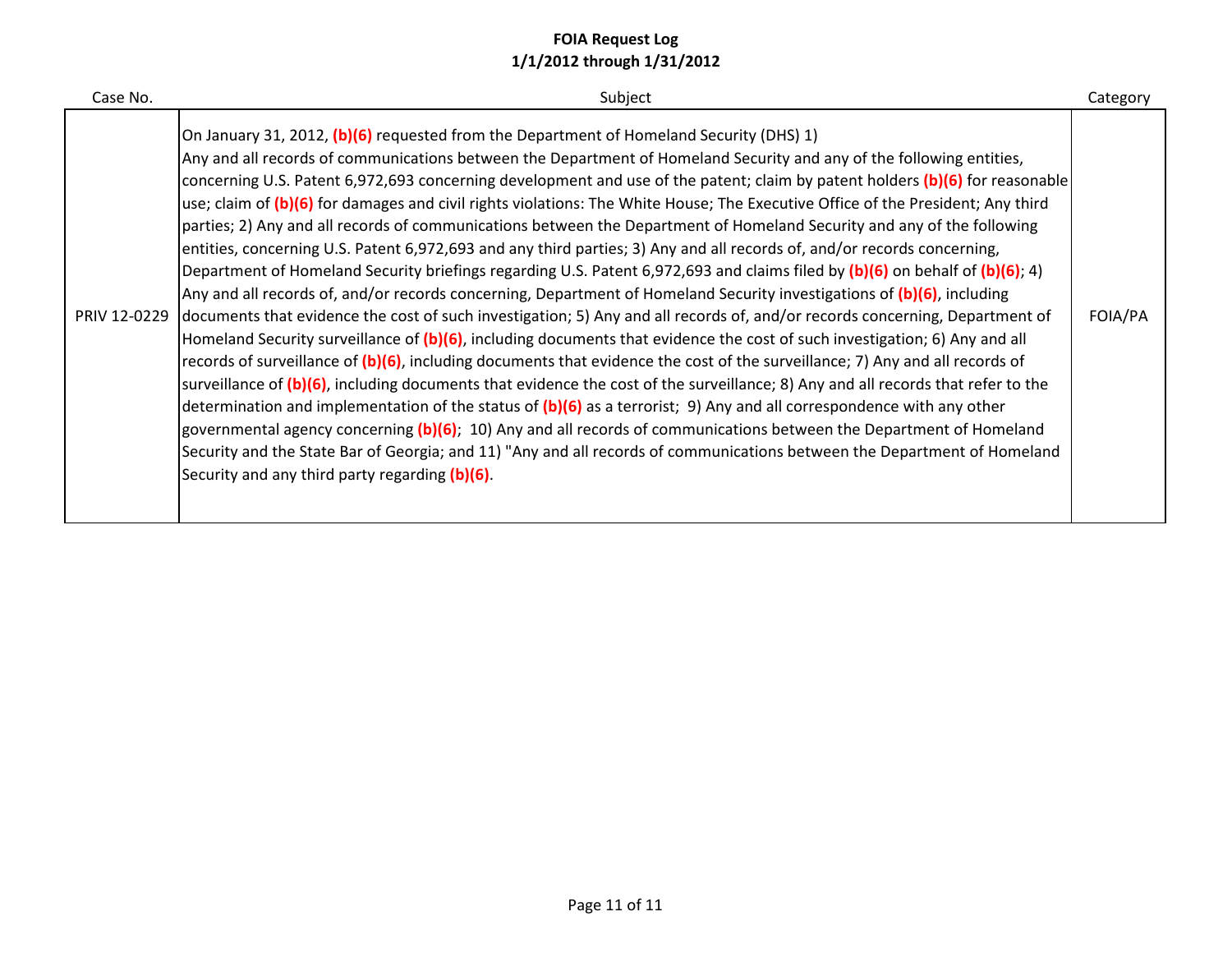| Case No.     | Subject                                                                                                                                                                                                                                                                                                                                                                                                                                                                                                                                                                                                                                                                                                                                                                                                                                                                                                                                                                                                                                                                                                                                                                                                                                                                                                                                                                                                                                                                                                                                                                                                           | Category    |
|--------------|-------------------------------------------------------------------------------------------------------------------------------------------------------------------------------------------------------------------------------------------------------------------------------------------------------------------------------------------------------------------------------------------------------------------------------------------------------------------------------------------------------------------------------------------------------------------------------------------------------------------------------------------------------------------------------------------------------------------------------------------------------------------------------------------------------------------------------------------------------------------------------------------------------------------------------------------------------------------------------------------------------------------------------------------------------------------------------------------------------------------------------------------------------------------------------------------------------------------------------------------------------------------------------------------------------------------------------------------------------------------------------------------------------------------------------------------------------------------------------------------------------------------------------------------------------------------------------------------------------------------|-------------|
| PRIV 12-0230 | On February 1, 2012, (b)(6), an individual in Centreville Virginia, requested from the Department of Homeland Security (DHS)<br>copies of all documents regarding an investigation on him conducted since 2009.                                                                                                                                                                                                                                                                                                                                                                                                                                                                                                                                                                                                                                                                                                                                                                                                                                                                                                                                                                                                                                                                                                                                                                                                                                                                                                                                                                                                   | FOIA/PA     |
| PRIV 12-0231 | On February 1, 2012, (b)(6), an individual in Charles Town, West Virginia, requested from the Department of Homeland<br>Security (DHS) any file information that DHS has on him and solely on the following:<br>1) Who determined in DHS agency that he is a "threat" to the US Government, and who authorized that analysis?;<br>2) When was he declared to be a "threat/terrorist" by his corrupt government?; 3) Is he on a "no-fly list", a "no-fishing", a "no-<br>hunting", or a "no-swimming list"?; 4) He needs his file data showing where he has been convicted of 6 "FELONIES" (He only<br>has two: 1-for explosives 1984 and one for a weapon 1986), what they are alleged to be, the dates that DHS has for them,<br>what jurisdiction, etc  that is wholly independent of any other agency's files.; 5) How do you get information from your illegal<br>phones taps, computer monitoring, and or GPS devices that are being used against him?; 6) Does DHS rely on visions from God<br>as a means to declare someone a threat, or their dreams, that were overheard from illegal wire taps (explicitly in<br>2007/2008)?; 7) Is DHS all basing this analysis on the fact that the US Government was sued for \$62 Million for the wrongful<br>death of his co-worker, Gary Thompson (2004), when he was beat to death by the US Capitol Police in front of the Union<br>Station area, because they thought that it was him, or was it something else to that effect?; and 8) Is DHS the one that is<br>circulating a "DO NOT HIRE" list out to regional employers and other government contractors? | FOIA/PA     |
| PRIV 12-0232 | On February 1, 2012, Jason Leopold with Truthout.org requested from the Department of Homeland Security (DHS) all records<br>pertaining to the processing of his FOIA requests DHS/OS/PRIV 12-0048 AND DHS/OS/PRIV 12-0079, to include remarks,<br>comments, notes, explanations, etc. made by DHS personnel or contractors about the processing of his requests (and appeals,<br>if appropriate), the invocation of exemptions, or related matters. This includes any analysts notes made during the processing<br>of the request, any standard worksheets completed by the analysts, any justifications for exemption invocations or other<br>supporting documentation provided to the Appeal Authority, and any correspondence referencing the requests, including<br>tasking orders, emails, and coordination documentation.                                                                                                                                                                                                                                                                                                                                                                                                                                                                                                                                                                                                                                                                                                                                                                                  | <b>FOIA</b> |
| PRIV 12-0233 | On February 2, 2012, John Althen, with Judicial Watch in Brooklyn, New York, requested from the Department of Homeland<br>Security (DHS) the following records: 1) any and all records concerning, regarding, or relating to the September 30, 2010<br>shooting and presumed death of David Hartley on Falcon International Reservoir ("Falcon Lake") (hereafter "September 30,<br>[2010 incident"], located between Texas and the Mexican state of Tamauliped; 2) any and all records of any investigation(s)<br>conducted by the Department of State concerning, regarding, or relating to the September 30, 2010 incident; 3) any and all<br>records of communications, contacts. 01' correspondence concerning, regarding or relating to the September 30, 2010<br>incident or any investigation(s) of the September 30, 2010 incident between the Department of State and named individuals.                                                                                                                                                                                                                                                                                                                                                                                                                                                                                                                                                                                                                                                                                                                 | <b>FOIA</b> |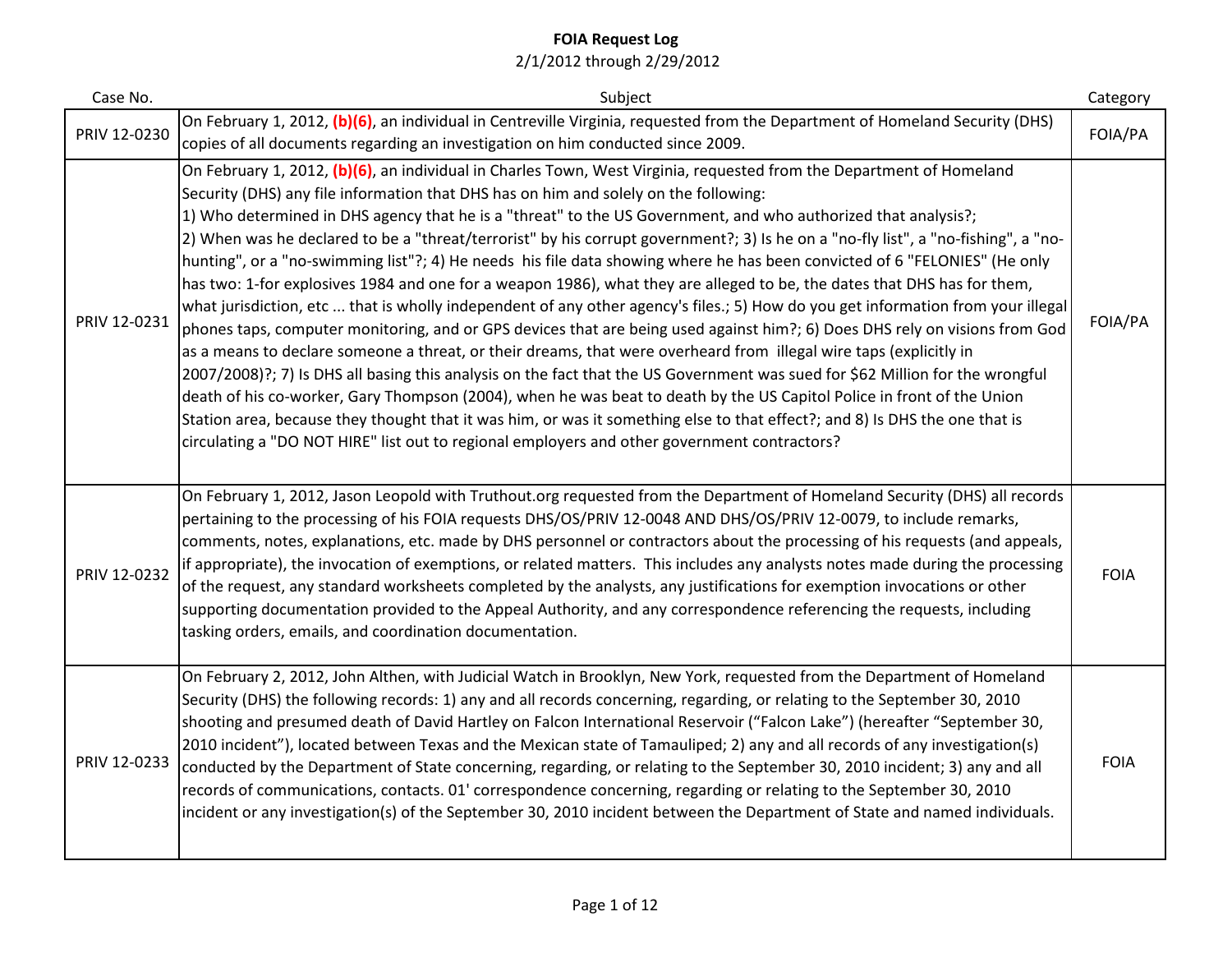| Case No.     | Subject                                                                                                                                                                                                                                                                                                                                                                                                                                                                                                                                                                                                                                                                                                                                                                                                                                                                                                                                                                                                                                                                                                                                                                                                                                                                                                                                                                                                                                                                                                                                                                                                                                                                                                                                                                                                                                                                                                                                                                                                                                                                                                                                                                                                                                                                                                                                                                                              | Category    |
|--------------|------------------------------------------------------------------------------------------------------------------------------------------------------------------------------------------------------------------------------------------------------------------------------------------------------------------------------------------------------------------------------------------------------------------------------------------------------------------------------------------------------------------------------------------------------------------------------------------------------------------------------------------------------------------------------------------------------------------------------------------------------------------------------------------------------------------------------------------------------------------------------------------------------------------------------------------------------------------------------------------------------------------------------------------------------------------------------------------------------------------------------------------------------------------------------------------------------------------------------------------------------------------------------------------------------------------------------------------------------------------------------------------------------------------------------------------------------------------------------------------------------------------------------------------------------------------------------------------------------------------------------------------------------------------------------------------------------------------------------------------------------------------------------------------------------------------------------------------------------------------------------------------------------------------------------------------------------------------------------------------------------------------------------------------------------------------------------------------------------------------------------------------------------------------------------------------------------------------------------------------------------------------------------------------------------------------------------------------------------------------------------------------------------|-------------|
| PRIV 12-0234 | On February 2, 2012, (b)(6), an individual in Tucson, Arizona, requested from the Department of Homeland Security (DHS) a<br>copy of records and the following documents in possession of DHS which pertain to or make reference to him as an individual,<br>or any case investigation involving him. (1) All statements, interviews, and reports conducted by DHS or any other agency,<br>including statements by any witness, victims, investigators, and anyone else giving any information regarding this or any<br>background information thereof. (2) All wire-/phone-/cell-phone taps, surveillance (or transcripts thereof); affidavits; photos;<br>journals; diaries; handwritten or typed indices; logs; reports; or transcripts of any physical surveillance (FISU) or electronic<br>surveillance (ELSUR) or forensic information. Any photographs should be reproduced on photocopies showing Administrative<br>markings, numbers and dated. (3) Any search warrants or warrants of any kind; any administrative request from any utility<br>including for I.S.P., or from electric company, employer, phone, cable, or rental management, and any information obtained<br>on (b)(6) or any related subject regarding any investigations in any way or of any type. (4) Any and all correspondence<br>between any police, agency, attorney, or prosecutor, or any other type of correspondence and communication regarding<br>(b)(6), including with any governments or agencies of any other State, Territory, County, Parish or Foreign Country. (5) Any<br>Grand Jury testimony, including evidentiary documents! witness statements, interviews, and any court action and documents.<br>(6) All personal or family photos that are legal to possess; business photos; crime-scene photos and logs; search inventories;<br>any investigator's notes and accounts; any personal and business documents; notes and letters; any website document;<br>printouts, photos legal to possess and information. (7) Any letters, e-mail, correspondence, circular, calendar, minutes,<br>memorandum, contract, agreement, advertisement! magazine clipping, or press release. (8) Any information (communication)<br>between your agency and any other agency; whether it is local state or federal. (9) Any other document where the<br>undersigned is mentioned or referenced to in any way. | FOIA/PA     |
| PRIV 12-0235 | On February 2, 2012, (b)(6), an individual in Denver, Colorado, requested from the Department of Homeland Security (DHS) a<br>copy of all files relating to him.                                                                                                                                                                                                                                                                                                                                                                                                                                                                                                                                                                                                                                                                                                                                                                                                                                                                                                                                                                                                                                                                                                                                                                                                                                                                                                                                                                                                                                                                                                                                                                                                                                                                                                                                                                                                                                                                                                                                                                                                                                                                                                                                                                                                                                     | FOIA/PA     |
| PRIV 12-0236 | On February 3, 2012, Max Newfield, with CNN Presents in Atlanta Georgia, requested from the Department of Homeland<br>Security (DHS) a copy of DNDO awarded contract to Rapiscan on October 11, 2011.                                                                                                                                                                                                                                                                                                                                                                                                                                                                                                                                                                                                                                                                                                                                                                                                                                                                                                                                                                                                                                                                                                                                                                                                                                                                                                                                                                                                                                                                                                                                                                                                                                                                                                                                                                                                                                                                                                                                                                                                                                                                                                                                                                                                | <b>FOIA</b> |
| PRIV 12-0237 | On February 3, 2012, (b)(6), an individual in Lancaster, California requested from the Department of Homeland Security (DHS)<br>a track 3-profile of information: 1) Is (b)(6) on any government agency watchlist 2) Any information that states (b)(6) is an<br>active terrorist 3) Any information that states (b)(6) has medical implants and what agency authorized the surgery 4) Any<br>information with the Los Angelos Police Department and the Los Angelos County Sherriff Department-Office of Homeland<br>Security-Technical Service Division that would lead to (b)(6) invasion of privacy 5) Any information on the list 1-4.                                                                                                                                                                                                                                                                                                                                                                                                                                                                                                                                                                                                                                                                                                                                                                                                                                                                                                                                                                                                                                                                                                                                                                                                                                                                                                                                                                                                                                                                                                                                                                                                                                                                                                                                                          | FOIA/PA     |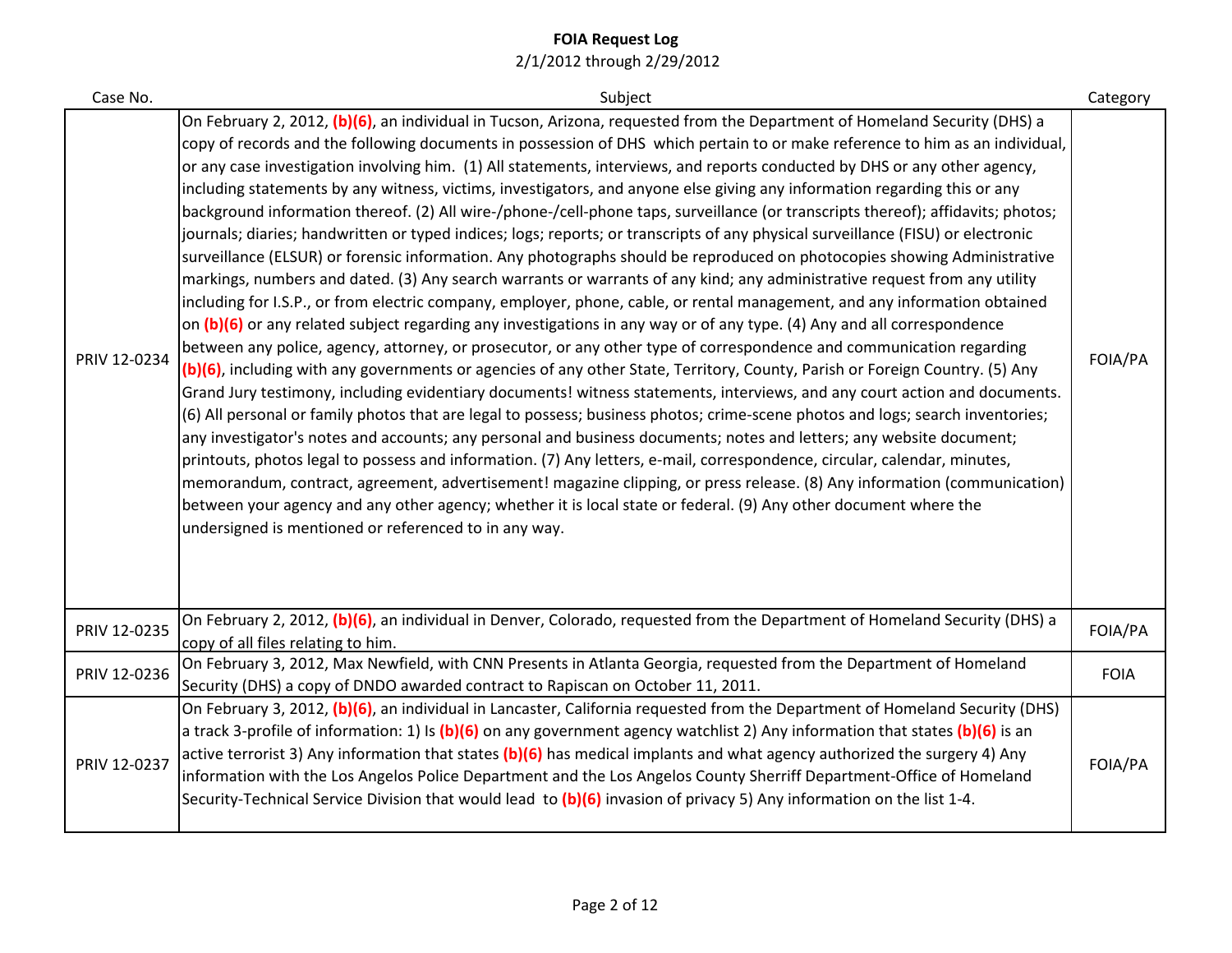| Case No.     | Subject                                                                                                                                                                                                                                                                                                                                                                                                                                                                                                                                                                                                                                                                                                                                                                                                                                               | Category    |
|--------------|-------------------------------------------------------------------------------------------------------------------------------------------------------------------------------------------------------------------------------------------------------------------------------------------------------------------------------------------------------------------------------------------------------------------------------------------------------------------------------------------------------------------------------------------------------------------------------------------------------------------------------------------------------------------------------------------------------------------------------------------------------------------------------------------------------------------------------------------------------|-------------|
| PRIV 12-0238 | On February 3, 2012, (b)(6), an individual in Oak Hill, Virginia, requested from the Department of Homeland Security (DHS) any<br>records retained by DHS about him, including those related to his background investigation between March 2002 and August<br>2003 related to his work on the SEVIS program (An INS/STARS project).                                                                                                                                                                                                                                                                                                                                                                                                                                                                                                                   | FOIA/PA     |
| PRIV 12-0239 | On February 3, 2012, Mary Cox, an individual with the Democratic Senatorial Campaign Committee in Washington, DC,<br>requested from the Department of Homeland Security (DHS) access to the following public records from the General Services<br>Administration: 1) Any correspondence, including electronic, to DHS from or on behalf of Congressman Cornelius McGillicuddy<br>IV, also known as Connie Mack (January 2005-present) 2) Any correspondence, including electronic, to DHS from or on behalf<br>of Cornelius McGillicuddy IV, also known as Connie Mack, in his former capacity as a Florida State Representative (January<br>2001-October 2003). Requester notes, her request is not for correspondence from Cornelius McGillicuddy III, also known as<br>Connie Mack, who served as a United States Senator from Florida until 2000. | <b>FOIA</b> |
| PRIV 12-0240 | On February 6, 2012, Josh Margolin, a reporter with the New York Post in New York, New York, requested from the<br>Department of Homeland Security (DHS) a copy of any and all records in all printed and electronic formats concerning the<br>review of events and responses associated with the ceremonies, game and all events associated with Super Bowl XLVI at<br>Indianapolis, Indiana, February 5, 2012.                                                                                                                                                                                                                                                                                                                                                                                                                                      | <b>FOIA</b> |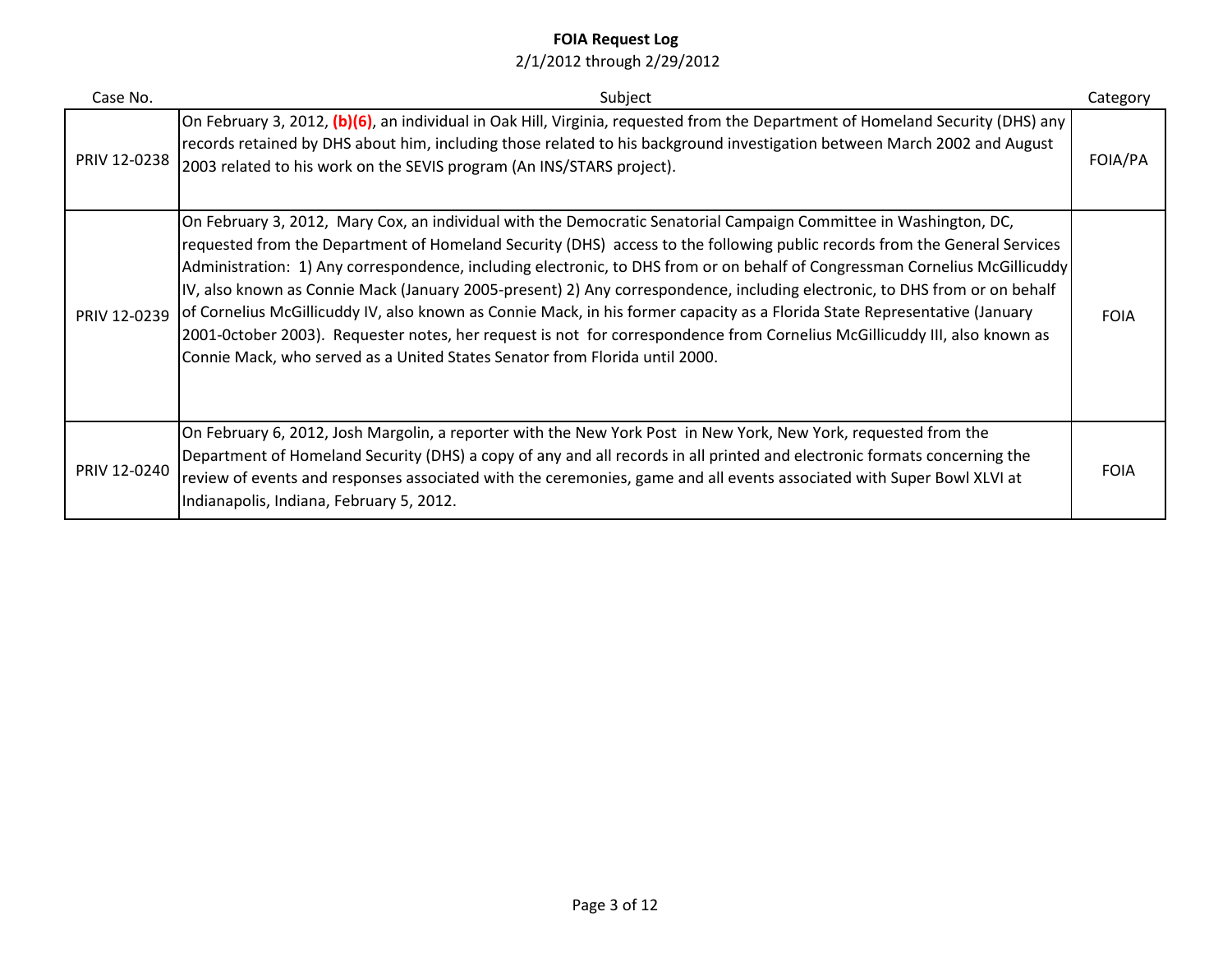| Case No.     | Subject                                                                                                                                                                                                                                                                                                                                                                                                                                                                                                                                                                                                                                                                                                                                                                                                                                                                                                                                                                                                                                                                                                                                                                                                                                                                                                                                                                                                                                                                                                                              | Category    |
|--------------|--------------------------------------------------------------------------------------------------------------------------------------------------------------------------------------------------------------------------------------------------------------------------------------------------------------------------------------------------------------------------------------------------------------------------------------------------------------------------------------------------------------------------------------------------------------------------------------------------------------------------------------------------------------------------------------------------------------------------------------------------------------------------------------------------------------------------------------------------------------------------------------------------------------------------------------------------------------------------------------------------------------------------------------------------------------------------------------------------------------------------------------------------------------------------------------------------------------------------------------------------------------------------------------------------------------------------------------------------------------------------------------------------------------------------------------------------------------------------------------------------------------------------------------|-------------|
| PRIV 12-0241 | On February 7, 2012, Patrick McHugh, with the Democratic Senatorial Campaign Committee in Washington, DC, requested<br>from the Department of Homeland Security (DHS) access to the complete copies of the following records: • ID Number 9453-<br>To: Secretary Ridge- Subject: Visa Waiver Program- dated 5/7/04;<br>. ID Number 12593- To: Secretary Ridge- Subject: Visa Waiver Program- dated 5/7/04;<br>. ID Number 690061- To: Secretary Chertoff and Secretary Samuel W. Bodman- Writes<br>to inform DHS and DOE that State of Hawaii is working with local government and<br>private sector address fuel needs during emergencies - dated 6/8/07;<br>. ID Number 753591- To: Stewart Baker, Assistant Secretary for Policy- Response letter<br>to State Governor's following Governor Schweitzer's January 18, 2008 letter Re. REAL<br>ID - dated 2/13/08;<br>. ID Number 765060- To: Secretary Michael Chertoff- Writes regarding concerns over<br>proposal USCBP-2007-0098- dated 4/4/2008;<br>. ID Number 818244 -To: Secretary Janet Napolitano- Requests a waiver for the nonfederal<br>cost share requirement on the FY 2008 Port Security Grant - dated 3/9/2009;<br>• ID Number 857447- To: Secretary Janet Napolitano- Writes to request information on<br>DHS has addressed the issue of COFA provisions related to deportability- dated 2/01/10; and<br>• ID Number 873426- To: Secretary Janet Napolitano- Writes regarding CBP prescreening<br>of travelers in Japan prior to travel to Hawaii- dated 6/30/10. | <b>FOIA</b> |
| PRIV 12-0242 | On February 7, 2012, Kevin Kercher, an individual in St Louis, Missouri, requested from the Department of Homeland Security<br>(DHS) all records in the possession of DHS involving the operation of a surveillance house operated at $(b)(6)$ from the period of<br>January 1, 2007 to December 31, 2009.                                                                                                                                                                                                                                                                                                                                                                                                                                                                                                                                                                                                                                                                                                                                                                                                                                                                                                                                                                                                                                                                                                                                                                                                                           | FOIA/PA     |
| PRIV 12-0243 | On February 7, 2012, (b)(6), an individual in B.R. Deutschland, requested from the Department of Homeland Security (DHS)<br>copies of all information pertaining to him contained in data processing system operated by our agency, including, but not<br>limited to, any Passenger Name Record (PNR) data and Interagency Border Inspection System (IBIS) data.                                                                                                                                                                                                                                                                                                                                                                                                                                                                                                                                                                                                                                                                                                                                                                                                                                                                                                                                                                                                                                                                                                                                                                     | FOIA/PA     |
| PRIV 12-0244 | On February 7, 2012, David Tonyan, an individual, in Skokie, Illinois, requested from the Department of Homeland Security<br>(DHS) access to the list of all FOIA requests pertaining to the Occupy Chicago protestors between 9/24/2011 and 1/22/2012.                                                                                                                                                                                                                                                                                                                                                                                                                                                                                                                                                                                                                                                                                                                                                                                                                                                                                                                                                                                                                                                                                                                                                                                                                                                                              | <b>FOIA</b> |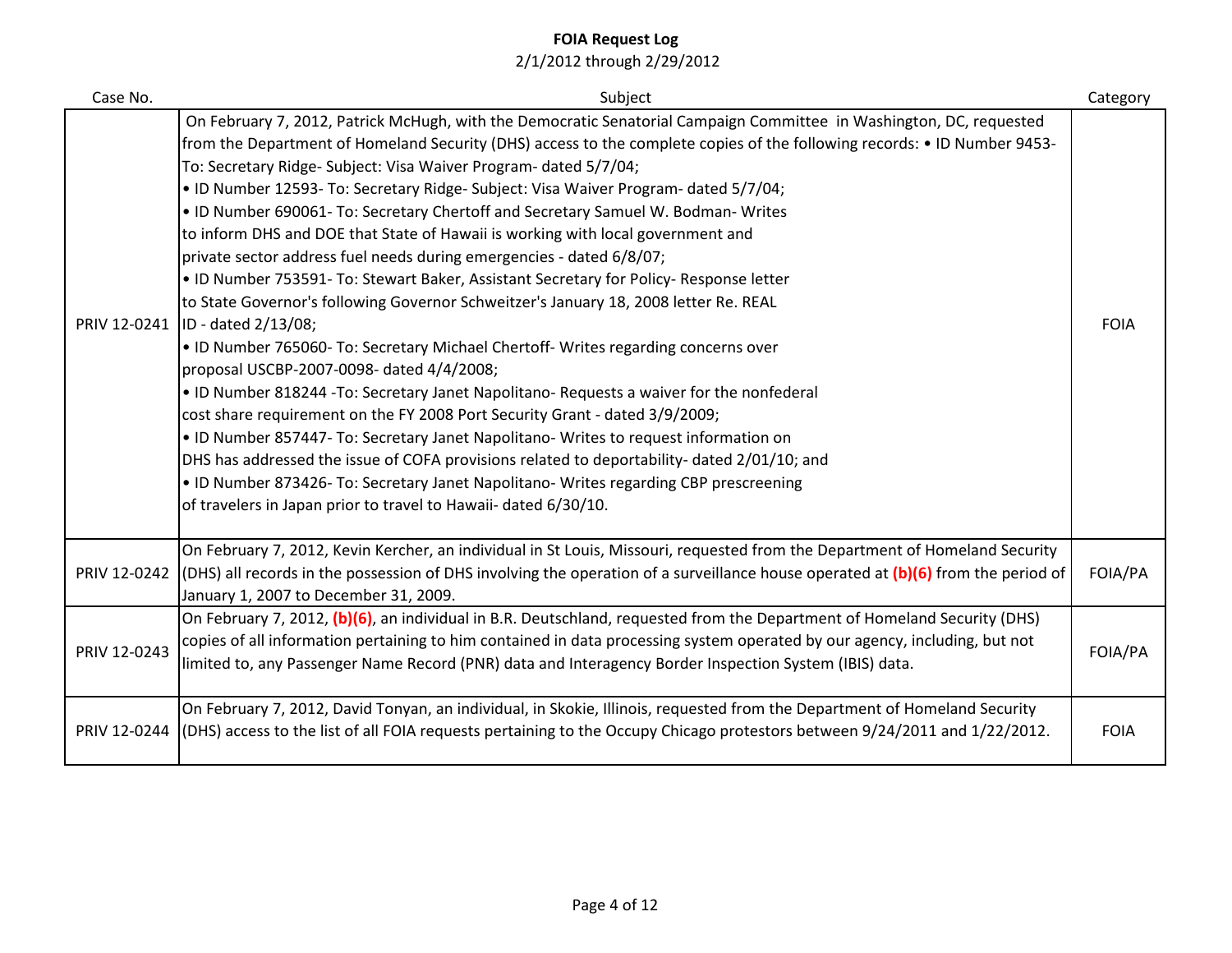| Case No.     | Subject                                                                                                                                                                                                                                                                                                                                                                                                                                                                                                                                                                                                                                                                                                                                                                                                                                                                                                                                                                                                                                                                                                                                                                                                                                                                                                                                                                                                                                                                                                                                                                                                                                                                                                                                                                                             | Category    |
|--------------|-----------------------------------------------------------------------------------------------------------------------------------------------------------------------------------------------------------------------------------------------------------------------------------------------------------------------------------------------------------------------------------------------------------------------------------------------------------------------------------------------------------------------------------------------------------------------------------------------------------------------------------------------------------------------------------------------------------------------------------------------------------------------------------------------------------------------------------------------------------------------------------------------------------------------------------------------------------------------------------------------------------------------------------------------------------------------------------------------------------------------------------------------------------------------------------------------------------------------------------------------------------------------------------------------------------------------------------------------------------------------------------------------------------------------------------------------------------------------------------------------------------------------------------------------------------------------------------------------------------------------------------------------------------------------------------------------------------------------------------------------------------------------------------------------------|-------------|
| PRIV 12-0245 | On February 8, 2012, Lecora Bowen, an individual, in Covington, Georgia, requested from the Department of Homeland<br>Security (DHS) 1) Any and all records of communications between DHS and any of the following entities, concerning U.S.<br>Patent 6,972,693 concerning development and use of patent; claim by patent holders (b)(6) and (b)(6) for reasonable use;<br>claim of (b)(6) for damages and civil right violations; The White House; The Executive Office of the President; Any third parties.<br>2) Any and all communications between DHS and any of the following entities, concerning U.S. Patent 6,972,693 and any third<br>parties. 3) Any and all records of, and/or records concerning, DHS briefing regarding U.S. Patent 6,972, 693 and claims filed by<br>$(b)(6)$ on behalf of $(b)(6)$ and $(b)(6)$ . 4) Any and all records of, and/or records concerning, DHS investigation of $(b)(6)$ , including<br>documents that evidence the cost of such investigation. 5) Any and all records of, and/or records concerning, DHS surveillance<br>of (b)(6), including documents that evidence the cost of such investigation. 6) Any and all records of surveillance of (b)(6),<br>including documents that evidence the cost of the surveillance. 7) Any and all records of surveillance of (b)(6), including<br>documents that evidence the cost of the surveillance. 8) Any and all records that refer to the determination and<br>implementation of the status of $(b)(6)$ as a terrorist. 9) Any and all correspondence with any other governmental agency<br>concerning (b)(6). 10) Any and all records of communications between DHS and the State Bar of Georgia. 11) Any and all<br>records of communications between the DHS and any third party regarding (b)(6). | FOIA/PA     |
| PRIV 12-0246 | On February 8, 2012, The Department of the Interior, Office of the Secretary, in Washington, DC, forwarded to the<br>Department of Homeland Security (DHS) a FOIA request from Russell Carollo requesting copies of all records (with the<br>exception of computer records covered in a separate FOIA this day) related in any way to travel by the Secretary and Deputy<br>Secretary since Jan 1, 2009."                                                                                                                                                                                                                                                                                                                                                                                                                                                                                                                                                                                                                                                                                                                                                                                                                                                                                                                                                                                                                                                                                                                                                                                                                                                                                                                                                                                           | <b>FOIA</b> |
| PRIV 12-0247 | On February 8, 2012, Patrick Horan Jr., an individual in Lancaster, Pennsylvania, requested from the Department of Homeland<br>Security (DHS) access and copies of any information to the terrorist of the September 11th, 2001.                                                                                                                                                                                                                                                                                                                                                                                                                                                                                                                                                                                                                                                                                                                                                                                                                                                                                                                                                                                                                                                                                                                                                                                                                                                                                                                                                                                                                                                                                                                                                                    | <b>FOIA</b> |
| PRIV 12-0248 | On February 8, 2012, Billy Paige, an individual in Marquette, Michigan, requested from the Department of Homeland Security<br>(DHS) a copy of the full report from Secretary Janet Napolitano's testimony to the Senate Committee hearing on the country's<br>state of security.                                                                                                                                                                                                                                                                                                                                                                                                                                                                                                                                                                                                                                                                                                                                                                                                                                                                                                                                                                                                                                                                                                                                                                                                                                                                                                                                                                                                                                                                                                                    | <b>FOIA</b> |
| PRIV 12-0249 | On February 8, 2012, (b)(6), an individual in B.R. Deutschland, requested from the Department of Homeland Security (DHS)<br>copies of all information pertaining to him contained in data processing system operated by our agency, including, but not<br>limited to, any Passenger Name Record (PNR) data and Interagency Border Inspection System (IBIS) data.                                                                                                                                                                                                                                                                                                                                                                                                                                                                                                                                                                                                                                                                                                                                                                                                                                                                                                                                                                                                                                                                                                                                                                                                                                                                                                                                                                                                                                    | FOIA/PA     |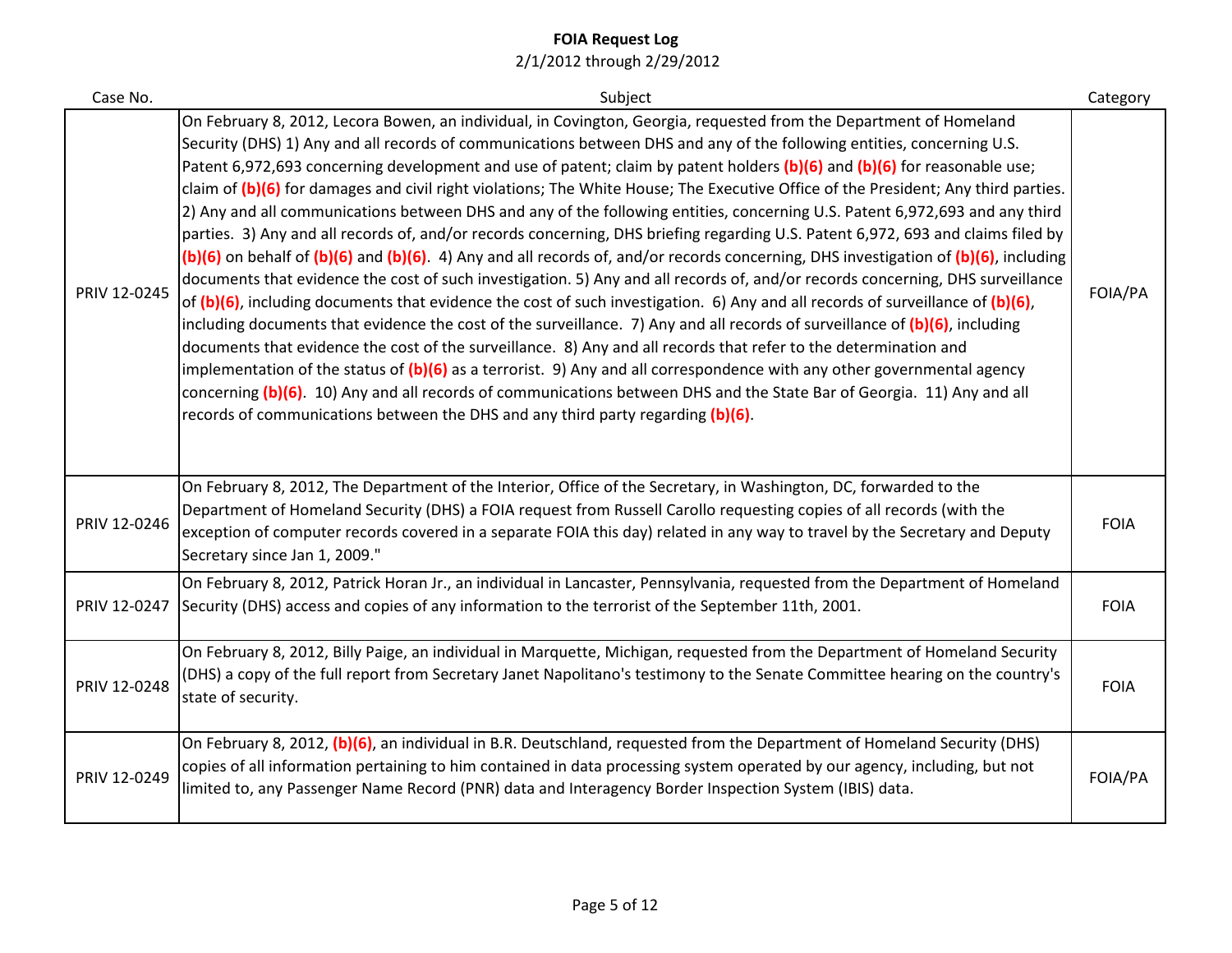| Case No.     | Subject                                                                                                                                                                                                                                                                                                                                                                                                                                                                                                                                                                                                                                                                                                                                                                                                                                                                                                                                                                                                                                                                                                | Category    |
|--------------|--------------------------------------------------------------------------------------------------------------------------------------------------------------------------------------------------------------------------------------------------------------------------------------------------------------------------------------------------------------------------------------------------------------------------------------------------------------------------------------------------------------------------------------------------------------------------------------------------------------------------------------------------------------------------------------------------------------------------------------------------------------------------------------------------------------------------------------------------------------------------------------------------------------------------------------------------------------------------------------------------------------------------------------------------------------------------------------------------------|-------------|
| PRIV 12-0250 | On February 8, 2012, (b)(6), an individual in B.R. Deutschland, requested from the Department of Homeland Security (DHS)<br>copies of all information pertaining to him contained in data processing system operated by our agency, including, but not<br>limited to, any Passenger Name Record (PNR) data and Interagency Border Inspection System (IBIS) data.                                                                                                                                                                                                                                                                                                                                                                                                                                                                                                                                                                                                                                                                                                                                       | FOIA/PA     |
| PRIV 12-0251 | On February 8, 2012, (b)(6), an individual in B.R. Deutschland, requested from the Department of Homeland Security (DHS)<br>copies of all information pertaining to him contained in data processing system operated by our agency, including, but not<br>limited to, any Passenger Name Record (PNR) data and Interagency Border Inspection System (IBIS) data.                                                                                                                                                                                                                                                                                                                                                                                                                                                                                                                                                                                                                                                                                                                                       | FOIA/PA     |
| PRIV 12-0252 | On February 8, 2012, (b)(6), an individual in Hattieseburg, Mississippi, requested from the Department of Homeland Security<br>(DHS) copies of his depart and arrival records to the U.S. Embassy in Yemen.                                                                                                                                                                                                                                                                                                                                                                                                                                                                                                                                                                                                                                                                                                                                                                                                                                                                                            | FOIA/PA     |
| PRIV 12-0253 | On February 8, 2012, Ilu Ozekhome, with the Law Offices of Ilu J. Ozekhomein, requested from the Department of Homeland<br>Security (DHS) copies of all documents contained in the file including the removal order. Also, requesting the name of the<br>specific attorney in the District Counsel's office that was in charge of the file.                                                                                                                                                                                                                                                                                                                                                                                                                                                                                                                                                                                                                                                                                                                                                            | <b>FOIA</b> |
| PRIV 12-0254 | On February 8, 2012, Sean Dunagan with Judicial Watch in Washington, DC, requested from the Department of Homeland<br>Security (DHS) 1) All records of communication, contacts and correspondence between Bureau of Alcohol, Tobacco and<br>Firearms Director Kenneth E. Melson and official, officer or employee the Office of the Deputy Attorney General regarding ATF<br>Phoenix Operation Fast and Furious. 2) All records regarding, concerning or related to the October 26, 2009<br>meeting/telephonic conference call between DAG David Ogden, AAG Lanny Breuer, ATF Director Melson, DEA Administrator<br>Michelle Leonhart, FBI Director Robert Mueller, and other Department of Justice officials regarding the Southwest Border<br>Strategy (including, but not limited to, any agendas minutes, transcripts, notes or presentations). 3) All records prepared for or<br>submitted to the House Committee on Oversight and Government Reform regarding, concerning or related to ATF Operation<br>Fast and Furious. The time frame for this request is January 20, 2009 to July 13, 2011. | <b>FOIA</b> |
| PRIV 12-0255 | On February 8, 2012, Scott MacFarlane, a reporter with COX Media in Washington, DC, requested from the Department of<br>Homeland Security (DHS) all DHS records, including videotape, email, memos, reports, threat assessments or transcripts<br>regarding the protest movement "Occupy Oakland" from 2011 and 2012.                                                                                                                                                                                                                                                                                                                                                                                                                                                                                                                                                                                                                                                                                                                                                                                  | <b>FOIA</b> |
| PRIV 12-0256 | On February 8, 2012, Scott MacFarlane, a reporter with COX Media in Washington, DC, requested from the Department of<br>Homeland Security (DHS) copies of all written or electronic communication and mailing between Secretary Napolitano and<br>Texas Governor Rick Perry in 2009, 2010, 2011 and 2012.                                                                                                                                                                                                                                                                                                                                                                                                                                                                                                                                                                                                                                                                                                                                                                                              | <b>FOIA</b> |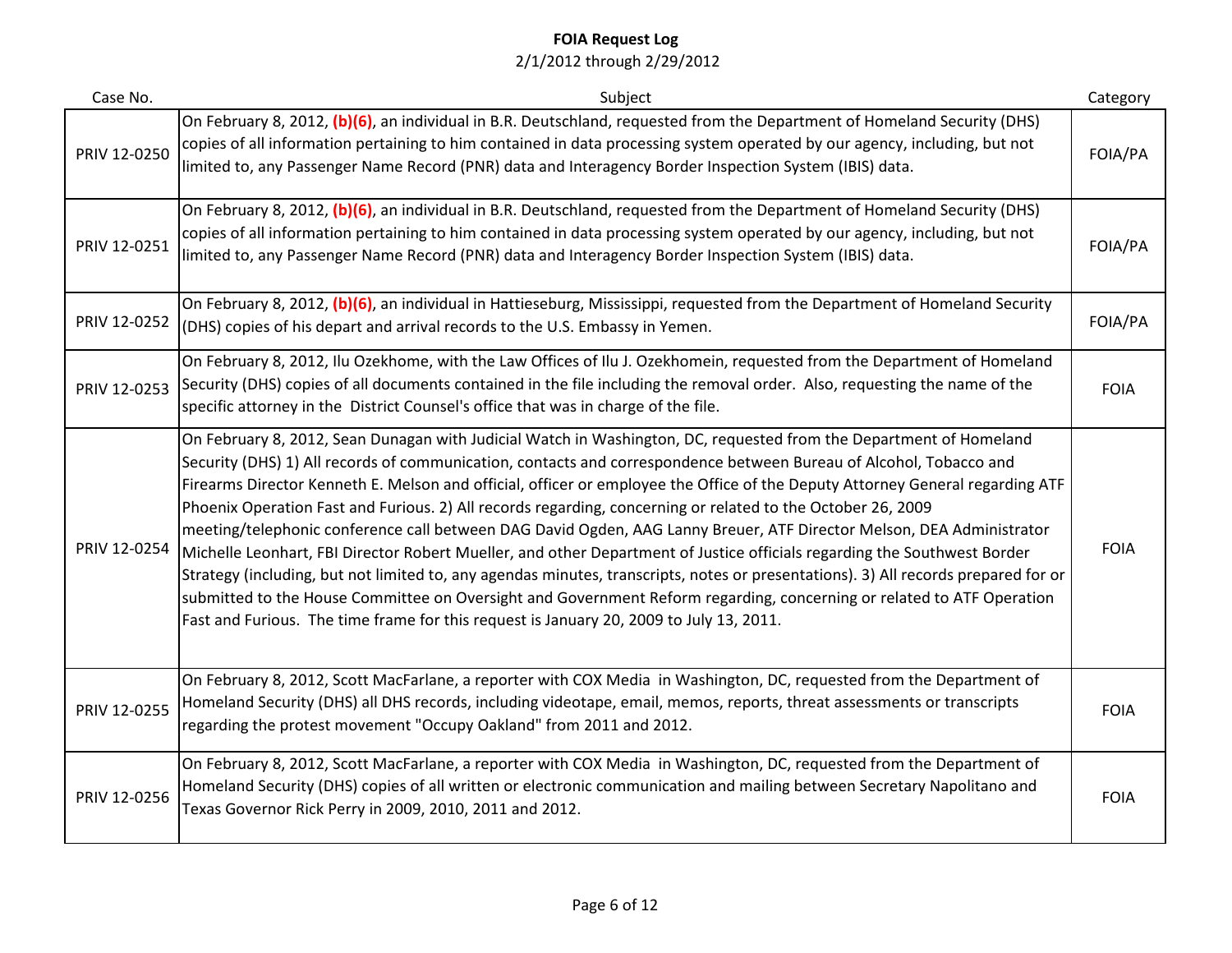| Case No.     | Subject                                                                                                                                                                                                                                                                                                                                                                                                                                                                                                                                                                                                                                                                                                                                                                                                                                        | Category    |
|--------------|------------------------------------------------------------------------------------------------------------------------------------------------------------------------------------------------------------------------------------------------------------------------------------------------------------------------------------------------------------------------------------------------------------------------------------------------------------------------------------------------------------------------------------------------------------------------------------------------------------------------------------------------------------------------------------------------------------------------------------------------------------------------------------------------------------------------------------------------|-------------|
| PRIV 12-0257 | On February 8, 2012, (b)(6), an individual in B.R. Deutschland, requested from the Department of Homeland Security (DHS)<br>copies of all information pertaining to him contained in data processing system operated by our agency, including, but not<br>limited to, any Passenger Name Record (PNR) data and Interagency Border Inspection System (IBIS) data.                                                                                                                                                                                                                                                                                                                                                                                                                                                                               | FOIA/PA     |
| PRIV 12-0258 | On February 8, 2012, Joel McRaney, with Hamilton Sundstrand A United Technologies Company in Pomona, California,<br>requested from the Department of Homeland Security (DHS) 1) Copy of the Northrop Grumman Corporation's Basic Contract<br>(Contract # unknown) issued for the BioWatch Gen-3 effort. This contract was awarded in the November 2009 timeframe. 2)<br>Copy of Northrop Grumman's Task Order #1 issued against the contract mentioned in 1 above for the BioWatch Gen-3 effort.<br>This contract was awarded in the February 2010 timeframe. 3) Northrop Grumman's Task Order #2 contract issued against the<br>contract mentioned in 1 above for BIOWatch Gen-3 effort. This contract was awarded in November 2010 timeframe. 4) Any<br>and all other contract modifications relative to the base contract cited in 1 above. | <b>FOIA</b> |
| PRIV 12-0259 | On February 9, 2012, (b)(6), an individual in Texarkana, Texas, requested from the Department of Homeland Security (DHS) all<br>records and or data contained in the file of DHS, specifically under his name and or any identifier assigned to his name.                                                                                                                                                                                                                                                                                                                                                                                                                                                                                                                                                                                      | FOIA/PA     |
| PRIV 12-0260 | On February 9, 2012, Steven Emerson, with SAE Productions, in Washington, DC, requested from the Department of Homeland<br>Security (DHS) 1) Copies of any reports, memos, emails or other internal Department of Homeland Security documents related<br>to the meeting; 2) Any documents identifying participants of the meeting and their organizational affiliation and any<br>evaluation forms/reports executed by meeting participants in agency possession; 3) Copies of any attendee evaluation<br>forms/documents that may have been prepared resulting from this session (minus attendee identity information, if deemed<br>necessary); and 4) Copies of any audio and/or video presentations/recordings presented at or made during the meeting.                                                                                     | <b>FOIA</b> |
| PRIV 12-0261 | On February 10, 2012, (b)(6), an individual, in Prairie, Minnesota, requested from the Department of Homeland Security (DHS)<br>all records pertaining to her.                                                                                                                                                                                                                                                                                                                                                                                                                                                                                                                                                                                                                                                                                 | FOIA/PA     |
| PRIV 12-0262 | On February 10, 2012, Warren Dutcher an individual, in Crowley, Colorado, requested from the Department of Homeland<br>Security (DHS) copies of the following document or vaughn Index, Vaughn v Rosen, 484 F. 2d 820 (D.C.D 1973) [The] "National<br>Response Framework", A 92 Page Post Nuclear Attack Response Addressing the U.S. Capitol.                                                                                                                                                                                                                                                                                                                                                                                                                                                                                                 | <b>FOIA</b> |
| PRIV 12-0263 | On February 10, 2012, (b)(6), an individual, in New York, New York, requested from the Department of Homeland Security<br>(DHS) copies of all records under the control of DHS that pertains to him, between the dates September 2010 to December<br>2010.                                                                                                                                                                                                                                                                                                                                                                                                                                                                                                                                                                                     | FOIA/PA     |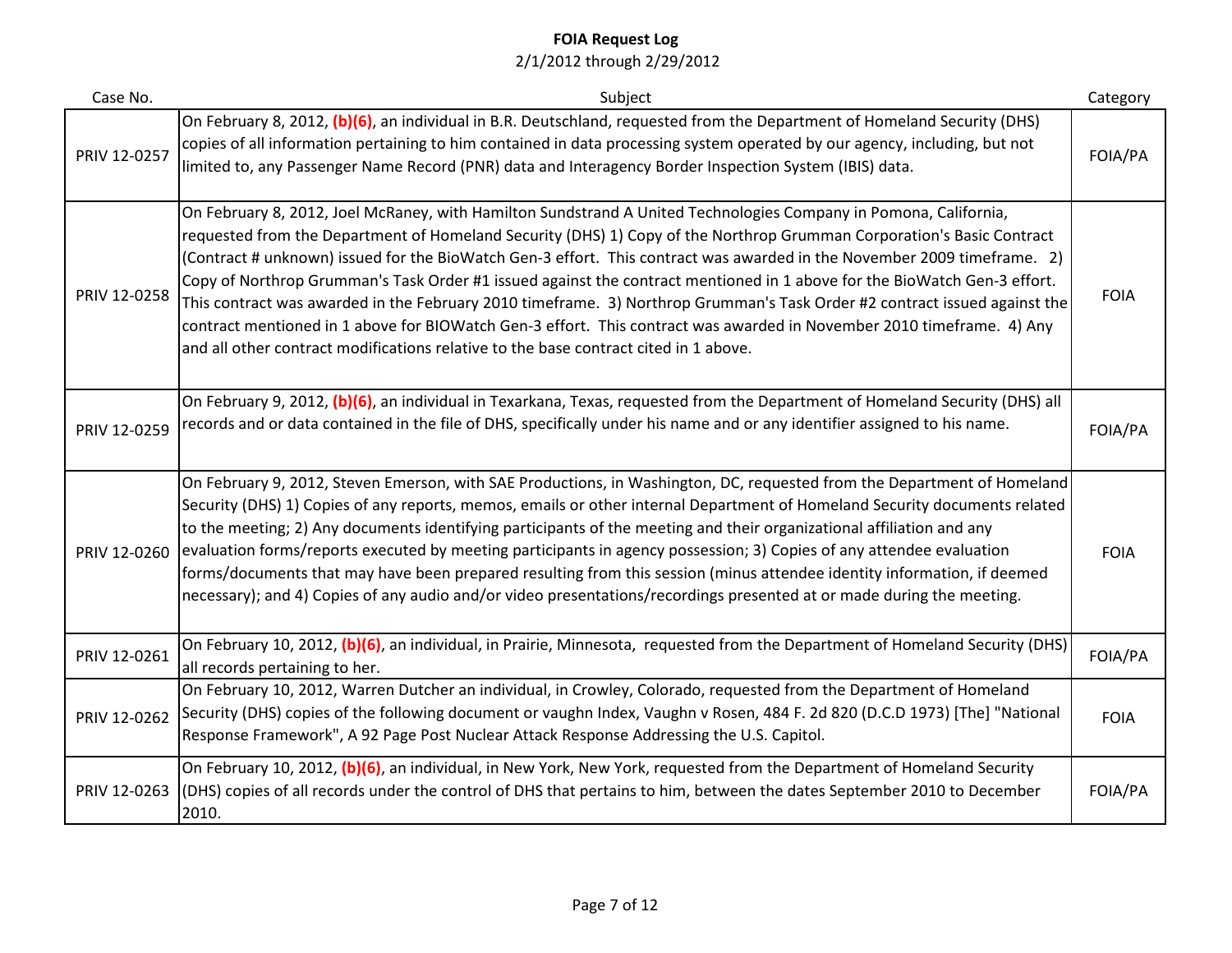| Case No.     | Subject                                                                                                                                                                                                                                                                                                                                                                                                                                                                                                                                                                                                                                                                                                                                                                                                                              | Category    |
|--------------|--------------------------------------------------------------------------------------------------------------------------------------------------------------------------------------------------------------------------------------------------------------------------------------------------------------------------------------------------------------------------------------------------------------------------------------------------------------------------------------------------------------------------------------------------------------------------------------------------------------------------------------------------------------------------------------------------------------------------------------------------------------------------------------------------------------------------------------|-------------|
| PRIV 12-0264 | On February 10, 2012, (b)(6), an individual, in Quebec, Canada, requested from the Department of Homeland Security (DHS) all<br>sentencing information: 1) Charge formally convicted of, full documentation of the sentence, date entered and released from<br>prison and any other pertaining data. 2) All information available from the Lompoc hearing and return to Canada request. 3)<br>Any other information that DHS may be unaware of that pertains to his case that may assist him in his appeal.                                                                                                                                                                                                                                                                                                                          | FOIA/PA     |
| PRIV 12-0265 | On February 13, 2012, Gita Fad, Parvin Wiliani, with the Law Offices of Wiliani-Malek, Inc., in Costa Mesa, California, requested<br>from the Department of Homeland Security (DHS) all documents, forms or other written, photographic, electronic, computer,<br>recorded materials, in the files of his client (b)(6).                                                                                                                                                                                                                                                                                                                                                                                                                                                                                                             | FOIA/PA     |
| PRIV 12-0266 | On February 14, 2012, (b)(6), an individual in Killeen, Texas, requested from the Department of Homeland Security (DHS) a<br>detailed list of all information regarding him.                                                                                                                                                                                                                                                                                                                                                                                                                                                                                                                                                                                                                                                         | FOIA/PA     |
| PRIV 12-0267 | On February 14, 2012, Chris Connor, with SeaBright Insurance, in Capitola, California, requested from the Department of<br>Homeland Security (DHS) information on case number SY13ME98S0576, pertaining to the deportation of (b)(6) at Otay Mesa<br>Port in 1998.                                                                                                                                                                                                                                                                                                                                                                                                                                                                                                                                                                   | FOIA/PA     |
| PRIV 12-0268 | On February 14, 2012, (b)(6), an individual in Oakland, California, requested from the Department of Homeland Security (DHS)<br>a copy of all information from DHS that pertain to her.                                                                                                                                                                                                                                                                                                                                                                                                                                                                                                                                                                                                                                              | FOIA/PA     |
| PRIV 12-0269 | On February 14, 2012, (b)(6), an individual in Knoxville, Tennessee, requested from the Department of Homeland Security<br>(DHS) any records that were prepared, received, transmitted, collected and/or maintained by the DHS, relating to United<br>Mountain Defense, Mountain Justice, Earth First, Katuah Earth First and interactions between (b)(6), (b)(6), (b)(6) and the<br>above referenced groups contained in DHS records dating from 2003 through 2011 and or originating from Tennessee Office of<br>Homeland Security Fusion center or Roane County Emergency Management Agency or Roane County Office Emergency<br>Services and Homeland Security between dates Dec 22, 2018 thru Dec 22, 2010 or from the Claiborne County Tennessee<br>Sheriff's Office of emergency Management/Homeland Security on June 7, 2010. | FOIA/PA     |
| PRIV 12-0270 | On February 14, 2012, William Dunn, an individual in Coleman, Florida, requested from the Department of Homeland Security<br>(DHS) a list of components or departments that comprise DHS, and a relative list of data which is collected by each component<br>as well as documents and types of records maintained by each.                                                                                                                                                                                                                                                                                                                                                                                                                                                                                                          | <b>FOIA</b> |
| PRIV 12-0271 | On February 15, 2012, Alan Ross, in Miami, Florida, requested from the Department of Homeland Security (DHS) all records<br>regarding his client, (b)(6).                                                                                                                                                                                                                                                                                                                                                                                                                                                                                                                                                                                                                                                                            | FOIA/PA     |
| PRIV 12-0272 | On February 15, 2012, Lauren Redniss, an individual requested from the Department of Homeland Security (DHS) research,<br>reports, papers, correspondence, proposals or recommendations into weather control or weather modification undertaken by<br>the United States since 1994. The materials could include more recent iterations of work such as was completed under<br>SPACECAST 2020 or Owning the Weather in 2025.                                                                                                                                                                                                                                                                                                                                                                                                          | <b>FOIA</b> |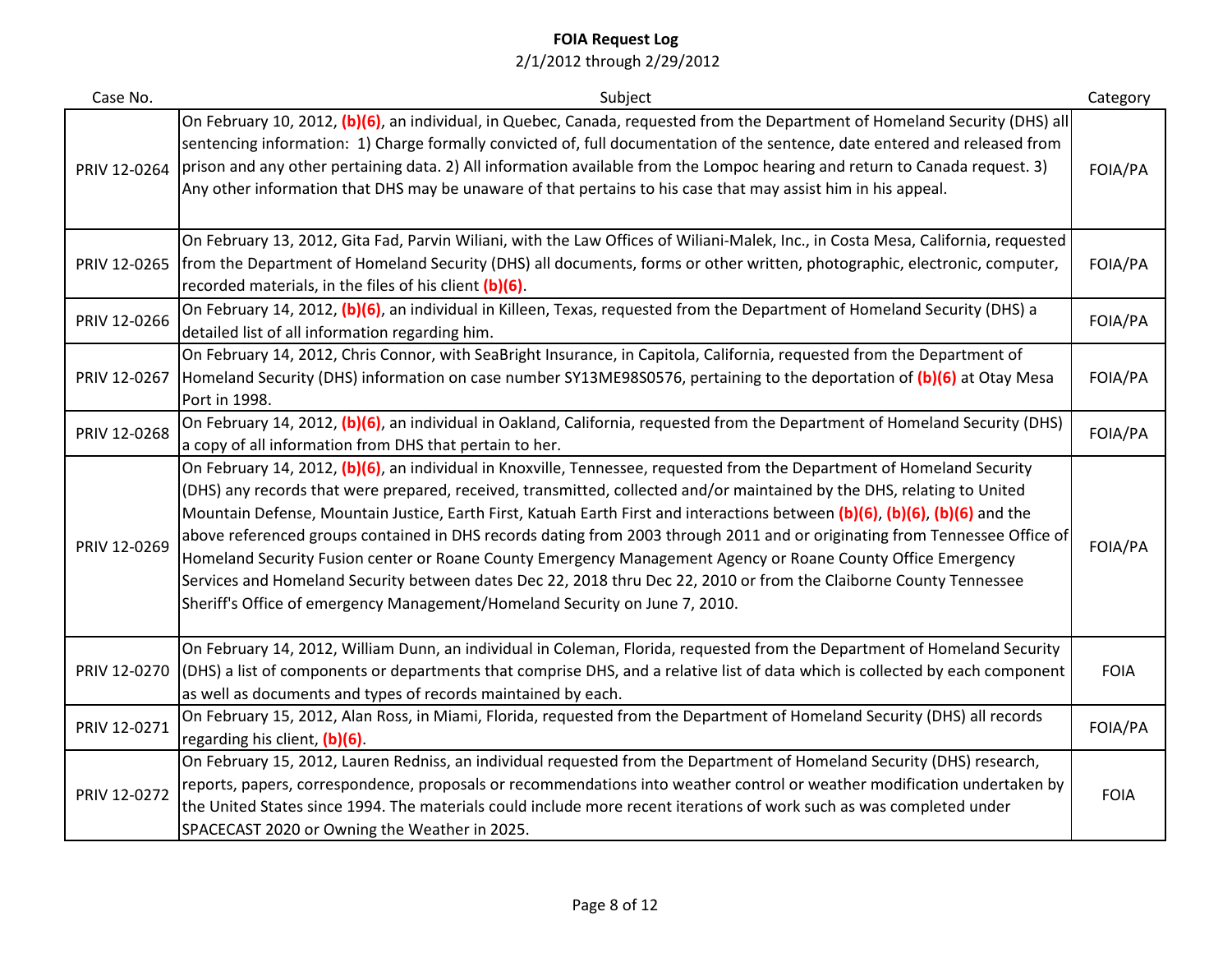| Case No.     | Subject                                                                                                                                                                                                                                                                                                                                                                                                                                                                                | Category    |
|--------------|----------------------------------------------------------------------------------------------------------------------------------------------------------------------------------------------------------------------------------------------------------------------------------------------------------------------------------------------------------------------------------------------------------------------------------------------------------------------------------------|-------------|
| PRIV 12-0273 | On February 15, 2012, Teresa Mahoney, an individual in New York, New York requested from the Department of Homeland<br>Security (DHS) access to and copies of New York Downtown Hospital inspection reports (Form 2567) arising from complaint<br>and validation surveys, including both the statement of deficiencies and the plan of correction since January 2009. This<br>includes, but is not limited to condition-level noncompliance, immediate jeopardy and EMTALA violations. | <b>FOIA</b> |
| PRIV 12-0274 | On February 16, 2012, (b)(6), an individual in Nashville, Tennessee requested from the Department of Homeland Security<br>(DHS) any information pertaining to him.                                                                                                                                                                                                                                                                                                                     | FOIA/PA     |
| PRIV 12-0275 | On February 15, 2012, Teresa Mahoney, an individual in New York, New York requested from the Department of Homeland<br>Security (DHS) access to and copies of New York Downtown Hospital inspection reports (Form 2567) arising from complaint<br>and validation surveys, including both the statement of deficiencies and the plan of correction since January 2009. This<br>includes, but is not limited to condition-level noncompliance, immediate jeopardy and EMTALA violations. | <b>FOIA</b> |
| PRIV 12-0276 | On February 16, 2012, Parvin Wiliani, an attorney with the Law Offices of Wiliani-Malek, INC in Costa Mesa, California<br>requested from the Department of Homeland Security (DHS) information on behalf of their client (b)(6), all documents, forms<br>or other written, photographic, electronic, computer, recorded materials, in the files of our client (b)(6).                                                                                                                  | FOIA/PA     |
| PRIV 12-0277 | On February 15, 2012, Khurrum Wahid, an attorney with the Law Offices of WahidVizcaino is requesting from the Department<br>of Homeland Security (DHS) information on behalf of (b)(6) an individual in Charlotte, North Carolina access to and copies of all<br>records pertaining to (b)(6) which may or may not be relevant to (b)(6) recent placement on the "No-Fly" list.                                                                                                        | FOIA/PA     |
| PRIV 12-0278 | On February 15, 2012, Sean Kennedy, Manager of Research with Citizens Against Government Waste (CAGW) in Washington,<br>DC, requested from the Department of Homeland Security (DHS) copies of the amount that the Department of Homeland<br>Security spent in Fiscal Year 2010 reimbursing contractors for defined benefit pension plan shortfalls in target funding.                                                                                                                 | <b>FOIA</b> |
| PRIV 12-0279 | On February 15, 2012, (b) (6), an individual in B.R. Deutschland, requested from the Department of Homeland Security (DHS)<br>copies of all information pertaining to him contained in data processing systems operated by your agency, including, but not<br>limited to, any Passenger Name Record (PNR) data and Interagency Border Inspection System (IBIS) data.                                                                                                                   | FOIA/PA     |
| PRIV 12-0280 | On February 15, 2012, (b)(6), an individual in B.R. Deutschland, requested from the Department of Homeland Security (DHS)<br>copies of all information pertaining to him contained in data processing systems operated by your agency, including, but not<br>limited to, any Passenger Name Record (PNR) data and Interagency Border Inspection System (IBIS) data.                                                                                                                    | FOIA/PA     |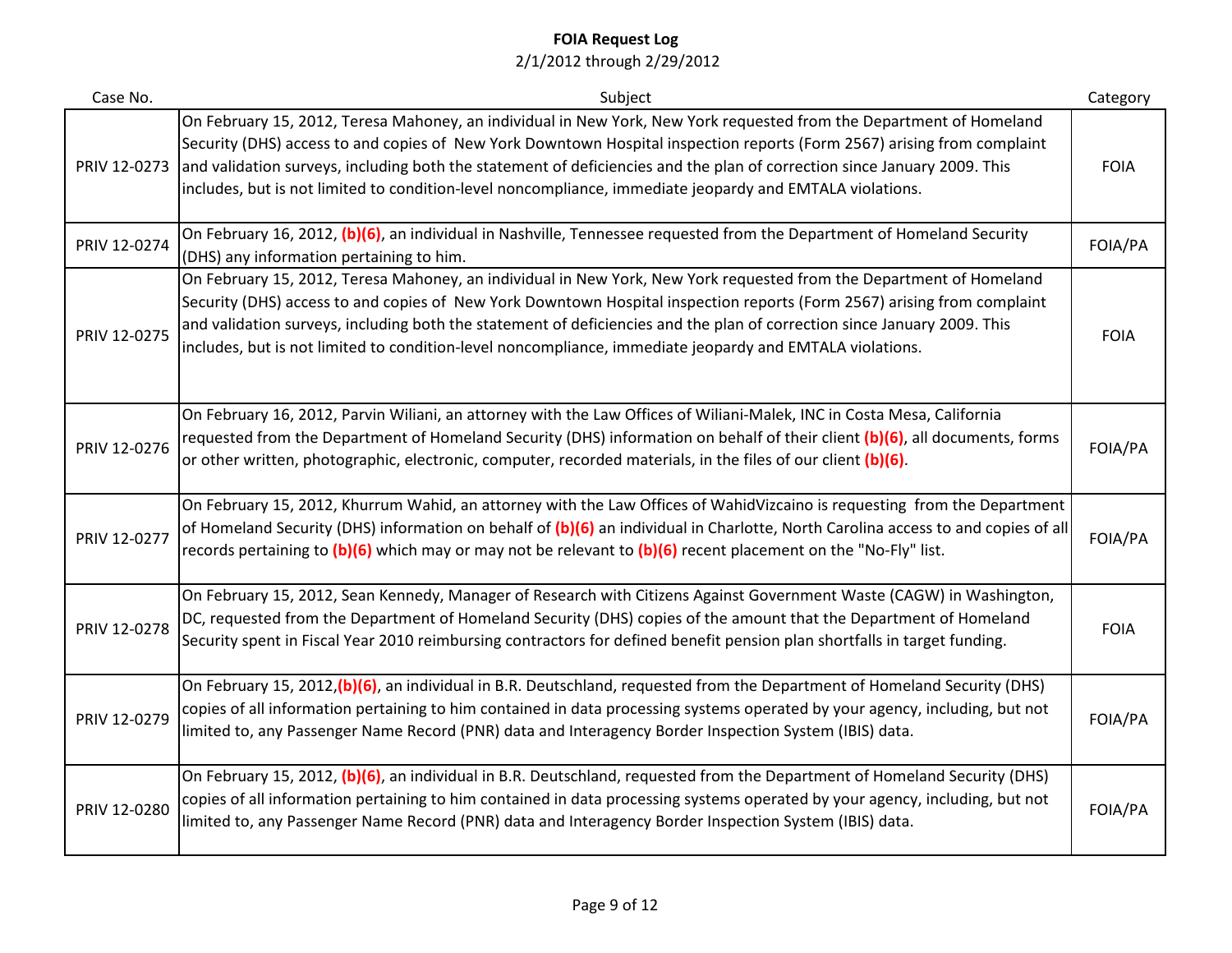| Case No.     | Subject                                                                                                                                                                                                                                                                                                                                                                                                                                          | Category    |
|--------------|--------------------------------------------------------------------------------------------------------------------------------------------------------------------------------------------------------------------------------------------------------------------------------------------------------------------------------------------------------------------------------------------------------------------------------------------------|-------------|
| PRIV 12-0281 | On February 15, 2012, Stephen Manning, an individual with Immigrant Law Group PC in Portland, Oregon is requesting from<br>the Department of Homeland Security (DHS) information on behalf of (b)(6) access to and copies of all records produced or<br>maintained by DHS regarding the above-mentioned subject of record. Also request any and all records including, but not<br>limited to memoranda, electronic records, and interview notes. | FOIA/PA     |
| PRIV 12-0282 | On February 15, 2012, (b)(6), an individual in B.R. Deutschland requested from the Department of Homeland Security copies of<br>all information pertaining to him contained in data processing systems operated by your agency, including, but not limited to,<br>any Passenger Name Record (PNR) data and Interagency Border Inspection System (IBIS) data.                                                                                     | FOIA/PA     |
| PRIV 12-0283 | On February 17, 2012, (b)(6), an individual requested from the Department of Homeland Security (DHS) any and all records<br>that the Department of Homeland Security possesses regarding him.                                                                                                                                                                                                                                                    | FOIA/PA     |
| PRIV 12-0284 | On February 17, 2012, (b)(6), an individual requested from the Department of Homeland Security (DHS) a complete copy of a<br>Workman's Comp Case (b)(6).                                                                                                                                                                                                                                                                                         | FOIA/PA     |
| PRIV 12-0285 | On February 21, 2012, Sarah Ryley, a reporter with The Daily in New York, New York, requested from the Department of<br>Homeland Security (DHS) emails, letters and other documentation addressed to or authored by DHS personnel containing the<br>words "Dahn Yoga" or "Dahn World" between 2009 and the date in which this request is filled.                                                                                                 | <b>FOIA</b> |
| PRIV 12-0286 | On February 23, 2012, James Diamond, an attorney with Levine Sherkin Boussidan in Toronto, Ontario, requested from the<br>Department of Homeland Security (DHS) any documents which describe or summarize the particulars of that evening<br>(February 13, 2012) with respect to the attempts by (b)(6) and (b)(6) to enter into the United States, and the reasons for their<br>denial of entry.                                                | FOIA/PA     |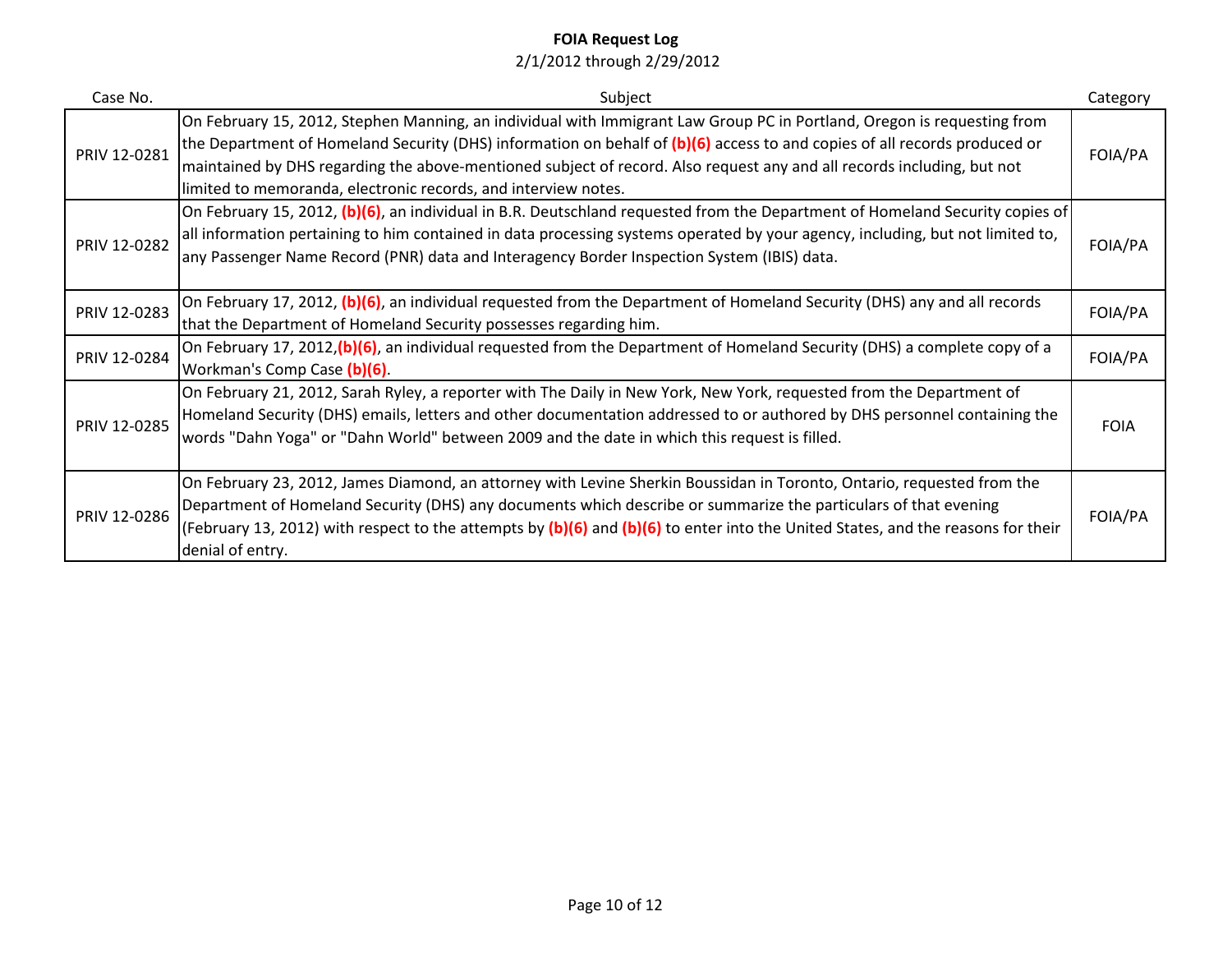| Case No. |  |
|----------|--|
|          |  |

| Case No.   | Subject                                                                                                                         | Category    |
|------------|---------------------------------------------------------------------------------------------------------------------------------|-------------|
|            | On February 23, 2012, Michael Kaufman, a Staff Attorney, with American Civil Liberties Union of Southern Califomia, in Los      |             |
|            | Angeles, California, requested from the Department of Homeland Security (DHS) any and all records, which were prepared,         |             |
|            | received, transmitted, collected and/or maintained by the Department of Homeland Security ("DHS"), Immigration and              |             |
|            | Customs Enforcement ("ICE")I United States Citizenship and Immigration Services ("USCIS") or Customs and Border Protection      |             |
|            | ("CBP") (collectively, "Agencies") relating to or concerning the following: 1) The Agencies' policies, procedures, manuals,     |             |
|            | memoranda, or other guidance (whether in written or electric form), issued or in effect from 2005 to present, concerning the    |             |
|            | Agencies' consideration and evaluation of requests for a fee waiver under 5 U.S.C. § 552(a)(4)(A)(iii) ("public interest" fee   |             |
|            | waiver) in connection with a FOIA request. 2) The Agencies' policies, procedures, manuals, memoranda, or other guidance         |             |
|            | (whether in written or electric form), issued or in effect from 2005 to present, concerning the Agencies' consideration and     |             |
|            | evaluation of requests for specific requestor classification under 5 U.S.C. § 552(a)(4)(A)(ii)(II) in connection with a FOIA    |             |
|            | request. 3) Any and all statistics since 2005 concerning: the number of requests for a "public interest" fee waiver received by |             |
|            | the Agencies; the number or percentage of fee waivers issued by Agencies; the number of administrative appeals taken by         |             |
|            | FOIA requestors who were denied fee waivers; the outcome of the administrative appeals; the number of lawsuits filed by         |             |
| IV 12-0287 | FOIA requestors challenging the denial of a fee waiver; and the outcome of the lawsuits. 4) Any and all statistics since 2005   | <b>FOIA</b> |
|            | concerning: the number of requests for specific requestor classification received by the Agencies; the number or percentage of  |             |
|            | coopitic requester eleccifications issued by Agoncias; the number of administrative anneals taken by FOIA requesters who were   |             |

| PRIV 12-0287 | Agencies' consideration and evaluation of requests for a fee waiver under 5 U.S.C. § 552(a)(4)(A)(iii) ("public interest" fee<br>waiver) in connection with a FOIA request. 2) The Agencies' policies, procedures, manuals, memoranda, or other guidance<br>(whether in written or electric form), issued or in effect from 2005 to present, concerning the Agencies' consideration and<br>evaluation of requests for specific requestor classification under 5 U.S.C. § 552(a)(4)(A)(ii)(II) in connection with a FOIA<br>request. 3) Any and all statistics since 2005 concerning: the number of requests for a "public interest" fee waiver received by<br>the Agencies; the number or percentage of fee waivers issued by Agencies; the number of administrative appeals taken by<br>FOIA requestors who were denied fee waivers; the outcome of the administrative appeals; the number of lawsuits filed by<br>FOIA requestors challenging the denial of a fee waiver; and the outcome of the lawsuits. 4) Any and all statistics since 2005<br>concerning: the number of requests for specific requestor classification received by the Agencies; the number or percentage of<br>specific requestor classifications issued by Agencies; the number of administrative appeals taken by FOIA requestors who were<br>denied specific requestor classification; the outcome of the administrative appeals; the number of lawsuits filed by FOIA<br>requestors challenging the denial of specific requestor classification; and the outcome of the lawsuits. 5) "Augmented" FOIA<br>logs concerning each FOIA request from 2005 to present on which a request for a fee waiver or specific requestor classification<br>was sought providing the following information: (a) the tracking ID assigned the request, (b) the date of the request, (c) the<br>identity of the requestor including name and organization name, (d) the city and state of the requestor, (e) a description of the<br>records requested, (f) whether a fee waiver or specific requestor classification or both were requested, (g) whether the fee<br>waiver was denied or granted, (h) the date of the fee waiver decision, (I) whether the specific requestor classification was<br>made or if denied the requestor classification assigned, j) the date of the requestor classification decision, (k) the amount of<br>any fees requested, and (I) the amount of any fees actually collected. 6) "Augmented" FOIA logs concerning each FOIA appeal<br>from 2005 to present on which a fee waiver or specific requestor classification was sought providing the following information:<br>(a) the original request tracking 10, (b) the appeal tracking ID, (c) the date of the appeal, (d) the identity of the requestor | <b>FOIA</b> |
|--------------|------------------------------------------------------------------------------------------------------------------------------------------------------------------------------------------------------------------------------------------------------------------------------------------------------------------------------------------------------------------------------------------------------------------------------------------------------------------------------------------------------------------------------------------------------------------------------------------------------------------------------------------------------------------------------------------------------------------------------------------------------------------------------------------------------------------------------------------------------------------------------------------------------------------------------------------------------------------------------------------------------------------------------------------------------------------------------------------------------------------------------------------------------------------------------------------------------------------------------------------------------------------------------------------------------------------------------------------------------------------------------------------------------------------------------------------------------------------------------------------------------------------------------------------------------------------------------------------------------------------------------------------------------------------------------------------------------------------------------------------------------------------------------------------------------------------------------------------------------------------------------------------------------------------------------------------------------------------------------------------------------------------------------------------------------------------------------------------------------------------------------------------------------------------------------------------------------------------------------------------------------------------------------------------------------------------------------------------------------------------------------------------------------------------------------------------------------------------------------------------------------------------------------------------------------------------------------------------------------------------------------------------------------------------------------------------------------------------------------------------------------------------------------------------------------|-------------|
| PRIV 12-0288 | On February 22, 2012, (b)(6), an individual in Summerville, South Carolina, requested from the Department of Homeland<br>Security (DHS) a copy of his clearance investigation.                                                                                                                                                                                                                                                                                                                                                                                                                                                                                                                                                                                                                                                                                                                                                                                                                                                                                                                                                                                                                                                                                                                                                                                                                                                                                                                                                                                                                                                                                                                                                                                                                                                                                                                                                                                                                                                                                                                                                                                                                                                                                                                                                                                                                                                                                                                                                                                                                                                                                                                                                                                                                       | FOIA/PA     |
| PRIV 12-0289 | On February 23, 2012, Roger Kadell, an individual, in Denver, Colorado, requested from the Department of Homeland Security<br>(DHS) to define "C".                                                                                                                                                                                                                                                                                                                                                                                                                                                                                                                                                                                                                                                                                                                                                                                                                                                                                                                                                                                                                                                                                                                                                                                                                                                                                                                                                                                                                                                                                                                                                                                                                                                                                                                                                                                                                                                                                                                                                                                                                                                                                                                                                                                                                                                                                                                                                                                                                                                                                                                                                                                                                                                   | <b>FOIA</b> |
| PRIV 12-0290 | On February 23, 2012, (b)(6), an individual, in Bremerton, Washington, requested from the Department of Homeland Security<br>(DHS) copies of any and all documents (electronic) bearing his name.                                                                                                                                                                                                                                                                                                                                                                                                                                                                                                                                                                                                                                                                                                                                                                                                                                                                                                                                                                                                                                                                                                                                                                                                                                                                                                                                                                                                                                                                                                                                                                                                                                                                                                                                                                                                                                                                                                                                                                                                                                                                                                                                                                                                                                                                                                                                                                                                                                                                                                                                                                                                    | FOIA/PA     |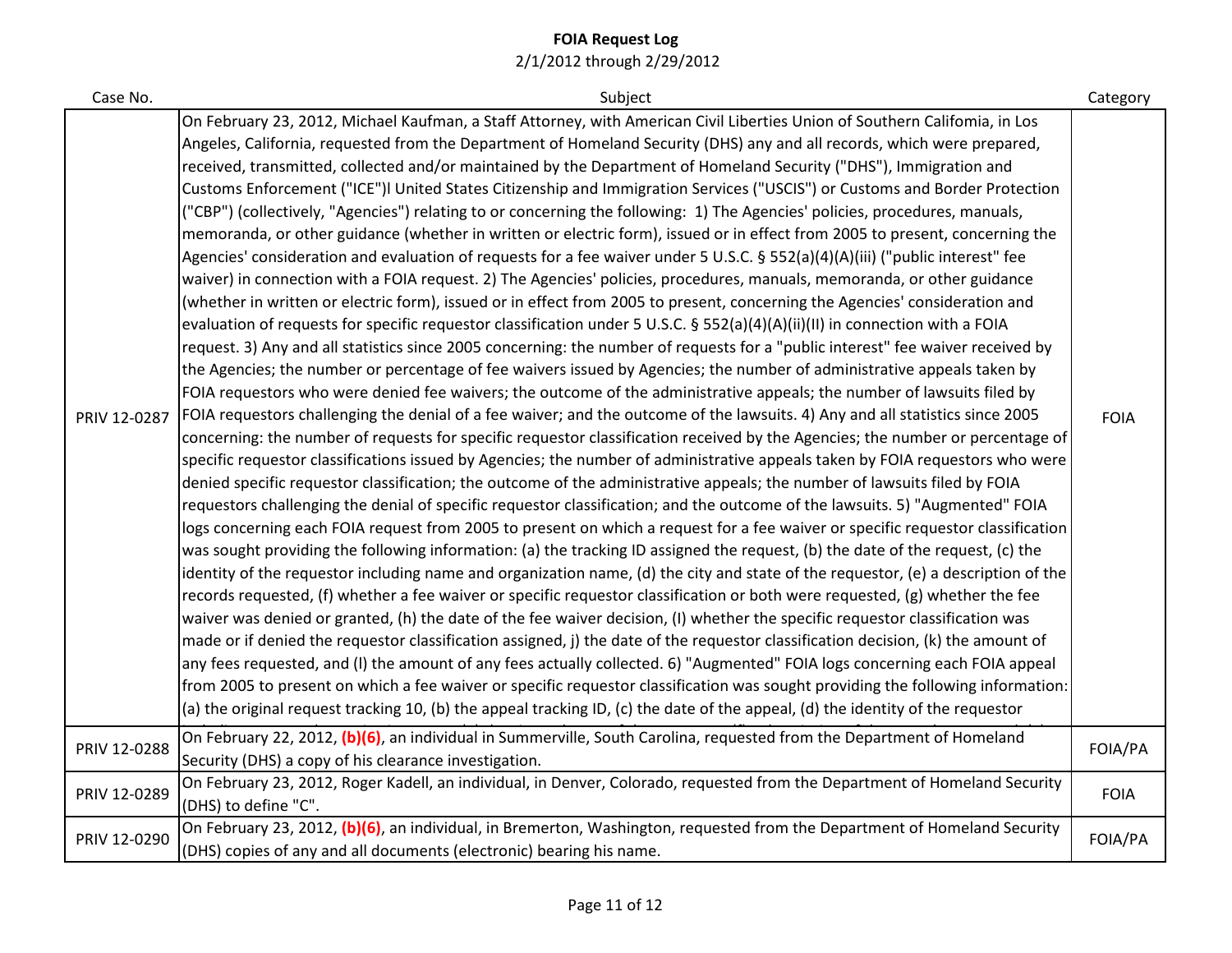| Case No.     | Subject                                                                                                                                                                                                                                                                                                                                                                                                                                                                                                                                                                                 | Category    |
|--------------|-----------------------------------------------------------------------------------------------------------------------------------------------------------------------------------------------------------------------------------------------------------------------------------------------------------------------------------------------------------------------------------------------------------------------------------------------------------------------------------------------------------------------------------------------------------------------------------------|-------------|
| PRIV 12-0291 | On February 23, 2012, Royal Embassy of Combodia in Washington, DC, requested from the Department of Homeland Security<br>(DHS) help in locating (b)(6) as requested.                                                                                                                                                                                                                                                                                                                                                                                                                    | FOIA/PA     |
| PRIV 12-0292 | On February 24, 2012, Omar T. Moharnmedi, Esq., with The Law Firm of Omar T. Mohammedi, LLC, in New York, New York,<br>requested from the Department of Homeland Security (DHS) information relating to the Department of Homeland Security's<br>("DHS") policies of forcing (b)(6) to undergo invasive, humiliating, and arbitrary security searches when he travels, and<br>constantly watching (b)(6) movements via law enforcement surveillance.                                                                                                                                    | FOIA/PA     |
| PRIV 12-0293 | On February 23, 2012, Rami Al-Kharabsheh, Consul, with The Embassy of the Hashemite Kingdom of Jordan, in Washington,<br>DC, requested from the Department of Homeland Security (DHS) assistance in locating a Jordanian citizen with a name of<br>(b)(6)                                                                                                                                                                                                                                                                                                                               | FOIA/PA     |
| PRIV 12-0294 | On February 27, 2012, (b)(6), requested from the Department of Homeland Security (DHS) all information pertaining to self.                                                                                                                                                                                                                                                                                                                                                                                                                                                              | FOIA/PA     |
| PRIV 12-0295 | On February 28, 2012, (b) (6), an individual from San Jose, California, requested from the Department of Homeland Security<br>(DHS) a copy of his personal file.                                                                                                                                                                                                                                                                                                                                                                                                                        | FOIA/PA     |
| PRIV 12-0296 | On February 29, 2012, (b)(6), requested from the Department of Homeland Security (DHS) all records about himself.                                                                                                                                                                                                                                                                                                                                                                                                                                                                       | FOIA/PA     |
| PRIV 12-0297 | On February 29, 2012, Khaliah Barnes and Ginger McCall, with Electronic Privacy Information Center (Epic), in Washington, DC,<br>requested from the Department of Homeland Security (DHS) agency records concerning the January 18, 2012 White House<br>Conference on Domestic Terrorism ("White House Conference") in which the DHS, the Federal Bureau of Investigation ("FBI'),<br>and the National Counterterrorism Center ("'NCTC") discussed their analysis of domestic terrorism incidents.                                                                                      | <b>FOIA</b> |
| PRIV 12-0298 | On February 29, 2012, Jordy Yager, a Reporter with The Hill, in Washington, DC, requested from the Department of Homeland<br>Security (DHS) copies of the following documents or, if there is a large number, be permitted to inspect the following<br>documents: A complete log of all travel undertaken by Department of Homeland Security Secretary Janet Napolitano from<br>March 24, 2011 through January 24,2012. And a complete log of all travel undertaken by Department of Homeland Security<br>Deputy Secretary Jane Holl Lute from March 24, 2011 through January 24, 2012. | <b>FOIA</b> |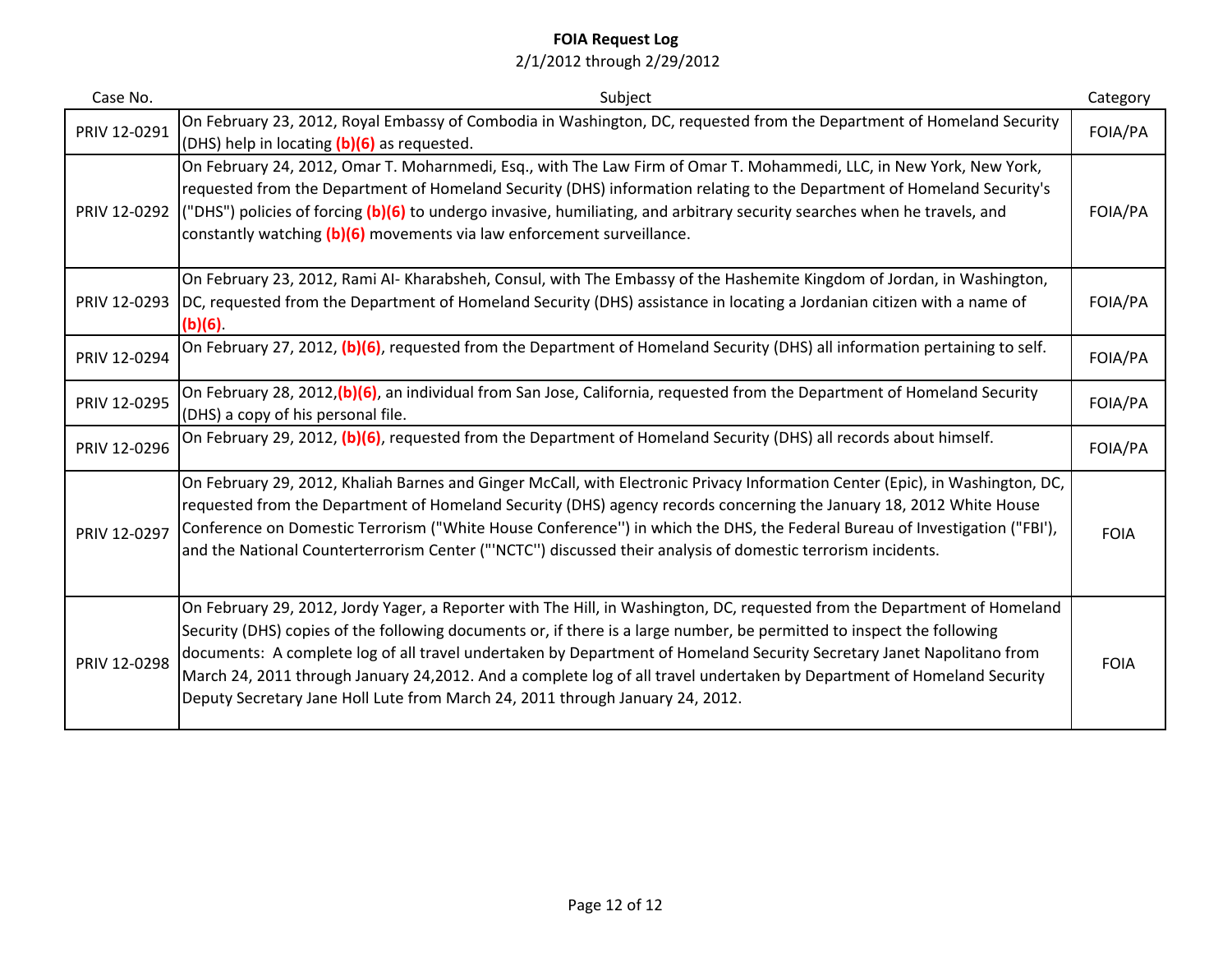| Case No.     | Subject                                                                                                                                                                                                                                                                                                                                                                                                                                                                                                                                                                                                                                                                                                                                                                                                                                                                                                                                                                                                                                                                                                                                                                                                                                                                                                | Category    |
|--------------|--------------------------------------------------------------------------------------------------------------------------------------------------------------------------------------------------------------------------------------------------------------------------------------------------------------------------------------------------------------------------------------------------------------------------------------------------------------------------------------------------------------------------------------------------------------------------------------------------------------------------------------------------------------------------------------------------------------------------------------------------------------------------------------------------------------------------------------------------------------------------------------------------------------------------------------------------------------------------------------------------------------------------------------------------------------------------------------------------------------------------------------------------------------------------------------------------------------------------------------------------------------------------------------------------------|-------------|
| PRIV 12-0299 | On March 2, 2012, (b)(6), an individual, in Las Vegas, Nevada, requested from the Department of Homeland Security (DHS) all<br>information about himself, $(b)(6)$ ; also he would like any information about investigations including the use of Cointelpro<br>tactics used against him.                                                                                                                                                                                                                                                                                                                                                                                                                                                                                                                                                                                                                                                                                                                                                                                                                                                                                                                                                                                                              | FOIA/PA     |
| PRIV 12-0300 | On March 3, 2012, (b)(6), an individual, in Vienna, Virginia, requested from the Department of Homeland Security (DHS) all<br>records pertaining to the revocation of his public trust access and removal from the CSC contract, with U.S. Citizenship and<br>Immigration Services including all records regarding his background investigation.                                                                                                                                                                                                                                                                                                                                                                                                                                                                                                                                                                                                                                                                                                                                                                                                                                                                                                                                                       | FOIA/PA     |
| PRIV 12-0301 | On March 5, 2012, Claire Navarro, with The National Security Archive, in Washington, D.C., requested from the Department of<br>Homeland Security (DHS) all records including, but not limited to, talking points, agendas, memos, transcripts, cables, audio<br>recordings, information reports, etc. regarding the Western Hemisphere Counterdrug Strategy, which was created by an<br>interagency team convened by the Office of National Drug Control Policy (ONDCP), for period January 2011 until the present.                                                                                                                                                                                                                                                                                                                                                                                                                                                                                                                                                                                                                                                                                                                                                                                    | <b>FOIA</b> |
| PRIV 12-0302 | On March 6, 2012, Laura Perkins and Emily Willard, with The National Security Archive, in Washington, D.C., requested from<br>the Department of Homeland Security (DHS) all documents created or used in preparation for, or as a result of, the February<br>27, 2012 meeting between Homeland Security Secretary Janet Napolitano and Mexican representatives in Mexico City. Ms.<br>Napolitano traveled to Mexico along with U.S. Customs and Border Protection Acting Commissioner David Aguilar, U.S.<br>Immigration and Customs Enforcement Director John Morton and Department of Homeland Security Assistant Secretary for<br>International Affairs Alan Bersin before continuing on to Guatemala, El Salvador, Costa Rica. and Panama. In Muico Napolitano<br>met with Secretary of Finance and Public Credit Jose Antonio Meade and Secretary of Governance Alejandro Po ire, with<br>whom she held a press conference. As a result of what was released in the press conference, documents should reflect the<br>following issues: -enhancing information sharing; the Merida Initiative; the agreements signed; the joint statements released;<br>human trafficking; terrorism and transnational crime; illegal immigrant repatriation; the connection between terrorists and the<br>Zetas. | <b>FOIA</b> |
| PRIV 12-0303 | On March 6, 2012, Claire Navarro, with The National Security Archive, in Washington, D.C., requested from the Department of<br>Homeland Security (DHS) all documents including, but not limited to, cables, memos, talking points, budget breakdowns,<br>transcripts, information reports, intelligence reports, etc. discussing and/or detailing the bi-lateral implementation plan for the<br>four pillars of the extended Merida Imitative, known as "Beyond Merida" and/or "Merdia 2.0"; to include all responsive<br>documents for August 2009 until the present. The four pillars of "Beyond Merida" include: (1) disrupting the operational<br>capacity of organized crime; (2) institutionalizing the rule of the law in Mexico; (3) creating a 21st century border; and (4)<br>building strong and resilient communities.                                                                                                                                                                                                                                                                                                                                                                                                                                                                     | <b>FOIA</b> |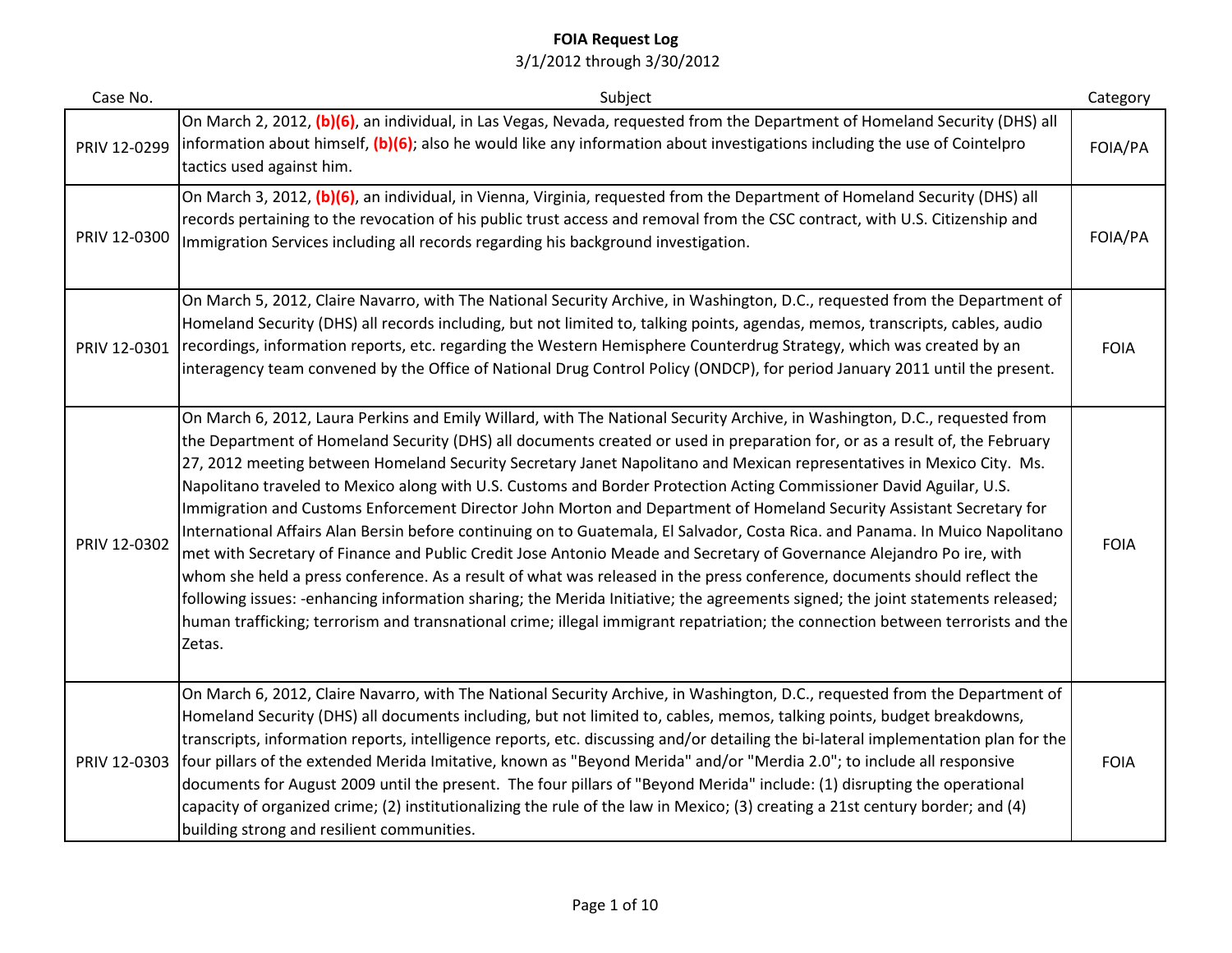| Case No.     | Subject                                                                                                                                                                                                                                                                                                                                                                                                                                                                                                                                                                                                                                                                                                                                                                                                                                                                                                                                                                                                                                                      | Category    |
|--------------|--------------------------------------------------------------------------------------------------------------------------------------------------------------------------------------------------------------------------------------------------------------------------------------------------------------------------------------------------------------------------------------------------------------------------------------------------------------------------------------------------------------------------------------------------------------------------------------------------------------------------------------------------------------------------------------------------------------------------------------------------------------------------------------------------------------------------------------------------------------------------------------------------------------------------------------------------------------------------------------------------------------------------------------------------------------|-------------|
| PRIV 12-0304 | On March 6, 2012, Laura Perkins and Kate Doyle, with The National Security Archive, in Washington, D.C., requested from the<br>Department of Homeland Security (DHS) Mandatory Declassification Review of the following Department of State document<br>referenced in the DOS December 7, 2011 Daily Press Briefing:<br>The "aviation security agreement" signed by Homeland Security Secretary Janet Napolitano and "Guatemalan<br>officials," which may have included Guatemalan President Otto Perez Molina, Foreign Minister Harold<br>Caba1leros, Minister of Defense General Ulysses Anzueto, Minister of Government Mauricio Lopez Bonilla, and<br>National Security Advisor Ricardo Bustamante. The agreement was signed on February 27, 2012 in Guatemala<br>City, and, according to a Department of Homeland Security press release (Attachment 1), "will strengthen the<br>ability of both nations to combat transnational crime and other threats through enhanced information sharing<br>while facilitating travel and international commerce." | <b>FOIA</b> |
| PRIV 12-0305 | On March 7, 2012, Stephanie Nielsen, a researcher, requested from the Department of Homeland Security (DHS) a log of all<br>Freedom of Information Act ("FOIA") requests submitted to DHS concerning Sen. Debbie (Deborah) Stabenow of Michigan<br>since January 1, 2001. Any correspondence from or on behalf of Sen. Debbie (Deborah) Stabenow of Michigan since January 1,<br>2001.                                                                                                                                                                                                                                                                                                                                                                                                                                                                                                                                                                                                                                                                       | <b>FOIA</b> |
| PRIV 12-0306 | On March 8, 2012, (b)(6), an individual in Bristol, Tennessee, requested from the Department of Homeland Security (DHS) all<br>records pertaining to him.                                                                                                                                                                                                                                                                                                                                                                                                                                                                                                                                                                                                                                                                                                                                                                                                                                                                                                    | FOIA/PA     |
| PRIV 12-0307 | On March 8, 2012, (b)(6), an individual in Camp Hill, Pennsylvania requested from the Department of Homeland Security (DHS)<br>a copy of any records or information about him maintained at DHS. In addition, requester seeks any records or information<br>about the website "intelligencelaw.com" maintained at DHS.                                                                                                                                                                                                                                                                                                                                                                                                                                                                                                                                                                                                                                                                                                                                       | FOIA/PA     |
| PRIV 12-0308 | On March 8, 2012, (b)(6), an individual in Broomfield, Colorado requested from the Department of Homeland Security any and<br>all information or files pertaining to him.                                                                                                                                                                                                                                                                                                                                                                                                                                                                                                                                                                                                                                                                                                                                                                                                                                                                                    | FOIA/PA     |
| PRIV 12-0309 | On March 8, 2012, Erik Houser, an individual with the Democratic Senatorial Campaign Committee in Washington, DC,<br>requested from the Department of Homeland Security (DHS) access to the following public records from all offices within the<br>Department of Homeland Security: Any correspondence, including electronic, to DHS from or on behalf of former Senator<br>George Lemieux (September 2009-January2 011); and any correspondence, including electronic, to DHS from or on behalf of<br>George LeMieux, in his former capacity as a Chief of Staff to Florida Governor Charlie Crist (January 2007-January 2008).                                                                                                                                                                                                                                                                                                                                                                                                                            | <b>FOIA</b> |
| PRIV 12-0310 | On March 8, 2012, Claire Navarro, with The National Security Archives in Washington, DC requested from the Department of<br>Homeland Security (DHS) all document including, but not limited to, cables, talking points, memorandums, no. es, air grams,<br>transcripts, information reports, intelligence reports, etc. regarding the benchmarks and indicators established for the<br>evaluation of the success of "Beyond Merida" Initiative from August 2009 until the present.                                                                                                                                                                                                                                                                                                                                                                                                                                                                                                                                                                           | <b>FOIA</b> |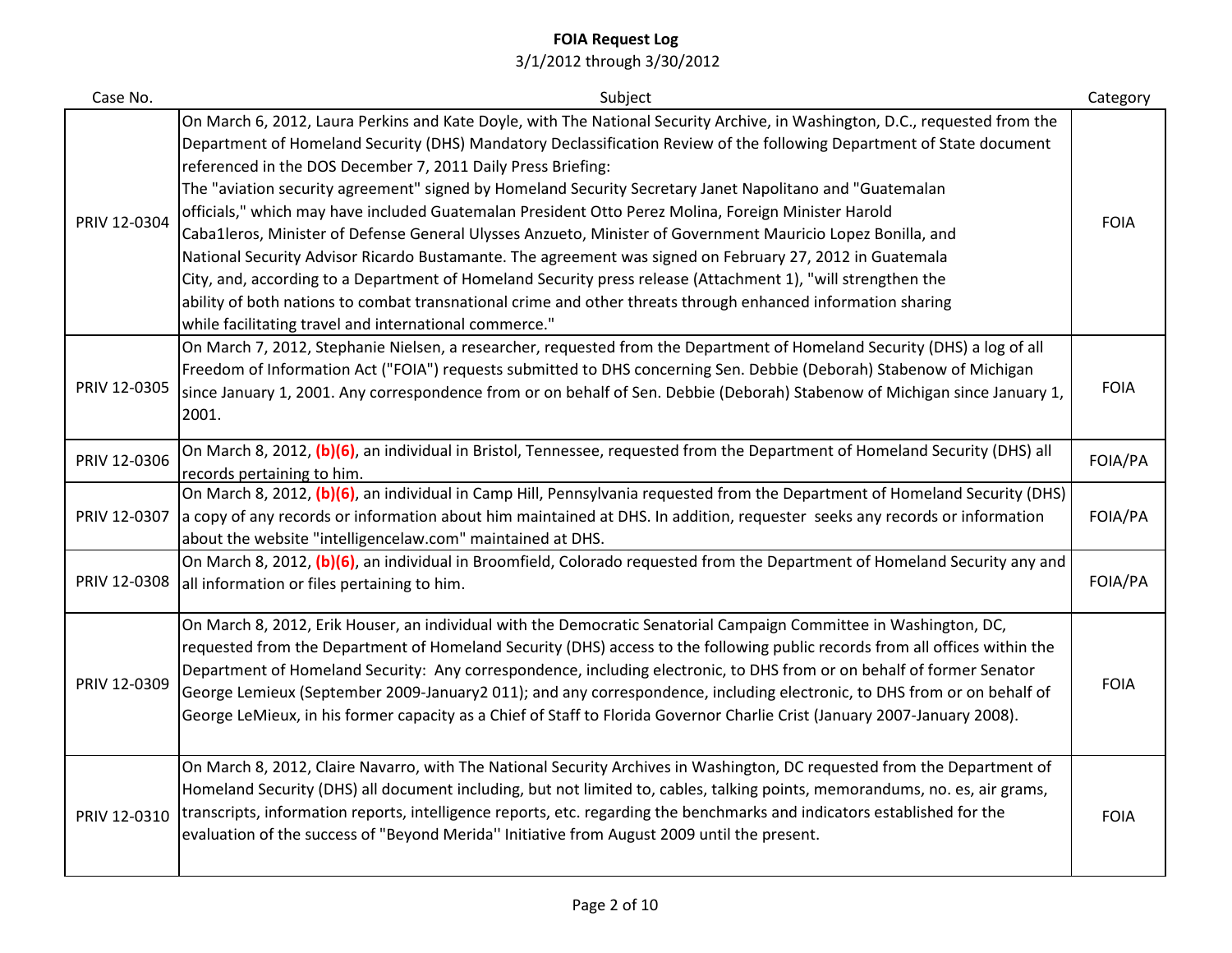| Case No.     | Subject                                                                                                                                                                                                                                                                                                                                                                                                                                                                                                                                                                                                                                                                                                                                                                                                                                                                                                                                                                                                                                                                                                                                                                       | Category    |
|--------------|-------------------------------------------------------------------------------------------------------------------------------------------------------------------------------------------------------------------------------------------------------------------------------------------------------------------------------------------------------------------------------------------------------------------------------------------------------------------------------------------------------------------------------------------------------------------------------------------------------------------------------------------------------------------------------------------------------------------------------------------------------------------------------------------------------------------------------------------------------------------------------------------------------------------------------------------------------------------------------------------------------------------------------------------------------------------------------------------------------------------------------------------------------------------------------|-------------|
| PRIV 12-0311 | On March 8, 2012, Emily Willard, with The National Security Archives in Washington, DC requested from the Department of<br>Homeland Security (DHS) all documents including, but not limited to, information reports, intelligence, reports, tables, charts,<br>budget notes, cables, etc. regarding tracking the evaluation of implementation, and the further breakdown of the aid<br>provided through each of the accounts (i.e. INCLE, FMF, ESF*) or the fiscal years listed. • FY 2012: \$248.5 million in JNCLE; \$8<br>million in FMF; and \$33.3 million in ESF.;<br> ● FY 2011: \$292 million in INGLE. \$8 million in FMF. and \$10 million in ESF.; ● FY 2010: \$190 million in INCLE (P.L. 111-117);<br>\$175 million in INCLE (Supp. P.L. 111-212); \$5.3 million in FMF (P.L. 11 1-117): and \$15 million in ESF (P.L. 111-117).; • FY<br>2009: \$4.80 million in INCLE (P.L 110-252): \$246 million in INCLE (PL. 111-8): \$160 million in INCLE (Supp. P.L 111-32), \$32<br>million in FMF, \$260 million in FMF (P.L. 111-32), and \$15 million in ESF (P.L. 111-8).<br>. FY 2008: \$215.5 million in INCLE, \$116.5 million in FMF; and \$20 million in ESF. | <b>FOIA</b> |
| PRIV 12-0312 | On March 9, 2012, Will Campbell, an individual in Ottawa, Ontario requested from the Department of Homeland Security<br>(DHS) all documents, including but not limited to incident reports, relating in whole or in part to "Occupy Toronto" protests in<br>Toronto, Ontario, Canada.                                                                                                                                                                                                                                                                                                                                                                                                                                                                                                                                                                                                                                                                                                                                                                                                                                                                                         | <b>FOIA</b> |
| PRIV 12-0313 | On March 9, 2012, Roger Tansey, a deputy public defender in Indio, California requested from the Department of Homeland<br>Security (DHS) any documents, (broadly defined), evidencing any contacts between DHS and the City of Palm Desert,<br>California, (including but not limited to its police department, the mayor, city council or<br>employees) from September, 2011 through November 30, 2011 concerning the Occupy Wall Street movement.                                                                                                                                                                                                                                                                                                                                                                                                                                                                                                                                                                                                                                                                                                                          | <b>FOIA</b> |
| PRIV 12-0314 | On March 9, 2012, Amy Woodward, a researcher with news media in Denver, Colorado requested from the Department of<br>Homeland Security (DHS) access to and copies of emails for the week of February 127, 2012 through March 2, 2012 for (b)(6).<br>The requested emails should mention anything pertaining to $(b)(6)$ , emails with(b)(6) and/or any emails with an employee,<br>associate, intern or board member involved with $(b)(6)$ and/or any emails with $(b)(6)$ and anyone from the Department of<br>Energy's loan program.                                                                                                                                                                                                                                                                                                                                                                                                                                                                                                                                                                                                                                       | FOIA/PA     |
| PRIV 12-0315 | On March 9, 2012, (b)(6), an individual in Astoria, NY, requested from the Department of Homeland Security (DHS) all records<br>pertaining to her.                                                                                                                                                                                                                                                                                                                                                                                                                                                                                                                                                                                                                                                                                                                                                                                                                                                                                                                                                                                                                            | FOIA/PA     |
| PRIV 12-0316 | On March 9, 2012 Pervin Wiliani-Malek, Esq. an individual with the Law offices of WILIANI-MALEK, INC. in Costa Mesa,<br>California, on behalf of its client, (b)(6), requested from the Department of Homeland Security (DHS) all documents, forms or<br>other written, photographic, electronic, computer, recorded materials, in the files of his client.                                                                                                                                                                                                                                                                                                                                                                                                                                                                                                                                                                                                                                                                                                                                                                                                                   | FOIA/PA     |
| PRIV 12-0317 | On March 12, 2012, (b)(6), an attorney with IntelligenceLaw.com, in Camp Hill, Pennsylvania, requested from the Department<br>of Homeland Security (DHS) records pertaining to him and any information maintained by DHS relating to the website<br>intelligencelaw.com                                                                                                                                                                                                                                                                                                                                                                                                                                                                                                                                                                                                                                                                                                                                                                                                                                                                                                       | FOIA/PA     |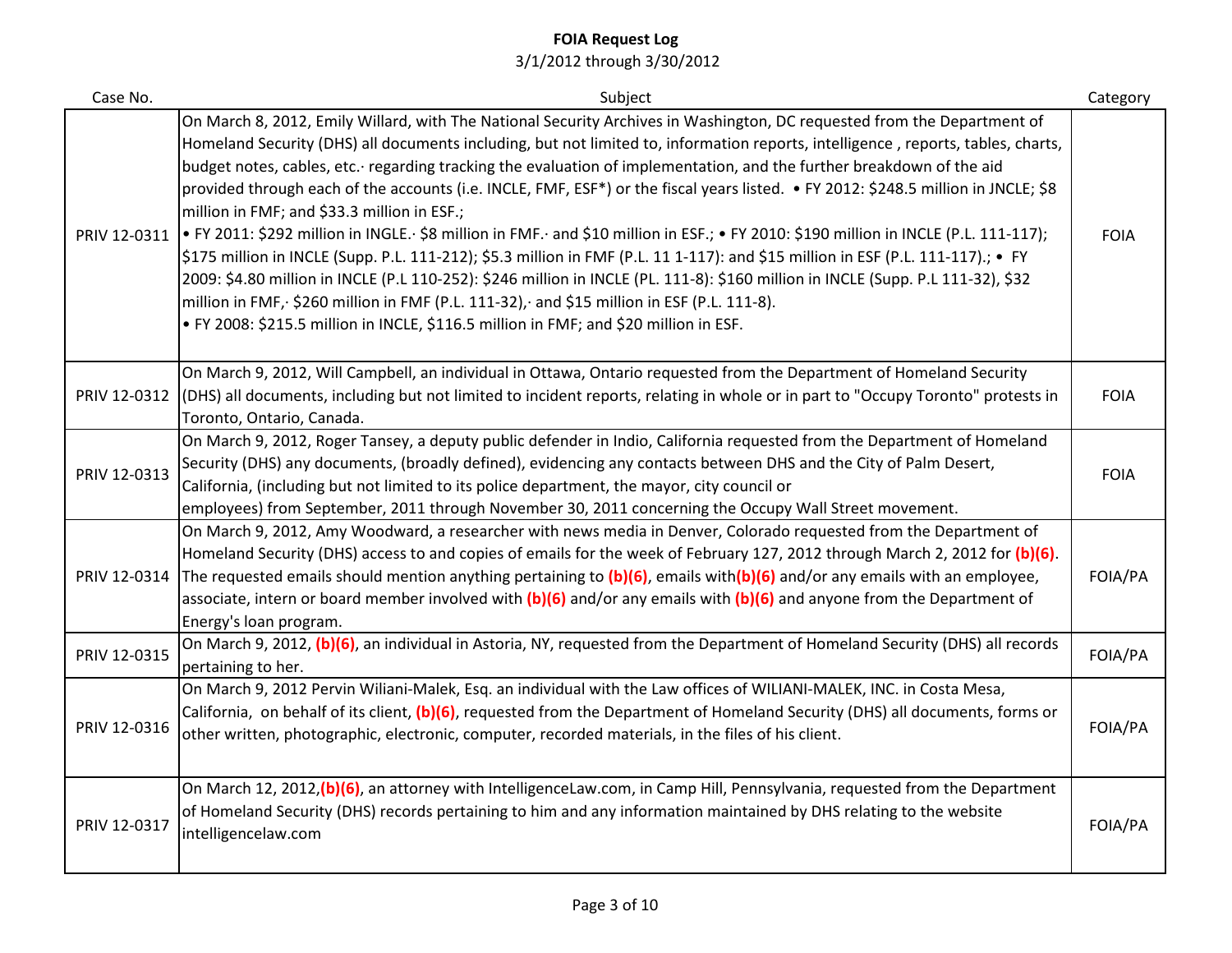| Case No.     | Subject                                                                                                                                                                                                                                                                                                                                                                                                                                                                                                                                                                                                                                                                                                                  | Category    |
|--------------|--------------------------------------------------------------------------------------------------------------------------------------------------------------------------------------------------------------------------------------------------------------------------------------------------------------------------------------------------------------------------------------------------------------------------------------------------------------------------------------------------------------------------------------------------------------------------------------------------------------------------------------------------------------------------------------------------------------------------|-------------|
| PRIV 12-0318 | On March 13, 2012, Brad Doris, a Director with Department of Army in FORT GEORGE G. MEADE, MARYLAND, requested from<br>the Department of Homeland Security (DHS) information on (b)(6).                                                                                                                                                                                                                                                                                                                                                                                                                                                                                                                                  | FOIA/PA     |
| PRIV 12-0319 | Ronald Reagan Library is requesting a mandatory declassification review of records from the Presidential record holdings.                                                                                                                                                                                                                                                                                                                                                                                                                                                                                                                                                                                                | <b>FOIA</b> |
| PRIV 12-0320 | On March 13, 2012, Sarah Haldeman, with George W. Bush Presidential Library, in Lewisville, Texas, requested from the<br>Department of Homeland Security (DHS) case file (b)(6).                                                                                                                                                                                                                                                                                                                                                                                                                                                                                                                                         | FOIA/PA     |
| PRIV 12-0321 | On March 13, 2012, Arturo S. Suarez-Silverio, an Archivist with the Law Offices of Arturo S. Suarez-Silverio, LLC, in Newark,<br>New Jersey, requested from the Department of Homeland Security (DHS) copies of all records pertaining to (b)(6).                                                                                                                                                                                                                                                                                                                                                                                                                                                                        | FOIA/PA     |
| PRIV 12-0322 | On March 13, 2012, Gregory T. White, an individual in Dagsboro, Delaware, requested from the Department of Homeland<br>Security (DHS) copies of agency records consisting of communications received by the DHS Security from the Office of the Vice<br>President, with the date on the agency records between the dates of January 10 through January 20, 2009, inclusive, which<br>contain the name of, or relate to, his deceased son, Lance Corporal Russell P.<br>White, USMC, who died at Bagram Airfield, Afghanistan, on June 20, 2004.                                                                                                                                                                          | <b>FOIA</b> |
| PRIV 12-0323 | On March 13, 2012, the Department of State (DOS) referred to the Department of Homeland Security (DHS) documents<br>responsive to a request from Cori Crider, an attorney with Reprieve in London, United Kingdom, seeking records relating to the<br>following: 1)(b)(6) abduction from the streets of Sana'a, Yemen on January 26, 2010; 2) U.S. agencies' involvement in that<br>disappearance; 3) U.S. agencies' interrogation of (b)(6) in incommunicado detention in Yemen, at a time when he was<br>suffering torture and/or cruel, inhuman, and degrading treatment (CIDT); 4) The wider pattern of U.S.-sponsored sweeps and<br>proxy detention in Yemen from January 2010, of which (b)(6) seizure is a part." | FOIA/PA     |
| PRIV 12-0324 | On March 13, 2012, (b)(6), an individual in Terre Haute, Indiana, requested from the Department of Homeland Security (DHS)<br>answers to the following questions: 1. Is number 0150167 a number assigned to him. 2. If so, how do he get it removed.                                                                                                                                                                                                                                                                                                                                                                                                                                                                     | FOIA/PA     |
| PRIV 12-0325 | On March 14, 2012, George Ciccariello-Maher, an Assistant Professor, at Drexel University in Philadelphia, Pennsylvania,<br>requested from the Department of Homeland Security (DHS) records related to the following names of political organizations:<br>Advance the Struggle; Black Orchid Collective; Bring the Ruckus; Democracy Insurgent; Gathering Forces; Hella 503; Raider<br>Nation Collective; Repeal Coalition; Unity and Struggle.                                                                                                                                                                                                                                                                         | <b>FOIA</b> |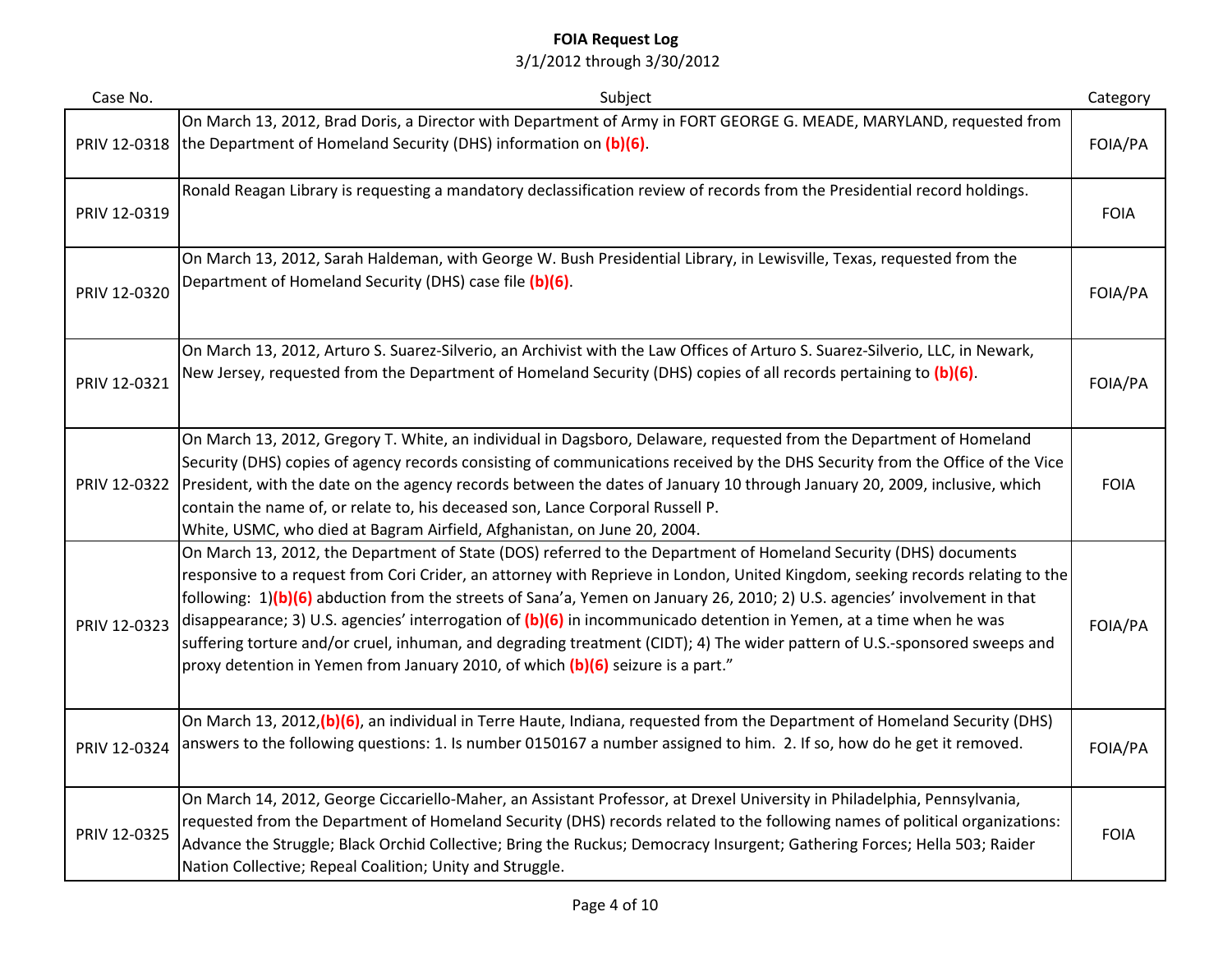| Case No.     | Subject                                                                                                                                                                                                                                                                                                                                                                                                                                                                                                                                                                                                                                                                                                                                                                                                                                                                                                                                                                                                                                                                                                                                                                                                                                                                                                                                                                                                                                                                                                                                                                                                                                                        | Category    |
|--------------|----------------------------------------------------------------------------------------------------------------------------------------------------------------------------------------------------------------------------------------------------------------------------------------------------------------------------------------------------------------------------------------------------------------------------------------------------------------------------------------------------------------------------------------------------------------------------------------------------------------------------------------------------------------------------------------------------------------------------------------------------------------------------------------------------------------------------------------------------------------------------------------------------------------------------------------------------------------------------------------------------------------------------------------------------------------------------------------------------------------------------------------------------------------------------------------------------------------------------------------------------------------------------------------------------------------------------------------------------------------------------------------------------------------------------------------------------------------------------------------------------------------------------------------------------------------------------------------------------------------------------------------------------------------|-------------|
| PRIV 12-0326 | On March 14, 2012, Rich Jones, with MuckRock News, in Boston, Massachusetts, requested from the Department of Homeland<br>Security (DHS) the following records: All responsive documents, memos and purchase orders mentioning aerostats,<br>particularly aerostats used for surveillance purposes.                                                                                                                                                                                                                                                                                                                                                                                                                                                                                                                                                                                                                                                                                                                                                                                                                                                                                                                                                                                                                                                                                                                                                                                                                                                                                                                                                            | <b>FOIA</b> |
| PRIV 12-0327 | On March 14, 2012, Kristen Rasmussen, a staff writer with The News Media & the Law the quarterly magazine of The<br>Reporters Committee For Freedom of The Press, in Arlington, Virginia, requested from the Department of Homeland Security<br>(DHS) records related to the U.S. Department of Justice's (DOJ) investigation of the Internet domain site Dajazl.com,<br>specifically seeking the following records: 1) all records, including communications, related to the government's notification to<br>the owner of the seized property of such seizure and any and all information provided to him about the opportunity to<br>challenge the judge's determination through a petition or to demand return of the property through a letter to U.S.<br>Immigration and Customs Enforcement ("ICE"), the law enforcement agency that seized it; 2) all records, including but not<br>limited to communications between Andrew Bridges, a Fenwick & West LLP attorney representing the owner of Dajazl.com,<br>and Assistant U.S. Attorney Steven R. Welk, chief of the Asset Forfeiture Section of the U.S. Attorney's Office in Los Angeles,<br>related to the government's forfeiture action(s) against the domain site, including its notice of intent to file a forfeiture<br>action(s) and requests for extensions of time in those action(s); 3) all records, including communications, related to the public<br>docketing, if any, of this investigation and subsequent forfeiture action(s); and 4) all records, including communications,<br>related to the Justice Department's decision to abandon the forfeiture action(s) in December 2011. | <b>FOIA</b> |
| PRIV 12-0328 | On March 14, 2012, Julia Angwin, editor with The Wall Street Journal in New York, New York, requested from the Department<br>of Homeland Security (DHS) records concerning proposed changes to the unclassified "Memorandum of Agreement between<br>the Attorney General and Director of National Intelligence on Guidelines for Access, Retention, Use and Dissemination by the<br>National Counterterrorism Center of Terrorism Information Contained Within Datasets Identified as Including Non-Terrorism<br>Information and Information Pertaining Exclusively to Domestic Terrorism," which took effect Nov. 4, 2008, specifically seeking<br>the following records: 1) related to the proposed changes to the memorandum; 2) related to legal justifications for changes to<br>the memorandum; 3) briefing Congress or government agencies about changes to the memorandum; and 4) related to effects<br>that proposed changes might have on other Department of Homeland Security systems, including the Advanced Passenger<br>Information System (APIS).                                                                                                                                                                                                                                                                                                                                                                                                                                                                                                                                                                                              | <b>FOIA</b> |
| PRIV 12-0329 | On March 16, 2012, James Carroll, a reporter with The Louisville Courier-Journal in Washington, DC, requested from the<br>Department of Homeland Security (DHS) copies of all logs and recording correspondence to and from members of Congress<br>from Kentucky and certain members of Congress from Indiana to the U.S. Department of Homeland Security and its various<br>agency components regarding congressional support for specific projects and programs covering the time period from January<br>1, 2010 through March 16, 2012.                                                                                                                                                                                                                                                                                                                                                                                                                                                                                                                                                                                                                                                                                                                                                                                                                                                                                                                                                                                                                                                                                                                     | <b>FOIA</b> |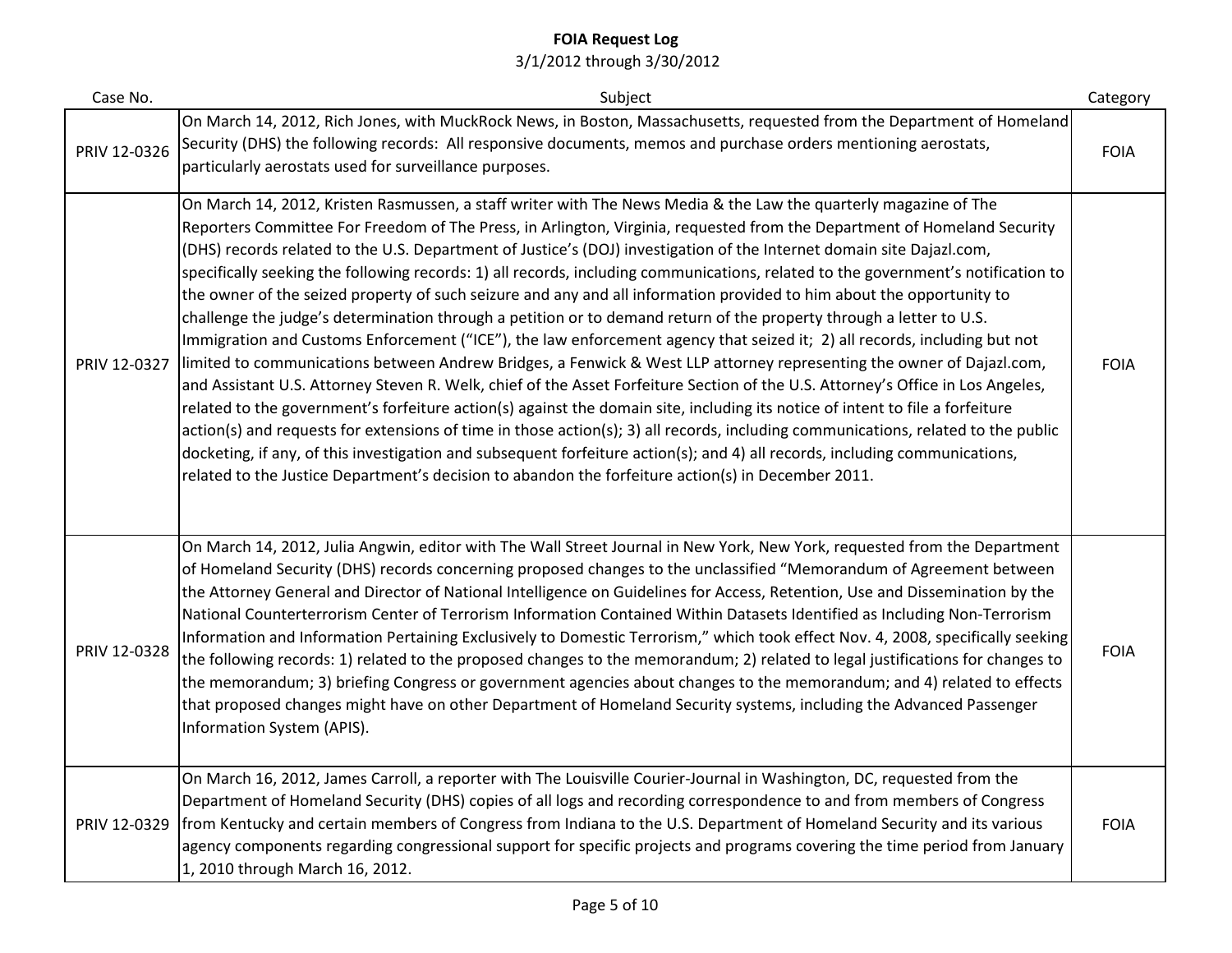| Case No.     | Subject                                                                                                                                                                                                                                                                                                                                                                                                                                                                                                                                                                                                                                                                                                                                                                                                                                                                                                                                                                                                                                                                                                                        | Category    |
|--------------|--------------------------------------------------------------------------------------------------------------------------------------------------------------------------------------------------------------------------------------------------------------------------------------------------------------------------------------------------------------------------------------------------------------------------------------------------------------------------------------------------------------------------------------------------------------------------------------------------------------------------------------------------------------------------------------------------------------------------------------------------------------------------------------------------------------------------------------------------------------------------------------------------------------------------------------------------------------------------------------------------------------------------------------------------------------------------------------------------------------------------------|-------------|
| PRIV 12-0330 | On March 20, 2012, (b)(6), an individual in Galveston, Texas, requested from the Department of Homeland Security (DHS)<br>copies of all information regarding his name and or alias, also a copy of his contract from the Secret Service in 2001.                                                                                                                                                                                                                                                                                                                                                                                                                                                                                                                                                                                                                                                                                                                                                                                                                                                                              | FOIA/PA     |
| PRIV 12-0331 | On March 23, 2012, (b)(6), an individual from Florence, Arizona, requested from the Department of Homeland Security (DHS)<br>all active criminal investigation files maintained by the DHS pertaining to him including the following records: 1) attempts to<br>kill FBI Agents; 2) multiple homicide files; 3) manufacturing high explosives; 4) manufacturing dangerous/illicit drugs; 5) illegal<br>modifications of assault weapons; 6) illegal trafficking/distributions of firearms; 7) Aryan Brotherhood Prison Gang activities; 8)<br>operating ties to Mexican mafia; 9) domestic terrorist watch list file; 10) TSA "No Fly" List Registration file; 11) US Customs and<br>Border Protection "Point of Entry" Watch List file; 12) education/college monitoring; 13) Patriot Act; 14) Federal, National<br>Security Threat Assessment File (restricted); and 15) Joint Federal Task Force "Active" surveillance files (restricted).                                                                                                                                                                                  | FOIA/PA     |
| PRIV 12-0332 | On March 20, 2012, (b)(6), an individual from National City, California, requested from the Department of Homeland Security<br>(DHS) records pertaining to her in systems of records maintained by CBP and DHS including an accounting of all disclosures of<br>any portion of those records and corrections of those records by expungement of illegally collected records from the<br>Automated Targeting System (ATS, DHS/CBP-006), Advance Passenger Information System (APIS, DHS/CBP-005), Border<br>Crossing Information System (BCIS, DHS/CBP-007), U.S. Customs and Border Protection TECS (DHS/CBP-011), Non-Federal Data<br>System (NEDS, DHS/CBP-008) and DHS Use of the Terrorist Screening Database (TSDB) System of Records (DHS/ALL-030).                                                                                                                                                                                                                                                                                                                                                                      | FOIA/PA     |
| PRIV 12-0333 | On March 21, 2012, Justin McCarthy, a researcher with Judicial Watch in Washington, DC, requested from the Department of<br>Homeland Security (DHS) the travel calendar for the Secretary of Homeland Security, Janet Napolitano, from January 1, 2012<br>to March 21, 2012.                                                                                                                                                                                                                                                                                                                                                                                                                                                                                                                                                                                                                                                                                                                                                                                                                                                   | <b>FOIA</b> |
| PRIV 12-0334 | On March 22, 2012, Moriah Balingit, a journalist with the Pittsburgh Post-Gazette in Pittsburgh, Pennsylvania, requested from<br>the Department of Homeland Security (DHS) the March 21, 2012 Occupy Wall Street FOIA request records that were released<br>to Gawker Media and the following records: 1) a Threat Assessment issued by the Pittsburgh Office of Emergency<br>Management and Homeland Security regarding an October 15, 2011 Occupy Pittsburgh rally; 2) all e-mails, correspondence<br>and memos concerning the Threat Assessment, especially those from the Office for Civil Rights and Civil Liberties; 3) all e-<br>mails, correspondence and memoranda regarding Occupy Pittsburgh; 4) all -emails, correspondence and memoranda<br>regarding Occupy Pittsburgh between DHS and Pittsburgh Bureau of Police, Pittsburgh Office of Emergency Management,<br>Mayor Luke Ravenstahl, Public Safety Director Mike Huss, the Allegheny County Sheriff's Office, Allegheny County Police and<br>Allegheny County Emergency Services, BNY Mellon Security Director Jake Resier and BNY Mellon CEO Vincent Sands. | <b>FOIA</b> |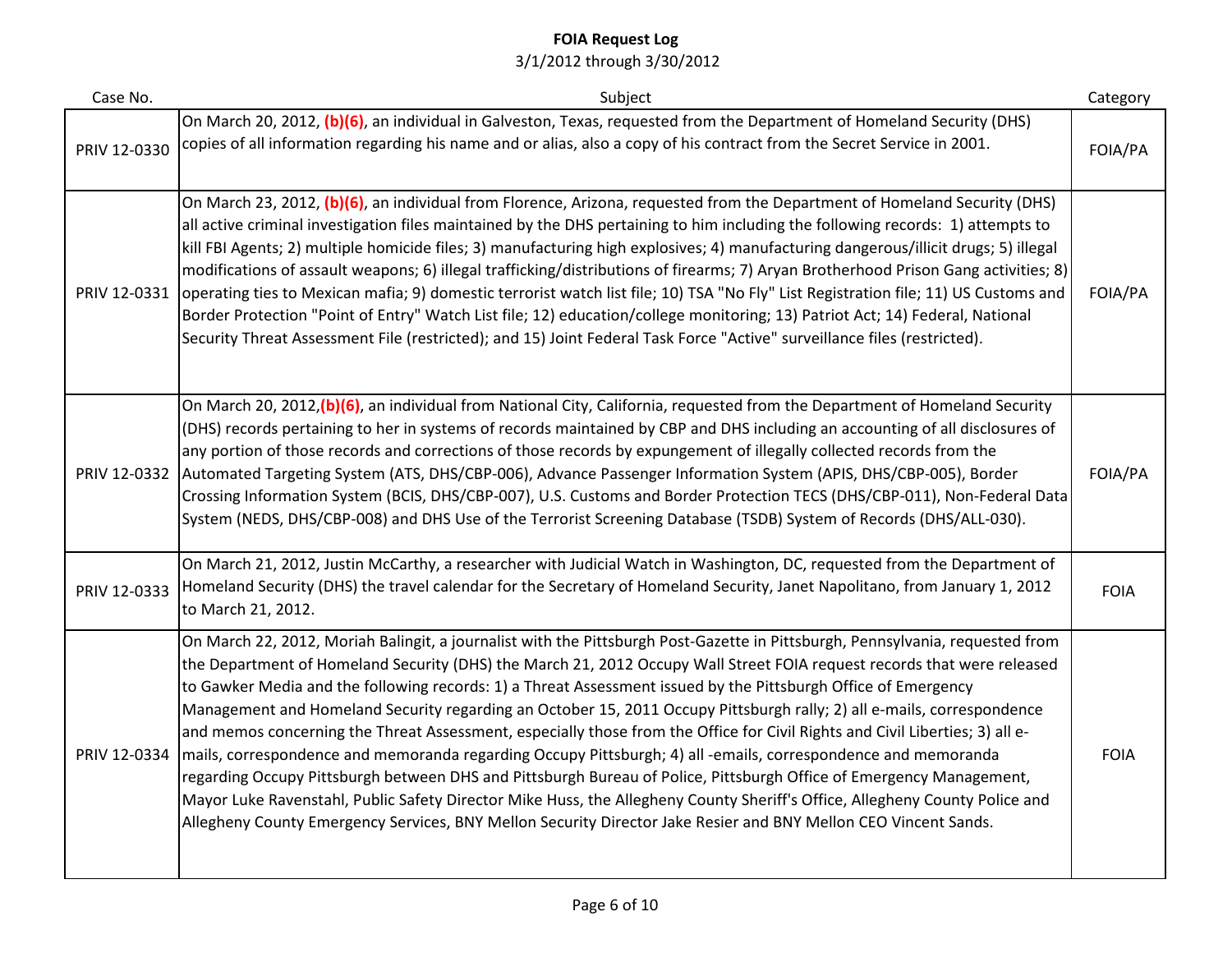| Case No.     | Subject                                                                                                                                                                                                                                                                                                                                                            | Category    |
|--------------|--------------------------------------------------------------------------------------------------------------------------------------------------------------------------------------------------------------------------------------------------------------------------------------------------------------------------------------------------------------------|-------------|
| PRIV 12-0335 | On March 21, 2012, Craig Cheatham, a reporter with KMOV-TV in St. Louis, Missouri, requested from the Department of<br>Homeland Security (DHS) records related to PRIV 11-0127 including the initial request, response letters and any records that<br>were released to the requester.                                                                             | <b>FOIA</b> |
| PRIV 12-0336 | On March 23, 2012, Department of State referred documents to the Department of Homeland Security (DHS) for consultation<br>responsive to a request from John Althen, FOIA Program Manager with Judicial Watch in Washington, DC, seeking records<br>related to the shooting and presumed death of David Hartley on Falcon International Reservoir ("Falcon Lake"). | <b>FOIA</b> |
| PRIV 12-0337 | On March 23, 2012, Department of State referred documents to the Department of Homeland Security (DHS) for consultation<br>responsive to a request from John Althen, FOIA Program Manager with Judicial Watch in Washington, DC, seeking records<br>related to the shooting and presumed death of David Hartley on Falcon International Reservoir ("Falcon Lake"). | <b>FOIA</b> |
| PRIV 12-0338 | On March 26, 2012, Robert A. Burton and Dismas N. Locaria with Venable LLP in Washington, DC, requested from the<br>Department of Homeland Security (DHS) all guidance, instructions, memoranda and other documents that set forth how DHS<br>and/or the Federal Emergency Management Agency (FEMA) are to perform an in-sourcing actions.                         | <b>FOIA</b> |
| PRIV 12-0339 | On March 26, 2012, (b)(6), an individual, in Blythe, California, requested from the Department of Homeland Security (DHS)<br>records regarding him.                                                                                                                                                                                                                | FOIA/PA     |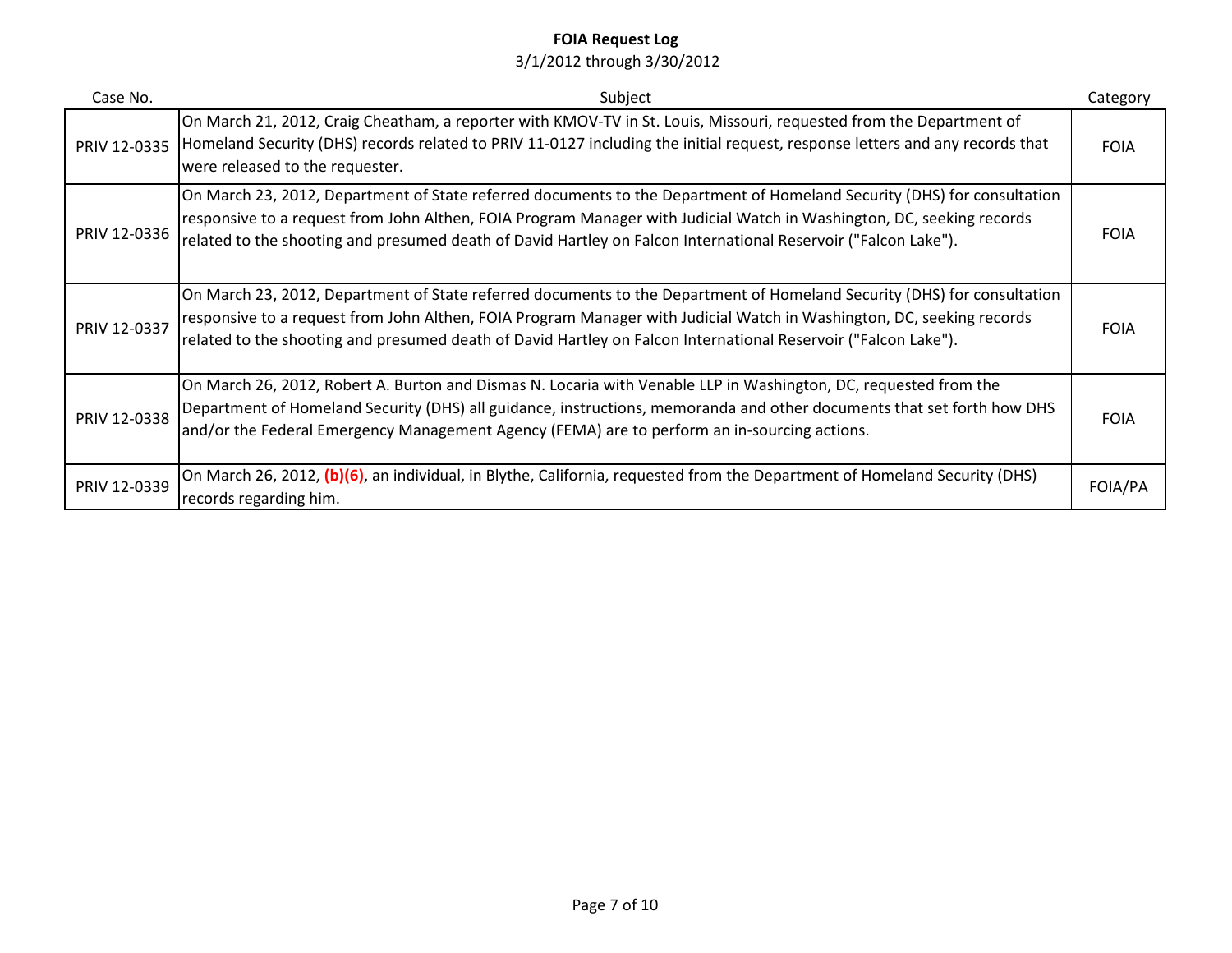| Case No.     | Subject                                                                                                                                                                                                                                                                                                                                                                                                                                                                                                                                                                                                                                                                                                                                                                                                                                                                                                                                                                                                                                                                                                                                                                                                                                                                                                                                                                                                                                                                                                                                                                                                                                                                                                                                                                                                                                                                                                                                                                                    | Category    |
|--------------|--------------------------------------------------------------------------------------------------------------------------------------------------------------------------------------------------------------------------------------------------------------------------------------------------------------------------------------------------------------------------------------------------------------------------------------------------------------------------------------------------------------------------------------------------------------------------------------------------------------------------------------------------------------------------------------------------------------------------------------------------------------------------------------------------------------------------------------------------------------------------------------------------------------------------------------------------------------------------------------------------------------------------------------------------------------------------------------------------------------------------------------------------------------------------------------------------------------------------------------------------------------------------------------------------------------------------------------------------------------------------------------------------------------------------------------------------------------------------------------------------------------------------------------------------------------------------------------------------------------------------------------------------------------------------------------------------------------------------------------------------------------------------------------------------------------------------------------------------------------------------------------------------------------------------------------------------------------------------------------------|-------------|
| PRIV 12-0340 | On March 26, 2012, Jason Leopold, Lead Investigative reporter with Truthout.org in St. Louis, Missouri, requested from the<br>Department of Homeland Security (DHS) seeking all records, which includes but is not limited to, emails, memos, reports,<br>threat assessments, requests for "intelligence products," budgets, contracts, recordings, photographs, legal opinions, in which<br>Department of Homeland Security senior officials and officials within the agency's Office of Intelligence and Analysis (I&A) as<br>well as officials within the Office of Civil Rights and Civil Liberties (CRCL) communicated with and/or were contacted or briefed<br>by any officials within the New York Police Department and/or the New York Police Department's intelligence division and/or<br>NYPD's Joint Terrorism Task Force (JTTF) and the New York City Fusion Center about the protest movement known as Occupy<br>Wall Street, sometimes referred to as "OCCUPY" or "OWS." Requester also seeks the same type of materials in which<br>Department of Homeland Security officials in the Office of Intelligence and Analysis (I&A) and the Office of Civil Rights and Civil<br>Liberties (CRCL) as well as senior officials at the Department of Homeland Security at agency headquarters were either<br>contacted and/or briefed by New York Police Department (NYPD) and/or the New York Police Department's intelligence<br>division and/or NYPD's Joint Terrorism Task Force (JTTF) about surveillance and/or monitoring of the Muslim community or<br>whether any of the officials mentioned were the recipients of emails, memos, intelligence reports, threat assessments. The<br>records requested for Occupy Wall Street or OWS or Occupy should cover the time frame of September 1, 2011 through the<br>present. The records requested for the second request regarding the Muslim community should cover the time frame of<br>January 1, 2008 through the present. | <b>FOIA</b> |
| PRIV 12-0341 | On March 26, 2012, Geoffrey King, an Attorney, requested from the Department of Homeland Security (DHS) all records<br>concerning the economic parity movement known as "Occupy" as it pertains to the University of California system campuses,<br>including but not limited to "Occupy UC Berkeley" and "Occupy UC Davis."                                                                                                                                                                                                                                                                                                                                                                                                                                                                                                                                                                                                                                                                                                                                                                                                                                                                                                                                                                                                                                                                                                                                                                                                                                                                                                                                                                                                                                                                                                                                                                                                                                                               | <b>FOIA</b> |
| PRIV 12-0342 | On March 26, 2012, Daniella M. Braglin, an individual, in Clayton, North Carolina, requested from the Department of<br>Homeland Security (DHS) a copy of the Disclosure Policy.                                                                                                                                                                                                                                                                                                                                                                                                                                                                                                                                                                                                                                                                                                                                                                                                                                                                                                                                                                                                                                                                                                                                                                                                                                                                                                                                                                                                                                                                                                                                                                                                                                                                                                                                                                                                            | <b>FOIA</b> |
| PRIV 12-0343 | On March 26, 2012, Barrett J. Gay, an individual, in Fairburn, Georgia, requested from the Department of Homeland Security<br>(DHS) any DHS Inter-Agency policies for handling FOIA requests, specifically when agencies are transferred.                                                                                                                                                                                                                                                                                                                                                                                                                                                                                                                                                                                                                                                                                                                                                                                                                                                                                                                                                                                                                                                                                                                                                                                                                                                                                                                                                                                                                                                                                                                                                                                                                                                                                                                                                  | <b>FOIA</b> |
| PRIV 12-0344 | On March 26, 2012, James T. Hamilton, a scholar, with Sanford School of Public Policy, Duke University in Durham, North<br>Carolina, requested from the Department of Homeland Security (DHS) access to and copies of the Department of Homeland<br>Security's FOIA request logs for fiscal years 2000, 2001, 2002, and 2003. In addition, request access to and copies of the fee-<br>waiver requests from fiscal years 2000-2010.                                                                                                                                                                                                                                                                                                                                                                                                                                                                                                                                                                                                                                                                                                                                                                                                                                                                                                                                                                                                                                                                                                                                                                                                                                                                                                                                                                                                                                                                                                                                                        | <b>FOIA</b> |
| PRIV 12-0345 | On March 27, 2012, Jack Gillum, a Reporter, with The Associated Press in Washington, DC, requested from the Department of<br>Homeland Security (DHS) access to and copies of correspondence logs pertaining to Florida Sen. Marco Rubio and his<br>congressional staff, from Jan. 3, 2011 to the present.                                                                                                                                                                                                                                                                                                                                                                                                                                                                                                                                                                                                                                                                                                                                                                                                                                                                                                                                                                                                                                                                                                                                                                                                                                                                                                                                                                                                                                                                                                                                                                                                                                                                                  | <b>FOIA</b> |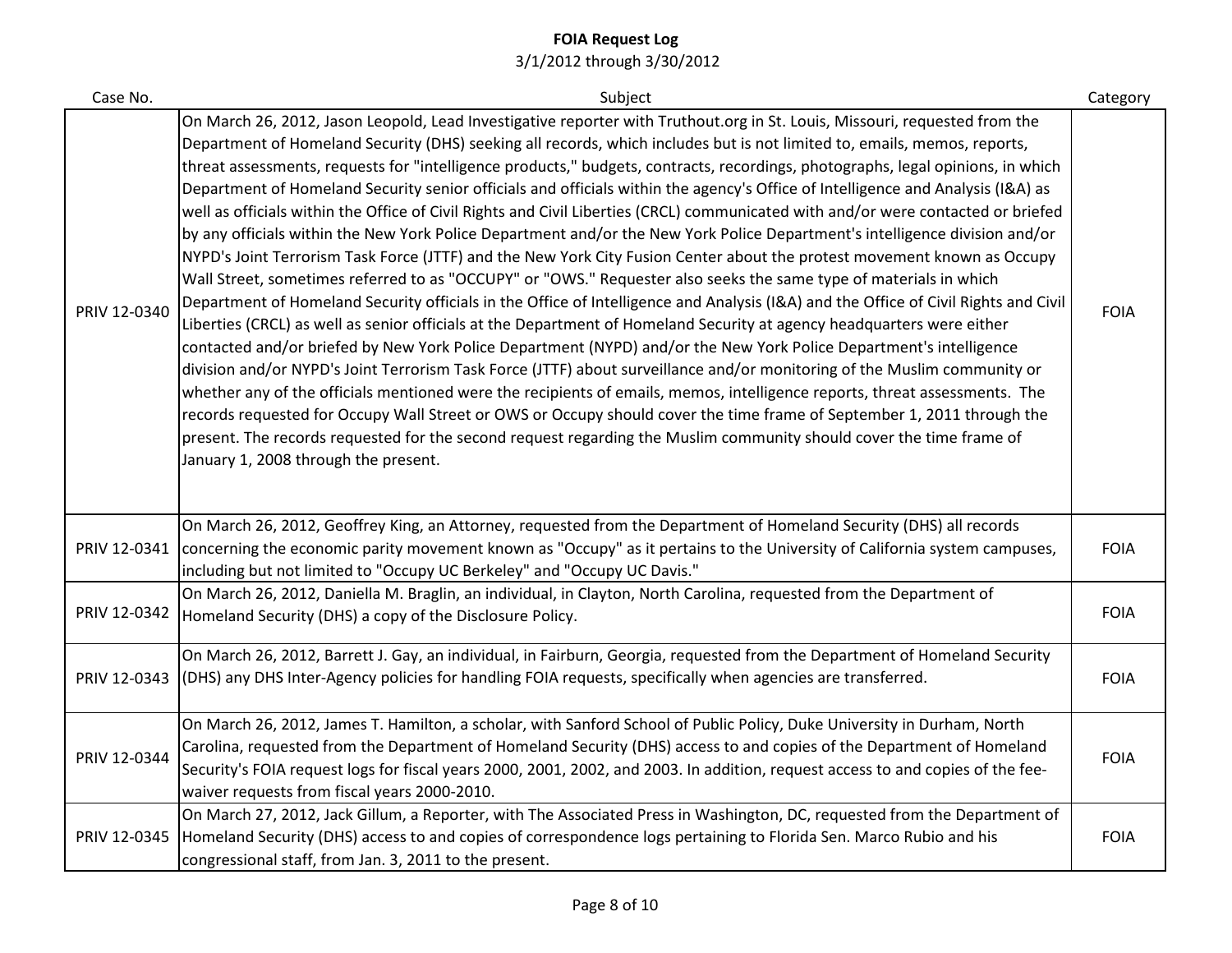| Case No.     | Subject                                                                                                                                                                                                                                                                                                                                                                                                                                                                                                                                                                                                                                                                                                                                                                                                                                                                                                                                                                                                                                                                                                                                                                                                                                                                                                                                                                                                         | Category    |
|--------------|-----------------------------------------------------------------------------------------------------------------------------------------------------------------------------------------------------------------------------------------------------------------------------------------------------------------------------------------------------------------------------------------------------------------------------------------------------------------------------------------------------------------------------------------------------------------------------------------------------------------------------------------------------------------------------------------------------------------------------------------------------------------------------------------------------------------------------------------------------------------------------------------------------------------------------------------------------------------------------------------------------------------------------------------------------------------------------------------------------------------------------------------------------------------------------------------------------------------------------------------------------------------------------------------------------------------------------------------------------------------------------------------------------------------|-------------|
| PRIV 12-0346 | On March 27, 2012, Mary Cox requested from the Department of Homeland Security (DHS), copies of the following ID<br>numbers: 565102, 766571, 235901, 915149, 521860, and 832822.                                                                                                                                                                                                                                                                                                                                                                                                                                                                                                                                                                                                                                                                                                                                                                                                                                                                                                                                                                                                                                                                                                                                                                                                                                | <b>FOIA</b> |
| PRIV 12-0347 | On March 27, 2012, (b)(6), an individual from Adelanto, California, requested from the Department of Homeland Security<br>(DHS), his records at DHS since August 1996.                                                                                                                                                                                                                                                                                                                                                                                                                                                                                                                                                                                                                                                                                                                                                                                                                                                                                                                                                                                                                                                                                                                                                                                                                                          | FOIA/PA     |
| PRIV 12-0348 | On March 27, 2012, (b)(6), an individual from Las Vegas, Nevada, requested from the Department of Homeland Security (DHS),<br>1. All orders to investigate me by the State and Major Urban Area Fusion Centers from 2001 to the present.; 2. papers<br>authorizing the use of tactics against him made by the State and Major Urban Area Fusion Centers from 2001 to the present.;<br>3. All papers regarding the reasons why he is being investigated by the State and Major Urban Area Fusion Centers from 2001<br>to the present.; 4. All orders to investigate him within the Protective Investigations Program in 2004 to the present.; 5. All<br>papers authorizing tactics against him made by the Protective Investigations Program from 2004 to the present.; 6. All papers<br>regarding the reasons why he is being investigated from the Protective Investigations Program from 2004 to the present.; 7.<br>All order to investigate him from 2001 to the present and the tactics authorized from any Homeland Security office.; 8. All<br>papers regarding the reasons why he is being investigated from any Homeland Security office from 2001 to the present.; 9. All<br>papers authorizing tactics in investigating him from any Homeland Security office from 2001 to the present.; and 10. All<br>papers authorizing the use of Cointelpro-style tactics against him from 2001 to the present. | FOIA/PA     |
| PRIV 12-0349 | On March 27, 2012, Justin McCarthy with Judicial Watch in Washington, DC, requested from the Department of Homeland<br>Security (DHS), the travel calendar for the Secretary of Homeland Security, Janet Napolitano for the time frame January 1,<br>2012 through March 21, 2012.                                                                                                                                                                                                                                                                                                                                                                                                                                                                                                                                                                                                                                                                                                                                                                                                                                                                                                                                                                                                                                                                                                                               | <b>FOIA</b> |
| PRIV 12-0350 | On March 26, 2012, Claire Navarro, with The National Archives in Washington, DC, requested from the Department of<br>Homeland Security (DHS), all documents including, but not limited to, cables, training manuals, lesson plans, training<br>assessments, memos, talking points, information reports, intelligence reports, transcripts, notes etc. pertaining to and<br>outlining the U.S. funded training for drug courts in the Nuevo Leon state of Medco, and the new programs in Baja California<br>and Chihuahua for the period October 2007 to the present.                                                                                                                                                                                                                                                                                                                                                                                                                                                                                                                                                                                                                                                                                                                                                                                                                                            | <b>FOIA</b> |
| PRIV 12-0351 | On March 27, 2012, Department of Energy referred to the Department of Homeland Security (DHS) responsive records to a<br>request from Meredith Fuchs with The National Security Archives, seeking records that relate to preparation, direction, and<br>guidance for agencies during the 2008 to 2009 presidential transition.                                                                                                                                                                                                                                                                                                                                                                                                                                                                                                                                                                                                                                                                                                                                                                                                                                                                                                                                                                                                                                                                                  | <b>FOIA</b> |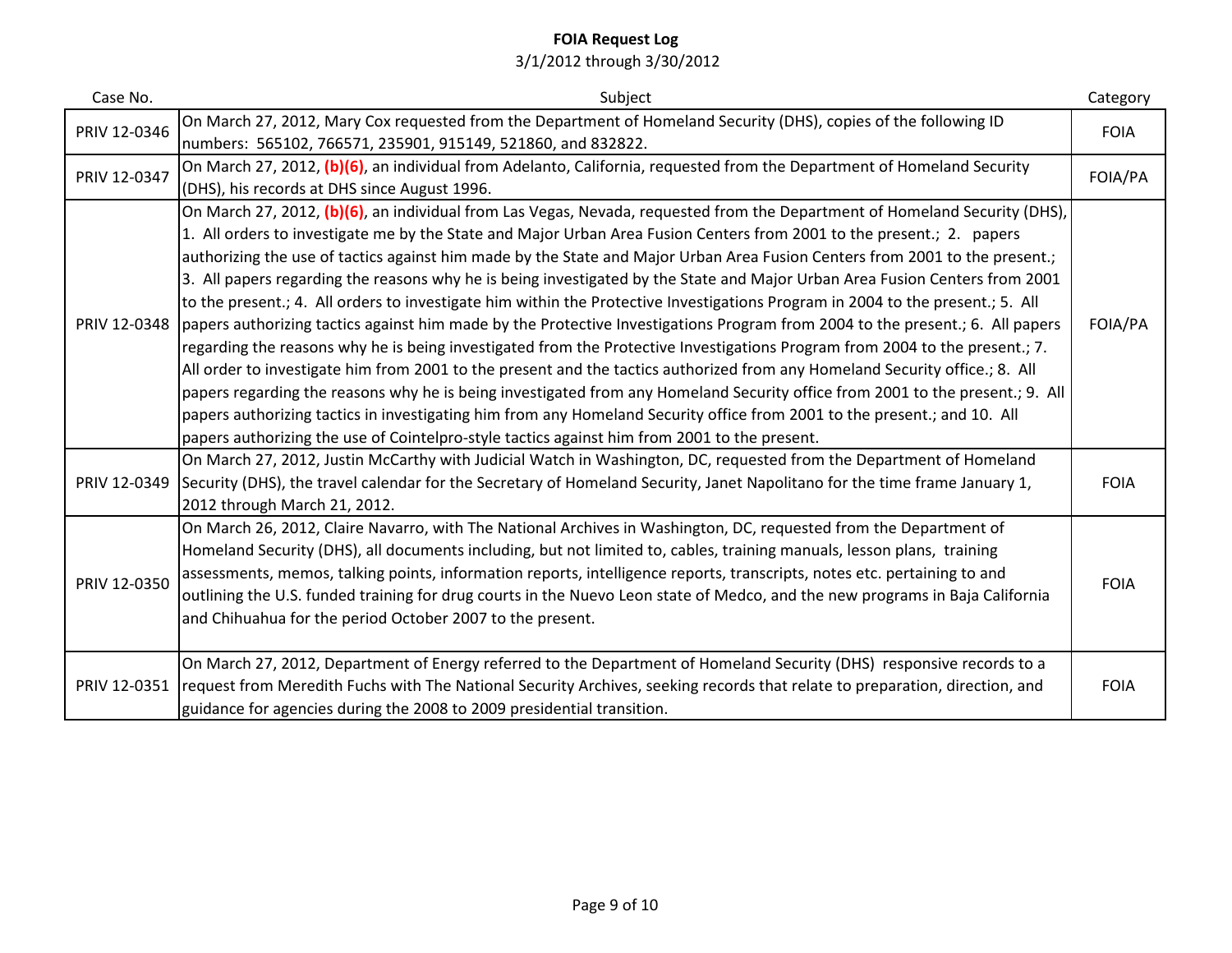| Case No. | Subject                                                                                                                                                                                                                                                                                                                                                                                                                                                                                                                                                                                                                                                                                                                                                                                                                                                                                                                                                                                                                                                                                                                                                                                                                                                                                                                                                                                                                                                                                                                                                                                                                                                                                                                                                    | Category    |
|----------|------------------------------------------------------------------------------------------------------------------------------------------------------------------------------------------------------------------------------------------------------------------------------------------------------------------------------------------------------------------------------------------------------------------------------------------------------------------------------------------------------------------------------------------------------------------------------------------------------------------------------------------------------------------------------------------------------------------------------------------------------------------------------------------------------------------------------------------------------------------------------------------------------------------------------------------------------------------------------------------------------------------------------------------------------------------------------------------------------------------------------------------------------------------------------------------------------------------------------------------------------------------------------------------------------------------------------------------------------------------------------------------------------------------------------------------------------------------------------------------------------------------------------------------------------------------------------------------------------------------------------------------------------------------------------------------------------------------------------------------------------------|-------------|
|          | On March 29, 2012, Clare Pastore, a Professor with the University of Southern California Gould School of Law and Margaret<br>Kwoka, Assistant Professor of Law at the John Marshall Law School, in Los Angeles, California, requested from the Department<br>of Homeland Security (DHS) records relating to: 1. Policies, training, guidance, or processes, whether formal or informal, that<br>guide the use of §§ 552(c)(1), (c)(2), or (c)(3), and records<br>indicating agency reliance on, or compliance with, any such policies, training, guidance or processes. 2. Policies, training,<br>guidance, or processes, whether formal or informal, that guide agency responses to FOIA requests which implicate § 552(c). 3.<br>Policies, training, guidance, or processes, whether formal or informal, that guide agency determinations of when an exclusion<br>PRIV 12-0352 under § 552(c) no longer applies, because either: (I) the continuing "circumstance" under§ 552(c)(I) has expired; (ii) an<br>"informant's status as an informant as been officially confirmed" under § 552(c)(2); or (iii) records pertaining to foreign<br>intelligence or counterintelligence or international terrorism are no longer "classified" under § 552(c)(3). 4. Policies, training,<br>guidance, or processes, whether formal or informal, that guide determinations of which individuals have the authority to<br>decide, or are responsible for decisions regarding, when and whether an exclusion under § 552(c) of the FOIA applies. 5.<br>Policies, training, guidance, or processes, whether formal or informal, that guide the Department Review Committee's<br>determinations to either uphold or reverse an agency's use of a $\S$ 552(c) exclusion. | <b>FOIA</b> |
|          | On March 30, 2012, Phillip Thompson, an individual from Indianapolis, Indiana, requested from the Department of Homeland<br>PRIV 12-0353 Security (DHS), copies of any requests, correspondence or e-mails sent to the Department by Rep. Mike Pence.                                                                                                                                                                                                                                                                                                                                                                                                                                                                                                                                                                                                                                                                                                                                                                                                                                                                                                                                                                                                                                                                                                                                                                                                                                                                                                                                                                                                                                                                                                      | <b>FOIA</b> |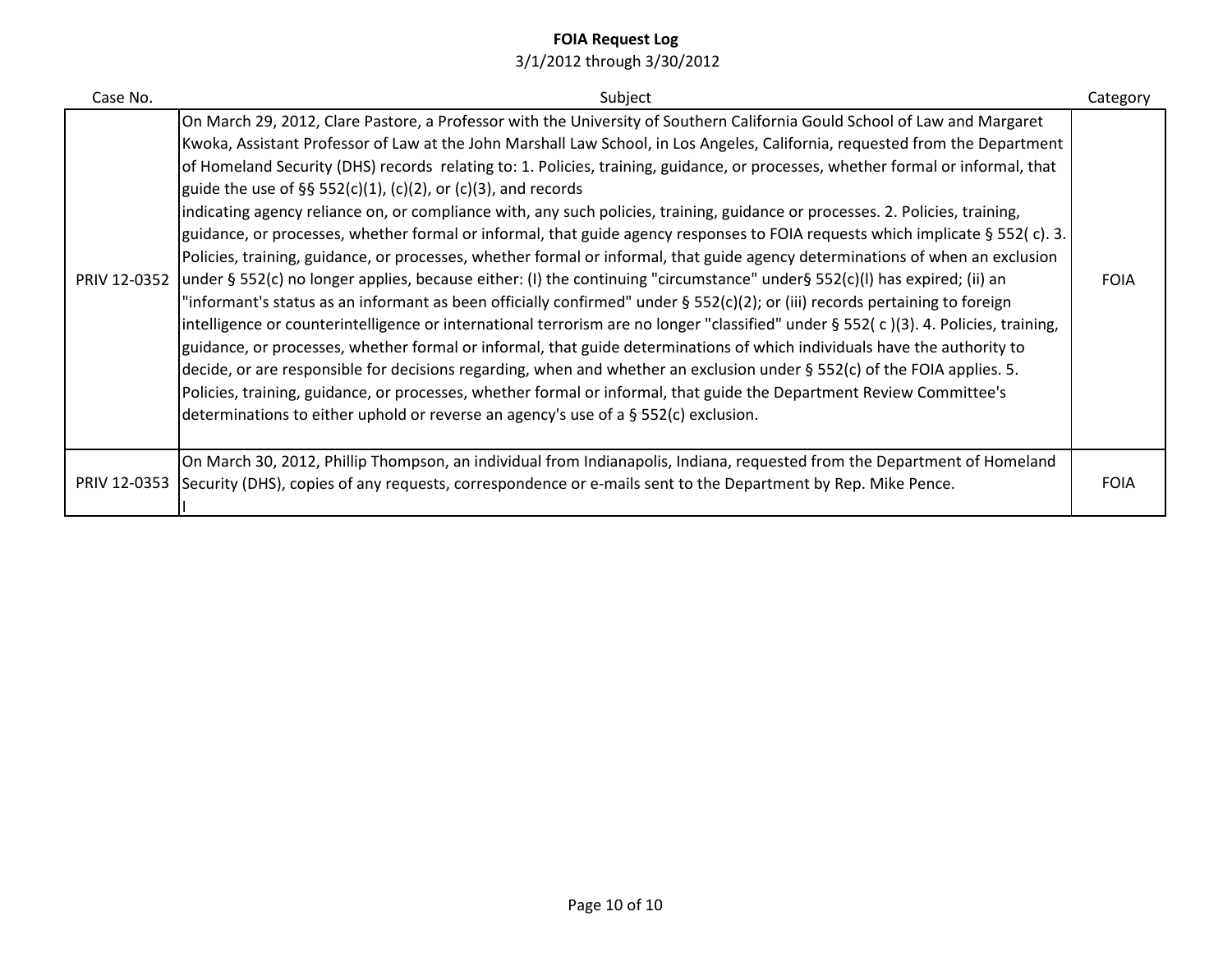| Case No.     | Subject                                                                                                                                                                                                                                                                                                                                                                                                                                                                                                                                                                                                                                                                                                                                                                                                                                                                                                                                                                                                                                                                                                                                                                                                                                                                                                                                                                                                                                                                                                                                                                                                                                                                                                                                                                                                                                                                                                                                                                                                                                                                  | Category    |
|--------------|--------------------------------------------------------------------------------------------------------------------------------------------------------------------------------------------------------------------------------------------------------------------------------------------------------------------------------------------------------------------------------------------------------------------------------------------------------------------------------------------------------------------------------------------------------------------------------------------------------------------------------------------------------------------------------------------------------------------------------------------------------------------------------------------------------------------------------------------------------------------------------------------------------------------------------------------------------------------------------------------------------------------------------------------------------------------------------------------------------------------------------------------------------------------------------------------------------------------------------------------------------------------------------------------------------------------------------------------------------------------------------------------------------------------------------------------------------------------------------------------------------------------------------------------------------------------------------------------------------------------------------------------------------------------------------------------------------------------------------------------------------------------------------------------------------------------------------------------------------------------------------------------------------------------------------------------------------------------------------------------------------------------------------------------------------------------------|-------------|
| PRIV 12-0354 | On April 2, 2012, Phillip Thompson, with the Brennan Center for Justice at New York University School of Law, in New York,<br>New York, requested from the Department of Homeland Security (DHS) the following:<br>a. Copies of all materials developed, shown, presented, or provided by the FBI or its agents, employees or representatives<br>(including consultants) for identifying indicators, hallmarks or signs of extremism, jihadism or radicalization. This request<br>covers materials developed or revised since January 1, 2009; b. Copies of all materials shown, presented, or provided by the<br>FBI or its agents, employees or representatives (including consultants) during any formal or informal outreach sessions or<br>meetings with MASA community representatives and/or groups that have taken place since the date of his previous request<br>December 10, 2010; and c. Copies of all materials in the possession, custody, or control of the FBI that specifically mention the<br>report by the Senate Committee on Homeland Security and Governmental Affairs titled A Ticking Time Bomb:<br>Counterterrorism Lessons from the US Government's Failure to Prevent the Fort Hood Attack.                                                                                                                                                                                                                                                                                                                                                                                                                                                                                                                                                                                                                                                                                                                                                                                                                                                   | <b>FOIA</b> |
| PRIV 12-0355 | On April 4, 2012, Omar T. Mohammedi, Esq., with the Law firm of Omar T. Mohammedi, LLC, in New York, New York,<br>requested from the Department of Homeland Security (DHS) copies of the following records: 1. All records related to (b)(6)<br>arrest and detention in 1999 through 2001; 2. All records related and relied upon on the investigation and the arrest of (b)(6).<br>This includes, but not limited to, the outcome of the investigation and the release; 3. All records related to (b)(6) surveillance<br>by law enforcement since 2001; 4. All records related to the FBI's visit to (b)(6) in 1997 to offer him a Green Card in exchange<br>for being an informant; 5. All directives and/or memoranda sent or received by the Department of Homeland Security related<br>to (b)(6) since 1999 to the present; 6. All records related to any investigations by the Department of Homeland Security into<br>the complaints that (b)(6) has made against the Department related to the conduct mentioned above; 7. All records related to<br>(b)(6) redress with the Department of Homeland Security numbered (b)(6); 8. All records related to any and all other redresses<br>filed with the Department of Homeland Security by (b)(6); 9. All records related to the investigation and the outcome of the<br>investigation related to redress number $(b)(6)$ ; 10. All records related to any and all other investigations and outcomes of<br>investigations related to other redresses filed by $(b)(6)$ ; 11. All records related to the incident involving $(b)(6)$ which resulted in<br>his filing of redress number $(b)(6)$ ; 12. All records related to any and all other incidents involving $(b)(6)$ which resulted in the<br>filing of any other redresses with the Department of Homeland Security; and 13. All other records kept by the Department of<br>Homeland Security relating to (b)(6), including but not limited to their travel in the United States and abroad, and reasons for<br>subjecting them to extra security measures. | FOIA/PA     |
| PRIV 12-0356 | On April 5, 2012, Donald Perkins, an individual, in Monroe, Louisiana, requested from the Department of Homeland Security<br>(DHS) all documents, all tapes and videos and all material that DHS has on a named individual from 2003 to present.                                                                                                                                                                                                                                                                                                                                                                                                                                                                                                                                                                                                                                                                                                                                                                                                                                                                                                                                                                                                                                                                                                                                                                                                                                                                                                                                                                                                                                                                                                                                                                                                                                                                                                                                                                                                                         | <b>FOIA</b> |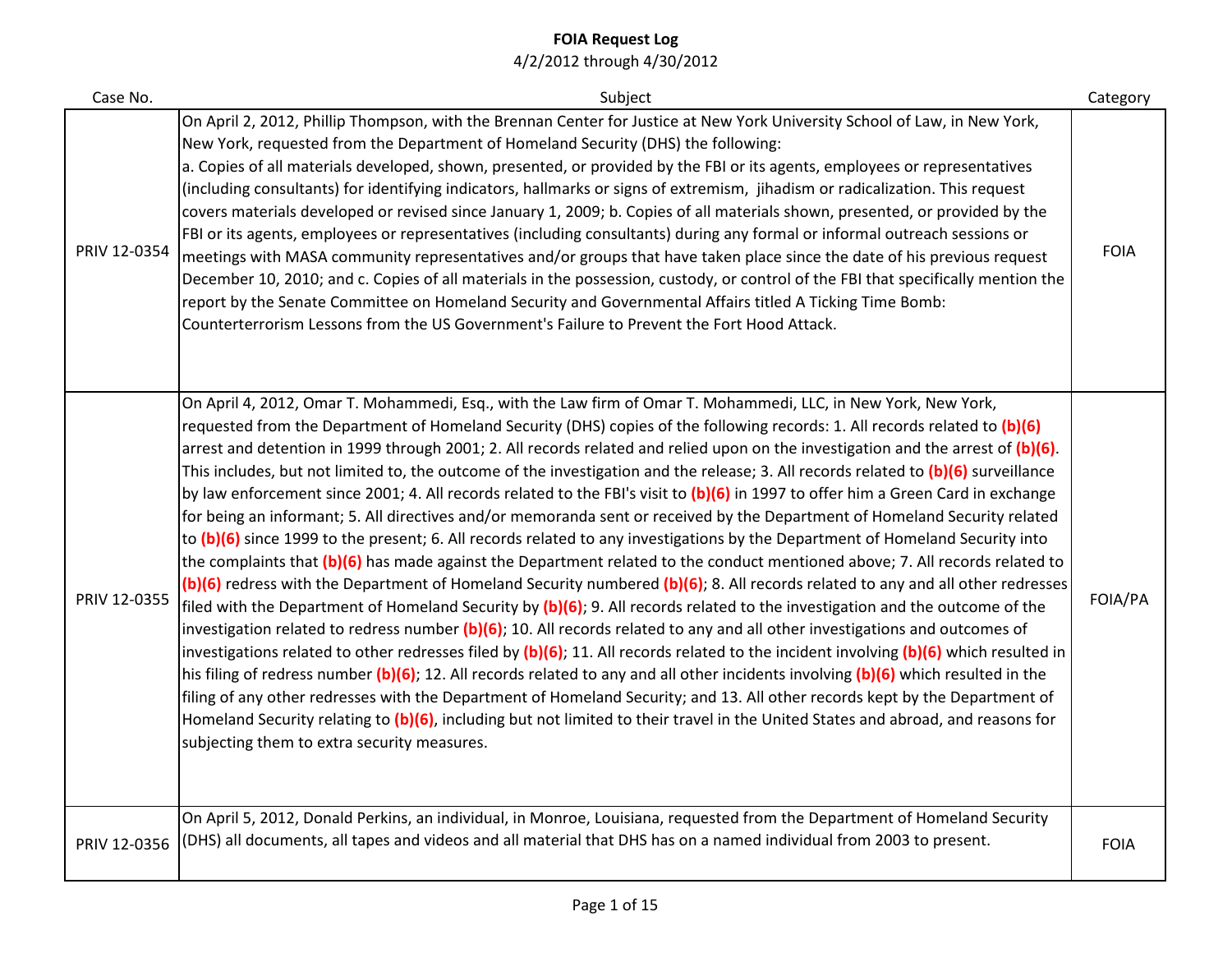| Case No.     | Subject                                                                                                                                                                                                                                                                                                                                                                                                                                                                                                                                                                                                                                                                                                                                                                                                                                                                                                                                                                                                                                                                                     | Category    |
|--------------|---------------------------------------------------------------------------------------------------------------------------------------------------------------------------------------------------------------------------------------------------------------------------------------------------------------------------------------------------------------------------------------------------------------------------------------------------------------------------------------------------------------------------------------------------------------------------------------------------------------------------------------------------------------------------------------------------------------------------------------------------------------------------------------------------------------------------------------------------------------------------------------------------------------------------------------------------------------------------------------------------------------------------------------------------------------------------------------------|-------------|
| PRIV 12-0357 | On April 5, 2012, J. Keith Gates, a Senior Attorney, with Cause of Action, in Washington DC, requested from the Department of<br>Homeland Security (DHS) the following documents from the time period of January 2009, to the present:<br>1. All documents referring or relating to the acquisition or use, by your agency, of commemorative items, including but not<br>limited to coins, trophies, certificates or any other form of token or awards;<br>2. All documents referring or relating to expenditures for commemorative items per fiscal year, the purpose of such<br>commemorative items, and whether the award was deemed permissible;<br>3. All documents referring or relating to the recipients of such commemorative items:<br>a. If the recipients were non-federal employees, please disclose all communications between any employee recipients of a<br>commemorative item; and<br>b. If the recipients were federal employees, please produce all documents referring or relation to the criteria for which a<br>federal employee qualified for a commemorative item. | <b>FOIA</b> |
| PRIV 12-0358 | On April 6, 2012, David Cbulson, Founder and CEO, with The Campaign for State Constitutional Compliance, in, Holt, Michigan,<br>requested from the Department of Homeland Security (DHS) the routine State Inspection Reports (required every 6 years) for<br>these dams, and any special reports on their condition, future, and replacement, since 1980. Also, requested the written<br>correspondence of the State of Michigan and the City of Lansing, with each other and with Federal agencies such as Justice,<br>DHS, FEMA, and the Army Corps of Engineers specifically concerning the safety of these dams, since 1995.                                                                                                                                                                                                                                                                                                                                                                                                                                                           | <b>FOIA</b> |
| PRIV 12-0359 | On April 5, 2012, Rich Varall, an individual, requested from the Department of Homeland Security (DHS) to find out the award<br>price and price per unit for the following: Awardee: Smith's Detection, Contract number: HSHQDC-07-D-00016, Follow up<br>procurement based on the above listed contract number, SOL # HSHQDC-12-R-00045.<br>Requester also requested the price per unit of the specific instrument, called the Rad Seeker, for each contract.                                                                                                                                                                                                                                                                                                                                                                                                                                                                                                                                                                                                                               | <b>FOIA</b> |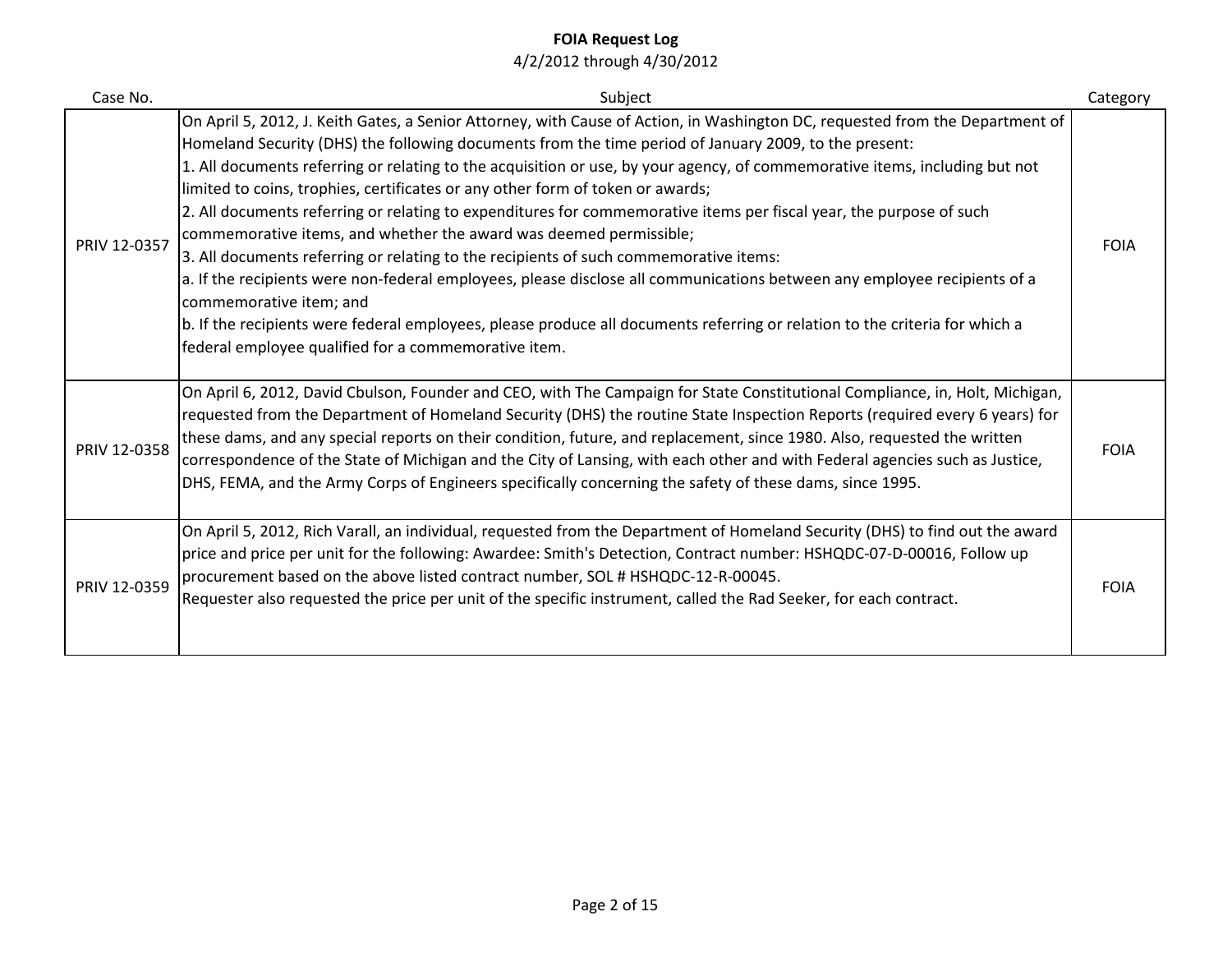| Case No.     | Subject                                                                                                                                                                                                                                                                                                                                                                                                                                                                                                                                                                                                                                                                                                                                                                                                                                                                                                                                                                                                                                                                                                                                                                                                                                                                                                                                                                                                                                                                                                                                                                                                                                                                                                                                               | Category    |
|--------------|-------------------------------------------------------------------------------------------------------------------------------------------------------------------------------------------------------------------------------------------------------------------------------------------------------------------------------------------------------------------------------------------------------------------------------------------------------------------------------------------------------------------------------------------------------------------------------------------------------------------------------------------------------------------------------------------------------------------------------------------------------------------------------------------------------------------------------------------------------------------------------------------------------------------------------------------------------------------------------------------------------------------------------------------------------------------------------------------------------------------------------------------------------------------------------------------------------------------------------------------------------------------------------------------------------------------------------------------------------------------------------------------------------------------------------------------------------------------------------------------------------------------------------------------------------------------------------------------------------------------------------------------------------------------------------------------------------------------------------------------------------|-------------|
| PRIV 12-0360 | On April 7, 2012, Alexa D. O'Brien, owner/administrator of the US Day of Rage trademark and a journalist for WL Central, in,<br>Astoria, New York, requested from the Department of Homeland Security (DHS) all emails, memos, letters, audio/video,<br>transcripts, reports, including DHS Threat Assessments, meta-data, and social media, concerning (b)(6), also known as: (b)(6),<br>(b)(6) (online screen name), @carwinb (Twitter screen name); usdor.info (as web site domain owner), usdor.us (as web site<br>domain owner), @usdayofrage (Twitter screen name/profile), @usdor (Twitter screen name/profile), antibanks.net (as web<br>site domain owner), carwinb@ hushmail.com, @devernaclep (Twitter Screen name), (b)(6) (as web site domain owner and<br>administrator), (b)(6), usdayofrage.org (as web site domain owner and administrator), contact@ usdayofrage.org,<br>admin@usdayofrage.org, usdayofrage.net (as web site domain owner), usdayofrage.info (as web site domain owner),<br>usdayofrage.us (as web site domain owner), usdor.com (as web site domain owner), usdor.org (as web site domain owner),<br>usdor.net (as web site domain owner). Requester also seeks any correspondence, which includes emails, memos, transcripts,<br>reports, Threat Assessments, meta-data, and social media, between DHS personnel, including field agents and officers, and law<br>enforcement agencies, including, but not limited to, local police personnel, CIA and Department of Homeland, and private<br>contractors both employed or not employed by the us Government or the DHS, concerning (b)(6), and aliases already<br>mentioned. These documents should cover the timeframe of December 26, 2010 and April, 6, 2012. | FOIA/PA     |
| PRIV 12-0361 | On April 8, 2012, (b)(6) an individual, in, Portland, Oregon, requested from the Department of Homeland Security (DHS) to<br>obtain all FBI files on him.                                                                                                                                                                                                                                                                                                                                                                                                                                                                                                                                                                                                                                                                                                                                                                                                                                                                                                                                                                                                                                                                                                                                                                                                                                                                                                                                                                                                                                                                                                                                                                                             | FOIA/PA     |
| PRIV 12-0362 | On April 9, 2012, Vladislav Salaridze, an individual, in Aventura, Florida, requested from the Department of Homeland Security<br>(DHS) a copy of all records pertaining to (b)(6).                                                                                                                                                                                                                                                                                                                                                                                                                                                                                                                                                                                                                                                                                                                                                                                                                                                                                                                                                                                                                                                                                                                                                                                                                                                                                                                                                                                                                                                                                                                                                                   | FOIA/PA     |
| PRIV 12-0363 | On April 9, 2012, Arsenio Y. Solano Fell, an individual, in Ayer Massachusetts, requested from the Department of Homeland<br>Security (DHS) any and all materials for the entire central file that DHS and any other agencies under DHS Supervision, or may<br>be referred to information DHS or any other braches, therefore under our supervision may have designated in the file or any<br>portion thereof, and the reason for each designation, and the name of the person send his /her title requesting. Requester<br>also seeks a copy of the applicable regulations of DHS as it may be provided for under the Freedom of Information Act so that<br>he may adhere to the approved rules and regulations for DHS.                                                                                                                                                                                                                                                                                                                                                                                                                                                                                                                                                                                                                                                                                                                                                                                                                                                                                                                                                                                                                             | <b>FOIA</b> |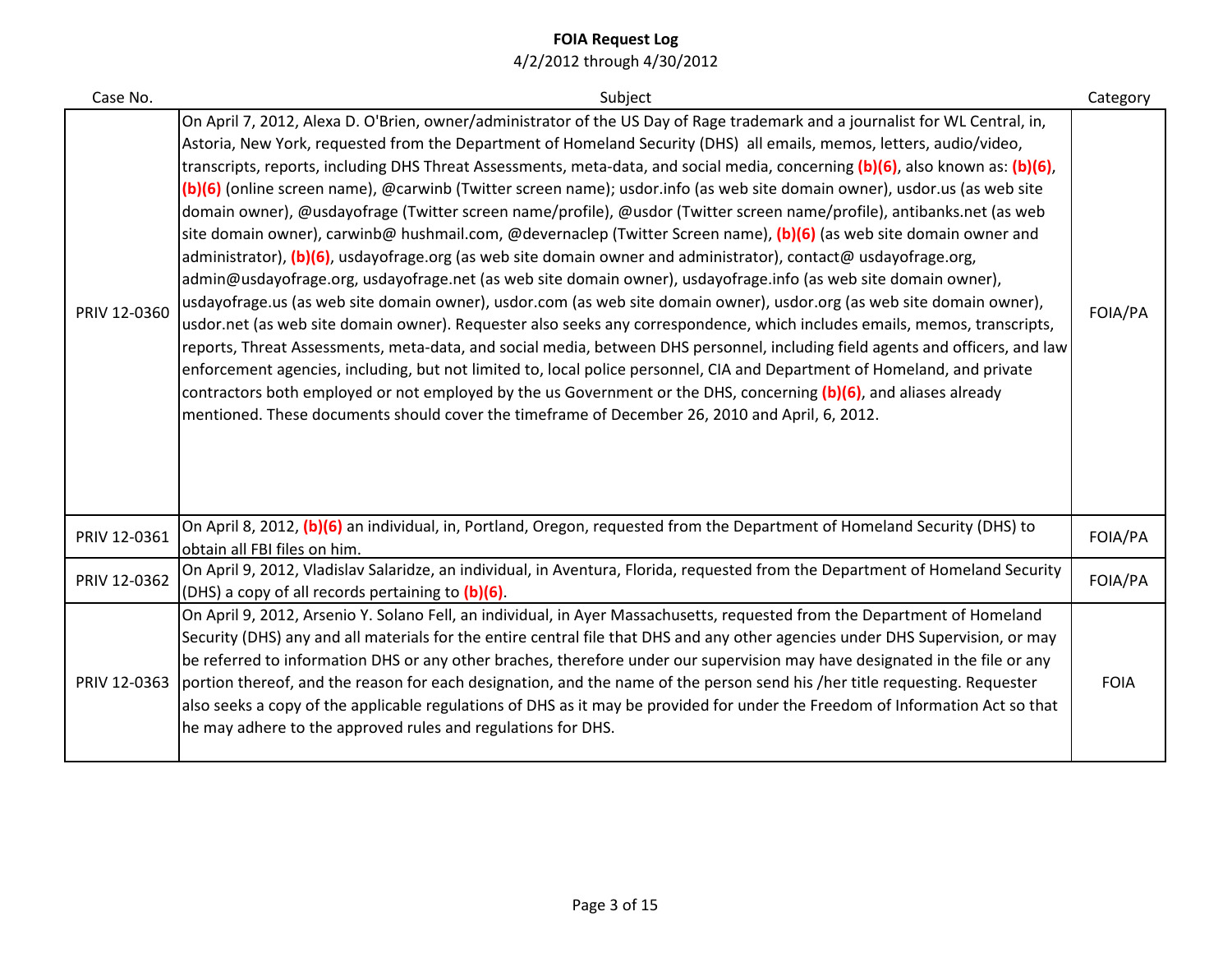| Case No.     | Subject                                                                                                                                                                                                                                                                                                                                                                                                                                                                                                                                                                                                                                                                                                                                                                                                                                                                                                             | Category    |
|--------------|---------------------------------------------------------------------------------------------------------------------------------------------------------------------------------------------------------------------------------------------------------------------------------------------------------------------------------------------------------------------------------------------------------------------------------------------------------------------------------------------------------------------------------------------------------------------------------------------------------------------------------------------------------------------------------------------------------------------------------------------------------------------------------------------------------------------------------------------------------------------------------------------------------------------|-------------|
| PRIV 12-0364 | On April 10, 2012, M. Andrew Sway, Esq., with Smith, Rolfes & Skavdahl Company LPA, in Columbus, Ohio, requested from the<br>Department of Homeland Security (DHS) any and all documentation regarding any threats to<br>(b)(6) regarding this fire or any prior incidents at (b)(6). In addition, if the Department of Homeland Security has any<br>documentation about any other hate-based incident within the past three (3) years.                                                                                                                                                                                                                                                                                                                                                                                                                                                                             | FOIA/PA     |
| PRIV 12-0365 | On April 11, 2012, Asheesh Bhalla, an individual, in Washington, D.C., requested from the Department of Homeland Security<br>(DHS) all records pertaining to an individual that is held by any component of the Department of Homeland Security, not<br>limited to central record systems, or through any other data system that is maintained within the control of DHS, either solely<br>or in concert with one or more other local, state, and federal agencies or sub-agencies.                                                                                                                                                                                                                                                                                                                                                                                                                                 | <b>FOIA</b> |
| PRIV 12-0366 | On April 11, 2012, (b)(6), an individual, in Summit, New Jersey, requested from the Department of Homeland Security (DHS)<br>copies of all information pertaining to him contained in the following systems of records maintained by the CBP and DHS: the<br>Automated Targeting System(ATS, DHS/CBP-006), Advance Passenger Information System (APIS, DHS/CBP-005), Border<br>Crossing Information System (BCIS, DHS/CBP-007), U.S. Customs and Border Protection TECS (DHS/CBP-011), Non-Federal<br>Entity Data System (NEDS, DHS/CBP-008), and DHS Use of the Terrorist Screening Database (TSDB) System of Records (DHS<br>/ALL-030). [Optional: non-U.S. citizens, dual citizens, or anyone who ever entered the U.S. as a non-citizen or with a non-U.S.<br>passport should add: Electronic System for Travel Authorization (ESTA, DHS/CBP-009), and Nonimmigrant Information System<br>(NIIS, DHS/CBP-0 16). | FOIA/PA     |
| PRIV 12-0367 | On April 11, 2012, William Trimble, an individual, in Chicago, Illinois, requested from the Department of Homeland Security<br>(DHS) a copy of the current edition of the National Foreign Intelligence Program Manual.                                                                                                                                                                                                                                                                                                                                                                                                                                                                                                                                                                                                                                                                                             | <b>FOIA</b> |
| PRIV 12-0368 | On April 9, 2012, Gadi Dechter, Managing Director with Economic Policy Center for American Progress, in Washington, D.C.,<br>requested from the Department of Homeland Security (DHS) access to and copies of all reports or evaluations produced since<br>January 2008 about customer service and customer satisfaction related to the Department of Homeland Security.                                                                                                                                                                                                                                                                                                                                                                                                                                                                                                                                            | <b>FOIA</b> |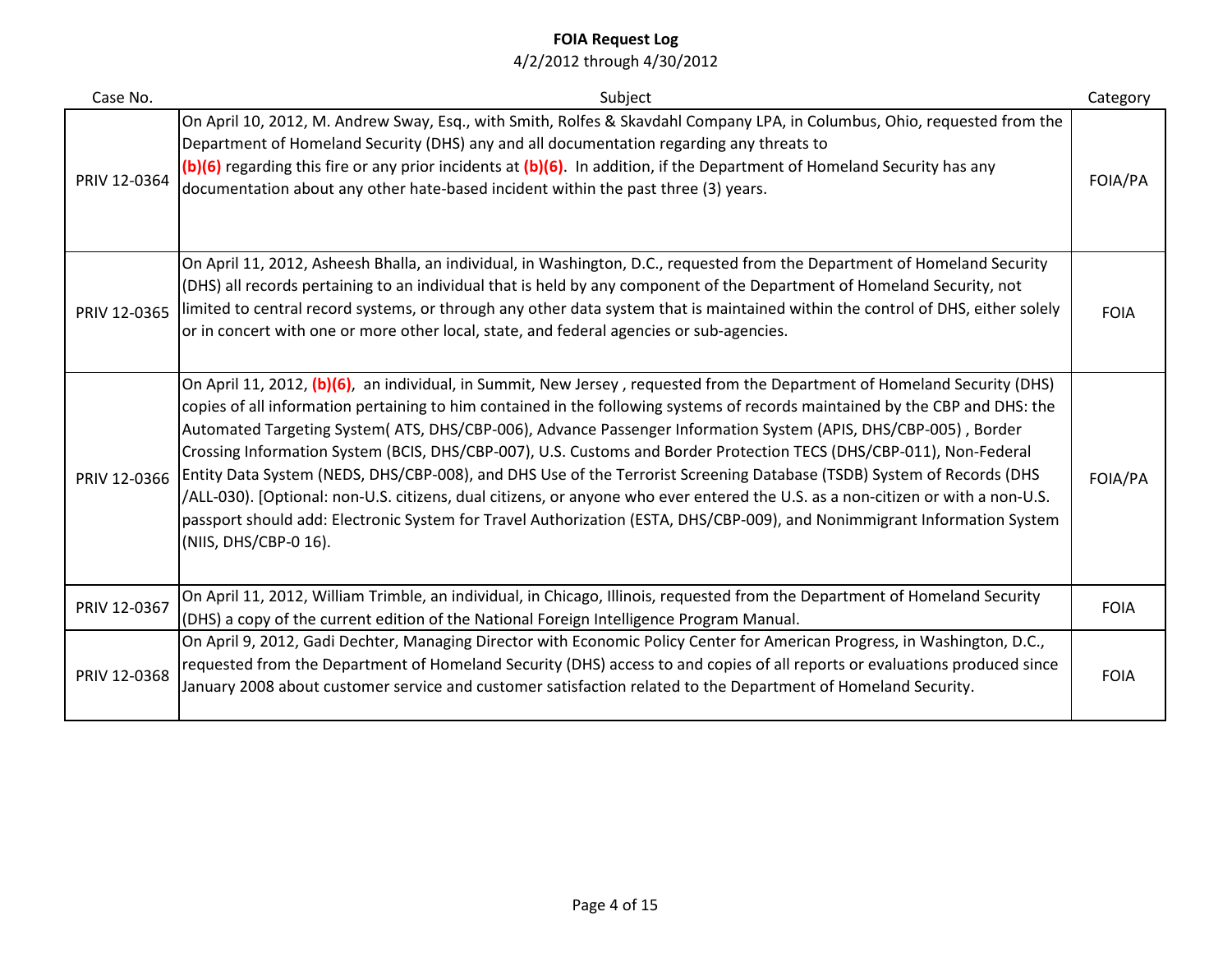| Case No.     | Subject                                                                                                                       | Category    |
|--------------|-------------------------------------------------------------------------------------------------------------------------------|-------------|
|              | On April 9, 2012, Rose Santos, with FOIA Group, Inc., in Depew, New York, requested from the Department of Homeland           |             |
|              | Security (DHS) a copy of the following documents identified to HSHQDC11A00029:                                                |             |
|              | 1) Basic Contract                                                                                                             |             |
|              | 2) Statement of Work                                                                                                          |             |
| PRIV 12-0369 | 3) Modifications                                                                                                              | <b>FOIA</b> |
|              | 4) Business Clearance                                                                                                         |             |
|              | 5) Technical Proposal                                                                                                         |             |
|              | 6) Task Orders                                                                                                                |             |
|              | 7) Delivery Orders                                                                                                            |             |
|              | 8) List of Respondents                                                                                                        |             |
|              | On April 9, 2012, Rose Santos, with FOIA Group, Inc., in Depew, New York, requested from the Department of Homeland           |             |
|              | Security (DHS) a copy of the following documents identified to HSHQDC11A00028:                                                |             |
|              | 1) Basic Contract                                                                                                             |             |
|              | 2) Statement of Work                                                                                                          |             |
| PRIV 12-0370 | 3) Modifications                                                                                                              | <b>FOIA</b> |
|              | 4) Business Clearance                                                                                                         |             |
|              | 5) Technical Proposal                                                                                                         |             |
|              | 6) Task Orders                                                                                                                |             |
|              | 7) Delivery Orders                                                                                                            |             |
|              | 8) List of Respondent                                                                                                         |             |
|              | On April 11, 2012, Kathryn Markovchick, an individual, in Readfield, Maine, requested from the Department of Homeland         |             |
|              | Security (DHS) copies of the following grants. Opportunity Number ED-GRANTS-061411-002                                        |             |
| PRIV 12-0371 | Competition ID-84-33452011-1 a full completed grant packages submitted by the awarded states:                                 | <b>FOIA</b> |
|              | California, Colorado, Hawaii, Idaho, Kentucky, Massachusetts, Michigan, Minnesota, Montana, New Jersey,                       |             |
|              | Oklahoma, Rhode Island, South Carolina, South Dakota, Utah, Vermont, Washington, Wisconsin, and Wyoming.                      |             |
| PRIV 12-0372 | On April 11, 2012, Earle A. Sylva, II, with Law Office of Earle A. Sylva, II, in Walnut Creek, California, requested from the | FOIA/PA     |
|              | Department of Homeland Security (DHS) a complete copy of any file pertaining to (b)(6).                                       |             |
| PRIV 12-0373 | On April 11, 2012, (b)(6), Attorney, in San Francisco, California, requested from the Department of Homeland Security (DHS)   | FOIA/PA     |
|              | copies of all records about him which DHS has in their possession.                                                            |             |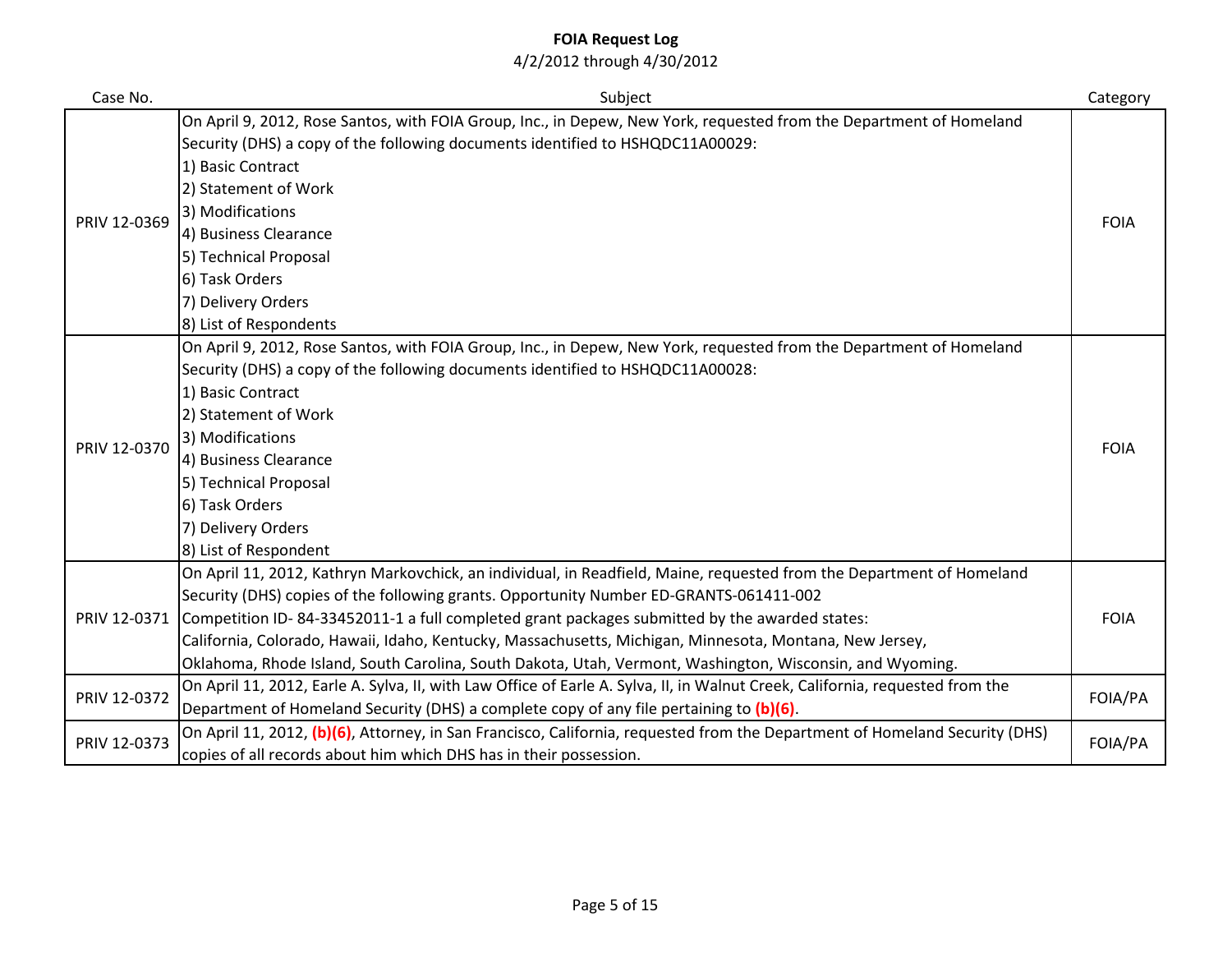| Case No.     | Subject                                                                                                                                                                                                                                                                                                                                                                                                                                                                                                                                                                                                                                                                                                                                                                                                                                                                        | Category    |
|--------------|--------------------------------------------------------------------------------------------------------------------------------------------------------------------------------------------------------------------------------------------------------------------------------------------------------------------------------------------------------------------------------------------------------------------------------------------------------------------------------------------------------------------------------------------------------------------------------------------------------------------------------------------------------------------------------------------------------------------------------------------------------------------------------------------------------------------------------------------------------------------------------|-------------|
| PRIV 12-0374 | On April 11, 2012, Scott Brown, with Scott C. Brown Law Office in Wheeling, WV, requested from the Department of<br>Homeland Security (DHS) a copy of any and all video footage/surveillance video from a Department of Homeland Security<br>camera located at the intersection of Zane Street and North/South Huron Streets in Wheeling, West Virginia. The specific date<br>for such requested video surveillance footage is June 4, 2011 with an approximate time of 2:00 a.m. on such date. In order to<br>be able to view all applicable video footage requester seeks any and all surveillance footage from 12:00 a.m. on June 4, 2011<br>until 4:00 a.m. on June 4, 2011.                                                                                                                                                                                               | <b>FOIA</b> |
| PRIV 12-0375 | On April 11, 2012, Steven Emerson., with SAE Productions, Inc., in Columbus, Ohio, requested from the Department of<br>Homeland Security (DHS) all records in the possession of DHS related to the May 2010 Gaza Flotilla Incident.                                                                                                                                                                                                                                                                                                                                                                                                                                                                                                                                                                                                                                            | <b>FOIA</b> |
| PRIV 12-0376 | On April 12, 2012, Jack Gillum, a Reporter, with the The Associated Press, in Washington, DC, requested from the Department<br>of Homeland Security (DHS) all correspondence to or from Senator Marco Rubio's office with the following ID numbers and/or<br>ESEC folder numbers: ID #912189/ESEC Folder #11-2832, ID #916302/ESEC Folder #11-3356, ID #915689 / ESEC Folder #11-<br>3272, ID #917307 / ESEC Folder #11-3531, ID #920023 / ESEC Folder #11-3897, ID #924711 / ESEC Folder #11-4719, ID<br>#924731 / ESEC Folder #11-4718, ID #923922, opened 10/4/2011, ID #931545 / ESEC Folder #11-5748, ID #932734 / ESEC<br>Folder #12-0031, ID #932245 / ESEC Folder #11-5873, ID #934624, ID #934992 / ESEC Folder #12-0448, ID #935029 / ESEC<br>Folder #12-0461, and ID #937279 / ESEC Folder #12-0743.                                                                | <b>FOIA</b> |
| PRIV 12-0377 | On April 13, 2012, (b)(6), an individual, in Arlington, Virginia, requested from the Department of Homeland Security (DHS) all<br>records containing the name Shala Byers available within the last six months (from 13 October 2012-13 April 2012) within the<br>e-mail history and records of Chief FOIA and Privacy Officer Mary Ellen Callahan. Respectfully request that the following be<br>searched for the name variations of $(b)(6)$ :<br>1. All e-mails including those in sent folders, trash, and within archived e-mail; and 2. All hard copy and soft copy files<br>containing the aforementioned names variations both on shared drives and the personal drive of Ms. Callahan. Additionally<br>request that all files containing the name include the contact information of all parties engaged in the creation of the<br>documents or e-mail conversations. | FOIA/PA     |
| PRIV 12-0378 | On April 16, 2012, the Federal Bureau of Investigation referred to the Department of Homeland Security (DHS) documents<br>responsive to a request from Juliea Harumi Mass, a staff attorney with the American Civil Liberties Union of Northern<br>California in San Francisco, California, seeking records pertaining to the investigation and surveillance of Muslim communities<br>in Northern California.                                                                                                                                                                                                                                                                                                                                                                                                                                                                  | <b>FOIA</b> |
| PRIV 12-0379 | On April 13, 2012, (b)(6), an individual, in New York, New York, requested from the Department of Homeland Security (DHS)<br>any documents with her signature that have been submitted for immigration purposes under the FOIA. Anything related to<br>immigration for (b)(6), her husband, under marriage, Form I-751.                                                                                                                                                                                                                                                                                                                                                                                                                                                                                                                                                        | FOIA/PA     |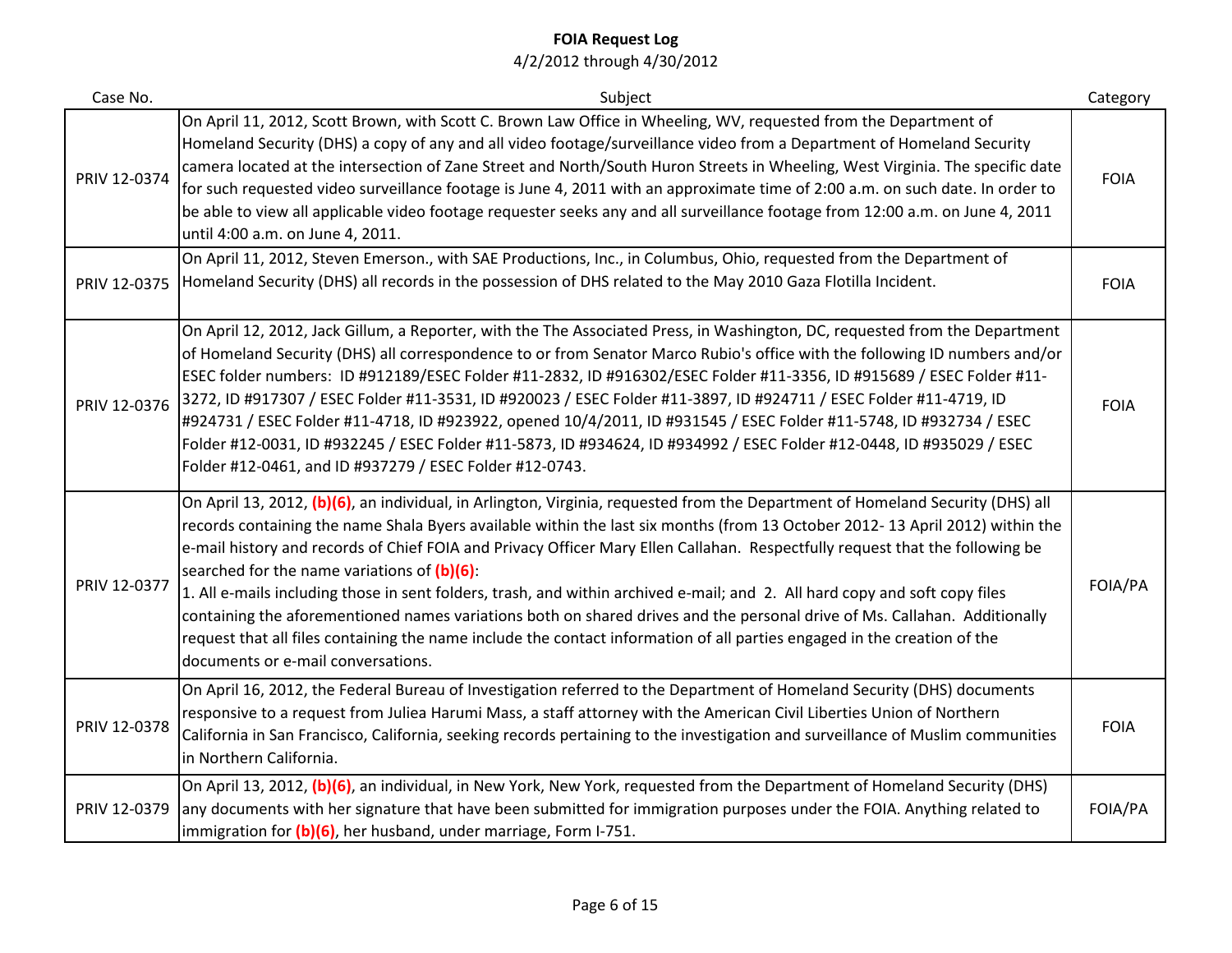| Case No.     | Subject                                                                                                                                                                                                                                                                                                                                                                                                                                                                                                                                                                                                                                                                                                                                                                                                                                                                                                                                                                                                                                                                                                                                               | Category    |
|--------------|-------------------------------------------------------------------------------------------------------------------------------------------------------------------------------------------------------------------------------------------------------------------------------------------------------------------------------------------------------------------------------------------------------------------------------------------------------------------------------------------------------------------------------------------------------------------------------------------------------------------------------------------------------------------------------------------------------------------------------------------------------------------------------------------------------------------------------------------------------------------------------------------------------------------------------------------------------------------------------------------------------------------------------------------------------------------------------------------------------------------------------------------------------|-------------|
| PRIV 12-0380 | On April 16, 2012, (b)(6), an individual, in Carmel, Indiana, requested from the Department of Homeland Security (DHS) a copy<br>of any and all records that the Department of homeland Security has pertaining to him.                                                                                                                                                                                                                                                                                                                                                                                                                                                                                                                                                                                                                                                                                                                                                                                                                                                                                                                               | FOIA/PA     |
| PRIV 12-0381 | On April 17, 2012, Craig Cheatham, Investigative Reporter, with KMOV-TV, in St. Louis, Missouri, requested from the<br>Department of Homeland Security (DHS) all of the attachments identified in the "Final Responsive Docs" attachment provided<br>by DHS in response to his previous request, 12-0335.                                                                                                                                                                                                                                                                                                                                                                                                                                                                                                                                                                                                                                                                                                                                                                                                                                             | <b>FOIA</b> |
| PRIV 12-0382 | On April 17, 2012, David Perera, with Fierce Homeland Security, in Washington, DC, requested from the Department of<br>Homeland Security (DHS) access to and copies of a report prepared at the direction of House Report 112-197, section 501,<br>which required DHS to prepare a report on whether restrictions on the use of airspace are hampering the use of unmanned<br>aerial vehicles by the Department of Homeland Security along the international border between the United States and Mexico.                                                                                                                                                                                                                                                                                                                                                                                                                                                                                                                                                                                                                                             | <b>FOIA</b> |
| PRIV 12-0383 | On April 19, 2012, (b)(6), an individual, in Tampa, Florida, requested from the Department of Homeland Security (DHS) proof<br>that he is a victim of fraud from the following person(s) listed below. He would like DHS to provide the information requested<br>or information that was not requested but possess information that will assist him in confirming the possible fraud against<br>him. Additionally, requester seeks any other information in DHS possession that purports to pertain to January 1, 1999<br>through December 31,2011. At this point in time for the following: (b)(6), "Emperor and Head-of State", (b)(6) 1. Please send<br>the requestor certified copy of any constructive agreements associated with the above;2. Please send the requestor certified<br>copy of any authentications associated with the above; 3. Please send the requestor certified copy of any diplomatic relations<br>with the above; and 4. Please send the requestor certified copy of any documents indicating that the above is a protected<br>person within the scope of 18 U.S.C. §§ 112(c); 878(c); 1201(a)(4) and 18 U.S.C. § 1116(b). | FOIA/PA     |
| PRIV 12-0384 | On April 19, 2012, Benjamin D. Wood, Attorney for Congressman Michael Grimm with Patton Boggs, LLP, in Washington, DC,<br>requested from the Department of Homeland Security (DHS) a copy of all materials and documents provided -previously or on<br>any future date- as responsive to CREW's February 15, 2012 request.                                                                                                                                                                                                                                                                                                                                                                                                                                                                                                                                                                                                                                                                                                                                                                                                                            | <b>FOIA</b> |
| PRIV 12-0385 | On April 19, 2012, Justin Pafford, an individual, in Portland, Oregon, requested from the Department of Homeland Security<br>(DHS) records related to a named individual.                                                                                                                                                                                                                                                                                                                                                                                                                                                                                                                                                                                                                                                                                                                                                                                                                                                                                                                                                                             | <b>FOIA</b> |
| PRIV 12-0386 | On April 19, 2012, Mark Baginski, Senior Program Manager with Defense and Aerospace Systems, in Washington, DC,<br>requested from the Department of Homeland Security (DHS) a copy of the individual award notices for the contractors under<br>Contract Award Number HSHQDC-11-C-00112.                                                                                                                                                                                                                                                                                                                                                                                                                                                                                                                                                                                                                                                                                                                                                                                                                                                              | <b>FOIA</b> |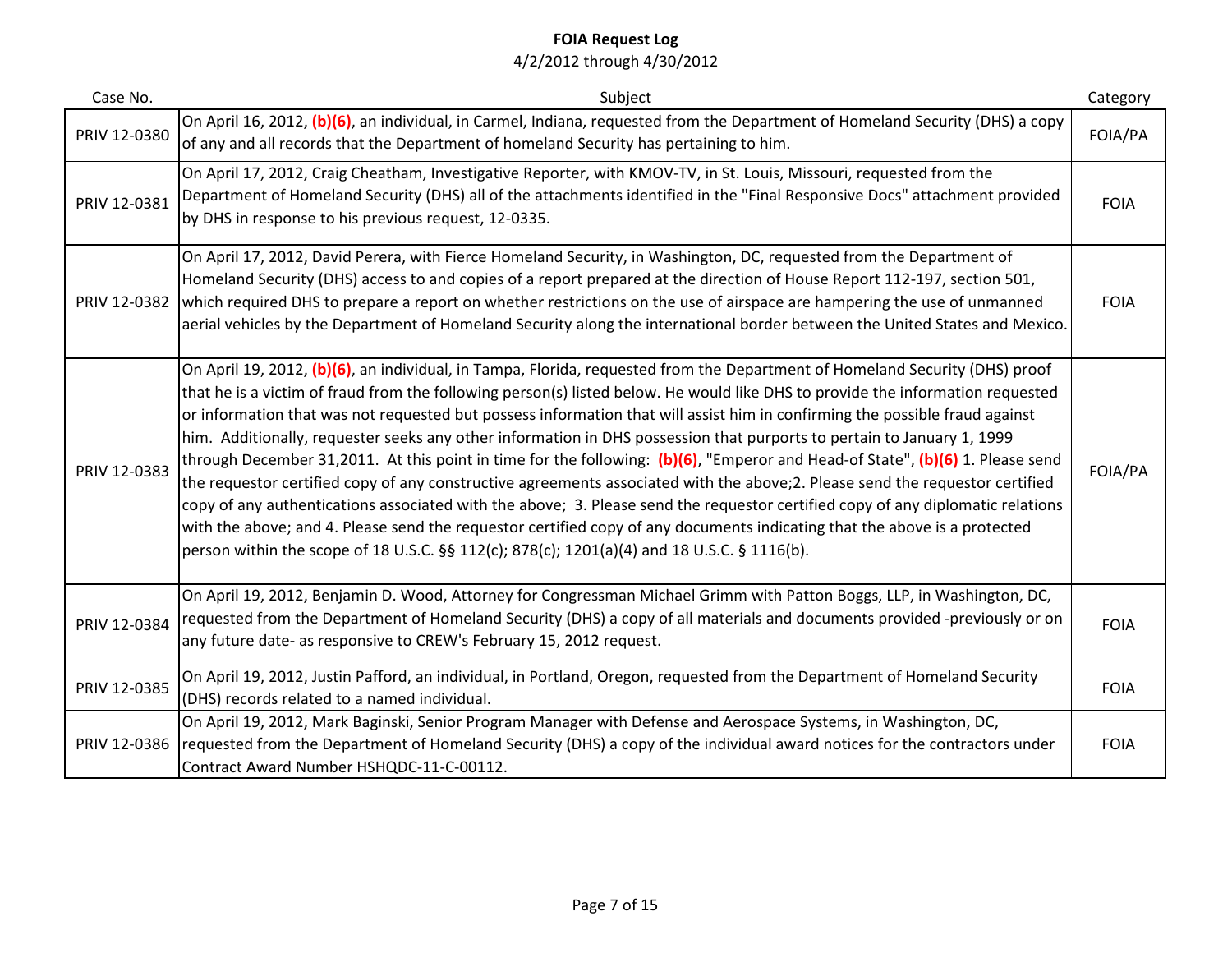| Case No.     | Subject                                                                                                                                                                                                                                                                                                                                                                                                                                                                                                                                                                                                                                                                                                                                                                                                                                                                                                                                                                                                                                                                                                                                                                             | Category    |
|--------------|-------------------------------------------------------------------------------------------------------------------------------------------------------------------------------------------------------------------------------------------------------------------------------------------------------------------------------------------------------------------------------------------------------------------------------------------------------------------------------------------------------------------------------------------------------------------------------------------------------------------------------------------------------------------------------------------------------------------------------------------------------------------------------------------------------------------------------------------------------------------------------------------------------------------------------------------------------------------------------------------------------------------------------------------------------------------------------------------------------------------------------------------------------------------------------------|-------------|
| PRIV 12-0387 | On April 18, 2012, Donald Vance, an individual in Chicago, Illinois, requested from the Department of Homeland Security (DHS)<br>any and all memorandums of understanding (MOU) or memorandums of cooperation (MOC) between DHS and the following:<br>Facebook, In., Google, Inc., Yahoo, Inc., Delta Airlins, Inc., Waste Management Inc., Target, Inc., Best Buy, Inc., Kmart, Inc.,<br>Walmart, Inc., Chase Bank, Inc., Amazaon.com, also known as Amazon, Inc., United Airlines, Inc., Federal Express, Inc., General<br>Motors, Inc., Twitter, Inc., Ebay, Inc., MiTAC Digital Corp., also known as Magellan GPS, Bank of America Corp., Inc., and CVS<br>Caremark. The requester also requested copies of any and all manuals maintained by the DHS regarding investigating and/or<br>processing computers for criminal investigations, and copies of any and all records maintained by DHS regarding Pretty Good<br>Privacy (PGP) Encryption software.                                                                                                                                                                                                                       | <b>FOIA</b> |
| PRIV 12-0388 | On April 18, 2012, (b)(6), an individual, in Vallejo, California, requested from the Department of Homeland Security (DHS) all<br>DHS record concerning him from January 1, 2011 to April 10, 2012.                                                                                                                                                                                                                                                                                                                                                                                                                                                                                                                                                                                                                                                                                                                                                                                                                                                                                                                                                                                 | FOIA/PA     |
| PRIV 12-0389 | On April 18, 2012, Omar T. Mohammedi, with the Law Firm Of Omar T. Mohammedi, LLC, in New York, New York, requested<br>from the Department of Homeland Security (DHS) copies of the following records:<br>1. All records related to the World Assembly of Muslim Youth and the World Assembly of Muslim Youth International relied<br>upon by the Department of Homeland Security that led to the Department of Homeland Security's raid on the World Assembly<br>of Muslim Youth International's office in Virginia in 2004.<br>2. All records related to the investigation and the outcome of the investigation resulting from the Department of Homeland<br>Security's raid on the World of Muslim Youth International's office in Virginia in 2004.<br>3. All records related and relied upon on the investigation and the arrest of Ibrahim Abdullah. This includes, but not limited to<br>the outcome of the investigation and the release of Ibrahim. 4. All directives and/or memoranda sent or received by the<br>Department of Homeland Security related to the World Assembly of Muslim Youth and the World Assembly of Muslim Youth<br>International between 1985-2004. | <b>FOIA</b> |
| PRIV 12-0390 | On April 18, 2012, Haytham Faraj, with The Law Offices of Haytham Faraj, in Dearborn, Michigan, requested from the<br>Department of Homeland Security (DHS) all documents, recordings, electronic records, photographs or any other such items<br>that comprise any file maintained by the Department of Homeland Security of (b)(6). Date range of request: April 2005,<br>through the present.                                                                                                                                                                                                                                                                                                                                                                                                                                                                                                                                                                                                                                                                                                                                                                                    | FOIA/PA     |
| PRIV 12-0391 | On April 19, 2012, Molly Mathews, a representative of Fox News Channel in Washington, DC, requested from the Department<br>of Homeland Security (DHS) a copy of all documents containing the following information: the location, justification, and cost<br>of each out of town convention/conference including the cost of hotel stays, transportation, meals, gift giveaways, rental fees<br>for facilities, etc from January 15, 2009 to date.                                                                                                                                                                                                                                                                                                                                                                                                                                                                                                                                                                                                                                                                                                                                  | <b>FOIA</b> |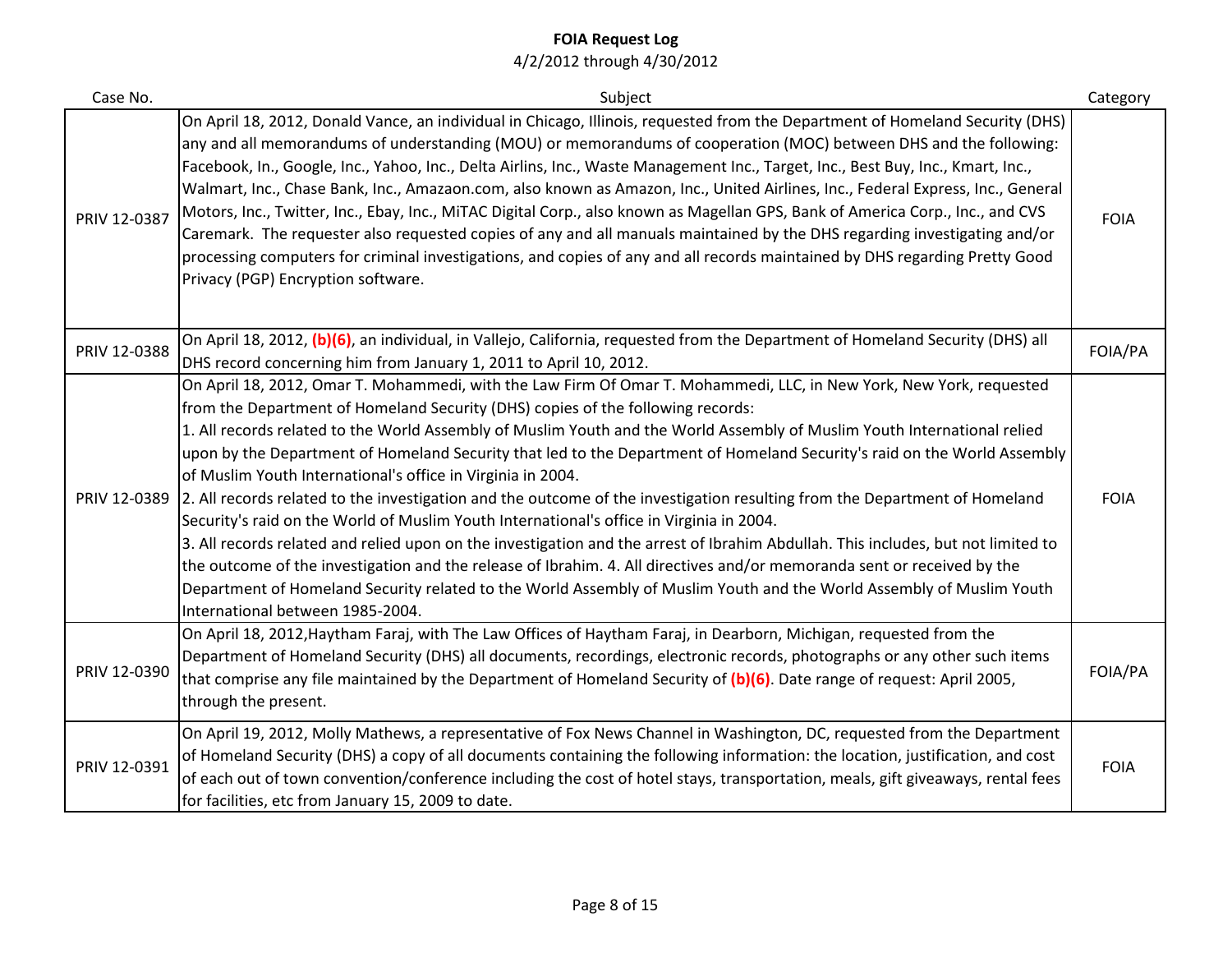| Case No.     | Subject                                                                                                                                                                                                                                                                                                                                                                                                                                                                                                                                                                                                                                                                                                                                                                                                                                                                                      | Category    |
|--------------|----------------------------------------------------------------------------------------------------------------------------------------------------------------------------------------------------------------------------------------------------------------------------------------------------------------------------------------------------------------------------------------------------------------------------------------------------------------------------------------------------------------------------------------------------------------------------------------------------------------------------------------------------------------------------------------------------------------------------------------------------------------------------------------------------------------------------------------------------------------------------------------------|-------------|
| PRIV 12-0392 | On April 19, 2012, Melissa Arseniuk, a reporter with The Daily in New York, New York, requested from the Department of<br>Homeland Security (DHS) records relating to invoices, estimates, contracts, memos, meetings, conference calls, e-mails, or<br>other correspondence or transactions between any DHS official, employee, or representative and any Location Solvers official,<br>employee, or representative.                                                                                                                                                                                                                                                                                                                                                                                                                                                                        | <b>FOIA</b> |
| PRIV 12-0393 | On April 19, 2012, Jaclyn Shull-Gonzalez, an immigration attorney with Dolores Street Community Services in San Francisco,<br>California, requested from the Department of Homeland Security (DHS) records regarding DHS and Immigration and Customs<br>Enforcement (ICE) program related to Workplace Enforcement Audits and Raids.                                                                                                                                                                                                                                                                                                                                                                                                                                                                                                                                                         | <b>FOIA</b> |
| PRIV 12-0394 | On April 20, 2012, Lal Bhatia, an individual in Washington, Mississippi, requested from the Department of Homeland Security<br>(DHS) records relating to a named individual's criminal activities.                                                                                                                                                                                                                                                                                                                                                                                                                                                                                                                                                                                                                                                                                           | <b>FOIA</b> |
| PRIV 12-0395 | On April 20, 2012, Marcy Ashby, an individual, in New York, New York, requested from the Department of Homeland Security<br>(DHS) help assistants for her husband.                                                                                                                                                                                                                                                                                                                                                                                                                                                                                                                                                                                                                                                                                                                           | <b>FOIA</b> |
| PRIV 12-0396 | On April 18, 2012, Geoffrey King, requested from the Department of Homeland Security (DHS), any systems of records<br>affiliated with the agency's Social Media Monitoring and Situation Awareness Initiative, including, but not limited to, records<br>referenced in EPIC v.DHS and especially in relation to Occupy Oakland and Occupy San Francisco; The Secret Service, which<br>made a video recordings and other reports during civil unrest Oakland, CA following the conviction of BART police office<br>Johannes Mehserle on July 8, 2010 and possibly following his sentencing on November 5, 2010; and Any other DHS systems of<br>records (whether maintained by DHS or its component agencies) that reflect monitoring of the Mehserle conviction protests,<br>the Mehserle sentencing protests, Occupy San Francisco, the Occupy movement generally, Twitter and/or Facebook. | <b>FOIA</b> |
| PRIV 12-0397 | On April 23, 2012, Wade Everett Greer, an individual in Shelbyville, Kentucky, requested from the Department of Homeland<br>Security (DHS) access to and copies of all documents and reports regarding a named individual.                                                                                                                                                                                                                                                                                                                                                                                                                                                                                                                                                                                                                                                                   | <b>FOIA</b> |
| PRIV 12-0398 | On April 23, 2012, Paul Moussault, an individual in the Netherlands, requested from the Department of Homeland Security<br>(DHS) access to and copies of all documents, materials and files related to Armenian Secret Army for the Liberation of Armenia<br>(also known as ASALA) and the Justice Commandos of the Armenian Genocide (JCAG) - 1975-1988.                                                                                                                                                                                                                                                                                                                                                                                                                                                                                                                                    | <b>FOIA</b> |
| PRIV 12-0399 | On April 24, 2012, Brian Murray, an attorney with The Law Offices of Brian Murray PLLC, in the Fairfax, Virginia, requested<br>from the Department of Homeland Security (DHS) a copy of the alleged order for a named individual to be removed from the<br>El Paso Immigration Court in 1981 or 1982.                                                                                                                                                                                                                                                                                                                                                                                                                                                                                                                                                                                        | <b>FOIA</b> |
| PRIV 12-0400 | On April 24, 2012, Paul French, an individual in Olympia, Washington, requested from the Department of Homeland Security<br>(DHS) copies of all files, correspondence, or other records pertaining to a named individual.                                                                                                                                                                                                                                                                                                                                                                                                                                                                                                                                                                                                                                                                    | <b>FOIA</b> |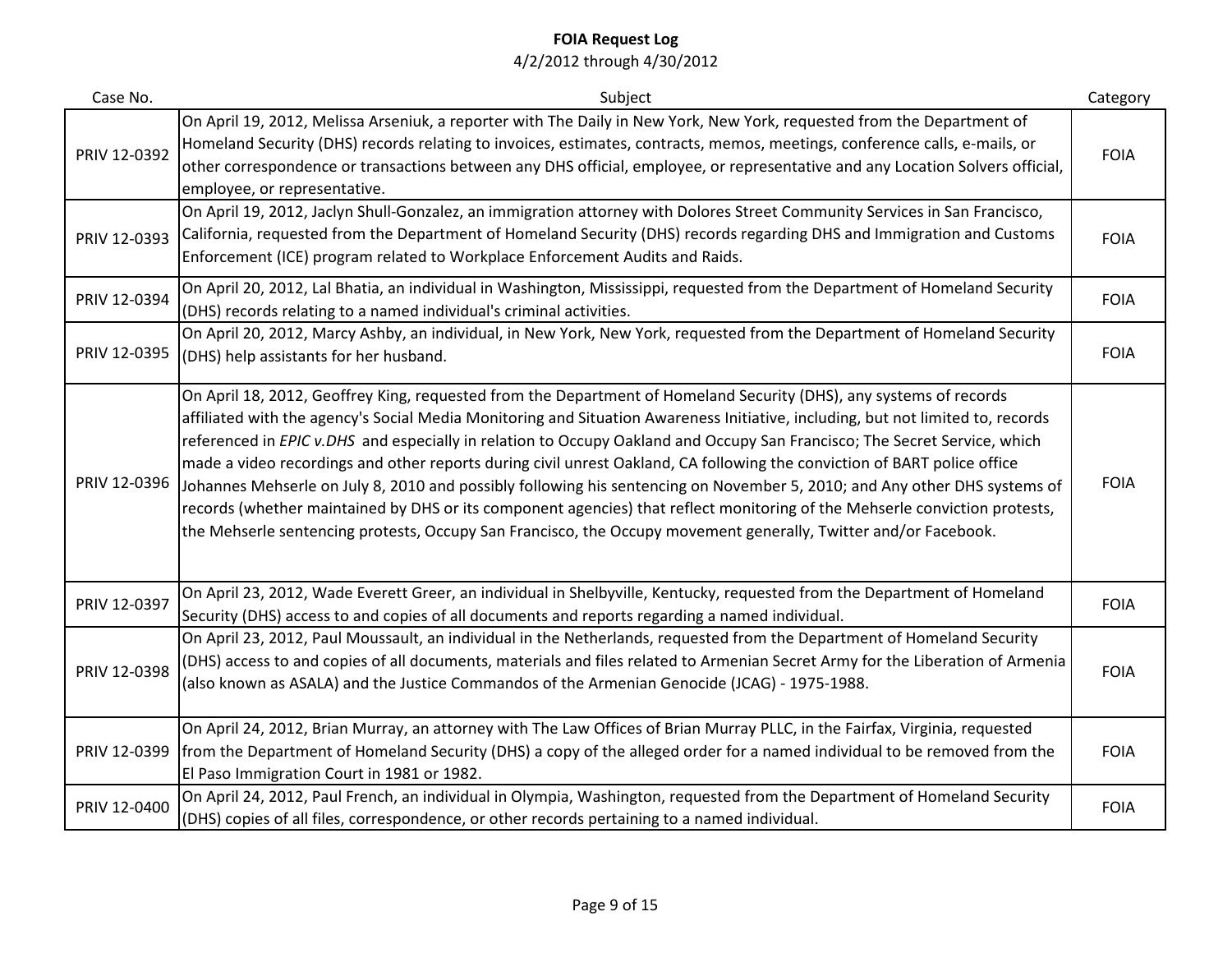| Case No.     | Subject                                                                                                                                                                                                                                                                                                                                                                                                                                                                                                                                                                                                                                                                                                                                                                                                                                                                                                                                                                                                                                                                                                                                                                                                                                                                                                                                                                                                                                                                                                                                                                                                                                                                                                                                 | Category    |
|--------------|-----------------------------------------------------------------------------------------------------------------------------------------------------------------------------------------------------------------------------------------------------------------------------------------------------------------------------------------------------------------------------------------------------------------------------------------------------------------------------------------------------------------------------------------------------------------------------------------------------------------------------------------------------------------------------------------------------------------------------------------------------------------------------------------------------------------------------------------------------------------------------------------------------------------------------------------------------------------------------------------------------------------------------------------------------------------------------------------------------------------------------------------------------------------------------------------------------------------------------------------------------------------------------------------------------------------------------------------------------------------------------------------------------------------------------------------------------------------------------------------------------------------------------------------------------------------------------------------------------------------------------------------------------------------------------------------------------------------------------------------|-------------|
| PRIV 12-0401 | On April 24, 2012, Dawn D. Gile, with the MacDonald Law Group, LLC, in Beltsville, Maryland, requested from the Department<br>of Homeland Security (DHS) copies of the following documents: 1. All documents that relate in anyway to new construction,<br>additions, renovation, or remodeling of St. Elizabeth's Hospital, Washington, DC, from 1969 to 1995, including but not limited<br>to the following; 2. All documents that identify any general contractor or subcontractor associated with any work pertaining to<br>new construction or renovation, including but not limited to, plastering or drywall work, insulation installation, fireproofing or<br>soundproofing application, HVAC or boiler installation, servicing, maintenance, repair, or conversion, at St. Elizabeth's Hospital,<br>Washington, DC, from 1969 to 1995, including but not limited to the following; 3. All documents that relate to any HVAC or<br>boiler repair, maintenance, or conversion at St. Elizabeth's Hospital, Washington, DC, from 1969 to 1995, including those<br>documents regarding the application of insulation on HVAC equipment, pipes, ductwork, or boilers; 4. All documents, including<br>but not limited to, photographs, maintenance records, drawings, invoices, correspondence, specifications, or contracts,<br>identifying the brand name or manufacturer of any boiler, pump, valve, or HVAC equipment, including cooling towers, at St.<br>Elizabeth's Hospital, Washington, DC, from 1969 to 1995; and 5. Any and all documents relating in any way to all records or<br>documents constituting or reflecting document and record retention policies for material referenced in any of the above<br>categories. | <b>FOIA</b> |
| PRIV 12-0402 | On April 25, 2012, Parvin Wiliani-Malek, with the Law Offices Of Wiliani-Malek, Inc., in Costa Mesa, California, requested from<br>the Department of Homeland Security (DHS) all documents, forms or other written, photographic, electronic, computer,<br>recorded materials, in the files of a named individual.                                                                                                                                                                                                                                                                                                                                                                                                                                                                                                                                                                                                                                                                                                                                                                                                                                                                                                                                                                                                                                                                                                                                                                                                                                                                                                                                                                                                                      | <b>FOIA</b> |
| PRIV 12-0403 | On April 25, 2012, Brain Gaylord, an individual, in Chicago, Illinois, requested from the Department of Homeland Security (DHS)<br>copies of any documentation pertaining to a named individual.                                                                                                                                                                                                                                                                                                                                                                                                                                                                                                                                                                                                                                                                                                                                                                                                                                                                                                                                                                                                                                                                                                                                                                                                                                                                                                                                                                                                                                                                                                                                        | <b>FOIA</b> |
| PRIV 12-0404 | On April 30, 2012, Paul Maas Risenhoover, an individual, in East District, Tainan City, requested from the Department of<br>Homeland Security (DHS) copies of the following: 1. The Motion for Reconsideration received by the ALJ in respect of his<br>decision of April 16, 2012, and 2. Any records leading to or accompanying transmission of "those referred to another<br>government agency" as the "search turned up additional pages that originated with another Federal agency; therefore, we are<br>transferring the records to tint agency for processing and direct response to you", to the "originating" agency.                                                                                                                                                                                                                                                                                                                                                                                                                                                                                                                                                                                                                                                                                                                                                                                                                                                                                                                                                                                                                                                                                                         | <b>FOIA</b> |
| PRIV 12-0405 | On April 23, 2012, Donald Vance, an individual, in Chicago, Illinois, requested from the Department of Homeland Security<br>(DHS) copies of any and all memorandums of understanding (MOU) or memorandums of cooperation<br>(MOC) between the Department of Homeland Security and the following: Berkshire Hathaway, Exxon Mobil, CVS Caremark,<br>Inc., Sears Holdings and Home Depot, Inc.                                                                                                                                                                                                                                                                                                                                                                                                                                                                                                                                                                                                                                                                                                                                                                                                                                                                                                                                                                                                                                                                                                                                                                                                                                                                                                                                            | <b>FOIA</b> |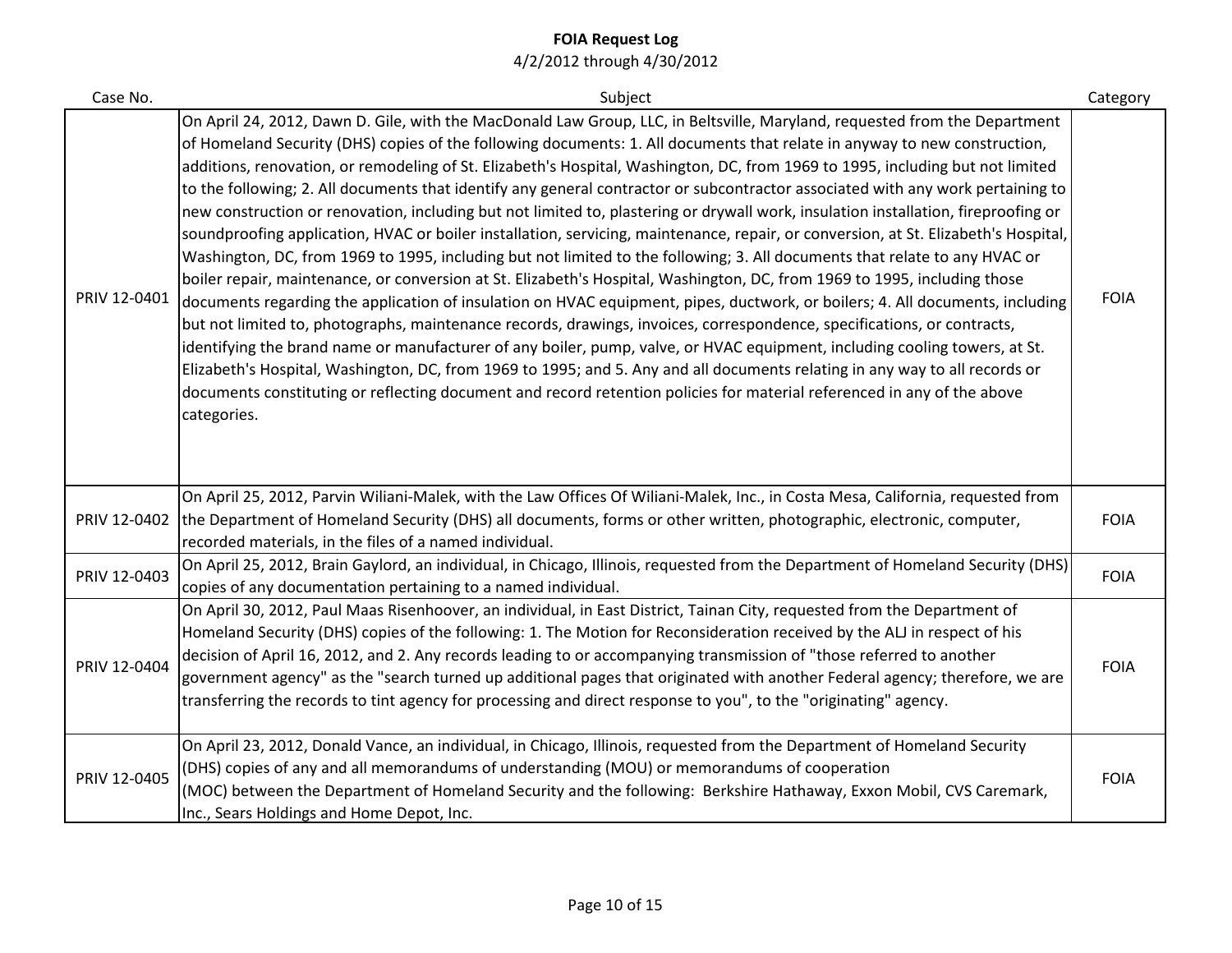| Case No.     | Subject                                                                                                                                                                                                                                                                                                                                                                                                                                                                                                                                                                                                                                                                                                                                                                                                                                                                                                                                                                                                                                                                                                                                                                                                                                                                                                                                                                                                                                                                                                                                                                                                                                                                                                                                                                                                                                                                                                                                                                                                                                                                                                                                                                                             | Category    |
|--------------|-----------------------------------------------------------------------------------------------------------------------------------------------------------------------------------------------------------------------------------------------------------------------------------------------------------------------------------------------------------------------------------------------------------------------------------------------------------------------------------------------------------------------------------------------------------------------------------------------------------------------------------------------------------------------------------------------------------------------------------------------------------------------------------------------------------------------------------------------------------------------------------------------------------------------------------------------------------------------------------------------------------------------------------------------------------------------------------------------------------------------------------------------------------------------------------------------------------------------------------------------------------------------------------------------------------------------------------------------------------------------------------------------------------------------------------------------------------------------------------------------------------------------------------------------------------------------------------------------------------------------------------------------------------------------------------------------------------------------------------------------------------------------------------------------------------------------------------------------------------------------------------------------------------------------------------------------------------------------------------------------------------------------------------------------------------------------------------------------------------------------------------------------------------------------------------------------------|-------------|
| PRIV 12-0406 | On April 24, 2012, Scott MacFarlane, a reporter with COX TV in Washington, DC, requested from the Department of Homeland<br>Security (DHS) copies of all emails from any DHS employee whose job title includes "Assistant Secretary" or "Deputy Secretary"<br>and that includes the keyword "Mica" (as in US Rep. John Mica) or "Charlotte" (as in Charlotte, NC) in 2011 or 2012.                                                                                                                                                                                                                                                                                                                                                                                                                                                                                                                                                                                                                                                                                                                                                                                                                                                                                                                                                                                                                                                                                                                                                                                                                                                                                                                                                                                                                                                                                                                                                                                                                                                                                                                                                                                                                  | <b>FOIA</b> |
| PRIV 12-0407 | On April 24, 2012, Andrew Becker, a staff reporter with Center for Investigative Reporting, in Berkely, California, requested<br>from the Department of Homeland Security (DHS) a copy of the following documents: 1) Any and all records, to include but<br>not limited to email, memoranda, and/or any other written correspondence,<br>electronic or otherwise, including deleted, saved and/or archived email, text messages, Blackberry messages<br>and the like, regarding an FBI/U.S. Department of Justice investigation and/or federal grand jury of the DHS<br>Office of Inspector General and any related field offices, including but not limited to Dallas and McAllen,<br>between the Department of Homeland Security front office/headquarters personnel, including, but not limited to,<br>Secretary Janet Napolitano, Deputy Secretary Jane Holl Lute, Chief of Staff Noah Kroloff, advisor John<br>Sandweg, Amy Schlossman and/or 1) the DHS Office of Inspector General and any of its employees, including,<br>but not limited to, Acting IG Charles Edwards, Yvonne Mannino, Dorothy Balaban and/or counsel, and/or 2.)<br>DHS Office of General Counsel, from February 2012 to present; and 2) Any and all records, to include but not limited to email,<br>memoranda, and/or any other written correspondence, electronic or otherwise, including deleted, saved and/or archived<br>email, text messages, Blackberry messages and the like, regarding misconduct and/or corruption allegations and/or<br>investigations involving DHS employees conducted by and/or related to the Department of Homeland Security Office of<br>Inspector General, between the Department of Homeland Security front office/headquarters personnel, including but not<br>limited to Secretary Janet Napolitano, Deputy Secretary Jane Holl Lute, Chief of Staff Noah Kroloff, advisor John Sandweg<br>and/or Amy Schlossman, and/or 1.) the DHS Office of Inspector General and any of its employees, including but not limited to<br>Acting IG Charles Edwards, Yvonne Mannino, Dorothy Balaban and/or counsel, and/or 2.) DHS Office of General Counsel,<br>from February 2012 to present. | <b>FOIA</b> |
| PRIV 12-0408 | On April 26, 2012, Bedri Kulla, an individual in Winston Salem, North Carolina, requested from the Department of Homeland<br>Security (DHS) a full copy of a named individual with USCIS and USICE as well as any personal file DHS may have.                                                                                                                                                                                                                                                                                                                                                                                                                                                                                                                                                                                                                                                                                                                                                                                                                                                                                                                                                                                                                                                                                                                                                                                                                                                                                                                                                                                                                                                                                                                                                                                                                                                                                                                                                                                                                                                                                                                                                       | <b>FOIA</b> |
| PRIV 12-0409 | On April 24, 2012, Whitney Ksiazek, with Fox News Channel, in Washington DC, requested from the Department of Homeland<br>Security (DHS) a copy of any documents pertaining to cases or filings of sexual harassment charges and complaints that have<br>occurred at DHS from January 1, 2009 - Present.                                                                                                                                                                                                                                                                                                                                                                                                                                                                                                                                                                                                                                                                                                                                                                                                                                                                                                                                                                                                                                                                                                                                                                                                                                                                                                                                                                                                                                                                                                                                                                                                                                                                                                                                                                                                                                                                                            | <b>FOIA</b> |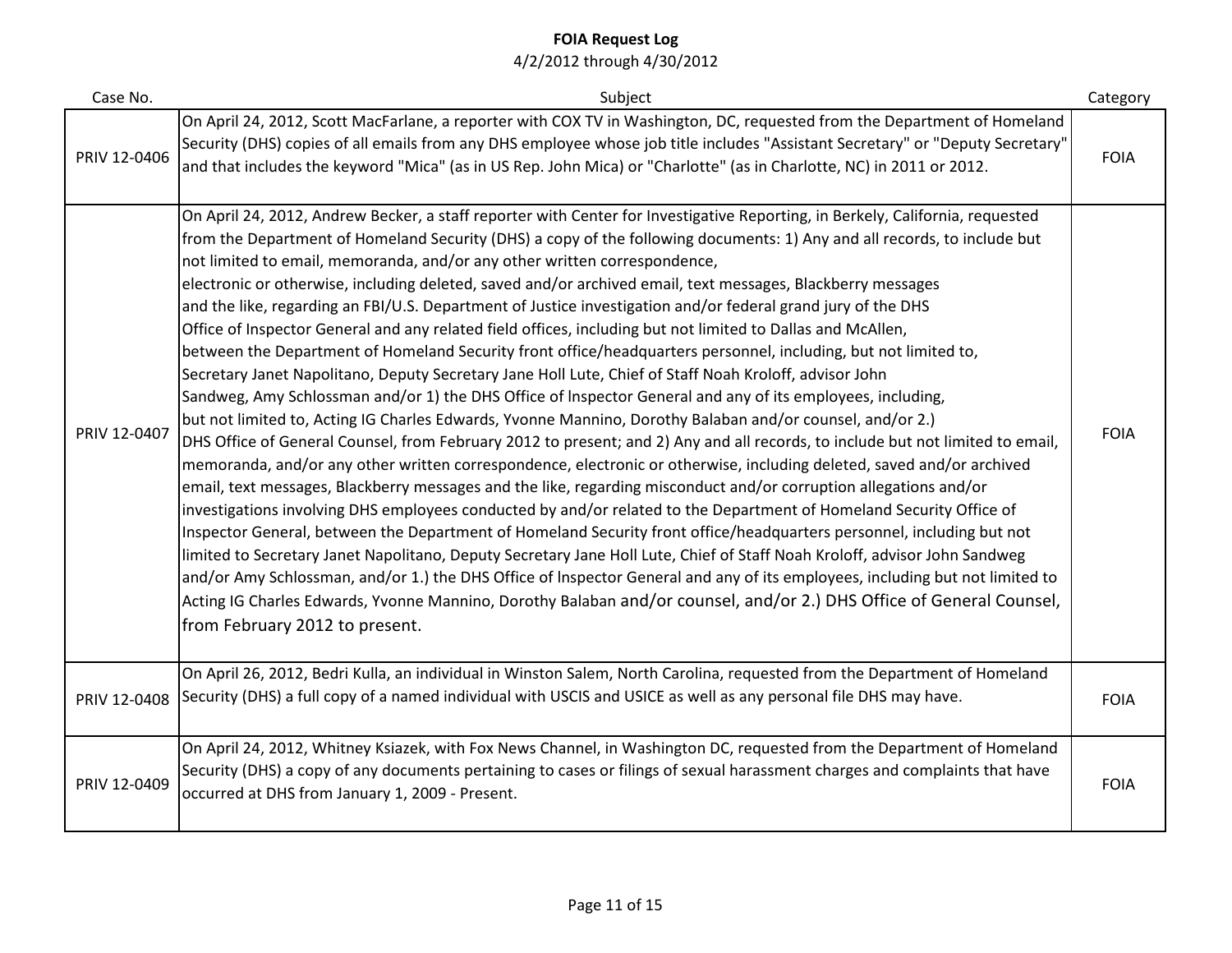| Case No.     | Subject                                                                                                                                                                                                                                                                                                                                                                                                                                                                                                                                                                                                                                                                                                                                                                                                                                                                                                                                                                                                                                                                                                                                                                                                                                                                                                                                                                                                                                                                                                                                                                                                                                          | Category    |
|--------------|--------------------------------------------------------------------------------------------------------------------------------------------------------------------------------------------------------------------------------------------------------------------------------------------------------------------------------------------------------------------------------------------------------------------------------------------------------------------------------------------------------------------------------------------------------------------------------------------------------------------------------------------------------------------------------------------------------------------------------------------------------------------------------------------------------------------------------------------------------------------------------------------------------------------------------------------------------------------------------------------------------------------------------------------------------------------------------------------------------------------------------------------------------------------------------------------------------------------------------------------------------------------------------------------------------------------------------------------------------------------------------------------------------------------------------------------------------------------------------------------------------------------------------------------------------------------------------------------------------------------------------------------------|-------------|
| PRIV 12-0410 | On April 25, 2012, Josh Margolin, a reporter with the New York Post in New York, New York, requested from the Department<br>of Homeland Security (DHS) any and all records in all printed and electronic formats concerning the review of events and<br>responses associated with the October 2010 attempt to transport explosive devices via UPS and FedEx to locations in the<br>United States.                                                                                                                                                                                                                                                                                                                                                                                                                                                                                                                                                                                                                                                                                                                                                                                                                                                                                                                                                                                                                                                                                                                                                                                                                                                | <b>FOIA</b> |
| PRIV 12-0411 | On April 26, 2012, Kevin Vodak, a Litigation Director with Council on American Islamic Relations (CAIR) in Chicago, Illinois,<br>requested from the Department of Homeland Security (DHS) a copy of any and all files, records, correspondence, emails,<br>letters, and documents identifying (b)(6).                                                                                                                                                                                                                                                                                                                                                                                                                                                                                                                                                                                                                                                                                                                                                                                                                                                                                                                                                                                                                                                                                                                                                                                                                                                                                                                                            | FOIA/PA     |
| PRIV 12-0412 | On April 27, 2012, Corey Zelinski, an individual, in Portsmouth, New Hampshire, requested from the Department of Homeland<br>Security (DHS) any and all extant documents pertaining to, related with, about, citing or mentioning a named individual.                                                                                                                                                                                                                                                                                                                                                                                                                                                                                                                                                                                                                                                                                                                                                                                                                                                                                                                                                                                                                                                                                                                                                                                                                                                                                                                                                                                            | <b>FOIA</b> |
| PRIV 12-0413 | On April 27, 2012, William Perry Pendley, President and Chief Operating Officer with Mountain States Legal Foundation<br>(MSLF), in Lakewood, Colorado, requested from the Department of Homeland Security (DHS) 1. All contracts, proposals, and<br>communications between the federal government and third parties that include provisions concerning the capability of social<br>media monitoring technology to capture, store, and aggregate, analyze, and/or match personally-identifiable information. 2.<br>All contracts, proposals, and communications between -the DHS and any States, localities, tribes, and territories and/or their<br>agencies or subsidiaries, and/or any corporate entities regarding the implementation of any social media monitoring initiative.<br>3. All documents used by the DHS for internal training of staff and personnel regarding social media monitoring, including any<br>correspondence and communications between the DHS, internal staff and personnel, and/or privacy officers, regarding the<br>receipt, use, and/or implementation of training and evaluation documents. 4. All documents detailing the technical<br>specifications of social media monitoring software and analytic tools, including any security measures to protect records of<br>collected information and analysis. 5. All documents obtained or generated as a result of social media monitoring as they<br>relate in any way to MSLF, its supporters, whether contributors or not, clients, and correspondents, as well as MSLF's<br>Directors, Board of Litigation members, Director Emeriti, officers, and staff. | <b>FOIA</b> |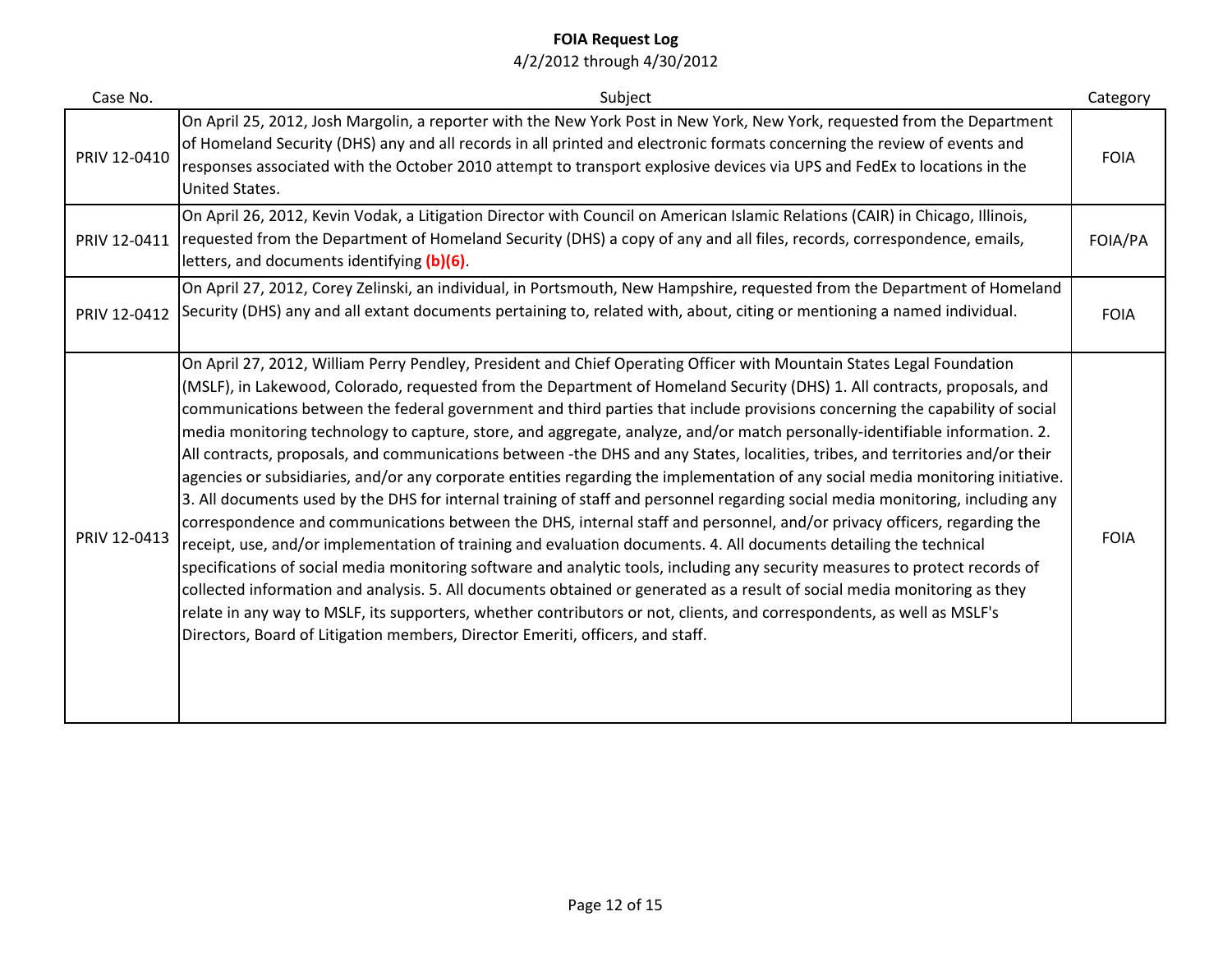| Case No.     | Subject                                                                                                                                                                                                                                                                                                                                                                                                                                                                                                                                                                                                                                                                                                                                                                                                                                                                                                                                                                                                                                                                                                                                                                                                                                                                                                                                                                                                                                                                                                                                                                                                                                                                                                                                                                                                                                                                                                                                                                                                                                                                                                                                                                                                                                                                                                                                                                                                                                                                                                                                                                                                                                                                                                                                                                                | Category    |
|--------------|----------------------------------------------------------------------------------------------------------------------------------------------------------------------------------------------------------------------------------------------------------------------------------------------------------------------------------------------------------------------------------------------------------------------------------------------------------------------------------------------------------------------------------------------------------------------------------------------------------------------------------------------------------------------------------------------------------------------------------------------------------------------------------------------------------------------------------------------------------------------------------------------------------------------------------------------------------------------------------------------------------------------------------------------------------------------------------------------------------------------------------------------------------------------------------------------------------------------------------------------------------------------------------------------------------------------------------------------------------------------------------------------------------------------------------------------------------------------------------------------------------------------------------------------------------------------------------------------------------------------------------------------------------------------------------------------------------------------------------------------------------------------------------------------------------------------------------------------------------------------------------------------------------------------------------------------------------------------------------------------------------------------------------------------------------------------------------------------------------------------------------------------------------------------------------------------------------------------------------------------------------------------------------------------------------------------------------------------------------------------------------------------------------------------------------------------------------------------------------------------------------------------------------------------------------------------------------------------------------------------------------------------------------------------------------------------------------------------------------------------------------------------------------------|-------------|
| PRIV 12-0414 | On April 30, 2012, Dawn D. Gile, with MacDonald Law Group, LLC, in Beltsville, Maryland, requested from the Department of<br>Homeland Security (DHS) copies of the following documents: 1. All documents that relate in any way to new construction,<br>additions, renovation, or remodeling of St. Elizabeth's Hospital, Washington, DC, from 1969 to 1995, including but not limited<br>to the following: a) Contracts; b) Progress notes; c) Work orders; d) Change orders; e) Specifications of any kind; f)<br>Architectural and engineering drawings; g) Purchase orders; h) Correspondence; I) Sketches; j) Notes; k) Photographs; 1)<br>Material/Supply lists; m) Materials applications; n) Safety records; and o) Hazardous materials records, particularly those<br>related to asbestos; 2. All documents that identify any general contractor or subcontractor associated with any work<br>pertaining to new construction or renovation, including but not limited to, plastering or drywall work, insulation installation,<br>fireproofing or soundproofing application, HVAC or boiler installation, servicing, maintenance, repair, or conversion, at St.<br>Elizabeth's Hospital, Washington, DC, from 1969 to 1995, including, but not limited, to the following:<br>a) The name and address of the contractor or subcontractor; b) Whether the work performed pertained to new construction,<br>additions, renovation, or remodeling; c) The type of work performed; d) The location or locations of the work performed; e) A<br>description of the materials used, installed, or applied; f) Any invoices, brochures, advertising or promotional materials<br>pertaining to new construction, additions, renovations, or remodeling work performed; g) Any and all documents identifying<br>the manufacturer, supplier, or distributor of any materials used, installed, or applied by any contractor or subcontractor; 3. All<br>documents that relate to any HVAC or boiler repair, maintenance, or conversion at St. Elizabeth's Hospital, Washington, DC,<br>from 1969 to 1995, including those documents regarding the application of insulation on HVAC equipment, pipes, ductwork, or<br>boilers; 4. All documents, including but not limited to, photographs, maintenance records, drawings, invoices, correspondence,<br>specifications, or contracts, identifying the brand name or manufacturer of any boiler, pump, valve, or HVAC equipment,<br>including cooling towers, at St. Elizabeth's Hospital, Washington, DC, from 1969 to 1995; and 5. Any and all documents relating<br>in any way to all records or documents constituting or reflecting document and record retention policies for material<br>referenced in any of the above categories. | <b>FOIA</b> |
| PRIV 12-0415 | On April 30, 2012, R. David Lewis, with R. David Lewis Attorney at Law, in Little Rock, Arkansas, requested from the<br>Department of Homeland Security (DHS)all records, recordings, documents and emails, unredacted, relevant to the death of<br>Kevin Ives which occurred on August 23, 1987. In addition, please provide all records, recordings, documents and emails<br>regarding Mena Airport drug trafficking as they relate to (b)(6).                                                                                                                                                                                                                                                                                                                                                                                                                                                                                                                                                                                                                                                                                                                                                                                                                                                                                                                                                                                                                                                                                                                                                                                                                                                                                                                                                                                                                                                                                                                                                                                                                                                                                                                                                                                                                                                                                                                                                                                                                                                                                                                                                                                                                                                                                                                                       | FOIA/PA     |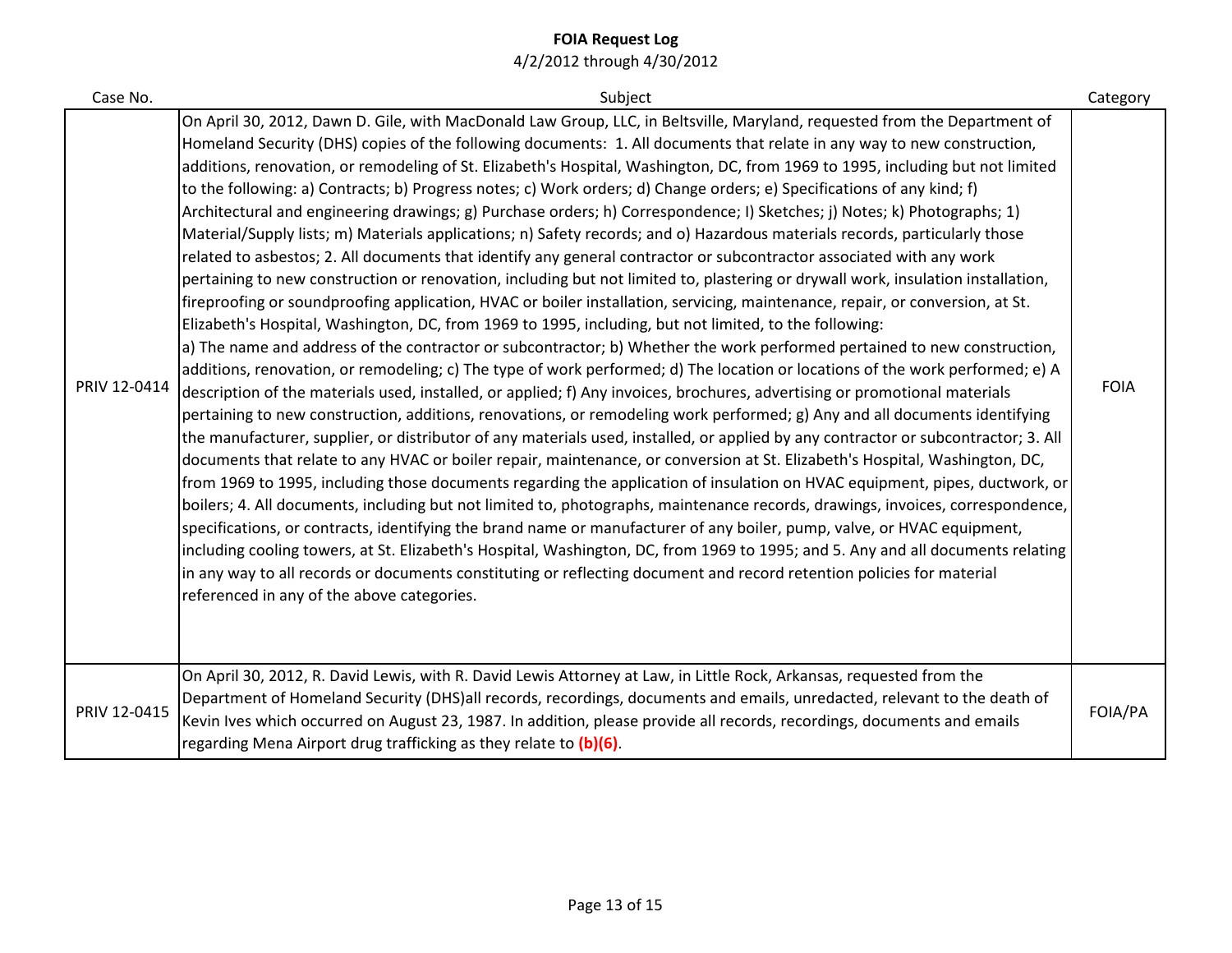| Case No.     | Subject                                                                                                                                                                                                                                                                                                                                                                                                                                                                                                                                                                                                                                                                                                                                                                                                                                                                                                                                         | Category    |
|--------------|-------------------------------------------------------------------------------------------------------------------------------------------------------------------------------------------------------------------------------------------------------------------------------------------------------------------------------------------------------------------------------------------------------------------------------------------------------------------------------------------------------------------------------------------------------------------------------------------------------------------------------------------------------------------------------------------------------------------------------------------------------------------------------------------------------------------------------------------------------------------------------------------------------------------------------------------------|-------------|
| PRIV 12-0416 | On April 30, 2012, (b)(6), an individual, in New Orleans, Louisiana, requested from the Department of Homeland Security (DHS)<br>a copy of any and all paperwork, investigative notes, findings, criminal record<br>checks, civil record checks, medical information obtained, financial record checks, credit reports, interviews with neighbors,<br>interviews with past employers, interviews with fellow workers, and any other information obtained in regards to a re-<br>investigation of his background for an upgrade to top secret clearance with Homeland Security Investigations which was<br>conducted between April and September, 2011.                                                                                                                                                                                                                                                                                          | FOIA/PA     |
| PRIV 12-0417 | On April 30, 2012, Edgar Beltran, with SEIU 32BJ, in New York, New York, requested from the Department of Homeland<br>Security (DHS) a copy of all documents on file related to the following contract for New Jersey Guard Service from the Office of<br>Procurement Operations: FJC Security Services, Inc., IDVPIID/PIID/MOD: HSCEE208A00003/HSHQE212F00005/P00001, Signed<br>Date: 12-06-2011, Obligation Amount: \$6,568,546, and<br>Product/Service: S205: Housekeeping-Guard.                                                                                                                                                                                                                                                                                                                                                                                                                                                            | <b>FOIA</b> |
| PRIV 12-0418 | On April 30, 2012, Michael Ravnitzky, an individual, in Silver Spring, Maryland, requested from the Department of Homeland<br>Security (DHS) a copy of each of the seven-page multi-part FOIA Backlog diagnostic questionnaire responses mentioned on the<br>enclosed page.                                                                                                                                                                                                                                                                                                                                                                                                                                                                                                                                                                                                                                                                     | <b>FOIA</b> |
| PRIV 12-0419 | On April 30, 2012, Michael Ravnitzky, an individual, in Silver Spring, Maryland, requested from the Department of Homeland<br>Security (DHS) copy of the written recommendations from the DCFOIAO intra-departmental team which investigated the<br>underlying causes of FOIA backlog at DHS components and developed strategies to<br>address them.                                                                                                                                                                                                                                                                                                                                                                                                                                                                                                                                                                                            | <b>FOIA</b> |
| PRIV 12-0420 | On April 30, 2012, Lisette Garcia, Senior Investigator with Judicial Watch in Washington, DC, requested from the Department<br>of Homeland Security (DHS) all communications with Nancy-Ann DeParle, any other member of the Obama administration or<br>any third party regarding the development and implementation of "alternative administrative measures" to advance the<br>president's policy goals in circumvention of the legislative branch of the federal government. The time frame for this request is<br>August 1, 2011 through the present.                                                                                                                                                                                                                                                                                                                                                                                        | <b>FOIA</b> |
| PRIV 12-0421 | On April 26, 2012, Danielle Ivory, a reporter, with Bloomberg News, in Washington, D.C., requested from the Department of<br>Homeland Security (DHS) copies of (or access to) documents pertaining to conferences and events (hereinafter the "Records"),<br>specifically: 1) Provide a list of overnight conferences funded by the department and attended by more than 50 employees<br>since January 1, 2005. For each conference provide date(s), location, cost, funding source, number of attendees and<br>identification numbers of any contracts associated with the events; 2) Provide the names, titles and salaries of any individuals<br>employed by the department to plan events; and 3) Provide the address of any website created from January 1, 2005 to the<br>present to promote, track, or commemorate department conferences. If the website is currently archived on the agency's<br>intranet, provide an electronic copy. | <b>FOIA</b> |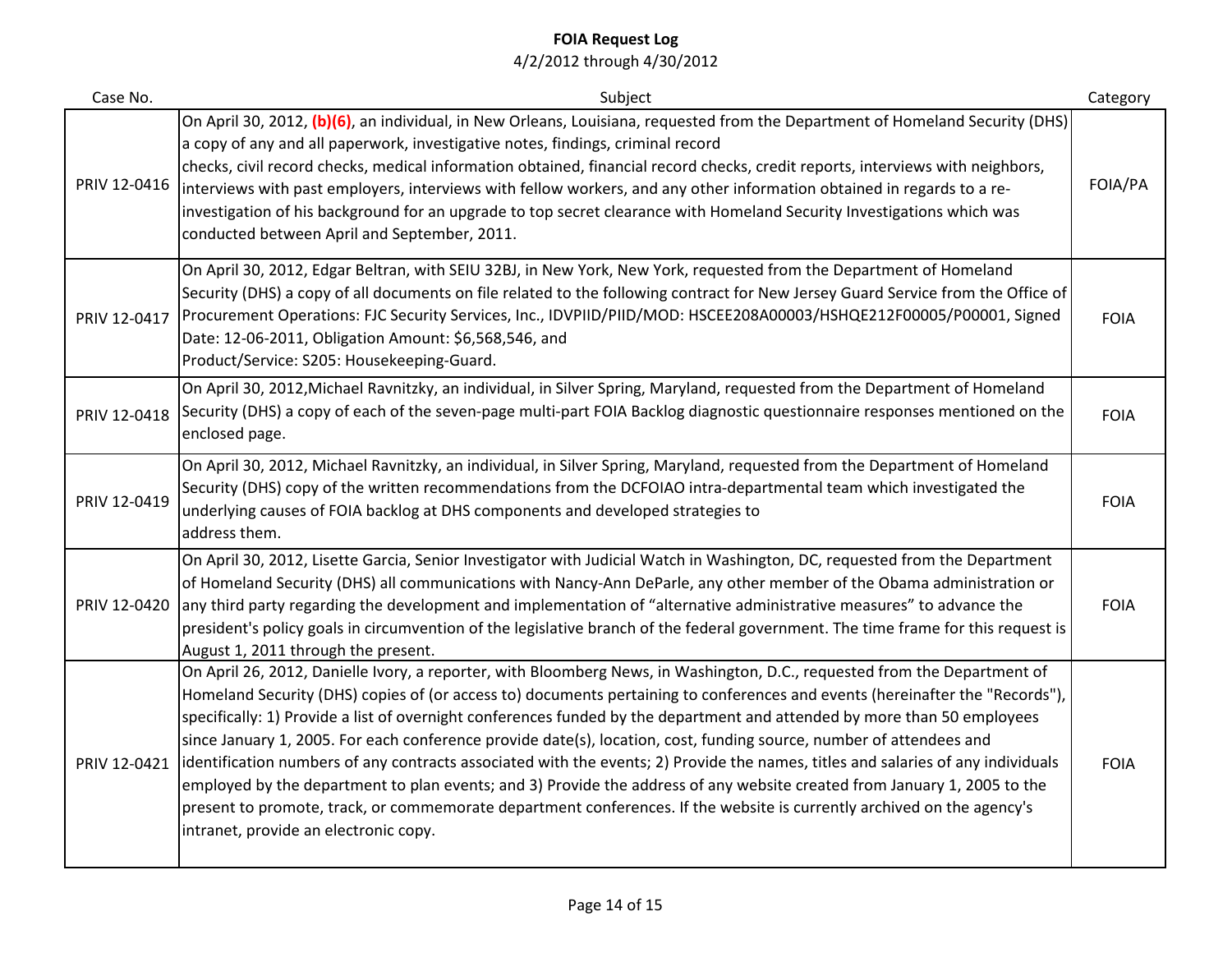| Case No.     | Subject                                                                                                                                                                                                                                                                                                                                                                                                                                                                                                                                                                                                                                         | Category    |
|--------------|-------------------------------------------------------------------------------------------------------------------------------------------------------------------------------------------------------------------------------------------------------------------------------------------------------------------------------------------------------------------------------------------------------------------------------------------------------------------------------------------------------------------------------------------------------------------------------------------------------------------------------------------------|-------------|
| PRIV 12-0422 | On April, 2012, Christine Pasqueretta, an individual, requested from the Department of Homeland Security (DHS) a copy of the<br>following documents: 1) Any and all information on file related to cannabinoids; 2) Specific information related to the use of<br>cannabinoids towards economic gain; and 3) Agency policies related to public inquiry.                                                                                                                                                                                                                                                                                         | <b>FOIA</b> |
| PRIV 12-0423 | On April 30, 2012, Jesse Yeager, an individual, in Canterbury, Connecticut, requested from the Department of Homeland<br>Security (DHS) all data regarding the origins of the pathogens and diseases that are used at The Plum Island Research Center.                                                                                                                                                                                                                                                                                                                                                                                          | <b>FOIA</b> |
| PRIV 12-0424 | On April 30, 2012, Melissa Arseniuk, a reporter with The Daily in New York, New York, requested from the Department of<br>Homeland Security (DHS) all financial records, invoices, price lists, payments, budgets, financial reports, or other documents<br>discussing or documenting payments to the following companies in relation to requests for personal data and/or account<br>information, including but not limited to individuals' e-mail records, IP addresses, search queries, web history, or any other<br>personal data/user history: 1) Face book; 2) My Space, 3) Google/Gmail; 4) Yahoo; 5) MSN/Hotmail/Microsoft; and 6) AOL. | <b>FOIA</b> |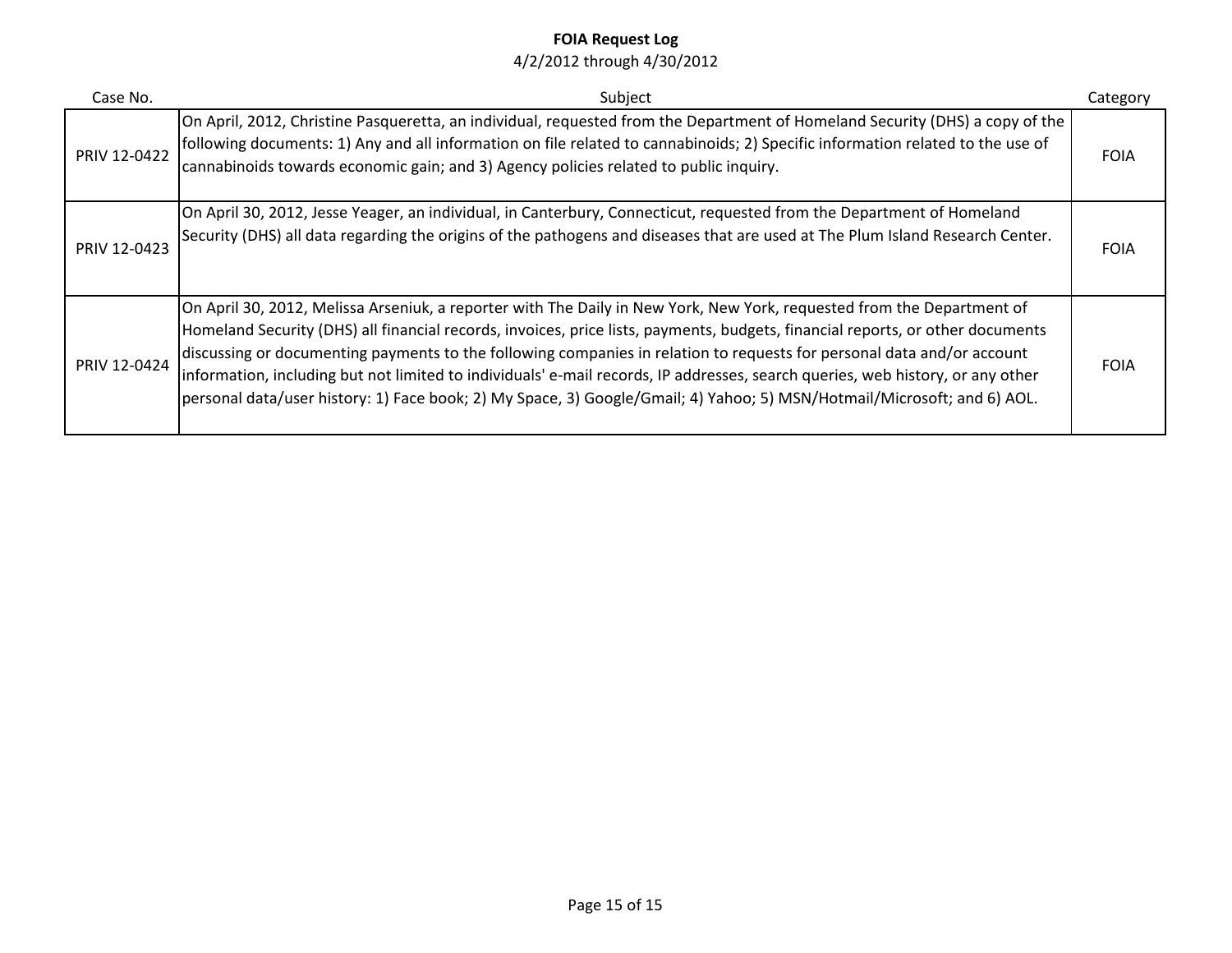| Case No.     | Subject                                                                                                                                                                                                                                                                                                                                                                                                                                                                                                                                                                                                                                                                                                                                                 | Category    |
|--------------|---------------------------------------------------------------------------------------------------------------------------------------------------------------------------------------------------------------------------------------------------------------------------------------------------------------------------------------------------------------------------------------------------------------------------------------------------------------------------------------------------------------------------------------------------------------------------------------------------------------------------------------------------------------------------------------------------------------------------------------------------------|-------------|
| PRIV 12-0425 | On May 1, 2012, (b)(6), an individual, in Alexandria, Virginia, requested from the Department of Homeland Security (DHS) a<br>copy of a thank you letter that was received from DHS Secretary Tom Ridge in late 2002 early 2003 while he was employed<br>with TSA.                                                                                                                                                                                                                                                                                                                                                                                                                                                                                      | FOIA/PA     |
| PRIV 12-0426 | On May 2, 2012, Nicole Lynn LeBlanc, an individual, in Woodbridge, Virginia, requested from the Department of Homeland<br>Security (DHS) records related to a named individual.                                                                                                                                                                                                                                                                                                                                                                                                                                                                                                                                                                         | <b>FOIA</b> |
| PRIV 12-0427 | On May 2, 2012, (b)(6), an individual, in Monroe, Louisiana, requested from the Department of Homeland Security (DHS) all<br>documents, tapes and videos that DHS has pertaining to her.                                                                                                                                                                                                                                                                                                                                                                                                                                                                                                                                                                | FOIA/PA     |
| PRIV 12-0428 | On May 2, 2012, Reginald Smith, an individual in Rochester, New York, requested from the Department of Homeland Security<br>(DHS) records that were prepared, received, transmitted, collected and/or maintained by DHS pertaining to a named<br>individual.                                                                                                                                                                                                                                                                                                                                                                                                                                                                                            | <b>FOIA</b> |
| PRIV 12-0429 | On May 2, 2012, Russell Adams, an individual in Camarillo, California, requested from the Department of Homeland Security<br>(DHS) the following records pertaining to a named individual in the following systems of records maintained by the CBP and<br>DHS: the Automated Targeting System (ATS, DHS/CBP-006), Advance Passenger Information System (APIS, DHS/CBP-005),<br>Border Crossing Information System (BCIS, DHS/CBP-007), U.S. Customs and Border Protection TECS (DHS/CBP-011), Non-<br>Federal Entity Data System (NEDS, DHS/CBP-008), and DHS Use of the Terrorist Screening Database (TSDB) System of Records.                                                                                                                        | <b>FOIA</b> |
| PRIV 12-0430 | On May 2, 2012, Chadwick Kister, an individual, in Nelsonville, Ohio, requested from the Department of Homeland Security<br>(DHS) records related to named individual.                                                                                                                                                                                                                                                                                                                                                                                                                                                                                                                                                                                  | <b>FOIA</b> |
| PRIV 12-0431 | On May 4, 2012, Jack Gillum, a reporter with The Associated Press, in Nelsonville, Ohio, requested from the Department of<br>Homeland Security (DHS) copies of correspondence logs pertaining to Governor Mitch Daniels' (R-OH) office, from January 10,<br>2005 to the present; and Virginia Governor Bob McDonnell's (R-VA) office, from January 16, 2010 to the present.                                                                                                                                                                                                                                                                                                                                                                             | <b>FOIA</b> |
| PRIV 12-0432 | On May 4, 2012, Donald Vance, an individual, in Chicago, Illinois, requested from the Department of Homeland Security (DHS)<br>copies of any and all records, pertaining to threats assessments, threat warnings, white papers, or agency memorandums<br>regarding the "Tor Communication Network."                                                                                                                                                                                                                                                                                                                                                                                                                                                     | <b>FOIA</b> |
| PRIV 12-0433 | On May 4, 2012, Steven Emerson, President of SAE Productions in Washington, DC, requested from the Department of<br>Homeland Security (DHS) the following records: 1) copies of any reports, memos, emails or other internal DHS documents<br>related to the meeting; 2) any documents identifying participants of the meeting and their organizational affiliation and any<br>evaluation forms/reports executed by meeting participants in agency possession; 3) copies of any attendee evaluation<br>forms/documents that may have been prepared resulting from this session (minus attendee identity information, if deemed<br>necessary); and 4) copies of any audio and/or video presentations/recordings presented at or made during the meeting. | <b>FOIA</b> |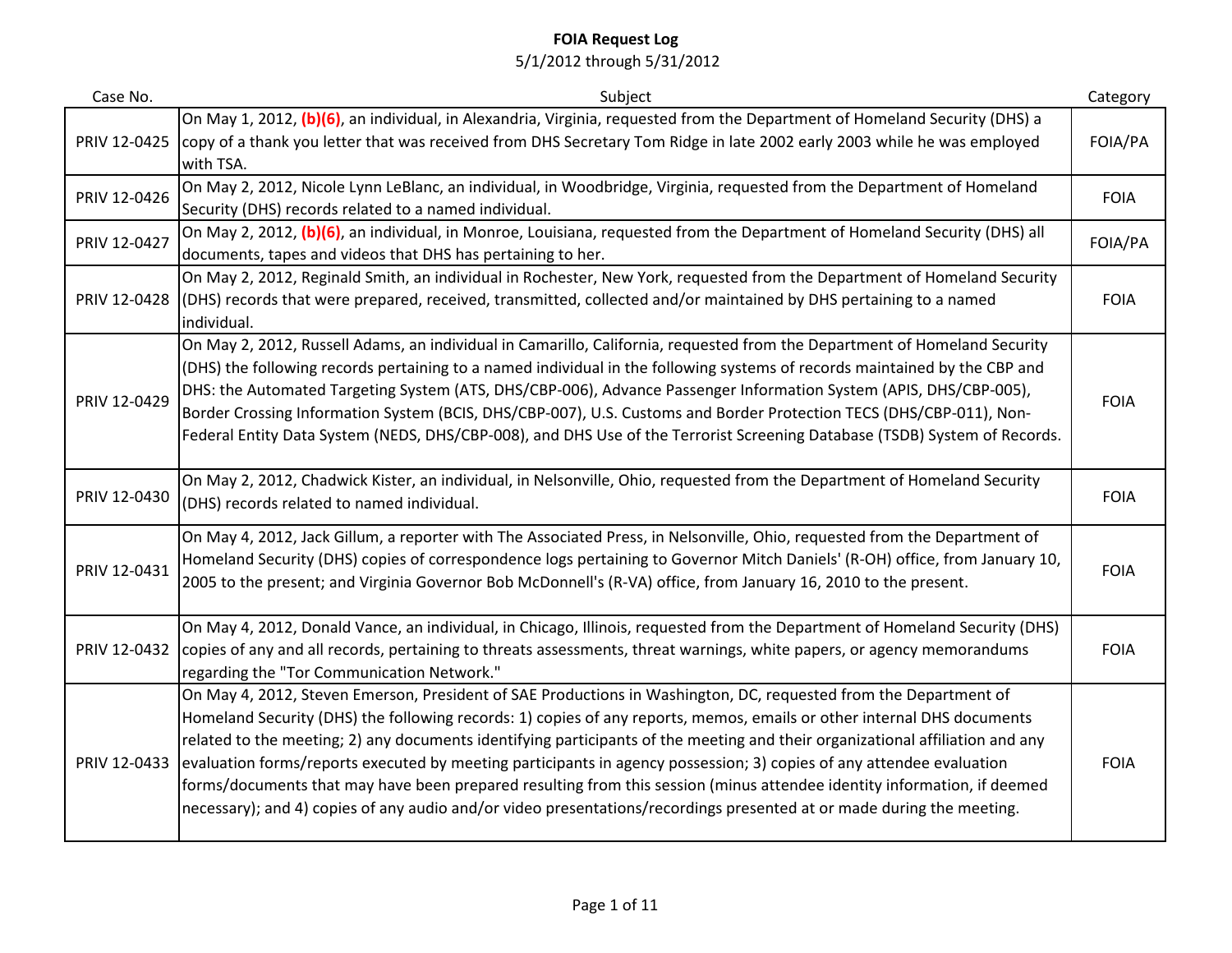| Case No.     | Subject                                                                                                                                                                                                                                                                                                                                                                                                                                                                                                                                                                                                                                                                                                                                                                                                                                                                                                                | Category    |
|--------------|------------------------------------------------------------------------------------------------------------------------------------------------------------------------------------------------------------------------------------------------------------------------------------------------------------------------------------------------------------------------------------------------------------------------------------------------------------------------------------------------------------------------------------------------------------------------------------------------------------------------------------------------------------------------------------------------------------------------------------------------------------------------------------------------------------------------------------------------------------------------------------------------------------------------|-------------|
| PRIV 12-0434 | On May 4, 2012, Lecora Bowen, an individual, in Nelsonville, Ohio, requested from the Department of Homeland Security<br>(DHS) records relating to a named individual.                                                                                                                                                                                                                                                                                                                                                                                                                                                                                                                                                                                                                                                                                                                                                 | <b>FOIA</b> |
| PRIV 12-0435 | On May 3, 2012, Melissa Crow, with American Immigration Council in Washington, DC, requested from the Department of<br>Homeland Security (DHS) records issued by US Citizenship and Immigration Services (USCIS) and/or the Department of<br>Homeland Security (DHS) or used by USCIS and/or DHS from January 2008 to the present, to instruct, train and/or guide (1)<br>Immigration Services Officers; or (2) employees of the Department of State, including but not limited to consular officers; on<br>the adjudication of L-B intercompany transferee petitions including but not limited to interpretation of term "specialized<br>Knowledge."                                                                                                                                                                                                                                                                  | <b>FOIA</b> |
| PRIV 12-0436 | On May 8, 2012, Roy Thigpen IV, an individual in Shreveport, Louisiana, requested from the Department of Homeland Security<br>(DHS) records relating to a named individual.                                                                                                                                                                                                                                                                                                                                                                                                                                                                                                                                                                                                                                                                                                                                            | <b>FOIA</b> |
| PRIV 12-0437 | On May 4, 2012, John Dingfelder, with American Civil Liberties Union Foundation of Florida (ACLU-FL) in Tampa, Florida,<br>requested from the Department of Homeland Security (DHS) the following records: 1) Hard security perimeter, soft security<br>perimeter, security barriers, security fencing, security walls, secure areas, Public Viewing Area(s), Parade Route(s) and/or<br>Official Parade Route(s) as related to the 2012 Republican National Convention to be held in or around the Tampa Bay Times<br>Forum, Tampa, Florida in August 2012; and 2) Hard security perimeter, soft security perimeter, security barriers, security<br>fencing, security walls, secure areas, Public Viewing Area(s), Parade Route(s) and/or Official Parade Route(s) as related to the<br>2012 Republican National Convention event to be held in or around the Tropicana Field, St. Petersburg, Florida in August 2012. | <b>FOIA</b> |
| PRIV 12-0438 | On May 7, 2012, Tanya Rangel, an individual, in Simi Valley, California, requested from the Department of Homeland Security<br>(DHS) information regarding the reasons for the employee's (Cesar G. Ramos Agency: DHS/CBP/ICE Last duty station FLETC<br>Glynco, GA) recent termination from DHS.                                                                                                                                                                                                                                                                                                                                                                                                                                                                                                                                                                                                                      | <b>FOIA</b> |
| PRIV 12-0439 | On May 7, 2012, Michael Murphy, an individual, requested from the Department of Homeland Security (DHS) the following<br>records: 1) information pertaining to the amount of ammunition contracted to have been provided to DHS between 2009-<br>2011; 2) a copy of public Request for Bid, and the minimum and maximum quantity amount in the RFB pertaining to the 2012<br>contract with ATK.                                                                                                                                                                                                                                                                                                                                                                                                                                                                                                                        | <b>FOIA</b> |
| PRIV 12-0440 | On May 4, 2012, Jack Gillum, a Reporter, with The Associated Press, requested from the Department of Homeland Security<br>(DHS) access to and copies of correspondence logs pertaining to Senator Rob Portman (R-OH) and his staff, from January 3,<br>2011 to the present.                                                                                                                                                                                                                                                                                                                                                                                                                                                                                                                                                                                                                                            | <b>FOIA</b> |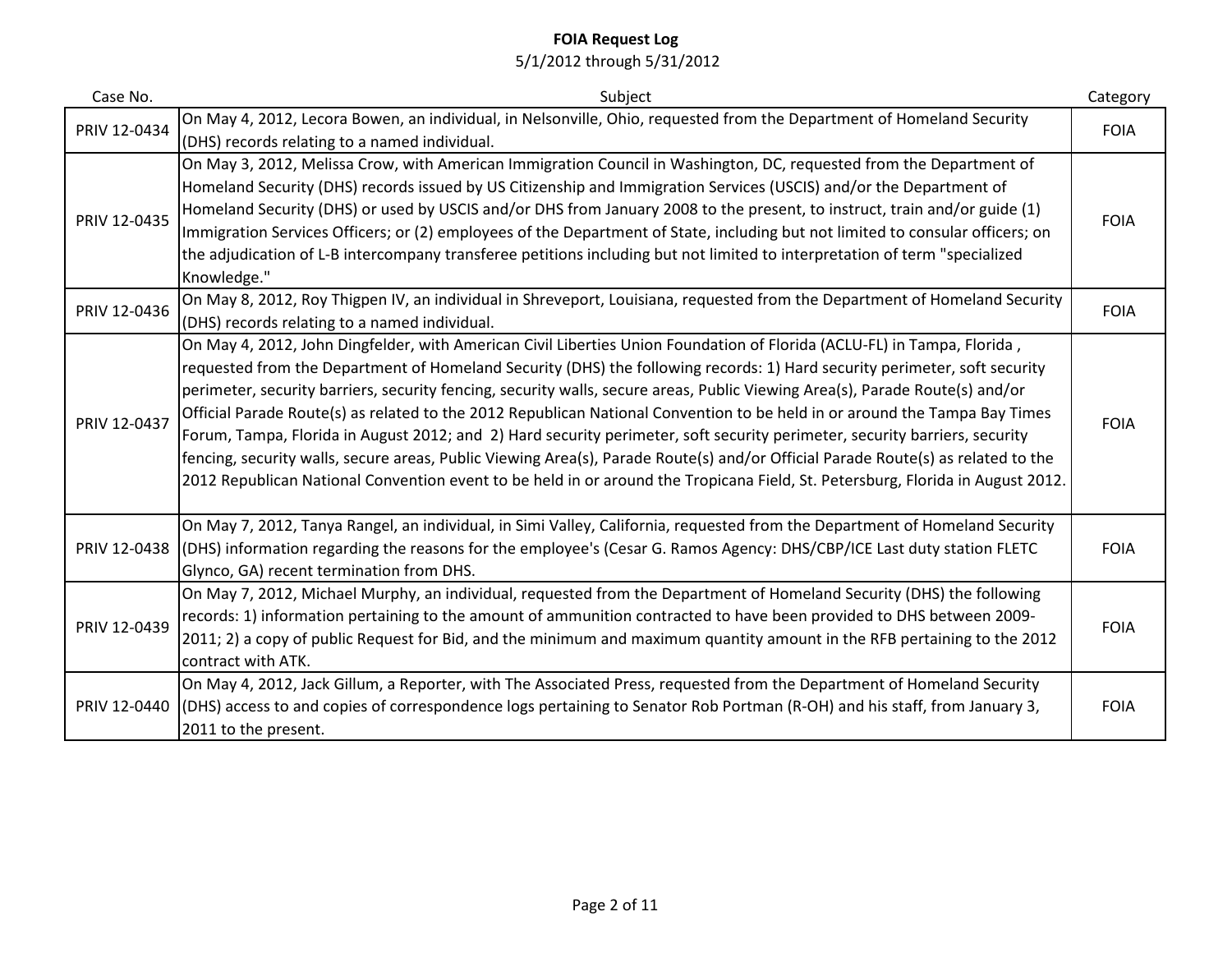| Case No.     | Subject                                                                                                                                                                                                                                                                                                                                                                                                                                                                                                                                                                                                                                                                                                                                                                                                                                                                                                                                                                                                                                          | Category    |
|--------------|--------------------------------------------------------------------------------------------------------------------------------------------------------------------------------------------------------------------------------------------------------------------------------------------------------------------------------------------------------------------------------------------------------------------------------------------------------------------------------------------------------------------------------------------------------------------------------------------------------------------------------------------------------------------------------------------------------------------------------------------------------------------------------------------------------------------------------------------------------------------------------------------------------------------------------------------------------------------------------------------------------------------------------------------------|-------------|
| PRIV 12-0441 | On May 8, 2012, Richard L. Warren, an individual with the Capella University PhD Learner School of Business & Technology,<br>Information Technology requested from the Department of Homeland Security (DHS) records related to the numerical changes<br>in covered titles across all units of the department between the issuance of the JFS, specifically the following records: 1)<br>Number of IT Program Managers, by grade, as of May 31, 2011; 2) Number of IT Project Managers, by grade, as of May 31,<br>2011 Interim Change Information; 3) Incremental, monthly changes in title populations in+/- format; 4) If reclassified from<br>another 2210 series title, the title and grade of the reclassified position; 5) If created without reclassification, so indicate OPM<br>Deadline Information; 6) Number of IT Program Managers, by grade (complete or expected to be nearly complete), as of May<br>31, 2012; and 7) Number of IT Project Managers, by grade (complete or expected to be nearly complete), as of May 31, 2012. | <b>FOIA</b> |
| PRIV 12-0442 | On May 8, 2012, Brenden Kuerbis, from Syracuse University, requested from the Department of Homeland Security (DHS)<br>copies of any documents or correspondence pertaining to the development of the National Strategy for Trusted Identities in<br>Cyberspace (NSTIC) or National Strategy for Secure Online Transactions (NSSOT).                                                                                                                                                                                                                                                                                                                                                                                                                                                                                                                                                                                                                                                                                                             | <b>FOIA</b> |
| PRIV 12-0443 | On May 10, 2012, Lecora Bowen, an individual in Atlanta, Georgia, requested from the Department of Homeland Security<br>(DHS) records related to a named individual.                                                                                                                                                                                                                                                                                                                                                                                                                                                                                                                                                                                                                                                                                                                                                                                                                                                                             | <b>FOIA</b> |
| PRIV 12-0444 | On April 26, 2012, Peter Berent Mason, requested records from U.S. Department of Justice, Federal Bureau of Investigation.                                                                                                                                                                                                                                                                                                                                                                                                                                                                                                                                                                                                                                                                                                                                                                                                                                                                                                                       | <b>FOIA</b> |
| PRIV 12-0445 | On May 11, 2012, Richard L. Warren, an individual with the Electronic Frontier Foundation (EFF) in San Francisco, California,<br>requested from the Department of Homeland Security (DHS) 1) Any correspondence between HSI, SAC/LA and the RIAA<br>(and/or its representatives) and/or any "rights holders" concerning allegedly infringing content on DaJazl, including: a. all<br>questions submitted to the RIAA (and/or its representatives) and/or rights holders, as described in Special Agent Reynolds'<br>declaration and, b. any "sampling of content obtained from DaJ azl.com," as described in Special Agent Reynolds' declaration;<br>and 2) Any response to the correspondence described above, including, but not limited to, any "comprehensive statement[s]<br>to ICE's, and CBP's outstanding questions," as described in Special Agent Reynolds' declaration.                                                                                                                                                               | <b>FOIA</b> |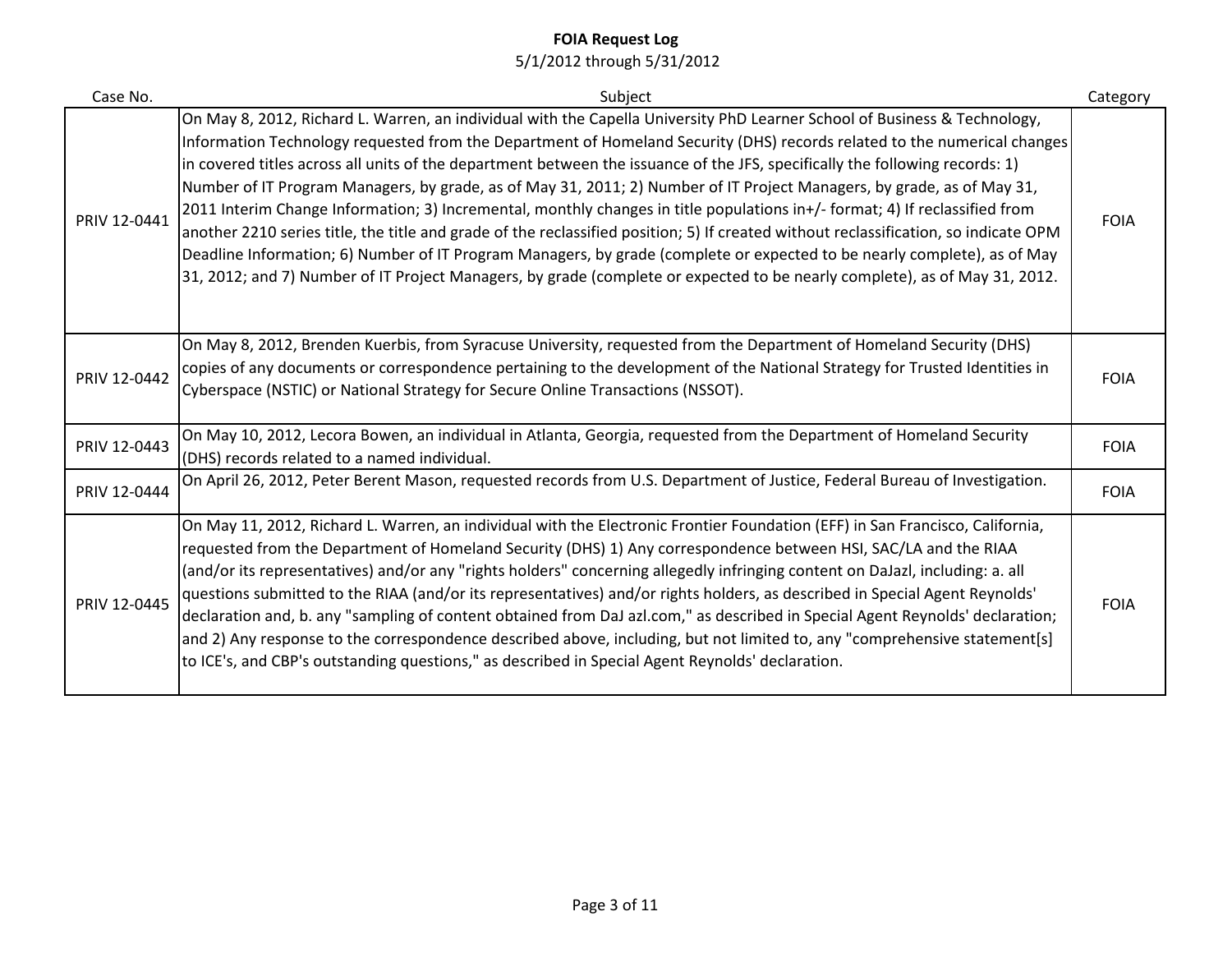| Case No.     | Subject                                                                                                                                                                                                                                                                                                                                                                                                                                                                                                                                                                                                                                                                                                                                                                                                                                                                                                                                                                                                      | Category    |
|--------------|--------------------------------------------------------------------------------------------------------------------------------------------------------------------------------------------------------------------------------------------------------------------------------------------------------------------------------------------------------------------------------------------------------------------------------------------------------------------------------------------------------------------------------------------------------------------------------------------------------------------------------------------------------------------------------------------------------------------------------------------------------------------------------------------------------------------------------------------------------------------------------------------------------------------------------------------------------------------------------------------------------------|-------------|
| PRIV 12-0446 | On May 11, 2012, Lisette Garcia, with Judicial Watch in Washington, DC, requested from the Department of Homeland<br>Security (DHS) the following records: 1) All staffing records for the Task Force and any of its elements, including SF-50s and<br>organizational charts of permanent, temporary, contractor, and detailed personnel; 2) All directories for the Task Force and<br>any of its elements, including listings of names, job titles, phone numbers, email addresses, mail stops, or office locations; 3)<br>All budget records, including receipts for office leasing, travel, lodging and per diem costs incurred by the Task Force and any<br>of its elements to date; 4) All calendars and agenda reflecting meetings of any Task Force member as it relates to the business<br>of the Task Force or any of its elements; and 5) All communications involving any Task Force member as it relates to the<br>business of the Task Force or any of its elements.                            | <b>FOIA</b> |
| PRIV 12-0447 | On May 15, 2012, Alexa D. O'Brien, an individual, in Long Island City, New York, requested from the Department of Homeland<br>Security (DHS) all correspondence which includes emails, memos; processing notes and search slips for DHS/OS/PRIV 12-0360,<br>12-0PS-02B, and 12-OIA-0053, dated April 17, 2012.                                                                                                                                                                                                                                                                                                                                                                                                                                                                                                                                                                                                                                                                                               | <b>FOIA</b> |
| PRIV 12-0448 | On May 16, 2012, Dr. Paul Maas Risenhoover, with Robin Hood International Human Rights Legal Defense Fund in the island of<br>Taiwan, West Pacific, USA, requested from the Department of Homeland Security (DHS) the following records: 1) Redactions<br>from Dorgan to Papoi Jan 15, 2010, 3:19 pm three paragraphs all redacted, b(5) asserted, in relation to DHS/OS/PRIV 10-0190;<br>2) Keywords and combinations thereof, used in respect of the email which avers no responsive records found after searching<br>the "IQ and the ESEC shared drive  "; and 3) Any records, including emails among Sean Murtagh, Phil McNamara, Mark<br>Dorgan, Audrey Anderson, Mary Ellen Callahan, Catherine Papoi, Vania Lockett, David J Palmer, Julia Fox, or Mia Day, relating<br>to the decision to release the emails relating to FOIA request DHS/OS/PRIV 10-0190, released to the Associated Press under<br>another FOIA to the Associated Press, and the actual FOIA request that the AP submitted to DHS. | <b>FOIA</b> |
| PRIV 12-0449 | On May 15, 2012, Donald Vance, an individual, in Chicago, Illinois, requested from the Department of Homeland Security (DHS)<br>copies of 2703 Orders of electronic information preservation requests sent to Twitter, Google, Yahoo, Facebook, Microsoft<br>and AT&T, all with Inc, during the time period of November 1, 2011 to March 1, 2012 by the DHS.                                                                                                                                                                                                                                                                                                                                                                                                                                                                                                                                                                                                                                                 | <b>FOIA</b> |
| PRIV 12-0450 | On May 15, 2012, Richard L. Baker, an individual, in Henderson, Texas, requested from the Department of Homeland Security<br>(DHS) copies of all files concerning a named individual.                                                                                                                                                                                                                                                                                                                                                                                                                                                                                                                                                                                                                                                                                                                                                                                                                        | <b>FOIA</b> |
| PRIV 12-0451 | On May 15, 2012, Benjamin D. Meyer, an attorney with James R. Fennerty & Associates, L.L.C., in Chicago, Illinois, requested<br>from the Department of Homeland Security (DHS) any information the Department of Homeland Security possesses on the<br>whereabouts of a named individual.                                                                                                                                                                                                                                                                                                                                                                                                                                                                                                                                                                                                                                                                                                                    | <b>FOIA</b> |
| PRIV 12-0452 | On May 15, 2012, Charles W. Brumskine, an attorney with Timothy S. Smith & Associates in Greenbelt, Maryland, requested<br>from the Department of Homeland Security (DHS) any footage from any traffic cameras at the intersection of New Hampshire<br>Avenue and Georgia Avenue at the time of the accident.                                                                                                                                                                                                                                                                                                                                                                                                                                                                                                                                                                                                                                                                                                | <b>FOIA</b> |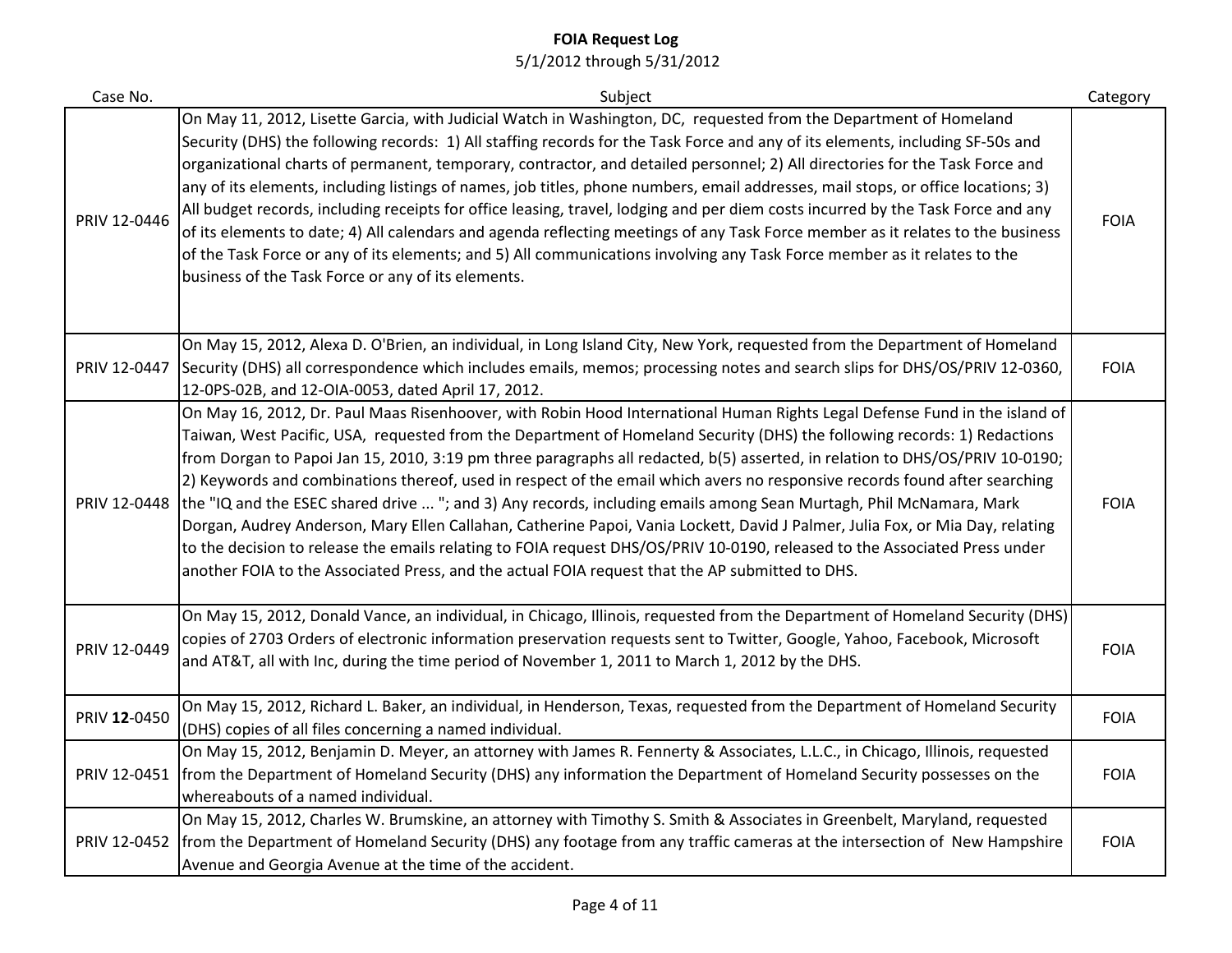| Case No.     | Subject                                                                                                                                                                                                                                                                                                                                                                                                                                                                                                                                                                                                                                                                                                                                                                                                                                                                                                                                                                                                                                                                                                                                                                                                                                                                                                                                                                                                                                                                                                                                         | Category    |
|--------------|-------------------------------------------------------------------------------------------------------------------------------------------------------------------------------------------------------------------------------------------------------------------------------------------------------------------------------------------------------------------------------------------------------------------------------------------------------------------------------------------------------------------------------------------------------------------------------------------------------------------------------------------------------------------------------------------------------------------------------------------------------------------------------------------------------------------------------------------------------------------------------------------------------------------------------------------------------------------------------------------------------------------------------------------------------------------------------------------------------------------------------------------------------------------------------------------------------------------------------------------------------------------------------------------------------------------------------------------------------------------------------------------------------------------------------------------------------------------------------------------------------------------------------------------------|-------------|
| PRIV 12-0453 | On May 14, 2012, Steven Aftergood, Director at the Federation of American Scientists in Washington, DC, requested from the<br>Department of Homeland Security (DHS) a copy of a 2009 report.                                                                                                                                                                                                                                                                                                                                                                                                                                                                                                                                                                                                                                                                                                                                                                                                                                                                                                                                                                                                                                                                                                                                                                                                                                                                                                                                                    | <b>FOIA</b> |
| PRIV 12-0454 | On May 15, 2012, the Federal Bureau of Investigation (FBI) referred to the Department of Homeland Security (DHS) documents<br>responsive to a request from a named individual, seeking a copy of records.                                                                                                                                                                                                                                                                                                                                                                                                                                                                                                                                                                                                                                                                                                                                                                                                                                                                                                                                                                                                                                                                                                                                                                                                                                                                                                                                       | <b>FOIA</b> |
| PRIV 12-0455 | On May 15, 2012, Amy Woodward, a research assistant with the Independence Institute in Denver, Colorado, requested from<br>the Department of Homeland Security (DHS) copies of all sent and received emails to Betsy Markey on April 9, 10, and 11 of<br>2012.                                                                                                                                                                                                                                                                                                                                                                                                                                                                                                                                                                                                                                                                                                                                                                                                                                                                                                                                                                                                                                                                                                                                                                                                                                                                                  | <b>FOIA</b> |
| PRIV 12-0456 | On May 14, 2012, Gordon Li, a Senior Research Analyst with Forward Observer, in Washington, DC, requested from the<br>Department of Homeland Security (DHS) copies of the documents provided for the following request: 832248; PRIV 11-1228;<br>867149; 867399; 875014.                                                                                                                                                                                                                                                                                                                                                                                                                                                                                                                                                                                                                                                                                                                                                                                                                                                                                                                                                                                                                                                                                                                                                                                                                                                                        | <b>FOIA</b> |
| PRIV 12-0457 | On May 17, 2012, Gary Egelston, an individual in Hurst, Texas, requested from the Department of Homeland Security (DHS)<br>records related to a named individual.                                                                                                                                                                                                                                                                                                                                                                                                                                                                                                                                                                                                                                                                                                                                                                                                                                                                                                                                                                                                                                                                                                                                                                                                                                                                                                                                                                               | <b>FOIA</b> |
| PRIV 12-0458 | On May 18, 2012, Stephanie Nielsen, a researcher with the Democratic Senatorial Campaign Committee (DSCC) in Washington,<br>DC, requested from the Department of Homeland Security (DHS) the following records: 1) any correspondence, including<br>electronic, to your agency from or on behalf of Senator George Allen of the state of Virginia between January 2006 and<br>January 2007; 2) any correspondence to DHS from or on behalf of George Allen of the state of Virginia as a private citizen<br>(January 2007- present); 3) any correspondence from or on behalf of George Allen regarding the following entities (2007-<br>present): Nanotox, Lee Technologies, Hillsdale Group, Peabody Investment Corp, Peabody Energy Corp, Alpha Natural<br>Resources, 460 Partners Inc., WILL Interactive, GFA717 Properties Inc, American Energy Freedom Center, Coalition for a<br>Democratic Workplace, American Action Network, Laxalt Group, or Resurgent Republic; 4) any correspondence, including<br>electronic, from or on behalf of Paul Unger regarding the following entities (2007-present): Nanotox, Lee Technologies,<br>Hillsdale Group, Peabody Investment Corp, Peabody Energy Corp, Alpha Natural Resources, 460 Partners Inc., or WILL<br>Interactive; and 5) any correspondence to DHS agency from a representative of or anyone acting on behalf of the following<br>entities (2007- present): George Allen Strategies, GFA717 Properties Inc, American Energy Freedom Center, Coalition for a<br>Democratic Workplace. | <b>FOIA</b> |
| PRIV 12-0459 | On May 17, 2012, Melinda Ritchie, an individual at University of Illinois in Urbana, Illinois, requested from the Department of<br>Homeland Security (DHS) the following records: 1) copy of the log of official correspondence between all members of the U.S.<br>Congress (both the U.S. House and Senate) and the Secretary of Homeland Security during the time period from June, 1, 2004<br>until present.                                                                                                                                                                                                                                                                                                                                                                                                                                                                                                                                                                                                                                                                                                                                                                                                                                                                                                                                                                                                                                                                                                                                 | <b>FOIA</b> |
| PRIV 12-0460 | On May 18, 2012, Angela D. Gunter, an individual in Greensboro, North Carolina, requested from the Department of Homeland<br>Security (DHS) records related to a named individual.                                                                                                                                                                                                                                                                                                                                                                                                                                                                                                                                                                                                                                                                                                                                                                                                                                                                                                                                                                                                                                                                                                                                                                                                                                                                                                                                                              | <b>FOIA</b> |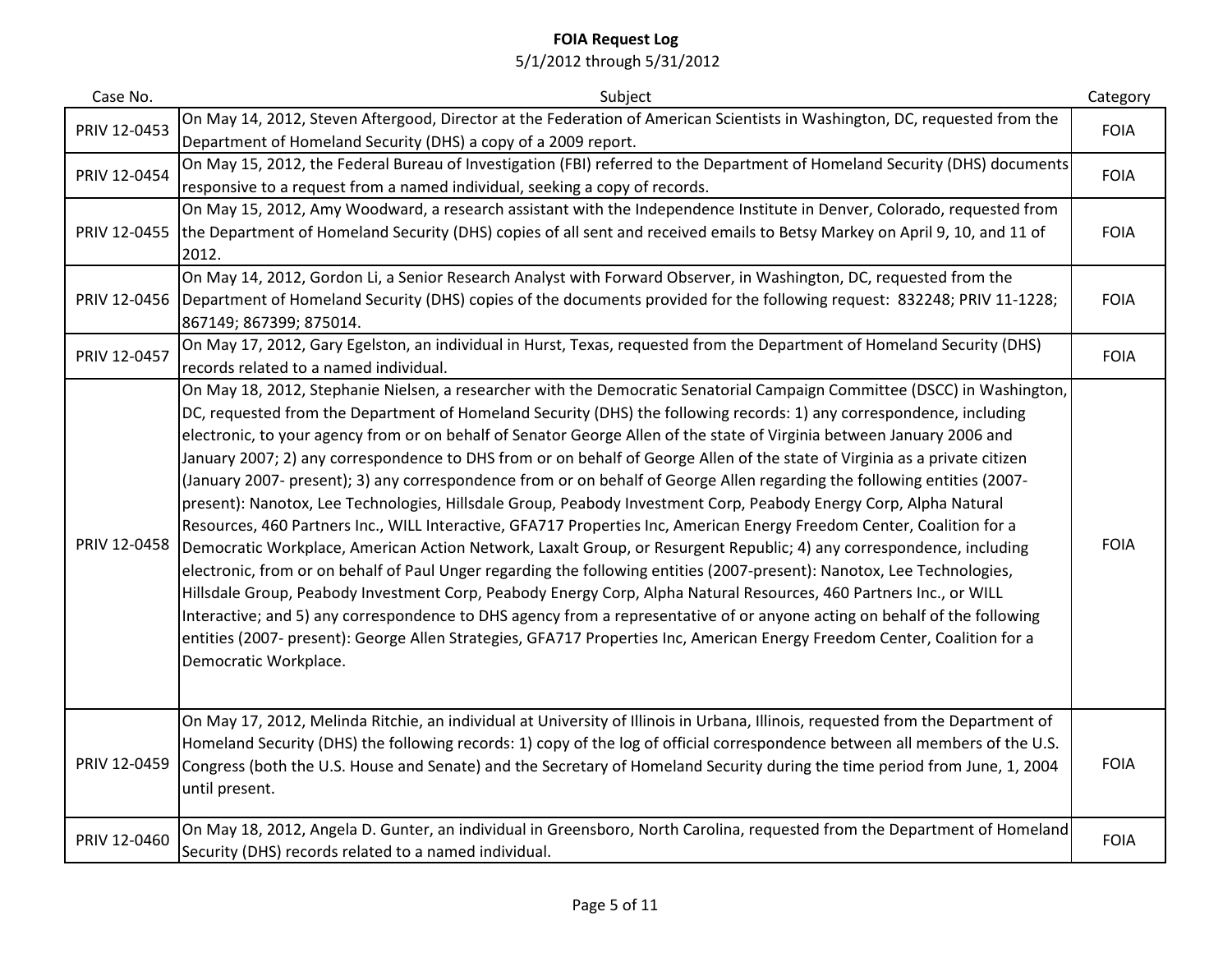| Case No.     | Subject                                                                                                                                                                                                                                                                                                                                                                                                                                                                                                                                                                                                                                                                                                                                                                                       | Category    |
|--------------|-----------------------------------------------------------------------------------------------------------------------------------------------------------------------------------------------------------------------------------------------------------------------------------------------------------------------------------------------------------------------------------------------------------------------------------------------------------------------------------------------------------------------------------------------------------------------------------------------------------------------------------------------------------------------------------------------------------------------------------------------------------------------------------------------|-------------|
| PRIV 12-0461 | On May 18, 2012, Cheryl Uzamere, an individual, requested from the Department of Homeland Security (DHS) records related<br>to a named individual.                                                                                                                                                                                                                                                                                                                                                                                                                                                                                                                                                                                                                                            | <b>FOIA</b> |
|              | On May 18, 2012, Andres Lopez, an individual in Washington, Mississippi, requested from the Department of Homeland<br>PRIV 12-0462 Security (DHS) records related to a named individual.                                                                                                                                                                                                                                                                                                                                                                                                                                                                                                                                                                                                      | <b>FOIA</b> |
| PRIV 12-0463 | On May 21, 2012, Leonard Silverman, an Attorney, with Leonard Silverman, Attorney at Law in New York, New York, requested<br>from the Department of Homeland Security (DHS) copies of any incident reports or other reports for a named individual.                                                                                                                                                                                                                                                                                                                                                                                                                                                                                                                                           | <b>FOIA</b> |
| PRIV 12-0464 | On May 22, 2012, (b) (6), an individual in New York, New York, sent to Department of Homeland Security (DHS) a certification of<br>Identity.                                                                                                                                                                                                                                                                                                                                                                                                                                                                                                                                                                                                                                                  | FOIA/PA     |
| PRIV 12-0465 | On May 22, 2012, Barrett J. Gay, an individual in Fairburn, Georgia, requested from the Department of Homeland Security<br>(DHS) the following information concerning two (2) recent FOIA appeals submitted to DHS: Appeal 1: Acknowledgement or<br>receipt of his NPPD-FOIA appeal dated 04/23/2012 concerning their delay in providing two requested documents; and date<br>appeal thereof was sent to NPPD-FOIA by Privavy Office for action taken; Appeal 2: Acknowledgement or receipt of his NPPD-<br>FOIA appeal dated 05/03/2012 concerning their use of FOIA Exemption 7(C) to deny him a statement that he provided in a<br>2008 Administrative Inquiry against co-worker (b)(6) (NPPD11F209); and date appeal thereof was sent to NPPS-FOIA by<br>Privacy Office for action taken. | FOIA/PA     |
| PRIV 12-0466 | On May 22, 2012, the Defense Intelligence Agency referred to the Department of Homeland Security (DHS) documents<br>responsive to a request from Mark Zaid.                                                                                                                                                                                                                                                                                                                                                                                                                                                                                                                                                                                                                                   | <b>FOIA</b> |
| PRIV 12-0467 | On May 22, 2012, Shalin G. Gala, a Laboratory Methods Specialist with the Laboratory Investigations Division of People for the<br>Ethical Treatment of Animals (PETA) in Norfolk, Virginia, requested from the Department of Homeland Security (DHS) records<br>related to the investigation conducted by DHS, the United States Coast Guard (USCG), and/or the U.S. Department of Defense<br>(DoD) pursuant to PETA's April 19, 2012, letter addressed to DHS Secretary Janet A. Napolitano concerning the use of animals<br>in a trauma training exercise, otherwise known as live tissue training and/or combat casualty training, that was offered to<br>members of the USCG in Virginia Beach, Virginia, by private contractor Tier 1 Group.                                             | <b>FOIA</b> |
| PRIV 12-0468 | On May 22, 2012, Emily Dupuis, a representative of Public Record Strategies in Washington, DC, requested from the<br>Department of Homeland Security (DHS) records identifying Richard Carmona as a member of the U.S. Department of<br>Homeland Security's Counter Narcotics and Terrorism Operational Medical Support (CONTOMS) Advisory Board since 1990.                                                                                                                                                                                                                                                                                                                                                                                                                                  | <b>FOIA</b> |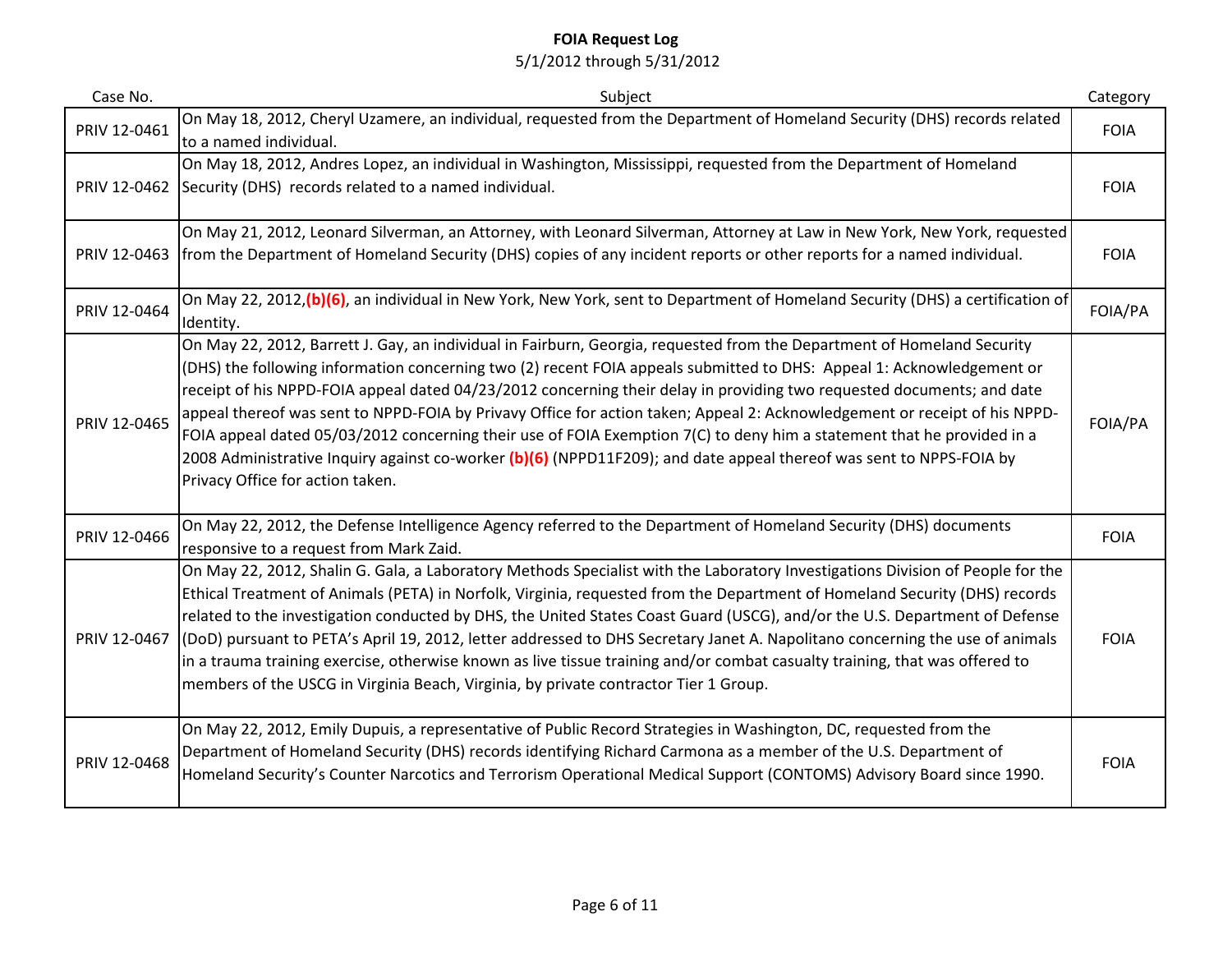| Case No.     | Subject                                                                                                                                                                                                                                                                                                                                                                                                                                                                                                                                                                                                                                                                                                                                                                                                | Category    |
|--------------|--------------------------------------------------------------------------------------------------------------------------------------------------------------------------------------------------------------------------------------------------------------------------------------------------------------------------------------------------------------------------------------------------------------------------------------------------------------------------------------------------------------------------------------------------------------------------------------------------------------------------------------------------------------------------------------------------------------------------------------------------------------------------------------------------------|-------------|
| PRIV 12-0469 | On May 22, 2012, Reuben Heyman-Kantor, producer with 60 Minutes/CBS News Corporation in New York, New York,<br>requested from the Department of Homeland Security (DHS) a copy of the following records: 1) all memoranda, reports or<br>other written or pictorial documentation related to the escape of Abu Yahya ai-Libi and 3 other inmates from the detention<br>facility at Bagram air base, alternately referred to as the "Bagram Collection Point" (BCP) or "Bagram Theater Internment<br>Facility" (BTIF).                                                                                                                                                                                                                                                                                  | <b>FOIA</b> |
| PRIV 12-0470 | On May 22, 2012, Dr. M. Yaqub Mirza, an individual in Herndon, Virginia, requested from the Department of Homeland<br>Security (DHS) records related to a named individual.                                                                                                                                                                                                                                                                                                                                                                                                                                                                                                                                                                                                                            | <b>FOIA</b> |
| PRIV 12-0471 | On May 22, 2012, M. Omar Ashraf, an individual in Ashburn, Virginia, requested from the Department of Homeland Security<br>(DHS) records related to a named individual.                                                                                                                                                                                                                                                                                                                                                                                                                                                                                                                                                                                                                                | <b>FOIA</b> |
| PRIV 12-0472 | On May 22, 2012, Lennard Trescher, an individual in B.R. Deutschlanda, requested from the Department of Homeland Security<br>(DHS) copies of all information pertaining to a named individual contained in data processing systems including, but not limited<br>to, any Passenger Name Record (PNR) data and Interagency Border Inspection System (IBIS) data.                                                                                                                                                                                                                                                                                                                                                                                                                                        | <b>FOIA</b> |
| PRIV 12-0473 | On May 22, 2012, Nathaniel Gilman, an individual in Alexandria, Virginia, requested from the Department of Homeland<br>Security (DHS) the following records: 1) a log of all requests concerning U.S. Senator George Allen (R-VA), since January 3,<br>2001; 2) a log of all requests submitted concerning George Allen, as a private citizen of Virginia, since November 3, 1982; 3) a<br>log of all requests concerning George Allen, as Governor of Virginia (January, 1994-January, 1998); 4) a log of all requests<br>submitted concerning George Allen, as a member of the U.S. House of Representatives (November, 1991- January, 1993); and<br>5) a log of all requests submitted concerning George Allen, as a member of the Virginia House of Delegates (November, 1982-<br>November, 1991). | <b>FOIA</b> |
| PRIV 12-0474 | On May 22, 2012, Asheesh Singh Bhalla, an individual in Washington, DC, requested from the Department of Homeland<br>Security (DHS) records related to a named individual.                                                                                                                                                                                                                                                                                                                                                                                                                                                                                                                                                                                                                             | <b>FOIA</b> |
| PRIV 12-0475 | On May 22, 2012, Jason Leopold, Lead Reporter with Truthout.org in Beverly Hills, California, requested from the Department<br>of Homeland Security (DHS) records relating to DHS Officials or so-called DHS "Specials Advisors" work with college campus<br>police chiefs and/or college campus administrators and/or FBI personnel on confronting radical extremism and terrorism and<br>"defense education" on University and college campuses throughout the country as well as the same documents pertaining to<br>intelligence sharing arrangements between campus police chiefs, campus administrators and other officials.                                                                                                                                                                     | <b>FOIA</b> |
| PRIV 12-0476 | On May 23, 2012, Christopher Curry, an individual in an Francisco, California, requested from the Department of Homeland<br>Security (DHS) records related to a named individual in association with Saudi-Binladin-Group/Saudi-Binladin-<br>Group.Com/Saudi-Binladin-Group, SBG, Binladin Family) which domain names expired on 09-11-01 and were once owned by<br>Binladin family.                                                                                                                                                                                                                                                                                                                                                                                                                   | <b>FOIA</b> |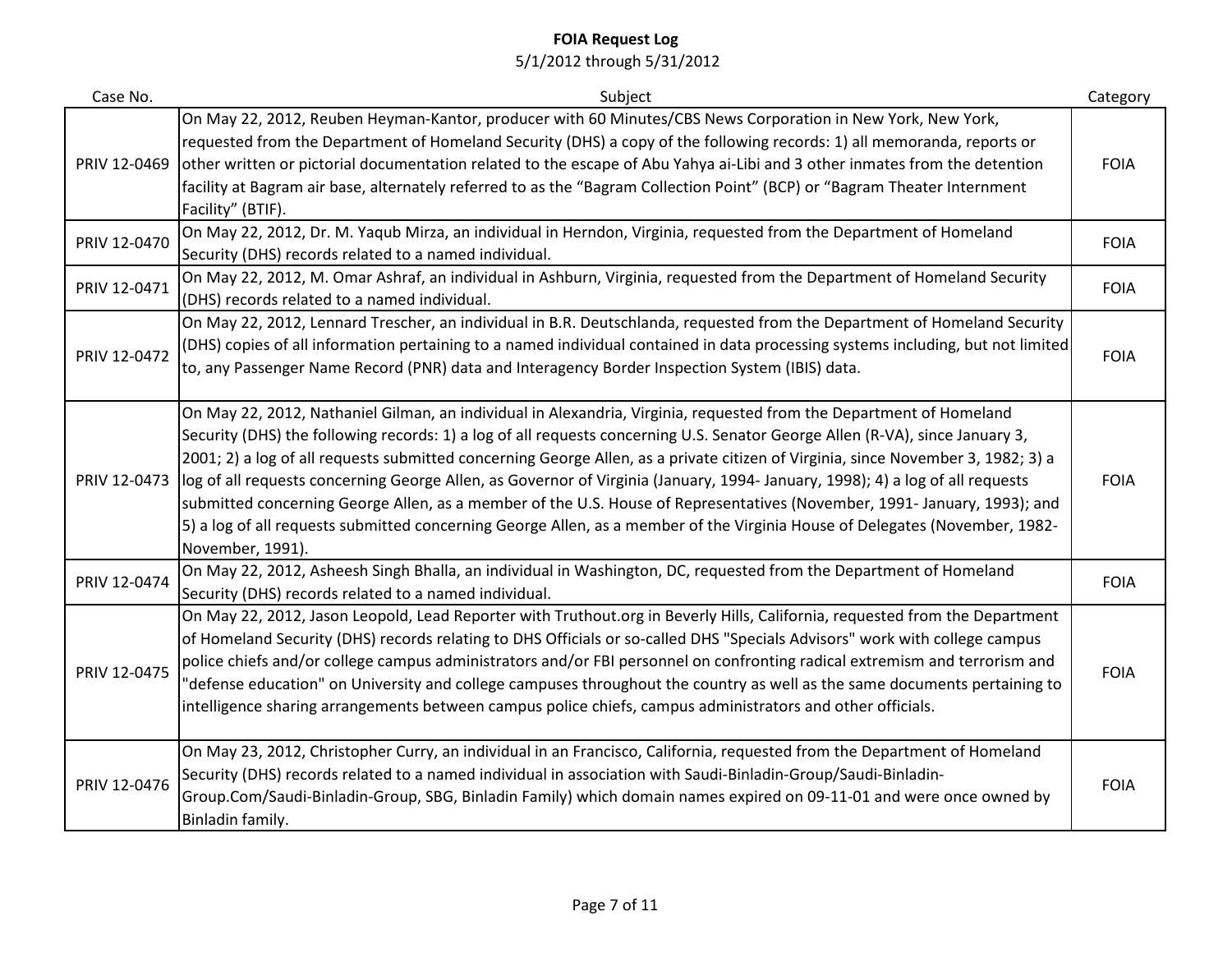| Case No.     | Subject                                                                                                                                                                                                                                                                                                                                                                                                                                                                                                                                                                                                                                                                                                                                                                                                             | Category    |
|--------------|---------------------------------------------------------------------------------------------------------------------------------------------------------------------------------------------------------------------------------------------------------------------------------------------------------------------------------------------------------------------------------------------------------------------------------------------------------------------------------------------------------------------------------------------------------------------------------------------------------------------------------------------------------------------------------------------------------------------------------------------------------------------------------------------------------------------|-------------|
| PRIV 12-0477 | On May 22, 2012, John M. Simpson, with Consumer Watchdog in Santa Monica, California, requested from the Department of<br>Homeland Security (DHS) a copy of all documents including calendars, lists of attendees, memos and communications,<br>including emails and telephone logs, related to meetings occurring between<br>January 1, 2010, and February 4, 2011, with individuals and representatives of entities outside NTIA in connection with the<br>preparation of the green paper Commercial Data Privacy and Innovation in the Internet Economy: A Dynamic Policy<br>Framework, or other meetings during that period that were about NTIA's online privacy or commercial data privacy policies.                                                                                                          | <b>FOIA</b> |
| PRIV 12-0478 | On May 23, 2012, Robert Simels, an individual in White Deer, Pennsylvania, requested from the Department of Homeland<br>Security (DHS) all documents, in any format, and as further defined, in the annexed list, and in the Freedom Of<br>Information/Privacy Act Request attached hereto, including but not limited to printed, handwritten and electronic (e.g., mails,<br>attachments) whether contained in reports, Memoranda, notes, Telephone log book entries, software program entries, (e.g.,<br>Microsoft Outlook), social network communications, instant messages, text messages, messages sent to pagers, or other<br>writings, including witness interviews, and all "rough" notes that served as a basis for the typed versions, as well as all audio<br>recordings identified in the annexed list. | <b>FOIA</b> |
| PRIV 12-0479 | On May 23, 2012, Nico L. Floyd, an individual in Louisville, Kentucky, requested from the Department of Homeland Security<br>(DHS) any information pertaining to physical surveillance, pin register, wiretap, or other law<br>enforcement records received by the DEA or ATF related to a named individual.                                                                                                                                                                                                                                                                                                                                                                                                                                                                                                        | <b>FOIA</b> |
| PRIV 12-0480 | On May 23, 2012, Jack Gillum, a Reporter, with The Associated Press, requested from the Department of Homeland Security<br>(DHS) all correspondence with the following document ID numbers and/or ESEC Folder Numbers: 1) ID #920991 I ESEC Folder<br>#11-4064, opened 9/6/2011; 2) ID #942784 I ESEC Folder #12-1510, opened 4/11/2012; 3) ID #939418 I ESEC Folder #12-<br>1068, opened 3/8/2012; 4) ID #932552 I ESEC Folder #12-0061, opened 1/3/2012; and 5) ID #924936 I ESEC Folder #11-4733,<br>opened 10/14/2011.                                                                                                                                                                                                                                                                                          | <b>FOIA</b> |
| PRIV 12-0481 | On May 24, 2012, Cheryl Uzamere, an individual, requested from the Department of Homeland Security (DHS) records related<br>to a named individual.                                                                                                                                                                                                                                                                                                                                                                                                                                                                                                                                                                                                                                                                  | <b>FOIA</b> |
| PRIV 12-0482 | On May 24, 2012, Corey Malecka, an individual in Phoenix, Arizona, requested from the Department of Homeland Security<br>(DHS) records related to a named individual.                                                                                                                                                                                                                                                                                                                                                                                                                                                                                                                                                                                                                                               | <b>FOIA</b> |
| PRIV 12-0483 | On May 24, 2012, Muhammad Ashraf, an individual in Herndon, Virginia, requested from the Department of Homeland<br>Security (DHS) records related to a named individual.                                                                                                                                                                                                                                                                                                                                                                                                                                                                                                                                                                                                                                            | <b>FOIA</b> |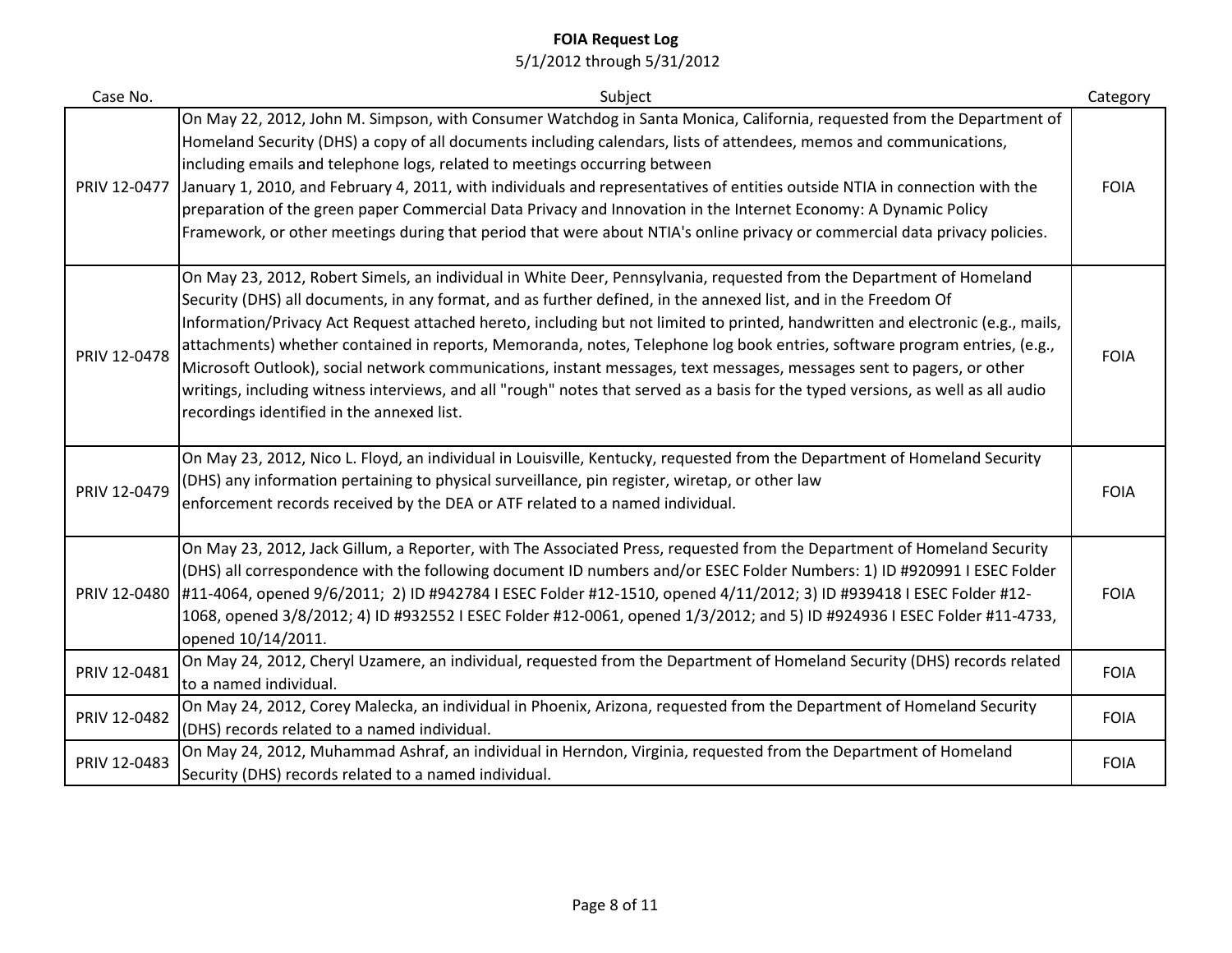| Case No.     | Subject                                                                                                                                                                                                                                                                                                                                                                                                                                                                                                                                                                                                                                                                                                                                                                                                          | Category    |
|--------------|------------------------------------------------------------------------------------------------------------------------------------------------------------------------------------------------------------------------------------------------------------------------------------------------------------------------------------------------------------------------------------------------------------------------------------------------------------------------------------------------------------------------------------------------------------------------------------------------------------------------------------------------------------------------------------------------------------------------------------------------------------------------------------------------------------------|-------------|
| PRIV 12-0484 | On May 24, 2012, Gary R. Stewart, a representative of Hamilton Sundstrand Space Systems International in Pomona,<br>California, requested from the Department of Homeland Security (DHS) seeking copies of the following records: 1) Northrop<br>Grumman's Task Order #0003 issued against the referenced contract for the BioWatch Gen-3 effort. According to the Office of<br>Management and Budgets; and 2) Additionally, HSSSI formally requests any and all other contract modifications relative to the<br>referenced base contract.                                                                                                                                                                                                                                                                       | <b>FOIA</b> |
| PRIV 12-0485 | On May 25, 2012, Dr. Jamal Barzinji, an individual in Herndon, Virginia, requested from the Department of Homeland Security<br>(DHS) copies of any and all documents regarding the undersigned in the possession of the following agencies: Customs and<br>Border Protection (CBP), Transportation Security Administration (TSA),<br>Immigration & Customs Enforcement (ICE), Citizenship & Immigration Services (CIS), United States Secret Service.                                                                                                                                                                                                                                                                                                                                                            | <b>FOIA</b> |
|              | On May 25, 2012, Dr. Iqbal J. Unus, an individual in Herndon, Virginia, requested from the Department of Homeland Security<br>(DHS) copies of any and all documents regarding the undersigned in the possession of the following agencies: Customs and<br>PRIV 12-0486   Border Protection (CBP), Transportation Security Administration (TSA),<br>Immigration & Customs Enforcement (ICE), Citizenship & Immigration Services (CIS), United States Secret Service.                                                                                                                                                                                                                                                                                                                                              | <b>FOIA</b> |
| PRIV 12-0487 | On May 29, 2012, Donald Vance, an individual in Chicago, Illinois, requested from the Department of Homeland Security (DHS)<br>copies of any and all email correspondence between DHS staff and Triple Canopy, Inc.                                                                                                                                                                                                                                                                                                                                                                                                                                                                                                                                                                                              | <b>FOIA</b> |
| PRIV 12-0488 | On May 29, 2012, Kevin Zeese, an individual with MuckRock.com in Boston, Massachusetts, requested from the Department<br>of Homeland Security (DHS) records related to the enforcement against people involved in the Occupy movement or OWS<br>movement.                                                                                                                                                                                                                                                                                                                                                                                                                                                                                                                                                        | <b>FOIA</b> |
| PRIV 12-0489 | On May 29, 2012, the Transportation Security Administration (TSA) referred to the Department of Homeland Security (DHS) a<br>request from Amna Akbar an attorney with CLEAR-Main Street Legal Services seeking information regarding their client.                                                                                                                                                                                                                                                                                                                                                                                                                                                                                                                                                               | <b>FOIA</b> |
| PRIV 12-0490 | On May 29, 2012, Richard Wieland, an individual in Cortlandt Manor, New York, requested from the Department of Homeland<br>Security (DHS) records related to a named individual.                                                                                                                                                                                                                                                                                                                                                                                                                                                                                                                                                                                                                                 | <b>FOIA</b> |
| PRIV 12-0491 | On May 30, 2012, Lisette Garcia, J.D., a senior investigator with Judicial Watch in Washington, DC, requested from the<br>Department of Homeland Security (DHS) the following records: 1) All communications from, to, or about the following<br>individuals or entities as these communications relate to the film; "The Hurt Locker," under any title by which the project may<br>have been known prior to release: a. Kathryn Bigelow; b. Mark Boals; c. Sony, Inc.; d. Columbia Pictures; 2) All travel records as<br>they relate to the film, "Title Hurt Locker,"; under any title by which the project may have been known prior to release; and 3)<br>All expenses incurred as they relate to the film, "The Hurt Locker," under any title by which the project may have been known<br>prior to release. | <b>FOIA</b> |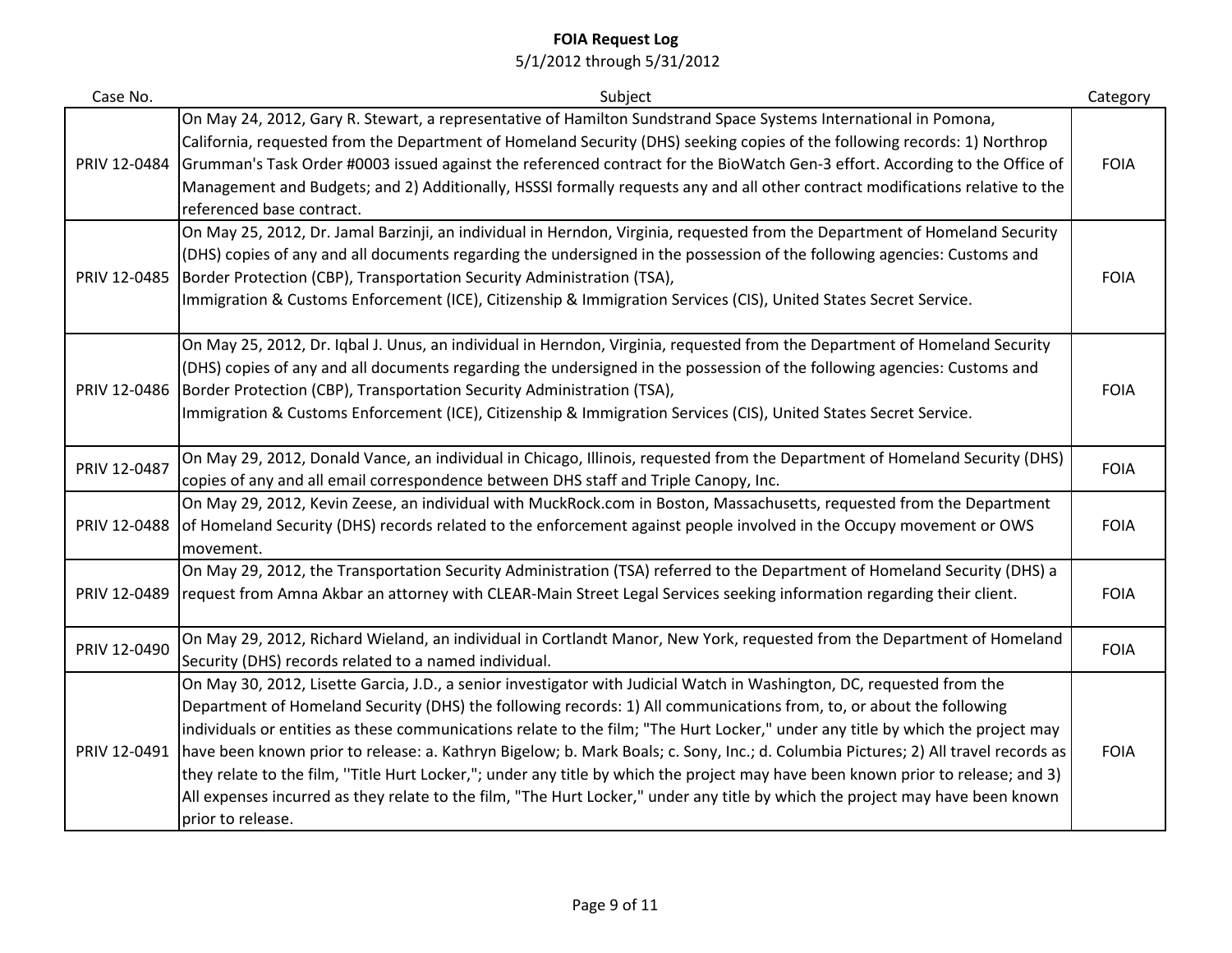| Case No.     | Subject                                                                                                                                                                                                                                                                                                                                                                                                                                                                                                                                                                                                                                                                                                                                                                                                                                        | Category    |
|--------------|------------------------------------------------------------------------------------------------------------------------------------------------------------------------------------------------------------------------------------------------------------------------------------------------------------------------------------------------------------------------------------------------------------------------------------------------------------------------------------------------------------------------------------------------------------------------------------------------------------------------------------------------------------------------------------------------------------------------------------------------------------------------------------------------------------------------------------------------|-------------|
|              | On May 30, 2012, Lisette Garcia, J.D., a senior investigator with Judicial Watch in Washington, DC, requested from the<br>Department of Homeland Security (DHS) the following records: 1) All communications from, to, or about the following<br>individuals or entities as these communications relate to the film, "Code Name: Geronimo," under any title by which the<br>project heretofore may have been known: a. Harvey Weinstein, b. Kendall Lampkin, c. Zev Foreman, d. John Stockwell, e.<br>PRIV 12-0492 Voltage Pictures; 2) All travel records as they relate to the film, "Code Name: Geronimo," under any title by which the project<br>heretofore may have been known.; and 3) All expenses incurred as they relate to the film, "Code Name: Geronimo," under any<br>title by which the project heretofore may have been known. | <b>FOIA</b> |
| PRIV 12-0493 | On May 30, 2012, Donald Vance, an individual in Chicago, Illinois requested from the Department of Homeland Security (DHS)<br>records on the company or companies that DHS currently (2012) contracts to assist the DHS process/review the Freedom of<br>information requests the DHS has received during the time period of January 1, 2011 to May 1, 2012.                                                                                                                                                                                                                                                                                                                                                                                                                                                                                   | <b>FOIA</b> |
| PRIV 12-0494 | On May 30, 2012, Donald Vance, an individual in Chicago, Illinois requested from the Department of Homeland Security (DHS)<br>records of payments received by the DHS and all its offices and agencies for processing costs associated with FOIA requests<br>from FOIA requesters during the time frame of January 1, 2011 to March 1, 2012.                                                                                                                                                                                                                                                                                                                                                                                                                                                                                                   | <b>FOIA</b> |
| PRIV 12-0495 | On May 30, 2012, Donald Vance, an individual in Chicago, Illinois requested from the Department of Homeland Security (DHS)<br>Any records of Granted Freedom of Information fee waiver requests received by the Department of Homeland Security and all<br>it's branches/offices/divisions for processing costs associated with FOIA requests from FOIA requesters during the time frame<br>of January 1, 2011 to March 1, 2012.                                                                                                                                                                                                                                                                                                                                                                                                               | <b>FOIA</b> |
| PRIV 12-0496 | On May 30, 2012, Lynette Garcia, an individual in Washington, DC with Judicial Watch requested from the Department of<br>Homeland Security (DHS) the following records: all communications respecting the legality of recovering improper payments<br>of any kind -- including overpayments and wrongfu1 payments -- disbursed via. FEMA's Emergency Food & Shelter Program.<br>The time frame for this request is November I, 2011 though the present.                                                                                                                                                                                                                                                                                                                                                                                        | <b>FOIA</b> |
| PRIV 12-0497 | On May 31, 2012, Anthemion Perez, a community activist in Brooklyn, New York requested from the Department of<br>Homeland Security (DHS) disclosure of all records created from 2000 to the present that were prepared, received, transmitted,<br>collected and/or maintained by the FBI, the National Joint Terrorism Task Force, or any Joint<br>Terrorism Task Force that relate or refer to a named individual.                                                                                                                                                                                                                                                                                                                                                                                                                            | <b>FOIA</b> |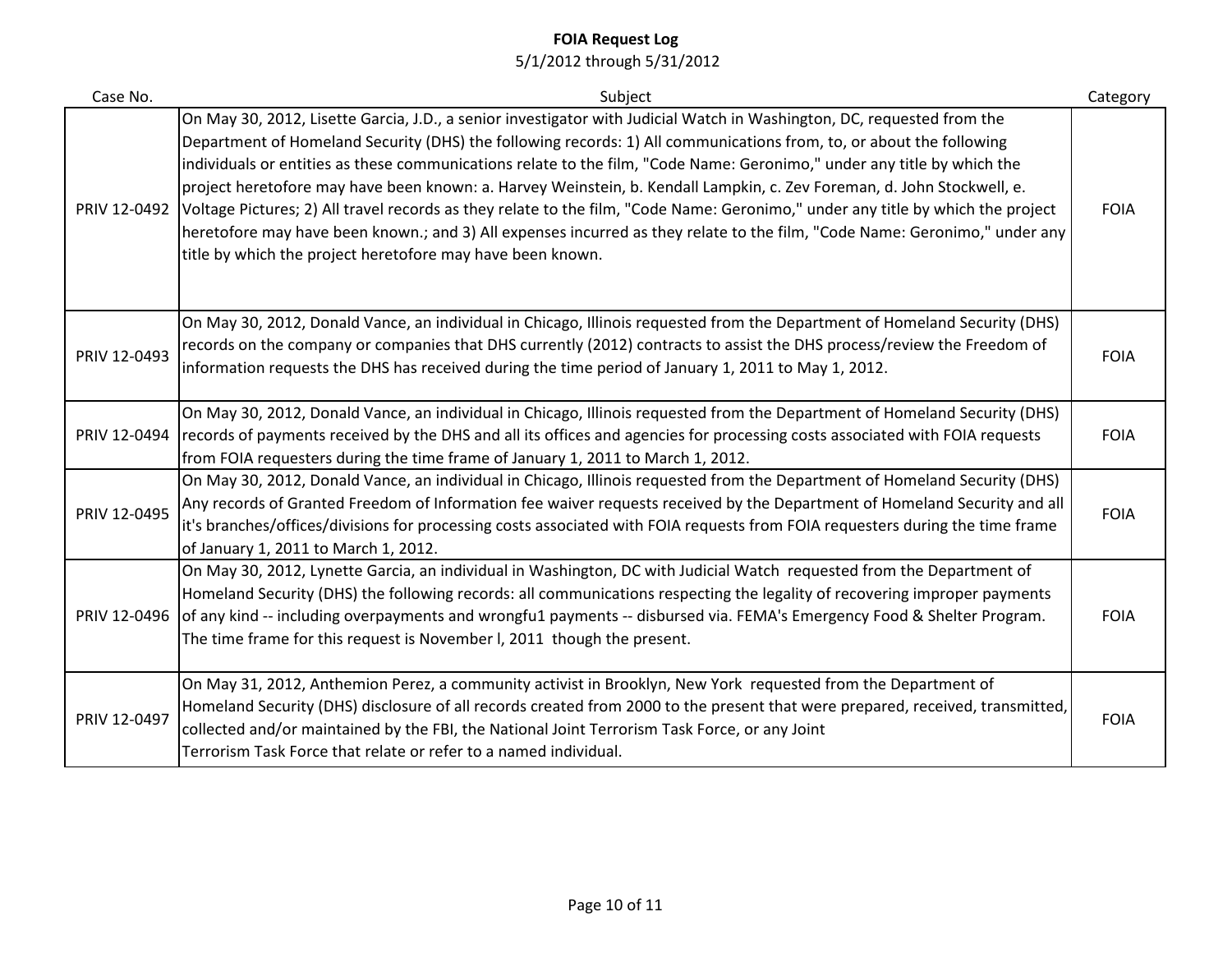| Case No. | Subject                                                                                                                                                                                                                                                                                                                                                                                                                                                                                                                  | Category    |
|----------|--------------------------------------------------------------------------------------------------------------------------------------------------------------------------------------------------------------------------------------------------------------------------------------------------------------------------------------------------------------------------------------------------------------------------------------------------------------------------------------------------------------------------|-------------|
|          | On May 31, 2012, Dio Tsitouras, an assistant counsel with The National Treasury Employees Union in Washington, DC<br>requested from the Department of Homeland Security (DHS) to supplement our earlier request and ask for all employees<br>PRIV 12-0498 lineligible for bargaining unit status, a code of "8888." Please provide a listing of these employees with name, position (series<br>and title), grade, notation of professional or nonprofessional status, duty station/location and in electronic file form. | <b>FOIA</b> |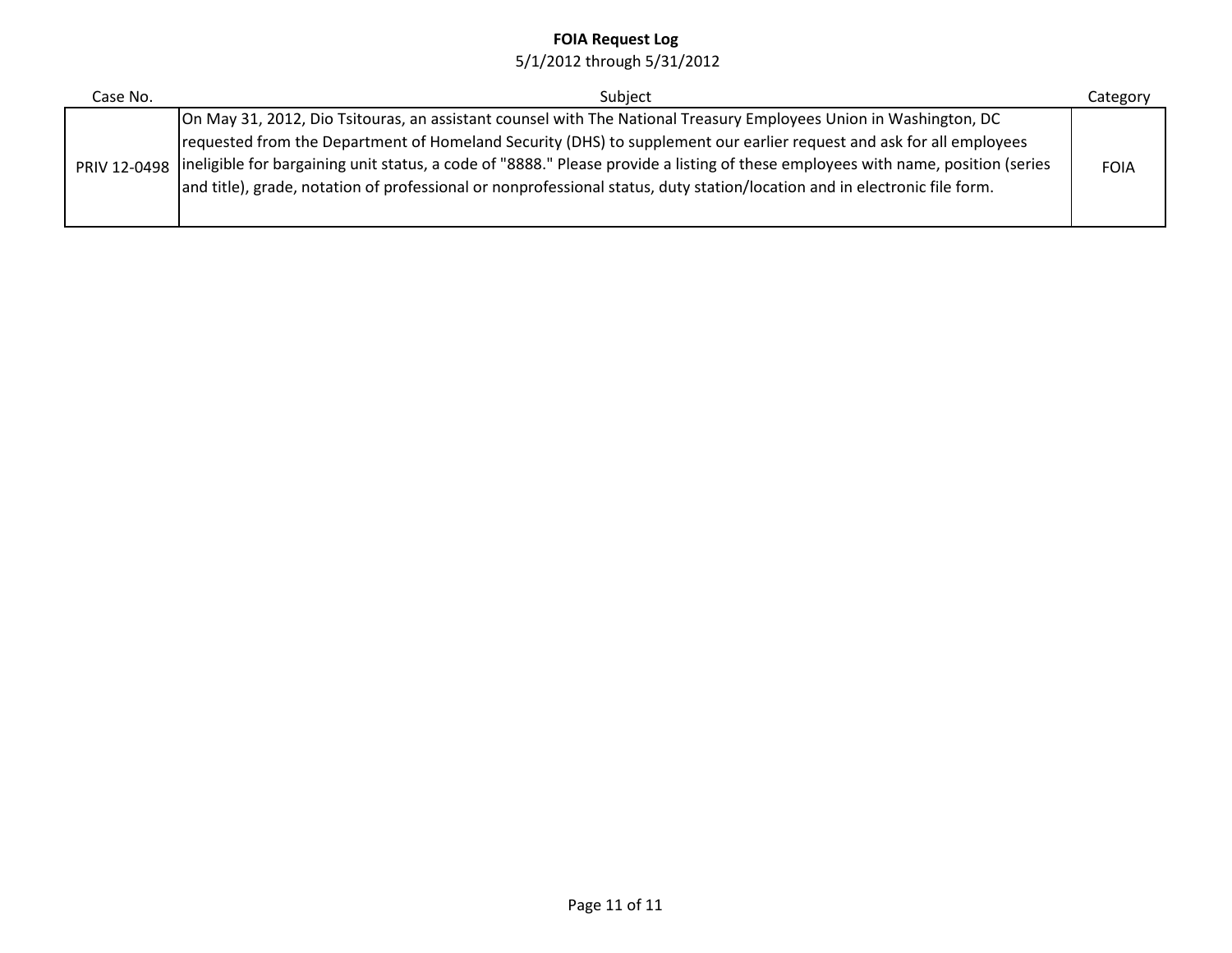| Case No.     | Subject                                                                                                                                                                                                                                                                                                                                                                                                                                                                                                                    | Category    |
|--------------|----------------------------------------------------------------------------------------------------------------------------------------------------------------------------------------------------------------------------------------------------------------------------------------------------------------------------------------------------------------------------------------------------------------------------------------------------------------------------------------------------------------------------|-------------|
| PRIV 12-0499 | On June 1, 2012, Ms. Tamara Kessler, an Acting Officer for Civil Rights<br>and Civil Liberties (CRCL) with The Department of Homeland Security<br>in Washington, DC requested from the Department of Homeland<br>Security (DHS) records related to a named individual.                                                                                                                                                                                                                                                     | <b>FOIA</b> |
| PRIV 12-0500 | On June 1, 2012, Christoph Sackmann, an individual in B.R.<br>Deutschland, requested from the Department of Homeland Security<br>(DHS) copies of all information pertaining to a named individual.                                                                                                                                                                                                                                                                                                                         | <b>FOIA</b> |
| PRIV 12-0501 | On June 5, 2012, Julia Musa, Staff Attorney, Veena Dubal, Staff<br>Attorney and Tim Redmond, Executive Editor, with The American Civil<br>Liberties Union of Northern California (ACLU-NC), The Asian Law<br>Caucus and The San Francisco Bay Guardian in San Francisco,<br>California, requested from the Department of Homeland Security<br>(DHS) a copy of records to the Federal Bureau of investigations<br>("FBI") pertaining to the investigation and surveillance of Muslim<br>Communities in Northern California. | <b>FOIA</b> |
| PRIV 12-0502 | On June 1, 2012, Christoph Sackmann, an individual in B.R.<br>Deutschland, requested from the Department of Homeland Security<br>(DHS) copies following records: All responsive documents, emails,<br>memos and/or PowerPoint presentations given to the President of<br>the United States regarding candidates for targeted killing of Al<br>Qaeda's branch in Yemen, Afghanistan, and Pakistan, its allies in<br>Somalia's Shabab militia or elsewhere.                                                                  | <b>FOIA</b> |
| PRIV 12-0503 | On June 5, 2012, R. David Lewis, an individual in B.R. Deutschland,<br>responded to his letter from Department of Homeland Security (DHS)<br>dated May 4, 2012.                                                                                                                                                                                                                                                                                                                                                            | <b>FOIA</b> |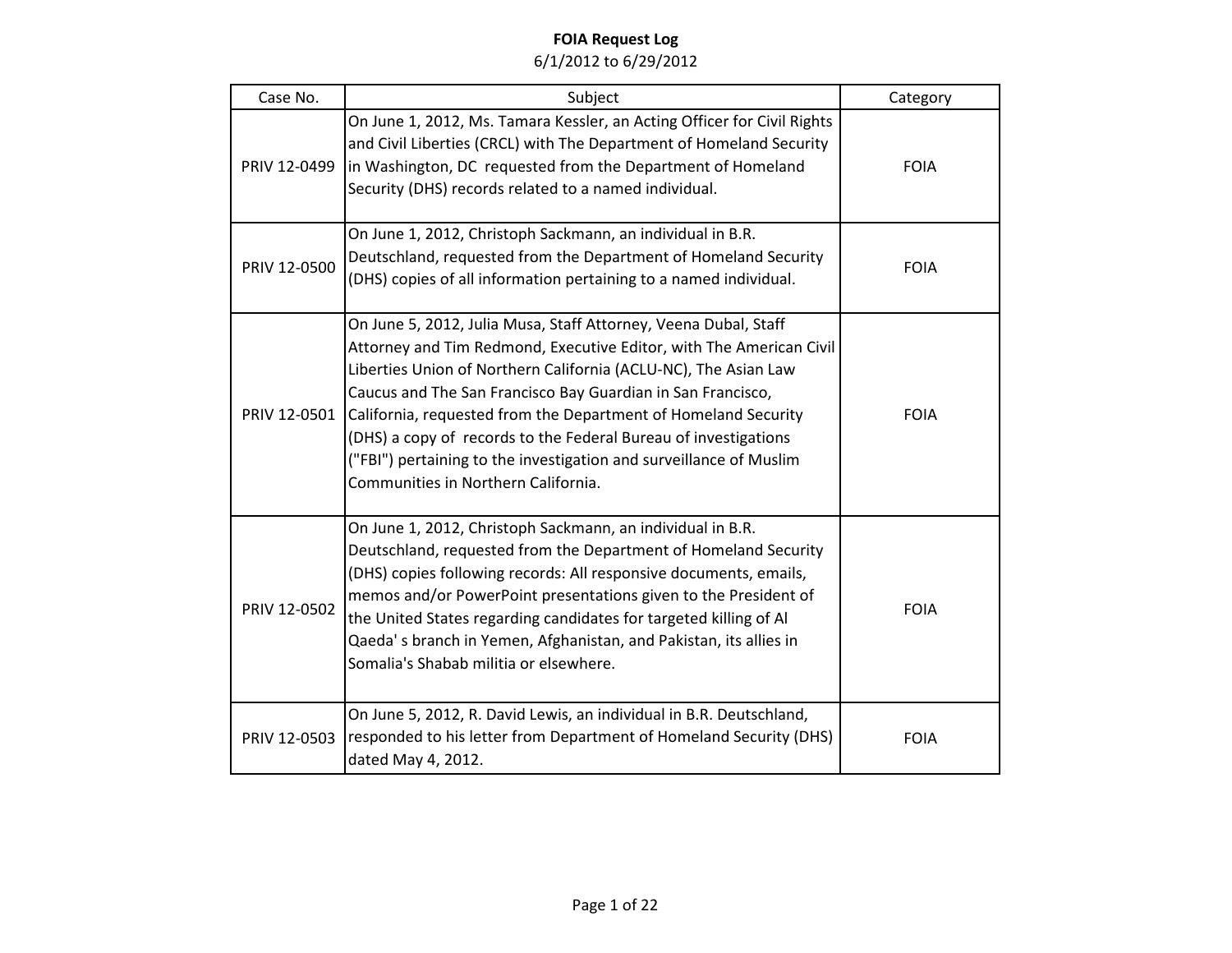| Case No.            | Subject                                                                                                                                                                                                                                                                    | Category |
|---------------------|----------------------------------------------------------------------------------------------------------------------------------------------------------------------------------------------------------------------------------------------------------------------------|----------|
| <b>PRIV 12-0504</b> | On June 6, 2012, Dr. Jamal Barzinji, an individual in Herndon, Virginia,<br>requested from the Department of Homeland Security (DHS) copies<br>of any and all documents in the possession of the Headquarters &<br>Privacy Office regarding the undersigned, (b)(6).       | FOIA/PA  |
| PRIV 12-0505        | On June 6, 2012, Dr. Iqbal Unus, an individual in Herndon, Virginia,<br>requested from the Department of Homeland Security (DHS) copies<br>of any and all documents in the possession of the Headquarters &<br><b>Privacy Office</b><br>regarding the undersigned, (b)(6). | FOIA/PA  |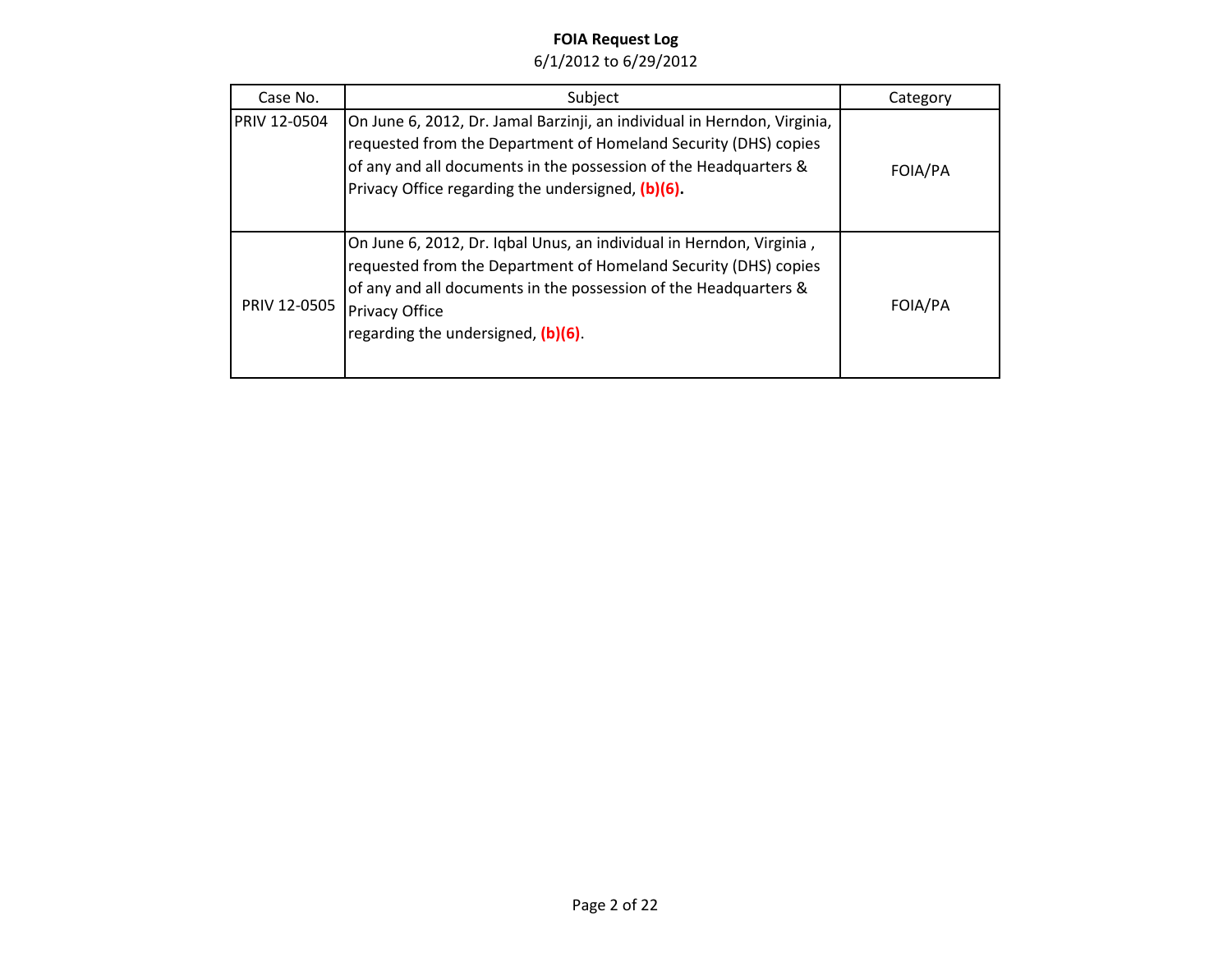| Case No.     | Subject                                                                                                                                                                                                                                                                                                                                                                                                                                                                                                                                                                                                                                                                                                                                                                                                                                                                                                                                                                                                                                                                                                                                                                                                                                                                                                                                                                               | Category    |
|--------------|---------------------------------------------------------------------------------------------------------------------------------------------------------------------------------------------------------------------------------------------------------------------------------------------------------------------------------------------------------------------------------------------------------------------------------------------------------------------------------------------------------------------------------------------------------------------------------------------------------------------------------------------------------------------------------------------------------------------------------------------------------------------------------------------------------------------------------------------------------------------------------------------------------------------------------------------------------------------------------------------------------------------------------------------------------------------------------------------------------------------------------------------------------------------------------------------------------------------------------------------------------------------------------------------------------------------------------------------------------------------------------------|-------------|
| PRIV 12-0506 | On June 6, 2012, Kelly Gosselin, an individual in Tracy's Landing,<br>Maryland, requested from the Department of Homeland Security<br>(DHS) a copy of documents containing the following records: 1) Any<br>correspondence, including electronic, to the department from or on<br>behalf of Janesville, Wisconsin, resident Mark Neumann, House<br>candidate Mark Neumann (1992-1995), Congressman Mark Neumann<br>(1994-1999), Senate candidate Mark Neumann (1998 and 2011-2012)<br>or gubernatorial candidate Mark Neumann (2009-2010); 2) Any<br>correspondence, including electronic, to the department from or on<br>behalf of Matt Neumann or Matthew K. Neumann of Wisconsin; 3)<br>Any records related to, or correspondence, including electronic, to<br>the department from or on behalf of: Neumann Enterprises, Inc. from<br>1999 -present, Neumann Developments Inc. from 1992 -present,<br>Neumann Solar Leasing, LLC from 2011-present, Neumann Dodge<br>County LLC from 2004-2008, Neumann & Son, LLC from 2004-2005,<br>Neumann Construction, Inc. from 1989 - present, Neumann Realty<br>from 1994-present, Neumann Homes of IL from 1994-present,<br>Neumann Corp from 1981-present, Gar Mar, Inc. from 1994 -present,<br>Gustaveson Homes Inc from 1994 -2008, Gustaveson Quality Homes<br>Inc. from 2008-present, Gustaveson Neumann LLP from 2003-<br>present. | <b>FOIA</b> |
| PRIV 12-0507 | On June 6, 2012, Julio Cesar Cantu, an individual in Anthony, New<br>Mexico-Texas, requested from the Department of Homeland Security<br>(DHS) files pertaining to a named individual.                                                                                                                                                                                                                                                                                                                                                                                                                                                                                                                                                                                                                                                                                                                                                                                                                                                                                                                                                                                                                                                                                                                                                                                                | <b>FOIA</b> |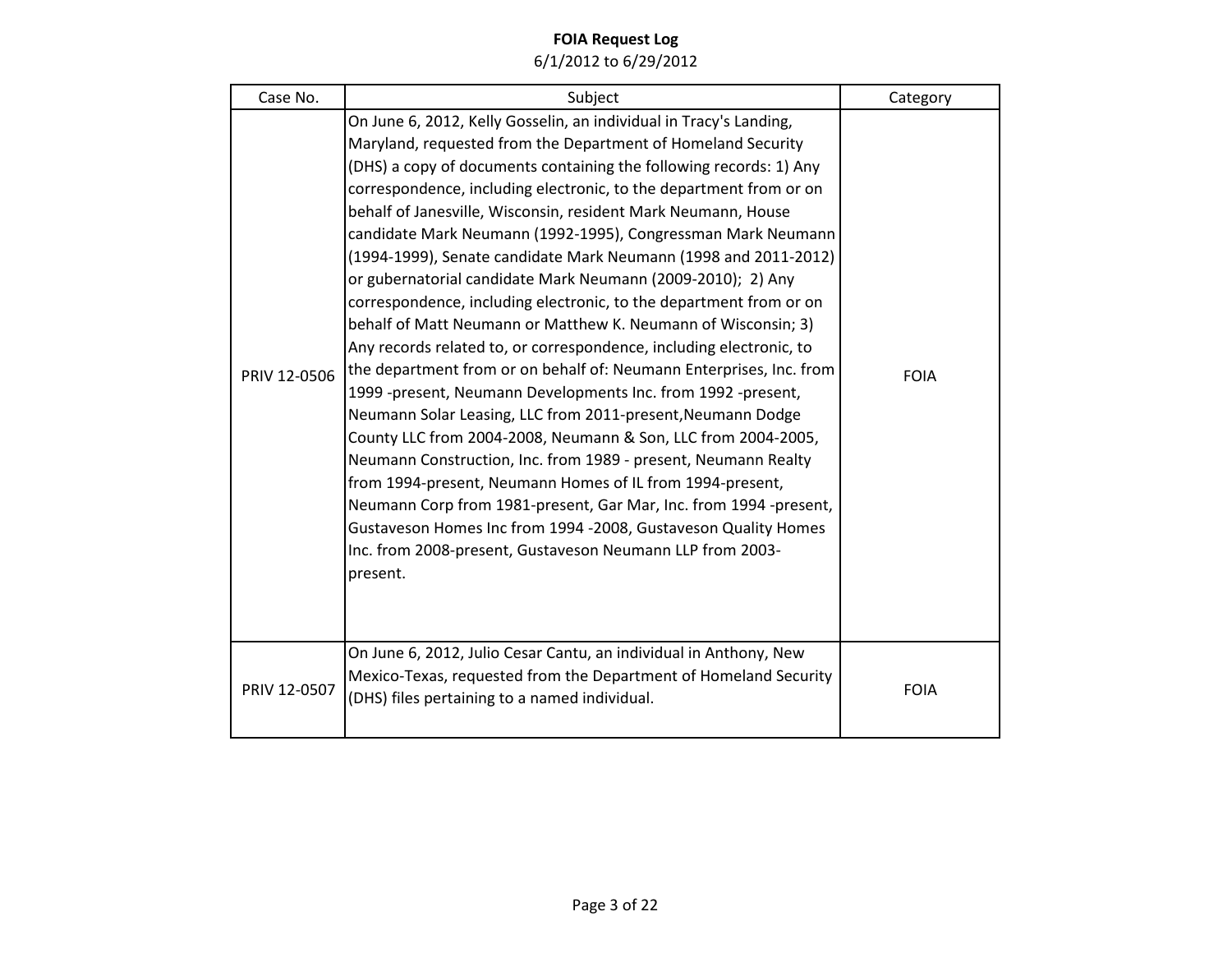| Case No.     | Subject                                                                                                                                                                                                                                                                                                                                                                                                                                                                                                                                                                                                                                                                                                                                                                                                                                                                                                                                                                                                                | Category    |
|--------------|------------------------------------------------------------------------------------------------------------------------------------------------------------------------------------------------------------------------------------------------------------------------------------------------------------------------------------------------------------------------------------------------------------------------------------------------------------------------------------------------------------------------------------------------------------------------------------------------------------------------------------------------------------------------------------------------------------------------------------------------------------------------------------------------------------------------------------------------------------------------------------------------------------------------------------------------------------------------------------------------------------------------|-------------|
| PRIV 12-0508 | On June 6, 2012, Zack Mason, an individual in Houston, Texas,<br>requested from the Department of Homeland Security (DHS) access<br>to and copies of "all records, including email,, memoranda, letters,<br>audio/video, transcripts, reports, including Threat Assessments,<br>related to the protest movement known as "Occupy Houston"<br>or#ohtxor#owshouston.                                                                                                                                                                                                                                                                                                                                                                                                                                                                                                                                                                                                                                                     | <b>FOIA</b> |
| PRIV 12-0509 | On June 6, 2012, Jeff Bliss, a reporter with Bloomberg News in<br>Washington, DC, requested from the Department of Homeland<br>Security (DHS) copies of (or access to) the travel records for Janet<br>Napolitano, the homeland security secretary and head of the<br>Department of Homeland Security, specifically: 1) identify and<br>provide any documents that reflect or list trips taken out of town by<br>the head of your agency for Fiscal Year 2811, from October 1, 2010 to<br>September 30, 2011; 2) identify and provide any document that<br>indicates date(s), destinations (s), mode of transport, funding<br>source(s), purpose of the trip, and costs; and 3) identify and provide<br>any document that indicates a breakdown of costs, including in-kind<br>costs and incidental expenses submitted in the name of Secretary<br>Napolitano. This request applies to both taxpayer-supported travel<br>costs or "gifts" of in-kind lodging, meals, tickets or reimbursement<br>from outside sources. | <b>FOIA</b> |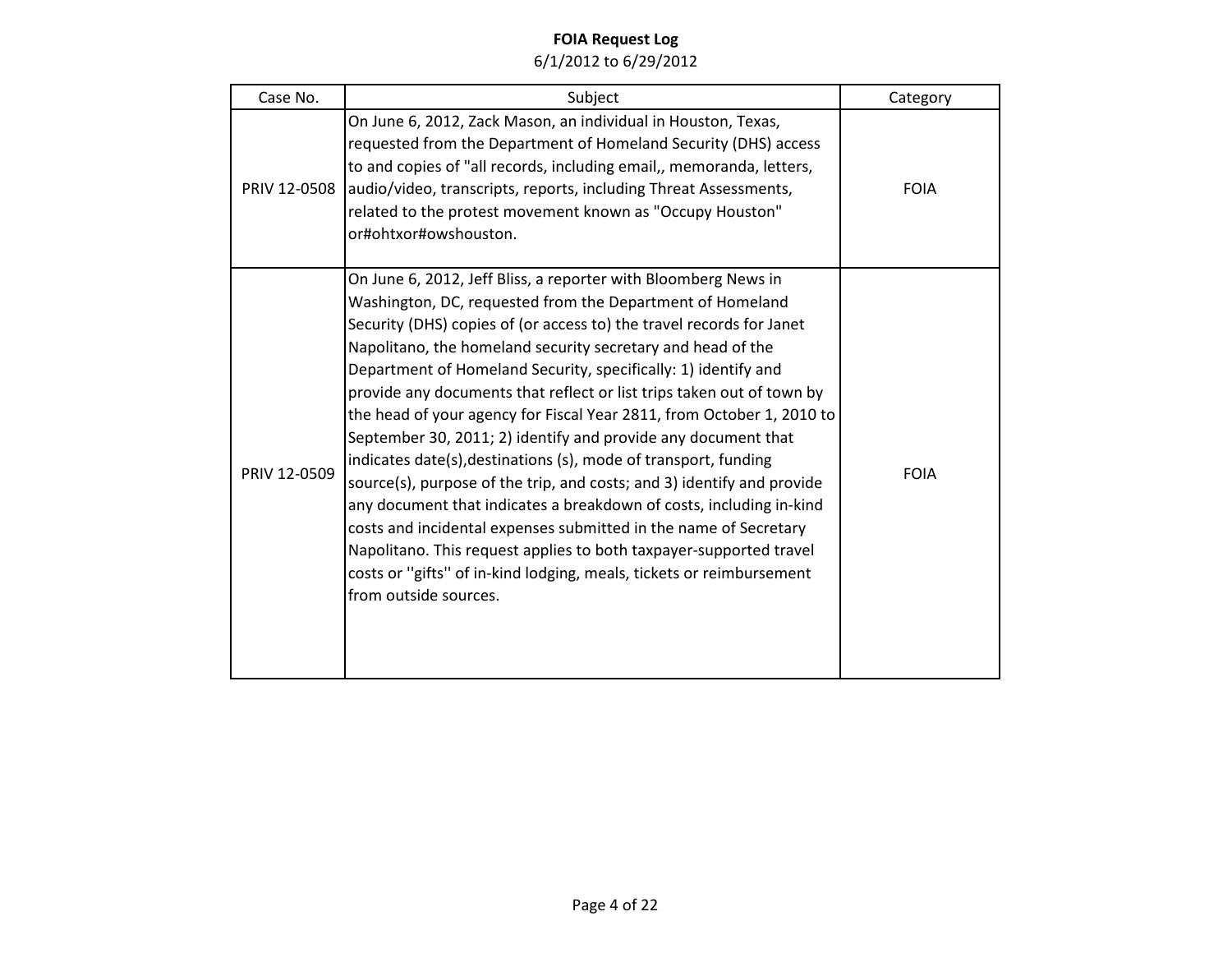| Case No.     | Subject                                                                                                                                                                                                                                                                                                                                                                                                                                                                                                                                                                                                                                                                                                                                                                                                                                                                                                                                                                                                | Category    |
|--------------|--------------------------------------------------------------------------------------------------------------------------------------------------------------------------------------------------------------------------------------------------------------------------------------------------------------------------------------------------------------------------------------------------------------------------------------------------------------------------------------------------------------------------------------------------------------------------------------------------------------------------------------------------------------------------------------------------------------------------------------------------------------------------------------------------------------------------------------------------------------------------------------------------------------------------------------------------------------------------------------------------------|-------------|
| PRIV 12-0510 | On June 7, 2012, Russell Carollo, a journalist, requested from the<br>Department of Homeland Security (DHS) access to and copies of all<br>information related in any to drones (aka Unmanned Aerial Vehicles<br>or UAVs) and unmanned submersibles, which includes, but is not<br>limited, to: 1) all FOIA request letters, response communication<br>(emails, letters, etc.) and responsive materials provided to<br>requesters; 2) all congressional correspondence; 3) all information<br>related in any way to grants, including, but not limited to,<br>applications) emails and other communication with applicants, etc.<br>This would include, but not be limited to, Urban Areas Security<br>Initiative (UASI) grants; 4) all information related in any way to claims<br>filed under the Federal Tort Claims Act; and 5) all information related<br>to reports, studies and investigations of any kind, including, but not<br>limited to, information from the Office of Inspector General. | <b>FOIA</b> |
| PRIV 12-0511 | On June 7, 2012, Maria Victoria Mantilla, an individual, in Kyle, Texas,<br>requested from the Department of Homeland Security (DHS) records<br>pertaining to a named individual.                                                                                                                                                                                                                                                                                                                                                                                                                                                                                                                                                                                                                                                                                                                                                                                                                      | <b>FOIA</b> |
| PRIV 12-0512 | On June 7, 2012, Susan Wente, with the John Templeton Foundation,<br>in West Conshohocken, Pennsylvania, requested from the<br>Department of Homeland Security (DHS) records pertaining to a<br>named individual.                                                                                                                                                                                                                                                                                                                                                                                                                                                                                                                                                                                                                                                                                                                                                                                      | <b>FOIA</b> |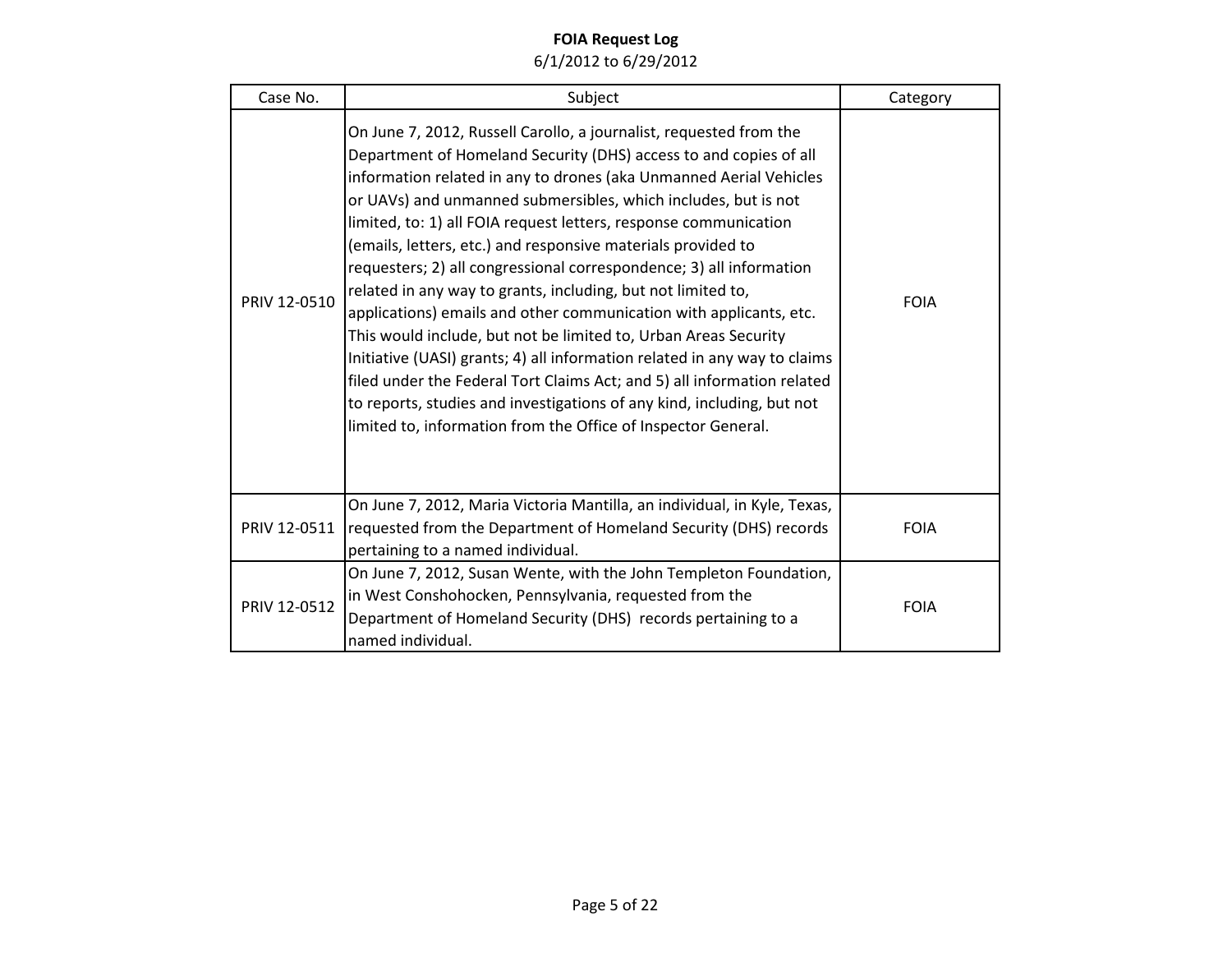| Case No.     | Subject                                                                                                                                                                                                                                                                                                                                                                                                                                                                                                                                                                                                                                                                                                                                                         | Category    |
|--------------|-----------------------------------------------------------------------------------------------------------------------------------------------------------------------------------------------------------------------------------------------------------------------------------------------------------------------------------------------------------------------------------------------------------------------------------------------------------------------------------------------------------------------------------------------------------------------------------------------------------------------------------------------------------------------------------------------------------------------------------------------------------------|-------------|
| PRIV 12-0513 | On June 8, 2012, Susan Wente, with LabMD, in Atlanta, Georgia,<br>requested from the Department of Homeland Security (DHS) a copy<br>of the following documents: 1) an entire copy of Grant Award<br>Number 2006-CS-001-000001 awarded to the Institute for<br>Information Infrastructure Protection. The Institute for Information<br>Infrastructure Protection is located at 37 Dewey Field Road, Suite<br>6226, Hanover, New Hampshire 03755. The Institute for Information<br>Infrastructure Protection is a consortium of universities and non-<br>profit institutes whose mission is to strengthen the cyber<br>infrastructure of the United States; 2) a copy of all documents in your<br>possession related to Grant Award Number 2006 - CS-001-000001. | <b>FOIA</b> |
| PRIV 12-0514 | On June 8, 2012, David Barklage, an individual, in St. Louis, Missouri,<br>requested from the Department of Homeland Security (DHS) any<br>investigations or audits of Vi-Jon, Inc. or Vi-Jon Laboratories (Vi-Jon).<br>Specifically, copies of any public record of I-9 audits or other<br>investigations of the company. Vi-Jon is based in St. Louis, Missouri,<br>seeks records relating to any of their locations at the following<br>addresses: 8800 Page Avenue, St. Louis, MO 63114; 6300 Etzel<br>Avenue, St. Louis, MO 63133; 8515 Page Avenue, St. Louis, MO<br>63114; 225 Fountain Lakes Industrial Avenue, St. Charles, MO 63301;<br>One Swan Drive, Smyrna, TN 37167; 130 Maddox Road, Mount Juliet,<br>TN 371220.                                | <b>FOIA</b> |
| PRIV 12-0515 | On June 7, 2012, Tony Romm, a Technology Reporter with POLITICO<br>in Arlington, Virginia, requested from the Department of Homeland<br>Security (DHS) digital copies of the agency's congressional<br>correspondence logs, between January 1, 2010 and June 7, 2012.                                                                                                                                                                                                                                                                                                                                                                                                                                                                                           | <b>FOIA</b> |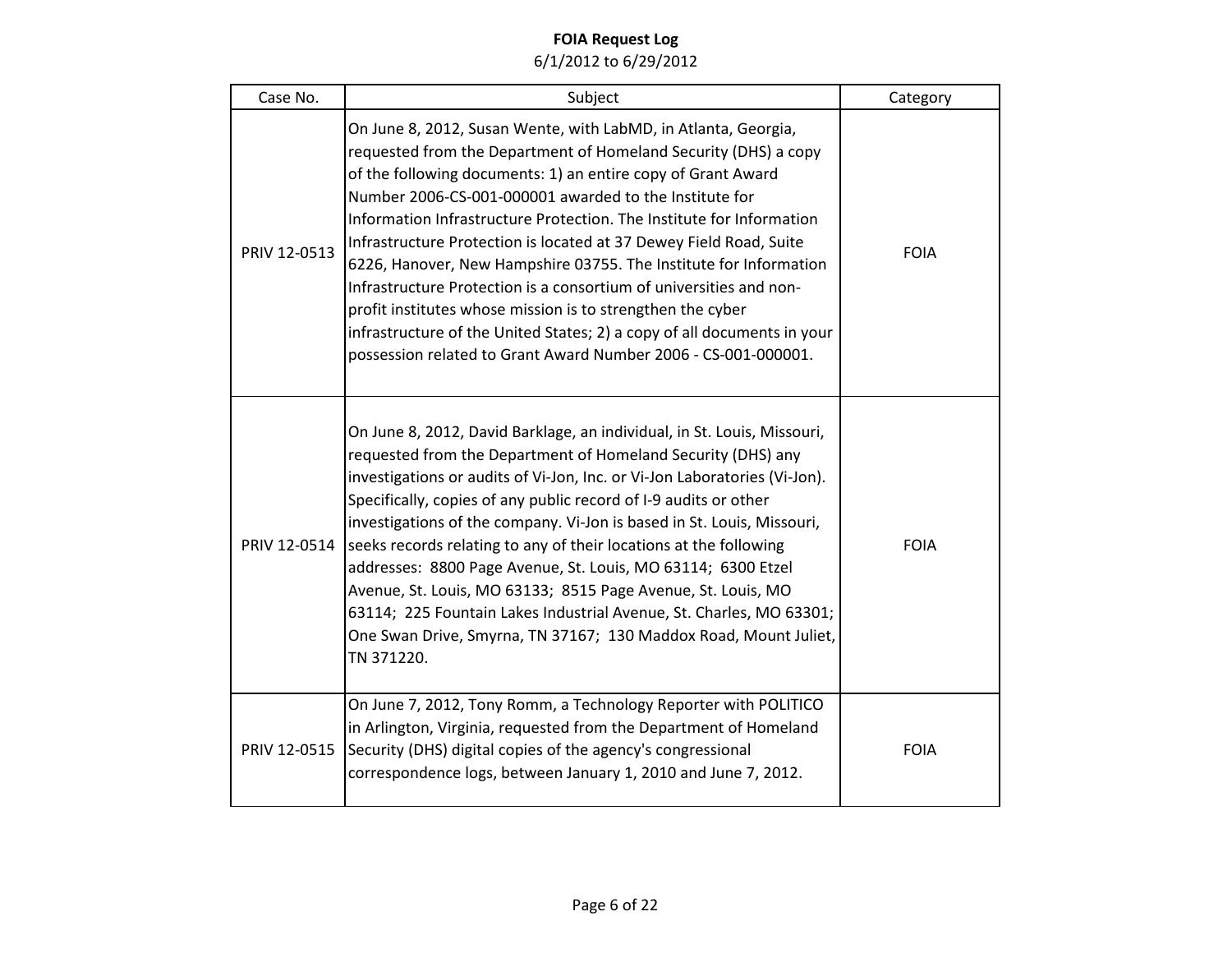| Case No.     | Subject                                                                                                                                                                                                                                                                                                                                                                                                                                                                                                                                                                                                                                                                                                                                                                                                                                                                                                                                                                                                                                                                                                                                                                                                                                                                                                                                                                                                                                                                                                                                | Category    |
|--------------|----------------------------------------------------------------------------------------------------------------------------------------------------------------------------------------------------------------------------------------------------------------------------------------------------------------------------------------------------------------------------------------------------------------------------------------------------------------------------------------------------------------------------------------------------------------------------------------------------------------------------------------------------------------------------------------------------------------------------------------------------------------------------------------------------------------------------------------------------------------------------------------------------------------------------------------------------------------------------------------------------------------------------------------------------------------------------------------------------------------------------------------------------------------------------------------------------------------------------------------------------------------------------------------------------------------------------------------------------------------------------------------------------------------------------------------------------------------------------------------------------------------------------------------|-------------|
| PRIV 12-0516 | On June 7, 2012, Beau Hodai, an individual, in St. Louis, Missouri,<br>requested from the Department of Homeland Security (DHS) copies<br>of the following records (generated from January 1, 2011 to June 7,<br>20 12) from the offices of the following individuals: Domestic<br>Security Alliance Council (DSAC) Chairperson and Department of<br>Homeland Security (DHS) Deputy Undersecretary Dawn Scalici, DSAC<br>Deputy Program Director Larry Jaski, Jr. (DHS), DHS Secretary Janet<br>Napolitano. Requester also seeks copies of the following records<br>(generated from January 1, 2011 to June 7, 2012) from the offices of<br>the above-listed personnel: 1.) All records, both in paper form (such<br>as letters, memos, reports, faxes, etc.) and in electronic form<br>(including, but not limited to, email communications), pertaining in<br>any way to the following: "Occupy Wall Street"; "OWS"; Any<br>regional/localized group of individuals identifying themselves an<br>offshoot of the "Occupy Wall Street" movement (i.e. "Occupy<br>Oakland," "Occupy Phoenix," Occupy Chicago," etcetera). 2.) All<br>records, both in paper form (such as letters, memos, reports, faxes,<br>etc.) and in electronic form (including, but not limited to, email<br>communications), pertaining in any way to the following: The<br>American Legislative Exchange Council ("ALEC"); The State Policy<br>Network ("SPN"); Americans for Prosperity (" AFP"); Freedom Works;<br>Kansas Policy Institute; Koch Industries. | <b>FOIA</b> |
| PRIV 12-0517 | On June 11, 2012, Nick Gabrielatos, an individual in Ashburn, Virginia,<br>requested from the Department of Homeland Security (DHS) all<br>records related to a named individual.                                                                                                                                                                                                                                                                                                                                                                                                                                                                                                                                                                                                                                                                                                                                                                                                                                                                                                                                                                                                                                                                                                                                                                                                                                                                                                                                                      | <b>FOIA</b> |
| PRIV 12-0518 | On June 12, 2012, Brian C. Degn, an individual, in Sierra Vista, Arizona,<br>requested from the Department of Homeland Security (DHS) copies<br>of all personnel records of a named individual.                                                                                                                                                                                                                                                                                                                                                                                                                                                                                                                                                                                                                                                                                                                                                                                                                                                                                                                                                                                                                                                                                                                                                                                                                                                                                                                                        | <b>FOIA</b> |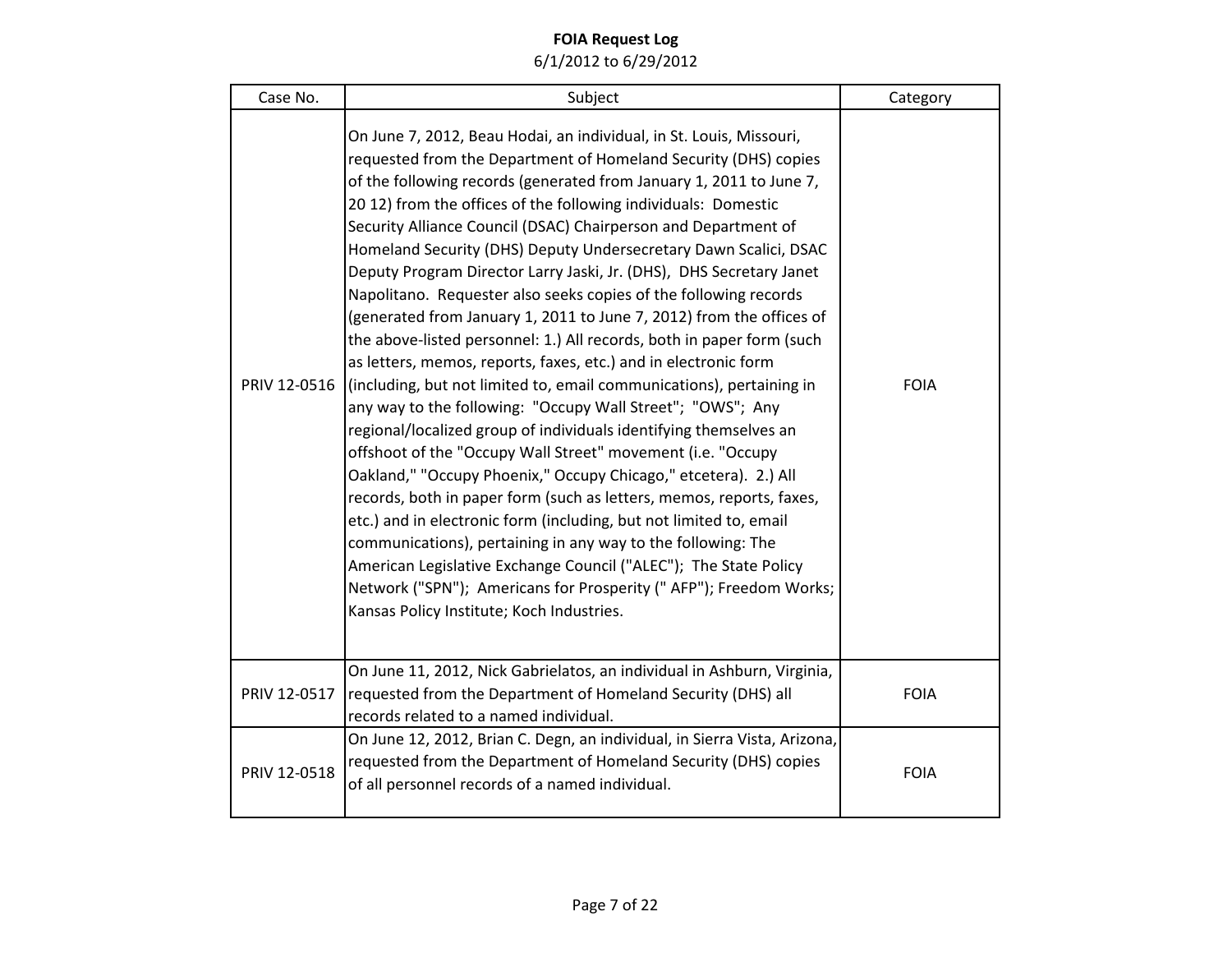| Case No.     | Subject                                                                                                                                                                                                                                                                                                                                                                                                                                                                                                        | Category    |
|--------------|----------------------------------------------------------------------------------------------------------------------------------------------------------------------------------------------------------------------------------------------------------------------------------------------------------------------------------------------------------------------------------------------------------------------------------------------------------------------------------------------------------------|-------------|
| PRIV 12-0519 | On June 11, 2012, Dina Cappiello, a reporter with The Associated<br>Press in Washington, DC, requested from the Department of<br>Homeland Security (DHS) access to and copies of all communications<br>between the NRC, the Department of Energy, GE Energy and Hitachi-<br>GE Nuclear Energy pertaining to the Japanese nuclear incidents<br>caused by the March 11 earthquake and tsunami. This includes<br>problems at the following three facilities: Fukushima Dai-ichi,<br>Fukushima Daini, and Onagawa. | <b>FOIA</b> |
|              | On June 11, 2012, Rose Santos, with the FOIA Group, Inc., in Depew,<br>New York, requested from the Department of Homeland Security<br>PRIV 12-0520 (DHS) a copy of the following documents identified to<br>HSHQDC08J00169: 1) contract (with current SOW/PWS) and most<br>recent 3 task orders (with any relevant SOW/PWS).                                                                                                                                                                                  | <b>FOIA</b> |
| PRIV 12-0521 | On June 11, 2012, Rabya Khan, Staff Attorney with Council on<br>American-Islamic Relations Chicago Office in Chicago, Illinois,<br>requested from the Department of Homeland Security (DHS) records<br>related to a named individual.                                                                                                                                                                                                                                                                          | <b>FOIA</b> |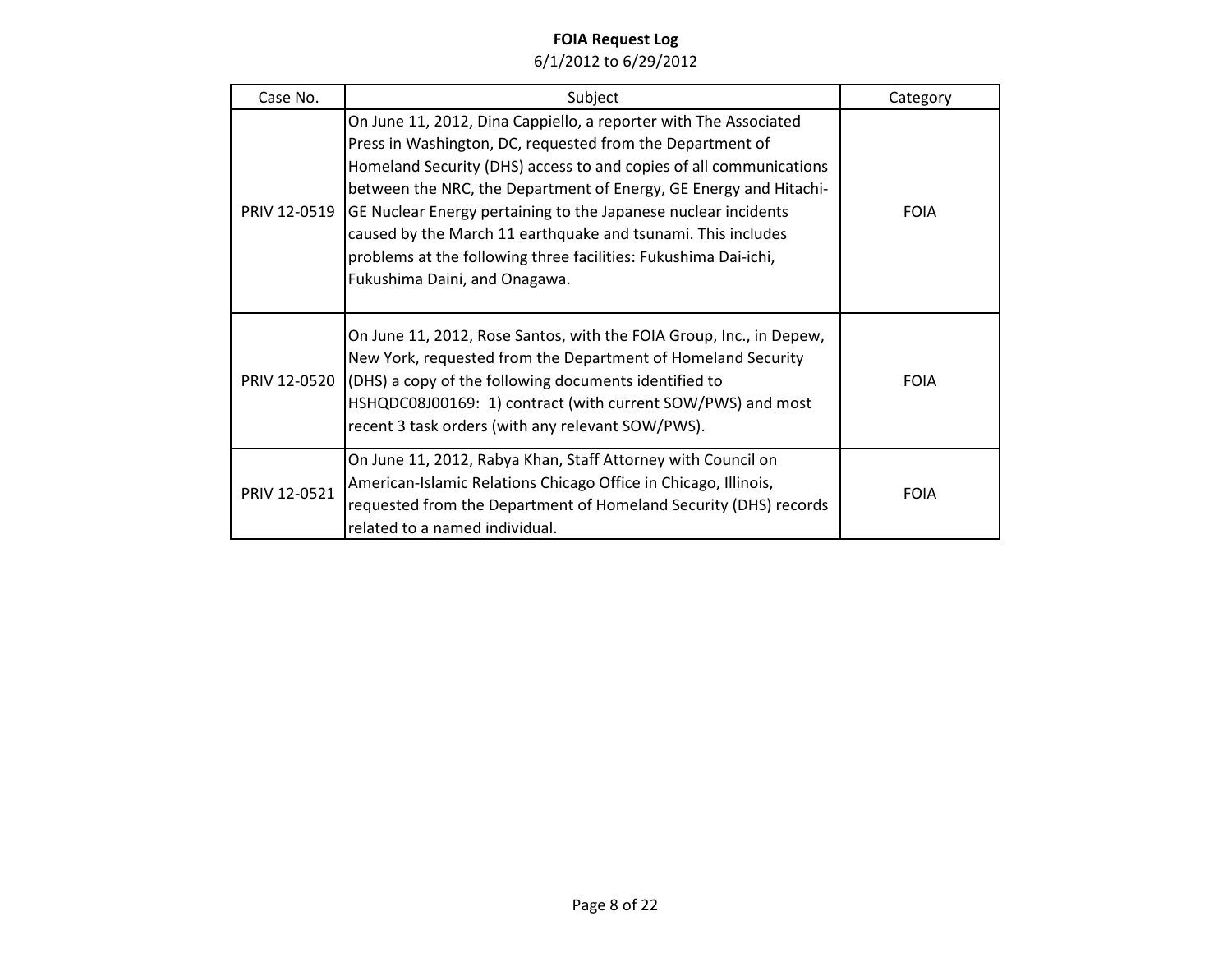| Case No.     | Subject                                                                                                                                                                                                                                                                                                                                                                                                                                                                                                                                                                                                                                                                                                                                                                                                                                                                                                                                                                                                                                                                | Category    |
|--------------|------------------------------------------------------------------------------------------------------------------------------------------------------------------------------------------------------------------------------------------------------------------------------------------------------------------------------------------------------------------------------------------------------------------------------------------------------------------------------------------------------------------------------------------------------------------------------------------------------------------------------------------------------------------------------------------------------------------------------------------------------------------------------------------------------------------------------------------------------------------------------------------------------------------------------------------------------------------------------------------------------------------------------------------------------------------------|-------------|
| PRIV 12-0522 | On June 13, 2012, Kimberly Koopman, IPIOP Clerk and Ginger McCall,<br>Director, EPIC Open Government Project with Electronic Privacy<br>Information Center (EPIC) in Washington, DC, requested from the<br>Department of Homeland Security (DHS) copies of the following<br>agency records: 1) all legal analyses, legal memoranda, final decisions,<br>images, and related records regarding the National LPR initiative in its<br>current or previous forms; 2) all documentation, including but not<br>limited to guidelines, data retention policies, and training manuals,<br>relating to the data collection process, usage, and storage of<br>information gathered by the LPR initiative; 3) any privacy impact<br>assessments, privacy impact statements, and protocols performed,<br>both past and present, for the DICE program and the LPR initiative;<br>and 4) any memoranda of understanding between the DHS, DOJ, or<br>any other federal, state, or local level government agencies, sub-<br>agencies, or task forces in regard to the LPR initiative. | <b>FOIA</b> |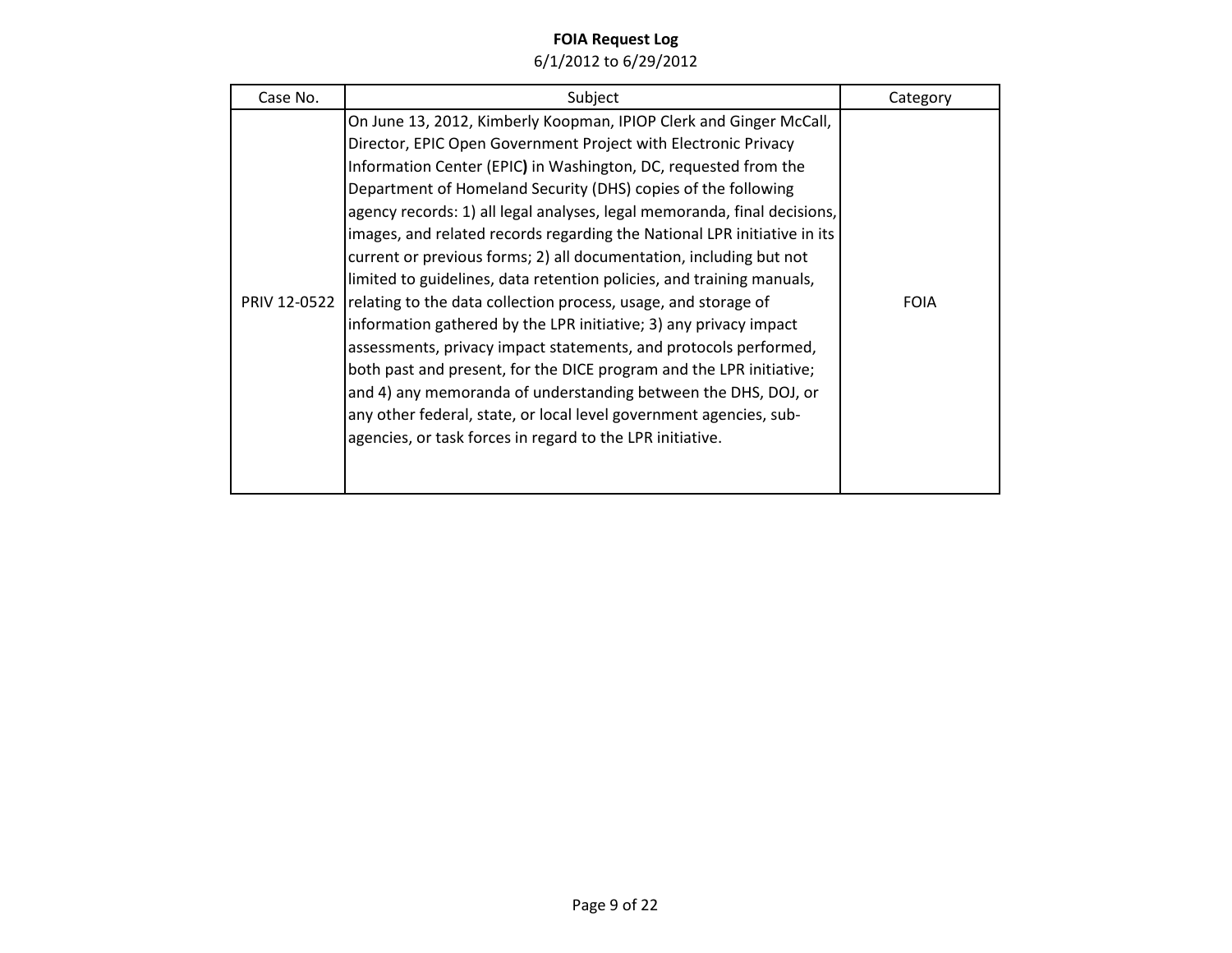| Case No.     | Subject                                                                                                                                                                                                                                                                                                                                                                                                                                                                                                                                                                                                                                                                                                                                                                                                                                                                                                                                                                                                                                                                                                                                                      | Category    |
|--------------|--------------------------------------------------------------------------------------------------------------------------------------------------------------------------------------------------------------------------------------------------------------------------------------------------------------------------------------------------------------------------------------------------------------------------------------------------------------------------------------------------------------------------------------------------------------------------------------------------------------------------------------------------------------------------------------------------------------------------------------------------------------------------------------------------------------------------------------------------------------------------------------------------------------------------------------------------------------------------------------------------------------------------------------------------------------------------------------------------------------------------------------------------------------|-------------|
| PRIV 12-0523 | On June 13, 2012, Jeff Bliss, a Reporter, with Bloomberg News, in<br>Washington, D.C., requested from the Department of Homeland<br>Security (DHS) copies of (or access to) the travel records for Janet<br>Napolitano, the Homeland Security Secretary and head of the<br>Department of Homeland Security, specifically: 1. Identify and<br>provide any documents that reflect or list trips taken out of town by<br>the head of your agency for Fiscal Year 2011, from October 1, 2010 to<br>September 30,2011. 2. Identify and provide any document that<br>indicates date(s), destinations, mode of transport, funding source(s),<br>purpose of the trip, and costs. 3. Identify and provide any document<br>that indicates a breakdown of costs, including in-kind costs and<br>incidental expenses submitted in the name of Secretary Napolitano.<br>This request applies to both taxpayer-supported travel costs or "gifts"<br>of in-kind lodging, meals, tickets or reimbursement from outside<br>sources. The secretary of the department is defined as the top<br>ranking official or officials at your department during the 2011 fiscal<br>year. | <b>FOIA</b> |
| PRIV 12-0524 | On June 11, 2012, Charlie C., with Office of the Director of National<br>Intelligence (ODNI), in Washington, DC, referred to the Department of<br>Homeland Security (DHS) one document in response to a request<br>from Julia Harumi Mass of the ACLU for information regarding Muslim<br>communities.                                                                                                                                                                                                                                                                                                                                                                                                                                                                                                                                                                                                                                                                                                                                                                                                                                                       | <b>FOIA</b> |
| PRIV 12-0525 | On June 11, 2012, the Office of the Director of National Intelligence<br>referred to the Department of Homeland Security (DHS) a request<br>from Julia Harumi Mass staff attorney with the ACLU, seeks<br>information regarding "policies, procedures, directives, guidance,<br>legal analysis, training materials and other documents reflecting<br>policy pertaining to use if informants by FBI," etc                                                                                                                                                                                                                                                                                                                                                                                                                                                                                                                                                                                                                                                                                                                                                     | <b>FOIA</b> |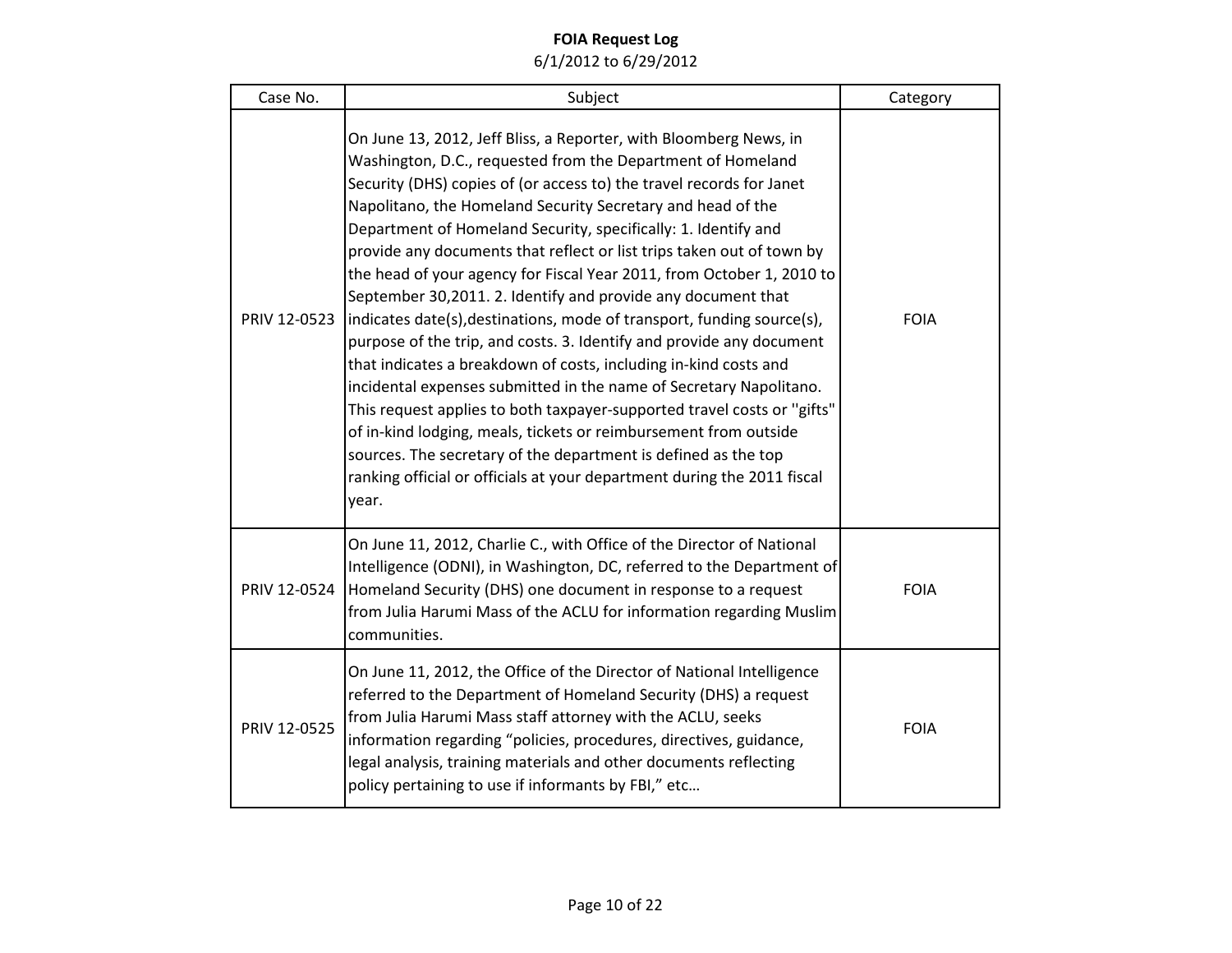| Case No.     | Subject                                                                                                                                                                                                                                                                                                                                                                                                                                                                                                                                                                                                                                                                                                                                                                                                                                                                                            | Category    |
|--------------|----------------------------------------------------------------------------------------------------------------------------------------------------------------------------------------------------------------------------------------------------------------------------------------------------------------------------------------------------------------------------------------------------------------------------------------------------------------------------------------------------------------------------------------------------------------------------------------------------------------------------------------------------------------------------------------------------------------------------------------------------------------------------------------------------------------------------------------------------------------------------------------------------|-------------|
| PRIV 12-0526 | On June 13, 2012, Molly Mathews, a reporter with Fox News Channel<br>in Washington, DC, requested from the Department of Homeland<br>Security (DHS) a copy of the following information including, but not<br>limited to: requisition forms of all rounds and ammunitions including<br>weapons purchased from January 1, 2010 to the present.                                                                                                                                                                                                                                                                                                                                                                                                                                                                                                                                                      | <b>FOIA</b> |
| PRIV 12-0527 | On June 14, 2012, (b)(6), an individual in Seattle, Washington,<br>requested from the Department of Homeland Security (DHS) a copy<br>of all information pertaining to him.                                                                                                                                                                                                                                                                                                                                                                                                                                                                                                                                                                                                                                                                                                                        | FOIA/PA     |
| PRIV 12-0528 | On June 15, 2012, Russell Carollo, a journalist, in Pueblo, Colorado,<br>requested from the Department of Homeland Security (DHS) access<br>to and copies of all information related to drones (aka Unmanned<br>Aerial Vehicles or UAVs) and unmanned submersibles to include: 1)<br>All FOIA request letters, response communication (emails, letters,<br>etc.) and responsive materials provided to requesters; 2) All<br>congressional correspondence; 3) all information related in any way<br>to grants, including, but not limited to, applications, emails and other<br>communication with applicants, etc; 4) All information related in any<br>way to claims filed under the Federal Tort Claims Act; and 5) All<br>information related in any to reports, studies and investigations of<br>any kind, including, but not limited to, information from the Office of<br>Inspector General. | <b>FOIA</b> |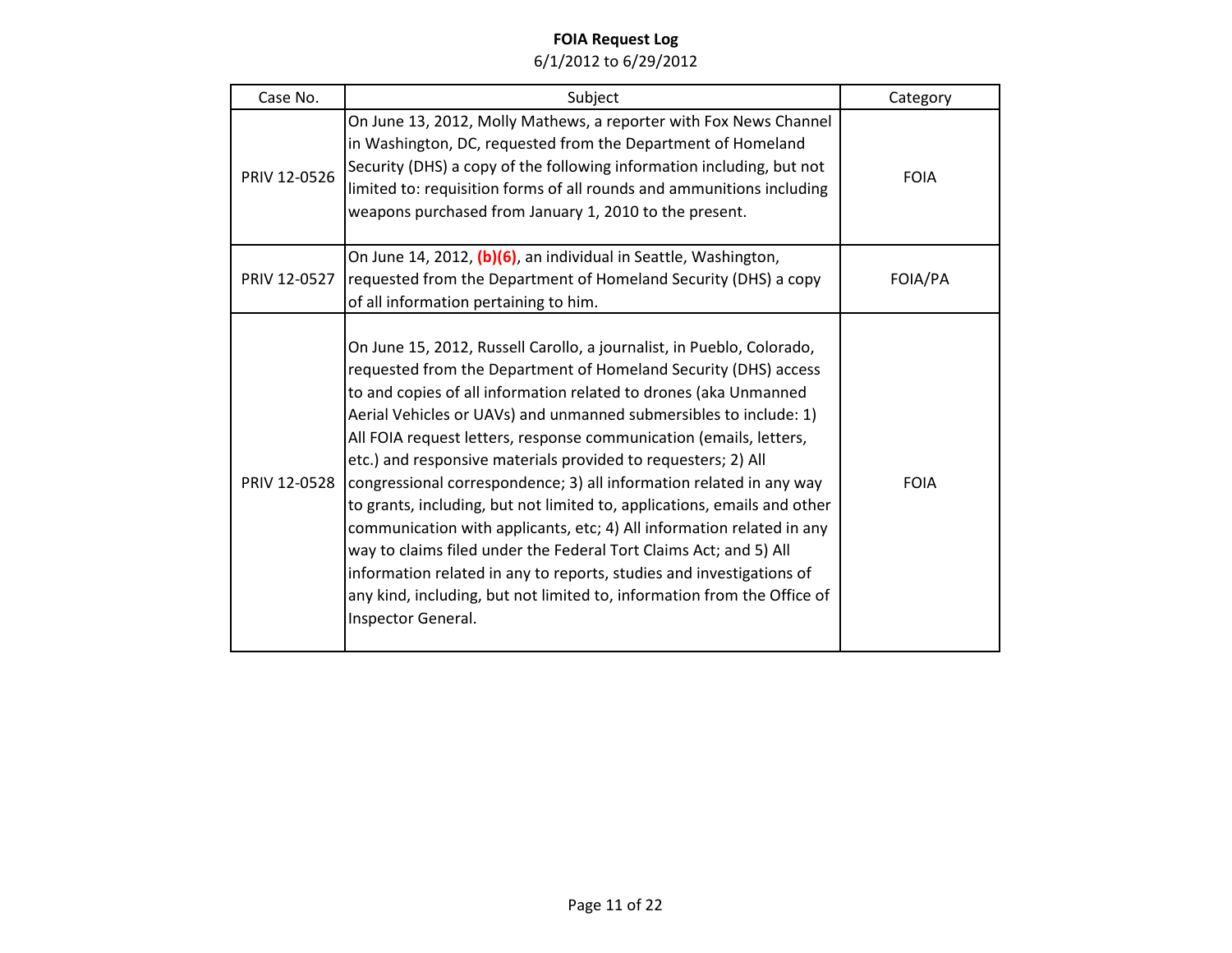| Case No.     | Subject                                                                                                                                                                                                                                                                                                                                                                                                                                                                                                                                                                                                                                                                                                                                                                                                                                                                                                                                                                                                                | Category    |
|--------------|------------------------------------------------------------------------------------------------------------------------------------------------------------------------------------------------------------------------------------------------------------------------------------------------------------------------------------------------------------------------------------------------------------------------------------------------------------------------------------------------------------------------------------------------------------------------------------------------------------------------------------------------------------------------------------------------------------------------------------------------------------------------------------------------------------------------------------------------------------------------------------------------------------------------------------------------------------------------------------------------------------------------|-------------|
| PRIV 12-0529 | On June 14, 2012, Melissa Crow, a Director, with American<br>Immigration Council in Washington, DC, requested from the<br>Department of Homeland Security (DHS) the following records: 1) Any<br>and all records that were prepared, received, transmitted, collected<br>and/or maintained by CBP and/or the Department of Homeland<br>Security (DHS) that describe, refer or relate to the actual or purported<br>use of CBP personnel, including U.S. Border Patrol agents, to provide<br>interpretation and/or translation services to local, state or other<br>federal law enforcement agencies from January 2009 to the present;<br>and 2) All records that were prepared, received, transmitted,<br>collected and/or maintained by U.S. Customs and Border Protection<br>(CBP) and/or the Department of Homeland Security (DHS) that<br>describe, refer or relate to the participation of CBP personnel,<br>including U.S. Border Patrol agents, in 911 dispatch activities from<br>January 2009 to the present. | <b>FOIA</b> |
| PRIV 12-0530 | On June 15, 2012, Donald Vance, an individual in Chicago, Illinois,<br>requested from the Department of Homeland Security (DHS) a copy<br>of the following records: any records maintained by the DHS<br>pertaining to the contract for the BioWatch Gen-3 effort.                                                                                                                                                                                                                                                                                                                                                                                                                                                                                                                                                                                                                                                                                                                                                     | <b>FOIA</b> |
| PRIV 12-0531 | On June 15, 2012, Donald Vance, an individual in Chicago, Illinois,<br>requested from the Department of Homeland Security (DHS) a copy<br>of the following records: Any records maintained by the DHS<br>pertaining to any individuals, organizations and business abusing the<br>DHS "E-Verify" also known as the I-9 verification program, to include<br>any records of user accounts<br>being cancelled for unauthorized use or improper use.                                                                                                                                                                                                                                                                                                                                                                                                                                                                                                                                                                       | <b>FOIA</b> |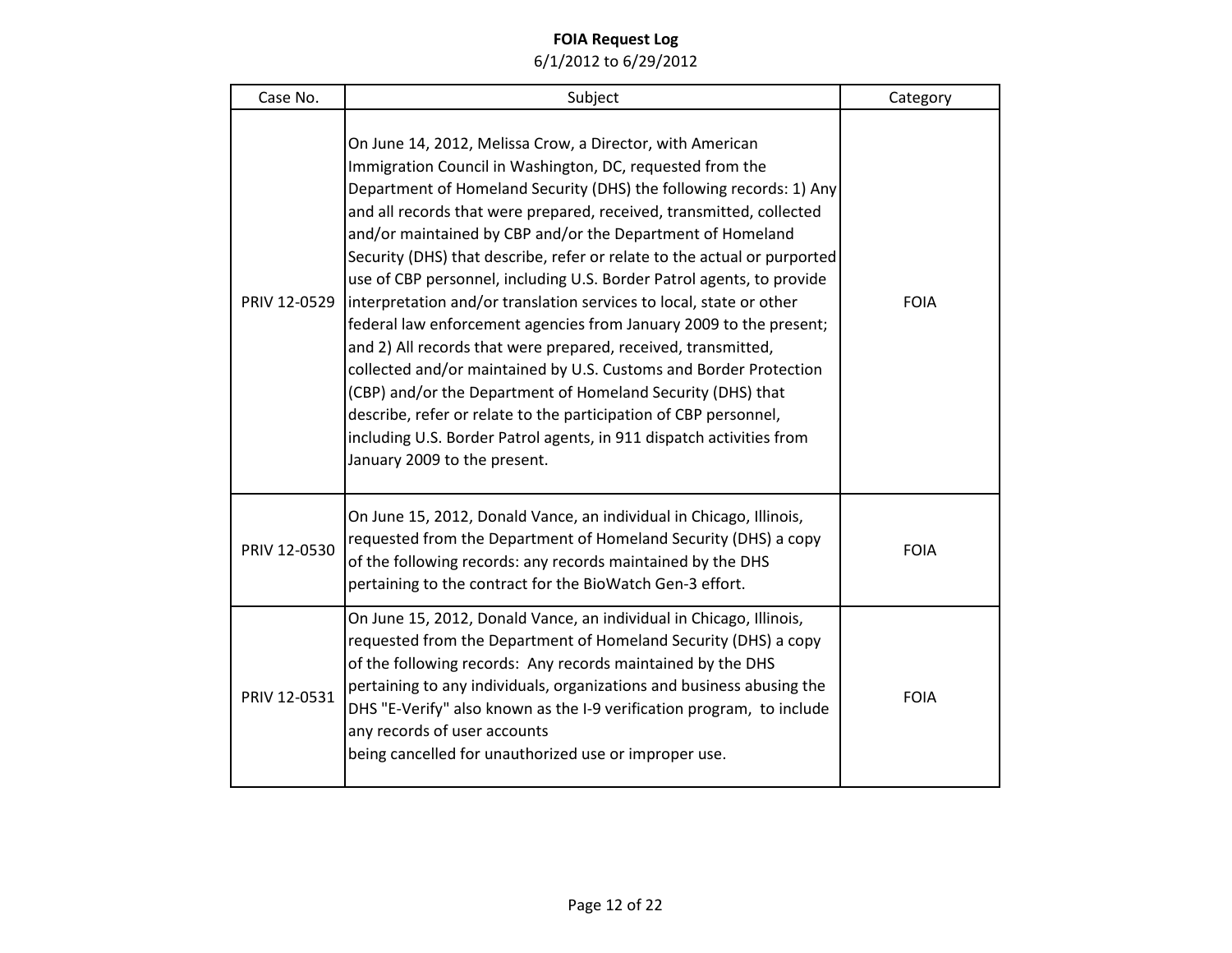| Case No.     | Subject                                                                                                                                                                                                                                                                                                                                                                                                                                                        | Category    |
|--------------|----------------------------------------------------------------------------------------------------------------------------------------------------------------------------------------------------------------------------------------------------------------------------------------------------------------------------------------------------------------------------------------------------------------------------------------------------------------|-------------|
| PRIV 12-0532 | On June 15, 2012, Donald Vance, an individual in Chicago, Illinois,<br>requested from the Department of Homeland Security (DHS) a copy<br>of the following records: A copy of all editions of the National Foreign<br>Intelligence Program Manual throughout 2008 to 2012.                                                                                                                                                                                     | <b>FOIA</b> |
| PRIV 12-0533 | On June 15, 2012, Donald Vance, an individual in Chicago, Illinois,<br>requested from the Department of Homeland Security (DHS) a copy<br>of the following records: All DHS Weekly Cabinet Reports to the<br>White House created between January 1, 2011 through the May 30,<br>2012.                                                                                                                                                                          | <b>FOIA</b> |
| PRIV 12-0534 | On June 15, 2012, Kelly, an individual, requested from the<br>Department of Homeland Security (DHS) a copy of the 229 page OIG<br>report mentioned in the Mike Causey web page on June 18, 2012<br>column.                                                                                                                                                                                                                                                     | <b>FOIA</b> |
| PRIV 12-0535 | On June 15, 2012, Donald Vance, a individual in Chicago, Illinois,<br>requested from the Department of Homeland Security (DHS) a copy<br>the following records: any contract's that the DHS has with Acxiom.                                                                                                                                                                                                                                                   | <b>FOIA</b> |
| PRIV 12-0536 | On June 21, 2012, Wanda S. Moore, an individual in Jamaica, New<br>York, requested from the Department of Homeland Security (DHS)<br>access to and copies of the selectee's qualifications, age, race,<br>gender, and NOR (notice of results) for the following:<br>Announcement Number: DHSHQ12-646468-0P<br>Position Title: NOC Desk Officer<br>Pay Plan: GS Series/Grade: 0301-09<br>Vacancy 10: 646468<br>Hiring Office: Office of Operations Coordination | <b>FOIA</b> |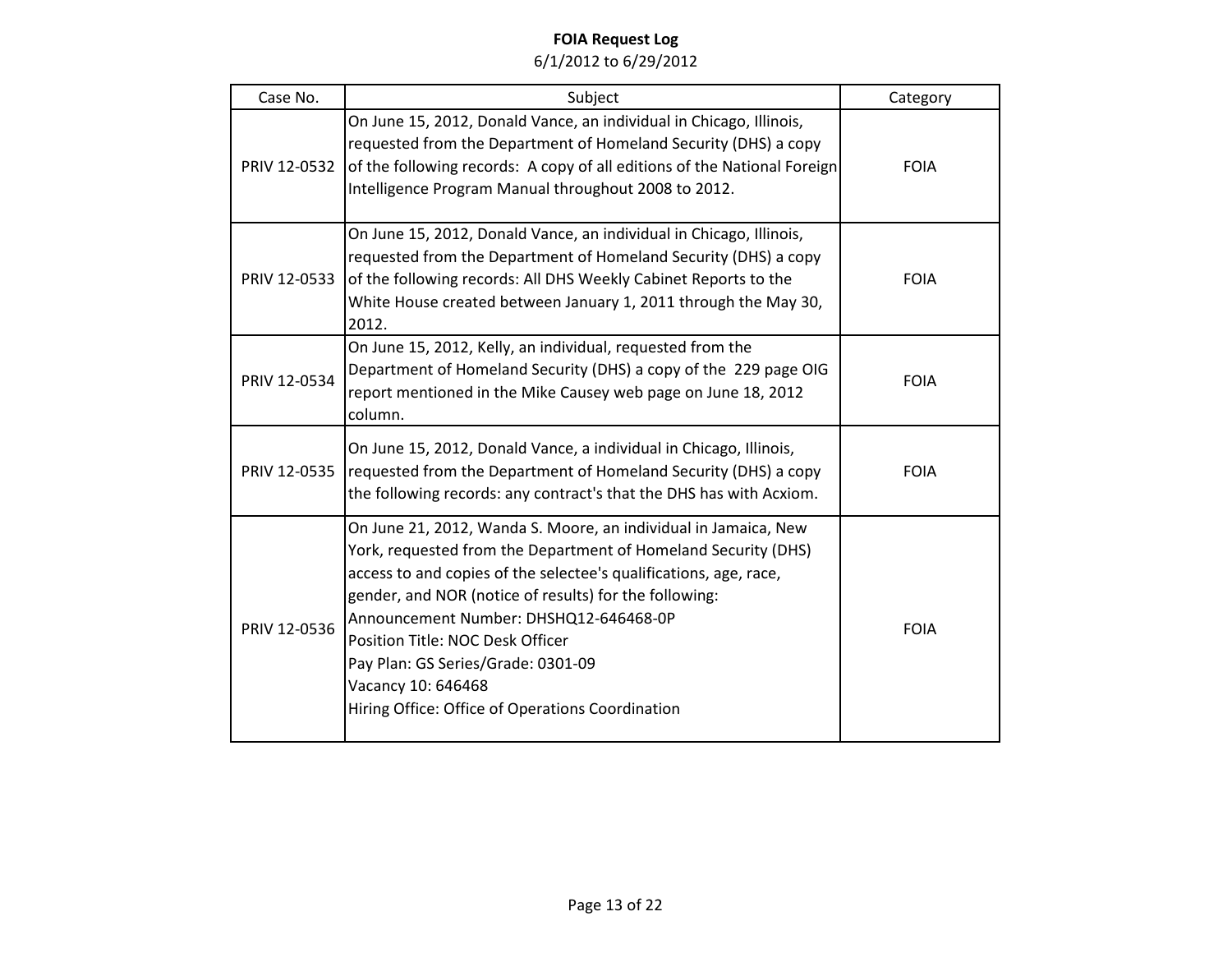| Case No.     | Subject                                                                                                                                                                                                                                                                                                                                                                                                                                                                                                                                                                                                                                                                                                    | Category    |
|--------------|------------------------------------------------------------------------------------------------------------------------------------------------------------------------------------------------------------------------------------------------------------------------------------------------------------------------------------------------------------------------------------------------------------------------------------------------------------------------------------------------------------------------------------------------------------------------------------------------------------------------------------------------------------------------------------------------------------|-------------|
| PRIV 12-0537 | On June 19, 2012, Ginger McCall, Director, Open Government Project,<br>with the Electronic Privacy Information Center (EPIC) in Washington,<br>DC, requested from the Department of Homeland Security (DHS)<br>documents concerning the development and deployment of facial<br>recognition technology for "drones" (or "UAV" or "unmanned aerial<br>vehicles).                                                                                                                                                                                                                                                                                                                                            | <b>FOIA</b> |
| PRIV 12-0538 | On June 20, 2012, (b)(6), an individual in Ventura, California,<br>requested from the Department of Homeland Security (DHS) all<br>records pertaining to her maintained by DHS.                                                                                                                                                                                                                                                                                                                                                                                                                                                                                                                            | FOIA/PA     |
| PRIV 12-0539 | On June 19, 2012, (b)(6), an individual in Fort Dix, New Jersey,<br>requested from the Department of Homeland Security (DHS) all<br>records pertaining to him maintained by DHS.                                                                                                                                                                                                                                                                                                                                                                                                                                                                                                                           | FOIA/PA     |
| PRIV 12-0540 | On June 15, 2012, (b)(6), an individual in Pittsburgh, Pennsylvania,<br>requested from the Department of Homeland Security (DHS) a copy<br>of all records pertaining to him.                                                                                                                                                                                                                                                                                                                                                                                                                                                                                                                               | FOIA/PA     |
| PRIV 12-0541 | On June 20, 2012, Anjan Mukherjee, an individual in Washington, DC,<br>requested from the Department of Homeland Security (DHS) access<br>to the following public records from the Department of Homeland<br>Security: Any reports filed or brought forth by North Dakota<br>Association of Builders or the<br>Jamestown, ND Police Department, pertaining to illegal immigrants<br>present at either of the following addresses<br>in April 2007: (b)(6). Please limit the scope of search to reports<br>referencing one or more of the following companies: Goldmark<br>Property Management; H & S Electric; Northern Plains; TNT Concrete;<br>Scherbenske & Son. Timeframe: From January 2007 - Present | FOIA/PA     |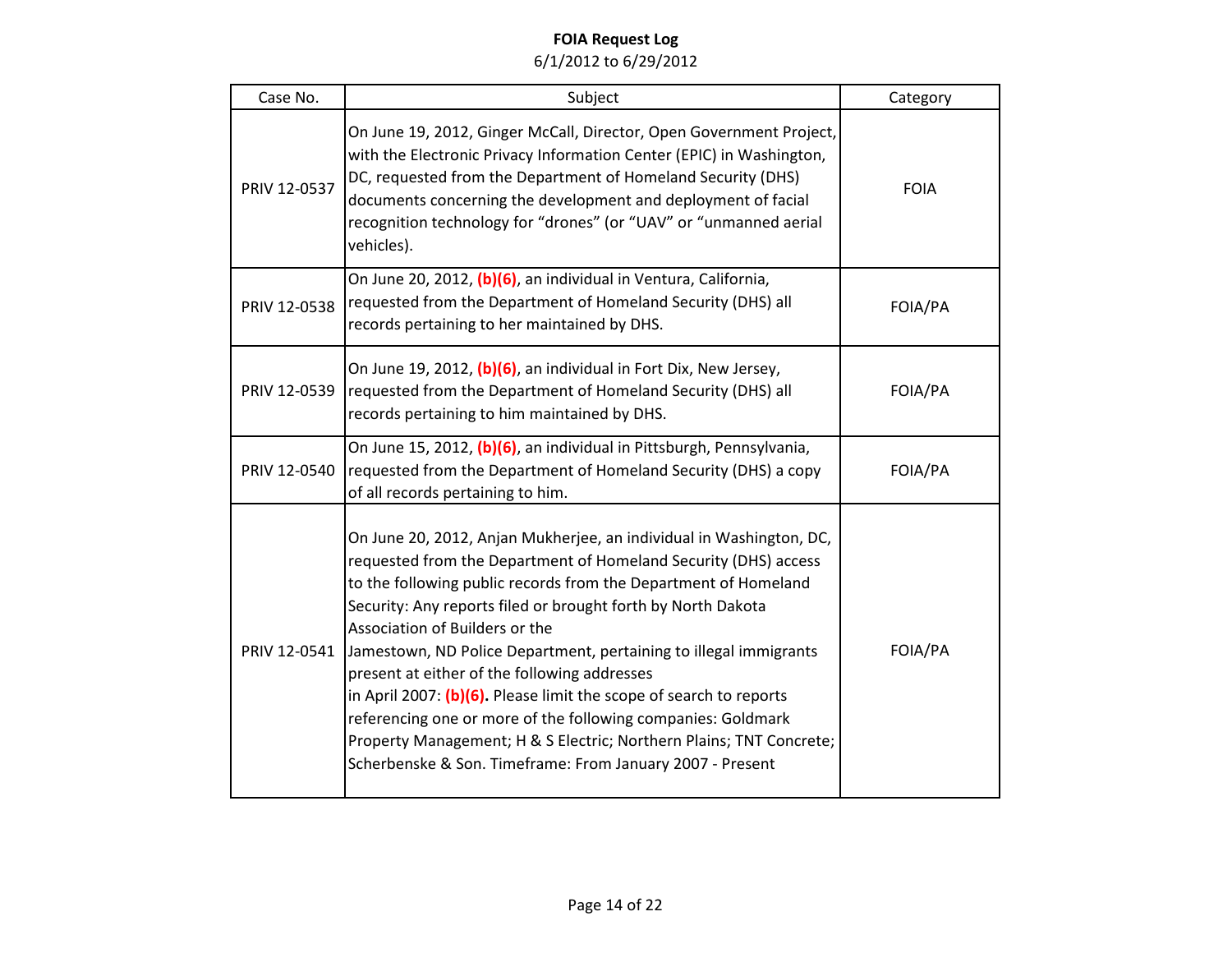| Case No.     | Subject                                                                                                                                                                                                                                                                                                                                                                                                                                                                                                                                                                                                                                                      | Category    |
|--------------|--------------------------------------------------------------------------------------------------------------------------------------------------------------------------------------------------------------------------------------------------------------------------------------------------------------------------------------------------------------------------------------------------------------------------------------------------------------------------------------------------------------------------------------------------------------------------------------------------------------------------------------------------------------|-------------|
| PRIV 12-0542 | On June 15, 2012, Donald Vance, an individual in Chicago, Illinois,<br>requested from the Department of Homeland Security (DHS) the<br>following records: Copies of any and all training material given to DHS<br>personnel during their training for Behavior Detection Officers.                                                                                                                                                                                                                                                                                                                                                                           | <b>FOIA</b> |
| PRIV 12-0543 | On June 21, 2012, Mark Flatten, an Investigative Reporter with<br>Washington Examiner in Washington, DC requested from the<br>Department of Homeland Security (DHS) all letters, phone records or<br>other communications from members of Congress seeking to<br>designate spending by our agency (including all departments, bureaus<br>and sub-agencies) in a manner beyond the normal budget and<br>appropriations process since January 1, 2011.                                                                                                                                                                                                         | <b>FOIA</b> |
| PRIV 12-0544 | On June 21, 2012, Randy Herschaft, with The Associated Press, in<br>New York, New York, requested from the Department of Homeland<br>Security (DHS) copies dating from Jan. 24, 2003 to present of<br>correspondence between the Department of Homeland Security and<br>Willard Mitt Romney, Willard M. Romney, W. Mitt Romney, Mitt<br>Romney, Bain Capital, Absolute Return Capital (ARC), Bain Capital<br>Private Equity, Bain Capital (Europe) Limited; Basin & Co., Bain Capital<br>Ventures, Brookside Capital, Sankaty Advisors, Marriott International,<br>Inc., Tyler Charitable Foundation, or Ann D. and W. Mitt Romney<br>Charitable Foundation. | <b>FOIA</b> |
| PRIV 12-0545 | On June 13, 2012, R. David Lewis, an Attorney, in Little Rock,<br>Arkansas, requested from the Department of Homeland Security<br>(DHS) all records, recordings, documents and emails relevant to the<br>death of Larry Kevin Ives.                                                                                                                                                                                                                                                                                                                                                                                                                          | <b>FOIA</b> |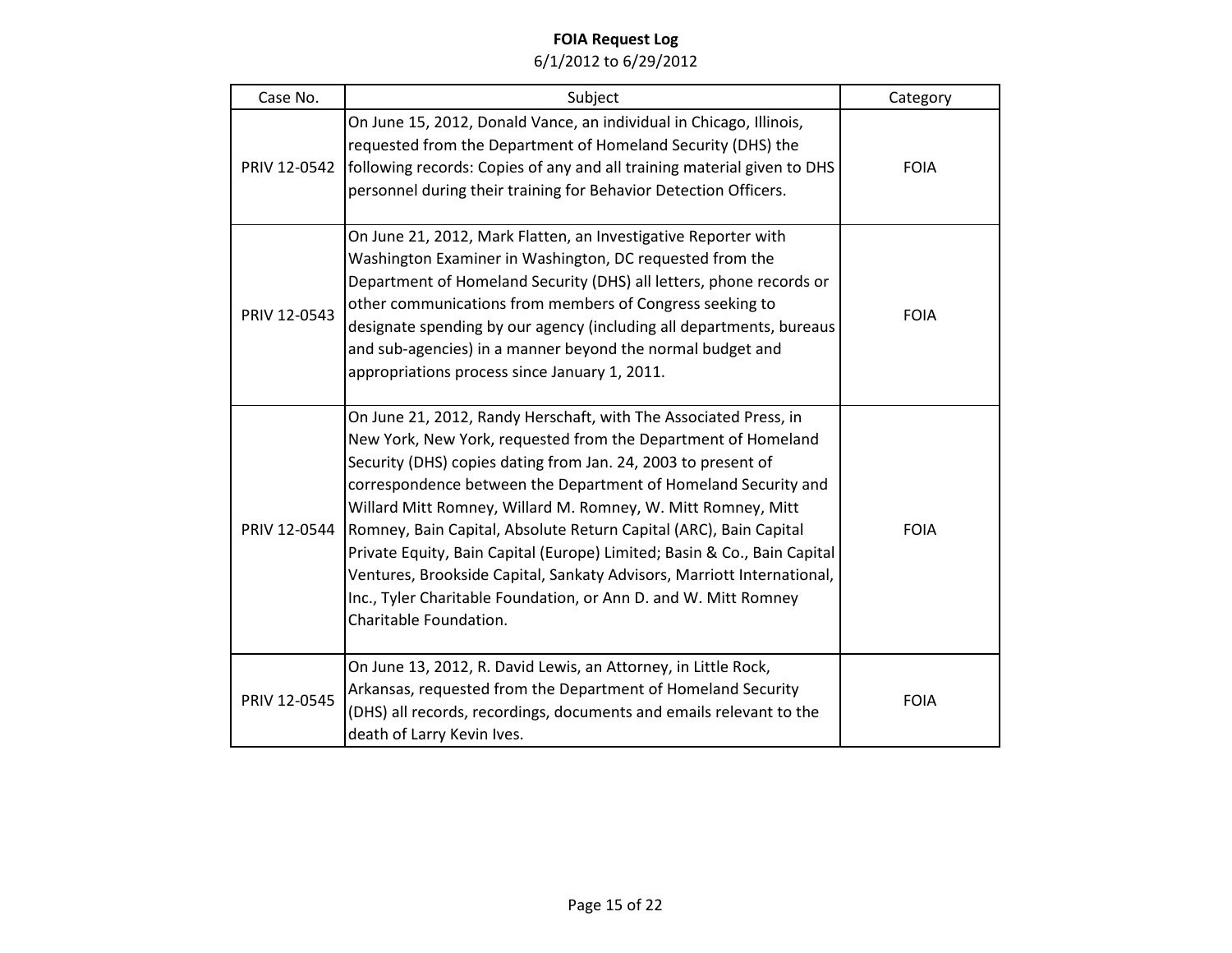| Case No.     | Subject                                                                                                                                                                                                                                                                                                                                                                                                                                                                                                                                                                                                                                                                                                                                                                                                                                         | Category    |
|--------------|-------------------------------------------------------------------------------------------------------------------------------------------------------------------------------------------------------------------------------------------------------------------------------------------------------------------------------------------------------------------------------------------------------------------------------------------------------------------------------------------------------------------------------------------------------------------------------------------------------------------------------------------------------------------------------------------------------------------------------------------------------------------------------------------------------------------------------------------------|-------------|
| PRIV 12-0546 | On June 22, 2012, Ahmad Toussaint, an individual in Oakdale,<br>Louisiana, requested from the Department of Homeland Security<br>(DHS) any and all material from the entire file and /or files that your<br>agency has compiled to date, to include but not limited to; any<br>records, any system of records, any statistical record, or any record of<br>routine use, notes, documents, memoranda, payment vouchers<br>and/or payment schedules made to informants; audio and/or video<br>recordings, maps, photo graphs, computer print-outs and/or tapes or<br>disks, transcriptions, statements, etc. regarding or pertaining to him.<br>Any investigation from January 1st, 2010 to December 31st, 2010.<br>Any Grand Jury minutes, indictments, or any related documentation<br>from January 1st, 2010 to December 31st, 2010 inclusive. | <b>FOIA</b> |
| PRIV 12-0547 | On June 21, 2012, Jennifer Allgaier, a Client Account Manager, with<br>Centurion Research Solutions in Chantilly, Virginia, requested from<br>the Department of Homeland Security (DHS) (pdf soft copy if<br>available) for task order HSHQDC08F00094 awarded to SYSTEMS<br>PLANNING AND ANALYSIS under GSA MOBIS contract number<br>GS10F0338N (solicitation number HSHQDC-08-Q-00007).                                                                                                                                                                                                                                                                                                                                                                                                                                                        | <b>FOIA</b> |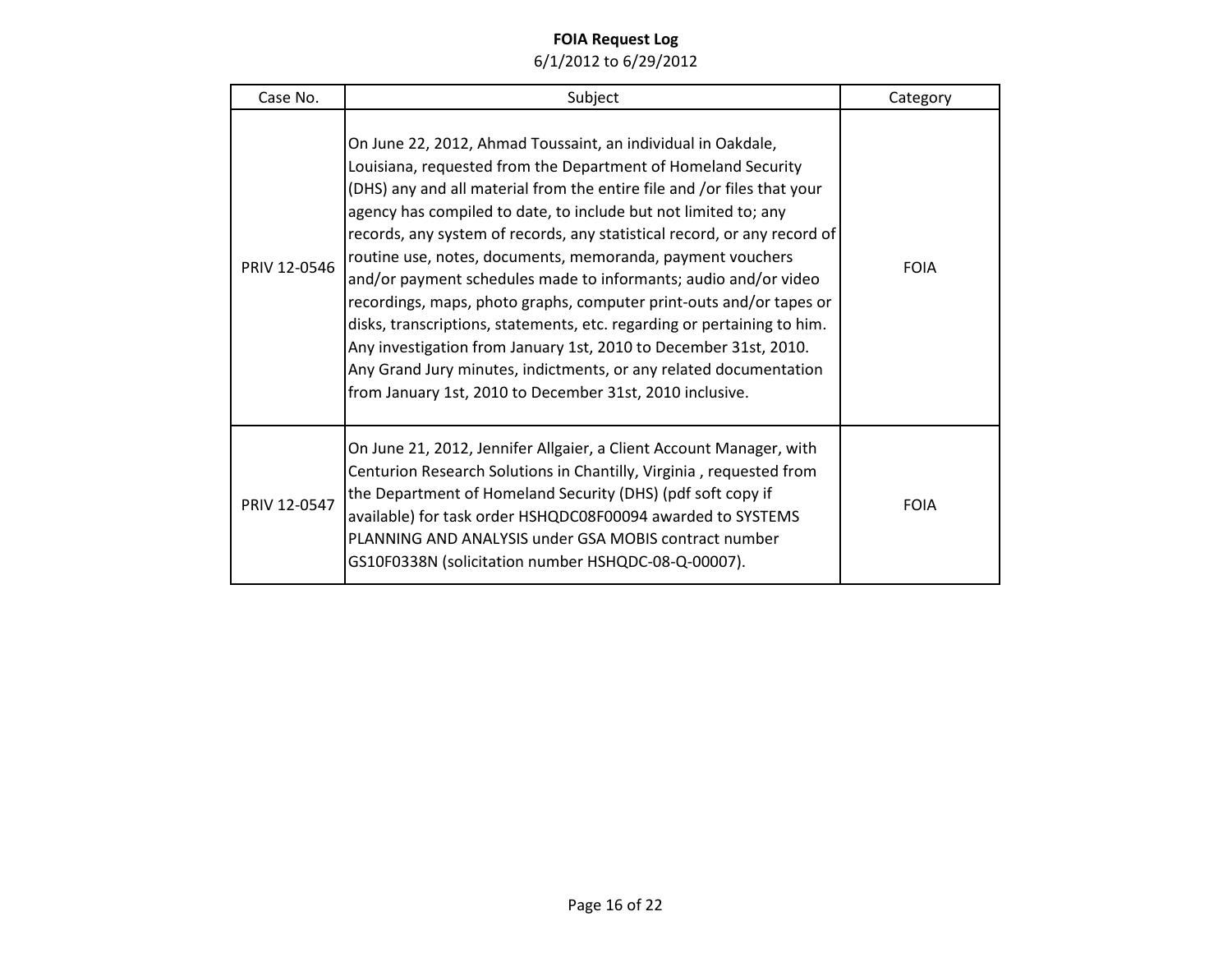| Case No.     | Subject                                                                                                                                                                                                                                                                                                                                                                                                                                                                                                                                                                                                                                                                                                                                                                                                                                                                                                                                                                                                                                                                                                                                                                                                                                                                                                                                                                                          | Category    |
|--------------|--------------------------------------------------------------------------------------------------------------------------------------------------------------------------------------------------------------------------------------------------------------------------------------------------------------------------------------------------------------------------------------------------------------------------------------------------------------------------------------------------------------------------------------------------------------------------------------------------------------------------------------------------------------------------------------------------------------------------------------------------------------------------------------------------------------------------------------------------------------------------------------------------------------------------------------------------------------------------------------------------------------------------------------------------------------------------------------------------------------------------------------------------------------------------------------------------------------------------------------------------------------------------------------------------------------------------------------------------------------------------------------------------|-------------|
| PRIV 12-0548 | On June 25, 2012, Peter D. Bilowz, with Goulston & Storrs PC, in<br>Boston, Massachusetts, requested from the Department of Homeland<br>Security (DHS) copies 1. "[A]II contracts pursuant to which DTM<br>provided services to the Census Bureau in 2011; 2. All documents<br>evidencing any request for payment submitted by DTM for services<br>provided to the Census Bureau in 2011, including all invoices,<br>vouchers, bills, certifications or communications in which payment<br>was sought; 3. All documents evidencing the Census Bureau's (or the<br>US government's) payment to DTM for its services to the Census<br>Bureau in 2011, including all wire confirmations, cancelled checks,<br>disbursement schedules, remittance slips or similar documentation;<br>4. All documents concerning or relating to the Census Bureau's (or the<br>US governments) non-payment of (or refusal to pay) any request for<br>payment submitted by DTM for 2011 services to the Census Bureau;<br>5. All documents concerning or relating to any termination by the<br>Census Bureau (or US government) of any contract pursuant to which<br>DTM provided services to the Census Bureau in 2011; 6. All<br>documents concerning or relating to any claim threatened or asserted<br>by the Census Bureau (or US Government) against DTM whether or<br>not related to any contract termination. | <b>FOIA</b> |
| PRIV 12-0549 | On June 22, 2012, Nizar Milbes, an individual in Cerritos, California,<br>requested from the Department of Homeland Security (DHS) access<br>to and copies of any records, files, or any other form of written or<br>electronic documentation containing any information related to or<br>referring to myself, Nizar Milbes, from the time period of January<br>2009 to the present, which were prepared, received, transmitted,<br>collected and/or maintained by the Department of Homeland<br>Security.                                                                                                                                                                                                                                                                                                                                                                                                                                                                                                                                                                                                                                                                                                                                                                                                                                                                                       | <b>FOIA</b> |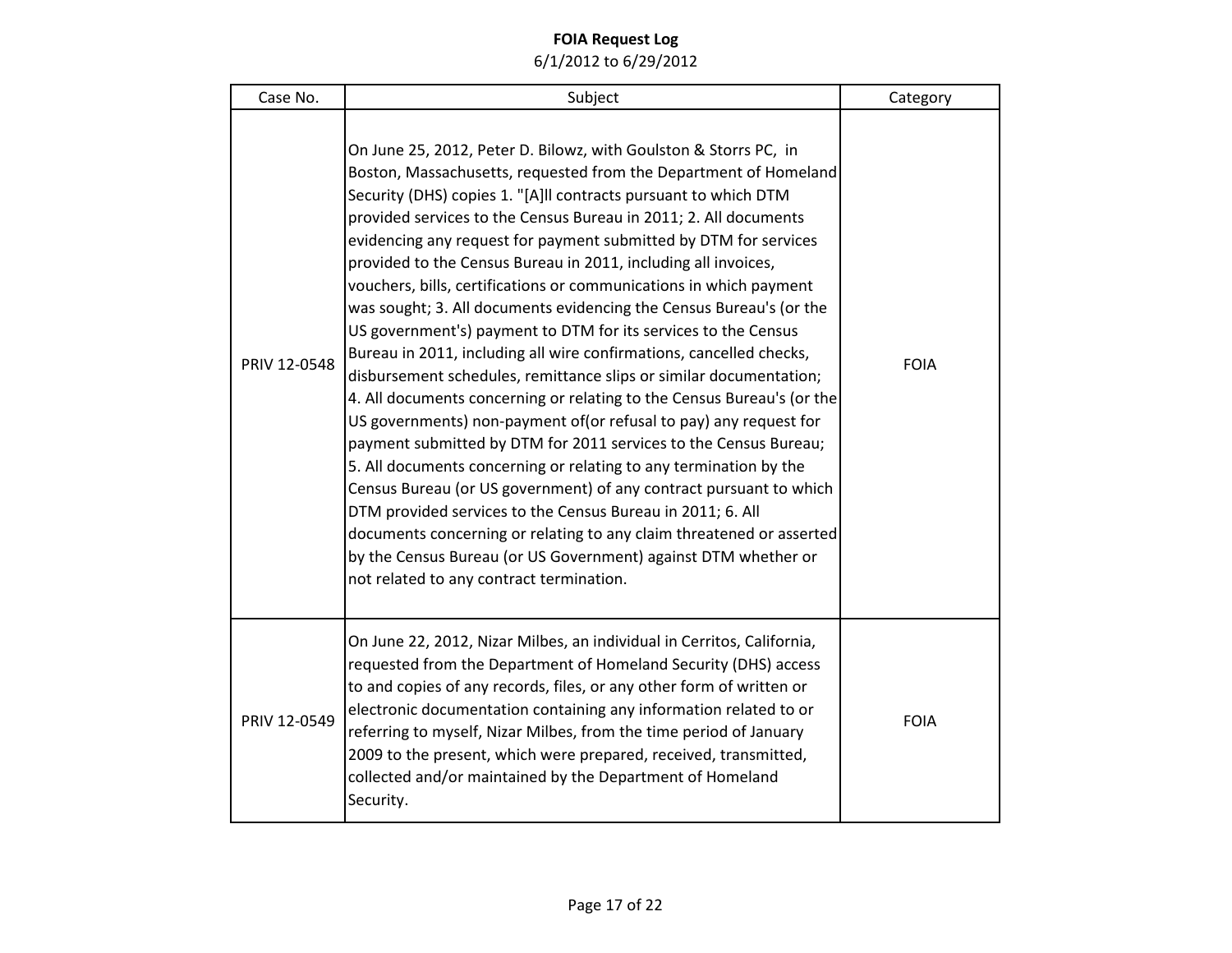| Case No.     | Subject                                                                                                                                                                                                                                                                                                                                                                                                                                                                                                                                                                                                                                                                                                                                                                                                                                                                                                                                                                                                                                                                                                                                                                                                                             | Category    |
|--------------|-------------------------------------------------------------------------------------------------------------------------------------------------------------------------------------------------------------------------------------------------------------------------------------------------------------------------------------------------------------------------------------------------------------------------------------------------------------------------------------------------------------------------------------------------------------------------------------------------------------------------------------------------------------------------------------------------------------------------------------------------------------------------------------------------------------------------------------------------------------------------------------------------------------------------------------------------------------------------------------------------------------------------------------------------------------------------------------------------------------------------------------------------------------------------------------------------------------------------------------|-------------|
| PRIV 12-0550 | On June 22, 2012, Gilbert Cantus, an individual in Chatsworth,<br>California, requested from the Department of Homeland Security<br>(DHS) 1.) Information that would identify that Gilbert Cantu is on a<br>government or CA state electronic circuit integration systems with<br>any law enforcement agencies in the state of California. 2.)<br>Information that would identify, Gilbert Cantu is on government or<br>CA state terrorist watch list.<br>3.) information that would confirm that Gilbert Cantu has covert<br>implanted micro-chips technology for human tracking.<br>4.) information that would identify and confirm that Gilbert Cantu is<br>on the following: state of California, law agencies programs and<br>systems. 5.) a.) National Data Exchange (N-DEX)<br>6.) b.) Regional Data Exchange (R-DEX). 7.) c.) Tactical Monitoring<br>Surveillance and Communication (TMSC).<br>8.) d.) advanced surveillance and protection (A.S.A P.).<br>9.) e.) Los Angeles Regional Crime Information System (L.A.R.C.I S.).<br>10.) f.) Regional Terrorism Information and Integrated System<br>(R.T.I.I.S.). 11.) g.) Technical Service Division<br>12.) h.) Law Enforcement Information Sharing Program L.E.I.S.P.). | <b>FOIA</b> |
| PRIV 12-0551 | On June 25, 2012, Ken Proulx, an individual in Costa Mesa, California,<br>requested from the Department of Homeland Security (DHS) all<br>documents mentioning or describing any illegal or fraudulent actions<br>by InterCon Security Systems Inc., its, agents, officers, executives,<br>shareholders, and personnel. Inter-Con Security Systems Inc. is a<br>privately held U.S. company headquartered at 210 S. De lacey Ave.,<br>Pasadena, CA, 91105, with offices throughout the U.S.A., and with<br>domestic and foreign commercial activities. Its FEIN is 95-3020192.                                                                                                                                                                                                                                                                                                                                                                                                                                                                                                                                                                                                                                                      | <b>FOIA</b> |
| PRIV 12-0552 | On June 26, 2012, (b) (6), an individual in Greenville, North Carolina,<br>requested from the Department of Homeland Security (DHS) access<br>to any investigative records, personal information records.                                                                                                                                                                                                                                                                                                                                                                                                                                                                                                                                                                                                                                                                                                                                                                                                                                                                                                                                                                                                                           | FOIA/PA     |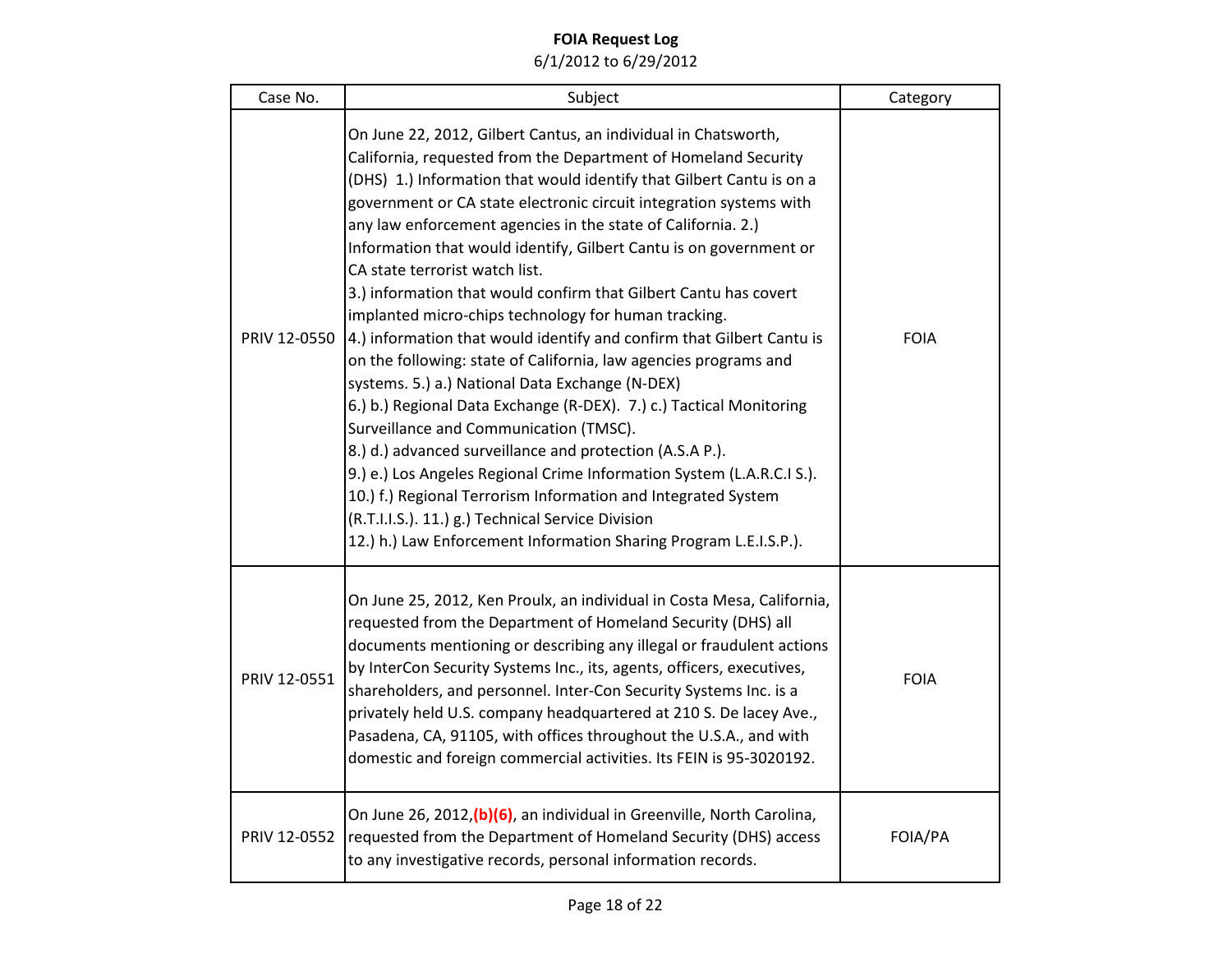| Case No.     | Subject                                                                                                                                                                                                                                                                                                                                                                                                                                                                                                                                                                                                                                                                                                                                                                                                                                                                                                                                                                                                      | Category    |
|--------------|--------------------------------------------------------------------------------------------------------------------------------------------------------------------------------------------------------------------------------------------------------------------------------------------------------------------------------------------------------------------------------------------------------------------------------------------------------------------------------------------------------------------------------------------------------------------------------------------------------------------------------------------------------------------------------------------------------------------------------------------------------------------------------------------------------------------------------------------------------------------------------------------------------------------------------------------------------------------------------------------------------------|-------------|
| PRIV 12-0553 | On June 25, 2012, Kate Connelly, a Research Assistant, Berkley for<br>Senate, in Las Vegas, Nevada requested from the Department of<br>Homeland Security (DHS) access to and copies of correspondence<br>from Congresswoman Shelley Berkley and/or her office from January<br>1, 1999 to the present.                                                                                                                                                                                                                                                                                                                                                                                                                                                                                                                                                                                                                                                                                                        | <b>FOIA</b> |
| PRIV 12-0554 | On June 26, 2012, Beau Hodai, a Reporter with the Center for Media<br>and Democracy (CMD) and In These Times magazine (of the Institute<br>for Public Affairs) in Elfrida, Arizona, requested from the Department<br>of Homeland Security (DHS) copies of the following records: All<br>records, both in paper form (such as letters, memos, reports, faxes,<br>etc.) and in electronic form<br>(including, but not limited to, email communications and digital files),<br>pertaining in any way to "Occupy<br>Phoenix," an activist organization that has been active in Phoenix,<br>Arizona, from October, 2011 to present.                                                                                                                                                                                                                                                                                                                                                                               | <b>FOIA</b> |
| PRIV 12-0555 | On June 26, 2012, Beau Hodai, a Reporter with the Center for Media<br>and Democracy (CMD) and In These Times magazine (of the Institute<br>for Public Affairs) in Elfrida, Arizona, requested from the Department<br>of Homeland Security (DHS) copies of the following records: 1.) All<br>records, both in paper form (such as letters, memos, reports, faxes,<br>etc.) and in electronic form (including, but not limited to, email<br>communications and digital files), pertaining in any way to<br>demonstrations held in protest of the American Legislative Exchange<br>Council (ALEC), or events held by ALEC at the following locations and<br>dates: ALEC "Annual Meeting," New Orleans, Louisiana, August 3<br>through 6, 2011. ALEC "States and Nation Policy Summit," Scottsdale,<br>Arizona, November 28 through December 2, 2011. ALEC "Spring Task<br>Force Summit," Charlotte, North Carolina, May 11,2012. ALEC<br>"Annual Meeting," Salt Lake City, Utah, July 25 through July 28, 2012. | <b>FOIA</b> |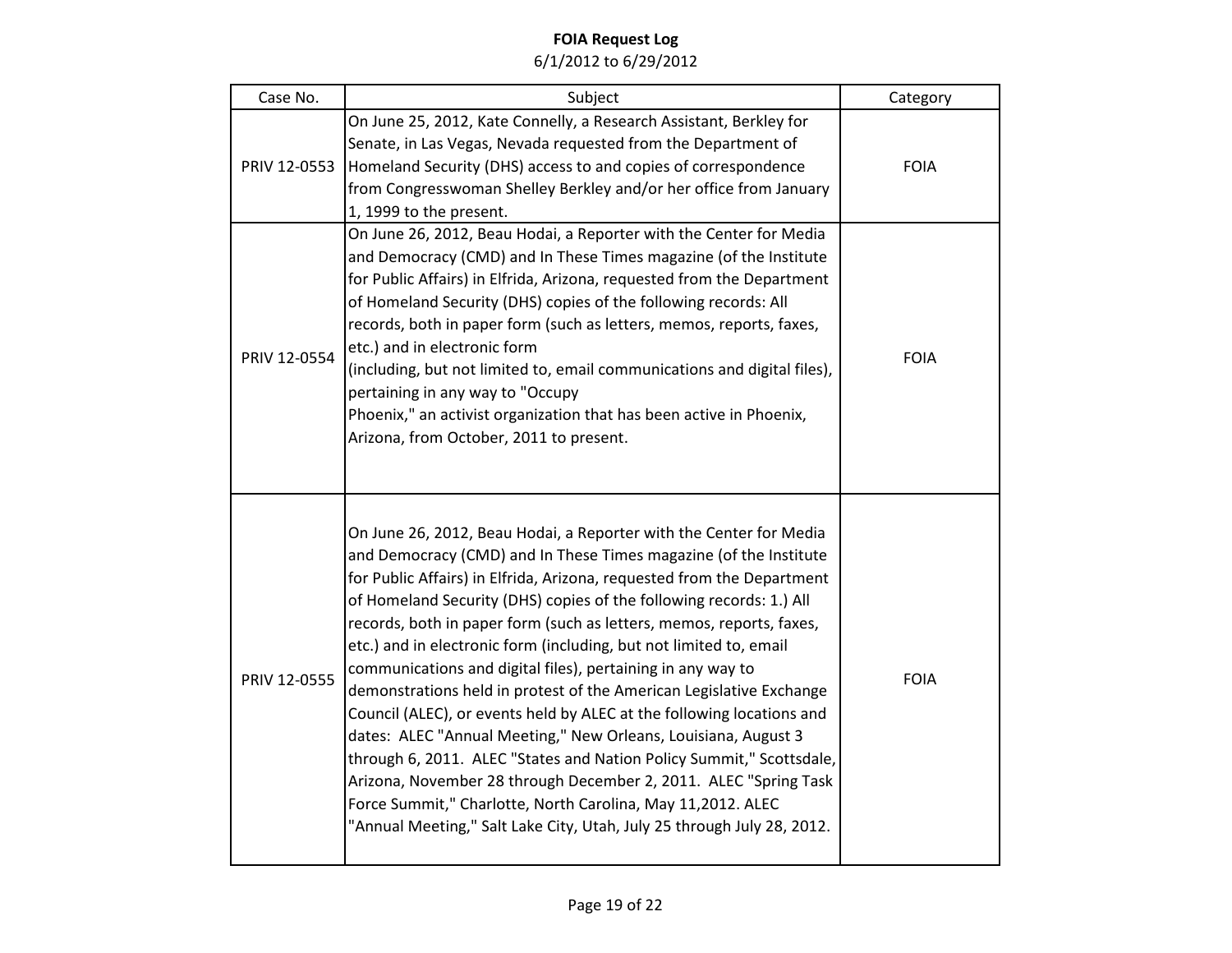| Case No.     | Subject                                                                                                                                                                                                                                                                                                                                                                                                                                                                                                                                                                                                                                                                                                                                                                                                                                                                | Category    |
|--------------|------------------------------------------------------------------------------------------------------------------------------------------------------------------------------------------------------------------------------------------------------------------------------------------------------------------------------------------------------------------------------------------------------------------------------------------------------------------------------------------------------------------------------------------------------------------------------------------------------------------------------------------------------------------------------------------------------------------------------------------------------------------------------------------------------------------------------------------------------------------------|-------------|
| PRIV 12-0556 | On June 26, 2012, Harold Patricoff, an individual in Miami, Florida,<br>requested from the Department of Homeland Security (DHS) records<br>related to a named individual.                                                                                                                                                                                                                                                                                                                                                                                                                                                                                                                                                                                                                                                                                             | <b>FOIA</b> |
| PRIV 12-0557 | On June 26, 2012, Diala Shamas, a Legal Fellow with Creating Law<br>Enforcement Accountability and Responsibility (CEAR) Project, in Long<br>Island City, New York, requested from the Department of Homeland<br>Security (DHS) copies of records records related to a named<br>individual.                                                                                                                                                                                                                                                                                                                                                                                                                                                                                                                                                                            | <b>FOIA</b> |
| PRIV 12-0558 | On June 28, 2012, U.S. Department of Justice (DOJ) referred to the<br>Department of Homeland Security (DHS) documents responsive to a<br>request from Joseph Jeffrey Becker, seeking records pertaining to a<br>named individual.                                                                                                                                                                                                                                                                                                                                                                                                                                                                                                                                                                                                                                      | <b>FOIA</b> |
| PRIV 12-0559 | On June 28, 2012, Matthew Kownacki, with Judicial Watch in<br>Washington, DC, requested from the Department of Homeland<br>Security (DHS) copies of the following: 1) all records concerning,<br>regarding, or relating to the DHS decision to exercise prosecutorial<br>discretion with respect to individuals who came to the United States<br>as children as outlined in a June 15, 2012 Memorandum by Secretary<br>Napolitano. Such records include, but are not limited to,<br>communications, meeting notes and agenda, briefing materials, and<br>policy memoranda; and 2) all records concerning, regarding, or<br>relating to the legal authority for the DHS decision to exercise<br>prosecutorial discretion with respect to individuals who came to the<br>United States as children as outlined in a June 15, 2012 Memorandum<br>by Secretary Napolitano. | <b>FOIA</b> |
| PRIV 12-0560 | On June 27, 2012, Deidra Jenkins, a FOIA Specialist with U.S.<br>Department of Housing and Urban Development (HUD), in<br>Washington, DC, requested from the Department of Homeland<br>Security (DHS) a copy of DHS FOIA processing protocol (Standard<br>Operating Procedure/Desk Manual).                                                                                                                                                                                                                                                                                                                                                                                                                                                                                                                                                                            | <b>FOIA</b> |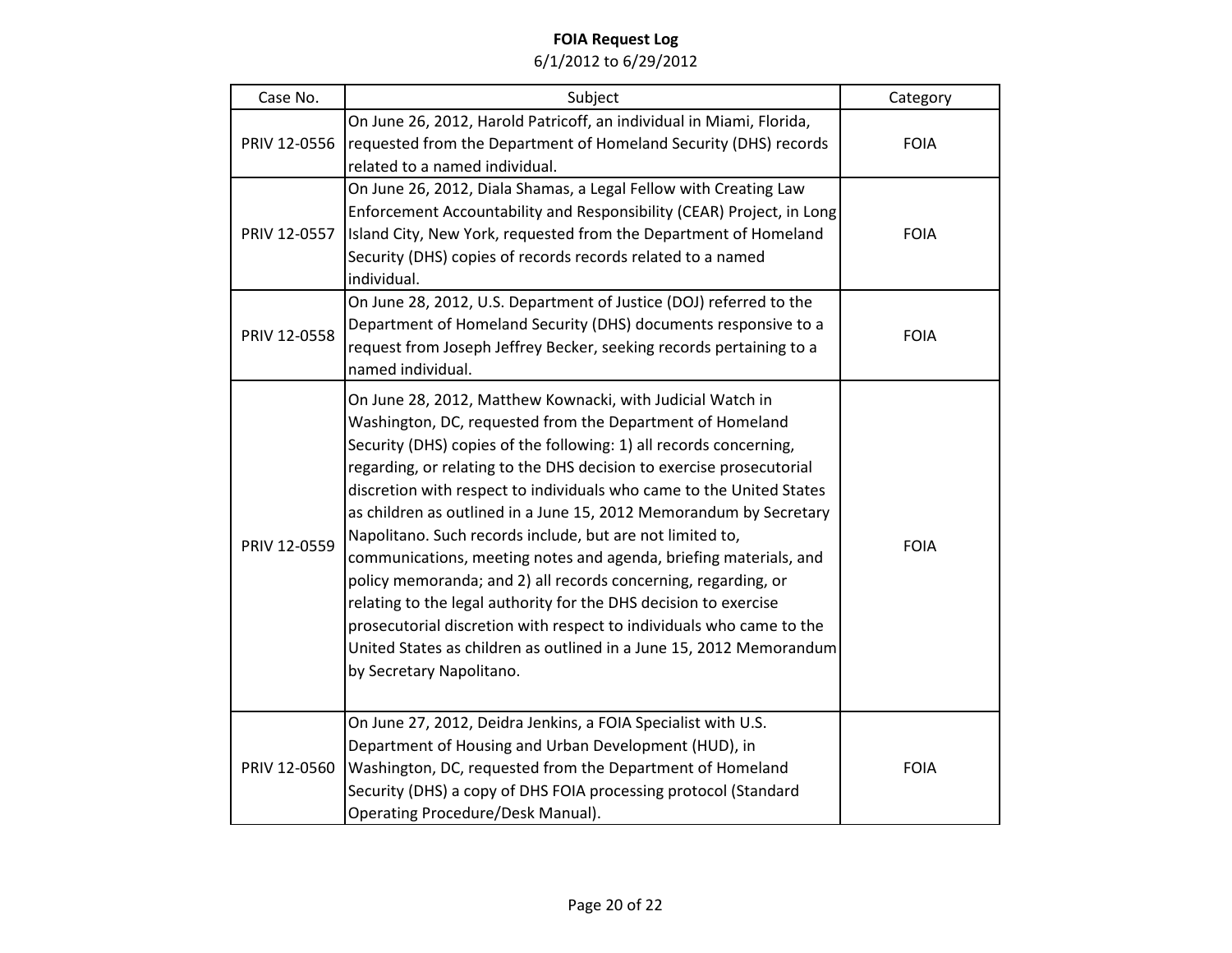| Case No.     | Subject                                                                                                                                                                                                                                                                                                                                                                                                                                                                                                                                                                                                                                                                                                                                                                                                                                                                                                                                                                                                                                                                                                                                                                                                                                                                                                                                                                                                            | Category    |
|--------------|--------------------------------------------------------------------------------------------------------------------------------------------------------------------------------------------------------------------------------------------------------------------------------------------------------------------------------------------------------------------------------------------------------------------------------------------------------------------------------------------------------------------------------------------------------------------------------------------------------------------------------------------------------------------------------------------------------------------------------------------------------------------------------------------------------------------------------------------------------------------------------------------------------------------------------------------------------------------------------------------------------------------------------------------------------------------------------------------------------------------------------------------------------------------------------------------------------------------------------------------------------------------------------------------------------------------------------------------------------------------------------------------------------------------|-------------|
| PRIV 12-0561 | On June 27, 2012, Jason Leopold, Lead Investigative Reporter with<br>Truthout.org in Beverly Hills, California, requested from the<br>Department of Homeland Security (DHS) records pertaining to the<br>handling of dissident and protest activities in the United States, and<br>the handling of violent extremism in the United States.                                                                                                                                                                                                                                                                                                                                                                                                                                                                                                                                                                                                                                                                                                                                                                                                                                                                                                                                                                                                                                                                         | <b>FOIA</b> |
| PRIV 12-0562 | On June 27, 2012, Jennifer Lynch, a Staff Attorney with the Electronic<br>Frontier Foundation (EFF) in San Francisco, California, requested from<br>the Department of Homeland Security (DHS) records discussing,<br>concerning, or reflecting the United States Citizenship and<br>Immigration Services (USCIS) plans to collect, sample, analyze and<br>store DNA, including: 1) Records documenting uses, capabilities,<br>performance and limitations of the DNA analyzer or "rapid DNA<br>screener" discussed above and in the nextgov.com article, or other<br>DNA collection tools, including information on any contexts in which<br>they have been or may be used; 2) DHS and/or USCIS contracts, bids,<br>requests for proposals, or other similar documents, related to<br>development and/or purchase of DNA analyzers or "rapid DNA<br>screener"; 3) Any and all communications with other agencies,<br>including but not limited to FBI and Department of Justice, regarding<br>DNA collection, storage, and/or sharing; 4) Any and all<br>communications with Congress concerning USCIS's current or planned<br>DNA collection, storage and sharing; 5) All Privacy Impact<br>Assessments and/or Privacy threshold Analyses related to USCIS's<br>DNA collection, storage and sharing; and 6) All System of Records<br>Notices ("SORNs") related to USCIS's PNA collection, storage and<br>sharing. | <b>FOIA</b> |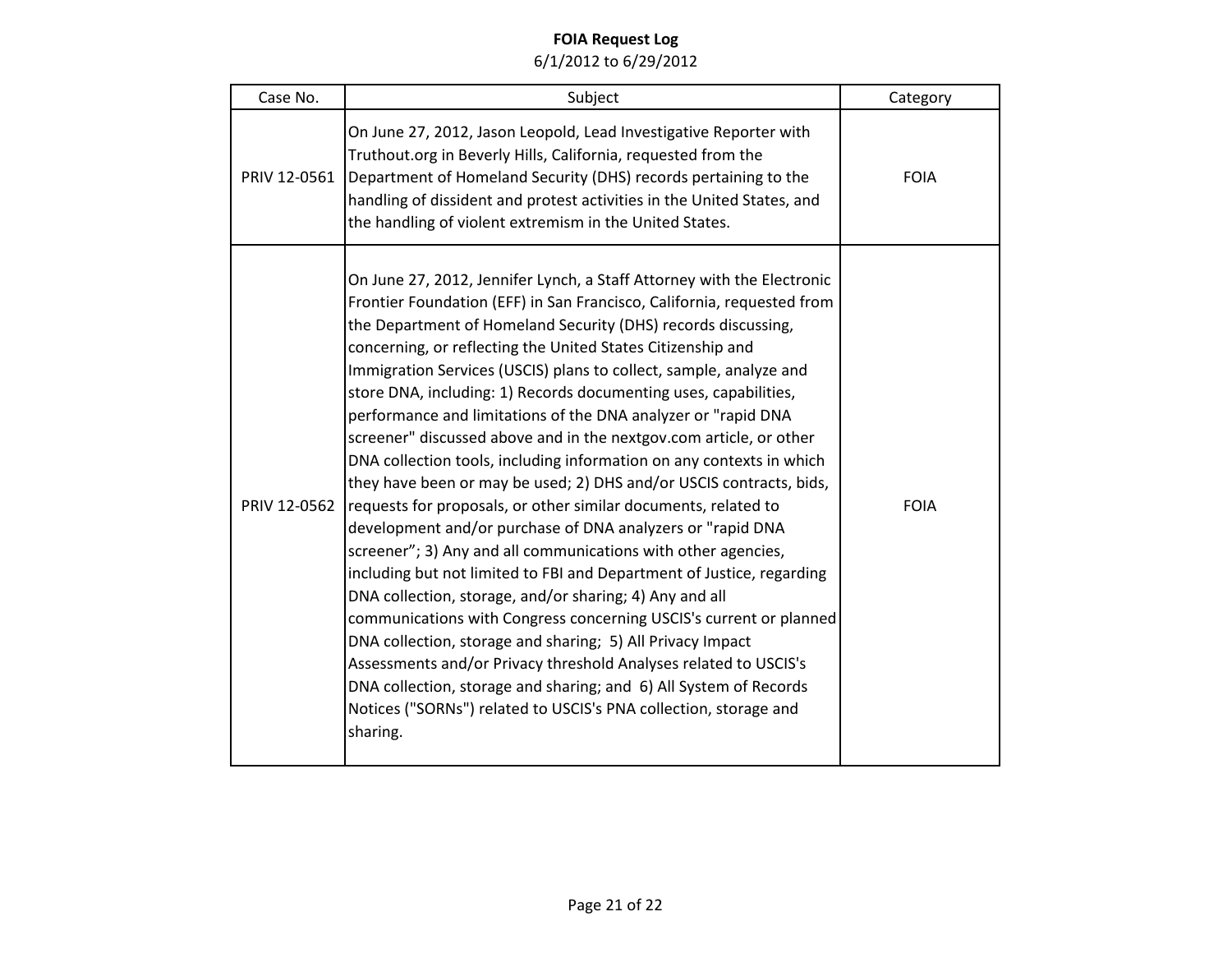| Case No.     | Subject                                                                                                                                                                                                                                                                                                                                                                                                                                                                                                                                                                                                                                                                                                                                                                                                                                 | Category    |
|--------------|-----------------------------------------------------------------------------------------------------------------------------------------------------------------------------------------------------------------------------------------------------------------------------------------------------------------------------------------------------------------------------------------------------------------------------------------------------------------------------------------------------------------------------------------------------------------------------------------------------------------------------------------------------------------------------------------------------------------------------------------------------------------------------------------------------------------------------------------|-------------|
| PRIV 12-0571 | On June 29, 2012, Paola Bichare, a representative of The National<br>Security Archive in Washington, DC, requested from the Department<br>of Homeland Security (DHS) records related to a visit by U.S.<br>Immigration and Customs Enforcement (ICE) Director John Morton<br>and Chief of Staff Suzie Barr to Mexico where they met with several<br>officers of Mexico Government (GOM) cabinet members such as the<br>Under Secretary for North America Ambassador Carlos Rico, Director<br>General of Protection to Mexico Citizens Abroad Minister Daniel<br>Hernandez, the Under Secretary for Secretary of Government<br>Geronimo Gutierrez, the Executive Secretary for the National Security<br>Council Jorge T. Peon, the Under Secretary for Migration, Population<br>and Religious Affairs Alejando Poire on July 13 of 2009. | <b>FOIA</b> |
| PRIV 12-0572 | On June 29, 2012, Brie Rothacher, Esq., with Karr & Sherman Co., LPA<br>in Columbus, Ohio, requested from the Department of Homeland<br>Security (DHS) a copy of the video from June 19, 2012.                                                                                                                                                                                                                                                                                                                                                                                                                                                                                                                                                                                                                                          | <b>FOIA</b> |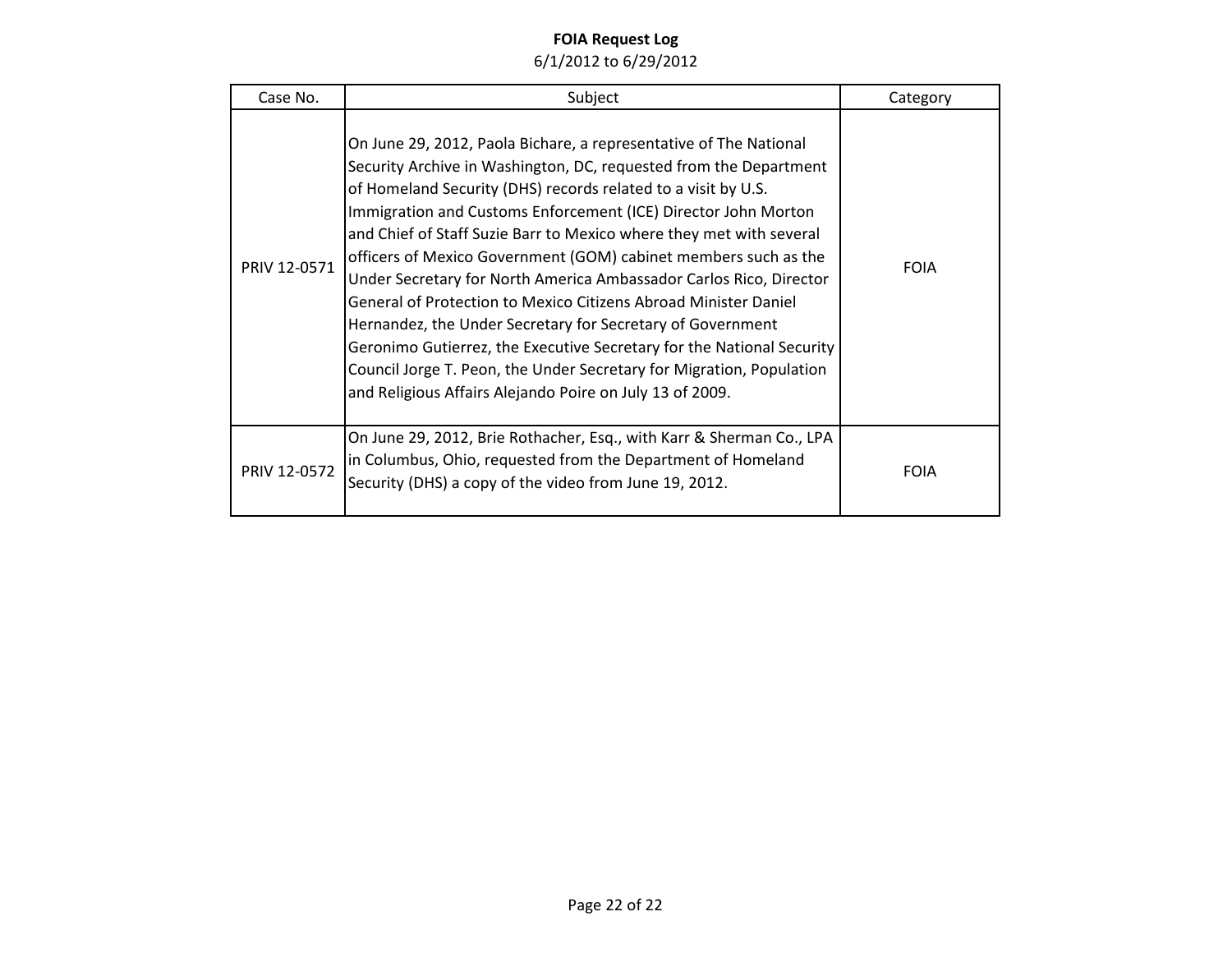| Case No.     | Subject                                                                                                                                                                                                                                                                                                                                                                                                                                                                                                                                                                                                                                                                                                                                                                                                                                                                                                                                                                                                                                                                                                                                                                                                                                                                                                                                                                                                                                                                                                                      | Category    |
|--------------|------------------------------------------------------------------------------------------------------------------------------------------------------------------------------------------------------------------------------------------------------------------------------------------------------------------------------------------------------------------------------------------------------------------------------------------------------------------------------------------------------------------------------------------------------------------------------------------------------------------------------------------------------------------------------------------------------------------------------------------------------------------------------------------------------------------------------------------------------------------------------------------------------------------------------------------------------------------------------------------------------------------------------------------------------------------------------------------------------------------------------------------------------------------------------------------------------------------------------------------------------------------------------------------------------------------------------------------------------------------------------------------------------------------------------------------------------------------------------------------------------------------------------|-------------|
| PRIV 12-0573 | On July 3, 2012, Rose Santos, a representative of the FOIA Group, Inc., in Depew, New York, requested from the Department<br>of Homeland Security (DHS) a copy of the following documents identified to HSHQDC08J00169:<br>1) Please provide SOW (statement of work) and task order RFP.                                                                                                                                                                                                                                                                                                                                                                                                                                                                                                                                                                                                                                                                                                                                                                                                                                                                                                                                                                                                                                                                                                                                                                                                                                     | <b>FOIA</b> |
| PRIV 12-0574 | On July 3, 2012, Page Corbo, a representative of Iden Trust in Salt Lake City, Utah, requested from the Department of<br>Homeland Security (DHS) exact copies of any Contracts, Purchase Orders and/or Awards issued for the purchase or acquisition<br>of any SSL Server Certificate during the fiscal year 2011 and 2012 year to date, as well as: 1) contact information for the<br>procurement point of contact (email and/or mailing address); 2) number of total servers that require the use of standard SSL<br>certificates; and 3) Number of total servers that require the use of EV SSL certificates.                                                                                                                                                                                                                                                                                                                                                                                                                                                                                                                                                                                                                                                                                                                                                                                                                                                                                                             | <b>FOIA</b> |
| PRIV 12-0575 | On July 5, 2012, Daniel Espo, an individual in Washington, DC, requested from the Department of Homeland Security (DHS)<br>copies of the following records: 1) all documents that discuss or examine, in whole or in part, the role that the United States<br>Postal Service might play in the event of natural disasters, national emergencies, national security threats, or other events<br>related to the safety and security of the United States and its citizens; 2) all studies that examine, in whole or in part, the role<br>the United States Postal Service might play in the event of natural disasters, national emergencies, national security threats, or<br>other events related to the safety and security of the United States and its citizens; 3) any documents that were the result of a<br>joint effort between the Department of Homeland Security and the United States Postal Service; and 4) all communication<br>between the Department of Homeland Security and the United States Postal Service (or other federal agency or department<br>related to national security, such as the Federal Emergency Management Agency, Federal Bureau of Investigations, Central<br>Intelligence Agency, and National Security Agency) that references or discusses the role the United States Postal Service might<br>play in the event of natural disasters, national emergencies, national security threats, or other events related to the safety and<br>security of the United States and its citizens. | <b>FOIA</b> |
| PRIV 12-0576 | On July 2, 2012, Jochen Isensee, an individual in B.R. Deutschland, requested from the Department of Homeland Security<br>(DHS) records related to a named individual.                                                                                                                                                                                                                                                                                                                                                                                                                                                                                                                                                                                                                                                                                                                                                                                                                                                                                                                                                                                                                                                                                                                                                                                                                                                                                                                                                       | <b>FOIA</b> |
| PRIV 12-0577 | On July 6, 2012, Nicholas Dresser, a Director, with Clear Sight Management, LLC, in Asheville, NC, requested from the<br>Department of Homeland Security (DHS) records related to the Social Security Program.                                                                                                                                                                                                                                                                                                                                                                                                                                                                                                                                                                                                                                                                                                                                                                                                                                                                                                                                                                                                                                                                                                                                                                                                                                                                                                               | <b>FOIA</b> |
| PRIV 12-0578 | On July 5, 2012, Romero Johnson, an individual in Bronx, New York, requested from the Department of Homeland Security<br>(DHS) a copy of a Wiretap Transcript, from the date range of January 1st, 2012 thru June 13th, 2012. Compliant number 12-<br>MAG 1555.                                                                                                                                                                                                                                                                                                                                                                                                                                                                                                                                                                                                                                                                                                                                                                                                                                                                                                                                                                                                                                                                                                                                                                                                                                                              | <b>FOIA</b> |
| PRIV 12-0579 | On July 7, 2012, Jeff Stachewicz, an attorney with the FOIA Group Inc., in Depew, New York, requested from the Department<br>of Homeland Security (DHS) records related to the credit card program.                                                                                                                                                                                                                                                                                                                                                                                                                                                                                                                                                                                                                                                                                                                                                                                                                                                                                                                                                                                                                                                                                                                                                                                                                                                                                                                          | <b>FOIA</b> |
| PRIV 12-0580 | On July 9, 2012, Antonio Rahman, an individual, requested from the Department of Homeland Security (DHS) records related<br>to a named individual.                                                                                                                                                                                                                                                                                                                                                                                                                                                                                                                                                                                                                                                                                                                                                                                                                                                                                                                                                                                                                                                                                                                                                                                                                                                                                                                                                                           | <b>FOIA</b> |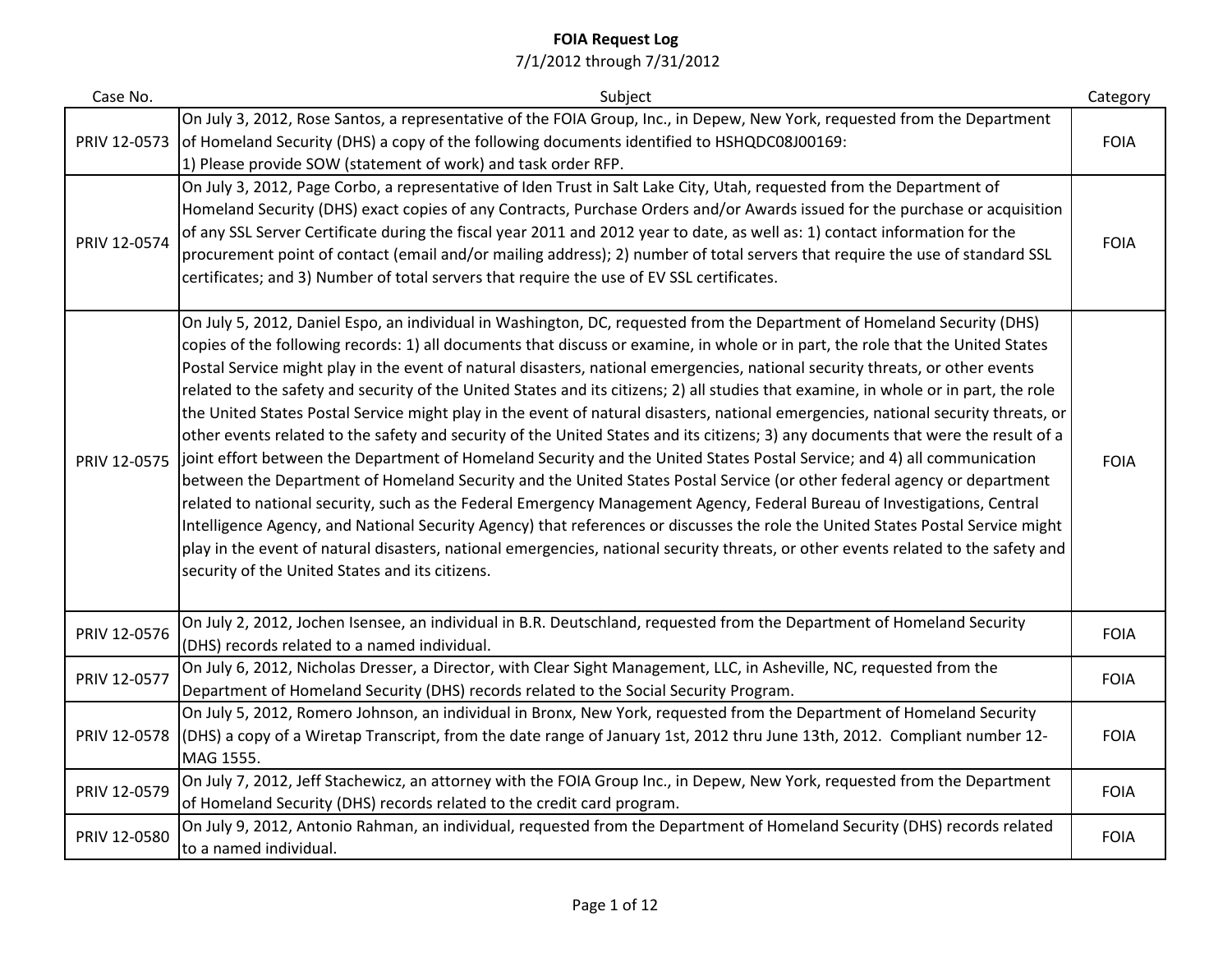| Case No.     | Subject                                                                                                                                                                                                                                                                                                                                                                                                                                                                                                                                                                                                                                                                                                                                                                                                                                                                                                       | Category    |
|--------------|---------------------------------------------------------------------------------------------------------------------------------------------------------------------------------------------------------------------------------------------------------------------------------------------------------------------------------------------------------------------------------------------------------------------------------------------------------------------------------------------------------------------------------------------------------------------------------------------------------------------------------------------------------------------------------------------------------------------------------------------------------------------------------------------------------------------------------------------------------------------------------------------------------------|-------------|
| PRIV 12-0581 | On July 9, 2012, Timothy Duckett, an individual, requested from the Department of Homeland Security (DHS) a copy of all<br>Unclaimed Funds and all un-negotiated checks in excess of \$19,999.00, and the correlative PACER sheets for each respective<br>check cancelled with an issued date beginning on January 1, 2012 and each day through March 31, 2012.                                                                                                                                                                                                                                                                                                                                                                                                                                                                                                                                               | <b>FOIA</b> |
| PRIV 12-0582 | On July 9, 2012, Timothy Duckett, an individual, requested from the Department of Homeland Security (DHS) a copy of all<br>Unclaimed Funds and all un-negotiated checks in excess of \$19,999.00, and the correlative PACER sheets for each respective<br>check cancelled with an issued date beginning on January 1, 2008 and each day through April 30, 2008.                                                                                                                                                                                                                                                                                                                                                                                                                                                                                                                                               | <b>FOIA</b> |
| PRIV 12-0583 | On July 13, 2012, Daire Brian Irwin, an Attorney in Buffalo, New York, requested from the Department of Homeland Security<br>(DHS) records pertaining to Occupy Buffalo, including but not limited to files and documents captioned in, or whose captions<br>include Occupy Buffalo in the title.                                                                                                                                                                                                                                                                                                                                                                                                                                                                                                                                                                                                             | <b>FOIA</b> |
| PRIV 12-0584 | On July 17, 2012, Marguerite Giuliano, an individual, requested from the Department of Homeland Security (DHS) the report<br>mentioned in the May 2, 2012 letter written by Secretary Janet Napolitano to both Senator Joseph Lieberman and<br>Congressman Peter King.                                                                                                                                                                                                                                                                                                                                                                                                                                                                                                                                                                                                                                        | <b>FOIA</b> |
| PRIV 12-0585 | On July 16, 2012, Peter Doran, with ICF International, in Fairfax, Virginia, requested from the Department of Homeland<br>Security (DHS) a copy of the base contract, RFQ solicitation document, plus any modes or task orders off the following<br>contract: HSHQDC09F00196 off GS10F0090J awarded to Booz Allen, Contracting office- OFFICE OF PROCUREMENT<br>OPERATIONS, Funding office- DIRECTORATE FOR MANAGEMENT 09/24/2009-09/29/2012.                                                                                                                                                                                                                                                                                                                                                                                                                                                                 | <b>FOIA</b> |
| PRIV 12-0586 | On July 13, 2012, Mike Sherwin, Managing Editor with the St. Louis Jewish Light in St. Louis, Missouri, requested from the<br>Department of Homeland Security (DHS) copies of the list of organizations awarded funds through the Fiscal Year 2012<br>Nonprofit Security Grant Program as well as the amounts each organization was allocated.                                                                                                                                                                                                                                                                                                                                                                                                                                                                                                                                                                | <b>FOIA</b> |
| PRIV 12-0587 | On July 17, 2012, Jennifer L Peebles, a reporter with The Washington Examiner in Washington, DC, requested from the<br>Department of Homeland Security (DHS) the following records: (1) records indicating the name of the computer and/or<br>database program/application/software used by the Department of Homeland Security to manage and/or store its "log" of<br>correspondence that comes in from members of Congress, federal officials, other federal agencies and/or the general public;<br>(2) records indicating the manufacturer of the above-mentioned computer and/or database program/application/software<br>and/or the contractor/vendor who supplied the program/application/software; (3) records indicating the version of the<br>program/application/software in question; and (4) records indicating how much the government paid for the<br>program/application/software in question. | <b>FOIA</b> |
| PRIV 12-0588 | On July 18, 2012, Susan Lane Helms, an individual, in Headland, Alabama, requested from the Department of Homeland<br>Security (DHS) copies of all information pertaining to a named individual.                                                                                                                                                                                                                                                                                                                                                                                                                                                                                                                                                                                                                                                                                                              | <b>FOIA</b> |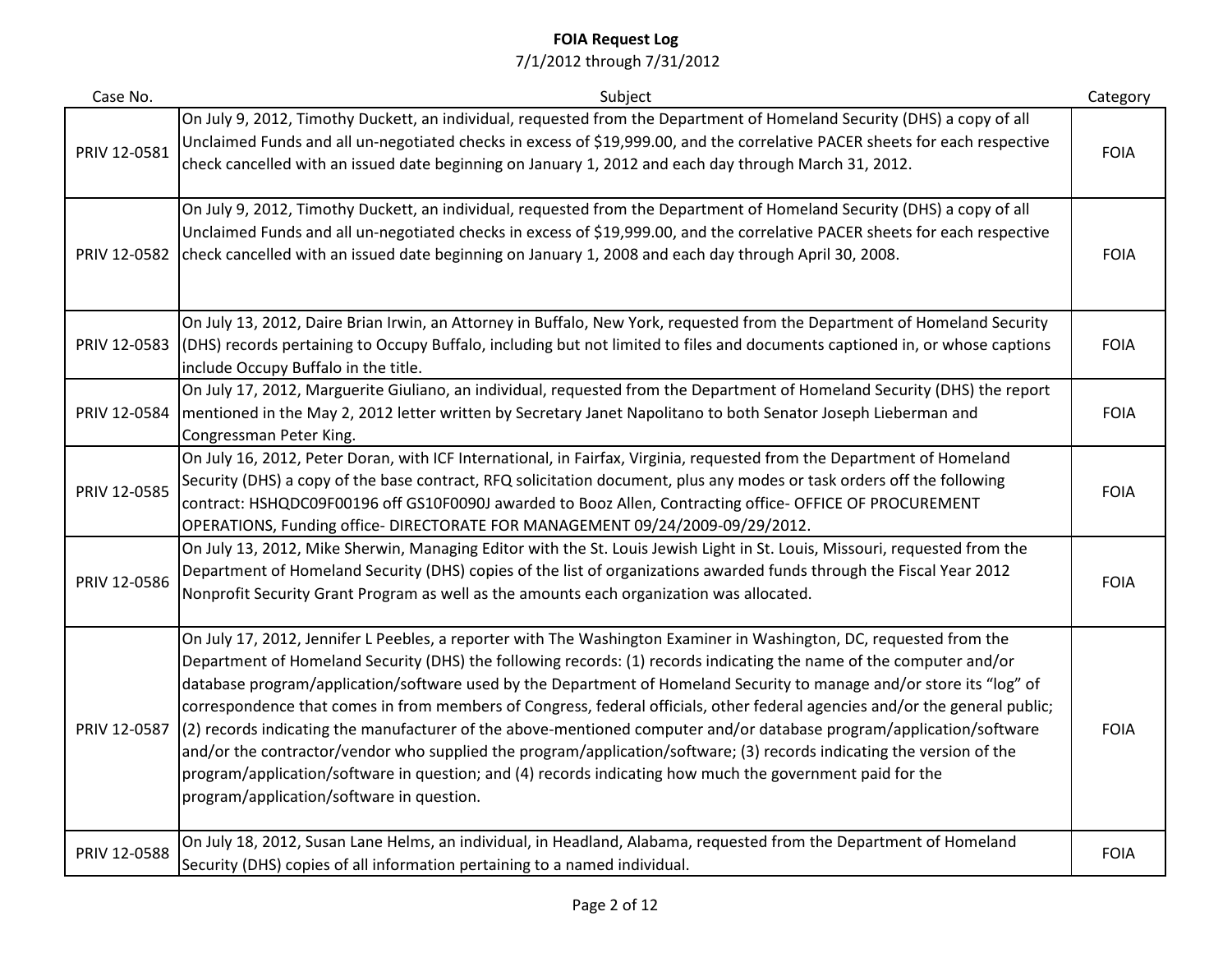| Case No.     | Subject                                                                                                                                                                                                                                                                                                                                                                                                                                                                                                                                                                                                                                                                                                                                                                                                                                                                                                                                                                                                                                                                                                                                                                                                                                                                                                                                                        | Category    |
|--------------|----------------------------------------------------------------------------------------------------------------------------------------------------------------------------------------------------------------------------------------------------------------------------------------------------------------------------------------------------------------------------------------------------------------------------------------------------------------------------------------------------------------------------------------------------------------------------------------------------------------------------------------------------------------------------------------------------------------------------------------------------------------------------------------------------------------------------------------------------------------------------------------------------------------------------------------------------------------------------------------------------------------------------------------------------------------------------------------------------------------------------------------------------------------------------------------------------------------------------------------------------------------------------------------------------------------------------------------------------------------|-------------|
| PRIV 12-0589 | On July 18, 2012, John Crewdson, an Investigator with Project On Government Oversight (POGO), in Washington, DC,<br>requested from the Department of Homeland Security (DHS) the following records: (1) copies of all documents related in any<br>way to travel undertaken by all individuals serving as DHS Military Advisor since January 1, 2001, beginning with their date of<br>nomination and continuing until the end of their tenure, including whether such travel is for official or unofficial purposes; (2)<br>all materials which reflect or relate to travel undertaken by any U.S. government employee accompany Military Advisor or<br>whose travel is otherwise consequent to theirs including but not limited to administrative aides and security personnel; (3) in<br>cases where transportation has been furnished by government-operated aircraft, ship, limousine, helicopter or other vehicle,<br>requester seeks the equivalent cost of commercial transportation as calculated by the department or agency for budgetary<br>purposes; (4) records of all drafts and final expense reports filed by the Military Advisors; and (5) copies of any and all<br>materials which reflect the intent and purpose of each trip, such as invitations to speck or receive an award, or the need to<br>perform an official government function. | <b>FOIA</b> |
| PRIV 12-0590 | On July 16, 2012, Steven Prowler, an individual, in Seagoville, Texas, requested from the Department of Homeland Security<br>(DHS) copies of all information pertaining to a named individual.                                                                                                                                                                                                                                                                                                                                                                                                                                                                                                                                                                                                                                                                                                                                                                                                                                                                                                                                                                                                                                                                                                                                                                 | <b>FOIA</b> |
| PRIV 12-0591 | On July 16, 2012, Timothy Duckett, a representative of Tracer Unlimited, Inc., in Acworth, Georgia, requested from the<br>Department of Homeland Security (DHS) a copy of all Unclaimed Funds and all unclaimed checks that remain negotiated in<br>excess of \$19,999.00, and the correlative PACER sheets for each respective check<br>cancelled with an issued date of January 1, 2008 and ending on April 30, 2008.<br>Please eliminate all records that contain: 1) No payee information                                                                                                                                                                                                                                                                                                                                                                                                                                                                                                                                                                                                                                                                                                                                                                                                                                                                  | <b>FOIA</b> |
| PRIV 12-0592 | On July 16, 2012, Stanley Lewis Kleski, an individual, in Papua, New Guinea, requested from the Department of Homeland<br>Security (DHS) copies of all information pertaining to a named individual.                                                                                                                                                                                                                                                                                                                                                                                                                                                                                                                                                                                                                                                                                                                                                                                                                                                                                                                                                                                                                                                                                                                                                           | <b>FOIA</b> |
| PRIV 12-0593 | On July 18, 2012, Philip Safar, an Attorney, in Wenatchee, Washington, requested from the Department of Homeland Security<br>(DHS) access to records pertaining to a named individual in systems of records maintained by CBP and DHS.                                                                                                                                                                                                                                                                                                                                                                                                                                                                                                                                                                                                                                                                                                                                                                                                                                                                                                                                                                                                                                                                                                                         | <b>FOIA</b> |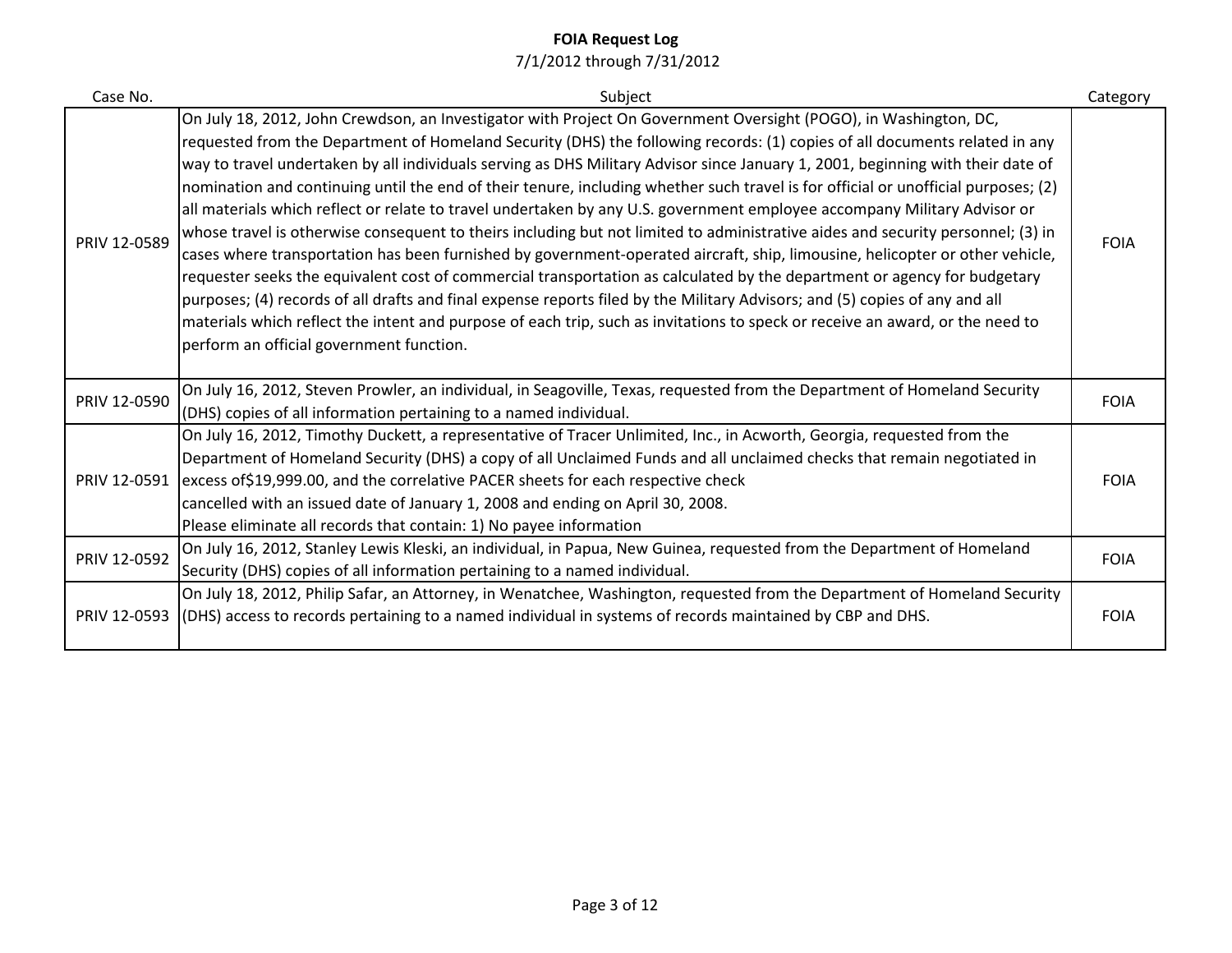| Case No.     | Subject                                                                                                                                                                                                                                                                                                                                                                                                                                                                                                                                                                                                                                                                                                                                                                                                                                                                                                                                                                                                                                                                                                                                                                                                                                                                                                                     | Category    |
|--------------|-----------------------------------------------------------------------------------------------------------------------------------------------------------------------------------------------------------------------------------------------------------------------------------------------------------------------------------------------------------------------------------------------------------------------------------------------------------------------------------------------------------------------------------------------------------------------------------------------------------------------------------------------------------------------------------------------------------------------------------------------------------------------------------------------------------------------------------------------------------------------------------------------------------------------------------------------------------------------------------------------------------------------------------------------------------------------------------------------------------------------------------------------------------------------------------------------------------------------------------------------------------------------------------------------------------------------------|-------------|
| PRIV 12-0594 | On July 18, 2012, Barbara Hines, an individual, at the University of Texas School of Law, in Austin, Texas requested from the<br>Department of Homeland Security (DHS) the following: 1) All records containing, describing, or pertaining to the number of<br>persons in family detention from August 1, 2009 to present, including: a) Any and all documents that reflect the number,<br>country of origin and detention location of persons detained in immigration detention facilities under the rubric of family<br>detention since family detention ended at the T. Don Hutto Residential Center in August 2009; b) 1-213 forms for all persons<br>who were detained under the rubric of family detention since family detention ended at the T. Don Hutto Residential Center in<br>August 2009. This includes persons detained at Berks County Family Shelter Care Center and any other facility; and 2) All<br>records containing, describing, pertaining to, or referring to guidance, rules, policies, procedures, training and training<br>materials, or communications regarding family detention from August 1, 2009 to present including: a) Any and all documents<br>related to the procedures and decision-making process utilized by the Department of Homeland Security ("DHS") since August<br>1, 2009. | <b>FOIA</b> |
| PRIV 12-0595 | On July 12, 2012, Christopher Marvin, an individual, in Windisor Mill, Maryland, requested from the Department of Homeland<br>Security (DHS) a copy of records related to a named individual.                                                                                                                                                                                                                                                                                                                                                                                                                                                                                                                                                                                                                                                                                                                                                                                                                                                                                                                                                                                                                                                                                                                               | <b>FOIA</b> |
| PRIV 12-0596 | On July 17, 2012, Jennifer L Peebles, a reporter with The Washington Examiner in Washington, DC, requested from the<br>Department of Homeland Security (DHS) the following records: (1) records indicating the name of the computer and/or<br>database program/application/software used by the Department of Homeland Security to manage and/or store its "log" of<br>correspondence that comes in from members of Congress, federal officials, other federal agencies and/or the general public;<br>(2) records indicating the manufacturer of the above-mentioned computer and/or database program/application/software<br>and/or the contractor/vendor who supplied the program/application/software; (3) records indicating the version of the<br>program/application/software in question; and (4) records indicating how much the government paid for the<br>program/application/software in question.                                                                                                                                                                                                                                                                                                                                                                                                               | <b>FOIA</b> |
| PRIV 12-0597 | On July 11, 2012, Steven Emerson, President of SAE Productions in Washington, DC, requested from the Department of<br>Homeland Security (DHS) the following records related to the daylong conference, titled "The Muslim Community and Law<br>Enforcement": (1) copies of any reports, memos, emails or other internal Department of Homeland Security documents<br>related to the conference; (2) any documents identifying participants of the conference and their organizational affiliation and<br>any evaluation forms/reports executed by conference participants in agency possession; (3) copies of any attendee evaluation<br>forms/ documents that may have been prepared resulting from this session (minus attendee identity information, if deemed<br>necessary); and (4) copies of any audio and/ or video presentations/recordings presented at or made during the conference.                                                                                                                                                                                                                                                                                                                                                                                                                             | <b>FOIA</b> |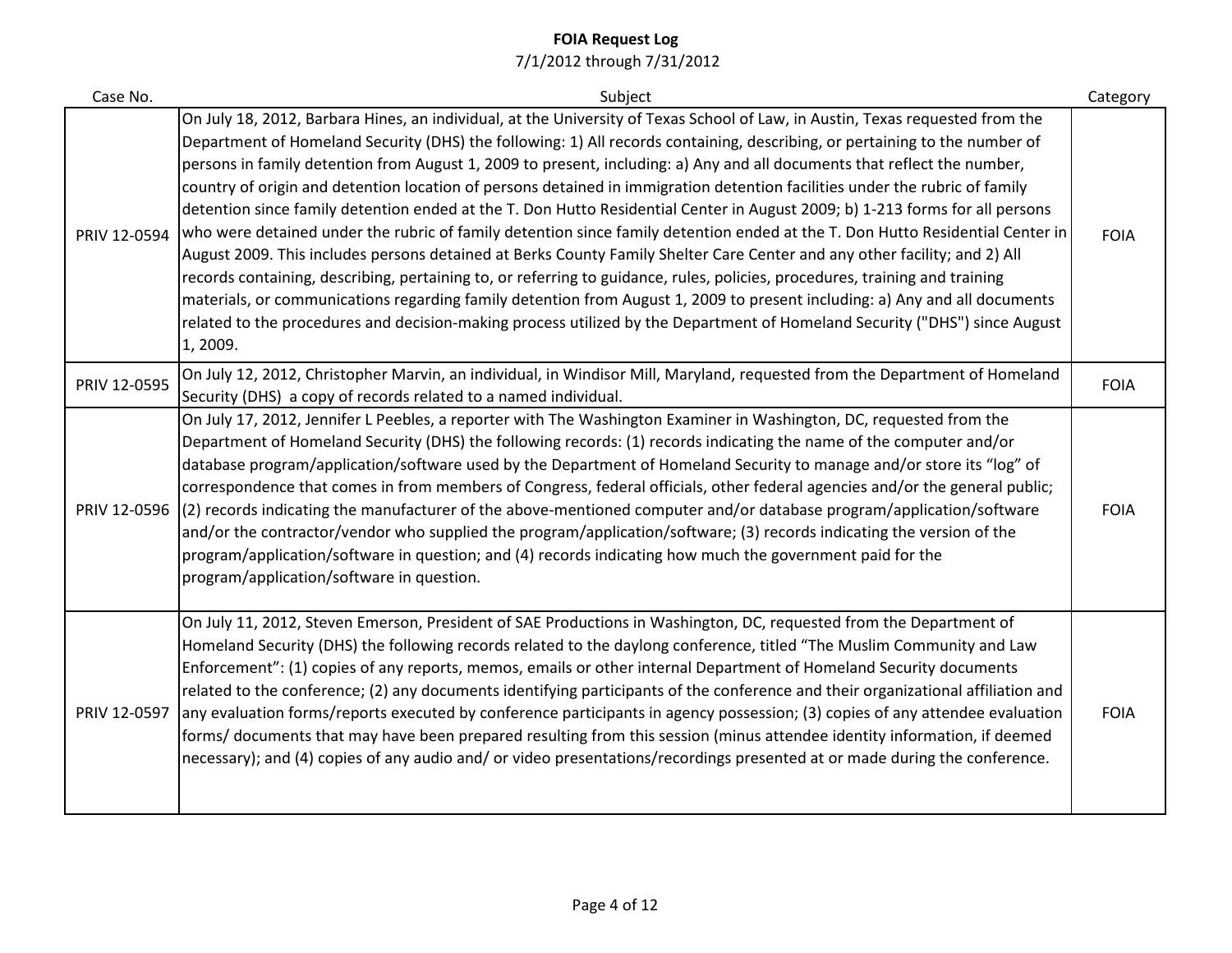| Case No.     | Subject                                                                                                                                                                                                                                                                                                                                                                                                                                                                                                                                                                                                                                                                                                                                                                                                                                                                      | Category    |
|--------------|------------------------------------------------------------------------------------------------------------------------------------------------------------------------------------------------------------------------------------------------------------------------------------------------------------------------------------------------------------------------------------------------------------------------------------------------------------------------------------------------------------------------------------------------------------------------------------------------------------------------------------------------------------------------------------------------------------------------------------------------------------------------------------------------------------------------------------------------------------------------------|-------------|
| PRIV 12-0598 | On July 18, 2012, Amie L. Stepanovich, Associate Litigation Counsel, and John J. Sadlik, an IPIOP Clerk with the Electronic<br>Privacy Information Center (EPIC) in Washington, DC, requested from the Department of Homeland Security (DHS) records<br>related to the March 9, 2006 National Communication System Standard Operating Procedure (SOP) 303, specifically seeking<br>the following three (3) categories of records from DHS: (1) the full text of Standard Operating Procedure 303; (2) the full text<br>of the pre-determined "series of questions" that determines if a shutdown is necessary; and (3) any executing protocols or<br>guidelines related to the implementation of Standard Operating Procedure 303, distributed to DHS, other federal agencies, or<br>private companies, including protocols related to oversight of shutdown determinations. | <b>FOIA</b> |
| PRIV 12-0599 | On July 18, 2012, Roger Kadell, an individual, in Denver Colorado, requested from the Department of Homeland Security (DHS)<br>directions to a governmental information technology program titled "chirp".                                                                                                                                                                                                                                                                                                                                                                                                                                                                                                                                                                                                                                                                   | <b>FOIA</b> |
| PRIV 12-0600 | On July 19, 2012, Jessica L. Thorson, with Morgan & Morgan, P.A., in Orlando, Florida, requested from the Department of<br>Homeland Security (DHS) the following records: All contracts for the purchase of any McAfee, Inc. software product and/or<br>service executed between the Department of Homeland Security, Headquarters & Privacy<br>Office and Honeywell International, Inc. from February 1, 2009 to the present.                                                                                                                                                                                                                                                                                                                                                                                                                                               | <b>FOIA</b> |
| PRIV 12-0601 | On July 18, 2012, Michael Bekesha, with Judicial Watch, in Washington, DC, requested from the Department of Homeland<br>Security (DHS) all records concerning, regarding or relating to a deceased individual name Charles Nesbitt Wilson.                                                                                                                                                                                                                                                                                                                                                                                                                                                                                                                                                                                                                                   | <b>FOIA</b> |
| PRIV 12-0602 | On July 17, 2012, Viviana Santiago, with Legal Aid Society - Employment Law Center, in San Francisco, California, requested<br>from the Department of Homeland Security (DHS) any and all records which refer or relate to Mr. Arias, whether as the subject<br>of the record or referenced within the record, in the possession of DHS, including but not limited to: 1) Copies of all e-mails<br>sent to DHS pertaining to Mr. Arias and/or his personal information, including but not limited to his name, date of birth,<br>immigration status, address, and social security number; 2 Written records pertaining to calls or e-mails made to DHS that<br>refer to Mr.: Arias and/or his personal information,. including but not limited to his name, date of birth, immigration status,<br>address, or social security number.                                        | FOIA/PA     |
| PRIV 12-0603 | On July 17, 2012, Shadan Kapri, an individual, in Evanston, Illinois, requested from the Department of Homeland Security (DHS)<br>a copy of the following documents: a list of all public records requests to the U.S Department of Homeland Security for the<br>month of May 2012.                                                                                                                                                                                                                                                                                                                                                                                                                                                                                                                                                                                          | <b>FOIA</b> |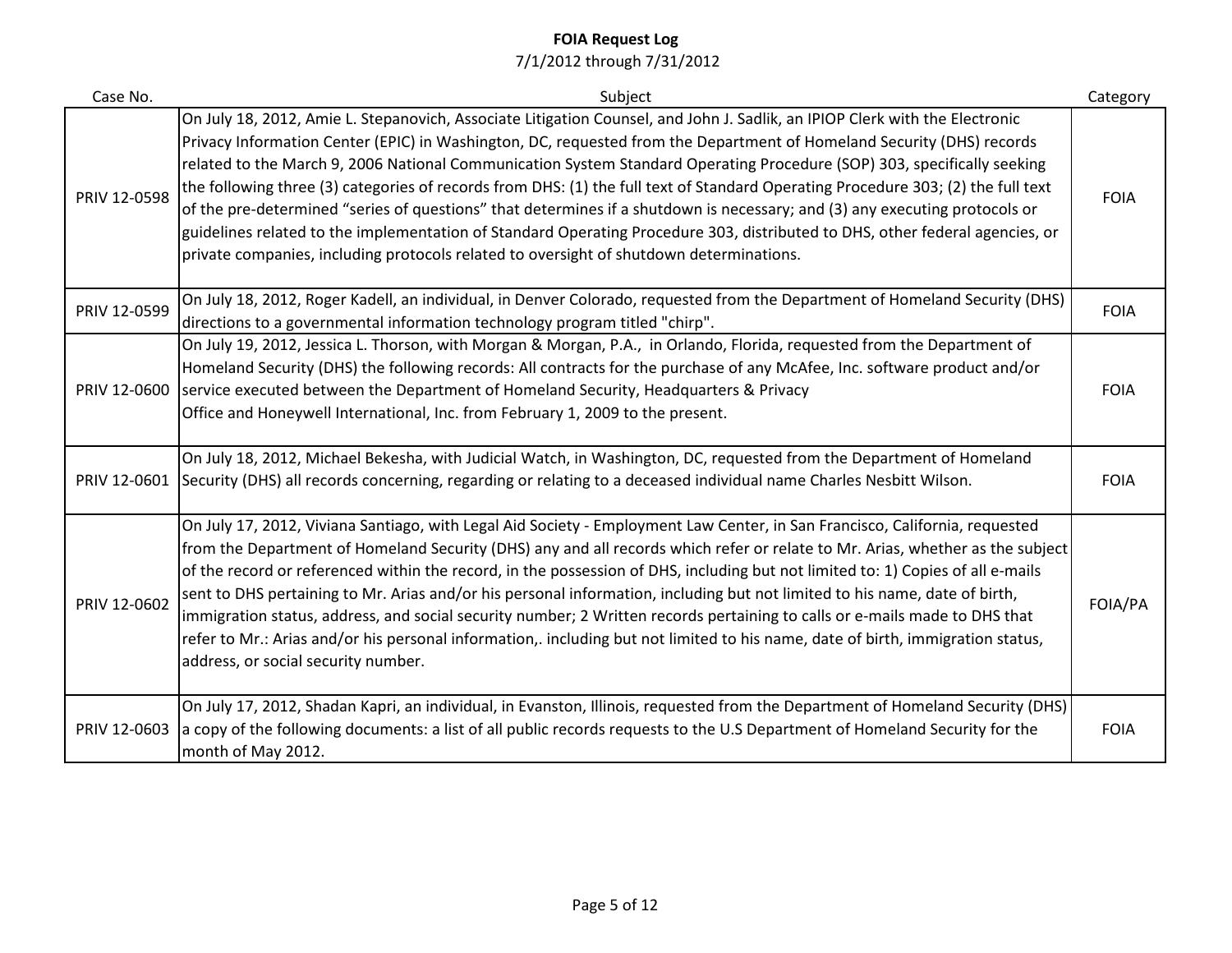| Case No.     | Subject                                                                                                                                                                                                                                                                                                                                                                                                                                                                                                                                                                                                                                                                                                                                                                                                                                                                 | Category    |
|--------------|-------------------------------------------------------------------------------------------------------------------------------------------------------------------------------------------------------------------------------------------------------------------------------------------------------------------------------------------------------------------------------------------------------------------------------------------------------------------------------------------------------------------------------------------------------------------------------------------------------------------------------------------------------------------------------------------------------------------------------------------------------------------------------------------------------------------------------------------------------------------------|-------------|
| PRIV 12-0604 | On July 20, 2012, Sean Dunagan, with Judicial Watch, in Washington, DC, requested from the Department of Homeland<br>Security (DHS) a copy of the following: 1.) Any and all records regarding, concerning or related to the June 2012 unmanned<br>aerial vehicle (UAV) "spoofing" test conducted by University of Texas researchers at the White Sands Missile Range. 2.) Any<br>and all records of communication between any official, employee or representative of the Department of Homeland Security<br>and any official, employee or representative of the Department of Defense, the Federal Aviation Administration, and/or the<br>U.S. House of Representative' Committee on the Homeland Security regarding, concerning or related to the "Spoofing" of<br>unmanned aerial vehicles (UAVs). The time frame for this request is March 1, 2012 to the present. | <b>FOIA</b> |
| PRIV 12-0605 | On July 20, 2012, Jacques Miaon, an individual, in St. Catharine's, Ontario, Canada, requested from the Department of<br>Homeland Security (DHS) a copy of records related to a named individual.                                                                                                                                                                                                                                                                                                                                                                                                                                                                                                                                                                                                                                                                       | <b>FOIA</b> |
| PRIV 12-0606 | On July 20, 2012, (b)(6), an individual, in Florence Arizona, requested from the Department of Homeland Security (DHS) a copy<br>of information pertaining him.                                                                                                                                                                                                                                                                                                                                                                                                                                                                                                                                                                                                                                                                                                         | FOIA/PA     |
| PRIV 12-0607 | On July 20, 2012, (b)(6), an individual, in Carson City, Nevada, requested from the Department of Homeland Security (DHS) a<br>copy of any and all files, records, photos, etc., in the possession of DHS and indexed under his name.                                                                                                                                                                                                                                                                                                                                                                                                                                                                                                                                                                                                                                   | FOIA/PA     |
| PRIV 12-0608 | On July 20, 2012, (b)(6), an individual, in Littleton, New Hampshire, requested from the Department of Homeland Security<br>(DHS) all personal records pertaining to him.                                                                                                                                                                                                                                                                                                                                                                                                                                                                                                                                                                                                                                                                                               | FOIA/PA     |
| PRIV 12-0609 | On July 20, 2012, Aleksandra Donnelly, an individual, in Portland, Oregon, requested from the Department of Homeland<br>Security (DHS) disclosure of any full or partial records, files, memos, documents, letters, transcripts, videos, recordings, visual<br>representations, sounds, words, codes, or data pertaining to (b)(6) that were prepared, received, transmitted, reviewed,<br>collected and/or maintained by DHS, or by independent or subcontractors or other agencies.                                                                                                                                                                                                                                                                                                                                                                                   | FOIA/PA     |
| PRIV 12-0610 | On July 20, 2012, Parvin Wiliani-Malek, Esq., with Office of Wiliani-Malek, Inc., in Costa Mesa, California, requested from the<br>Department of Homeland Security (DHS) all documents, forms or other written, electronic, recorded materials, in the files of<br>our client (b)(6).                                                                                                                                                                                                                                                                                                                                                                                                                                                                                                                                                                                   | FOIA/PA     |
| PRIV 12-0611 | On July 20, 2012, (b)(6), an individual, in Miami, Florida, requested from the Department of Homeland Security (DHS) full<br>disclosure and release of all records and/or data contained in the files DHS, and specifically under his name and/or an identifier<br>assigned to his name.                                                                                                                                                                                                                                                                                                                                                                                                                                                                                                                                                                                | FOIA/PA     |
| PRIV 12-0612 | On July 20, 2012, Amy Woodward, an individual, in Denver, Colorado, requested from the Department of Homeland Security<br>(DHS) access to and copies of the 2010 list of lost, stolen and damaged inventories for the Department of Homeland Security<br>and all sub agencies.                                                                                                                                                                                                                                                                                                                                                                                                                                                                                                                                                                                          | <b>FOIA</b> |
| PRIV 12-0613 | On July 23, 2012, (b)(6), an individual, requested from the Department of Homeland Security (DHS) all records that pertain to<br>you.                                                                                                                                                                                                                                                                                                                                                                                                                                                                                                                                                                                                                                                                                                                                   | FOIA/PA     |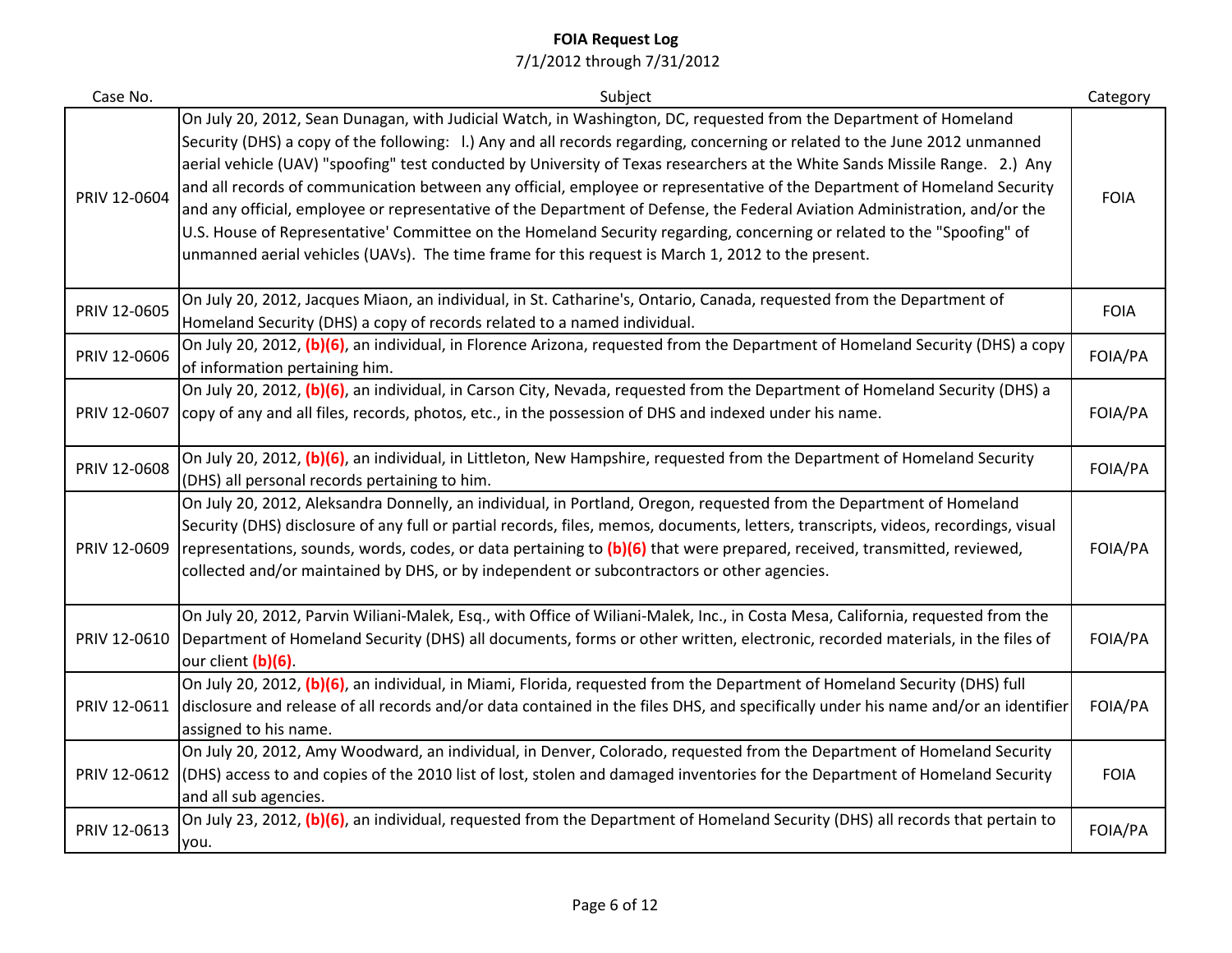| Case No.     | Subject                                                                                                                                                                                                                                                                                                                                                                                                                                                                                                                                                                                                                                                                                                                                                                                                                                                                                                                                                                                                                                                                                                                                                                                                                                                                                                                                                                                                                                                                                                                                                                                                                                                                                                                                                                                                                                                                                                                                                                                                                                                                                                                                                                                                                                                                                                                                                        | Category    |
|--------------|----------------------------------------------------------------------------------------------------------------------------------------------------------------------------------------------------------------------------------------------------------------------------------------------------------------------------------------------------------------------------------------------------------------------------------------------------------------------------------------------------------------------------------------------------------------------------------------------------------------------------------------------------------------------------------------------------------------------------------------------------------------------------------------------------------------------------------------------------------------------------------------------------------------------------------------------------------------------------------------------------------------------------------------------------------------------------------------------------------------------------------------------------------------------------------------------------------------------------------------------------------------------------------------------------------------------------------------------------------------------------------------------------------------------------------------------------------------------------------------------------------------------------------------------------------------------------------------------------------------------------------------------------------------------------------------------------------------------------------------------------------------------------------------------------------------------------------------------------------------------------------------------------------------------------------------------------------------------------------------------------------------------------------------------------------------------------------------------------------------------------------------------------------------------------------------------------------------------------------------------------------------------------------------------------------------------------------------------------------------|-------------|
| PRIV 12-0614 | On July 23, 2012, Rose Santos, with the FOIA Group, Inc., in Depew, New York, requested from the Department of Homeland<br>Security (DHS) a copy of the following documents identified to HSHQDC07J00515 (RFP HSHQDC07Q00050D): 1) Please<br>provide SOW (statement of work) and task order RFP.                                                                                                                                                                                                                                                                                                                                                                                                                                                                                                                                                                                                                                                                                                                                                                                                                                                                                                                                                                                                                                                                                                                                                                                                                                                                                                                                                                                                                                                                                                                                                                                                                                                                                                                                                                                                                                                                                                                                                                                                                                                               | <b>FOIA</b> |
| PRIV 12-0615 | On July 23, 2012, Jesse Strauss, an individual, in Oakland, California, requested from the Department of Homeland Security<br>(DHS) access to and copies of any and all documentation including audio/visual recordings related to the targeting and<br>arresting of members of the group referred to as the "Bum Out Family" or "Bum Out Family Mafia" in Oakland, California, all of<br>the following: 1. Any and all documentation (including emails, memorandum, manuals, audio/visual materials, etc) related to<br>training efforts proceeding and specifically related to the policing operation that targeted the group known as the "Bum Out<br>Family" in early July, coordinated along with the Oakland Police Department and other policing agencies. 2. Any and all<br>documentation (including emails, memorandum, manuals, audio/visual materials, etc) related to coordination between DHS<br>and other policing agencies in relation to the raid which targeted the "Bum Out Family" in early July. Specifically, the requester<br>seeks any and all documentation relating to the coordination between DHS and all other agencies involved in the raid, which<br>may include the Oakland Police Department, the US Marshal Service, DEA, US Secret Service (USSS), Federal Bureau of<br>Investigation (FBI), Bureau of Alcohol, Tobacco, Firearms and Explosives and other related agencies including the Northern<br>California Fusion Center or other fusion centers, or other local, state or federal agencies. 3. Any and all audio/visual<br>documentation and recordings of the raid itself in early July on the group known as the "Burn Out Family". 4. An After Action<br>Report and any other post-action reports related to the raid on the "Burn Out Family".<br>5. If one exists, a document that marks damage assessment related to the raid on the "Burn Out Family". This might include<br>costs related to damages caused by actions in the raid to nearby property including residential or commercial buildings and<br>any complaints filed by neighboring property owners/tenants in response to those damages. 6. If a keyword search is<br>available, I am requesting all DHS communications (emails, memorandum, etc) which include the following keywords: "Burn<br>Out Family", "Burn Out Family Mafia", "Burnout". | <b>FOIA</b> |
| PRIV 12-0616 | On July 24, 2012, Dan Mihalopoulos, a Staff Reporter, with the Chicago Sun-Times, in Chicago, Illinois, requested from the<br>Department of Homeland Security (DHS) copies of the following documents:<br>1. Any and all public records that the department possesses regarding (b)(6). These documents should include, but may not be<br>limited to, any correspondences regarding these three individuals with any and all law enforcement or intelligence gathering<br>agencies, including the Chicago Police Department. 2. Any and all public records that the department possesses regarding the<br>North Atlantic Treaty Organization summit meeting held in Chicago in May 2012, including any correspondences between<br>department officials and the Chicago Police Department.                                                                                                                                                                                                                                                                                                                                                                                                                                                                                                                                                                                                                                                                                                                                                                                                                                                                                                                                                                                                                                                                                                                                                                                                                                                                                                                                                                                                                                                                                                                                                                      | FOIA/PA     |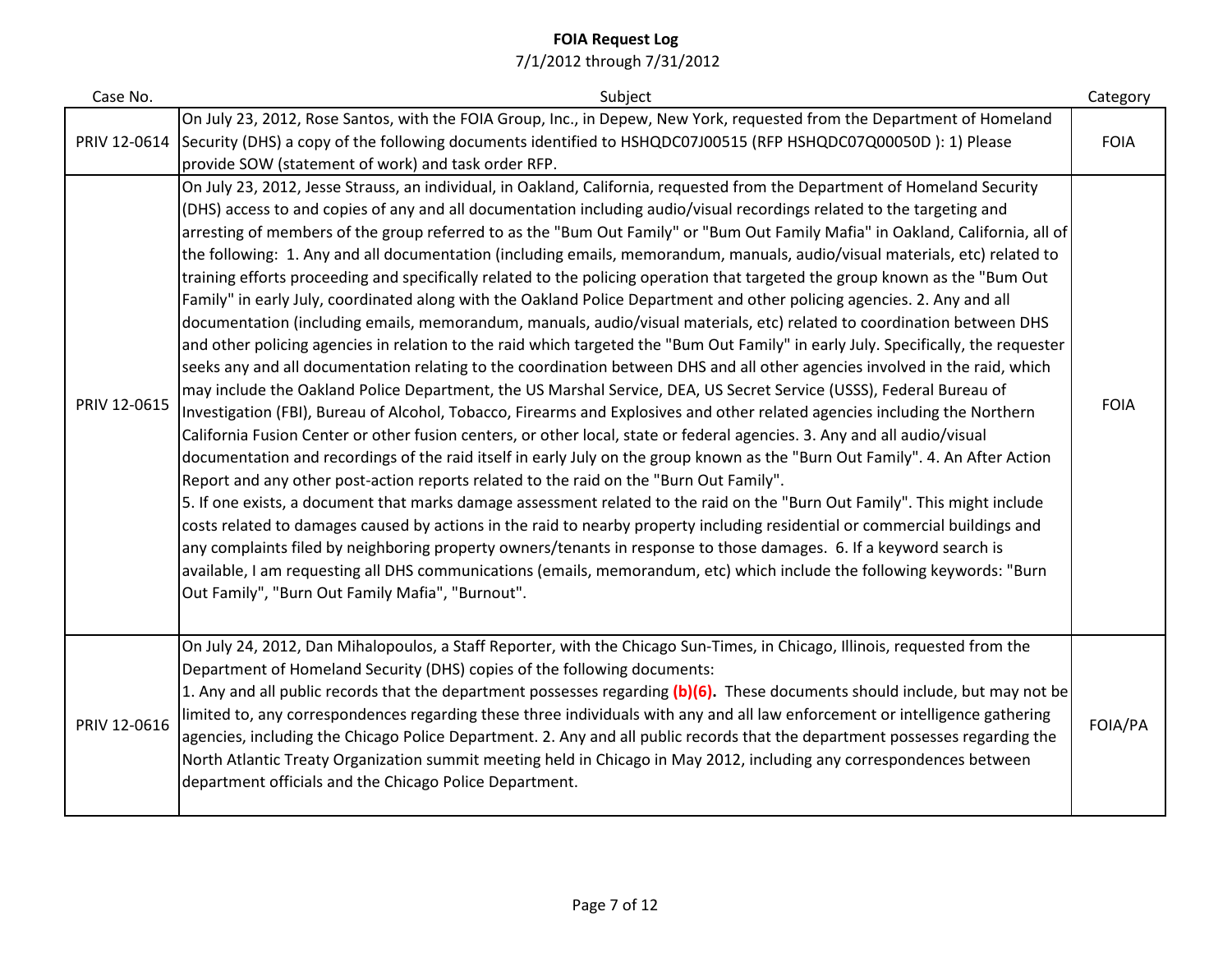| Case No.     | Subject                                                                                                                                                                                                                                                                                                                                                                                                                                                                                                                                                                                                                                                                                                                                                                                                                                                                                                                                                                                                                                                                                                                                                                                                                                                                                                                                                                                                                                                                                                                                                                                                                                                                                                                                                                                                                                                                                                                                                                                                                                                                                                                                                                                                    | Category    |
|--------------|------------------------------------------------------------------------------------------------------------------------------------------------------------------------------------------------------------------------------------------------------------------------------------------------------------------------------------------------------------------------------------------------------------------------------------------------------------------------------------------------------------------------------------------------------------------------------------------------------------------------------------------------------------------------------------------------------------------------------------------------------------------------------------------------------------------------------------------------------------------------------------------------------------------------------------------------------------------------------------------------------------------------------------------------------------------------------------------------------------------------------------------------------------------------------------------------------------------------------------------------------------------------------------------------------------------------------------------------------------------------------------------------------------------------------------------------------------------------------------------------------------------------------------------------------------------------------------------------------------------------------------------------------------------------------------------------------------------------------------------------------------------------------------------------------------------------------------------------------------------------------------------------------------------------------------------------------------------------------------------------------------------------------------------------------------------------------------------------------------------------------------------------------------------------------------------------------------|-------------|
| PRIV 12-0617 | On July 23, 2012, Jesse Strauss, an individual, in Oakland, California, requested from the Department of Homeland Security<br>(DHS) access to and copies of any and all documentation including audio/visual recordings related to<br>"Operation Gideon III" which took place in Oakland, California in late May. Specifically, the requester seeks all of the following:<br>1. Any and all documentation (including emails, memorandum, manuals, audio/visual materials, etc) related to training efforts<br>proceeding and specifically related to the policing operation called "Operation Gideon III" by the Oakland Police Department<br>that took place in late May.<br>2. Any and all documentation (including emails, memorandum, manuals, audio/visual materials, etc) related to coordination<br>between DHS and other policing agencies in relation to "Operation Gideon III". to include all documentation relating to the<br>coordination between DHS and all other agencies involved in the raid, which may include the OPD, US Marshal Service, the US<br>Secret Service, Drug Enforcement Agency (DEA), Federal Bureau of Investigation (FBI), Bureau of Alcohol, Tobacco, Firearms<br>and Explosives (ATF) and other related agencies including the Northern California Fusion Center or other fusion centers, or<br>other local, state or federal agencies.<br>3. Any and all audio/visual documentation and recordings from "Operation Gideon III" itself in late May.<br>4. An After Action Report and any other post-action reports related to the late May raid known as "Operation Gideon III".<br>5. If one exists, a document that marks damage assessment related to "Operation Gideon III". This might include costs related<br>to damages caused by actions in the raid to nearby property including residential or commercial buildings and any complaints<br>filed by neighboring property owners/tenants in response to those damages.<br>6. If a keyword search is available, requester seeks all DHS communications (emails, memorandum, etc) which include the<br>following keywords: "Gideon", "Operation Gideon", "Operation Gideon III", "Oakland Police Department". | <b>FOIA</b> |
| PRIV 12-0618 | On July 25, 2012, Anthony D'Astoli, Investigative Producer, requested from the Department of Homeland Security (DHS) the<br>following information regarding the BioWatch product used across country at major events: 1) reports or memos regarding<br>false positives with the product; 2) Plans for the product's implementation in Florida; and 3) Communications about BioWatch<br>between DHS and either the Florida Dept. of Health and for county-level<br>agencies in Florida.                                                                                                                                                                                                                                                                                                                                                                                                                                                                                                                                                                                                                                                                                                                                                                                                                                                                                                                                                                                                                                                                                                                                                                                                                                                                                                                                                                                                                                                                                                                                                                                                                                                                                                                     | <b>FOIA</b> |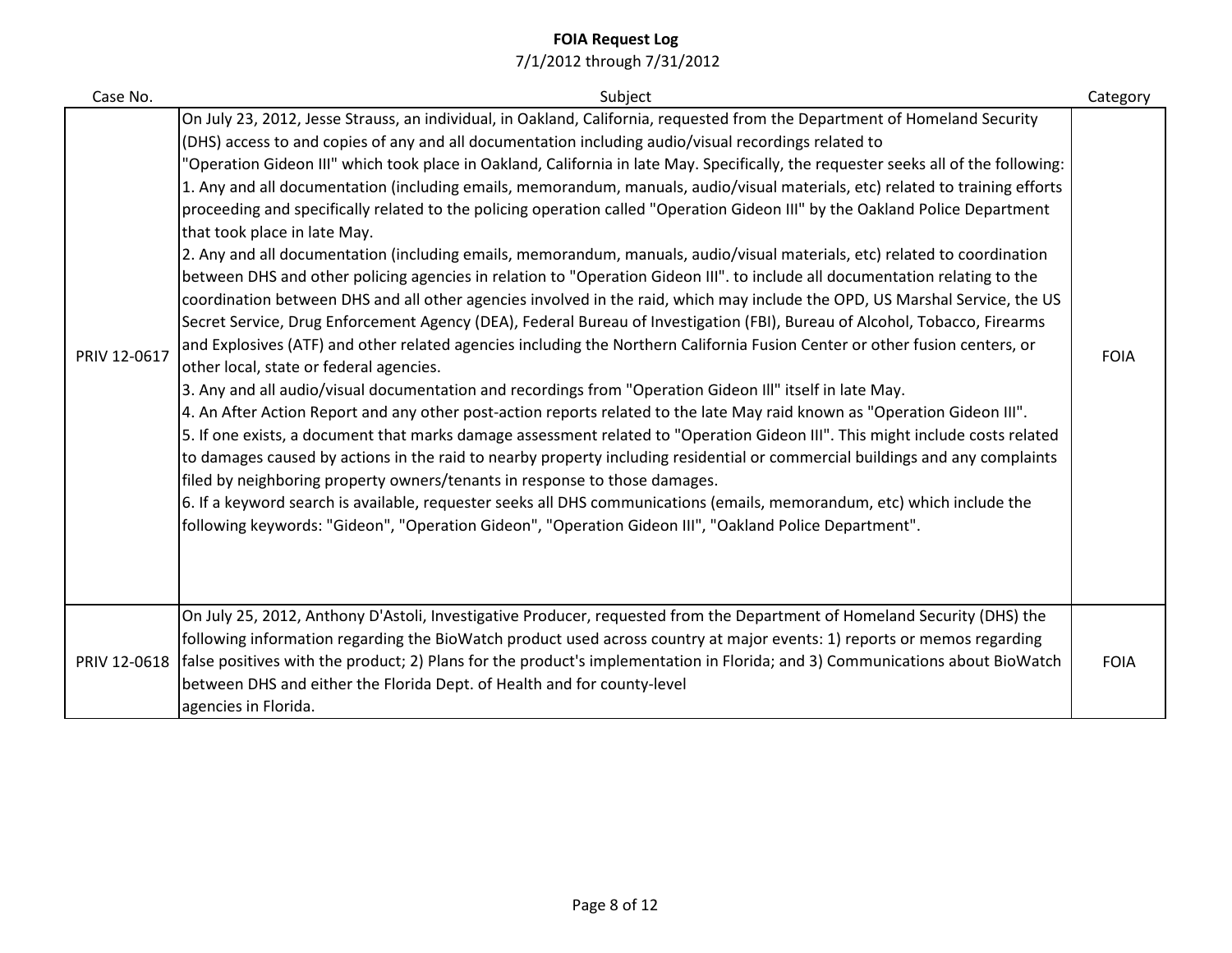| Case No.     | Subject                                                                                                                                                                                                                                                                                                                                                                                                                                                                                                                                                                                                                                                                                                                                                                                                                                                                                                                                                                                                    | Category    |
|--------------|------------------------------------------------------------------------------------------------------------------------------------------------------------------------------------------------------------------------------------------------------------------------------------------------------------------------------------------------------------------------------------------------------------------------------------------------------------------------------------------------------------------------------------------------------------------------------------------------------------------------------------------------------------------------------------------------------------------------------------------------------------------------------------------------------------------------------------------------------------------------------------------------------------------------------------------------------------------------------------------------------------|-------------|
| PRIV 12-0619 | On July 25, 2012, Jeff Stachewiczi, with the FOIA Group, Inc., in Depew, New York, requested from the Department of<br>Homeland Security (DHS) an electronic copy of the following documents identified to DHS (including all sub-level component<br>agency(s) and contracting office locations) and the Contractor Performance Rating<br>System ("PPIRS/CPAR") (Reference: http://www.ppirs.gov) :<br>1) All Final Contractor Performance Rating Reports (*segregated) for the most recently available 3 year period. Please note the<br>following:<br>a. Requester seeks the final ratings contained in each report (See Example 1 & 2, below);<br>b. Requester does not seek the report narrative or comments;<br>c. Requester seeks any performance ratings on any classified awards (e.g. TSI, TS, etc.); and<br>d. Finally, requester seeks this data in electronic database format (as allowed in accordance with the EFOIA) with all data fields<br>excluding only the narrative comments section. | <b>FOIA</b> |
|              | On July 25, 2012, David Perera, an individual, in Washington, D.C., requested from the Department of Homeland Security<br>PRIV 12-0620 (DHS) access to and copies of The Integrated Strategy for High Risk Management approved by the Under Secretary for<br>Management in December 2011.                                                                                                                                                                                                                                                                                                                                                                                                                                                                                                                                                                                                                                                                                                                  | <b>FOIA</b> |
| PRIV 12-0621 | On July 25, 2012, Rose Santos, with the FOIA Group Inc., in Depew, New York, Investigative Producer, requested from the<br>Department of Homeland Security (DHS) 1. Any modifications or amendments to the original IDIQ contract whereby the period<br>of performance was extended, including any justification for such extensions; and 2. All documents related to TO's 41 and 92.                                                                                                                                                                                                                                                                                                                                                                                                                                                                                                                                                                                                                      | <b>FOIA</b> |
| PRIV 12-0622 | On July 25, 2012, William G. Mitchell, an Attorney, with Woolf Mitchell, PLLC, in Boise, Idaho, requested from the Department<br>of Homeland Security (DHS) copies of all records pertaining to (b)(6).                                                                                                                                                                                                                                                                                                                                                                                                                                                                                                                                                                                                                                                                                                                                                                                                    | FOIA/PA     |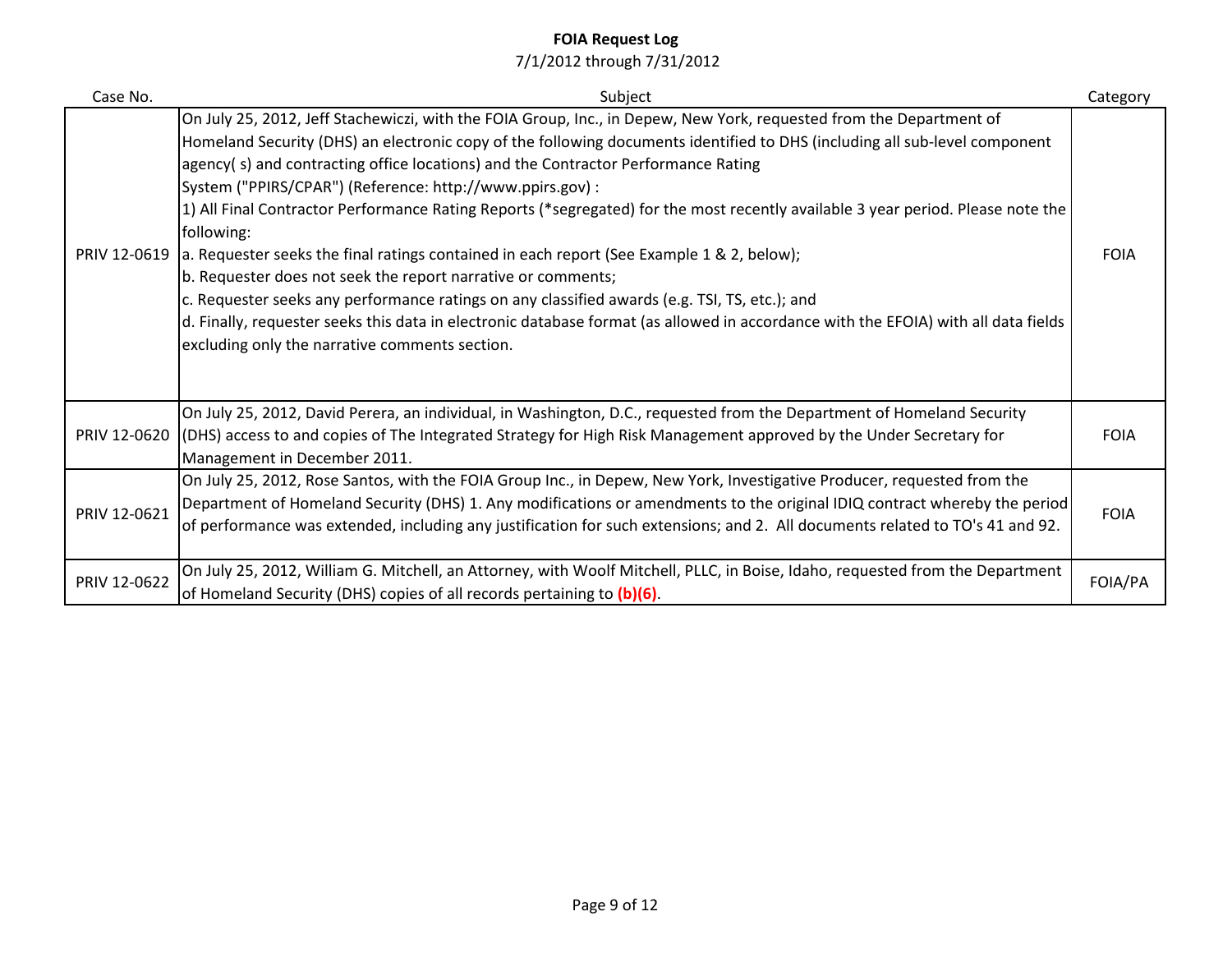| Case No.     | Subject                                                                                                                          | Category    |
|--------------|----------------------------------------------------------------------------------------------------------------------------------|-------------|
|              | On July 25, 2012, Paul Chassy, Investigator, Scott H. Arney, General Counsel, with Project on Government Oversight (POGO), in    |             |
|              | Washington, DC, requested from the Department of Homeland Security (DHS) following records:                                      |             |
|              | 1. The Balanced Workforce Strategy (BSW) Tool and any document that explains when and how it is to be utilized;                  |             |
|              | 2. Any record in the past three years that identifies the variety of data which the BSW Tool is capable of collecting;           |             |
|              | 3. Any records in the past three years that provides guidance on how a DHS component is expected to use the data and             |             |
|              | summaries for analysis provided by the BSW Tool in assisting that component in making final recommendations for how to           |             |
|              | best source a function; 4. Any records in the past three years demarcating the special interest product service codes (PSC) that |             |
|              | were to be used in DHS' pilot requiring BSW reviews for pending contract requirements; 5. Any records utilized by DHS when it    |             |
|              | met with the OMB Office of Federal Procurement Policy (OFPP) Administrator in 2010 to discuss and demonstrate the BWS            |             |
|              | Tool; 6. Any record of the keynote address delivered by the Associate Administrator of OFPP at DHS' 2011 biannual Balanced       |             |
|              | Workforce Strategy event;                                                                                                        |             |
|              | 7. Any records of DHS updates to OMB staff concerning DHS' progress on the development and use of the BWS Tool; 8. Any           |             |
|              | records during the past two years used by DHS in its briefings with officials from federal agencies and Senate and House of      |             |
| PRIV 12-0623 | Representatives committee staff relating to its BWS Tool; 9. Any records relating to DHS' in sourcing efforts during the past    | <b>FOIA</b> |
|              | four years that identify the functions in sourced and /or the amount of cost savings attributed to each in sourced function; 10. |             |
|              | All records relating to the five most recent cases where a DHS Component used the three-step BWS process to determine the        |             |
|              | proper balance of federal employees and contractor personnel for programs and functions and the analysis revealed that the       |             |
|              | workforce for a function required rebalancing; 11. All records relating to the five most recent cases where a DHS Component      |             |
|              | used the three-step BWS process to determine the proper balance of federal employees and contractor personnel for                |             |
|              | programs and functions and the analysis revealed that the workforce for a function would be most efficient if performed by       |             |
|              | DHS employees but did not require rebalancing; 12. All records that explain how to perform the Cost Comparison Analysis          |             |
|              | mandated by DHS' BWS guidance to determine the most efficient sourcing decision when either federal employees or                 |             |
|              | contractors would be suitable to perform a function; 13. All records relating to the five most recent cases where a DHS          |             |
|              | component performed a Cost Comparison Analysis;                                                                                  |             |
|              |                                                                                                                                  |             |
|              |                                                                                                                                  |             |
|              |                                                                                                                                  |             |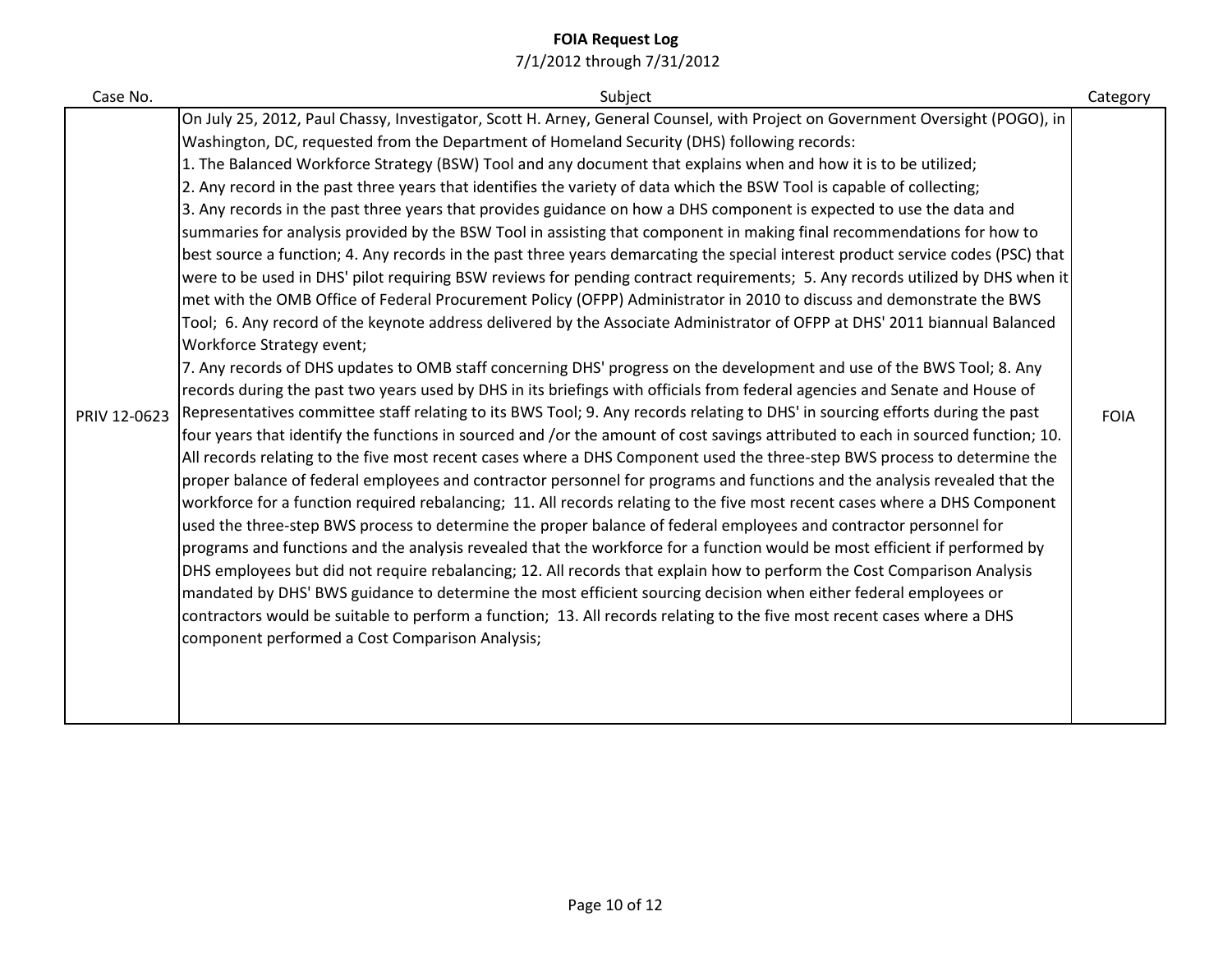| Case No.     | Subject                                                                                                                             | Category    |
|--------------|-------------------------------------------------------------------------------------------------------------------------------------|-------------|
|              | On July 25, 2012, Philip Munson, with the Democratic Senatorial Campaign Committee, in Washington, DC, requested from the           |             |
|              | Department of Homeland Security (DHS) access to the following public records from DHS:                                              |             |
|              | 1. Copies of any correspondence between your agency and representatives of;                                                         |             |
|              | 2. Copies of any violations or citations issued against or on properties owned or managed by;                                       |             |
|              | 3. Copies of any complaints received by the department about or on properties owned or managed by;                                  |             |
|              | Goldmark Property Management Inc.; Goldmark Investment Company; Goldmark Development Corporation                                    |             |
|              | Midwest Management; Goldmark Schlossman Commercial Real Estate Services, Inc.; The Rent Connection;                                 |             |
| PRIV 12-0624 | Goldmark Schlossman VC Partners, LLP; GF Corporation; Old Abe Capital, LLP; Kenwood-Rosewood Apartments, LLP; Summit                | <b>FOIA</b> |
|              | Apartments, LLP; SG Five, LLP; Jimberg Partners, LLP; Wheelberg Partners, LLP; Fay Land Partners, LLP;                              |             |
|              | Farmhouse Partners, LLP; Skyview Partners, LLP; Amber Holdings, LLP; Red Gate Apartments, LLP; High Point Partners, LLP; JJR        |             |
|              | Properties, LLP; Kilbourne Group, LLC; Intelligent Incites, LLC; Tag, LLC; Tag II, LLC; North Dakota Natural Beef, LLC; Case Plaza, |             |
|              | LLC; Attractive, LLC; TFRE, LLC; The Toasted Frog West, LLC; Inert Properties, LLLP;                                                |             |
|              | Westwind Properties, LLP; Braaten Apartments, LLP; Cow Share, LLP; Camping Adventures, LLP; and                                     |             |
|              | Marelius Apartments.                                                                                                                |             |
|              |                                                                                                                                     |             |
|              | On July 25, 2012, David M. Flotte, with Preis and Roy, in New Orleans, Louisiana, requested from the Department of Homeland         |             |
|              | Security (DHS) copies of all unclassified documents related to the trade mission for gulf coast rebuilding efforts for the period   |             |
|              | from April 2, 2006 through September 30, 2006 including:                                                                            |             |
| PRIV 12-0625 | 1. Any Press Releases by the US Government Agencies relative to rebuilding efforts;                                                 | <b>FOIA</b> |
|              | 2. Any minutes of any public meetings involving the rebuilding;                                                                     |             |
|              | 3. Any governmental commitments to fund rebuilding; and                                                                             |             |
|              | 4. Any governmental documents showing plans for rebuilding.                                                                         |             |
|              | On July 25, 2012, Eric D. Musselman, with Garfield and Hecht, in Aspen, Colorado, requested from the Department of                  |             |
|              | Homeland Security (DHS) all information maintained by CBP and ICE concerning the following:                                         |             |
|              | 1. Records and documents concerning the item(s) seized by ICE from BNG on or about June 26, 2012;                                   |             |
|              | 2. Records and documents concerning the Summonses and the Seizure Warrant issued by the United States District Court,               |             |
| PRIV 12-0626 | District of Wyoming, Seizure Warrant Case Number 1:12-MJ-0116;                                                                      | <b>FOIA</b> |
|              | 3. Records and documents concerning Tyrannosaurus Bataar fossils and fossils originating from Mongolia and/or Outer                 |             |
|              | Mongolia;                                                                                                                           |             |
|              | 4. Communications by, between or among DHS, CBP and ICE concerning BNG and/or Relater; and                                          |             |
|              | 5. Records and documents concerning BNG and/or Relater.                                                                             |             |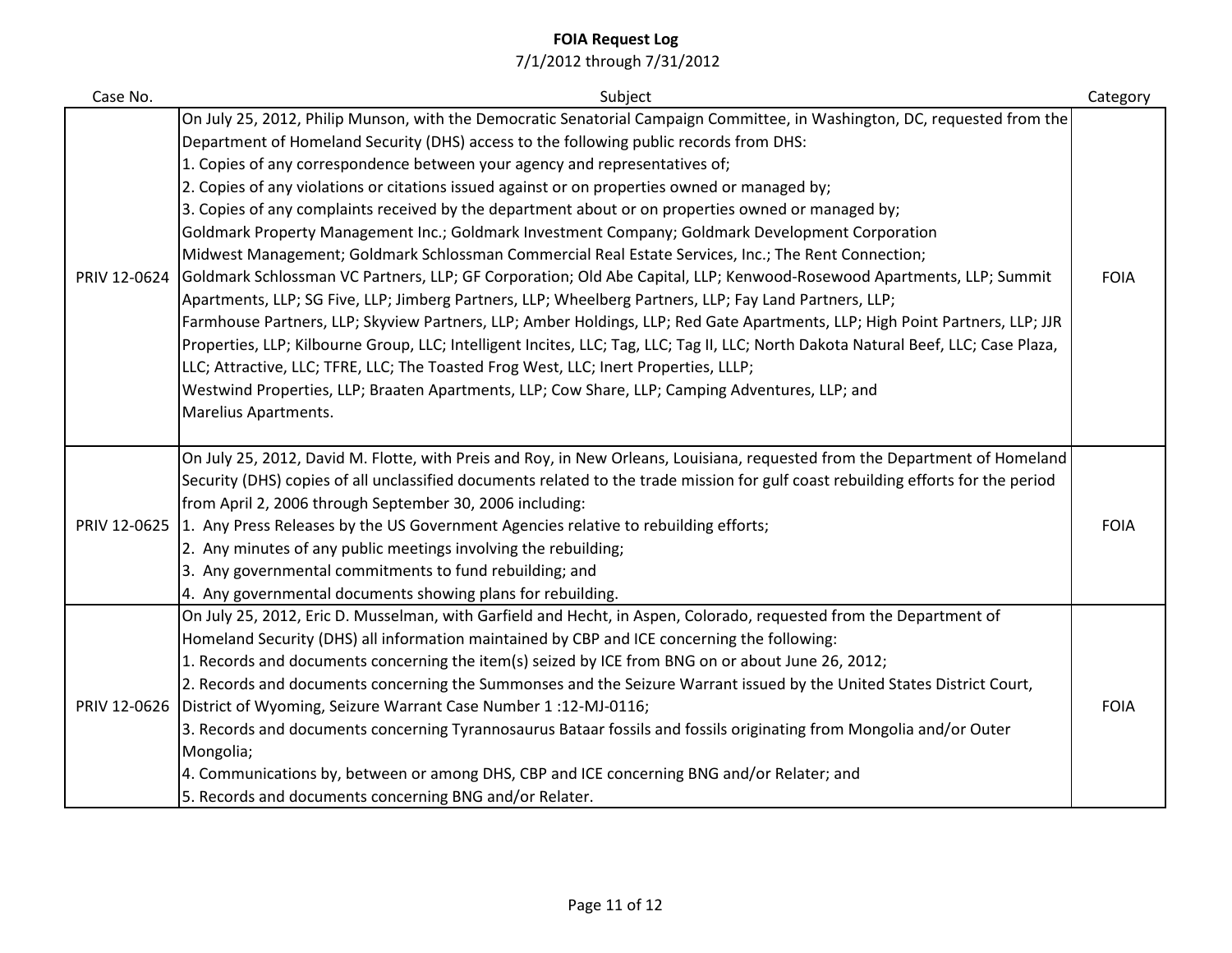| Case No.     | Subject                                                                                                                                                                                                                                                                                                                                                                                                                                                                                                                                                                                                                                         | Category    |
|--------------|-------------------------------------------------------------------------------------------------------------------------------------------------------------------------------------------------------------------------------------------------------------------------------------------------------------------------------------------------------------------------------------------------------------------------------------------------------------------------------------------------------------------------------------------------------------------------------------------------------------------------------------------------|-------------|
|              | On July 25, 2012, Pavel Sternberg, a clerk, Amie Stepanovich, Associate Litigation Counsel, and Ginger McCall, Director, EIPC<br>Open Government Project, with Electronic Privacy Information Center ("EPIC"), in Washington, DC, requested from the<br>Department of Homeland Security (DHS) the narrowing of its request for documents to the following two categories:<br>PRIV 12-0627 1. Communications with DOD pertaining to drones equipped with facial recognition technology operating within the United<br>States; and<br>2. Images captured and analyzed with facial recognition technology on/with drones within the United States. | <b>FOIA</b> |
| PRIV 12-0628 | On July 25, 2012, Joyce Dennis, an individual, in Brooklyn, New York, requested from the Department of Homeland Security<br>(DHS) questions about the next step in her FOIA process.                                                                                                                                                                                                                                                                                                                                                                                                                                                            | <b>FOIA</b> |
| PRIV 12-0629 | On July 30, 2012, Anthony Kenshiro Mayhew, requested from the Department of Homeland Security (DHS) access to any and<br>all documents that are dated from November 10, 2012 to the current date 7/27/2012. Furthermore, any information about a<br>BCI (brain-computer interface) device that has been placed in two family homes.<br>$(b)(6)$ , from July 6, 2011 to current date.                                                                                                                                                                                                                                                            | FOIA/PA     |
| PRIV 12-0630 | On July 30, 2012, Thomas Szabo, requested from the Department of Homeland Security (DHS) copies of the following:<br>1. Number of active domestic drones in the US; 2. Department holding jurisdiction over said drones (i.e. EPA, ATF  etc); 3.<br>Very broad purpose of use (ex. public safety, code enforcementetc); 4. How long areal imagery is retained from usage of said<br>drone. (If there is a general rule for example 7 years, that covers all domestic drones that is okay); and 5. The resolution of<br>areal imagery being taken.                                                                                               | <b>FOIA</b> |
| PRIV 12-0631 | On July 31, 2012, Stephanie Nielsen, a Researcher, in Washington, DC, requested from the Department of Homeland Security<br>(DHS) all communications between your agency and Hovde Private Equity, Hovde Capital Advisors, Hovde Financial, Hovde<br>Securities, Hovde Capital, Hovde Acquisition, Hovde Credit Opportunities, Hovde Investment Corp, Hovde Funding Corp,<br>Financial Institution Partners, Financial Services Partners Fund, Bank Opportunity Advisors, Bank Acquisitions, Hovde<br>Foundation or ePlus or Eric Hovde, including any representatives of the aforementioned entities.                                          | <b>FOIA</b> |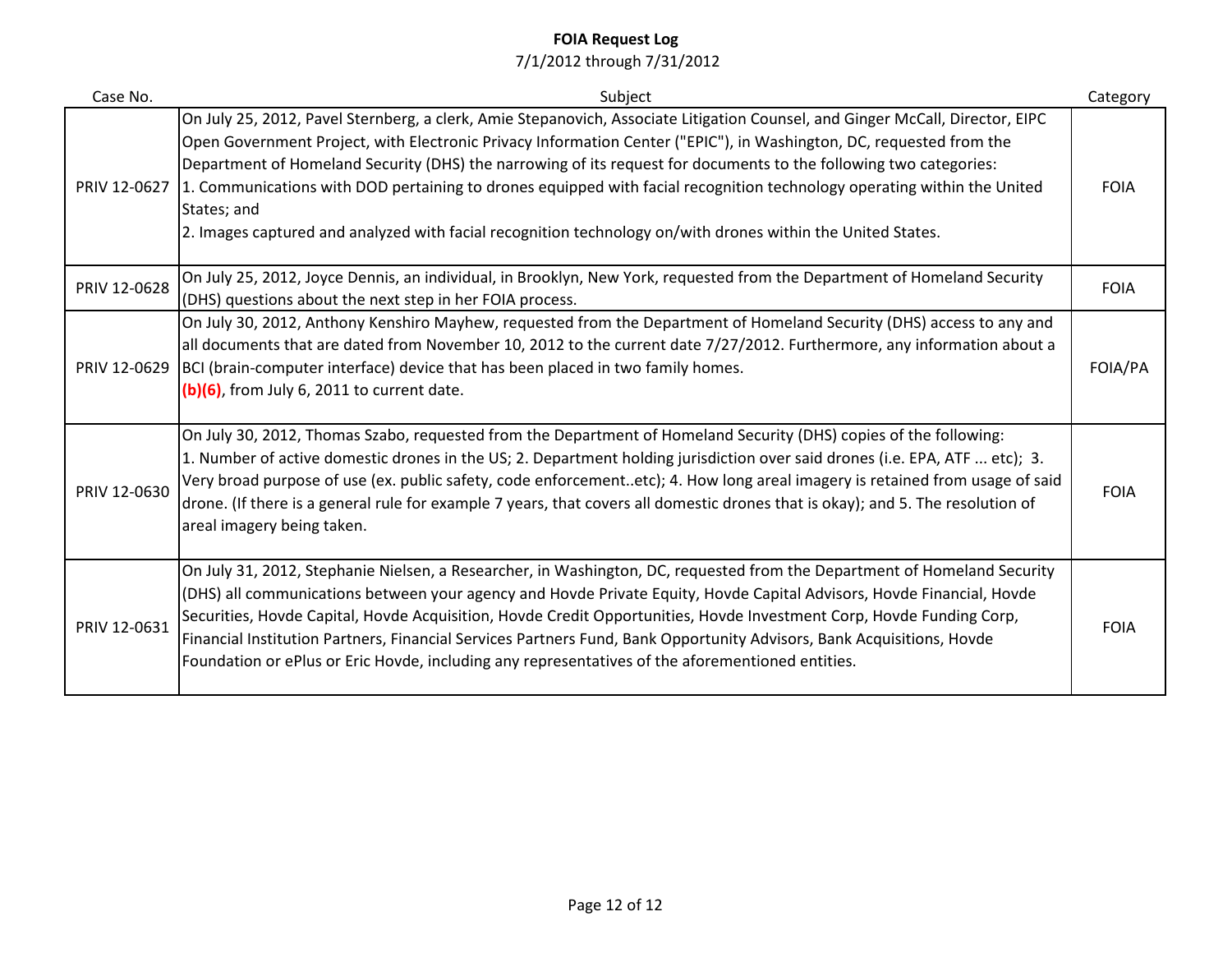| Case No.     | Subject                                                                                                                                                                                                                                                                                                                                                                                                                                                                                                                                                                                                                                                                                                                                                                                                                                                                                  | Category    |
|--------------|------------------------------------------------------------------------------------------------------------------------------------------------------------------------------------------------------------------------------------------------------------------------------------------------------------------------------------------------------------------------------------------------------------------------------------------------------------------------------------------------------------------------------------------------------------------------------------------------------------------------------------------------------------------------------------------------------------------------------------------------------------------------------------------------------------------------------------------------------------------------------------------|-------------|
| PRIV 12-0632 | On August 1, 2012, Beau Hodai, in Elfrida, Arizona, requested from the Department of Homeland Security (DHS) copies of the<br>following records (generated from January 1, 2011 to August 1, 2012): Any and all communications (emails, faxes, memos,<br>letters, etc.) in possession of the offices (including office personnel) of DHS Deputy Undersecretary/DSAC Chairperson Dawn<br>Scalici.                                                                                                                                                                                                                                                                                                                                                                                                                                                                                         | <b>FOIA</b> |
| PRIV 12-0633 | On August 1, 2012, Jason Leopold, the Lead Investigative Reporter, with Truthout.org, in Beverly Hills, California, requested<br>from the Department of Homeland Security (DHS) all copies, draft and final, of "Occupy Guidance" and/or "Protest Activity<br>Guidance," which was sent to unnamed Department of Homeland Security officials in the Civil Rights and Civil Liberties (CRCL)<br>division on November 9, 2011, possibly by officials from DHS's Federal Protective Service. In addition, requester seeks all<br>copies of the "Occupy Guidance" and/or "Protest Activity Guidance," draft and final and edited versions, of the response<br>officials in the CRCL division sent to Federal Protective Service on November 10, 2011. Moreover, requester seeks any other<br>versions of such reports that were drafted and disseminated on dates leading up to the present. | <b>FOIA</b> |
| PRIV 12-0634 | On August 6, 2012, Michelle Anderson, with The City of New York, Cuny School of Law, in Long Island, New York, requested<br>from the Department of Homeland Security (DHS) a call from an official concerning the visit the U.S. Department of Homeland<br>Security and the New York State Division of Homeland Security and Emergency Operations made to CUNY School of law.                                                                                                                                                                                                                                                                                                                                                                                                                                                                                                            | <b>FOIA</b> |
| PRIV 12-0635 | On August 6, 2012, (b)(6), an individual, in Schereriville, Indiana, requested from the Department of Homeland Security (DHS)<br>a copy of all records pertaining to him.                                                                                                                                                                                                                                                                                                                                                                                                                                                                                                                                                                                                                                                                                                                | FOIA/PA     |
| PRIV 12-0636 | On August 2, 2012, Alberto Rodriguez, an individual, in Forrest City, Arkansas, requested from the Department of Homeland<br>Security (DHS) an unabridged copy of his records, including all investigative reports, statements,<br>affidavits, forensic reports and other documents, reports and data subject to the disclosure provisions. This should, include<br>ones pertaining to the Justice Department, and any members of the departments staff or agents, and any of it's subordinates<br>agencies, including the Internal Revenue Service, the U.S. Marshals Service, and the Immigration & Naturalization Services.                                                                                                                                                                                                                                                           | <b>FOIA</b> |
| PRIV 12-0637 | On August 1, 2012, Pedro Zuniga, an individual, in San Antonio, Texas, requested from the Department of Homeland Security<br>(DHS) photocopies of the U.S. government document that collects personal data from individuals traveling into the Country of<br>Mexico: BORDER CROSSINGS, FROM MEXICO TO THE UNITED STATES, at Laredo, Texas, 1895 -1957 (Immigration & Travel).                                                                                                                                                                                                                                                                                                                                                                                                                                                                                                            | <b>FOIA</b> |
| PRIV 12-0638 | On August 2, 2012, Gail Zweig, with Levi Lubarsky & Feigenbaum LLP, New York, New York, requested from the Department of<br>Homeland Security (DHS) copies of all documents, files and/or records of the Department of Homeland Security (the<br>'Department") relating to any application for a visa by (b)(6) for the period of January 1, 2006 through the date of this request<br>including any request made for re-consideration of the denial of<br>a B1/B2 Visa to Khashoggi on June 23, 2007.                                                                                                                                                                                                                                                                                                                                                                                    | FOIA/PA     |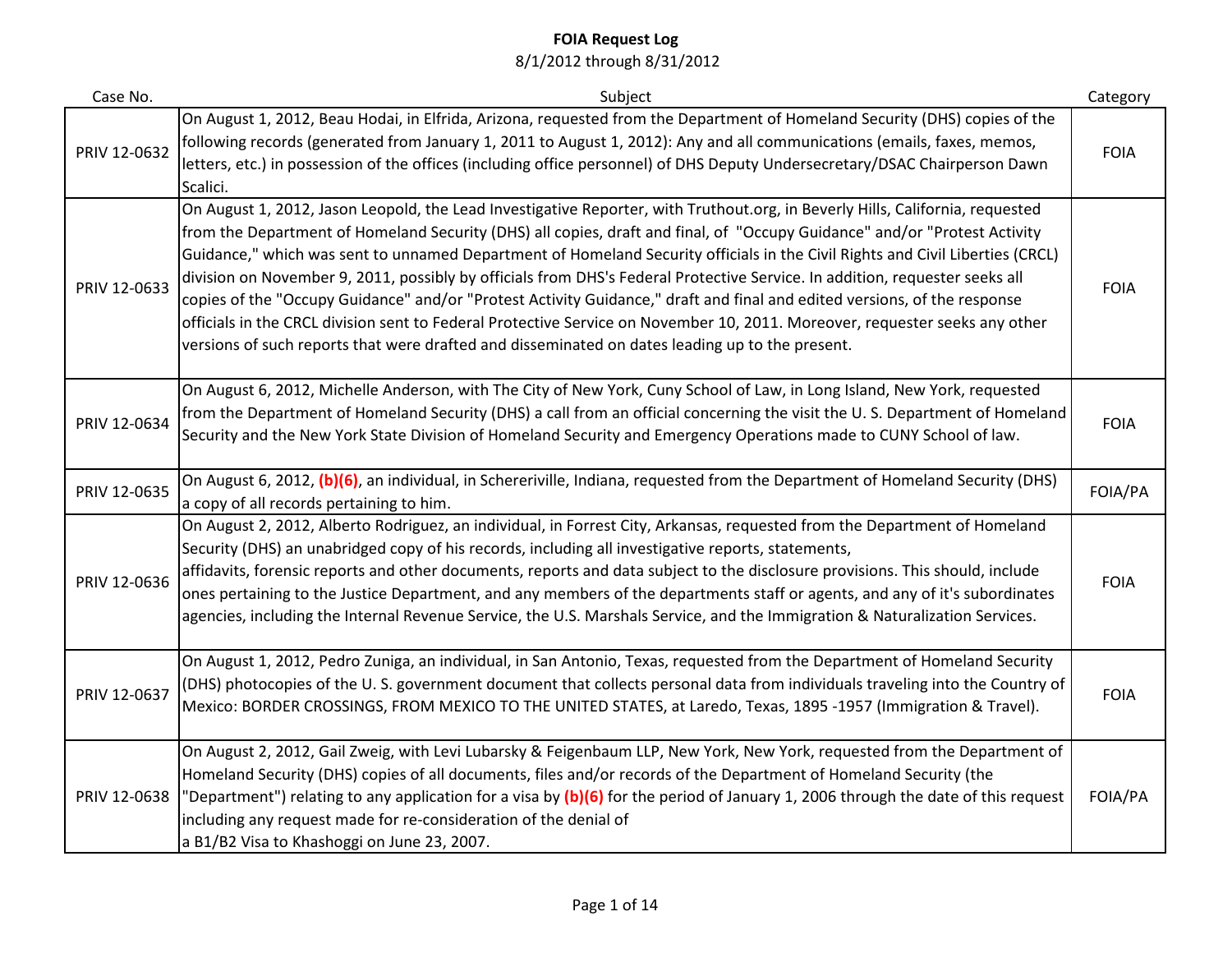| Case No.     | Subject                                                                                                                                                                                                                                                                                                                                                                                                                                                                                                                                                                                                                                                                                                                                                                                                                                                                                                                                                                                                                                                                                                                                                           | Category    |
|--------------|-------------------------------------------------------------------------------------------------------------------------------------------------------------------------------------------------------------------------------------------------------------------------------------------------------------------------------------------------------------------------------------------------------------------------------------------------------------------------------------------------------------------------------------------------------------------------------------------------------------------------------------------------------------------------------------------------------------------------------------------------------------------------------------------------------------------------------------------------------------------------------------------------------------------------------------------------------------------------------------------------------------------------------------------------------------------------------------------------------------------------------------------------------------------|-------------|
| PRIV 12-0639 | On August 6, 2012, Rose Santos, with FOIA Group, Inc., in Depew, New York, requested from the Department of Homeland<br>Security (DHS) a copy of the following documents identified to HSHQDC07J00515:<br>1) Please provide all contractual documents related to this task order including the awarded TO contractual document itself<br>(not the TO Request for Proposal) and all modifications to the awarded TO, if any, issued after the initial award. Also request a<br>copy of the proposal submitted upon which the TO award was based and the six most recent Task Order Status Reports or<br>Monthly Progress Reports -- whatever name they go under. Since this is an Eagle TO, not sure if there is any CPAR or other<br>formal written assessment of performance by the Government but if there is anything specific about this TO, would like to<br>have it included for the most recent and the prior written assessment of performance.                                                                                                                                                                                                           | <b>FOIA</b> |
| PRIV 12-0640 | On August 6, 2012, Jennifer L. Peebles, with Washington Examiner newspaper, in Washington, D.C., requested from the<br>Department of Homeland Security (DHS) access to and copies of the following records:<br>1. Records identifying all Senate-confirmed Presidential appointees employed by your agency or department<br>who began work on or after Jan. 20, 2009; 2. Records identifying all Senior Executive Service and equivalent employees<br>employed by DHS or department who began work on or after Jan. 20, 2009; 3. Records identifying all Schedule C staff<br>employed by DHS or department who began work on or after Jan. 20, 2009; and 4. Records indicating the following<br>information regarding all political appointees (non-career SES, Schedule C, presidential appointees) at DHS who began work on<br>or after Jan. 20, 2009: Name, Position/Title, Duty Station, Salary history in position to current date, Performance<br>awards/bonuses received to current date, Resume or SF171 submitted for consideration prior to appointment, Separation<br>Date, Appointment Date, and Identity of administration appointing this employee. | <b>FOIA</b> |
| PRIV 12-0641 | On August 6, 2012, (b)(6), an individual, in Santa Monica, California, requested from the Department of Homeland Security<br>(DHS) all documents in possession, custody or control that relate in any way to him.                                                                                                                                                                                                                                                                                                                                                                                                                                                                                                                                                                                                                                                                                                                                                                                                                                                                                                                                                 | FOIA/PA     |
| PRIV 12-0642 | On August 8, 2012, Mark Rogen, an individual, requested from the Department of Homeland Security (DHS) records regarding<br>a copy of the National Communications System Directive (NCSD) 3-10, minimum requirements for Continuity Communications<br>Capabilities, (dated July 25, 2007 or the latest version), which was mentioned on FEMA's website.                                                                                                                                                                                                                                                                                                                                                                                                                                                                                                                                                                                                                                                                                                                                                                                                           | <b>FOIA</b> |
|              | On August 8, 2012, Charles Laszewski, an individual, in St. Paul, Minnesota, requested from the Department of Homeland<br>PRIV 12-0643 Security (DHS) all information involving Satellite USA 193 which was shot down by the USS Lake Erie on Feb. 20, 2008.                                                                                                                                                                                                                                                                                                                                                                                                                                                                                                                                                                                                                                                                                                                                                                                                                                                                                                      | <b>FOIA</b> |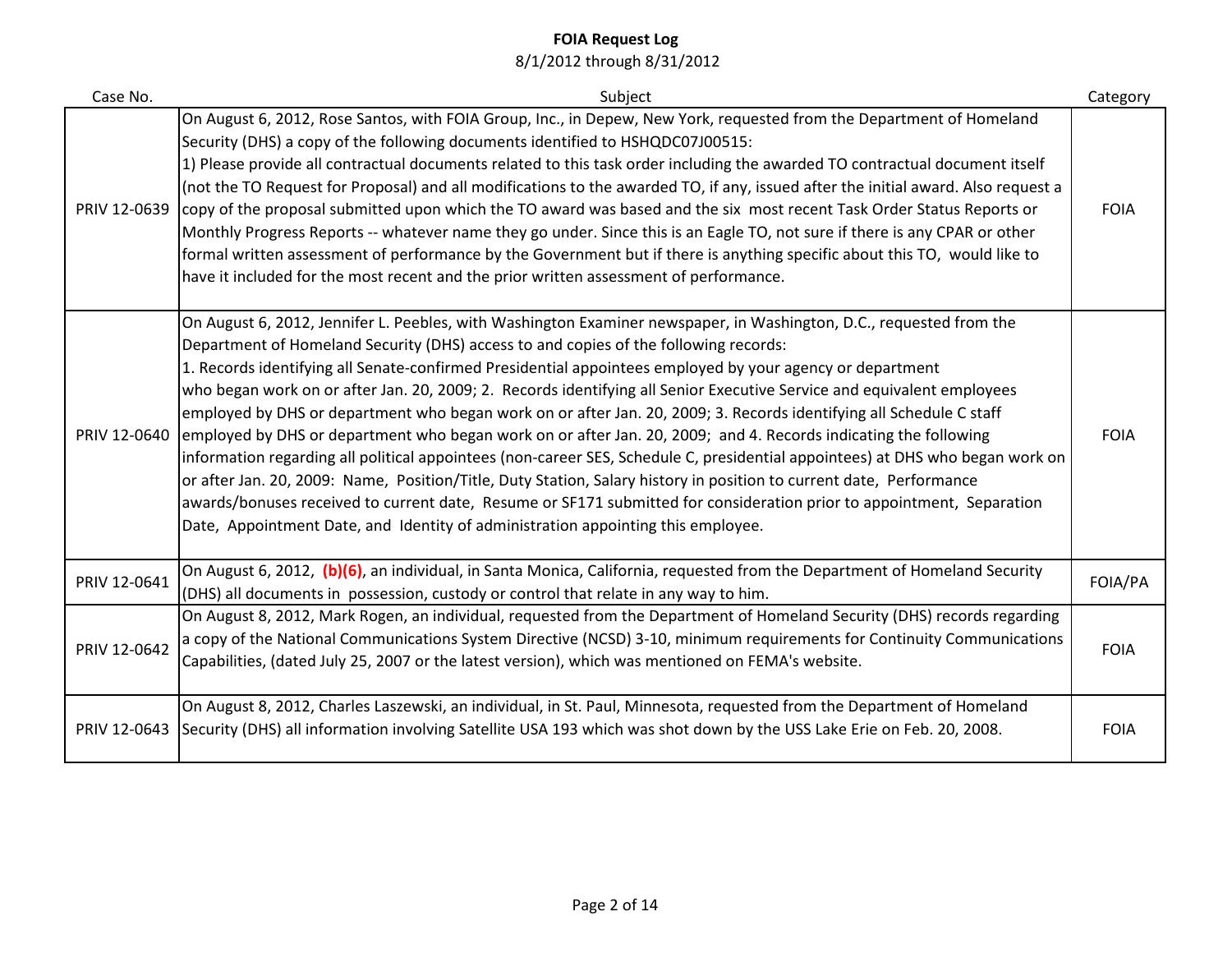| Case No.     | Subject                                                                                                                                                                                                                                                                                                                                                                                                                                                                                                                                                                                                                                                                                                                                                                                                                                                                                                                                                                                                                                                                                                                                                                                                                                                                                                                                                                                                                                                                                                                                                                                                                                                                                                                                                                                                                                                                                                                                                                                                                                                                                                                                                                                                                                                                                                                                                                                                                                                                                                                                                                                                                                                                                                                                                                                                                                                                                                                                                                                                                                                                                                                                                                                                                                                  | Category    |
|--------------|----------------------------------------------------------------------------------------------------------------------------------------------------------------------------------------------------------------------------------------------------------------------------------------------------------------------------------------------------------------------------------------------------------------------------------------------------------------------------------------------------------------------------------------------------------------------------------------------------------------------------------------------------------------------------------------------------------------------------------------------------------------------------------------------------------------------------------------------------------------------------------------------------------------------------------------------------------------------------------------------------------------------------------------------------------------------------------------------------------------------------------------------------------------------------------------------------------------------------------------------------------------------------------------------------------------------------------------------------------------------------------------------------------------------------------------------------------------------------------------------------------------------------------------------------------------------------------------------------------------------------------------------------------------------------------------------------------------------------------------------------------------------------------------------------------------------------------------------------------------------------------------------------------------------------------------------------------------------------------------------------------------------------------------------------------------------------------------------------------------------------------------------------------------------------------------------------------------------------------------------------------------------------------------------------------------------------------------------------------------------------------------------------------------------------------------------------------------------------------------------------------------------------------------------------------------------------------------------------------------------------------------------------------------------------------------------------------------------------------------------------------------------------------------------------------------------------------------------------------------------------------------------------------------------------------------------------------------------------------------------------------------------------------------------------------------------------------------------------------------------------------------------------------------------------------------------------------------------------------------------------------|-------------|
| PRIV 12-0644 | On August 7, 2012, Alexander Abdo, with American Civil Liberties Union and the American Civil Liberties Union Foundation<br>(ACLU), in New York, New York, requested from the Department of Homeland Security (DHS) the following records: 1. Records<br>created since November 1, 2008 including final memoranda, policies, procedures, directives, guidance, reports, legal analysis,<br>inter and intra-agency correspondence including e-mails, opinions from the Office of Legal Counsel, and training materials<br>pertaining to the Director of National Intelligence's determination to amend the National Counterterrorism Center guidelines,<br>including, but not limited to:<br>Records pertaining to the 2008 NCTC guidelines requirements regarding the collection, retention and use of U.S. person<br>information; Records documenting perceived problems caused by limitations imposed in the 2008 NCTC guidelines and/or<br>justifications for amending the guidelines, including training materials; Evaluations and/or audits of NCTC performance under<br>the 2008 guidelines and/or problems and concerns associated with the implementation of the 2008 guidelines, including<br>reports of violations of any law, regulation or policy;<br>Records regarding the identification of federal data sets NCTC seeks to acquire, including analysis or interpretation of the<br>requirement that the data set "is likely to contain significant terrorism information," and any documentation that this standard<br>is met with each particular data set sought for acquisition by NCTC;<br>Objections to or concerns with NCTC acquisition of data sets belonging to other federal agencies received by the ODNI,<br>including any correspondence with the agencies, the DNI, or the National Security Council; and<br>NCTC mechanisms to correct or document the inaccuracy or unreliability of data obtained by NCTC, including the ODNI ISE<br>Privacy Instruction and other requirements regarding data quality, data notice, and redress.<br>2. Records created since November 1, 2008 including final memoranda, policies, procedures, directives, guidance, reports,<br>legal analysis, opinions from the Office of Legal Counsel, inter and intra-agency correspondence including e-mails, and training<br>materials concerning complaints about, investigations of, and/or disciplinary actions related to the misuse or mishandling of<br>U.S. person information as well as any investigations and/or reported legal violations concerning the implementation of the<br>2008 NCTC guidelines. 3. Records created since November 1, 2008 including final memoranda, policies, procedures, directives,<br>guidance, reports, legal analysis, opinions from the DOJ Office of Privacy and Civil Liberties, inter and interagency<br>correspondence including e-mails, and training materials concerning complaints about, investigations of, and/or disciplinary<br>actions related to the misuse or mishandling of U.S. person information as well as any investigations and/or reported legal<br>violations concerning the implementation of the 2008 NCTC guidelines. 4. Intra-agency correspondence, correspondence with | <b>FOIA</b> |
| PRIV 12-0645 | On August 7, 2012, Flor E. Flores, an Attorney and Counselor with Flor E. Flores, in Rio Grande City, Texas, requested from the<br>Department of Homeland Security (DHS) a copy of the following items: (b)(6) criminal history and immigration, any<br>documents where E.C.C. is named beneficiary or otherwise for any immigration purpose. This request includes, but is not<br>limited to, documents prepared/or record in connection with Removal (s), Order of Removal and/or Voluntary Departures.                                                                                                                                                                                                                                                                                                                                                                                                                                                                                                                                                                                                                                                                                                                                                                                                                                                                                                                                                                                                                                                                                                                                                                                                                                                                                                                                                                                                                                                                                                                                                                                                                                                                                                                                                                                                                                                                                                                                                                                                                                                                                                                                                                                                                                                                                                                                                                                                                                                                                                                                                                                                                                                                                                                                                | FOIA/PA     |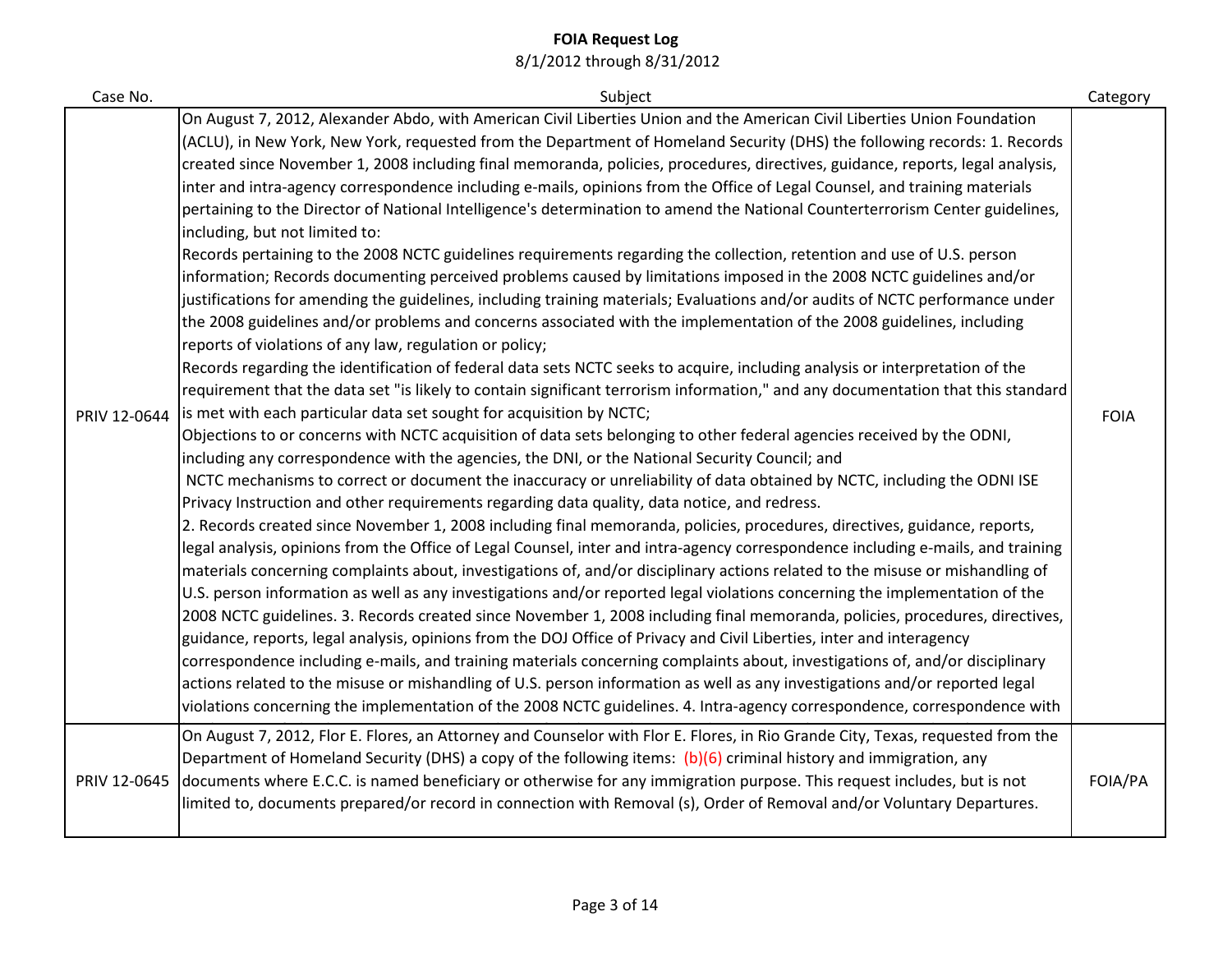| Case No.     | Subject                                                                                                                                                                                                                                                                                                                                                                                                                                                                                                                                                                                                                                                                                                                                                                                                                                                                                                                                                                                                                                                                                                                                                                                                                                                                                                                                                             | Category |
|--------------|---------------------------------------------------------------------------------------------------------------------------------------------------------------------------------------------------------------------------------------------------------------------------------------------------------------------------------------------------------------------------------------------------------------------------------------------------------------------------------------------------------------------------------------------------------------------------------------------------------------------------------------------------------------------------------------------------------------------------------------------------------------------------------------------------------------------------------------------------------------------------------------------------------------------------------------------------------------------------------------------------------------------------------------------------------------------------------------------------------------------------------------------------------------------------------------------------------------------------------------------------------------------------------------------------------------------------------------------------------------------|----------|
| PRIV 12-0646 | On August 7, 2012, (b)(6), an Attorney, with Safar Law Office P.S., in Wenatchee, Washington, requested from the Department<br>of Homeland Security (DHS) copies of all information pertaining to him contained in the following systems of records<br>maintained by the CBP and DHS: the Automated Targeting System (ATS, DHS/CBP-006), Advance Passenger Information<br>System (APIS, DHS/CBP-005), Border Crossing Information System (BCIS, DHS/CBP-007), U.S. Customs and Border Protection<br>TECS (DHS/CBP-011), Non-Federal Entity Data System (NEDS, DHS/CBP-008), and DHS Use of the Terrorist Screening Database<br>(TSDB) System of Records (DHS /ALL-030), Electronic System for Travel Authorization (ESTA, DHS/CBP-009), and Nonimmigrant<br>Information<br>System (Nils, DHS/CBP-016)].                                                                                                                                                                                                                                                                                                                                                                                                                                                                                                                                                             | FOIA/PA  |
| PRIV 12-0647 | On August 7, 2012, (b)(6), an Attorney, with Safar Law Office P.S., in Wenatchee, Washington, requested from the Department<br>of Homeland Security (DHS) copies of all information pertaining to him contained in the following systems of records<br>maintained by the CBP and DHS: the Automated Targeting System (ATS, DHS/CBP-006), Advance Passenger Information<br>System (APIS, DHS/CBP-005), Border Crossing Information System (BCIS, DHS/CBP-007), U.S. Customs and Border Protection<br>TECS (DHS/CBP-Q11), Non-Federal Entity Data System (NEDS, DHS/CBP-008), and DHS Use of the Terrorist Screening Database<br>(TSDB) System of Records (DHS /ALL-030), Electronic System for Travel Authorization (ESTA, DHS/CBP-009), and Nonimmigrant<br>Information System (Nils, DHS/CBP-016).                                                                                                                                                                                                                                                                                                                                                                                                                                                                                                                                                                 | FOIA/PA  |
| PRIV 12-0648 | On August 7, 2012, Richard Cabelus, Esq., with Maroun & Cabelus, L.L.C., in Woburn, Massachusetts, requested from the<br>Department of Homeland Security (DHS) any and all records regarding immigration proceedings or<br>other documents related to (b)(6).                                                                                                                                                                                                                                                                                                                                                                                                                                                                                                                                                                                                                                                                                                                                                                                                                                                                                                                                                                                                                                                                                                       | FOIA/PA  |
| PRIV 12-0649 | On August 7, 2012, (b)(6), an individual in Brooklyn, New York, requested from the Department of Homeland Security (DHS)<br>the following information which is specific to an or held by DHS: All documents that identify the individual who made a referral<br>to LifeNet, according to the attached correspondence from the U.S. Department of Homeland Security. "a referral was made<br>to LifeNet for mental health intervention on July 2011." All documents containing the name of the CMS employee(s) who,<br>according to the correspondence from the U.S. Department of Homeland Security said "since she did not get the job, she was<br>going to "come down there and kill everybody." All documents that identify federal district judge Nicholas G. Garaufis as<br>having filed any complaints with DHS regarding (b)(6) mental health status and any acts in which (b)(6) is alleged to have<br>made threats to others. All documents that identity any member of the U.S. Marshal Service as having filed any complaints<br>with DHS regarding (b)(6) mental health status and any action in which (b)(6) is alleged to have made threats to others. All<br>documents that identify the name of the U.S. Marshal(s) with whom NYSOMH employee (b)(6) spoke (please visit web page)<br>http://www.tbecrjmesofsenatoruzamere.net/federallawsuit.html. | FOIA/PA  |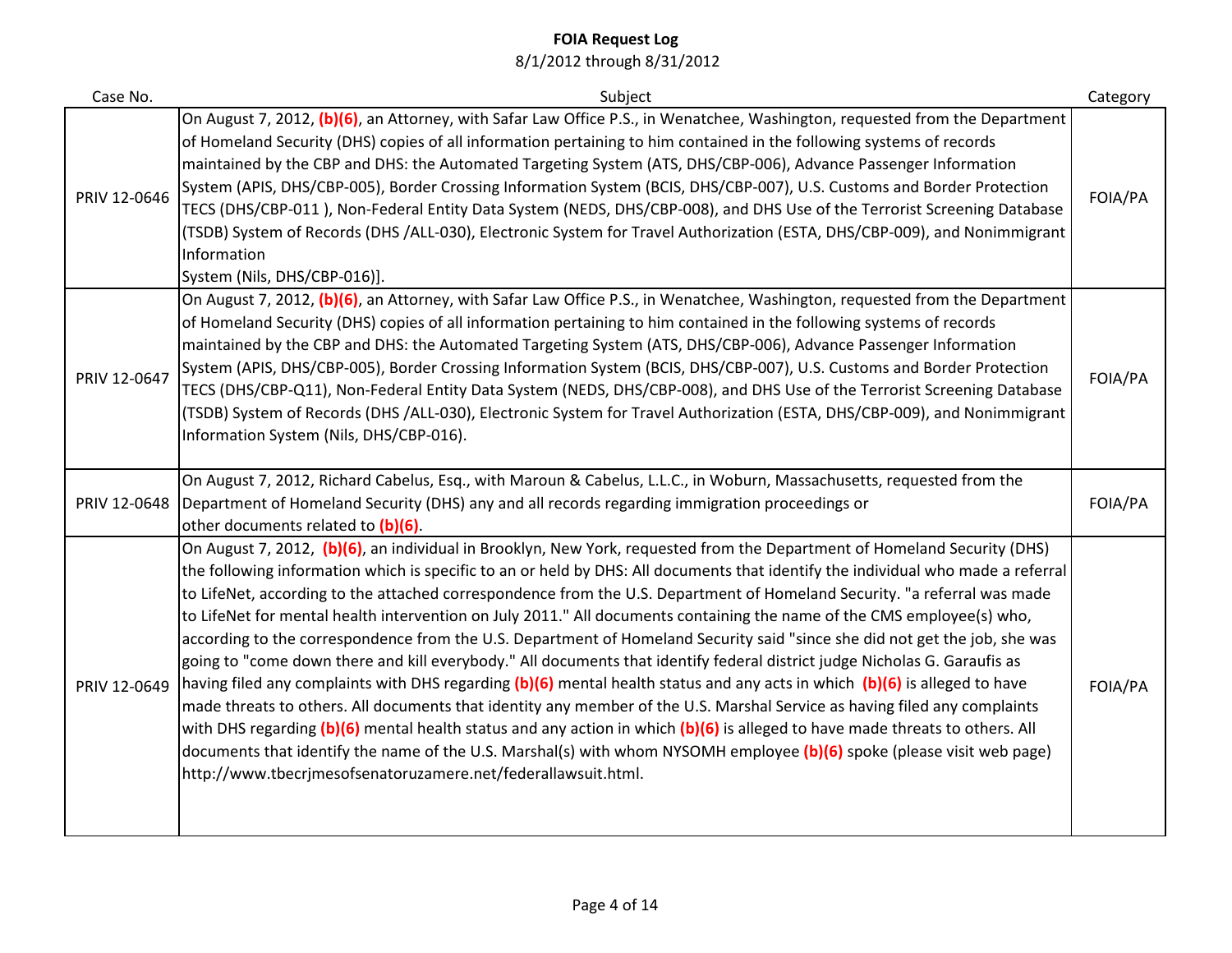| Case No.     | Subject                                                                                                                                                                                                                                                                                                                                                                                                                                                                                                                                                                                                                         | Category    |
|--------------|---------------------------------------------------------------------------------------------------------------------------------------------------------------------------------------------------------------------------------------------------------------------------------------------------------------------------------------------------------------------------------------------------------------------------------------------------------------------------------------------------------------------------------------------------------------------------------------------------------------------------------|-------------|
|              | On August 10, 2012, Page Corbo, with Iden Trust, in Salt Lake City, Utah, requested from the Department of Homeland<br>Security (DHS) exact copies of any Contracts, Purchase Orders and/or Awards issued for the purchase or acquisition of any SSL<br>Server Certificate for your agency during the fiscal year 2011 and 2012 year to date, as well as:<br>PRIV 12-0650 1. Contact information for the procurement point of contact (email and/or mailing address)<br>2. Number of total servers that require the use of standard SSL certificates<br>3. Number of total servers that require the use of EV SSL certificates. | <b>FOIA</b> |
| PRIV 12-0651 | On August 8, 2012, (b)(6), an individual, in Carson City, Nevada, requested from the Department of Homeland Security (DHS) if<br>he is on a watchlist with DHS, what files does DHS have on him because his felony convections and will these felonies prevent<br>him from traveling to France or Germany for work or school or outside the United States for vacation.                                                                                                                                                                                                                                                         | FOIA/PA     |
| PRIV 12-0652 | On August 10, 2012, (b)(6), an individual, in Etobicoke, Ontario, requested from the Department of Homeland Security (DHS)<br>all information pertaining to him and any active or closed investigation against him.                                                                                                                                                                                                                                                                                                                                                                                                             | FOIA/PA     |
|              | On August 13, 2012, (b)(6), an individual, in BarBoursville, West Virginia, requested from the Department of Homeland<br>PRIV 12-0653 Security (DHS) his belief that he is a on watchlist since 2009 and feels it is unwarranted and a direct result and retaliation for<br>complaining about a pilots unsafe landing.                                                                                                                                                                                                                                                                                                          | FOIA/PA     |
|              | On August 13, 2012, (b)(6), an individual, in Hampton, Virginia, requested from the Department of Homeland Security (DHS) all<br>PRIV 12-0654 documents that pertain to $(b)(6)$ and him that are in the possessions of the United States State Department Homeland<br>Security and U.S. Embassy in Brussels Belgium.                                                                                                                                                                                                                                                                                                           | FOIA/PA     |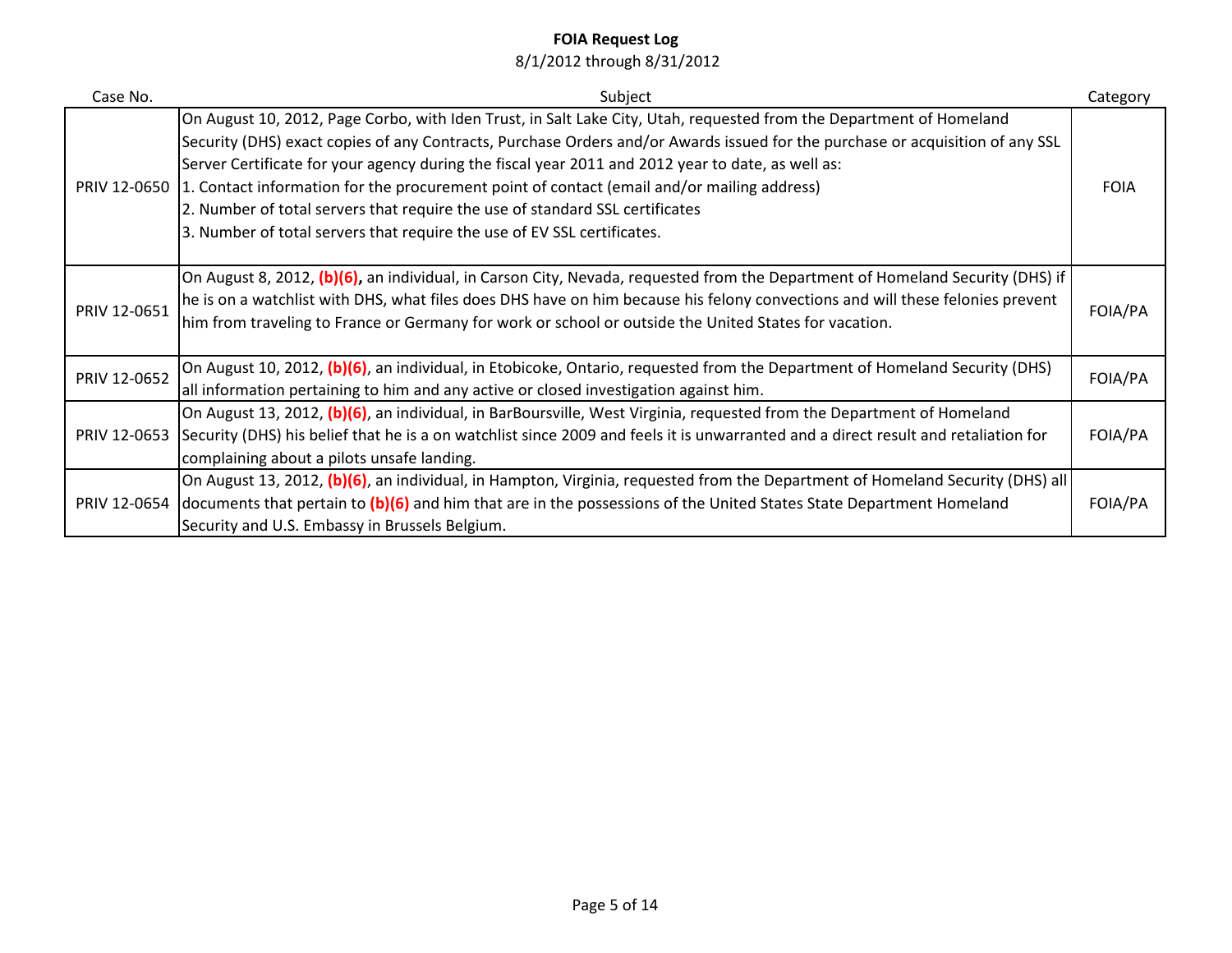| Case No.     | Subject                                                                                                                                                                                                                                                                                                                                                                                                                                                                                                                                                                                                                                                                                                                                                                                                                                                                                                                                                                                                                                                                                                                                                                                                                                                                                                                                                                                                                                                                                                                                                                                                                                                                                                                                                                                                                                                              | Category    |
|--------------|----------------------------------------------------------------------------------------------------------------------------------------------------------------------------------------------------------------------------------------------------------------------------------------------------------------------------------------------------------------------------------------------------------------------------------------------------------------------------------------------------------------------------------------------------------------------------------------------------------------------------------------------------------------------------------------------------------------------------------------------------------------------------------------------------------------------------------------------------------------------------------------------------------------------------------------------------------------------------------------------------------------------------------------------------------------------------------------------------------------------------------------------------------------------------------------------------------------------------------------------------------------------------------------------------------------------------------------------------------------------------------------------------------------------------------------------------------------------------------------------------------------------------------------------------------------------------------------------------------------------------------------------------------------------------------------------------------------------------------------------------------------------------------------------------------------------------------------------------------------------|-------------|
| PRIV 12-0655 | On August 10, 2012, Linda Lye, a Staff Attorney with The American Civil Liberties Union of Northern California (ACLU-NC), in an<br>Francisco, California, requested from the Department of Homeland Security (DHS) the following:<br>1) Records created, received, gathered or maintained by the NCS since March 9, 2006 pertaining to any actual or requested<br>disruptions of cellular service under SOP 303, including records related to, setting forth, or identifying:<br>a. The total number of requests for disruption; b. The total number of disruptions that were authorized by NCC;<br>c. The total number of disruptions authorized by NCC that were actually implemented; 2) For each request for disruption of<br>cellular service under SOP 303 since March 9, 2006, records created, received, gathered or maintained by NCS relating to,<br>setting forth, or identifying: a. The entity that requested the disruption; b. The reasons given by the requesting entity for the<br>requested disruption; c. Whether the disruption was actually authorized; d. Whether the disruption was actually implemented;<br>e. The area for which disruption was requested; f. The actual area disrupted; g. Whether NCC Watch asked the four questions<br>listed at SOP 303(5)(a)(I)(4) and what responses the requesting agency gave; h. Which cellular carriers shut down service in the<br>area and whether any cellular carriers in the area did not shut down their service; i. When the disruption began and when<br>service was restored; j. Which agency requested the restoration of cellular service; k. What reasons that agency gave for<br>requesting restoration; and I. Whether and how the public was informed of the disruption. 3) Disruption overlays, PowerPoint<br>slides, and request faxes created pursuant to SOP 303(5)(a)(ii)(6). | <b>FOIA</b> |
| PRIV 12-0656 | On August 10, 2012, Daniel Feng, a Sr. Investigator, with Blue Shield of California, in El Dorado Hills, California, requested from<br>the Department of Homeland Security (DHS) records that states Saigal returned to the United States between June 29, 2011<br>and August 7, 2011.                                                                                                                                                                                                                                                                                                                                                                                                                                                                                                                                                                                                                                                                                                                                                                                                                                                                                                                                                                                                                                                                                                                                                                                                                                                                                                                                                                                                                                                                                                                                                                               | <b>FOIA</b> |
| PRIV 12-0657 | On August 13, 2012, Jack Gillum, with The Associated Press, in Washington, DC, requested from the Department of Homeland<br>Security (DHS) access to and copies of correspondence to or from Wisconsin Rep. Paul Ryan or his staff, from Jan. 3, 1999, to<br>the present.                                                                                                                                                                                                                                                                                                                                                                                                                                                                                                                                                                                                                                                                                                                                                                                                                                                                                                                                                                                                                                                                                                                                                                                                                                                                                                                                                                                                                                                                                                                                                                                            | <b>FOIA</b> |
| PRIV 12-0658 | On August 13, 2012, Jennifer Peebles, Data Editor, with The Washington (DC) Examiner, in Washington, DC, requested from<br>the Department of Homeland Security (DHS) access to and copies of the following records:<br>Records concerning and detailing all travel by your agency's employees paid for by any private source, entity, person or<br>organization since January 1, 2011 to the present day, including any records that indicate the name of the employee or<br>employees who travelled; the private source, entity, person or organization funding the trip; the dates of the travel; the<br>reason of the trip; the itinerary of the trip or any accounting of what happened on the trip; and records pertaining to the<br>means of transportation, such as plane, car or ship tickets.                                                                                                                                                                                                                                                                                                                                                                                                                                                                                                                                                                                                                                                                                                                                                                                                                                                                                                                                                                                                                                                               | <b>FOIA</b> |
| PRIV 12-0659 | On August 15, 2012, Philip Munson, with Democratic Senatorial Campaign Committee, in Washington, DC, requested from the<br>Department of Homeland Security (DHS) all communication between the Department of Homeland Security and<br>Representative W. Todd Akin, U.S. House of Representatives, and his staff from January 2001- Present.                                                                                                                                                                                                                                                                                                                                                                                                                                                                                                                                                                                                                                                                                                                                                                                                                                                                                                                                                                                                                                                                                                                                                                                                                                                                                                                                                                                                                                                                                                                          | <b>FOIA</b> |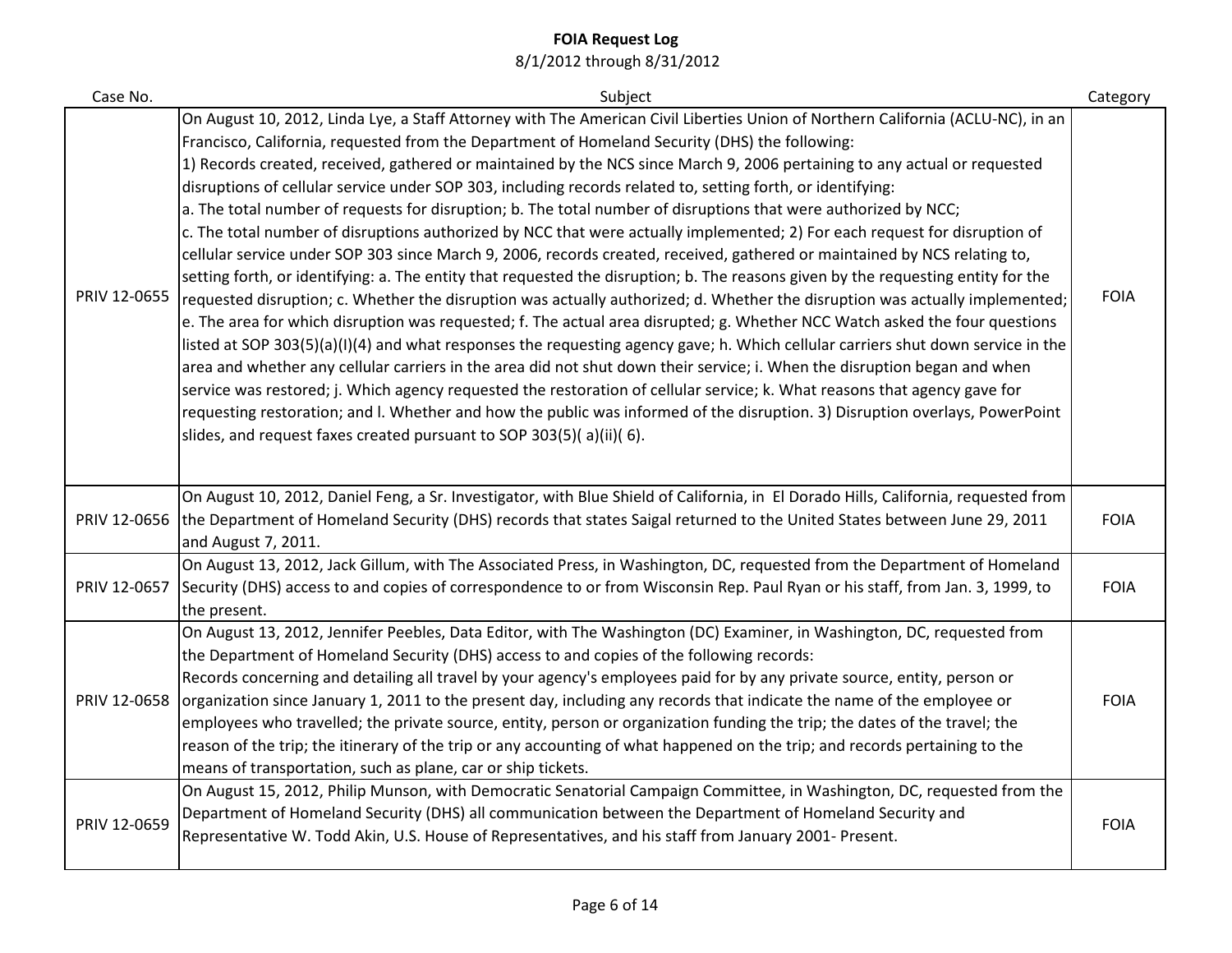| Case No.     | Subject                                                                                                                                                                                                                                                                                                                                                                                                                   | Category    |
|--------------|---------------------------------------------------------------------------------------------------------------------------------------------------------------------------------------------------------------------------------------------------------------------------------------------------------------------------------------------------------------------------------------------------------------------------|-------------|
| PRIV 12-0660 | On August 15, 2012, (b)(6) an individual, in Tucson, Arizona, requested from the Department of Homeland Security (DHS)<br>copies of all files, correspondence, or other records concerning him.                                                                                                                                                                                                                           | FOIA/PA     |
| PRIV 12-0661 | On August 15, 2012, Megan Wilson, with The Hill, in Washington, DC, requested from the Department of Homeland Security<br>(DHS) following documents or, if there is a large number, be permitted to inspect the following documents: A copy of any and<br>all log(s) of correspondence that include letters from members of Congress from July 1, 2012 through the present day to the<br>Department of Homeland Security. | <b>FOIA</b> |
| PRIV 12-0662 | On August 13, 2012, Eileen Sullivan, a Counterterrorism Reporter, with Associated Press, in Washington, DC, requested from<br>the Department of Homeland Security (DHS) all documents responsive to request PRIV 12-0433, filed on May 4, 2012.                                                                                                                                                                           | <b>FOIA</b> |
| PRIV 12-0663 | On August 14, 2012, Melanie Mason, with Los Angeles Times/Chicago Tribune, in Washington, DC, requested from the<br>Department of Homeland Security (DHS) copies of any correspondence, including e-mails, between the agency and Rep. Paul<br>Ryan (R-Wisconsin) or his office from January 3, 1999 until present day.                                                                                                   | <b>FOIA</b> |
| PRIV 12-0664 | On August 10, 2012, Jennifer Allgaier, with Centurion Research Solutions, LLC, in Chantilly, Virginia, requested from the<br>Department of Homeland Security (DHS) a copy of the contract GS-10F-06-LP-A-0005 and SOW.                                                                                                                                                                                                    | <b>FOIA</b> |
|              | On August 15, 2012, Victor Michel, with MuckRock News, in Boston, Massachusetts, requested from the Department of<br>PRIV 12-0665 Homeland Security (DHS) any and all information relating to Mexican military and police incursions on US territory during FY<br>2006-2012.                                                                                                                                              | <b>FOIA</b> |
|              | On August 14, 2012, Geoff Newman, an individual, in Lancaster, California, requested from the Department of Homeland<br>PRIV 12-0666 Security (DHS) all non-exempt responsive documents pertaining to "Terrorist Watch List" for the years of 2010-2012.                                                                                                                                                                  | <b>FOIA</b> |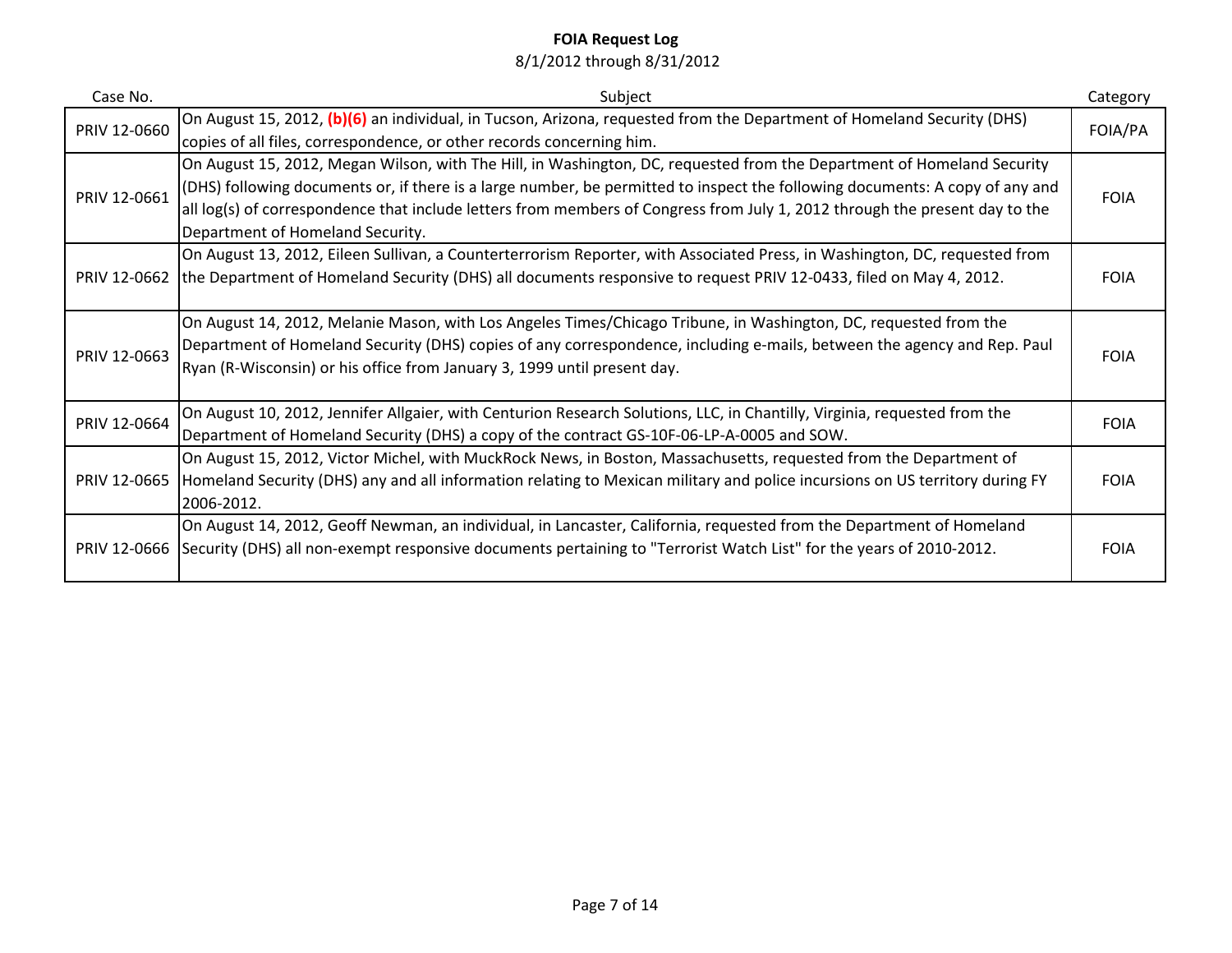| Case No.     | Subject                                                                                                                                                                                                                                                                                                                                                                                                                                                                                                                                                                                                                                                                                                                                                                                                                                                                                                                                                                                                                                                                                                                                                                                                                                                                                                                                                                                                                                                                                                                                                                                                                                                                                                                                                                                                                                                                                                                                                                                                                                                                                                                                                                                                                                                                                                                                                                                                                                                                                                                                                                                                                                                                                                                                                                                                                                                                                                                                                                                                                                              | Category    |
|--------------|------------------------------------------------------------------------------------------------------------------------------------------------------------------------------------------------------------------------------------------------------------------------------------------------------------------------------------------------------------------------------------------------------------------------------------------------------------------------------------------------------------------------------------------------------------------------------------------------------------------------------------------------------------------------------------------------------------------------------------------------------------------------------------------------------------------------------------------------------------------------------------------------------------------------------------------------------------------------------------------------------------------------------------------------------------------------------------------------------------------------------------------------------------------------------------------------------------------------------------------------------------------------------------------------------------------------------------------------------------------------------------------------------------------------------------------------------------------------------------------------------------------------------------------------------------------------------------------------------------------------------------------------------------------------------------------------------------------------------------------------------------------------------------------------------------------------------------------------------------------------------------------------------------------------------------------------------------------------------------------------------------------------------------------------------------------------------------------------------------------------------------------------------------------------------------------------------------------------------------------------------------------------------------------------------------------------------------------------------------------------------------------------------------------------------------------------------------------------------------------------------------------------------------------------------------------------------------------------------------------------------------------------------------------------------------------------------------------------------------------------------------------------------------------------------------------------------------------------------------------------------------------------------------------------------------------------------------------------------------------------------------------------------------------------------|-------------|
| PRIV 12-0667 | On August 14, 2012, (b)(6), an individual, in McKinney, Texas, requested from the Department of Homeland Security (DHS) 1.<br>Copies of all written or electronic communications on all DHS systems, including, but not limited to, emails, memorandums,<br>records of conversations, review /approval/routing slips, and all background documents used or reviewed in the preparation<br>of such records and communications and all other written and electronic communications and documents relied on in<br>generating such communications regarding him, (b)(6), from the DHS Office of Public Affairs and the NPPD Office of Public<br>Affairs to anyone outside of the government, including media organizations, covering the period of July 30, 2012 through<br>August 3, 2012. 2. Copies of all written or electronic communications on all DHS systems, including, but not limited to, emails,<br>memorandums, records of conversations, review/approval/routing slips, and all background documents used or reviewed in<br>the preparation of such records and communications and all other written and electronic communications and documents<br>relied on in generating such communications regarding him, (b)(6), from the Office of the Director of Communications, and<br>specifically Matthew Chandler, to anyone outside of the government, including media organizations, whether on the record,<br>off the record or on background, solicited or unsolicited, from August 1, 2012. 3. Copies of all written communications on all<br>DHS systems, including, but not limited to, emails, memorandums, records of conversations, review/approval/routing slips,<br>and all background documents used or reviewed in the preparation of such records and communications and all other written<br>and electronic communications and documents relied on in generating such communications regarding him, (b)(6), that<br>discuss or refer to your resignation from DHS covering the period of December 1, 2011 through February 15, 2012. 4. Copies of<br>all written communications on all DHS systems, including, but not limited to, emails, memorandums, records of conversations,<br>review/approval/routing slips, and all background documents used or reviewed in the preparation of such records and<br>communications and all other written and electronic communications and documents relied on in generating such<br>communications regarding him, (b)(6), from February 2, 2012, that discuss the timing of his departure from his position as<br>Assistant Secretary. requester is aware of an email chain from this date, regarding this subject, which included, in part or in<br>whole, Noah Kroloff, John Sandweg, Rand Beers, Caitlin Durkovich and Alison Schwartz. 5. Request a copy of the email to all<br>NPPD employees from Rand Beers announcing the departure of $(b)(6)$ from the position of Assistant Secretary, which was sent<br>during the period of February 3, 2012 through February 10, 2012. | FOIA/PA     |
| PRIV 12-0668 | On August 15, 2012, Abraham Payton, with the American Bridge 21st Century, in Washington, DC, requested from the<br>Department of Homeland Security (DHS) copies of correspondence between Congressman Paul Ryan (and/or staffers from his<br>Congressional Office) and the Secretary of the Department of Homeland Security (and/or staffers from his/her office) from<br>2002 to 2012.                                                                                                                                                                                                                                                                                                                                                                                                                                                                                                                                                                                                                                                                                                                                                                                                                                                                                                                                                                                                                                                                                                                                                                                                                                                                                                                                                                                                                                                                                                                                                                                                                                                                                                                                                                                                                                                                                                                                                                                                                                                                                                                                                                                                                                                                                                                                                                                                                                                                                                                                                                                                                                                             | <b>FOIA</b> |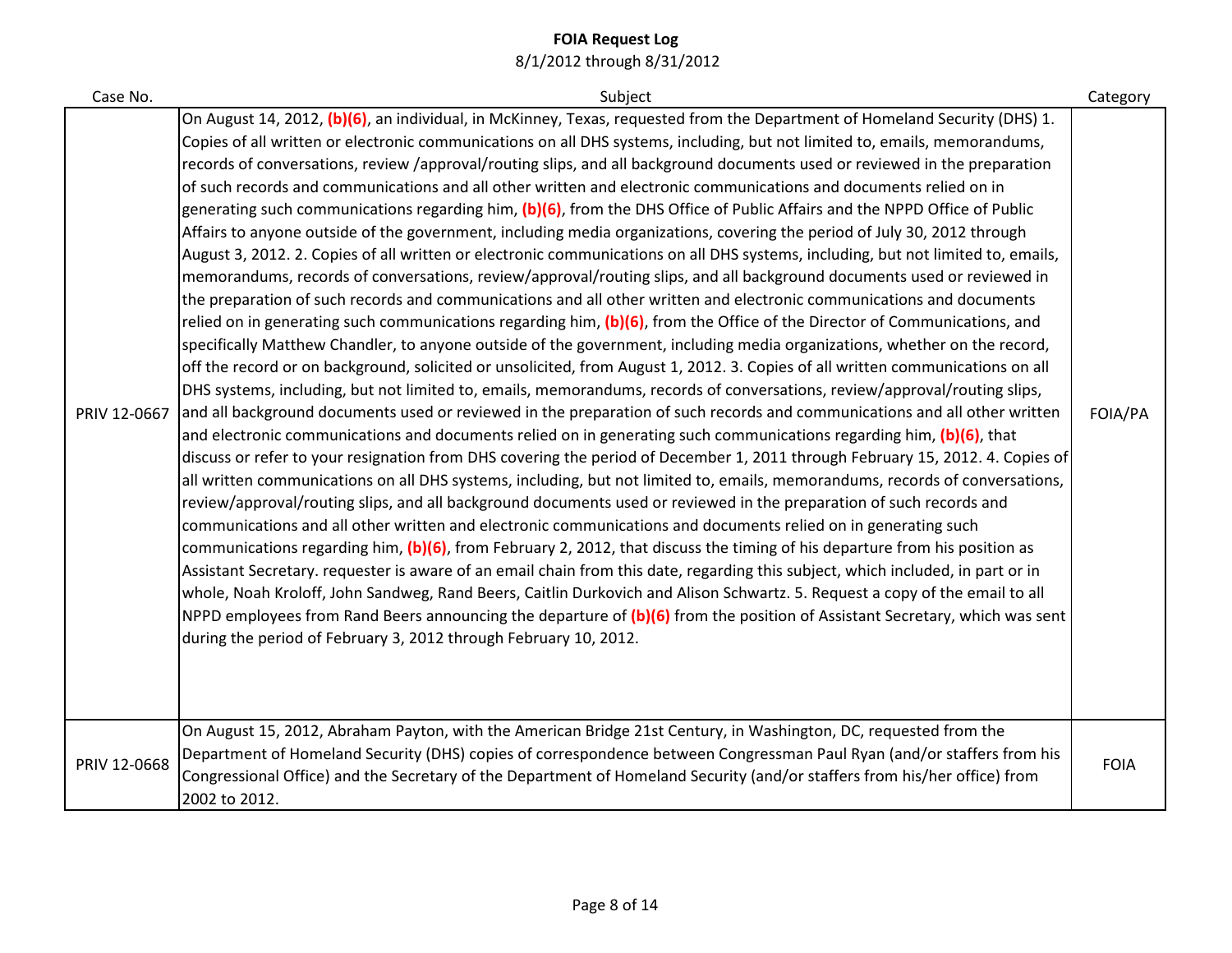| Case No.     | Subject                                                                                                                                                                                                                                                                                                                                                                                                                                                                                                                                                                                                              | Category       |
|--------------|----------------------------------------------------------------------------------------------------------------------------------------------------------------------------------------------------------------------------------------------------------------------------------------------------------------------------------------------------------------------------------------------------------------------------------------------------------------------------------------------------------------------------------------------------------------------------------------------------------------------|----------------|
| PRIV 12-0669 | On August 16, 2012, Johnny Dwyer, an individual, in New York, New York, requested from the Department of Homeland<br>Security (DHS) access to and copies of emails, memorandum and other internal communications discussing "Occupy Wall<br>Street" and "We Are the 99% sent, received or drafted between January 1, 2010 and the current date.                                                                                                                                                                                                                                                                      | <b>CONSULT</b> |
| PRIV 12-0670 | On August 17, 2012, Stephanie Nielsen, a Researcher, in Washington, DC, requested from the Department of Homeland<br>Security (DHS) the following: 1. Correspondence between DHS and former HHS Secretary and Gov. Tommy G. Thompson<br>regarding anthrax and anthrax response efforts, from February 2005-present; and 2. Correspondence between DHS and any<br>representatives of PharmAthene.                                                                                                                                                                                                                     | <b>FOIA</b>    |
| PRIV 12-0671 | On August 16, 2012, Jerry Levitsky, an individual, in Brooklyn, New York, requested from the Department of Homeland<br>Security (DHS) an investigation of (b)(6) fraudulent act in order to obtain permanent status in USA.                                                                                                                                                                                                                                                                                                                                                                                          | FOIA/PA        |
| PRIV 12-0672 | On August 13, 2012, J. J. Jaskot, with Jones Walker, in Washington, D.C, requested from the Department of Homeland Security<br>(DHS) records regarding the proposed notice and modification and revocation of ruling letters relating to the application of the<br>Jones Act to the transportation of merchandise and certain equipment between coastwise points. Requester also seeks<br>records regarding the withdrawal of the foregoing notice and records relating to an advanced notice of proposed rulemaking<br>concerning the transportation of merchandise and certain equipment between coastwise points. | <b>FOIA</b>    |
| PRIV 12-0673 | On August 17, 2012, (b)(6), an individual, in Seaside, California, requested from the Department of Homeland Security (DHS) a<br>copy of all records pertaining to (b)(6).                                                                                                                                                                                                                                                                                                                                                                                                                                           | FOIA/PA        |
| PRIV 12-0674 | On August 20, 2012, Erik Milito, Managing Counsel, with American Petroleum, Institute in Washington, DC, requested from<br>the Department of Homeland Security (DHS) a review of two documents to be discussed the DHS legal staff.                                                                                                                                                                                                                                                                                                                                                                                  | <b>FOIA</b>    |
| PRIV 12-0675 | On August 22, 2012, Peter Copeland, an individual, in New York, New York, requested from the Department of Homeland<br>Security (DHS) a copy of documents pertaining to the investigation recently concluded by the DHS Privacy Office to which<br>former Chief Privacy Officer Mary Ellen Callahan referred in her written testimony to Congress on July 31, 2012.                                                                                                                                                                                                                                                  | <b>FOIA</b>    |
| PRIV 12-0676 | On August 1, 2012, U.S. Customs and Border Protection, requested from the Department of Homeland Security (DHS) a<br>review of records referenced in a Notice of Determination pertaining to Frederick L. Clemens.                                                                                                                                                                                                                                                                                                                                                                                                   | <b>CONSULT</b> |
| PRIV 12-0677 | On August 21, 2012, (b)(6), an individual, in Temple, Texas, requested from the Department of Homeland Security (DHS) all<br>records pertaining to her.                                                                                                                                                                                                                                                                                                                                                                                                                                                              | FOIA/PA        |
| PRIV 12-0678 | On August 25, 2012, (b)(6), an individual, in Lee's Summit, Missouri, requested from the Department of Homeland Security<br>(DHS) a copy of all documents that were added to her file for this investigation for a court hearing in September.                                                                                                                                                                                                                                                                                                                                                                       | FOIA/PA        |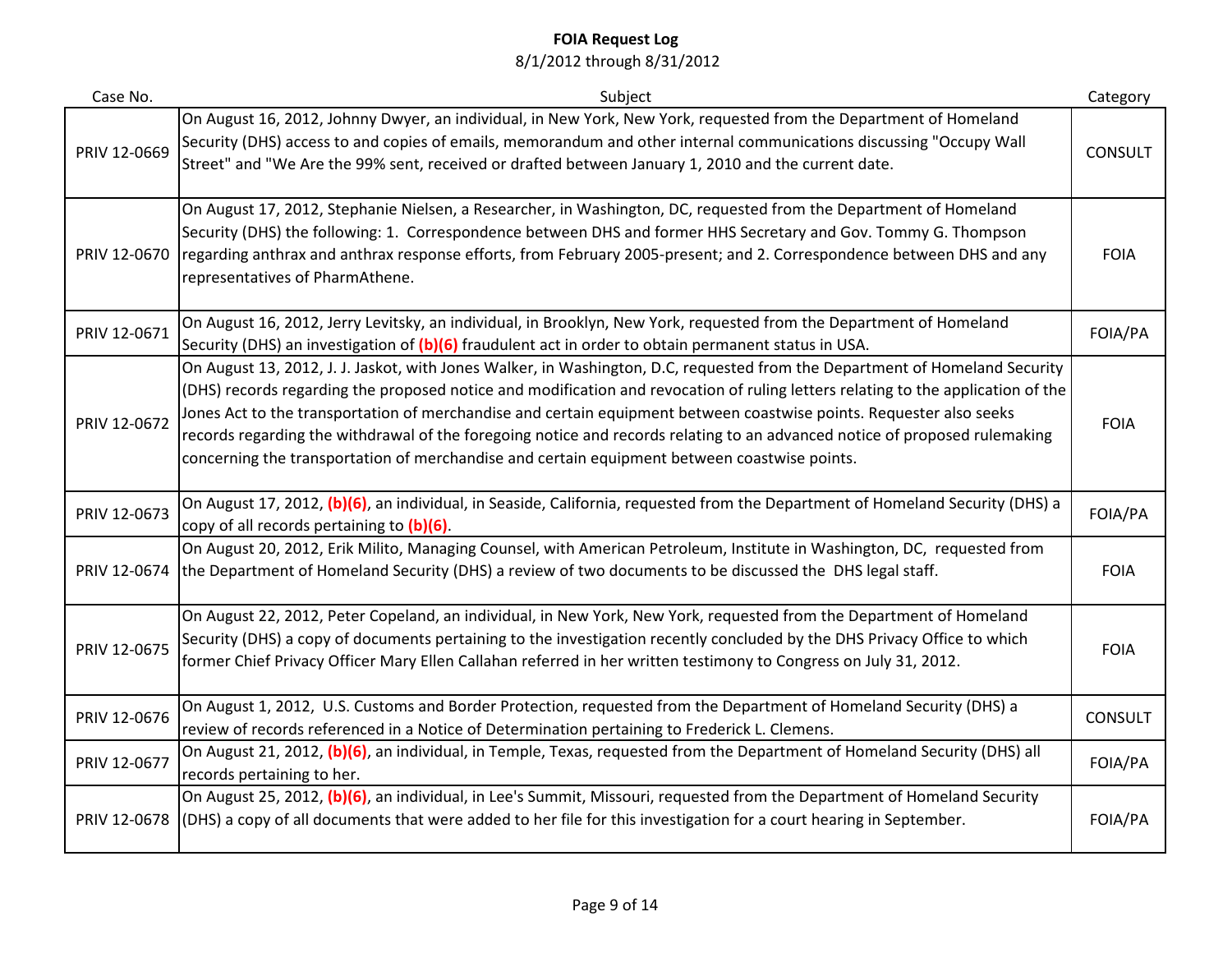| Case No.     | Subject                                                                                                                                                                                                                                                                                                                                                                                                                                                                                                                                                                                                                                                                                                                                                                                                                                                                                                                                                                                                                                                                                      | Category    |
|--------------|----------------------------------------------------------------------------------------------------------------------------------------------------------------------------------------------------------------------------------------------------------------------------------------------------------------------------------------------------------------------------------------------------------------------------------------------------------------------------------------------------------------------------------------------------------------------------------------------------------------------------------------------------------------------------------------------------------------------------------------------------------------------------------------------------------------------------------------------------------------------------------------------------------------------------------------------------------------------------------------------------------------------------------------------------------------------------------------------|-------------|
| PRIV 12-0679 | On August 27, 2012, (b)(6), an individual, in New York, New York, requested from the Department of Homeland Security (DHS)<br>a copy of all records pertaining to him.                                                                                                                                                                                                                                                                                                                                                                                                                                                                                                                                                                                                                                                                                                                                                                                                                                                                                                                       | FOIA/PA     |
| PRIV 12-0680 | On August 22, 2012, (b)(6), an individual, in Royal Oak, Michigan, requested from the Department of Homeland Security (DHS)<br>copies of all surveillance logs, picture taken of him or his family, recorded phone conversations, helicopter surveillance data,<br>logged internet activities, and agencies used to watch him.                                                                                                                                                                                                                                                                                                                                                                                                                                                                                                                                                                                                                                                                                                                                                               | FOIA/PA     |
| PRIV 12-0681 | On August 3, 2012, Mark Flatten, an Investigative Reporter, with Washington Examiner, requested from the Department of<br>Homeland Security (DHS) the following documents: 1. Any letters, reports, emails or other documents responsive or related to<br>DHS's review of conference costs in response to the directives of the Office of Management and Budget in M-12-12 issued on<br>May 11, 2012 (conference costs of federal agencies). 2. Any letters, reports, emails or other documents from DHS responsive<br>to the directive of OMB in its memorandum M-11-35, issued Sept. 21, 2011 3. Any spreadsheets, reports or other records<br>which document DHS's total spending on conferences over the past five years. 4. Any spreadsheets, databases or other reports<br>that provide detailed spending records for any conference over the past five years in which your agency's cost exceeded<br>\$100,000. 5. Any report from the Inspector General of DHS, or any other investigative report, examining the issue of any<br>conference costs incurred over the past five years. | <b>FOIA</b> |
| PRIV 12-0682 | On August 24, 2012, (b)(6), an individual, in Chesapeake Beach, Maryland, requested from the Department of Homeland<br>Security (DHS) 1. From CHCO PMD a complete copy of his Superior Qualifications Authorities (SQA) Hiring package to include e-<br>mails to(b)(6), notes, justification, and recommendations regarding disapproval for the Step 5 pay increase. 2. Copies of all e-<br>mails from (b)(6) to CHCO PMD, to include notes, justification, and recommendations for the Step 5 pay increase. 3. All names<br>of OCAO employees hired and/or recruited by $(b)(6)$ from July 2010 through July 2012.                                                                                                                                                                                                                                                                                                                                                                                                                                                                          | FOIA/PA     |
| PRIV 12-0683 | On August 24, 2012, (b)(6), an individual, in Chesapeake Beach, Maryland, requested from the Department of Homeland<br>Security (DHS) 1. Copies of all (b)(6) e-mails to (b)(6), notes, recommendations, and/or information provided to OCAO<br>Executive leadership to include (b)(6) separate investigation included (b)(6) and requester from April 21, 2012 through May<br>24, 2012. 2. All names of OCAO employees investigated by (b)(6) from April 21, 2012 through May 24,2012. 3. Copies of (b)(6)<br>findings and/or recommendations of sexual harassment to OCAO Executive leadership.                                                                                                                                                                                                                                                                                                                                                                                                                                                                                            | FOIA/PA     |
| PRIV 12-0684 | On August 20, 2012, Rose Santos, with the FOIA Group, Inc., in Depew, New York, requested from the Department of<br>Homeland Security (DHS) a copy of all modifications to the BPA/ tasker order identified to HSHQDC08A00004.                                                                                                                                                                                                                                                                                                                                                                                                                                                                                                                                                                                                                                                                                                                                                                                                                                                               | <b>FOIA</b> |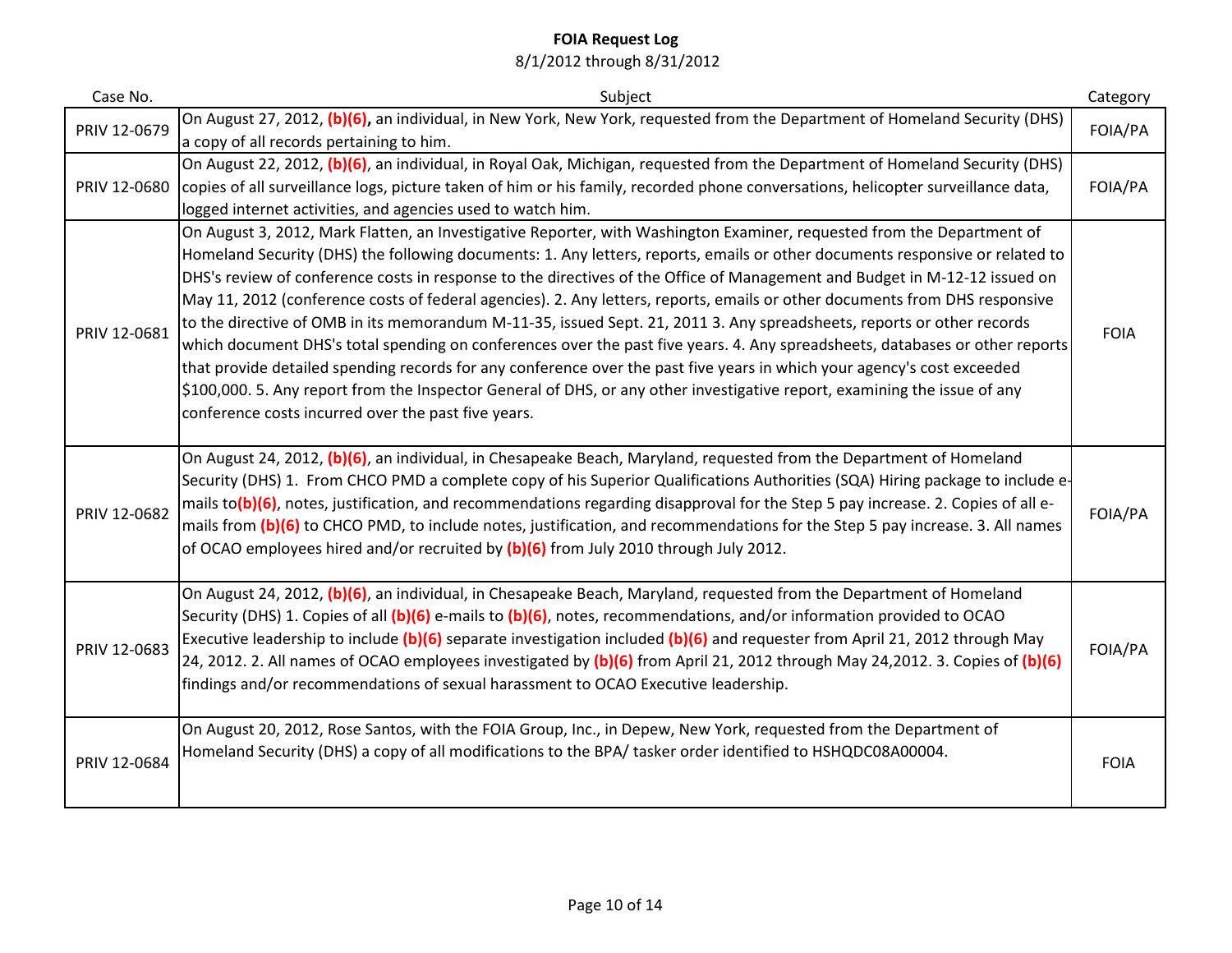| Case No.     | Subject                                                                                                                                                                                                                                                                                                                                                                                                                                                                                                                                       | Category    |
|--------------|-----------------------------------------------------------------------------------------------------------------------------------------------------------------------------------------------------------------------------------------------------------------------------------------------------------------------------------------------------------------------------------------------------------------------------------------------------------------------------------------------------------------------------------------------|-------------|
| PRIV 12-0685 | On August 17, 2012, Stephanie Nielsen, a Researcher, in Washington, DC, requested from the Department of Homeland<br>Security (DHS) the following: 1. Correspondence between DHS and former HHS Secretary and Gov. Tommy G. Thompson<br>regarding anthrax and anthrax response efforts, from February 2005-present; and 2. Correspondence between DHS and any<br>representatives of PharmAthene.                                                                                                                                              | <b>FOIA</b> |
| PRIV 12-0686 | On August 20, 2012, Mimy Indra, a Sales Manager, in Reston, Virginia, requested from the Department of Homeland Security<br>(DHS) to obtain information on all Task Order (TO) issued associated with the following<br>Blanket Purchase Agreement (BPA): Contract Number: HSHQDC-08-A-00004; Date of Order: 02/15/2008; Issuing Office: U.S.<br>Dept. of Homeland Security/Office of Procurement Operations/ITAC IT Support Services Branch,<br>245 Murray Lane, SW, Building 410, Washington DC 20528, Name of Contractor: XTECINCORPORATED. | <b>FOIA</b> |
| PRIV 12-0687 | On August 21, 2012, Rose Santos, with the FOIA Group, Inc., in Depew, New York, requested from the Department of<br>Homeland Security (DHS) a copy of order with all mods identified to HSHQDC06D00019 Order HSHQDC09J00001.                                                                                                                                                                                                                                                                                                                  | <b>FOIA</b> |
| PRIV 12-0688 | On August 21, 2012, Andrew Medici, with the Federal Times, in Springfield, Virginia, requested from the Department of<br>Homeland Security (DHS) access to and copies of all current cost estimates and planning documents related to the ongoing<br>consolidation/construction of a new Homeland Security headquarters at St. Elizabeth's hospital site in Washington D.C                                                                                                                                                                    | <b>FOIA</b> |
| PRIV 12-0689 | On August 23, 2012, Rose Santos, with the FOIA Group, Inc., in Depew, New York, requested from the Department of<br>Homeland Security (DHS) a copy of all tasks orders/BPA calls and all mods for BPA & calls identified to HSHQDC08A00004.                                                                                                                                                                                                                                                                                                   | <b>FOIA</b> |
| PRIV 12-0690 | On August 23, 2012, Brian Barber, General Manager, Regulatory Compliance, with Willson International Inc., in Tonawanda,<br>New York, requested from the Department of Homeland Security (DHS) a complete listing of companies that have designated<br>Willson International Inc. (Willson) as their "Agent" for any purpose, including but not limited to Bioterrorism and Medical<br>Device Listing.                                                                                                                                        | <b>FOIA</b> |
| PRIV 12-0691 | On August 20, 2012, Rose Santos, with the FOIA Group, Inc., in Depew, New York, requested from the Department of<br>Homeland Security (DHS) a copy of the task order, all modifications, and SOW's identified to HSHQDC09F00086.                                                                                                                                                                                                                                                                                                              | <b>FOIA</b> |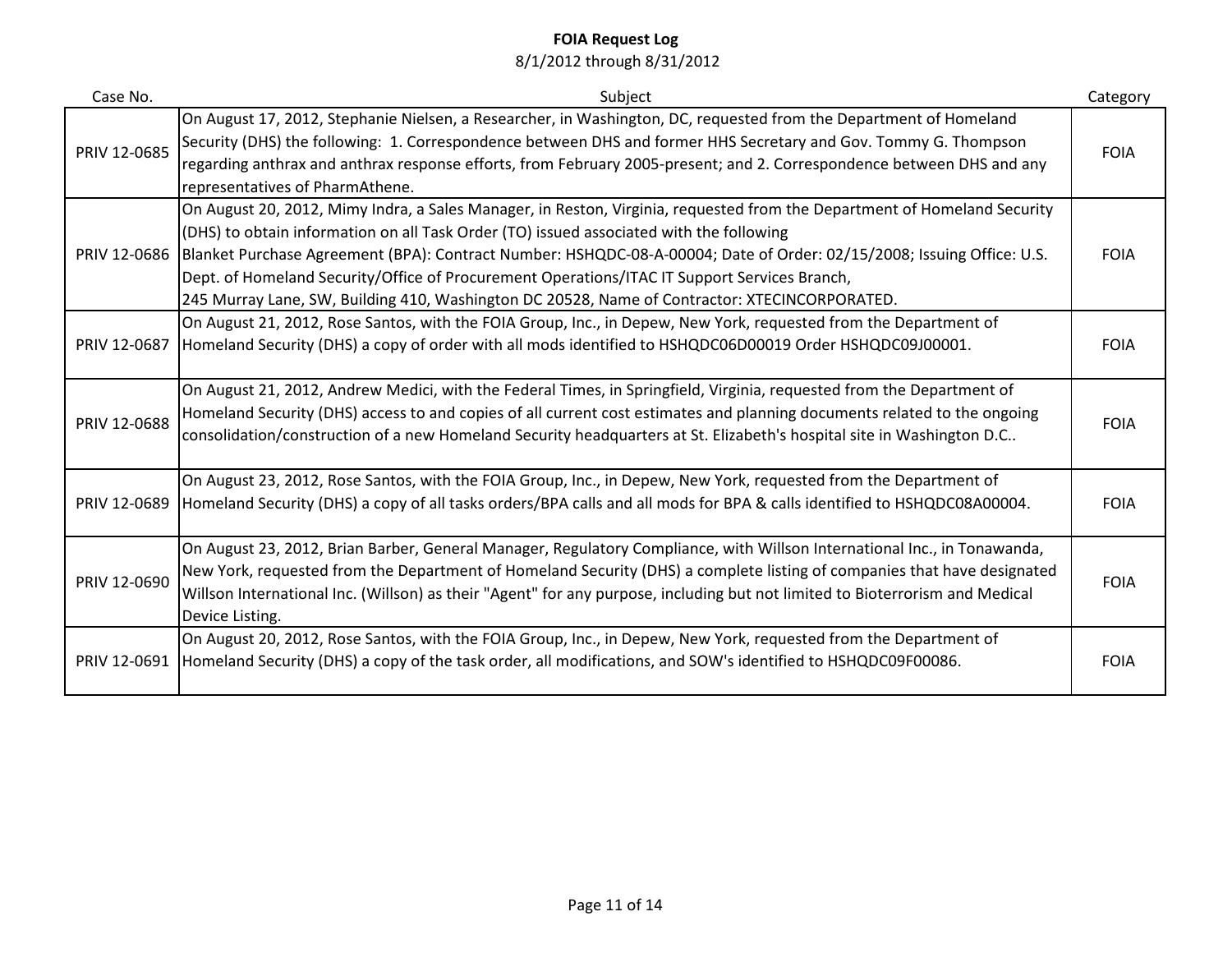| Case No.     | Subject                                                                                                                                                                                                                                                                                                                                                                                                                                                                                                                                                                                                                                                                                                                                                                                                                                                                                                                                                  | Category    |
|--------------|----------------------------------------------------------------------------------------------------------------------------------------------------------------------------------------------------------------------------------------------------------------------------------------------------------------------------------------------------------------------------------------------------------------------------------------------------------------------------------------------------------------------------------------------------------------------------------------------------------------------------------------------------------------------------------------------------------------------------------------------------------------------------------------------------------------------------------------------------------------------------------------------------------------------------------------------------------|-------------|
|              | On August 24, 2012, (b)(6), an individual, in Chesapeake Beach, Maryland, requested from the Department of Homeland<br>Security (DHS) all of (b)(6) case information regarding sexual harassment claim against you. 1. Copies of all questions and<br>answers pertaining to this sexual harassment investigation to include $(b)(6)$ and you on March 28, 2012; 2. Copies of $(b)(6)$<br>findings and recommendations of sexual harassment to (b)(6) and CAO leadership; 3. All names of OCAO employees<br>PRIV 12-0692 investigated and questioned by $(b)(6)$ from March 28, 2012 through May 24, 2012; 4. All Transition/Reassignment information<br>to include Questionnaires, Worksheets, Reassignment Appeals; and 5. All 5 USC CFRs, Procedures, Protocol information<br>regarding my forced reassignment.                                                                                                                                        | FOIA/PA     |
| PRIV 12-0693 | On August 20, 2012, Diane Holst, an individual, requested from the Department of Homeland Security (DHS) information<br>associated with the Iowa Homeland Security and Emergency Management Division Grant, Scott County, Grant 2007-GS-H7-<br>0042-05B; CFDA#: 11.555; Grant Agreement (PSIC) 2007; Sub grantee: Scott Emergency Communications Center; awarded<br>from October 1, 2007 through August 30, 2010.<br>1.<br>Copies of bid document language with specifically who the bidders were and contract document language submitted to<br>HSEMD by the Subgrantee;<br>2. Copies of bid tabulations, accepted bid, and Notice of Award supplied to HSEMD, by the Sub grantee;<br>3. Standard Form LLL, Disclosure of Lobbying Activities submitted to DHS by the State Administrative Agency (SAA), HSEMD,<br>through the application process; and :<br>4. All Sole Source Justification requests/approval if the contract did not go out for bid. | <b>FOIA</b> |
| PRIV 12-0694 | On August 27, 2012, (b)(6), an individual, in Fairfax, Virginia, requested from the Department of Homeland Security (DHS) a<br>complete copy of my security investigation for my suitability with DHS.                                                                                                                                                                                                                                                                                                                                                                                                                                                                                                                                                                                                                                                                                                                                                   | FOIA/PA     |
| PRIV 12-0695 | On August 27, 2012, (b)(6), an individual, in Seagoville, Texas, requested from the Department of Homeland Security (DHS)<br>access to all records in agency files, including but not limited to (b)(6)for the years 2002 through and including 2007, all<br>communications between the United States and the British Government concerning Bohning's arrest and detention in Britain,<br>together with all records, communications, documents, investigatory reports, emails, text messages, written letters, and hand<br>written notes concerning (b)(6).                                                                                                                                                                                                                                                                                                                                                                                              | FOIA/PA     |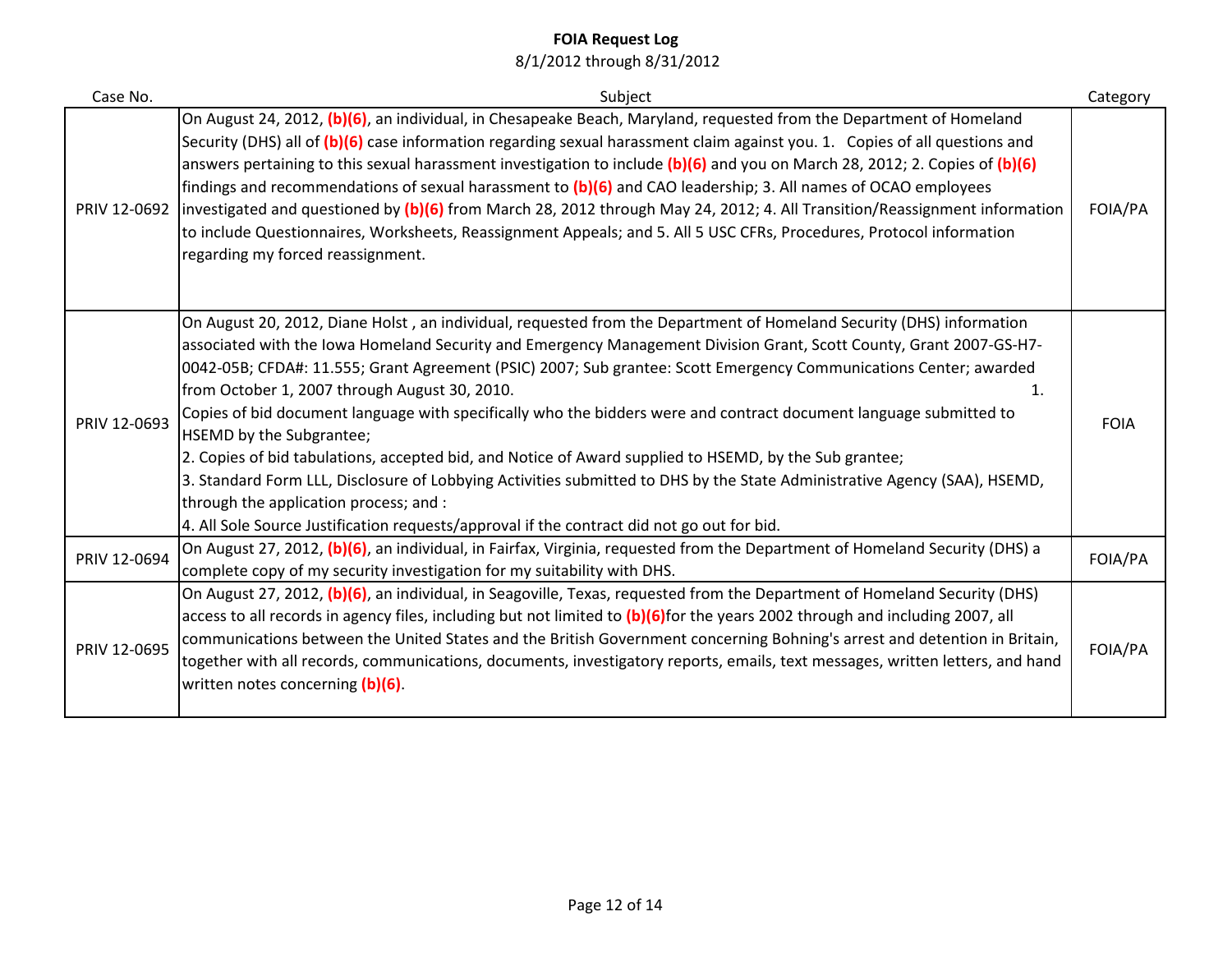| Case No.     | Subject                                                                                                                                                                                                                                                                                                                                                                                                                                                                                                                                                                                                                                                                                                                                                                                                                                                                                                                                                                                                                                                                                                                                                                                                                                                                                                                                                        | Category       |
|--------------|----------------------------------------------------------------------------------------------------------------------------------------------------------------------------------------------------------------------------------------------------------------------------------------------------------------------------------------------------------------------------------------------------------------------------------------------------------------------------------------------------------------------------------------------------------------------------------------------------------------------------------------------------------------------------------------------------------------------------------------------------------------------------------------------------------------------------------------------------------------------------------------------------------------------------------------------------------------------------------------------------------------------------------------------------------------------------------------------------------------------------------------------------------------------------------------------------------------------------------------------------------------------------------------------------------------------------------------------------------------|----------------|
| PRIV 12-0696 | On August 28, 2012, Amy Lee Anderson, an individual, in Richmond, California, requested from the Department of Homeland<br>Security (DHS) who is responsible for providing her and other targeted American citizen victim's Homeland Security protection<br>against remote terrorism? Who is responsible for stopping top secret remote human experimentation and human trafficking<br>programs covert crimes committed against us targeted victims?<br>What part of the government system is responsible for taking actions to make sure that all American citizens are protected if<br>discovers they are used and is apart of any government top secret human research program; if so<br>who is authorized to report, exposed and band them? Who is responsible for prosecuting corrupted government official<br>employees, private corporation contractors who participates in any of these said top secret human research programs and<br>becomes a life threatening issues after; suffering victims being tortured from the said human experimentation covert<br>programs? Which part of the government is responsible for coming to the aid of these victims of remote terrorism and non<br>consensual human biochip implantation programs of nano-technologies that; are used to send emitting signals attacking and<br>torturing the victim carriers? | <b>FOIA</b>    |
| PRIV 12-0697 | On August 28, 2012, (b)(6), an individual, in Flossmoor, Illinois, requested from the Department of Homeland Security (DHS)<br>copies of any and all records pertaining to him.                                                                                                                                                                                                                                                                                                                                                                                                                                                                                                                                                                                                                                                                                                                                                                                                                                                                                                                                                                                                                                                                                                                                                                                | FOIA/PA        |
| PRIV 12-0698 | On August 22, 2012, Peter Copeland, an individual, in New York, New York, requested from the Department of Homeland<br>Security (DHS) a copy of documents pertaining to the investigation recently concluded by the DHS Privacy Office to which<br>former Chief Privacy Officer Mary Ellen Callahan referred in her written testimony to Congress on July 31, 2012.                                                                                                                                                                                                                                                                                                                                                                                                                                                                                                                                                                                                                                                                                                                                                                                                                                                                                                                                                                                            | <b>FOIA</b>    |
| PRIV 12-0699 | On August 24, 2012, (b)(6), an individual, in Unionville, Tennessee, requested from the Department of Homeland Security<br>(DHS) copies of all files pertaining to him maintained at DHS.                                                                                                                                                                                                                                                                                                                                                                                                                                                                                                                                                                                                                                                                                                                                                                                                                                                                                                                                                                                                                                                                                                                                                                      | FOIA/PA        |
| PRIV 12-0700 | On August 24, 2012, (b)(6), an individual, in Seagoville, Texas, requested from the Department of Homeland Security (DHS) a<br>copy of all records pertaining to yourself from January 2005 to present.                                                                                                                                                                                                                                                                                                                                                                                                                                                                                                                                                                                                                                                                                                                                                                                                                                                                                                                                                                                                                                                                                                                                                        | FOIA/PA        |
| PRIV 12-0701 | On August 24, 2012, the Science and Technology Directorate sent to the Department of Homeland Security (DHS) records<br>responsive to a request from Michael Daw, and intern with Tri-Valley CAREs in Livermore, California, seeking records related to<br>the Livermore Lab's Biodefense Knowledge Center and data-mining methods and the data collecting system, known as ADVISE.                                                                                                                                                                                                                                                                                                                                                                                                                                                                                                                                                                                                                                                                                                                                                                                                                                                                                                                                                                            | <b>CONSULT</b> |
| PRIV 12-0702 | On August 28, 2012, (b)(6), an individual, requested from the Department of Homeland Security (DHS) all copies of the<br>interviews conducted by the authority of Department of Homeland Security's Personnel Security Division and used by the<br>Contractor Adjudication Branch to determine her suitability to support the Department of Homeland Security.                                                                                                                                                                                                                                                                                                                                                                                                                                                                                                                                                                                                                                                                                                                                                                                                                                                                                                                                                                                                 | FOIA/PA        |
| PRIV 12-0703 | On August 16, 2012, The U.S. Department of Health and Human Services (HHS), sent to the Department of Homeland Security<br>(DHS) records responsive to a request from Eileen O'Brien of Brown & Gould, LLP, of Bethesda, Maryland, seeking records<br>pertaining to the audit of the facilities at Saint Elizabeth's Hospital (SE, Washington, DC) prior to the handover of the hospital<br>to DC in 1987.                                                                                                                                                                                                                                                                                                                                                                                                                                                                                                                                                                                                                                                                                                                                                                                                                                                                                                                                                     | <b>CONSULT</b> |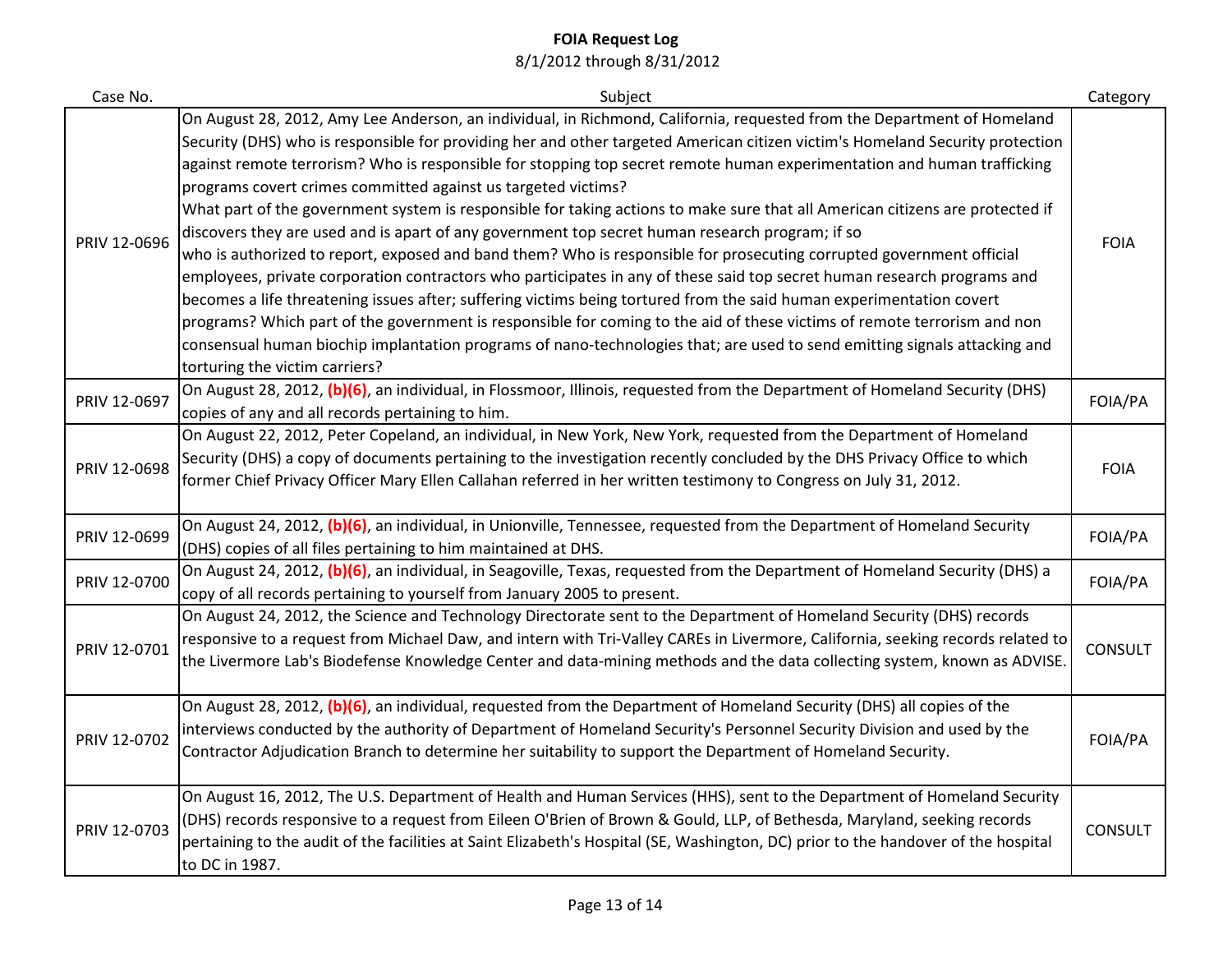| Case No.     | Subject                                                                                                                                                                                                                                                                                                                                                                                                                                                                                                                                                                                                                                                                                                                                                                                                                                                                                                                                                                                                                                                                                                                                                                                                                                                                                                                                                                                                                                                                                                                                                                                                                                                                                                                                                                                                                                                                                                                                                                                                                                                                                                                                                                                                                                                                                                                                                                                                                                                                         | Category       |
|--------------|---------------------------------------------------------------------------------------------------------------------------------------------------------------------------------------------------------------------------------------------------------------------------------------------------------------------------------------------------------------------------------------------------------------------------------------------------------------------------------------------------------------------------------------------------------------------------------------------------------------------------------------------------------------------------------------------------------------------------------------------------------------------------------------------------------------------------------------------------------------------------------------------------------------------------------------------------------------------------------------------------------------------------------------------------------------------------------------------------------------------------------------------------------------------------------------------------------------------------------------------------------------------------------------------------------------------------------------------------------------------------------------------------------------------------------------------------------------------------------------------------------------------------------------------------------------------------------------------------------------------------------------------------------------------------------------------------------------------------------------------------------------------------------------------------------------------------------------------------------------------------------------------------------------------------------------------------------------------------------------------------------------------------------------------------------------------------------------------------------------------------------------------------------------------------------------------------------------------------------------------------------------------------------------------------------------------------------------------------------------------------------------------------------------------------------------------------------------------------------|----------------|
| PRIV 12-0704 | On August 29, 2012, (b)(6), an individual, in Philadelphia, Pennsylvania, requested from the Department of Homeland Security<br>(DHS) records relating to: 1. (b)(6) in regard to an unprecedentedly brutal incident of improperly biological and physical<br>interrogation intrusion by law firms and officers surveillance at not defined reasons at Credit Swiss in summer 2009, and prior<br>in 2006 after Deloitte employment, in jurisdiction of SEC, EEOC, DOJ, out of any scope, maters and questions of law or facts, in<br>contrary to 1-9 applicable as applicable in full, and Grand Juries sealed in regard to this. 2. U.S. agencies' involvement in that<br>entrance and thereafter, and any settlement for improper adjudication pursuant to 3rd parties litigation involved with<br>malicious fabrication claims of ground none without any reasons, and bad faith of intents in anti-constitutional ground de se,<br>and law firms incentive attempt for collaterized dealings of any 3rd parties Appellate defense any litigation of secret nature as<br>not disclosed to (b)(6) properly per scope and questions and any toward parties not in facts of any awareness on constitutional<br>ground question and not given opportunities to reply to proper question of simple nature. 3. U.S. agencies' interrogation you<br>and all as may involve in their control of communication, but not limited to such of $(b)(6)$ in incommunicado attempt for<br>malicious detention in Bulgaria, out of any reasons, matters and question of law, at a time when she was suffering torture<br>and/or cruel, inhuman, and degrading treatment (CIDT) in regard to ADA in general at SEC environment, out of any reason, out<br>of any parties of her awareness, 6 months after lawfully she entered United States of America for MBA, and about 2 months<br>after she started her lawful employment at KPMG LLP, at CPT level as senior tax staff, at Credit Swiss, when she was called for<br>bad reasons of intents by parties to abuse her, as interrogation done as a mean of abuse only, pertaining not to specific<br>questions, rather random abuse, and sex out of any scope as being form of biological torched and abuse in general, during<br>medical suffering of (b)(6) related to fertility care for 2 years, and as therefore the incidents of such in more brutal nature has<br>appeared as malicious intents by 3rd parties at Temple University. | FOIA/PA        |
| PRIV 12-0705 | On August 30, 2012, the Office of the Director of National Intelligence sent the Department of Homeland Security (DHS)<br>records in response to a request from Nusrat Choudhury, with The American Civil Liberties Union Foundation (ACLU), of New<br>York, New York, seeks records pertaining to the scope and implementation of the FBI's eGuardian program.                                                                                                                                                                                                                                                                                                                                                                                                                                                                                                                                                                                                                                                                                                                                                                                                                                                                                                                                                                                                                                                                                                                                                                                                                                                                                                                                                                                                                                                                                                                                                                                                                                                                                                                                                                                                                                                                                                                                                                                                                                                                                                                 | <b>CONSULT</b> |
| PRIV 12-0706 | On August 30, 2012, Kate Doyle, with The National Security Archive, in Washington, DC, requested from the Department of<br>Homeland Security (DHS) the following: All documents related to the creation, policies, and operations of the Border<br>Enforcement Security Task Force (BEST), and Operation Armas Cruzadas.                                                                                                                                                                                                                                                                                                                                                                                                                                                                                                                                                                                                                                                                                                                                                                                                                                                                                                                                                                                                                                                                                                                                                                                                                                                                                                                                                                                                                                                                                                                                                                                                                                                                                                                                                                                                                                                                                                                                                                                                                                                                                                                                                        | <b>FOIA</b>    |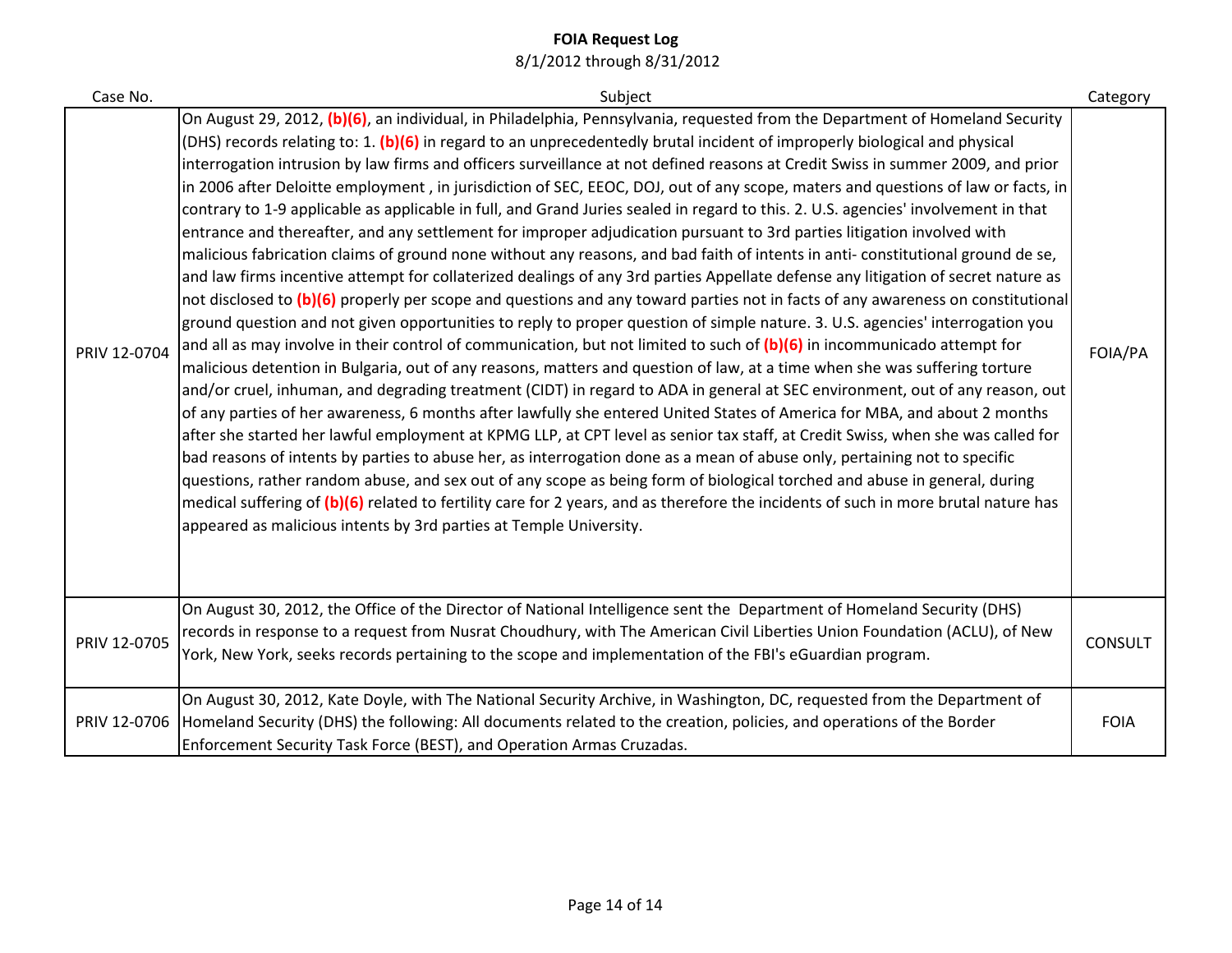| Case No.     | Subject                                                                                                                                                                                                                                                                                                                                                                                                                                                                                                                                                                                                                           | Category    |
|--------------|-----------------------------------------------------------------------------------------------------------------------------------------------------------------------------------------------------------------------------------------------------------------------------------------------------------------------------------------------------------------------------------------------------------------------------------------------------------------------------------------------------------------------------------------------------------------------------------------------------------------------------------|-------------|
| PRIV 12-0707 | On September 4, 2012, Alanna Davis, an individual in Carrboro, North Carolina, requested from the Department of Homeland<br>Security (DHS) records pertaining to the Homeland Security Academic Advisory Council (HSAAC), announced on March 1, 2012<br>by the Office of the Press Secretary.                                                                                                                                                                                                                                                                                                                                     | <b>FOIA</b> |
| PRIV 12-0708 | On September 5, 2012, (b)(6), an individual, in Orangeburg, South Carolina, requested from the Department of Homeland<br>Security (DHS) any additional government records pertaining to himself, which may be discouraging employers from dealing<br>with him positively.                                                                                                                                                                                                                                                                                                                                                         | FOIA/PA     |
| PRIV 12-0709 | On September 6, 2012, Casey Davis, an individual, requested from the Department of Homeland Security (DHS) accurate<br>information and statistics for purchases of ammunition including, but not limited to: quantity, types, and distribution for the<br>year of 2012 by DHS.                                                                                                                                                                                                                                                                                                                                                    | <b>FOIA</b> |
| PRIV 12-0710 | On September 7, 2012, Bryan Hochstein, an individual, requested from the Department of Homeland Security (DHS) copies of<br>all emails sent to time2hire@opm.gov.                                                                                                                                                                                                                                                                                                                                                                                                                                                                 | <b>FOIA</b> |
| PRIV 12-0711 | On September 10, 2012, (b)(6), an individual, requested from the Department of Homeland Security (DHS) copies of all files,<br>correspondence, or other records concerning him.                                                                                                                                                                                                                                                                                                                                                                                                                                                   | FOIA/PA     |
| PRIV 12-0712 | On September 7, 2012, Andrew Medici, a journalist with The Federal Times in Springfield, Virginia, requested from the<br>Department of Homeland Security (DHS) all preparation and planning documents related to the automatic spending cuts<br>incurred January 2 as part of the Budget Control Act including all materials related to preparation and planning with the Office<br>of Management and Budget.                                                                                                                                                                                                                     | <b>FOIA</b> |
| PRIV 12-0713 | On September 7, 2012, Zachary Katznelson, with the American Civil Liberties Union (ACLU) in New York, New York, requested<br>from the Department of Homeland Security (DHS) records sufficient to reveal the Task Force's disposition decisions for each of<br>the 240 Guantanamo Bay prisoners whose cases were considered including the Task Force reviewed, prisoner's name,<br>Internment Serial Number, and nationality, and the category described above (transfer, prosecution, further detention,<br>conditional detention) into which the prisoner was placed.                                                           | <b>FOIA</b> |
| PRIV 12-0714 | On September 10, 2012, (b)(6), an individual in Chesapeake Beach, Maryland, requested from the Department of Homeland<br>Security (DHS) the following records: 1) A complete copy of his Superior Qualifications Authorities (SQA) Hiring package to<br>include e-mails to Dan Wilson, notes, justification, and recommendations regarding disapproval for the Step 5 pay increase; 2)<br>All e-mails from Dan Wilson to CHCO PMD, to include notes, justification, and recommendations for the Step 5 pay increase;<br>and 3) All names of OCAO employees hired and/or recruited by Mr. Wilson from July 2010 through July 2012. | FOIA/PA     |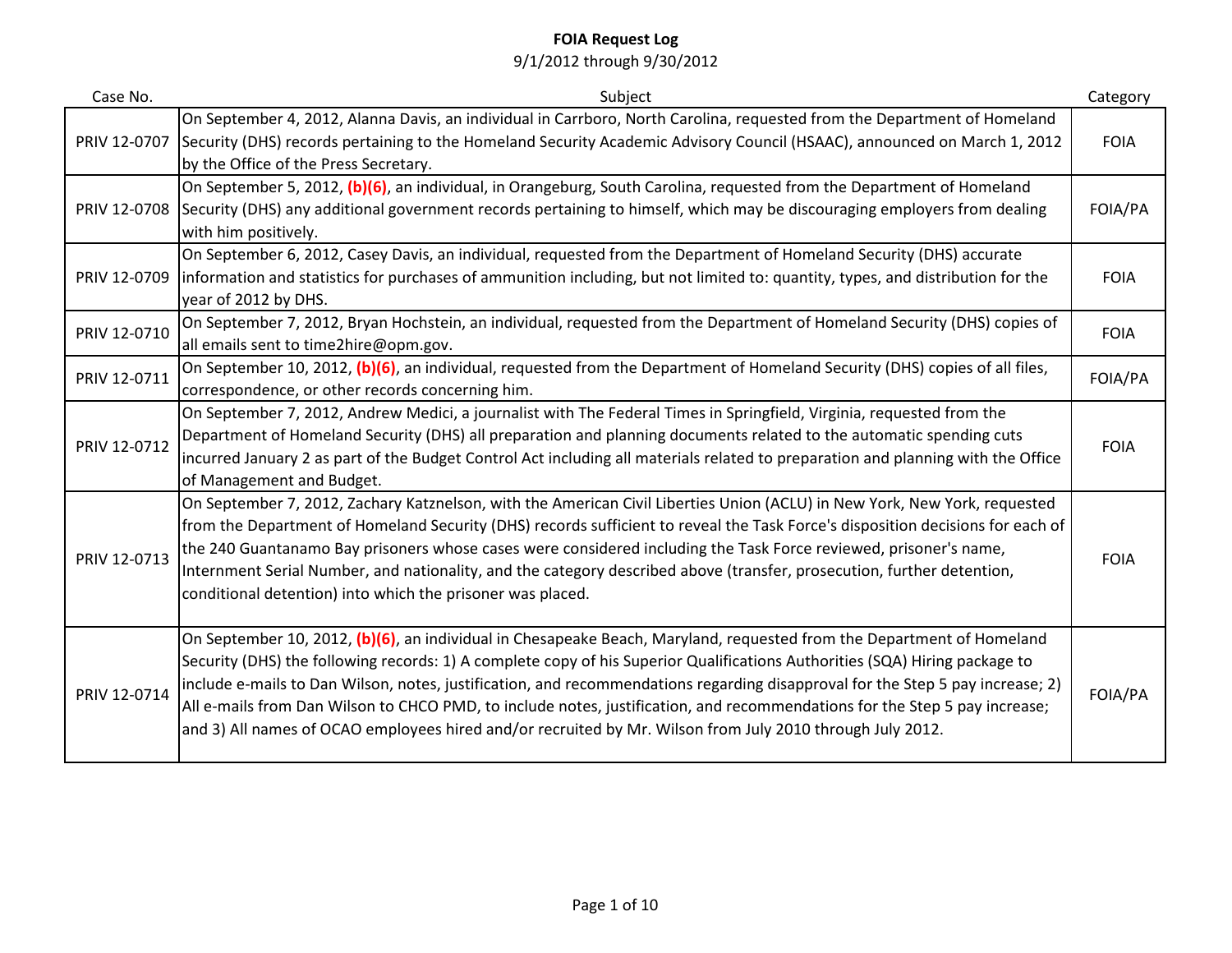| Case No.     | Subject                                                                                                                                                                                                                                                                                                                                                                                                                                                                                                                                                                                                                                                                                                                                                                                                                                   | Category    |
|--------------|-------------------------------------------------------------------------------------------------------------------------------------------------------------------------------------------------------------------------------------------------------------------------------------------------------------------------------------------------------------------------------------------------------------------------------------------------------------------------------------------------------------------------------------------------------------------------------------------------------------------------------------------------------------------------------------------------------------------------------------------------------------------------------------------------------------------------------------------|-------------|
| PRIV 12-0715 | On September 10, 2012, (b)(6), an individual in Chesapeake Beach, Maryland, requested from the Department of Homeland<br>Security (DHS) the following records: 1) All Dr. Pohlman e-mails to (b)(6), notes, recommendations, and/or information<br>provided to OCAO Executive leadership to in included Dan Wilson, (b)(6). Dr. Pohlman separate investigation included(b)(6)<br>and him from April 21, 2012 through May 24, 2012; 2) All names of OCAO employees investigated by Dr. Pohlman from April<br>21, 2012 through May 24, 2012; and 3) Dr. Pohlman findings and/or recommendations of sexual harassment to OCAO<br>Executive leadership.                                                                                                                                                                                       | FOIA/PA     |
| PRIV 12-0716 | On September 10, 2012, Josh Margolin, a Reporter, with the New York Post, in New York, New York, requested from the<br>Department of Homeland Security (DHS) a copy of any and all records in all printed and electronic formats concerning the<br>review of events and responses associated with the Republican and Democratic National Conventions in Tampa, FL, and<br>Charlotte, NC, in August and September 2012.                                                                                                                                                                                                                                                                                                                                                                                                                    | <b>FOIA</b> |
| PRIV 12-0717 | On September 10, 2012, (b)(6), an individual in Chesapeake Beach, Maryland, requested from the Department of Homeland<br>Security (DHS) the following records: 1) All questions and answers pertaining to this sexual harassment investigation to include<br>Dr. Pohlman, (b)(6), and himself on March 28,2012; 2) A copy of (b)(6) findings and recommendations of sexual harassment to<br>Dr. Pohlman and CAO leadership; 3) All names of OCAO employees investigated and questioned by (b)(6) from March 28,20 12<br>through May 24, 2012; 4) All Transition/Reassignment information to include Questionnaires, Worksheets, Reassignment<br>Appeals; and 5) All 5 USC CFRs, Procedures, Protocol information regarding your forced reassignment.                                                                                      | FOIA/PA     |
| PRIV 12-0718 | On September 10, 2012, Brendan McGarry, a Reporter, with the Bloomberg News, in Washington, D.C., requested from the<br>Department of Homeland Security (DHS) information about incidents and accidents, also known as mishaps and events,<br>involving unmanned aerial vehicles (UAVs), unmanned aerial systems (UASs) and remotely piloted aircraft (RFP). Specifically,<br>requester seeks: The total number of accidents and flying hours for each type of unmanned aircraft, for each class of mishap<br>and type of event, and for each year from fiscal 2001 through fiscal 2012 (to date). Any and all reports describing each<br>incident, including, at a minimum, the date, the amount of damages to both property and aircraft (in U.S. currency), and the<br>number and extent of casualties, including injuries and deaths. | <b>FOIA</b> |
| PRIV 12-0719 | On September 12, 2012, (b)(6), an individual, requested from the Department of Homeland Security (DHS) all records & files<br>pertaining to her, (b)(6), since 1990 to present day.                                                                                                                                                                                                                                                                                                                                                                                                                                                                                                                                                                                                                                                       | FOIA/PA     |
| PRIV 12-0720 | On September 11, 2012, Jurelle Nairn, with Premier Suppliers in Washington, DC, requested from the Department of<br>Homeland Security (DHS) the purchase card holders list for the Office of the Inspector General including first name, last name,<br>title, email address, mailing address, and telephone number.                                                                                                                                                                                                                                                                                                                                                                                                                                                                                                                       | <b>FOIA</b> |
| PRIV 12-0721 | On September 11, 2012, (b)(6), an individual, in Little Rock, Arkansas, requested from the Department of Homeland Security<br>(DHS) (1) access to records pertaining to him in systems of records maintained by CBP and DHS, (2) an accounting of all<br>disclosures of any portion of those records, and (3) the correction of those records by expungement of illegally collected<br>records.                                                                                                                                                                                                                                                                                                                                                                                                                                           | FOIA/PA     |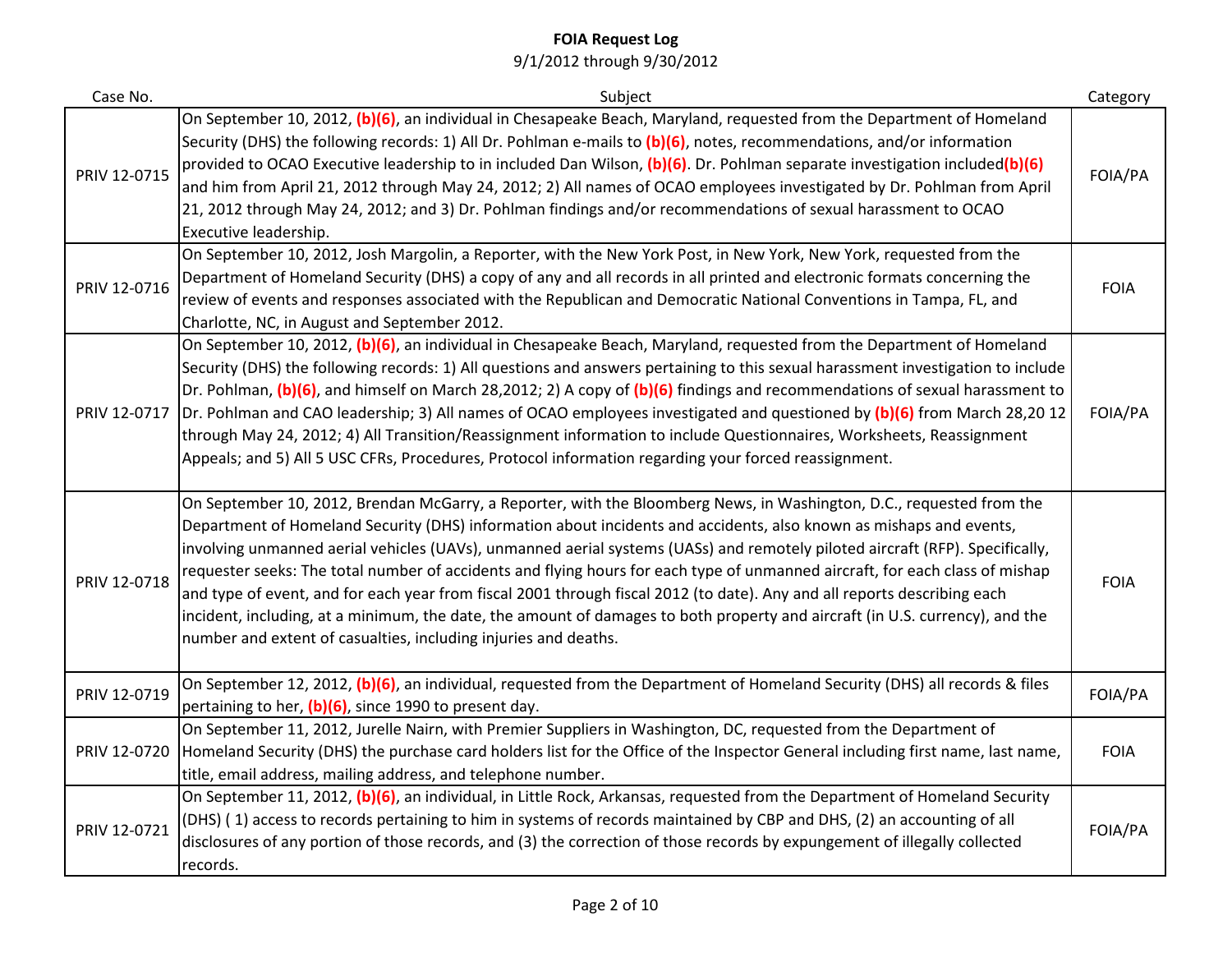| Case No.     | Subject                                                                                                                                                                                                                                                                                                                                                                                                                                                                                                                                                                                                                                                                                                                                                                                                                                                                                                                                                                                                                                                                                                                                                                                                                                                                                                                                                                                                                                                                                                                                                                                                                                                                                                                                                                                                                                                                                                                                                                                                                                                                                                                                                                                                                                                                                                                                                                                                                                                                                                                                                                                                                                                                                                                                                                                                                                                                   | Category    |
|--------------|---------------------------------------------------------------------------------------------------------------------------------------------------------------------------------------------------------------------------------------------------------------------------------------------------------------------------------------------------------------------------------------------------------------------------------------------------------------------------------------------------------------------------------------------------------------------------------------------------------------------------------------------------------------------------------------------------------------------------------------------------------------------------------------------------------------------------------------------------------------------------------------------------------------------------------------------------------------------------------------------------------------------------------------------------------------------------------------------------------------------------------------------------------------------------------------------------------------------------------------------------------------------------------------------------------------------------------------------------------------------------------------------------------------------------------------------------------------------------------------------------------------------------------------------------------------------------------------------------------------------------------------------------------------------------------------------------------------------------------------------------------------------------------------------------------------------------------------------------------------------------------------------------------------------------------------------------------------------------------------------------------------------------------------------------------------------------------------------------------------------------------------------------------------------------------------------------------------------------------------------------------------------------------------------------------------------------------------------------------------------------------------------------------------------------------------------------------------------------------------------------------------------------------------------------------------------------------------------------------------------------------------------------------------------------------------------------------------------------------------------------------------------------------------------------------------------------------------------------------------------------|-------------|
| PRIV 12-0722 | On September 11, 2012, Geoff Newman, an individual, in Lancaster, California, requested from the Department of Homeland<br>Security (DHS) all non-exempt documents/files on the subject of "The Order, the order of skull and bones, skull and bones".                                                                                                                                                                                                                                                                                                                                                                                                                                                                                                                                                                                                                                                                                                                                                                                                                                                                                                                                                                                                                                                                                                                                                                                                                                                                                                                                                                                                                                                                                                                                                                                                                                                                                                                                                                                                                                                                                                                                                                                                                                                                                                                                                                                                                                                                                                                                                                                                                                                                                                                                                                                                                    | <b>FOIA</b> |
| PRIV 12-0723 | On September 11, 2012, (b)(6), an individual, in Lancaster, California, requested from the Department of Homeland Security<br>(DHS) all non-exempt files/information pertaining to himself. Also, requested how he could provide his services as a<br>confidential information within the California Prison System.                                                                                                                                                                                                                                                                                                                                                                                                                                                                                                                                                                                                                                                                                                                                                                                                                                                                                                                                                                                                                                                                                                                                                                                                                                                                                                                                                                                                                                                                                                                                                                                                                                                                                                                                                                                                                                                                                                                                                                                                                                                                                                                                                                                                                                                                                                                                                                                                                                                                                                                                                       | FOIA/PA     |
| PRIV 12-0724 | On September 11, 2012, Katherine Culliton-Gonzalez, Director of Voter Protection with Advancement Project in Washington,<br>DC, requested from the Department of Homeland Security (DHS) the following records: 1) All records, including executed<br>Memorandum of Agreements with state or local jurisdictions, relating to Arizona's implementation of Proposition 200, an<br>Arizona state initiative requiring proof of citizenship that was approved by Arizona's voters on November 2, 2004; 2) All<br>records regarding the June 14, 2010 Memorandum of Agreements between DHS and five Arizona counties that allowed those<br>counties to have access to and use SAVE, or any Memorandum of Agreements between DHS and Arizona or any jurisdiction<br>thereof entered into thereafter the five counties included Maricopa County, La Paz County, Pima County, Yavapai County and<br>Yuma County; 3) All records reflecting communications between Florida state officials and DHS regarding Florida's August 2011<br>request, and any request or demand thereafter, to use SAVE for voter registration purposes; 4) All correspondence and<br>records reflecting any communication between DHS and any state official, from a state other than Florida, or any other<br>person, requesting to use SAVE for voter registration purposes; 5) All decisions, orders, rules, statements of policy or<br>interpretation, instructions or guidance with respect to the use of SAVE or any other federal database of immigration or<br>citizenship information for voter registration purposes; 6) All records relating to DHS's System of Records Notice regarding<br>SAVE that is published in 76 Fed. Reg. 58525-58529 (September 21, 2011); 7) All records approving, disapproving or otherwise<br>addressing (1) notice by the Department of Homeland Security of voter registration as a routine use of SAVE under the Illegal<br>Immigration Reform and Immigrant Responsibility Act (IIRIRA), § 642, titled "Communication Between Government Agencies<br>and the Immigration and Naturalization Service" (codified at 8 U.SC. § 1373), or the authority or application of Section 642 of<br>the IIRIRA as a legal basis upon which DHS may permit access by States to SAVE for voter registration purposes or any other<br>purpose not related to verifying eligibility for federal entitlement benefits or obtaining a driver's license; 8) All studies,<br>analyses, reports, findings, orders, guidance, or instructions or other record regarding the correctness, accuracy, reliability,<br>usability, audit ability or security of the SAVE database or any federal immigration or citizenship information database, or<br>issues or problems with the use of SAVE database or any federal immigration or citizenship information database, including by | <b>FOIA</b> |
| PRIV 12-0725 | On September 12, 2012, (b)(6), an individual, in Philadelphia, Pennsylvania, requested from the Department of Homeland<br>Security (DHS) requests all records in any way relating to, pertaining to, or mentioning her by any and all persons or entities,<br>including all persons acting on behalf of the United States, and/or any other groups of certified sub-co class petitions in of not<br>but defined discriminatory nature and grounds.                                                                                                                                                                                                                                                                                                                                                                                                                                                                                                                                                                                                                                                                                                                                                                                                                                                                                                                                                                                                                                                                                                                                                                                                                                                                                                                                                                                                                                                                                                                                                                                                                                                                                                                                                                                                                                                                                                                                                                                                                                                                                                                                                                                                                                                                                                                                                                                                                        | FOIA/PA     |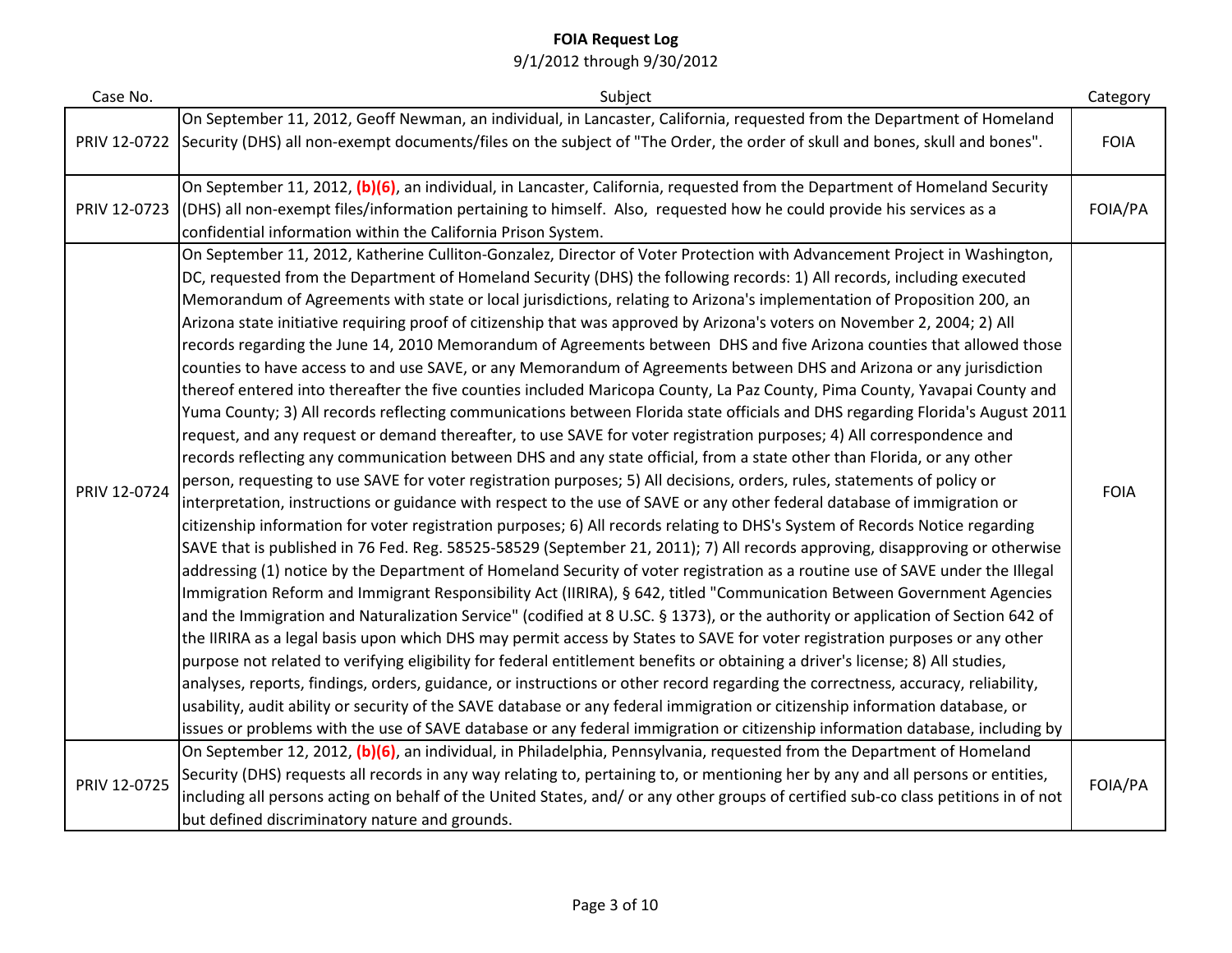| Case No.     | Subject                                                                                                                                                                                                                                                                                                                                                                                                                                                                                                                                                                                                                                                                             | Category    |
|--------------|-------------------------------------------------------------------------------------------------------------------------------------------------------------------------------------------------------------------------------------------------------------------------------------------------------------------------------------------------------------------------------------------------------------------------------------------------------------------------------------------------------------------------------------------------------------------------------------------------------------------------------------------------------------------------------------|-------------|
| PRIV 12-0726 | On September 12, 2012, Thomas O'Donnell, an individual, in Las Vegas Nevada, requested from the Department of Homeland<br>Security (DHS) sending in a request to notify authorities of a Mid Eastern group who are involved with the religious group of<br>Mohamed El Fiali, in New Jersey.                                                                                                                                                                                                                                                                                                                                                                                         | <b>FOIA</b> |
| PRIV 12-0727 | On September 13, 2012, John Greenewald, Jr, with The Black Vault in Northridge, California, requested from the Department<br>of Homeland Security (DHS) all documents pertaining to the May 10, 2005 assassination attempt of George W. Bush. While<br>President George W. Bush was giving a speech in the Freedom Square in Tbilisi, Georgia, Vladimir Arutyunian threw a live<br>Soviet-made RGD-5 hand grenade towards the podium where Bush was standing and where Georgian President Mikhail<br>Saakashvili, the First Lady of the United States Laura Bush, the First Lady of Georgia Sandra Roelofs, and officials were seated.                                              | <b>FOIA</b> |
| PRIV 12-0728 | On September 13, 2012, Bradford L. Daley, an individual in Phoenix City, Alabama, requested from the Department of<br>Homeland Security (DHS) all correspondence, memoranda, documents, reports, records, statements, audits, lists of names,<br>applications, diskettes, letters, expense logs and receipts, calendar or diary logs, facsimile logs, telephone records, call sheets,<br>tape recordings, video/movie recordings, recordings of any nature, notes, examinations, opinions, folders, files, books,<br>manuals, pamphlets, forms, drawings, charts, photographs, electronic mail, and other documents that refer to an individual<br>from Jan 1, 2005 to present day. | <b>FOIA</b> |
| PRIV 12-0729 | On September 13, 2012, the Department of Justice (DOJ) referred to the Department of Homeland Security (DHS) records<br>responsive to a request from James Murphy, and attorney with the Federal Law Center in Lauderhill, seeking copies of any and<br>all notes, writings, e-mails, and other communications related to guilty pleas that were contemplated or offered by the U.S.<br>Attorneys Office for the Southern District of Florida in relation to United States v. Balbi no Armando Ramos, No. 1:10-cr-20613-<br><b>KMM-7.</b>                                                                                                                                           | <b>FOIA</b> |
| PRIV 12-0730 | On September 16, 2012, Joel McRaney, a representative with Hamilton Sundstrand Space Systems International in Pomona,<br>California, requested from the Department of Homeland Security (DHS) the task order #003 associated with contract number<br>HSHQDC-10-C-00003 and any modifications to the base contract.                                                                                                                                                                                                                                                                                                                                                                  | <b>FOIA</b> |
| PRIV 12-0731 | On September 13, 2012, Jack Gillum, a reporter with The Associated Press, requested from the Department of Homeland<br>Security (DHS) all correspondence with the following document ID numbers and/or ESEC Folder Numbers: 1) ID #176120,<br>opened 1/31/2005; 2) ID #852085, opened 1/4/2010; and 3) ID #922445, opened 9/21/2011.                                                                                                                                                                                                                                                                                                                                                | <b>FOIA</b> |
| PRIV 12-0732 | On September 13, 2012, Megan R. Wilson, a researcher with The Hill in Washington, DC, requested from the Department of<br>Homeland Security (DHS) any and all log(s) of correspondence that include letters from members of Congress from August 1,<br>2012 through the present day to the Department of Homeland Security.                                                                                                                                                                                                                                                                                                                                                         | <b>FOIA</b> |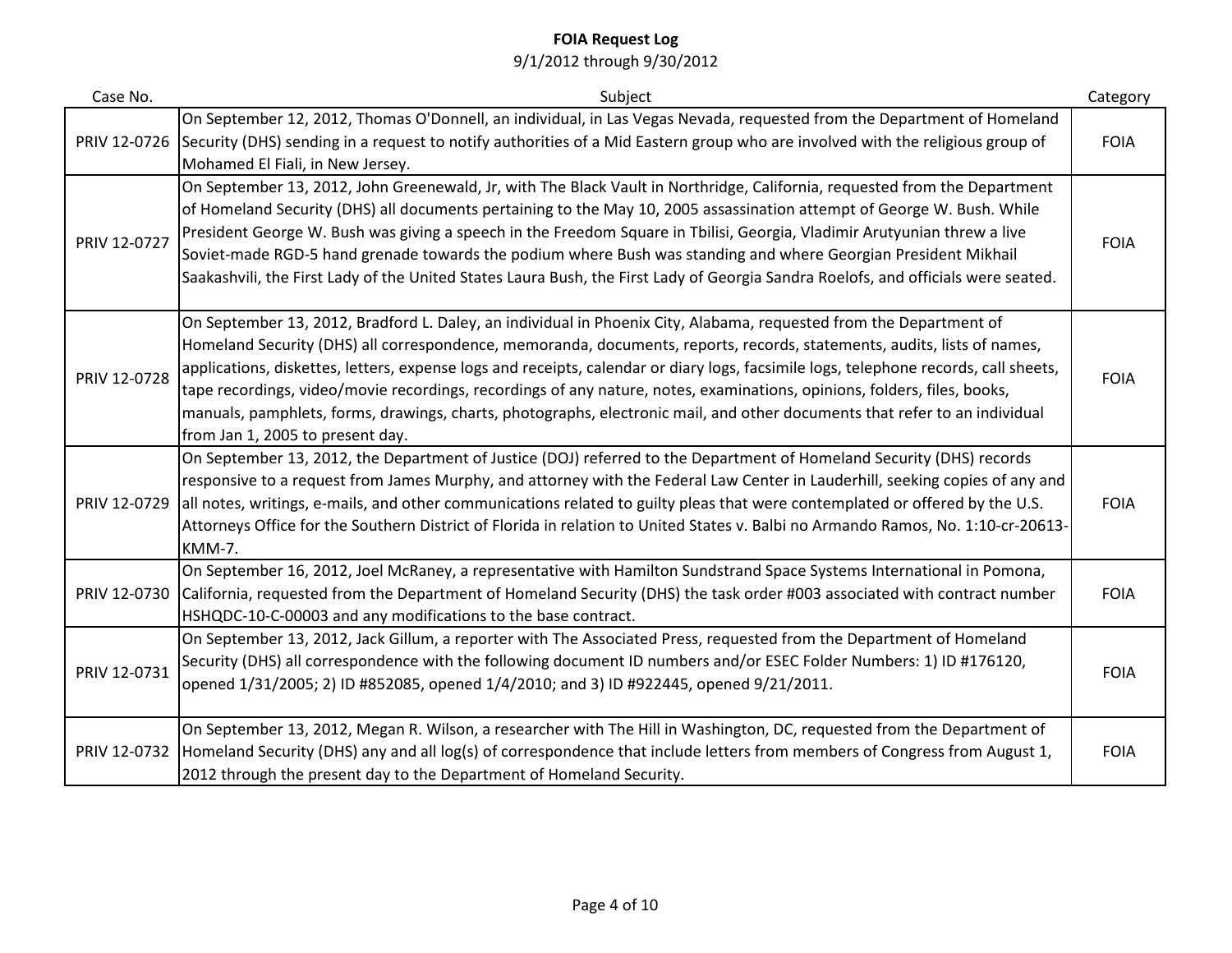| Case No.     | Subject                                                                                                                                                                                                                                                                                                                                                                                                                                                                                                                                                                                                                                                                                                                                                                                                                                                                                                                                                                                                                                                                                                                                                                                                                                                                                                                                | Category    |
|--------------|----------------------------------------------------------------------------------------------------------------------------------------------------------------------------------------------------------------------------------------------------------------------------------------------------------------------------------------------------------------------------------------------------------------------------------------------------------------------------------------------------------------------------------------------------------------------------------------------------------------------------------------------------------------------------------------------------------------------------------------------------------------------------------------------------------------------------------------------------------------------------------------------------------------------------------------------------------------------------------------------------------------------------------------------------------------------------------------------------------------------------------------------------------------------------------------------------------------------------------------------------------------------------------------------------------------------------------------|-------------|
| PRIV 12-0733 | On September 14, 2012, Beau Hodai, a researcher with the Center for Media and Democracy in Madison, Wisconsin,<br>requested from the Department of Homeland Security (DHS) any and all communications (emails, faxes, memos, letters, etc.)<br>in possession of the DHS Deputy Undersecretary/DSAC Chairperson Dawn Scalici, DSAC Deputy Program Director, Larry Jaski,<br>Jr., and DHS Secretary Janet Napolitano pertaining to the Domestic Security Alliance Council (DSAC).                                                                                                                                                                                                                                                                                                                                                                                                                                                                                                                                                                                                                                                                                                                                                                                                                                                        | <b>FOIA</b> |
| PRIV 12-0734 | On September 17, 2012, Kate Bailey, with Judicial Watch, in Washington, DC, requested from the Department of Homeland<br>Security (DHS) 1) All records, including, but not limited to, agendas, briefing materials, PowerPoint presentations, handouts,<br>policy memos, and all communications concerning, regarding, or relating to the designation of hate crime groups; 2) Any and<br>all records of communications with the Southern Poverty Law Center;<br>3) Any and all records produced by the Southern Poverty Law Center and distributed to the Department of Homeland Security;<br>and 4) Any and all records concerning, regarding, or relating to the Southern Poverty Law Center. The time frame for this<br>request is January 1, 2012 through August 31, 2012.                                                                                                                                                                                                                                                                                                                                                                                                                                                                                                                                                        | <b>FOIA</b> |
| PRIV 12-0735 | On September 20, 2012, (b)(6), an individual in Columbine Valley, Colorado, requested from the Department of Homeland<br>Security (DHS) records created concerning the investigation initiated by the undersigned as claim pursuant to the Federal Tort<br>Claims Act and designated as Case Number 201008766.                                                                                                                                                                                                                                                                                                                                                                                                                                                                                                                                                                                                                                                                                                                                                                                                                                                                                                                                                                                                                         | FOIA/PA     |
| PRIV 12-0736 | On September 18, 2012, Anjan Mukherjee, a representative with the Democratic Senatorial Campaign Committee in<br>Washington, DC, requested from the Department of Homeland Security (DHS) any correspondence, including electronic, to our<br>agency from or on behalf of the office of US. Representative Chris Murphy (D-CT) since January 3, 2007.                                                                                                                                                                                                                                                                                                                                                                                                                                                                                                                                                                                                                                                                                                                                                                                                                                                                                                                                                                                  | <b>FOIA</b> |
| PRIV 12-0737 | On September 18, 2012, Douglas A. A'Hern, with Democratic Senatorial Campaign Committee, in Washington, DC, requested<br>from the Department of Homeland Security (DHS) all records pertaining to an individual.                                                                                                                                                                                                                                                                                                                                                                                                                                                                                                                                                                                                                                                                                                                                                                                                                                                                                                                                                                                                                                                                                                                       | <b>FOIA</b> |
| PRIV 12-0738 | On September 18, 2012, Tony Lystra, a journalist with The Daily News in Longview, Washington, requested from the<br>Department of Homeland Security (DHS) copies of the following records: 1) All grants and other funding provided by the U.S.<br>Department of Homeland Security to law enforcement and public safety agencies in Cowlitz, Wahkiakum and Pacific counties<br>in Washington State and Columbia County in Oregon from Sept. 11, 2011 to present including Longview Police Department,<br>Cowlitz County Sheriffs Office, Kelso Police Department, Cowlitz 2 Fire & Rescue, Longview Fire Department, Woodland Fire<br>Department, Cowlitz Fire District 1, Cowlitz Fire District 4, Cowlitz Fire District 5, Cowlitz Fire District 6; Wahkiakum County<br>Sheriffs Office Pacific County Sheriffs Office, Columbia County Sheriffs Office (Oregon), Rainier Police Department (Oregon)<br>and Columbia River Fire & Rescue (Oregon); 2) All Homeland Security grants and other funding provided to all ports in Cowlitz<br>County from Sept. 11, 2001 to present, including, but not limited to: Port of Longview Port of Woodland Port of Kalama; and 3)<br>All grant request letters and applications from Cowlitz, Wahkiakum and Pacific County public safety agencies and ports from<br>Sept. 11, 2011 to present. | <b>FOIA</b> |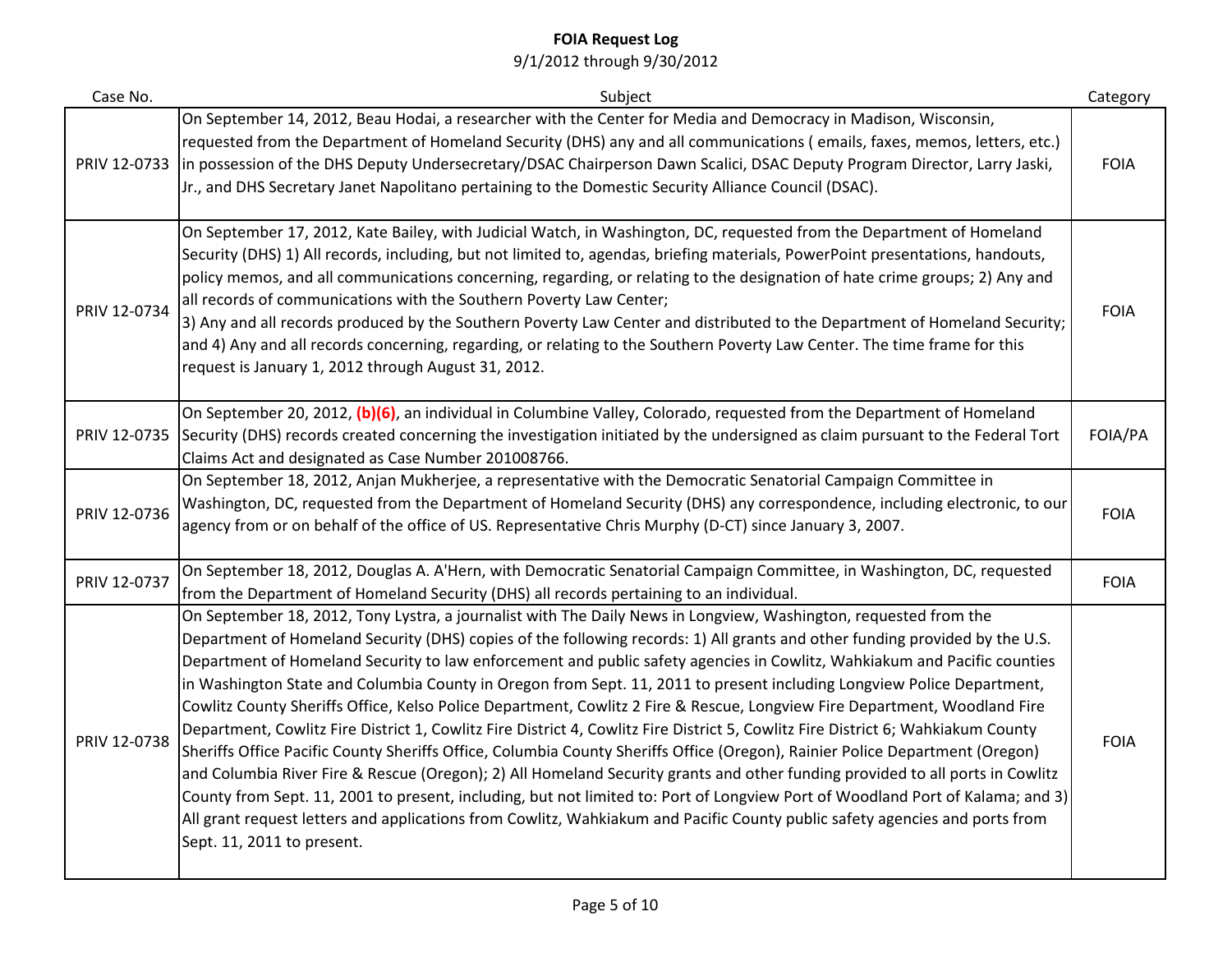| Case No.     | Subject                                                                                                                                                                                                                                                                                                                                                                                                                                                                                                                                                                                                                                                                                                                                                                                                                                                                                                                                                                                                                                                                                                                                                                                                                                                                                                                                                                                                                                                                                                                                                                                                                                                                                                                                                                                                                                                                                                          | Category    |
|--------------|------------------------------------------------------------------------------------------------------------------------------------------------------------------------------------------------------------------------------------------------------------------------------------------------------------------------------------------------------------------------------------------------------------------------------------------------------------------------------------------------------------------------------------------------------------------------------------------------------------------------------------------------------------------------------------------------------------------------------------------------------------------------------------------------------------------------------------------------------------------------------------------------------------------------------------------------------------------------------------------------------------------------------------------------------------------------------------------------------------------------------------------------------------------------------------------------------------------------------------------------------------------------------------------------------------------------------------------------------------------------------------------------------------------------------------------------------------------------------------------------------------------------------------------------------------------------------------------------------------------------------------------------------------------------------------------------------------------------------------------------------------------------------------------------------------------------------------------------------------------------------------------------------------------|-------------|
| PRIV 12-0739 | On September 19, 2012, David Pozen, with Columbia University School of Law in New York, New York, requested from the<br>Department of Homeland Security (DHS) records from 1970 through the present day, including Inspector General audits and<br>associated reports, relating to the following subjects: 1) Criminal referrals of leaks: Any records that indicate or discuss the (I)<br>number of, (ii) dates of: (iii) rationale for, or (iv) disposition of criminal referrals that the DHS or its pressmen have made to the<br>Department of Justice, based on suspected unauthorized disclosures to the media commonly referred to and referred to<br>herein as "leaks" in violation of the Espionage Act of 1917 or other statutes. In addition, the requester seeks any records that<br>indicate or discuss (v) the news stories containing or reflecting the suspected leaks that led to the criminal referrals; 2) Internal<br>investigations of leaks: Any records that indicate or discuss the (i) number of, (ii), dates of, (iii) rationale for or (iv) disposition<br>of internal investigations by the DHS into possible leaks by agency employees or contractors in violation of federal statutes,<br>executive regulations, or agency rules. Also seeks, any records that indicate or discuss (v) the news stories containing or<br>reflecting the leaks that led to the internal investigations; and 3) Administrative and civil actions against leakers: Any records<br>that indicate or discuss the (i) number of, (ii) dates of, (iii) rationale for, (iv) nature of, or (v) disposition of any administrative<br>or civil actions including, but not limited to, revocations of security clearance, reprimands, censures, terminations, fines, and<br>lawsuits taken by the DHS or the U.S. government against agency employees or contractors on account of their suspected<br>leaking. | <b>FOIA</b> |
| PRIV 12-0740 | On September 14, 2012, Kittenia Parker, an individual in Del Mar, California, requested from the Department of Homeland<br>Security (DHS) any and all documents, statements, files, reports, records and any other documentation or recordings, both<br>video and audio, from any and all offices of the Department of Homeland Security pertaining to an individual.                                                                                                                                                                                                                                                                                                                                                                                                                                                                                                                                                                                                                                                                                                                                                                                                                                                                                                                                                                                                                                                                                                                                                                                                                                                                                                                                                                                                                                                                                                                                            | <b>FOIA</b> |
| PRIV 12-0741 | On September 17, 2012, Rose Santos, with The FOIA Group, Inc., in Depew, New York, requested from the Department of<br>Homeland Security (DHS) a copy of the following documents identified to HSHQDCIOD00003:<br>1) Contract; 2) Contract modifications; 3) Client scoring and evaluation notes; 4) RFP and amendments; 5) Proposal -Full; 6)<br>Proposal - Cost; 7) Proposal - Technical; and 8) Invoices.                                                                                                                                                                                                                                                                                                                                                                                                                                                                                                                                                                                                                                                                                                                                                                                                                                                                                                                                                                                                                                                                                                                                                                                                                                                                                                                                                                                                                                                                                                     | <b>FOIA</b> |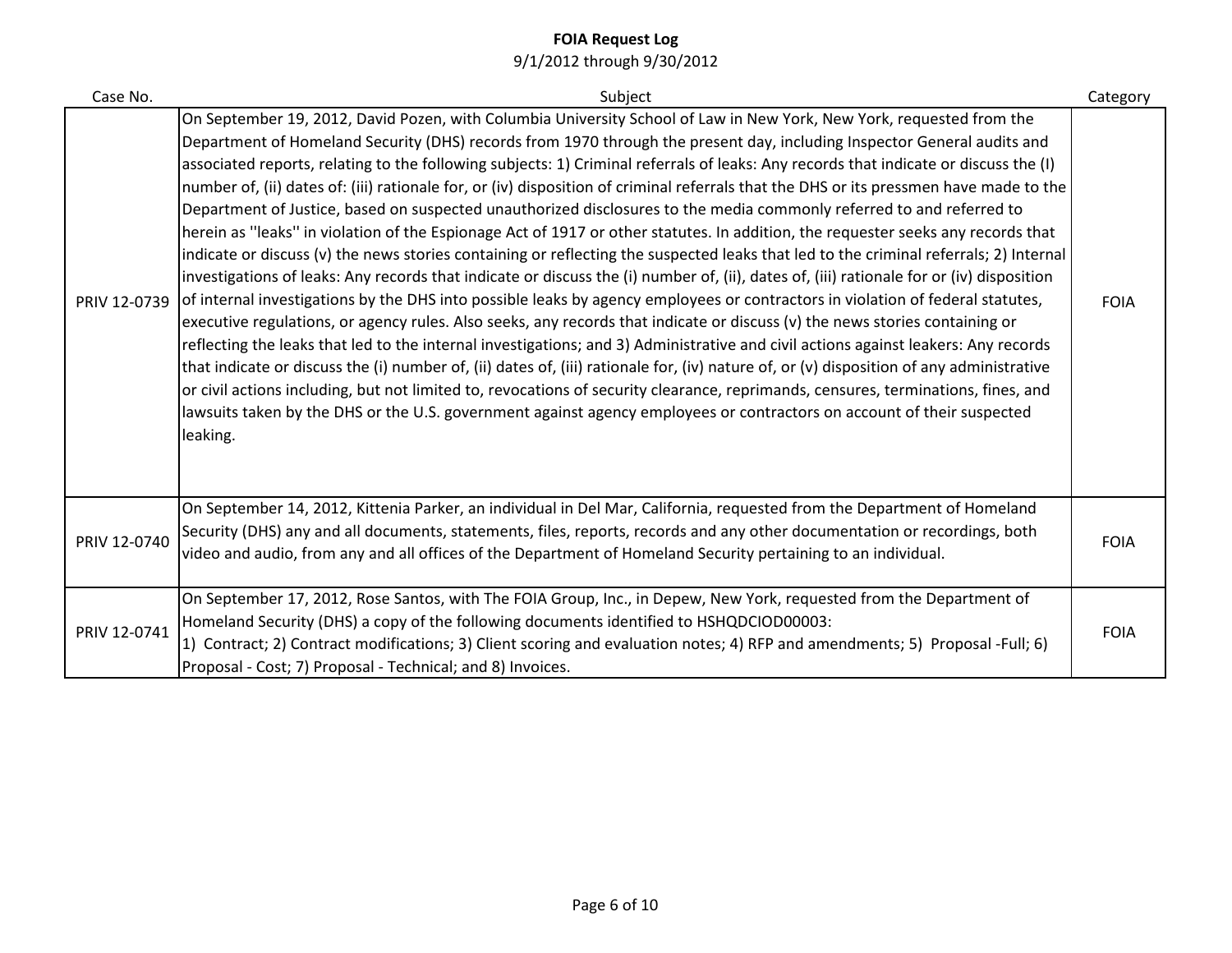| Case No.     | Subject                                                                                                                                                                                                                                                                                                                                                                                                                                                                                                                                                                                                                                                                                                                                                                                                                                                                                                                                                                                                                                                                                                                                                                                                                                        | Category    |
|--------------|------------------------------------------------------------------------------------------------------------------------------------------------------------------------------------------------------------------------------------------------------------------------------------------------------------------------------------------------------------------------------------------------------------------------------------------------------------------------------------------------------------------------------------------------------------------------------------------------------------------------------------------------------------------------------------------------------------------------------------------------------------------------------------------------------------------------------------------------------------------------------------------------------------------------------------------------------------------------------------------------------------------------------------------------------------------------------------------------------------------------------------------------------------------------------------------------------------------------------------------------|-------------|
| PRIV 12-0742 | On August 20, 2012, Drone Watch, with MuckRock News, in Boston, Massachusetts, requested from the Department of<br>Homeland Security (DHS) a follow up on request made on July 20, 2012, for 1. Any requests for proposals, proposals submitted<br>by vendors, contracts, budgets or cost allocations for the purchase and/or use of aerial drones, UAs, UAVs, and UASs<br>(hereinafter "drones"); 2. Any policies, guidelines, manuals and/or instructions on department use of drones, including on the<br>legal process required (such as a warrant or court order), if any, before operating a drone; 3. Any departmental records<br>concerning this department's use of drones now or plans to use drones in the future including:<br>a. the types of investigations or instances in which this department is using or plans to use drones, or how it plans to support,<br>manage or oversee the usage of drones by another department or office;<br>b. policies, guidelines, manuals and/or instructions on storage requirements Or procedures for video or static images obtained<br>through use of drones, including retention times;<br>c. the altitude at<br>which drones can or do fly; and<br>d. drones' ability to carry weapons. | <b>FOIA</b> |
| PRIV 12-0743 | On September 17, 2012, Rose Santos, with The FOIA Group, Inc., in Depew, New York, requested from the Department of<br>Homeland Security (DHS) a copy of the following documents identified to HSHQDC08F00094:<br>1) TO RFP associated with the task order award; 2) Copy of the task order; and 3) All associated TO modifications.                                                                                                                                                                                                                                                                                                                                                                                                                                                                                                                                                                                                                                                                                                                                                                                                                                                                                                           | <b>FOIA</b> |
| PRIV 12-0744 | On September 10, 2012, Kyle Maichle, an individual, in Milwaukee, Wisconsin, requested from the Department of Homeland<br>Security (DHS) a copy of the following open record: All travel history and documents relating to (b)(6) of Madison, Wisconsin,<br>to include when he has left the United States from 2003 to 2012.                                                                                                                                                                                                                                                                                                                                                                                                                                                                                                                                                                                                                                                                                                                                                                                                                                                                                                                   | FOIA/PA     |
| PRIV 12-0745 | On September 14, 2012, Megan Wilson, with The Hill newspaper, requested from the Department of Homeland Security<br>(DHS) a specific letter identified in these correspondence logs by their control number and date. Please include attachments,<br>enclosures, or any other documents that were provided with the piece of correspondence in its original form. In addition,<br>please provide any and all direct agency responses to the requested piece of correspondence. Requester seeks the following<br>letter listed by its control number and date below:<br>951544 July 9, 2012                                                                                                                                                                                                                                                                                                                                                                                                                                                                                                                                                                                                                                                     | <b>FOIA</b> |
| PRIV 12-0746 | On September 17, 2012, John Greenewald, Jr., an individual, in Northridge, California, requested from the Department of<br>Homeland Security (DHS) a copy of the FOIA case log for the calendar year 2010 and 2011.                                                                                                                                                                                                                                                                                                                                                                                                                                                                                                                                                                                                                                                                                                                                                                                                                                                                                                                                                                                                                            | <b>FOIA</b> |
| PRIV 12-0747 | On September 17, 2012, John Greenewald, Jr., an individual, in Northridge, California, requested from the Department of<br>Homeland Security (DHS) a copy of the most recent copy of the following event/incident:<br>All documents pertaining to the September 11, 2001 assassination attempt of George W. Bush.                                                                                                                                                                                                                                                                                                                                                                                                                                                                                                                                                                                                                                                                                                                                                                                                                                                                                                                              | <b>FOIA</b> |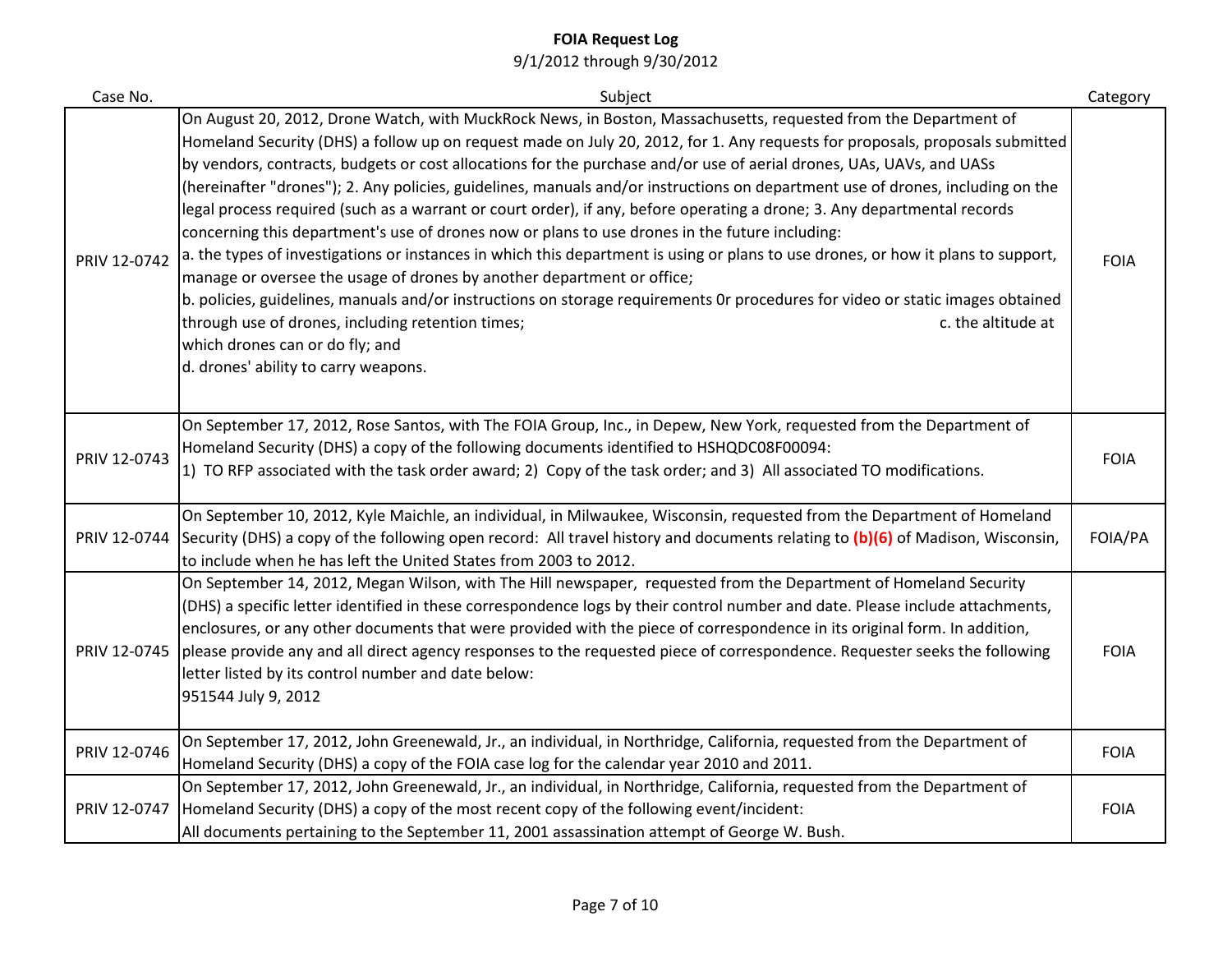| Case No.     | Subject                                                                                                                             | Category    |
|--------------|-------------------------------------------------------------------------------------------------------------------------------------|-------------|
|              | On September 18, 2012, Sarah Chacko, with Federal Times, in Springfield, Virginia, requested from the Department of                 |             |
|              | PRIV 12-0748 Homeland Security (DHS) copies of all memorandums and directives issued by your procurement office in 2009, 2010, 2011 | <b>FOIA</b> |
|              | and 2012 to date.                                                                                                                   |             |
| PRIV 12-0749 | On September 18, 2012, (b)(6), an individual, requested from the Department of Homeland Security (DHS) any and all records          | FOIA/PA     |
|              | related to her employment with the agency, including her personal security file.                                                    |             |
|              | On September 18, 2012, (b)(6), an individual, requested from the Department of Homeland Security (DHS) a copy of the                |             |
| PRIV 12-0750 | records related to SSA, (b)(6), or any other party requesting DHS/DPS authorization of a civilian surveillance company to           | FOIA/PA     |
|              | monitor you.                                                                                                                        |             |
|              | On September 20, 2012, (b)(6), an individual, requested from the Department of Homeland Security (DHS) All record, files,           | FOIA/PA     |
| PRIV 12-0751 | communications, emails, letters, notes, memoranda, video recordings, audio recordings, recordings, materials of                     |             |
|              | investigations, and materials pertaining to, or mentioning, or dealing with, or concerned with the following individual: (b)(6).    |             |
|              |                                                                                                                                     |             |
|              | On September 20, 2012, Fabian Howe, with Cooper Notification, requested from the Department of Homeland Security (DHS)              |             |
|              | a copy of the current contract for said services below if it can not be furnished then please provide the following in an email     |             |
| PRIV 12-0752 | response:                                                                                                                           |             |
|              | 1. Name of vendor awarded the Emergency Mass Notification System/Public Alerting System (Text, SMS, email,                          |             |
|              | voicemail, desktop alert)- currently used by DHS;                                                                                   | <b>FOIA</b> |
|              | 2. Name of vendor awarded the Wide Area Mass Notification (Giant Voice, High Power Speaker Arrays) if any<br>currently used by DHS; |             |
|              | 3. Requester seeks a copy of said contract to his email address, If unable, please provide cost of contract award along with        |             |
|              | length of contract and renewal dates; and                                                                                           |             |
|              | 4. Please provide name, number, email and address of contact who manages the Mass Notification System/Public                        |             |
|              | Alerting System and/or Wide Area Mass Notification System.                                                                          |             |
|              |                                                                                                                                     |             |
|              |                                                                                                                                     |             |
| PRIV 12-0753 | On September 24, 2012, Rose Santos, with The FOIA Group, Inc. in Depew, New York, requested from the Department of                  |             |
|              | Homeland Security (DHS) a copy of the following documents identified to HSHQDC06D00023: 1) Contract; 2) SOW; and 3) all             | <b>FOIA</b> |
|              | modifications.                                                                                                                      |             |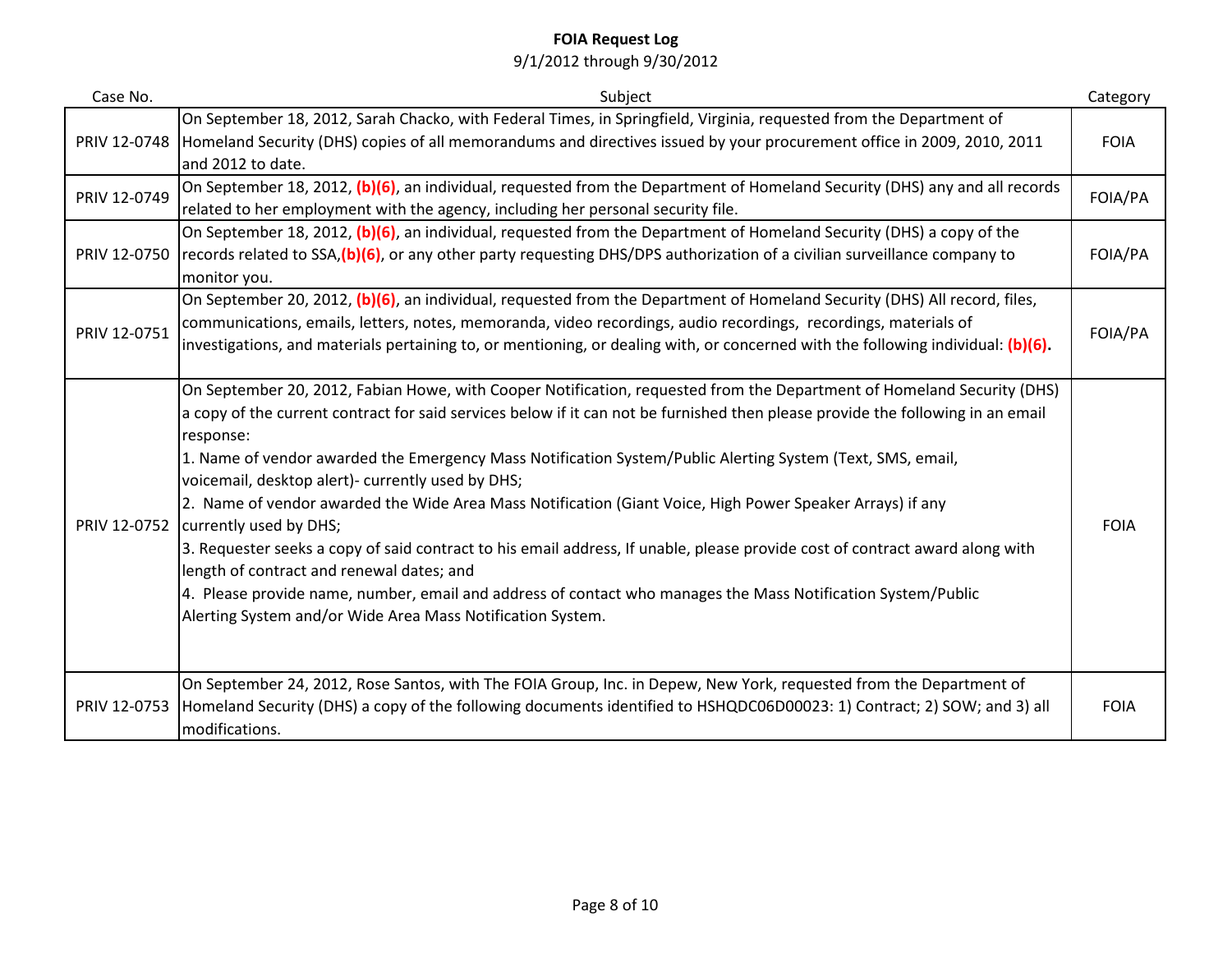| Case No.     | Subject                                                                                                                                                                                                                                                                                                                                                                                                                                                                                                                                                                                                                                                                                                                                   | Category    |
|--------------|-------------------------------------------------------------------------------------------------------------------------------------------------------------------------------------------------------------------------------------------------------------------------------------------------------------------------------------------------------------------------------------------------------------------------------------------------------------------------------------------------------------------------------------------------------------------------------------------------------------------------------------------------------------------------------------------------------------------------------------------|-------------|
| PRIV 12-0754 | On September 24, 2012, Rose Santos, with The FOIA Group, Inc., in Depew, New York, requested from the Department of<br>Homeland Security (DHS) a copy of the following documents identified to BAA 1102:<br>1) Need DRS Cyber Security BAA (BAA 11-02) Award Information:<br>a. - Winning contractors                                                                                                                                                                                                                                                                                                                                                                                                                                     | <b>FOIA</b> |
|              | b. - contract numbers<br>c. - award/expiration dates<br>d. - total contract values including all option periods                                                                                                                                                                                                                                                                                                                                                                                                                                                                                                                                                                                                                           |             |
| PRIV 12-0755 | On September 25, 2012, David Perera, an editor with Fierce Government IT, requested from the Department of Homeland<br>Security (DHS) access to and copies of the DHS "Information Sharing Roadmap.                                                                                                                                                                                                                                                                                                                                                                                                                                                                                                                                       | <b>FOIA</b> |
| PRIV 12-0756 | On September 25, 2012, Megan Wilson, with The Hill newspaper, requested from the Department of Homeland Security (DHS)<br>a copy of the following documents: 951544 July 9, 2012 Same request as 12-0745                                                                                                                                                                                                                                                                                                                                                                                                                                                                                                                                  | <b>FOIA</b> |
| PRIV 12-0757 | On September 25, 2012, (b)(6), an individual, in Ramsey, New Jersey, requested from the Department of Homeland Security<br>(DHS) any information in any form written, electronic, recorded, etc, pertaining to whether she, (b)(6) have been the subject<br>of use, research or testing, either consensual or nonconsensual of any medical research, development or testing involving,<br>neurology, psychology or psychiatry of any kind.                                                                                                                                                                                                                                                                                                | FOIA/PA     |
| PRIV 12-0758 | On September 25, 2012, Jose Azua Moreno, an individual in Charlotte, North Carolina, requested from the Department of<br>Homeland Security (DHS) a copy of any document, order, agreement, criminal record or paper relating to an individual.                                                                                                                                                                                                                                                                                                                                                                                                                                                                                            | <b>FOIA</b> |
| PRIV 12-0759 | On September 26, 2012, the Federal Bureau of Investigation referred records to the Department of Homeland Security<br>responsive to a request from Amy Hinds, an individual in Fairfax, Virginia, seeking a copy of specific information related to an<br>individuals unsuitability for FBI employment.                                                                                                                                                                                                                                                                                                                                                                                                                                   | <b>FOIA</b> |
| PRIV 12-0760 | On September 26, 2012, Ginger McCall, Director with the Electronic Privacy Information Center (EPIC) in Washington, DC,<br>requested from the Department of Homeland Security (DHS) the contract and associated documents between the Department<br>of Homeland Security and Trap Wire (or its former namesake, Abraxas Corporation) for the Trap Wire surveillance system's<br>pilot project with the Washington, D.C. Metropolitan Police Department.                                                                                                                                                                                                                                                                                   | <b>FOIA</b> |
| PRIV 12-0761 | On September 26, 2012, Jason Smathers, a blogger with MuckRock in Boston, Massachusetts, requested from the Department<br>of Homeland Security (DHS) all correspondence, memoranda, documents, reports, records, statements, audits, lists of names,<br>applications, diskettes, letter, calendar or diary logs, facsimile logs, call sheets, tape recordings, video/movie recordings, notes,<br>examinations, opinions, folders files, books, manuals, pamphlets, forms, drawings, charts, photographs, electronic mail and<br>other documents and things that refer or relate to all communication between U.S. Department of Homeland Security and the<br>Federal Government of Mexico regarding the Arizona immigration law (SB1070). | <b>FOIA</b> |